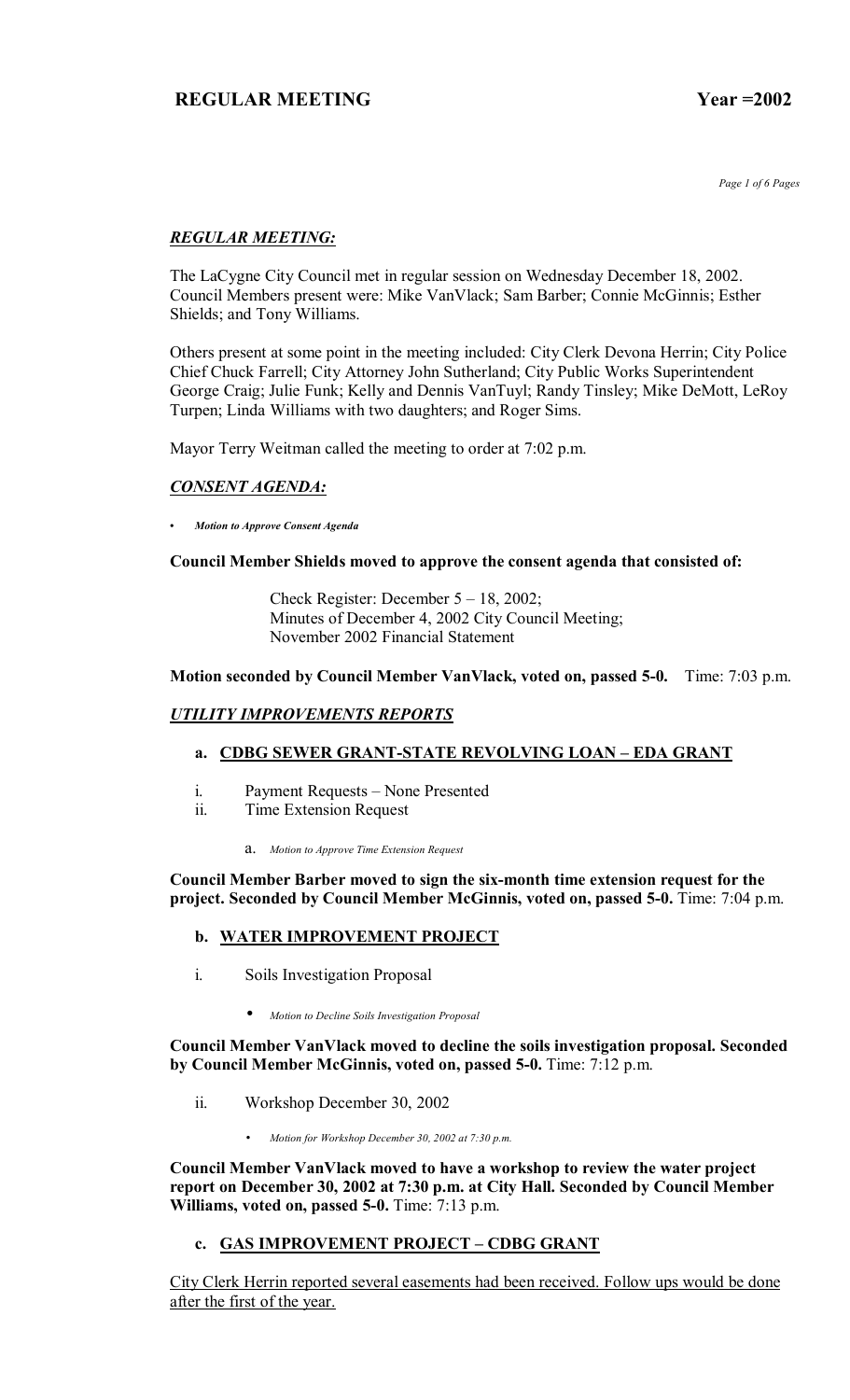*Page 2 of 6*

## **DISCUSSION FROM THE FLOOR**

### Linda Williams Regarding Structures in Alley

Linda Williams reported she had moved the two sheds previously in what is now being called the alley and on VanTuyl's property. She cannot afford to move the trailer or the other building. When she put the trailer in previously she just put it back where the old one had been. Mrs. Williams noted nobody cared where the easement was thirty years ago, why now. Codes Officer Farrell concurred the two sheds had been moved. Mayor Weitman noted that several meetings ago the council had asked Mrs. Williams to move the sheds and an attachment to be added to her deed should this trailer in question ever be replaced or sold and Mrs. Williams had indicated she would move them at that time then didn't. Mrs. Williams' daughter spoke up that everyone in the block is in the alley with something and why aren't they being required to be moved too if her mother has too now. Mayor Weitman noted they were looking for a resolution to resolve this and referred to legal counsel. City Attorney Sutherland noted the information would have to be reviewed to determine just what could be done now.

Mrs. Williams noted she could not remove the cement slab in the alley that was covering a well. Dennis VanTuyl noted everyone had previously agreed the slab could stay at this time to cover the well. Mayor Weitman noted the city was looking for a resolution to protect future land use in that area of the neighborhood and city. Council Member Barber asked about an attachment to the deed. City Attorney Sutherland reported it could be reviewed to see if an attachment could be added and leave the existing trailer; it will have to be reviewed just how to protect everybody if that is done. Mrs. Williams again stated she had just put the trailer back where the other one was. Mayor Weitman again stated the city was just trying to make the now know situation work. Mrs. Williams stated she did not get a permit approved to move the buildings but went ahead and moved them. Will dig up the lilac bushes this spring and move them. Mr. VanTuyl noted as far as moving the trailer he just wanted to alert her and the city they planned to put up a privacy fence next spring along their boundary line. Mrs. VanTuyl noted she did not want to have to see Mrs. Williams have to move her trailer right now either but there had to be a way for KCP&L to reach the power lines and they, the VanTuyl's were not giving KCP&L any easement to enter onto their property to get to Mrs. Williams line. Mrs. Williams responded if the alley was used they could reach her line without crossing the VanTuyl's property. Mayor Weitman noted it had been concurred prior that KCP&L could enter the alley from the south end of the block. Mr. VanTuyl noted he felt the trailer could stay in the alley till Mrs. Williams's dies or sells the property but it should be moved at that time. Mayor Weitman asked City Attorney Sutherland to look into the matter on how to proceed.

Mrs. VanTuyl asked who they should contact to move the electric service pole that was Mrs. Williams and on their property? Randy Tinsley, and electrician, reported it is the customer who will have to move it. Mrs. VanTuyl noted it would need to be done before they put up their fence in the spring. Mrs. Williams again noted she would move the lilac bushes in the spring.

Mrs. Williams asked if City Attorney Sutherland would let her know when he had information. City Attorney Sutherland responded 'Yes'. (Time: 7:28 p.m.)

### **REPORTS OF CITY OFFICERS:**

Police Chief & Codes Officer - Chuck Farrell Jr.

Provided written police report for December  $1 - 16$ , 2002.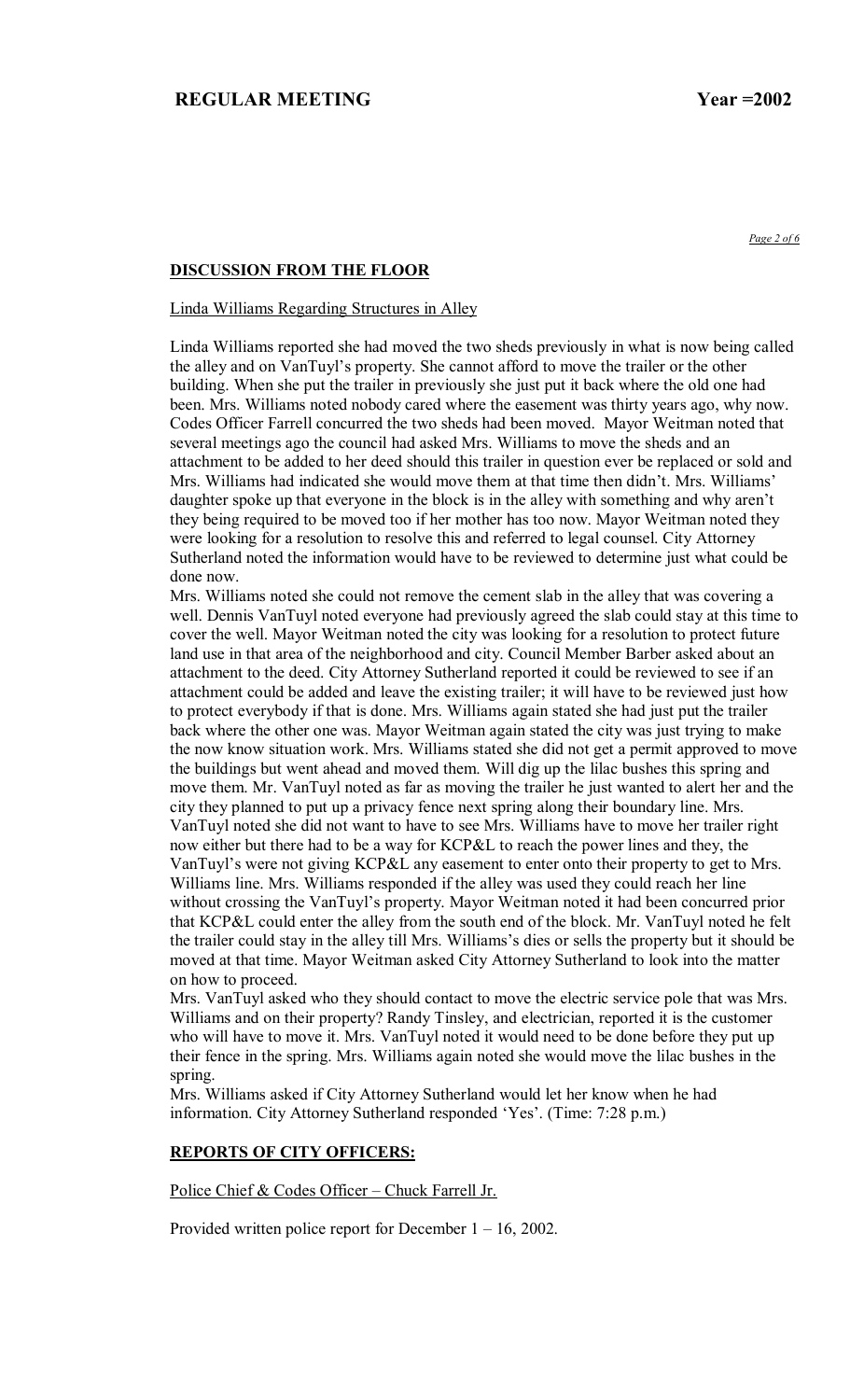## **REPORTS OF CITY OFFICERS: (Continued)**

Public Works Superintendent George Craig

- i. Emergency Generator Seminar
	- *Motion for Jerome Moore to Attend Emergency Generator Seminar*

**Council Member Barber moved to send Public Works Employee Jerome Moore to the ëEmergency Generator Seminarí on January 14, 2003, at Independence, Mo. Seconded by Council Member VanVlack, voted on, passed 5-0.** Time: 7:30 p.m.

ii. Water Plant Electrical Wiring

Superintendent Craig asked the council to consider hiring Dick Clune, who wired the water plant when it was done, to come and help train Randy Tinsley, a local electrician who is currently doing some work for the city, to learn the basics of the plant system. Water plants are electrical specialties. The cost for Dick Clune for a whole day would not exceed \$500. Randy Tinsley agreed to work for half price his usual rates to help clarify in the future if a problem is a possible electrical short versus a float in the clearwell, etc.

• *Motion for Dick Clune to Assist Randy Tinsley for Not More than \$500*

**Council Member VanVlack moved to have Dick Clune assist Randy Tinsley for not more than \$500 for him to go over the plant electrical system. Seconded by Council Member Barber, voted on, passed 5-0.** Time: 7:34 p.m.

• *Motion for Randy Tinsley to work with Dick Clune not to Exceed Cost of \$500*

**Council Member VanVlack moved to hire Randy Tinsley to work with Dick Clune at a cost not to exceed \$500. Seconded by Council Member Barber, voted on, passed 5-0.**  Time: 7:35 p.m.

iii. River Pumps

Superintendent Craig reported the north river pump is not functioning after the new pump has been installed. Layne Western says it should be working normally from what they have inspected. Layne Western is going to come back down and lower the pipe in the river eighteen inches at their own cost to determine it is not a problem with the low water level in the river. We understand the water level in the river has been lower prior to this and it was not a problem then, but it will not hurt to lower the eighteen more inches. If this does not work will have to locate some divers to check the filter screens at the end of the pipe in the river for a clog. The Miami County Divers have done some of this for other cities and trying to get in touch with them to see if they will come to La Cygne. If not and have to get divers out of Topeka the cost is around \$2500. To pump the line out is also around \$2500. Will continue checking and get the pumps back to normal as quickly as possible.

# **STANDING COMMITTEE REPORTS:**

Sewer

City Clerk Herrin reported there is some additional Revolving Loan dollars left over if the city wishes to use all of the loan money available. The interest rate for this money is only 3.5%. The payments for the loan were met this year along with current expenses without any problems. Discussed having the sewer committee meet with the engineer to determine if

*Page 3 of 6*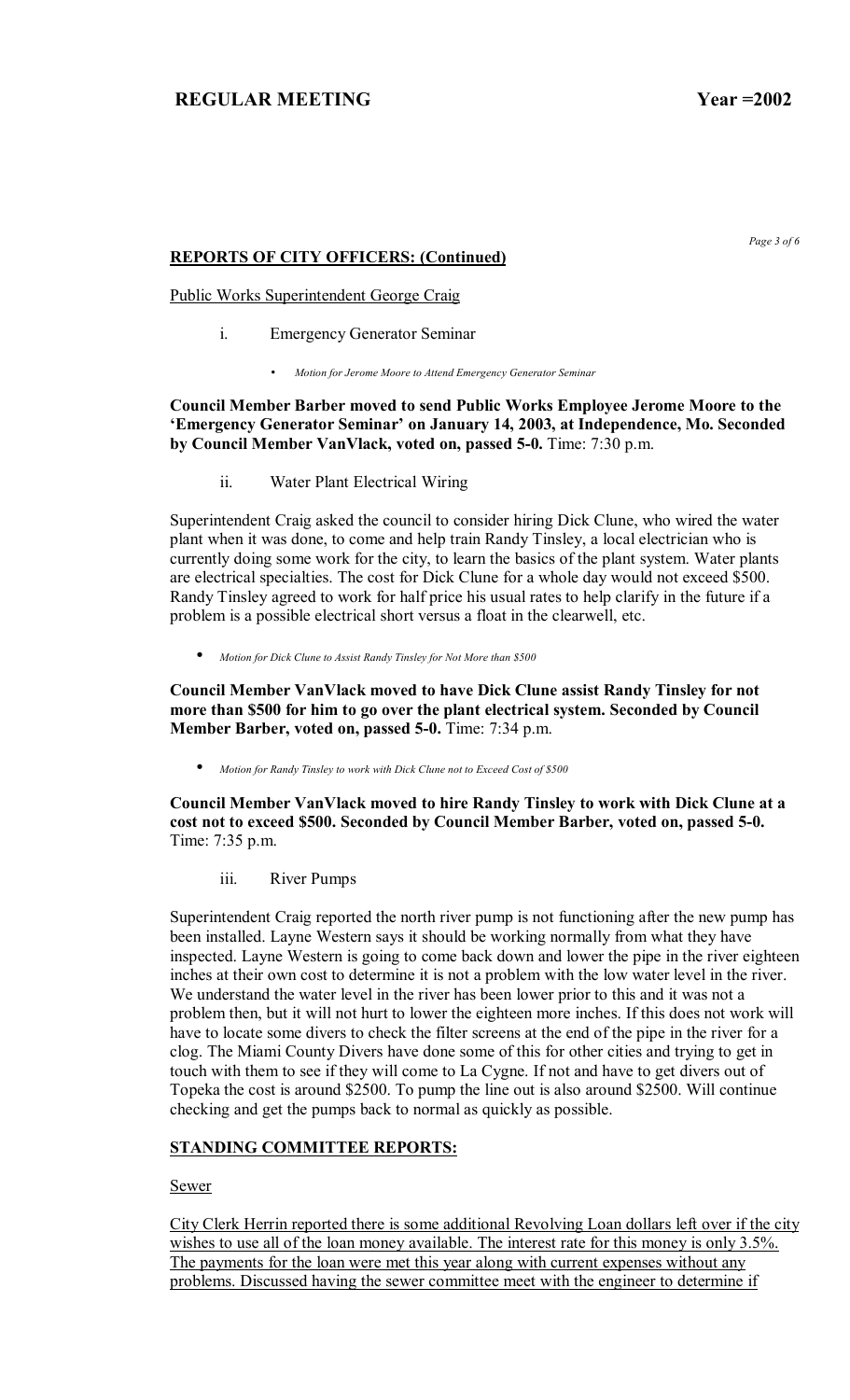additional work should be down with the sewer project as there were some lines left that needed some repairs.

• *Sewer Committee to Meet with Engineer to Determine if Additional Repairs be Completed*

**Council Member VanVlack moved to have Sewer Committee meet with the engineer to go over the**  additional repairs needed. Seconded by Council Member Barber, voted on, passed 5-0. Time: 7:47 p.m.

*Page 4 of 6* 

# **SPECIAL COMMITTEE REPORTS:**

Emergency Disaster Committee

Council Member VanVlack reported the second meeting was held tonight at City Hall. Still trying to get organized and will have a report after the next meeting.

Planning Commission Committee

Chairman Randy Tinsley reported they had spoke with Kirkham Michael Engineers and asked for the book by the end of the week to have reviewed by the end of the year. Will be holding special meetings to review the book when it is received.

## *UNFINISHED BUSINESS:*

La Cygne PTO Request Regarding a Value Card Book

**Council Member Shields noted she had reviewed and recommended the city take it under advisement. No other action taken.** 

## *NEW BUSINESS:*

Cereal Malt Beverage Renewal Licenses

Police Chief Farrell noted there were no problems with the renewal applications submitted.

i. Casey's

• *Motion to Approve* 

**Council Member VanVlack moved to approve the Cereal Malt Beverage License renewal for Casey's. Seconded by Council Member Shields, voted on, passed 5-0.** Time: 7:50 p.m.

ii. Stub's

• *Motion to Approve* **Council Member VanVlack moved to approve the Cereal Malt Beverage License**  renewal for Stub's Market. Seconded by Council Member Shields, voted on, passed 5-0. Time: 7:51 p.m.

- iii. Bits & Pieces
	- *Motion to Approve*

**Council Member VanVlack moved to approve the Class B Club License renewal for Bits & Pieces. Seconded by Council Member McGinnis, voted on, passed 5-0.** Time: 7:52 p.m.

iv. Lonesome Dove, Kim Wilmurth

• *Motion to Approve*

**Council Member VanVlack moved to approve the Class B Club License renewal for Lonesome Dove, Kim Wilmurth. Seconded by Council Member McGinnis, voted on, passed 5-0.** Time: 7:53 p.m.

- v. Loma Farms
	- *Motion to Approve*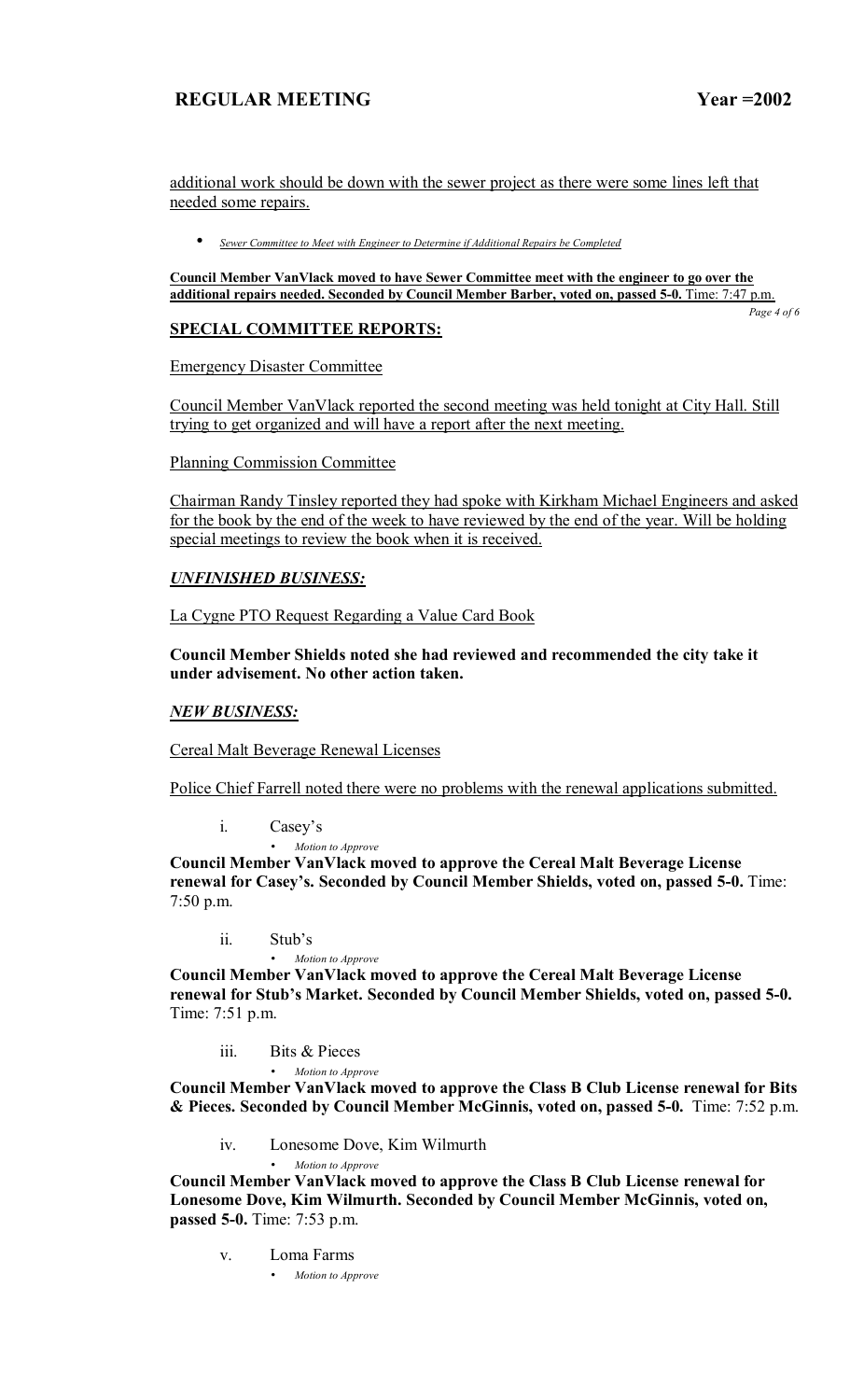**Council Member VanVlack moved to approve the Cereal Malt Beverage License renewal for Loma Farms. Seconded by Council Member Barber, voted on, passed 5-0.**  Time: 7:53 p.m.

vi. Jim's Food Fair – Not Received

Park Board Members Two-Year Appointments

Mayor Weitman recommended reappointing Kenny McClanahan and Tammy Weitman to the Park Board for two-year terms each.

• *Motion to Approve Appointments*

**Council Member Shields moved to approve the two appointments of Kenny McClanahan and Tammy Weitman to the Park Board. Seconded by Council Member Barber, voted on, passed 5-0.** Time: 7:54 p.m.

### *NEW BUSINESS: (Continued)*

Senior Housing Appointment

Mayor Weitman reported the Senior Housing Authority had recommended reappointing Don Pease to the Senior Housing Board.

• *Motion to Approve Senior Housing Appointment*

**Council Member Barber moved to approve the appointment of Don Pease to the Senior Housing Board. Seconded by Council Member McGinnis, voted on, passed 5-0.** Time: 7:55 p.m.

Authority to Transfer Excess 2002 Funds

Council discussed options of how to transfer any excess funds from the general fund.

• *Motion to Transfer 2002 Excess Funds*

**Council Member Barber moved to transfer 2002 excess funds from the general fund to the capital improvement fund, the equipment reserve fund, and the Special Highway Fund.** Discussed if should use percentages or leave open for CPA after amount is determined. **Council Member Barber amended motion to place 50% in Special Highway Fund, 30% in Equipment Reserve Fund, and 20% in Capital Improvement Fund. Seconded by Council Member VanVlack, voted on, passed 5-0.** Time: 8:04 p.m.

Close Compactor December 31, 2002

• *Motion to Close Compactor December 31, 2002*

### **Council Member Barber moved to close the compactor on December 31, 2002. Seconded by Council Member McGinnis, voted on, passed 5-0.** Time: 8:06 p.m.

Unfinished Business, Water Leak on Vine Street

Council Member Barber asked Superintendent Craig about the water standing in the ditch where the previous water leak had been on Vine Street. Superintendent Craig noted it had been inspected and was no longer leaking.

# **EXECUTIVE SESSION:**

*Page 5 of 6*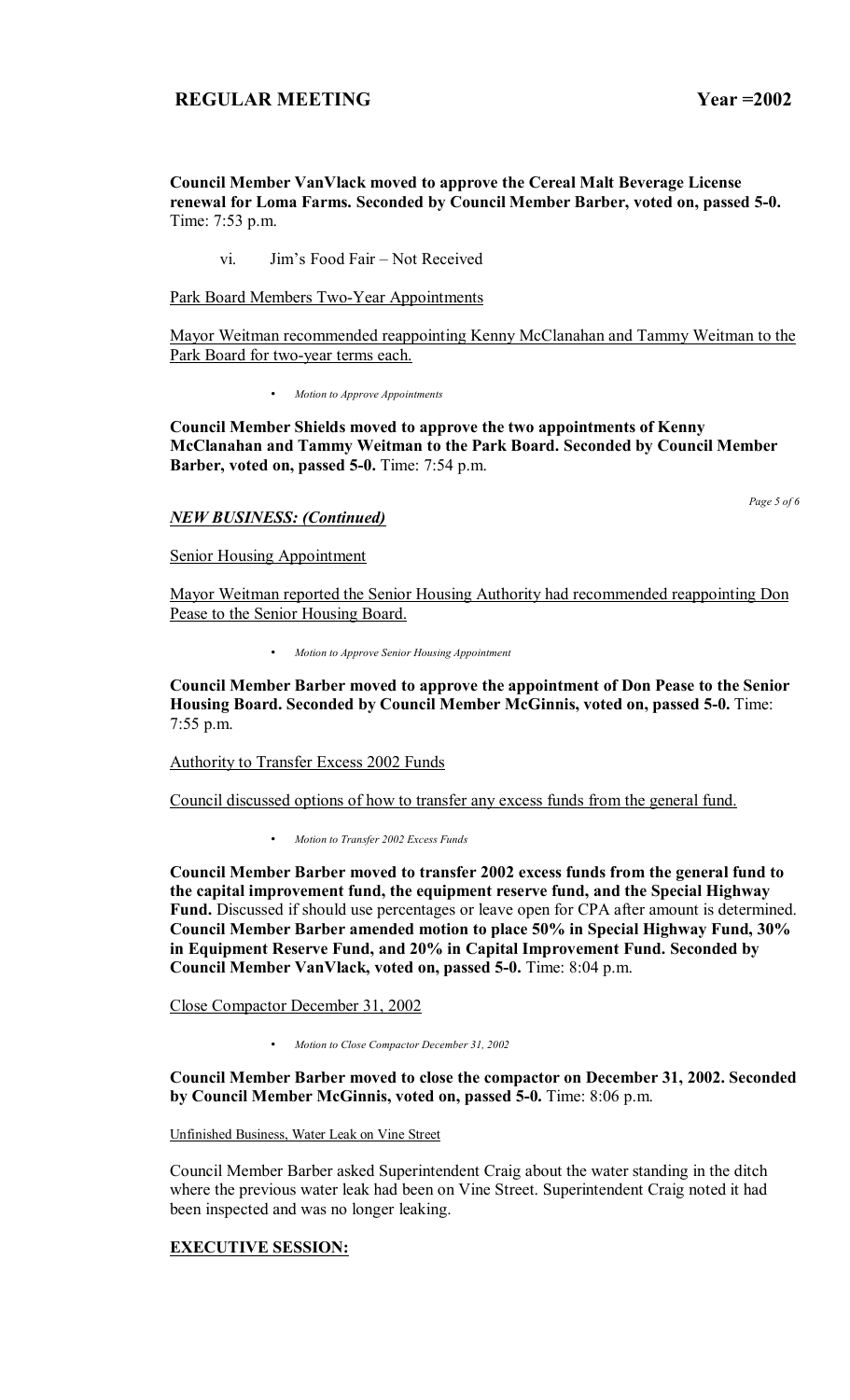**Council Member McGinnis moved to go into Executive Session for up to seventy-five minutes following a ten-minute break. Seconded by Council Member VanVlack, voted on, passed 5-0.** Time: 8:13 p.m.

Council Member McGinnis left due to illness.

*Page 6 of 6* 

Others requesting time or invited into executive session were: City Clerk Herrin and Superintendent Craig.

Open Session Resumed at 9:24 P.M.

### **OTHER BUSINESS**

None

**CITY CLERK'S REPORT:** 

City Clerk Herrin presented election forms for the next April city election.

City Clerk's Written Report Included:

A] Transfer 2002 Funds B] Next Meeting Reminders

## **NOTES AND COMMUNICATIONS TO COUNCIL***:*

*Page 6 of 6* 

a] LKM *2003 Services Catalog*

b] MLA *Municipal Leadership Academy 2003* Curriculum

c] LKM *Personnel Services*

d] LKM *Federalism and the Changing Role of Cities*

e] KSFM Seminar Certificate for Glenn Farrell Jr.

f] IIMC Region VII Conference, St. Charles, MO.

g] KMGA Meeting Notice

h] *Kansas Government Journal* Volume 88, Number 11, November 2002

## *ADJOURNMENT:*

With no further business, **Council Member VanVlack moved to adjourn the meeting. Seconded by Council Member Barber, voted on, passed 4-0.** 

Meeting adjourned at 9:26 p.m.

I, \_\_\_\_\_\_\_\_\_\_\_\_\_\_\_\_\_\_\_\_\_\_\_\_\_\_\_\_\_\_\_\_\_\_\_\_\_\_\_\_, LaCygne City Clerk, do hereby declare the above to be true and correct, to the best of my knowledge, and do hereby subscribe my name this  $18<sup>th</sup>$  day of December 2002.

*Page 1 of 4Pages*

## *REGULAR MEETING:*

The La Cygne City Council met in regular session on Wednesday, December 4, 2002. Council Members present were: Mike VanVlack; Sam Barber; Connie McGinnis; and, Tony Williams. Absent: Esther Shields.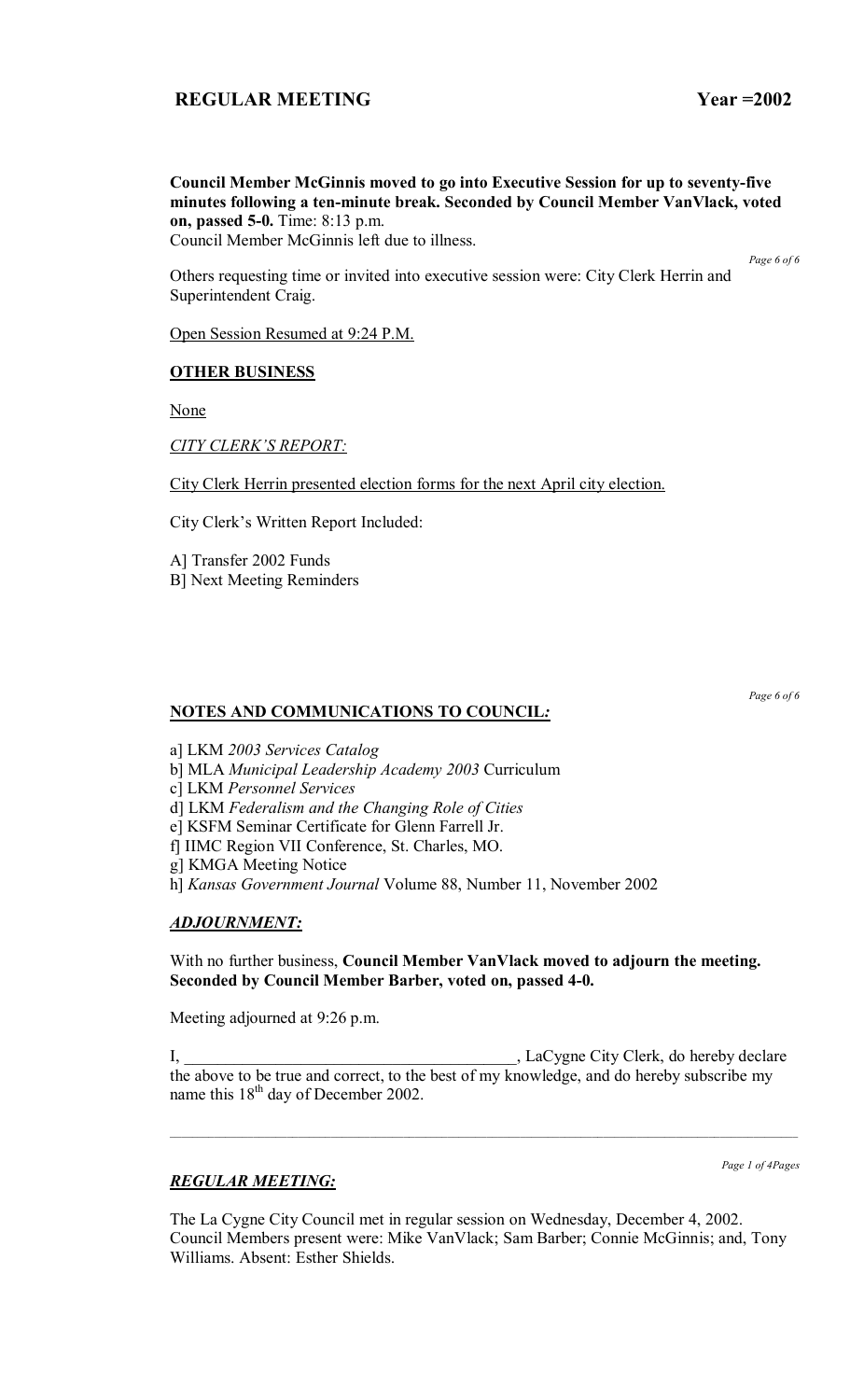Others present included: City Clerk Devona Herrin; Public Works Superintendent George Craig; City Police Chief Glenn Farrell; City Attorney John Sutherland; Randy Tinsley; Roger Sims; Dennis Van Tuyl; and, Julie Funk.

In the absence of Mayor Terry Weitman, Council President McGinnis called the meeting to order at 7:10 p.m.

## *CONSENT AGENDA:*

*ï Motion to Approve Consent Agenda*

### **Council Member VanVlack moved to approve the consent agenda that consisted of:**

 Check Register: November 19 - December 4, 2002; Minutes of November 20. 2002, Regular City Council Meeting;

### **Motion seconded by Council Member Barber, voted on, passed 4-0.** Time: 7:11 p.m.

## **UTILITY IMPROVEMENTS REPORTS**

**CDBG Sewer Grant - State Revolving Loan - EDA Grant** 

- i. Amend Amount on East Interceptor Change Order #2 Approved at the November 6, 2002 Meeting
	- *Motion to Amend Additional Amount from \$4,457.25 to \$1,800.75*

### **Council Member VanVlack moved to amend the additional amount on Change Order #2 for the East Interceptor to \$1,800.75 from the previously amount listed of \$4,457.25. Seconded by Council Member Barber, voted on, passed 4-0.** Time: 7:12 p.m.

- ii. City Clerk Herrin presented fax transmittal from Rob Gavin covering quantities and costs associated with the pipe repair for the sewer project along with the minutes from the August 21, 2002 City Council Meeting approving \$152,359.50 for this project. Discussed the additional sewer lines and point repairs requiring attention for a total cost of \$204,129.00. Noted there are not enough funds to handle all of the repairs. Reported Mr. Gavin would be going back over the information, identify the linings that are the most critical, and get back with the Sewer Committee this Friday, December 6, 2002. Discussed the need to know the final costs of the point repairs prior to giving the go-ahead.
	- *Motion to Authorize Sewer Committee to Make Decision of Lines to Identify From Engineer on Friday*

**Council Member Barber moved to authorize the Sewer Committee to make the decision on what lines to address after reviewing with the engineer on Friday. Seconded by Council Member VanVlack, voted on, passed 4-0.** Time: 7:18 p.m.

**Water Improvement Project**

**Gas Improvement Project**

## **DISCUSSION FROM THE FLOOR:**

Dennis Van Tuyl: Regarding Property Behind Theirs

Dennis Van Tuyl asked the City Attorney if there had been any progress? City Attorney Sutherland responded there was now a lull until a little more time was given to Mrs. Williams to respond to him or the City Council. If she did not respond in fourteen days then the city would look at filing a suit.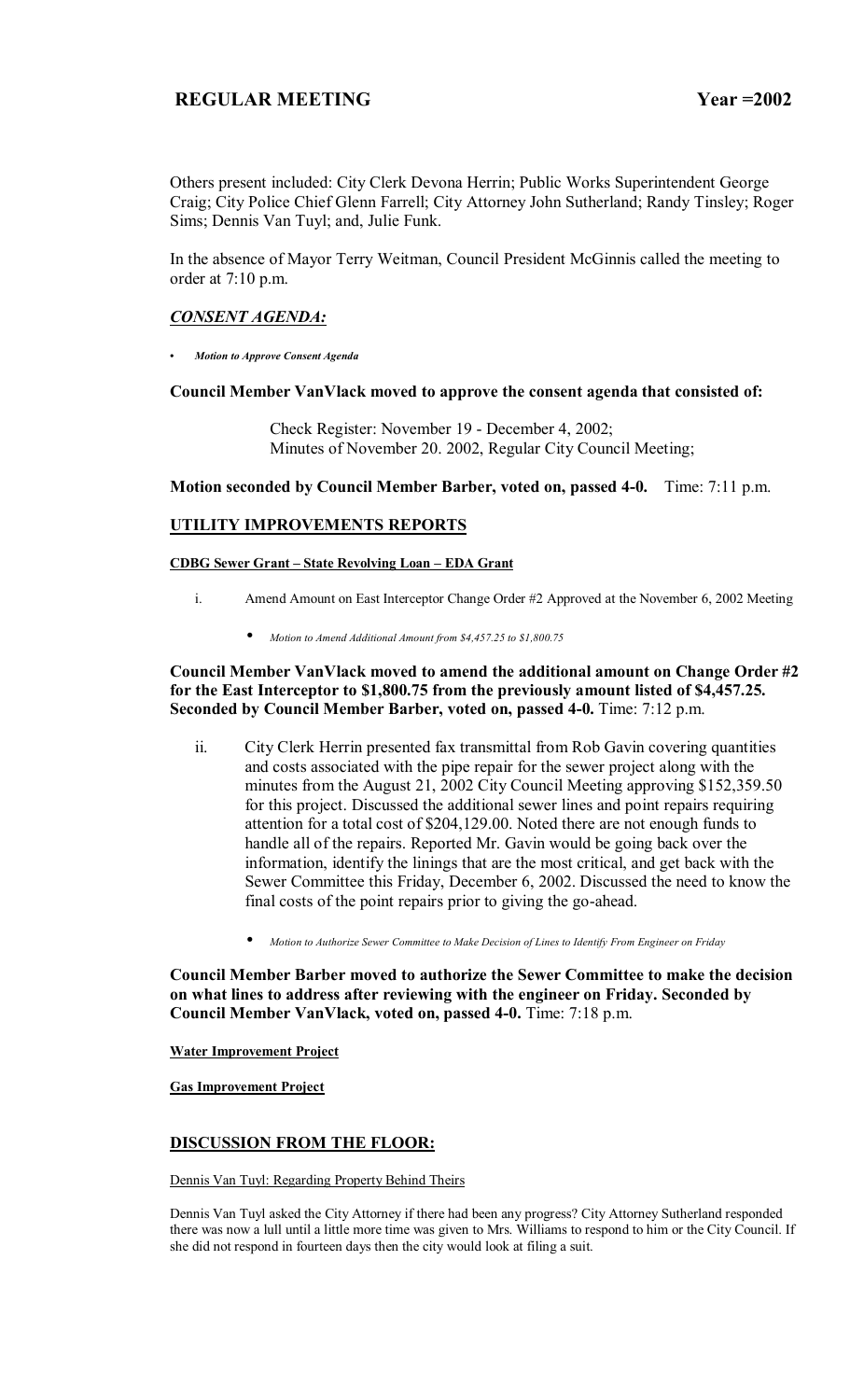*Page 2 of 4* 

## *REPORTS OF CITY OFFICERS:*

### Police Chief & Codes Officer Chuck Farrell Jr

Police Chief Farrell presented a written report of for November 2002. Public Works Superintendent George Craig

> Thanked everyone for the Christmas Dinner, it was great. Reported the additions to the north tower were completed and working great.

## *STANDING COMMITTEE REPORTS:*

Park

Public Works Superintendent Craig reported the slide at the north park had been repaired and a hole drilled in the base of the slide where water was not draining properly.

### Community Building

Council President McGinnis noted that during the preparations for the dinner last weekend the counter top range controls were lose and very easily turned on without intending to. Asked about looking at taking it out of the cabinet and replacing with countertop. Noted. No action taken.

#### **Cemetery**

Asked Public Works to help Kenny McClanahan cut some limbs out of some trees where the pole saw was needed to accomplish the task.

## *SPECIAL COMMITTEE REPORTS:*

### Planning Commission Committee

Committee Chairman Tinsley reported they were waiting for a final draft from the engineer to review.

### *UNFINISHED BUSINESS:*

# Survey for Grand View Ave between  $5<sup>th</sup>$  & 6th

Discussed the need to complete the information to determine the actual street width. Noted the property owner wishing to build a garage can move forward under the current nonconforming building guidelines. Determined to hold the survey until after the first of the year.

### *NEW BUSINESS:*

### Boundary Resolution #276

City Clerk Herrin noted the boundary for the city was the same as last year. This resolution notes the same boundary area.

• *Motion for Pass Boundary Resolution #276*

**Council Member VanVlack moved to pass Resolution #276. Seconded by Council Member Barber, voted on, passed 4-0.** Time: 7:33 p.m.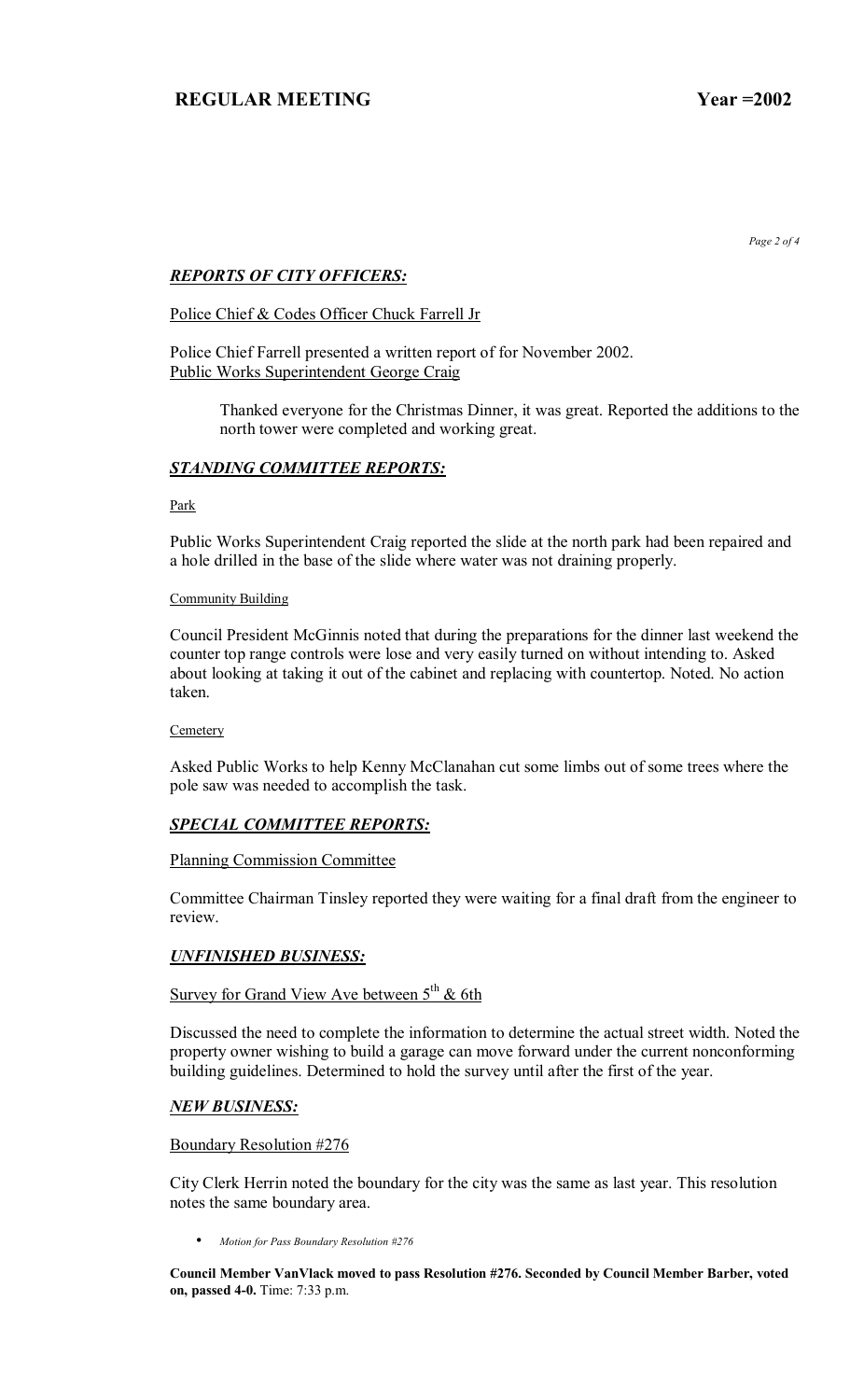Kansas Firefighter Relief Associations Seminar, January 25, 2003

• *Motion to Send Fire Chief Moylan and City Clerk/Fire Treasurer Herrin to Seminar*

**Council Member VanVlack moved to send Ernie Moylan and Devona Herrin to the Kansas Firefighter Relief Associations Seminar, January 25, 2003 with usual per diem. Seconded by Council Member Williams, voted on, passed 4-0.** Time: 7:34 p.m.

*Page 3 of 4* 

#### *NEW BUSINESS: (Continued)*

#### KMGA Board of Directors Appointment

• *Motion to Appoint Director and Alternate* 

**Council Member VanVlack moved to appoint George Craig.** Discussed need for a primary person and an alternate. **Council Member VanVlack withdrew motion. Council Member VanVlack moved to appoint City Clerk Herrin as primary and Public Works Superintendent Craig as alternate to represent the city on the KMGA Board of Directors. Seconded by Council Member Barber, voted on, passed 4-0.** Time: 7:36 p.m.

### Jayhawk Software Workshop for Series 3X

• *Motion to Send Linda Elder and Devona Herrin to Workshop*

**Council Member Barber moved to send Linda Elder and Devona Herrin to the Jayhawk Software Workshop on January 15, 2003 with fees and mileage. Seconded by Council Member VanVlack, voted on, passed 4-0.** Time: 7:40 p.m.

#### La Cygne PTO Request Regarding a Value Card Book

Council discussed if there was anything the city could do towards this project. Appointed Council Member Shields to review and address.

#### LKM, Regarding Governor Cutting Demand Transfer Payments

• *Motion to Add City of La Cygne to LKM Request*

**Council Member VanVlack moved to add the City of La Cygne to the LKM response to the governor cutting demand transfer payments. Seconded by Council Member Williams, voted on, passed 4-0.** Time: 7:47 p.m.

#### **Executive Session**

• *Motion to Go Into Executive Session*

**Council Member McGinnis moved to go into executive session for discussion of personnel and legal for up to forty minutes following a twelve-minute break. Seconded by Council Member Barber, voted on, passed 4-0.** Time: 7:48 p.m.

Others invited into or requesting a portion of time in executive session included: City Clerk Herrin and Police Chief Farrell.

Open Session Resumed at 8:38 p.m.

### **OTHER BUSINESS:**

Grant Full Time City Employees Alternate Holiday Schedule with a Personal Day

• *Motion to Grant Full Time City Employees Alternate Holiday Schedule with a Personal Day*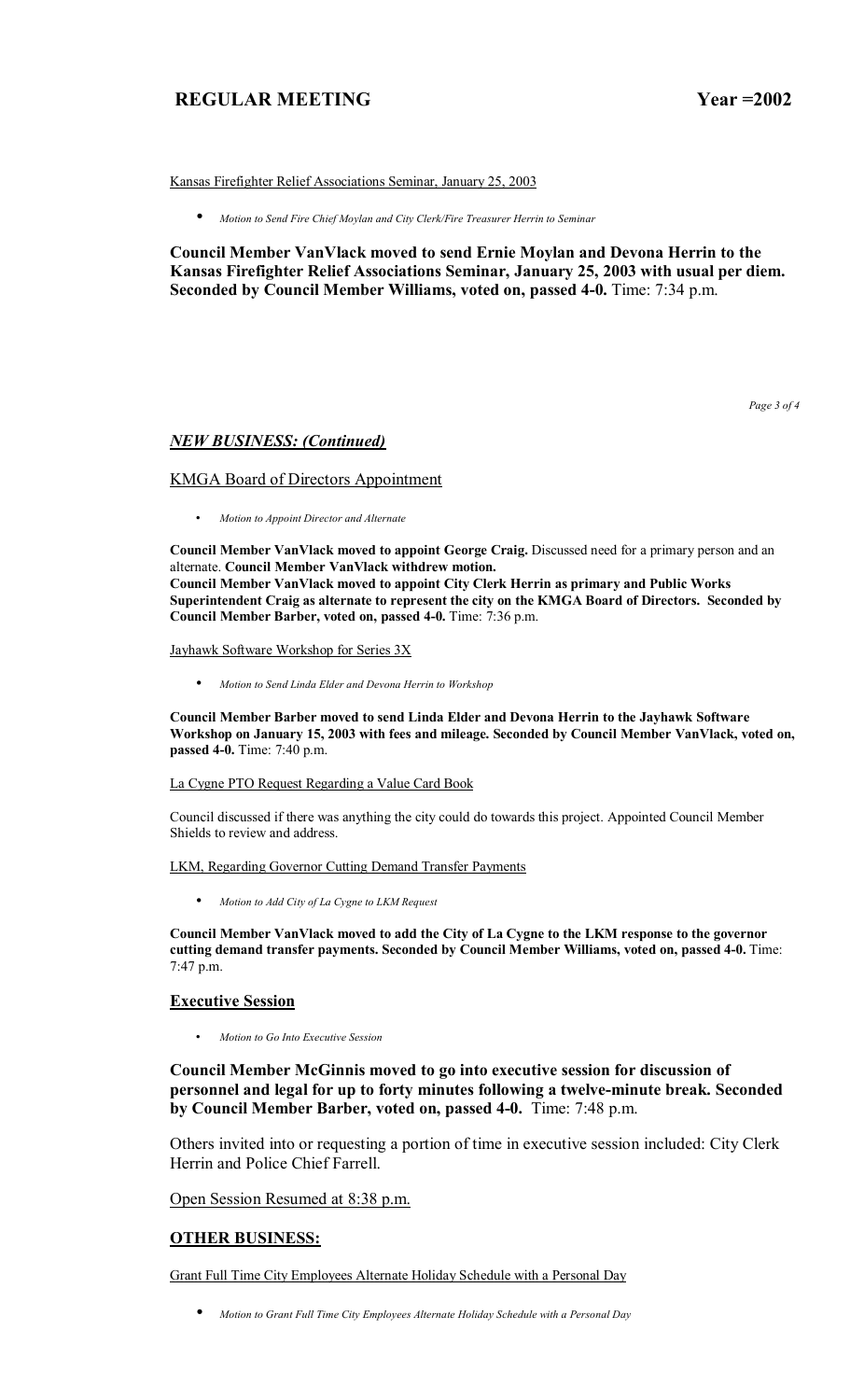## **Council Member Barber moved that in light of the holidays grant full time city employees an alternate holiday schedule with a personal day added. Seconded by Council Member VanVlack, voted on, passed 4-0.** Time: 8:39 p.m.

Date for January 1, 2003 City Council Meeting

Discussed. Employees attending on holiday are compensated holiday pay.

• *Motion to Change January 2003 City Council Meetings*

**Council Member VanVlack moved to change the January 2003 City Council Meetings to**  January 8<sup>th</sup> and January 22<sup>nd</sup>. Seconded by Council Member Williams, voted on, passed **4-0.** Time: 8:44 p.m.

*Page 4 of 4* 

### **CITY CLERK'S REPORT:**

City Clerk's written report included:

- a. Boundary Resolution #276.
- b. Survey for Grand View Ave Between  $5^{th}$  &  $6^{th}$
- c. Next Meeting Reminders

### **NOTES AND COMMUNICATIONS TO COUNCIL***:*

- a] *Thank You* from Bill Craven
- b] La Cygne Planning Commission Minutes, November 14, 2002
- c] KDCH Letter Regarding KDDA 2003 Membership Application Form
- d] *Thank You* from Linda and Grady Elder

## *ADJOURNMENT:*

*ï Motion to Adjourn*

### Being no further business, **Council Member VanVlack moved to adjourn. Motion seconded by Council Member Barber, voted on, passed 4-0.**

The meeting was adjourned at 8:47 p.m.

I, \_\_\_\_\_\_\_\_\_\_\_\_\_\_\_\_\_\_\_\_\_\_\_\_\_\_\_\_\_\_\_\_\_\_\_\_\_\_\_\_, La Cygne City Clerk, do hereby declare the above to be true and correct, to the best of my knowledge, and do hereby subscribe my name this 4th day of December 2002

## *REGULAR MEETING:*

The LaCygne City Council met in regular session on Wednesday, November 20, 2002. Council Members present were: Sam Barber; Esther Shields; Connie McGinnis; and Mike VanVlack. Absent: Tony Williams (arrived at 8:20 p.m.).

Others present included: City Clerk Devona Herrin; Public Works Superintendent George Craig; City Attorney John Sutherland; City Police Chief Chuck Farrell; Julie Funk; Roger Sims; LeRoy Turpen; Dennis and Kelly VanTuyl; and, Mr. and Mrs. David Brenneman.

Mayor Terry Weitman called the meeting to order at 7:03 p.m.

## **PUBLIC HEARING:**

*Page 1 of 4*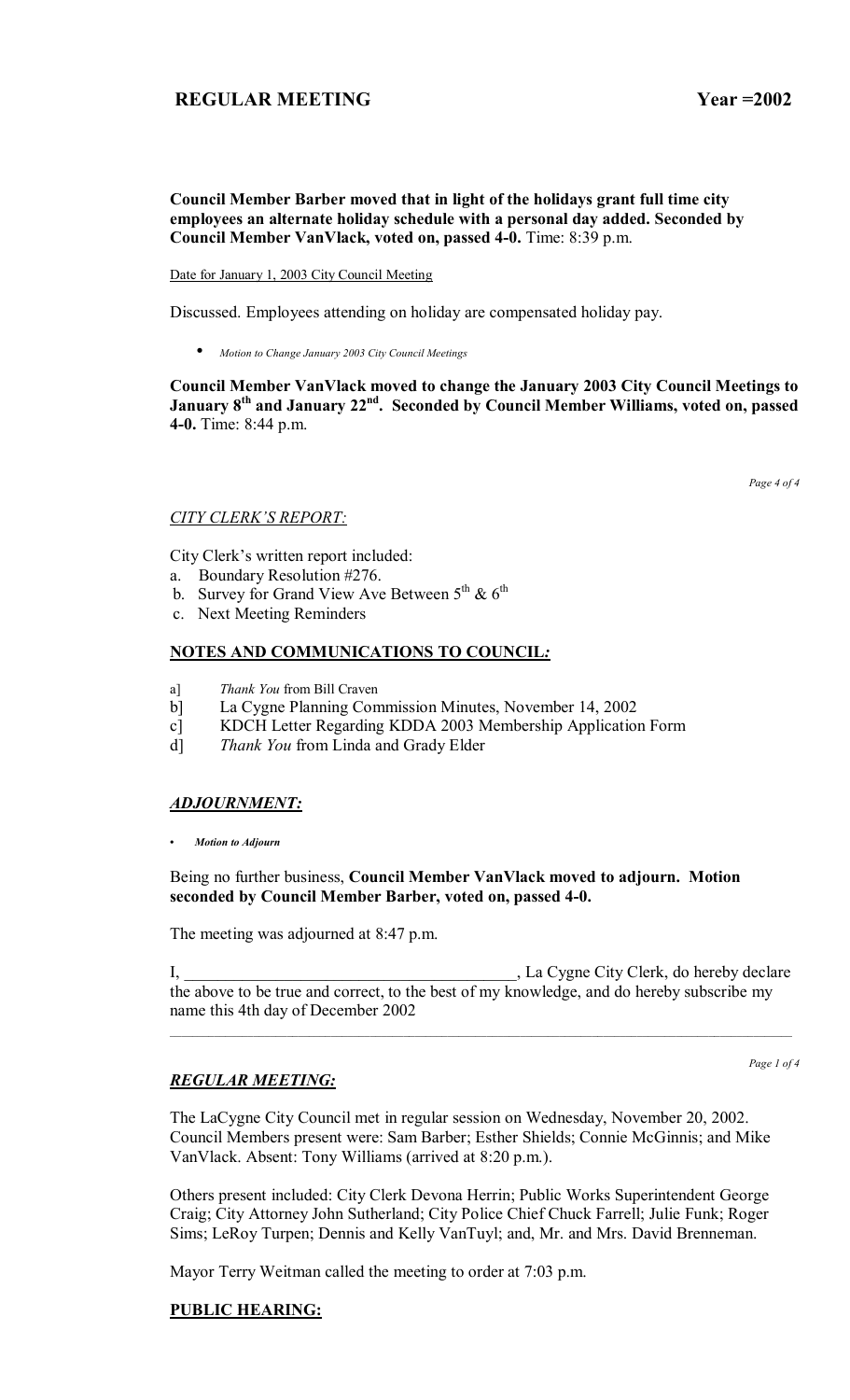Mayor Weitman announced the purpose of the Public Hearing was for discussion and consideration of the condemnation of property owned by Dan Devine, at 204 North 1<sup>st</sup> Street, La Cygne, Kansas.

Codes Officer Farrell presented photos taken on November 18, 2002 where the location had been cleaned up and the unrepaired porch removed from the premises. It was reported Dan Devine had called and left word the porch materials had been purchased and it would be replaced within the next three months. The place looks ok now and there is a renter living there. Recommended no further action.

Mayor Weitman asked for any other comments from the council. Noted that seeing none to make a note for the record the Mr. Devine has complied with the city's request.

• *Motion to Decline Further Action*

**Council Member VanVlack moved to take no further action on the property located at 204 North 1st. Seconded by Council Member McGinnis, voted on, passed 4-0.** Time: 7:08 p.m.

## *CONSENT AGENDA:*

*ï Motion to Approve Consent Agenda With Amendments*

**Council Member VanVlack moved to approve the consent agenda as presented with the following amendments: 1. Pride Committee Donation added to the November 6, 2002 Minutes, 2. Amend the Check Register as it lists the Pride Committee Donation deposit twice; and, 3. Add October 2002 Financial Statement. The consent agenda presented consisted of:**

> Check Register: October 30 – November 18, 2002; Minutes of November 6, 2002, Regular City Council Meeting;

**Motion seconded by Council Member Barber, voted on, passed 4-0.** Time: 7:09 p.m.

## **CDBG SEWER GRANT - STATE REVOLVING LOAN-EDA GRANT**

- 1. Noted KDCH Letter on Initial Monitoring of CDBG #99-PF-038 had been received.
- 2. Noted EDA had finally received all of the previously requested paperwork from the city engineers and approved to begin the release of funds.

# **GAS IMPROVEMENT PROJECT - CDBG GRANT**

Mayor Weitman asked if there had been any response from the city engineer regarding the previous workshop and comparing the differences between poly pipe and steel pipe. City clerk did not have any information from the city engineer, but will check on status. Page 2 of 4

## **DISCUSSION FROM THE FLOOR:**

David Brenneman Regarding a Fence in the Alley Behind Robert Perkins Property

Mr. Brenneman reported Mr. Perkins had tried previously to close the alley behind the Perkins property and the city council had voted against it. Now Mr. Perkins has a fence across the alley...think it is an electric fence. Presented photo of the area for review. There were two hot wires in the photo.

Codes Officer Farrell reported he had spoke with Mr. Perkins earlier that day and was told that the fence charger Mr. Perkins had been using to keep his mule in had gave out and was getting a new one later this week. As soon as he gets the new charger he will move the wire back to just his yard.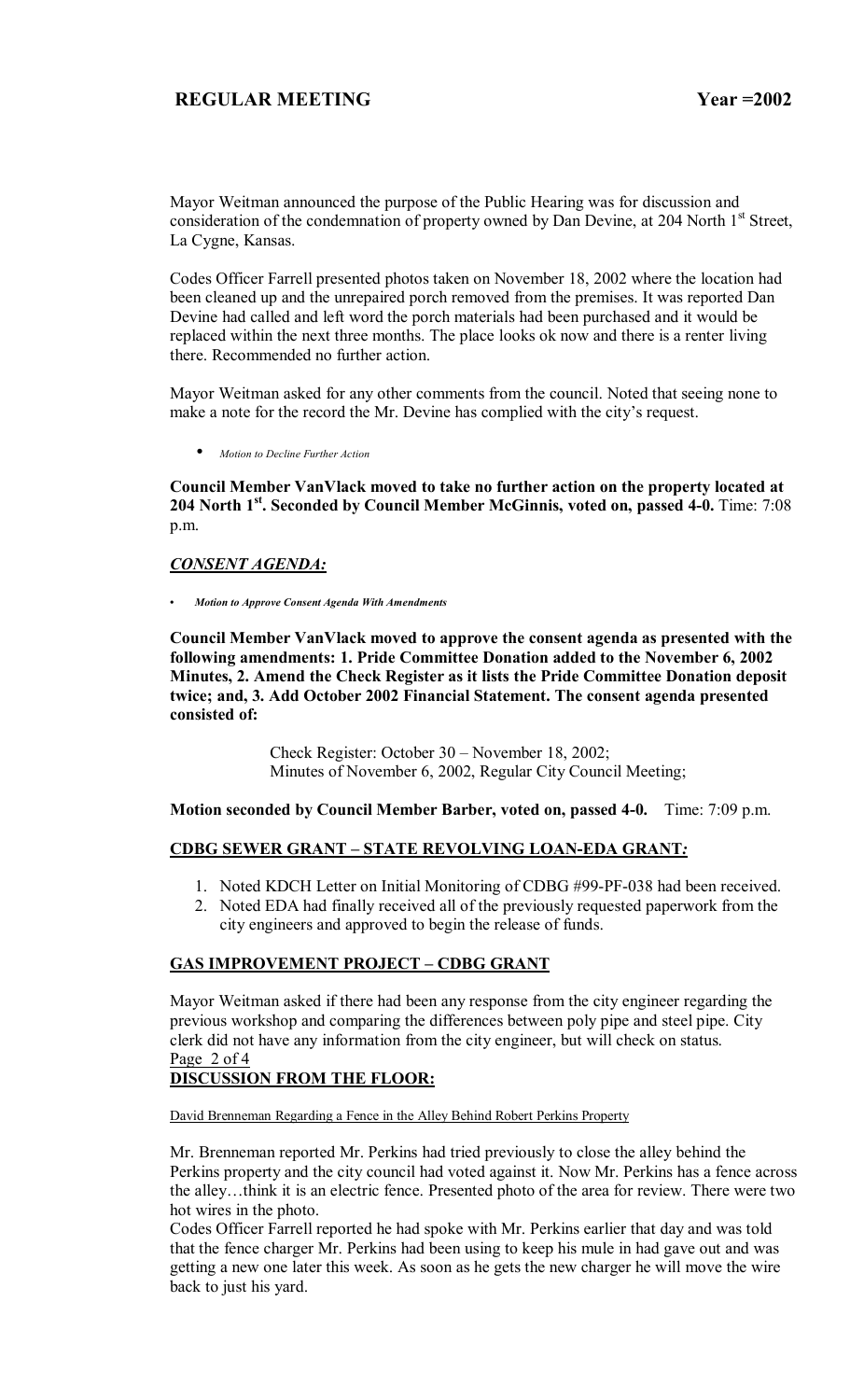Mr. Brenneman asked what is going on as the fence goes around the front of the house too. If the part is pulled out of the ally then what about the rest of the fence around the yard? If the fence was moved from the alley that would help.

Mayor Weitman noted the city would monitor and see if Mr. Perkins does what he says he will do.

Mr. Brenneman thanked the council.

Dennis and Kelly VanTuyl Regarding the Alley Behind Their Property

Mr. VanTuyl asked City Attorney Sutherland if there was anything moving on the proceedings?

City Attorney Sutherland reported he had spoke with Mrs. Williams' attorney and was instructed to send all notices directly to Mrs. Williams. Asked if there were any records other than the VanTuyl's survey regarding the buildings. Mr. VanTuyl reported in the negative. Mr. VanTuyl asked what the width of Grandview Ave that runs north of their house was. Council noted they were unsure as of meeting time. City Clerk reported there had been information received that it looked like it was thirty feet, but final determination had not been confirmed completely yet. Council Member Shields volunteered to research with the County Engineers' office and report back.

## **REPORTS OF CITY OFFICERS***:*

### City Attorney - John Sutherland

City Attorney Sutherland reported further court information had been received from Classic Communications for approving their financial restructuring plan. The city had already filed their interest in the case and there really was no further recourse to have any influence on the final court decision.

### Police Chief & Codes Officer  $-$  Chuck Farrell Jr.

Police Chief Farrell presented a written police activity report for the period of November  $1 -$ 18, 2002.

### Public Works Superintendent George Craig

- Mr. Craig reported the following:
	- 1. Repair Estimate for JCB Backhoe The estimate for the kingpost repair is \$11,359.00. This particular model has to be welded. Can work on general work with the backhoe running as is and adding grease. Recommended tabling until further research could be done as with this cost to repair it may make more sense to replace. There is only 2200 hours on the machine including road time and the kingpin should have lasted a lot longer. The only project currently pending is the gas line for a new construction and waiting on Morgan Brown to set a date to weld the gas hook up. Mayor Weitman noted he would like to have the salesman that sold the JCB to the city come to a council meeting and explain how the backhoe wore out so much faster than usual before doing any further business. No further action taken.
	- 2. Phase monitors for the Sewer Lift Stations  $-$  Reported the phase monitor had went out on the South Park Lift Station and in reviewing for repairs JCI found it was now obsolete and needed to be replaced. Requested to go ahead now and replace the phase monitor at the Industrial Park Lift Station as it takes over six weeks to order when they are needed and it is obsolete too. It will save \$150 trip time to have both fixed at the same time. The cost is less than \$700 for one station. JCI has done the maintenance service on both lift stations.
		- *Motion to Spend Up To \$700 on Phase Monitor at Industrial Park*

**Council Member Barber moved to spend up to \$700 on replacing phase monitor at Industrial Park. Seconded by Council Member Shields, voted on, passed 4-0.** Time: 7:33 p.m.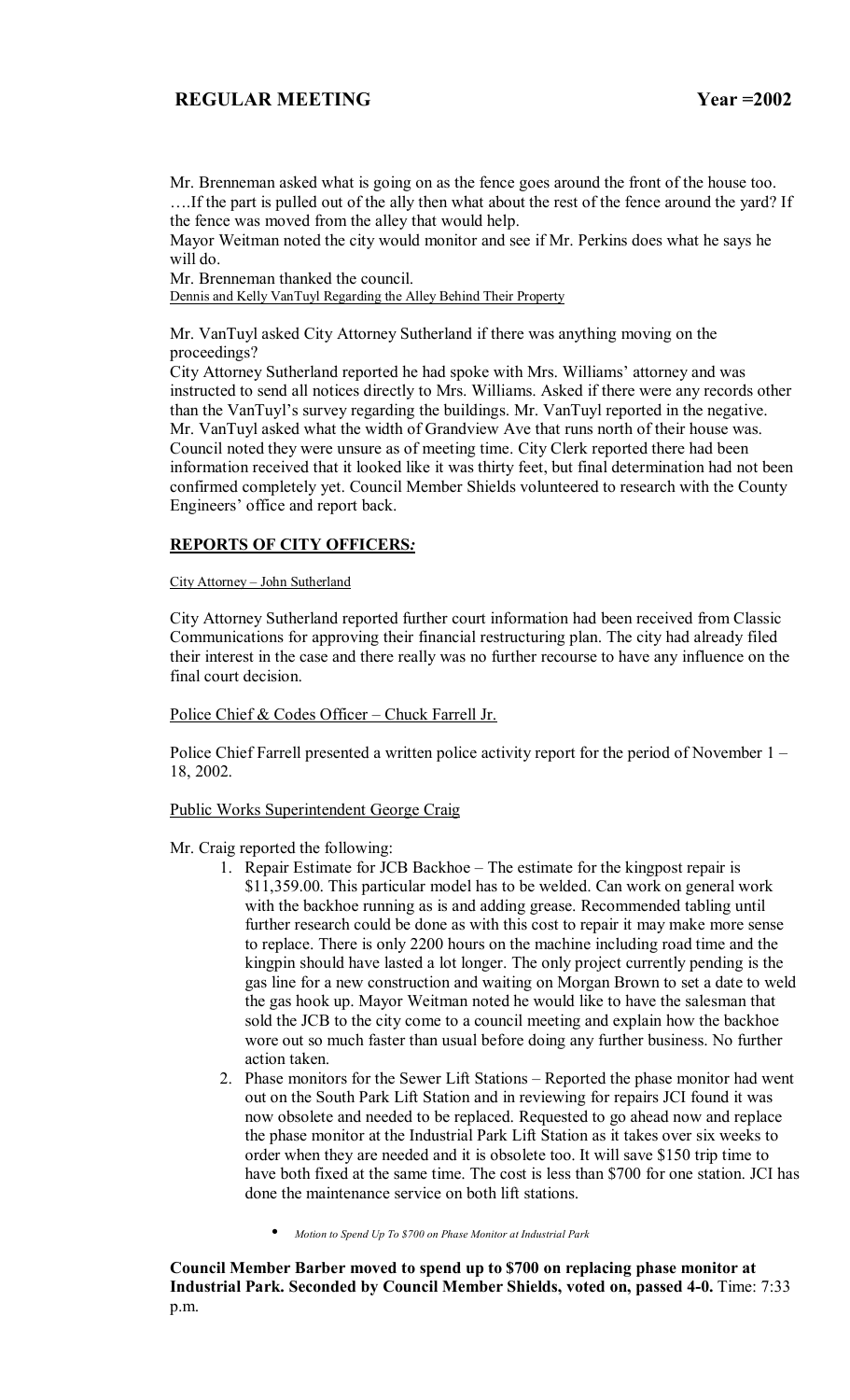3. New Building at North Water Tower – Reported the work is done at the north water tower and the building looks good

## Page 3 of 4 **STANDING COMMITTEE REPORTS:**

Park

Noted the pool has been winterized thanks to public works employees. Council Member Barber discussed the slide at the north park is holding water at the bottom of the slide and then there is a board that is broke along the play bars and needs to be removed before someone is hurt. Asked Public Works to look at the wood railing and maybe take it down is in dangerous condition.

**Cemetery** 

Reported the Oaklawn Association would be building the new building as soon as possible. **SPECIAL COMMITTEE REPORTS:**

### Planning Commission Committee

1. Application for Use Permit, Carmen Claar, 107 N. Broadway, Beauty Shop. The Planning Commission at their November 14, 2002 meeting recommended approval.

• *Motion to Approve Use Permit*

**Council Member Shields moved to approve the use permit for Carmen Claar for Prime Cuts as recommended by the Planning Commission Committee. Seconded by Council Member VanVlack, voted on, passed 4-0.** Time: 7:38 p.m.

### *UNFINISHED BUSINESS:*

None

### **NEW BUSINESS:**

**Replace Santa Suit** 

**Noted the Santa Suit belonging to the city is missing. City Clerk Herrin did not remember who had last borrowed it. Discussed. Council Member McGinnis volunteered to loan her Santa Suit for the two events the city loans the suit out for. Will not loan this suit to anyone else, as it will be returned to Council Member McGinnis.** 

## Request to Amend 2002 City Budget

City Clerk Herrin requested consent to amend the city budget as determined needed by City CPA Sercer. At the close of the October Statement it appears the Sewer Budget and the Gas Budget may require changes. As of time of meeting other lines had not been reviewed in detail, so requested the entire budget be reviewed and publish as necessary due to the lack of monies expected to be received and the payments now being applied to the loans put in place earlier in the year for the utilities.

• *Motion to Amend Budget as Needed*

**Council Member McGinnis moved to approve amending budget as needed on Sewer & Gas and any other lines as necessary; and, to publish accordingly. Seconded by Council Member Barber, voted on, passed 4-0.** Time: 7:48 p.m.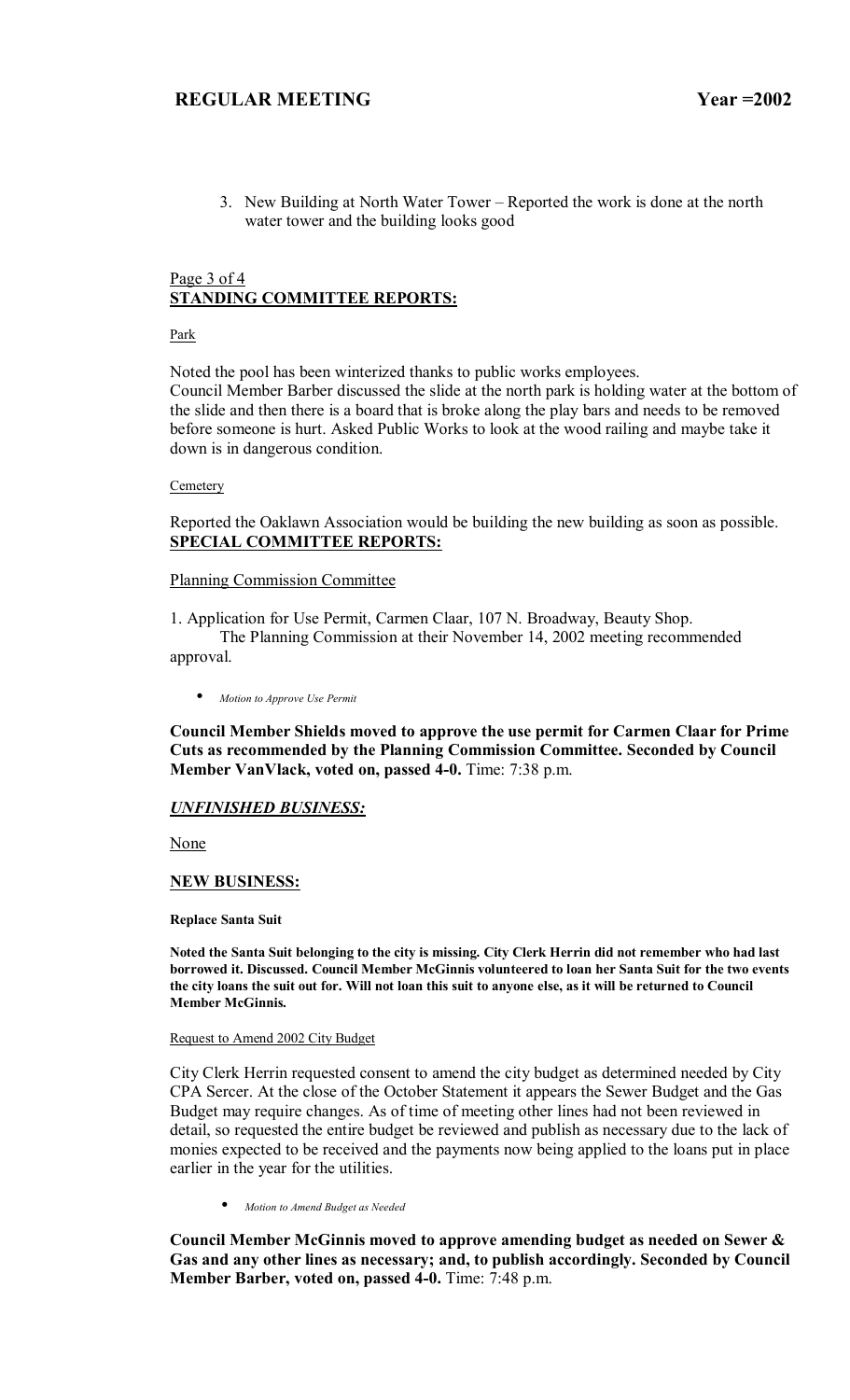## **Executive Session**

• *Motion to Go Into Executive Session*

**Council Member McGinnis moved to go into executive session for discussion of personnel, and legal for up to forty-five minutes following a ten-minute break. Seconded by Council Member Shields, voted on, passed 4-0.** Time: 7:50 p.m.

Others invited into or requesting a portion of time included: City Clerk Herrin; Police Chief Farrell; and Public Works Superintendent Craig.

Open Session Resumed at 8:45 p.m.

## Page 4 of 4 *OTHER BUSINESS:*

### City Christmas Dinner

Council Member McGinnis noted there were at least fifty to signed up to attend. Planning Bar-B-Q for the meal. There will be door prizes and voluntary gift exchanges. Hope everyone can come.

Continuing Education Requirements for Certified Municipal Clerk Title

City Clerk Herrin reported on the third year class she attended to complete the Certified Municipal Clerk Title. Discussed the requirements of continuing education to retain the Certified Municipal Clerk designation.

• *Motion for Continuing Education for City Clerk*

Council Member Shields moved to have city clerk go forward with continuing education requirements. Seconded by Council Member VanVlack, voted on, passed 5-0. **Time: 9:00 p.m.** 

## **CITY CLERK'S REPORT:**

None.

## *NOTES AND COMMUNICATIONS TO COUNCIL:*

- a] LKM *2003 Statement of Municipal Policy* Letter
- b] KDOT Letter Regarding "Illegal Classification of Sign Inventory No. 19549"
- c] 2002 Clerks Certification Institute Graduates
- d] KMGA Letter on Natural Gas Fixed Price
- e] *League News,* Volume 7, Number 22, November 7, 2002

## *ADJOURNMENT:*

*ï Motion to Adjourn*

With no further business, **Council Member McGinnis moved to adjourn. Motion seconded by Council Member Shields, voted on, Passed 5-0**

Mayor Weitman adjourned the meeting at 9:03 p.m.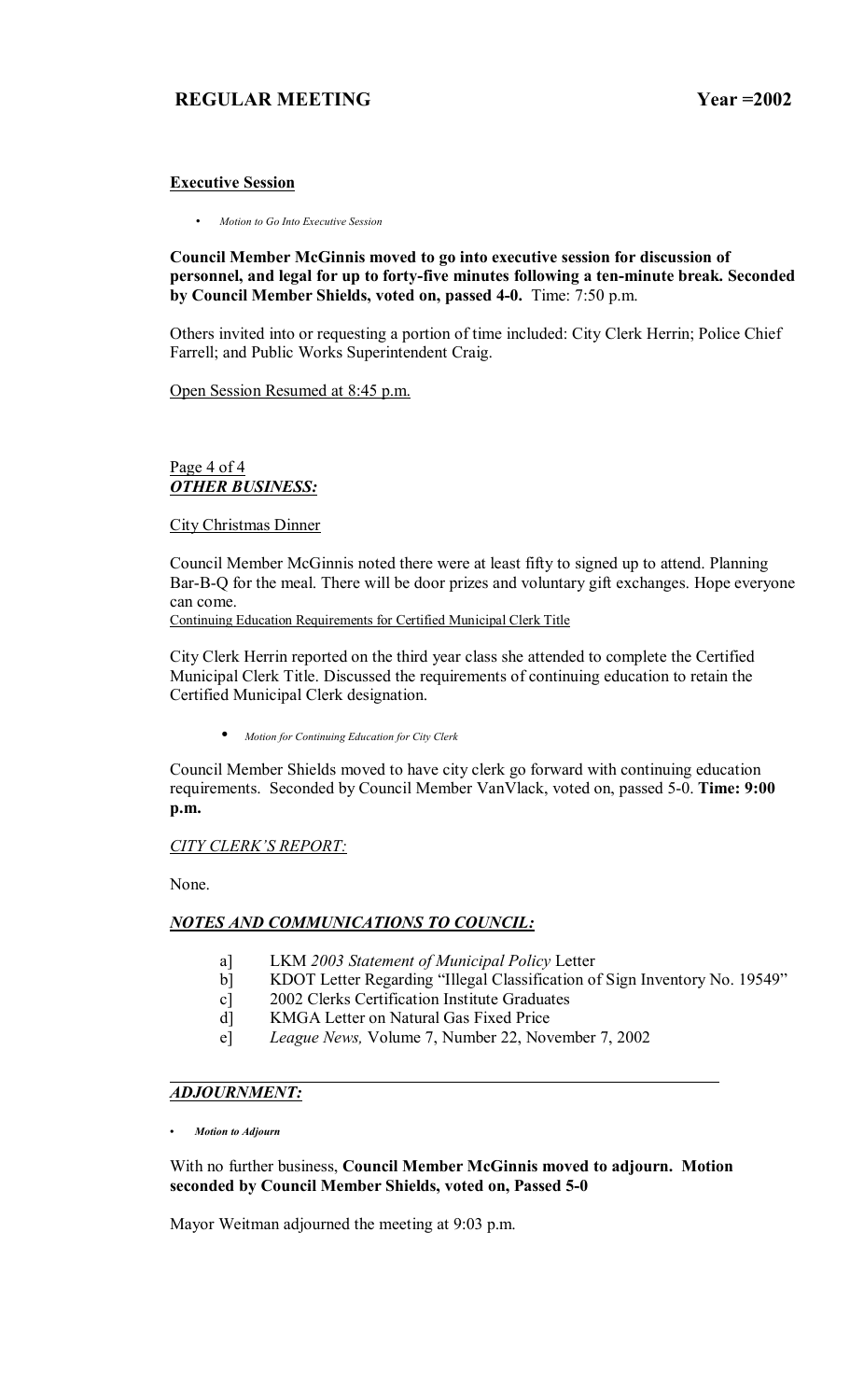I, \_\_\_\_\_\_\_\_\_\_\_\_\_\_\_\_\_\_\_\_\_\_\_\_\_\_\_\_\_\_\_\_\_\_\_\_\_\_\_\_, LaCygne City Clerk, do hereby declare the above to be true and correct, to the best of my knowledge, and do hereby subscribe my name this 20th day of November 2002.

## *REGULAR MEETING:*

*Page 1 of 6*

The LaCygne City Council met in regular session on Wednesday, October 16, 2002. Council Members present were: Sam Barber; Connie McGinnis; Esther Shields; and Mike VanVlack.

Others present included: City Clerk Devona Herrin; City Attorney John Sutherland; Julie Funk; Roger Sims; Public Works Supervisor George Craig; LeRoy Turpen; Robert Turpen; City Police Chief Chuck Farrell Jr.; Mike DeMott; Steve Hisel; Lacy Tinsley; Randy Tinsley; Larry James; City Treasurer Linda Elder; Kelly VanTuyl; and, Dennis VanTuyl.

Mayor Terry Weitman called the meeting to order at 7:00 p.m.

*MOVE MEETING TO COMMUNITY BUILDING* 

• *Motion to Move the Meeting to the Community Building*

**Council Member VanVlack moved to continue the meeting at the Community Building. Seconded by Council Member McGinnis, voted on, passed 4-0.** Time: 7:01 p.m. (Meeting moved to the Community Building)

*GOODBYE TO COUNCIL MEMBER* 

Mayor Weitman reported the Council Member Steve Hisel had resigned at the last City Council Meeting due to moving out of town. Mayor Weitman expressed everyone's appreciation for the positive contributions Steve contributed to the city while he was an active member and was looking forward to his continued participation in the Fiesta Committee. Mayor Weitman awarded a plaque to Steve for his time served. Steve Hisel thanked everyone for all the joint efforts; it was fun working with everyone, and shook everyone's hand.

*APPOINT NEW COUNCIL MEMBER* 

Mayor Weitman asked that with the approval of the Council he would like to appoint Tony Williams to fill the vacancy left by Steve Hisel.

• *Motion to Appoint Tony Williams as Council Member*

**Council Member Shields moved to accept the appointment of Tony Williams as a Council Member. Seconded by Council Member VanVlack, voted on, passed 4-0.** Time: 7:05 p.m.

**City Clerk Herrin swore in Tony Williams as Council Member.** 

### *CONSENT AGENDA:*

• *Motion to Approve Consent Agenda*

#### **Council Member VanVlack moved to approve the consent agenda that consisted of:**

Check Register: October  $3 - 16$ , 2002; Minutes of October 2, 2002 Regular City Council Meeting, August 2002 Financial Statement September 2002 Financial Statement; 3<sup>rd</sup> Quarter 2002 Financial Statement

## **Motion seconded by Council Member McGinnis, voted on, passed 5-0.** Time: 7:06 p.m.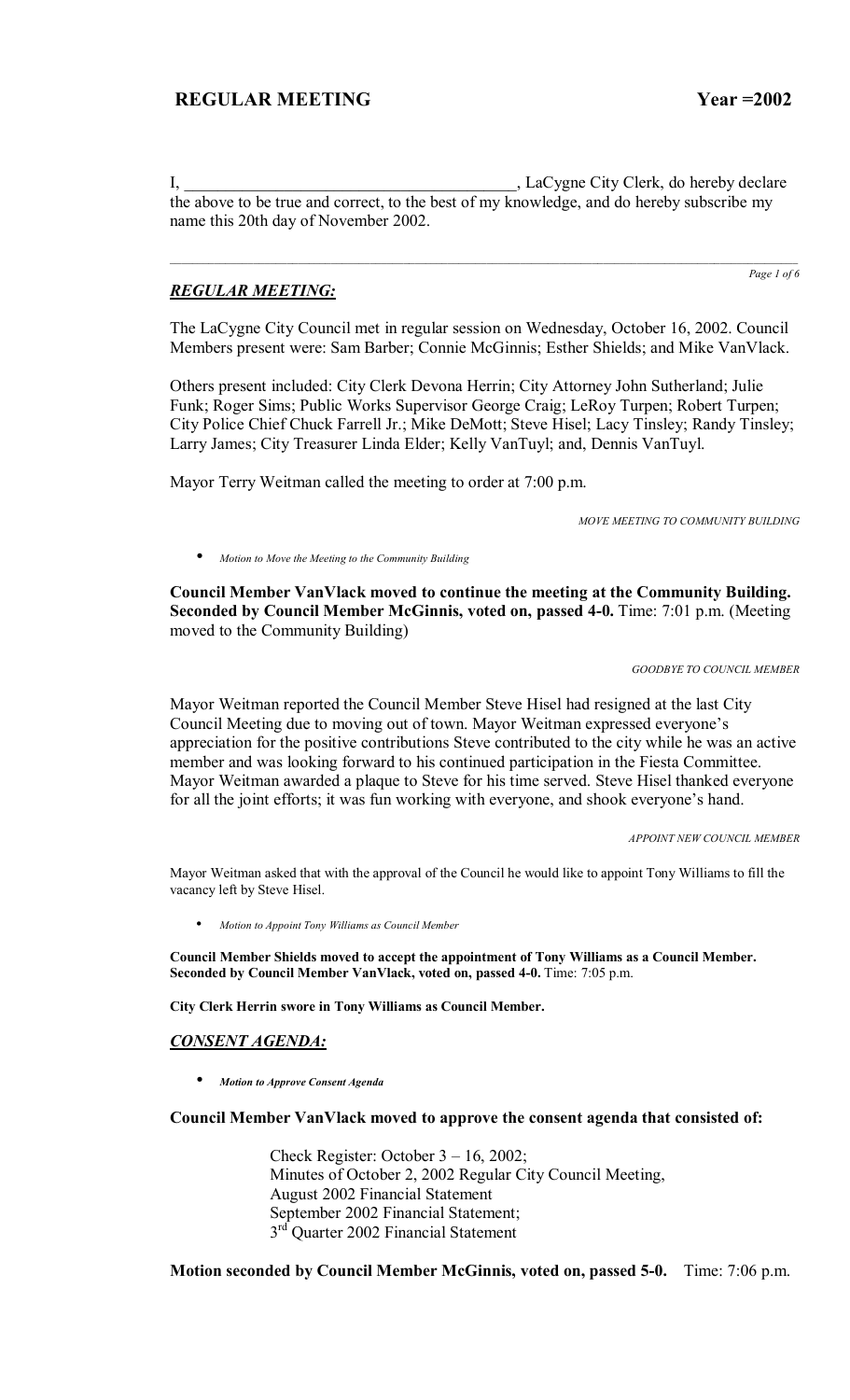## **UTILITY IMPROVEMENTS REPORT**

## **a. CDBG SEWER GRANT – STATE REVOLVING LOAN – EDA GRANT**

None.

## **WATER IMPROVEMENT PROJECT**

City Clerk Herrin noted she had been informed the project would be ready to present to the Council for review the next Monday, October 21, 2002.

### *Page 2 of 6*  **GAS IMPROVEMENT GRANT**

City Clerk Herrin reported she had been informed the engineering firm was finished writing the easements. If the council wanted any further information on whether to go with steel pipe or transition to poly pipe as the line is replaced now would be the time as the firm will be doing the design now.

Mayor Weitman reported he had met with Kansas Gas Service to see what was currently being done with lines from an entity that worked with gas lines all the time; and then was introduced to  $A \& L$  Underground who also works with gas lines on a full time basis. There were several pros for moving to poly and some cons. Asked if the council would be interested in a workshop where someone from A & L Underground would just come and explain the differences to help the city make an informed decision. Discussed how would get it set up before the next council meeting. Discussed a possible date and will have the City Clerk alert everyone if that date has to be changed after contacting A & L Underground to confirm dates.

• *Motion to Set Up Workshop With A & L Underground for Information*

**Council Member VanVlack moved to set up a workshop for gas line information at City Hall on October 24, 2002 at 7:00 p.m. if date is acceptable. Seconded by Council Member McGinnis, voted on, passed 5-0.** Time: 7:10 p.m.

## **DISCUSSION FROM THE FLOOR:**

Larry James Regarding the Condemned Property at  $407 S$ .  $2<sup>nd</sup>$ , Resolution  $#272$ 

Larry James asked the City of La Cygne if he could go ahead and tear down the property at 407 S. 2nd instead of the city doing it. He would be doing it on weekends and in his spare time so would need a few months to get the work done. Discussed how long he would need to get the work completed and Mr. James felt he could have it done by January 1, 2003. Mr. James also asked if he could repair the outbuildings instead of tearing them down. Discussed if he would concur with the Codes Officer as to the repairs being adequate and Mr. James agreed.

• *Motion to Allow Mr. James Till January 1, 2003 for Property to Meet Satisfaction of Codes Officer*

**Council Member VanVlack moved to give till January 1, 2003 for Mr. James to bring the property up to the satisfaction of the Codes Officer. Seconded by Council Member Barber, voted on, passed 5-0.** Time: 7:12 p.m.

Eddie Andersen, RWD #1, Unused Line Across Right-of-way in Front of First Calvary Baptist

Eddie Andersen with RWD #1 reported it was his understanding the city had hooked on to an old 3inch line that belongs to Linn #1 and they wanted to keep it for emergency, and they also understand that at some time two city customers were also hooked to this line. Mayor Weitman asked if when the rural water district released the Stainbrooks did this somehow slip through? Mr. Andersen noted he did not know, but was thinking if the city would put a T where the city line goes north and put a meter pit east of the T then rural water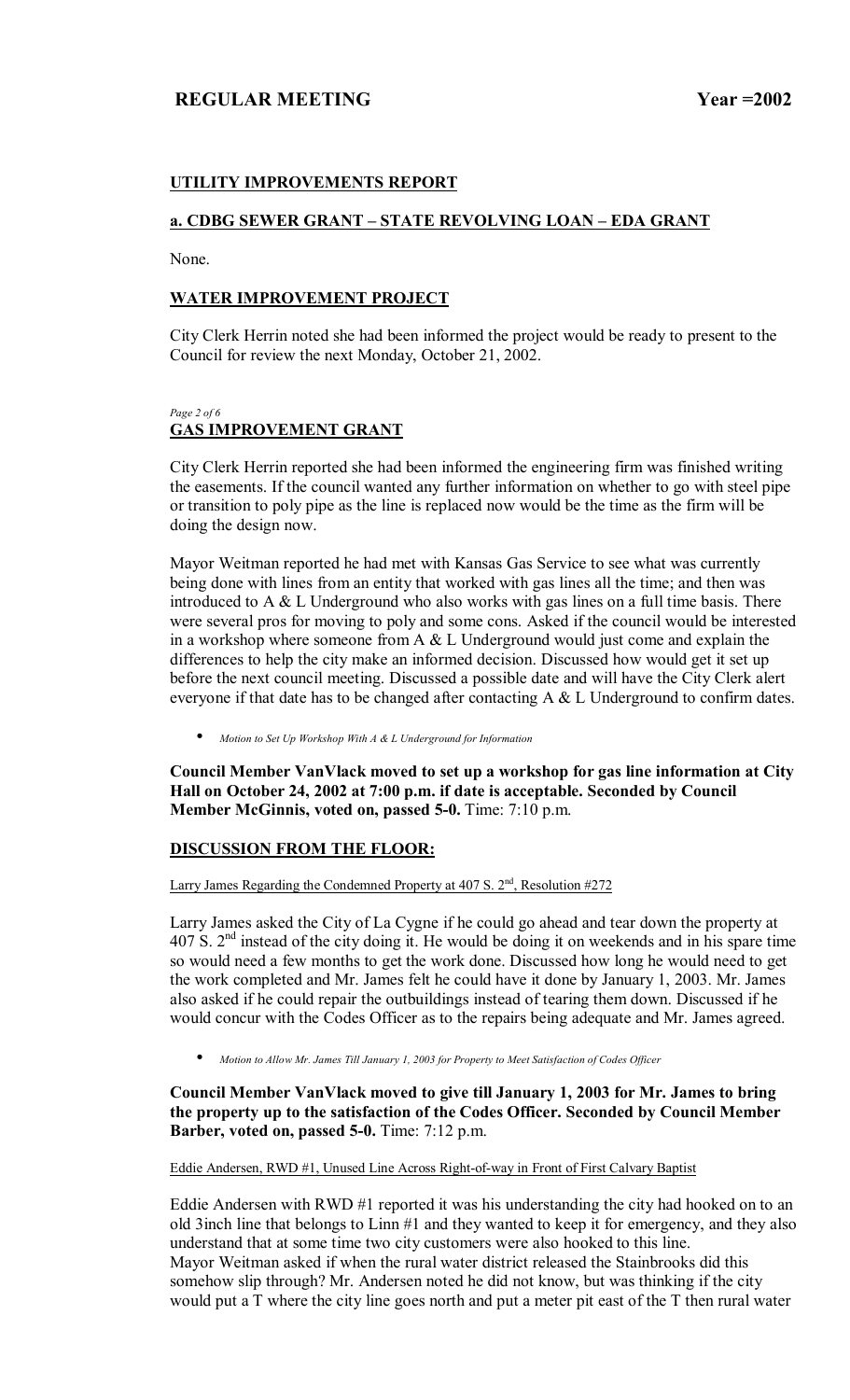would also be able to use it. Council Member Barber asked if they were interested in an innerconnect meter? Mr. Andersen said yes, to use as an emergency for both entities. Public Works Superintendent Craig reported the Linn #1 pumps were set up for a six-inch line and did not think this old four-inch line would keep up with the pumps; and the line was a four-inch line, not a three inch. Also, this line is hooked to the city water and when it broke last year the city was the one required to repair it, Linn #1 did not. Mayor Weitman asked if there were an installation of the T and meter pit would this solve the problem? Council Member Barber noted he liked the idea of an inner-connect both ways; also noted that at the time the two properties connected to this line were annexed it was ok to use the line. Public Works Superintendent Craig reported that the Stainbrooks line goes under the road and only one property is connected to this line. The Gaylord property is connected to this line and at the end of the Gaylord property the four-inch line is cut and both ends capped. Superintendent Craig concurred they could get a T and get it put in next Monday. Mr. Andersen reported Linn #1 would turn the line over to the city with a T put in by the city and then a meter pit, and make sure it was in their minutes of the approval.

• *Move to Install T in Place of 90 with Meter Pit and Another Valve*

## **Council Member Barber moved to install a T in place of the 90, and a meter pit, and another valve. Seconded by Council Member McGinnis, voted on, passed 5-0.** Time: 7:24 p.m.

#### Kelly and Dennis VanTuyl: Regarding Buildings in Alley Behind Them

Dennis Van Tuyl asked if anything further had been done? City Attorney Sutherland reported nothing yet. VanTuyl's said thanks and they would see the city council at the next meeting.

#### *Page 3 of 6*  **REPORTS OF CITY OFFICERS***:*

## Chief of Police Farrell

Reported on police activities for October 1 - 15, 2002. Also, reported the Essex property has had tin put around the bottom of the trailer.

### Public Works Superintendent George Craig

The following items were covered:

1. River Pumps Upgrade under New Water Project:

 Discussed while installing new pumps converting to a 15hp on the north pump to meet bigger water volume. Received three bids to redo the two river pumps. Douglas Pump Service, Inc bid was \$8,486 for each pump and does not allow time to pump nor clean, and includes a clause to change the price if unforeseen problems or adverse weather conditions arise while they are working. JCI bid was \$15,404 for the North Pump and \$14,335 for the South Pump, including the 15HP motor for the North Pump. Layne-Western bid was \$24,028 for both pumps and the 15HP motor for the North Pump. None of the bids included any electrical control modifications, or cleaning the verticals if needed. Discussed if the verticals did require cleaning the city employees would get Ace or Rooter-Rooter to come do it. Discussed Layne-Western did the existing pumps. George noted the Randy Tinsley had looked at the electrical part of the project and to update for the 15HP motor it would cost up to \$2000, and that's to accommodate the new motor, there will still be some outdated parts in the electrical unit.

• *Motion to Accept Layne-Western bid of \$24,208*

## Council Member VanVlack moved to accept Layne-Western's bid of \$24,028.00. **Seconded by Council Member McGinnis, voted on, passed 5-0.** Time: 7:34 p.m.

2. Wastewater Lift Station Maintenance Agreement: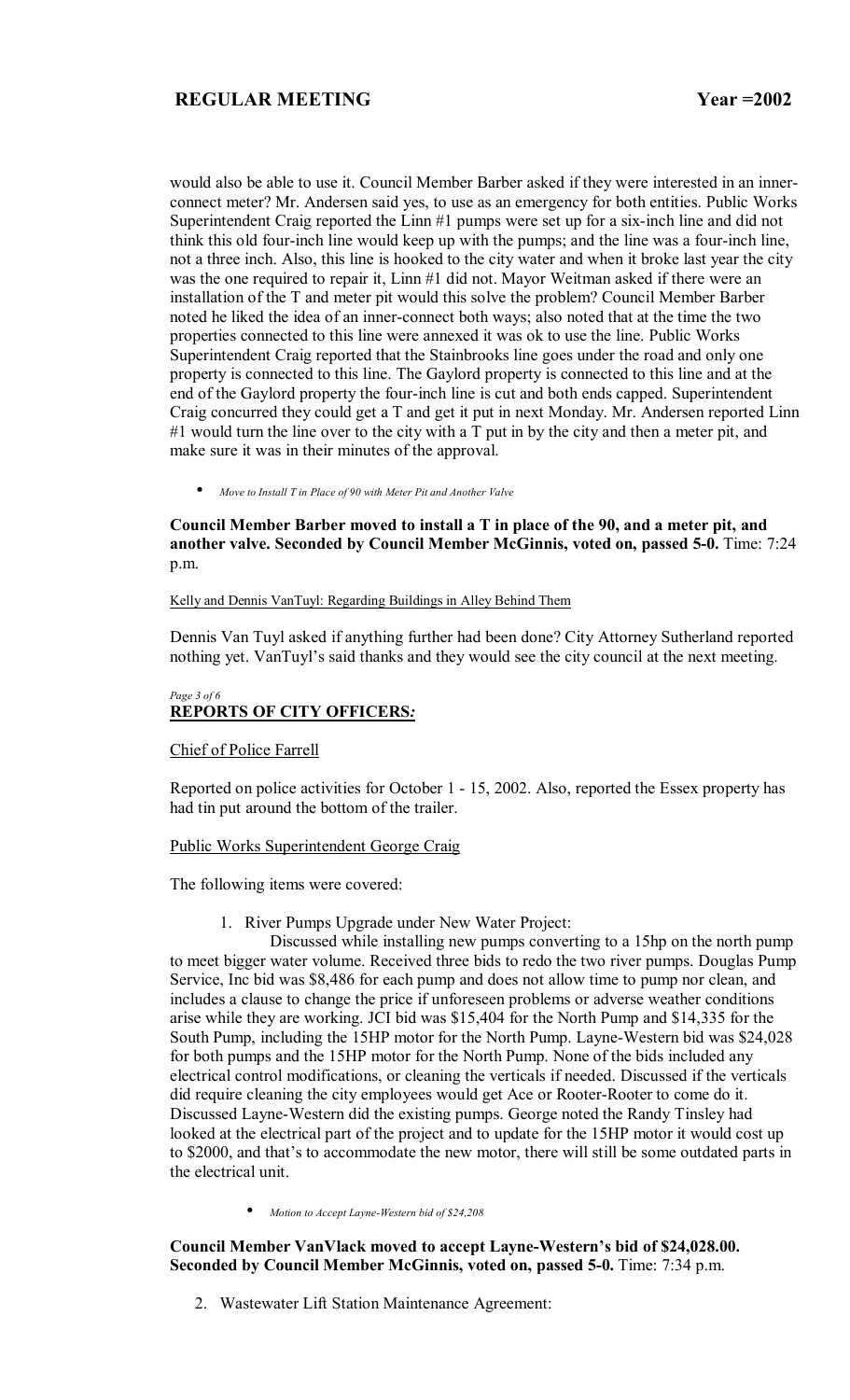Discussed the City used to have a maintenance agreement with JCI to pull, oil, and check the lift stations either once a year, or semi-annually. They have not been checked for years and are beginning to have some problems with no warning. Public Works Superintendent Craig presented a price from JCI to put the lift stations back on a maintenance agreement to keep them oiled and prevent possible problems from lack of maintenance. The price to check once a year was \$963.00 per lift station.

• *Motion to Accept Service Agreement with JCI for \$963.00 per Lift Station*

## **Council Member Barber moved to accept service agreement with JCI for \$963.00 per lift stations. Seconded by Council Member VanVlack, voted on, passed 5-0.** Time: 7:38 p.m.

3. KDHE Letter on Circulation at the North Water Tower:

 Discussed receiving the letter from KDHE. Public Works requested to continue to proceed with the circulation project.

• *Motion to Proceed with the North Tower Circulation Project*

**Council Member VanVlack moved to proceed with the north water tower circulation project. Seconded by Council Member McGinnis, voted on, passed 5-0.** Time: 7:39 p.m.

- 4. Electric Work for River Pumps:
	- *Motion to Approve up to \$2000 for Electrical Work for River Pumps by Tinsley Electric*

## **Council Member VanVlack moved to have Tinsley Electric to do the electrical work for up to \$2000 for the river pumps. Seconded by Council Member Shields, voted on, passed 5-0.** Time: 7:40 p.m.

5. KCC 2002 Annual Pipeline Safety Inspection Report:

 Public Works Superintendent Craig noted the report overall was good for the city. There were two requests for some paperwork correction corresponding with some outdated information on the pipeline map. This would be taken care of. Council Member Barber asked that George let Morgan Brown know about the gas workshop.

## **NOTES AND COMMUNICATIONS:**

Mayor Weitman opened a Thank You from the Doug Johnston family expressing appreciation and friendship from the city council and employees.

#### *Page 4 of 6*  **STANDING COMMITTEE REPORTS***:*

## Reassign Committees

Mayor Weitman requested the following Committee Changes with Council approval: Street – add VanVlack; Sewer – add VanVlack; Park – add Barber and assign him as representative to the Park Board; Cemetery – switch VanVlack to Williams; Public Safety – switch VanVlack to Williams; Community Building - add Williams.

• *Motion to Approve Committee Reassignments*

Council Member VanVlack moved to approve committee reassignments. Seconded by Council Member McGinnis, voted on, passed 5-0. Time: 7:45 p.m.

## Street

1. Alley Behind Lot Methodist Church Purchased: Council Member Barber asked Public Works to check if the city had a culvert that would fit for the front part of the property;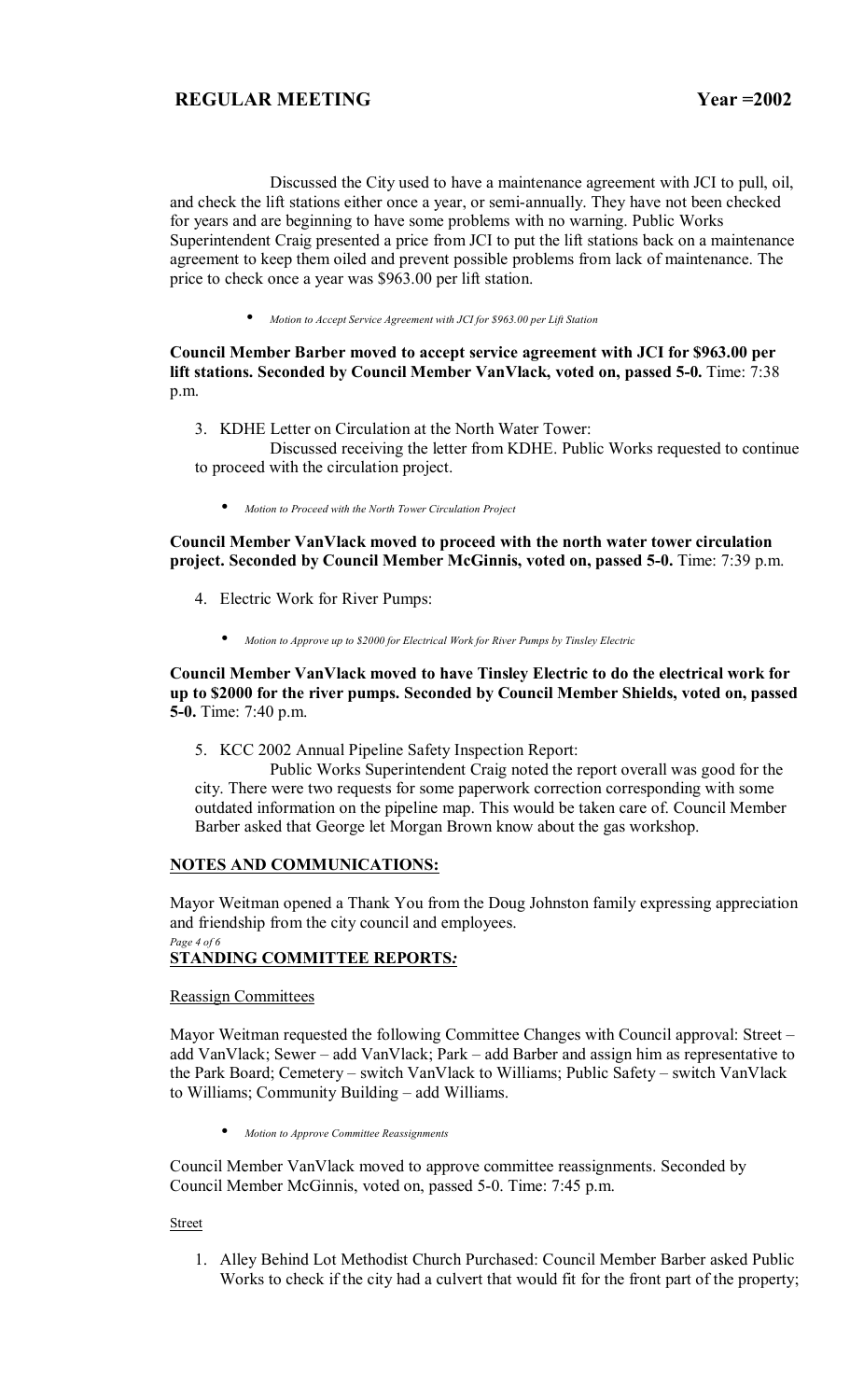also before making any decisions on the alley will talk to other property owners in the area before moving any further.

Park

Council Member VanVlack reported Park Board Member Kenny McClanahan and he had winterized the pool but for a part that Public Works would need to do, as they did not have the equipment.

#### Community Building

Public Works Superintendent Craig reported the two back furnaces were not working in the Community Building. The pilots are lit, but they will not blow out heat.

### *SPECIAL COMMITTEE REPORTS:*

Fiesta

Council Member McGinnis reported the next meeting is next Monday night at 7:00 p.m. Currently there are numbers for about \$1700 profit.

#### Emergency Disaster Committee

Still in the planning stage.

Planning Commission Committee

Planning Commission Chairman Randy Tinsley reported they are still looking at the Comprehensive Plan. He had taken to current info the committee had been working on to Sam Long with the City of Louisburg and asked him to look at it for another opinion and input to make sure it is as complete as possible with today's information. Mr. Long agreed to look at it for no charge. Mr. Long is currently working with other smaller cities in the area on what it takes to get building codes in effect and would come give info to the city. Discussed having a workshop with the Planning Commission on this topic. Then, Mr. Long is available on a fee basis to work on a call basis with a small city's codes officer to keep the project moving forward if the city is interested after the workshop and finishing the Comp Plan. Mayor Weitman reported Randy Gorton had also requested to do a presentation with is new firm to the city. Mr. Tinsley noted Mr. Gorton had also contacted him about the Planning Commission. Discussed and took under advisement. Will discuss workshop with Planning Codes further.

## *UNFINISHED BUSINESS:*

## RWD #1, Final Agreement, for East Annexation

Discussed the date of the agreement was to be October  $17<sup>th</sup>$ , but now with the change in the water line will not be ready till next Wednesday at the earliest.

• *Motion to Approve Agreement with Date of October 23, 2002* 

**Council Member Barber moved to approve agreement with date of October 23, 2002. Seconded by Council Member VanVlack, voted on, passed 5-0.** Time: 8:00 p.m. *Page 5 of 6* 

### *NEW BUSINESS:*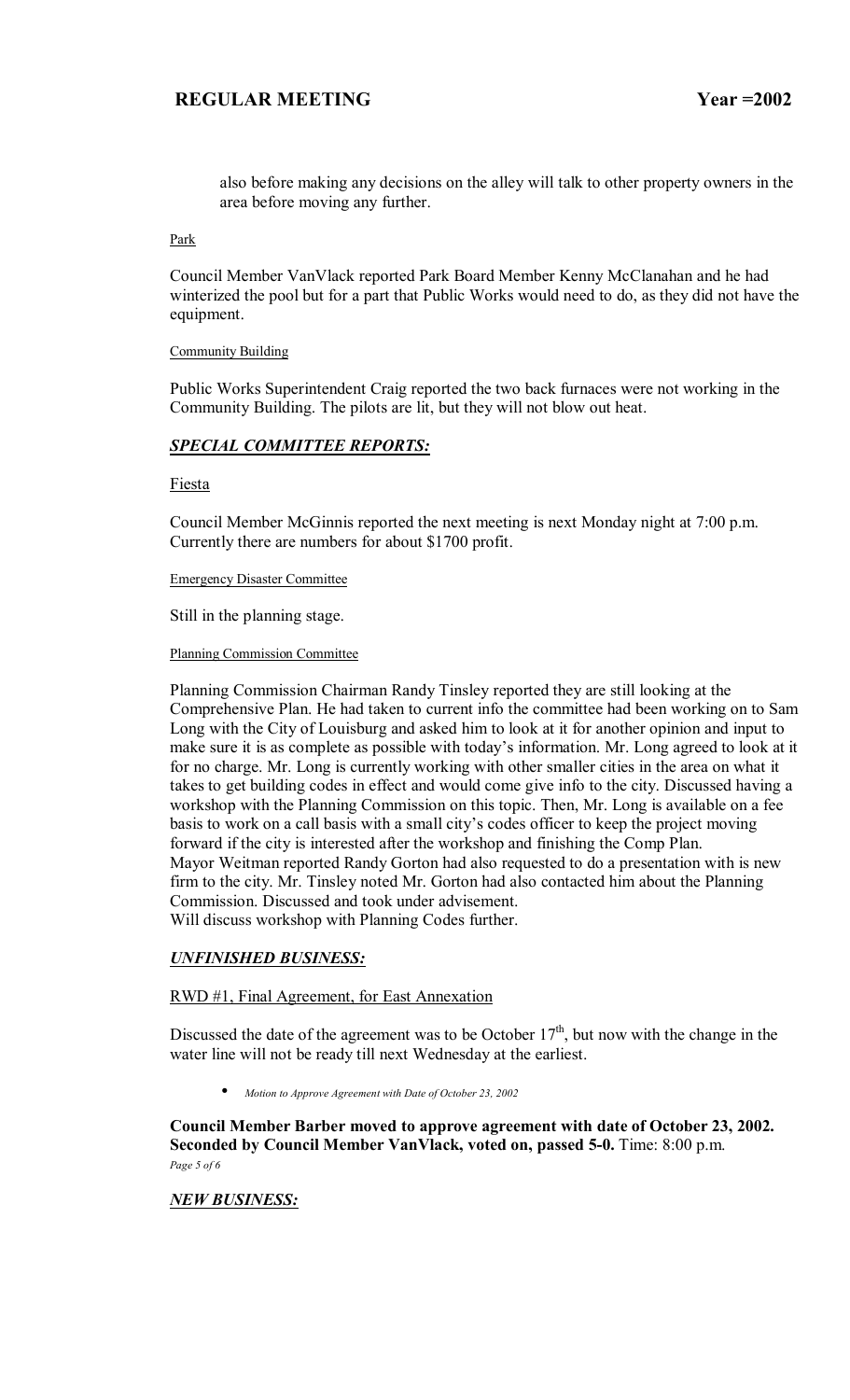## SEK "Businesses & Communities Connecting" October 24, 2002, Pittsburg, Kansas

Reviewed. No action.

Close City Hall Friday, October 18, 2002, for Computer Updates

City Clerk Herrin requested to close City Hall to allow the time needed to be applied for the individual to work on the computers without interruptions to make the most of the charges by the computer company.

• *Motion to Approve Closing City Hall for Computer Updates*

**Council Member McGinnis moved to close City Hall on Friday, October 18, 2002 for Computer Updates. Seconded by Council Member Shields, voted on, passed 5-0.** Time: 8:02 p.m.

KMGA Annual Meeting of Member Cities, November 13-14, 2002, Wichita, KS.

Discussed. No one available those dates.

# November  $6<sup>th</sup>$  Meeting with Public Hearing

Discussed, as City Clerk will not be available. City Treasurer Elder will fill in for City Clerk Herrin and keep original meeting date.

### **Executive Session**

• *Motion to Go Into Executive Session*

**Council Member McGinnis moved to go into executive session for discussion of legal and personnel for up to 35 minutes following a 10-minute break. Seconded by Council Member VanVlack, voted on, passed 5-0.** Time: 8:06 p.m.

Others invited into or requesting a portion of time included: City Clerk Herrin.

Open Session Resumed at 8:38 p.m.

# *OTHER BUSINESS:*

### Report on State Transportation Meeting October 8, 2002

Council Member Shields and Mayor Weitman attended the meeting on October 8, 2002. Council Member Shields reported she got out of it that there is not going to be the money for the original highway improvement as they are using the money for other things to do not have the projected needed monies. Mayor Weitman reported it did not appear the short fall was in the highway budget. The plan approved in 1999 for the budget was creating the necessary funds but now the state is transferring those funds to take care of other department funds that are not receiving the expected tax revenue from their appropriate areas so the tax dollars created for the highway projects are not being transferred to the highway projects as set up. This will create problems in the future when tax dollars are established for one item and then used by the state for something else, the people will not vote for tax dollars to improve a project as those tax dollars may not be used for what they are voting for.

### Reviewed Financial Statements

City Clerk Herrin went over the City Financial Statements and how the tax dollars are not meeting the expectations for the Special Highway fund and some shortfalls in the General Fund. Without the dollars will not be able to even spend to the budget limit and will have to watch the actual dollars received. Discussed other funds too.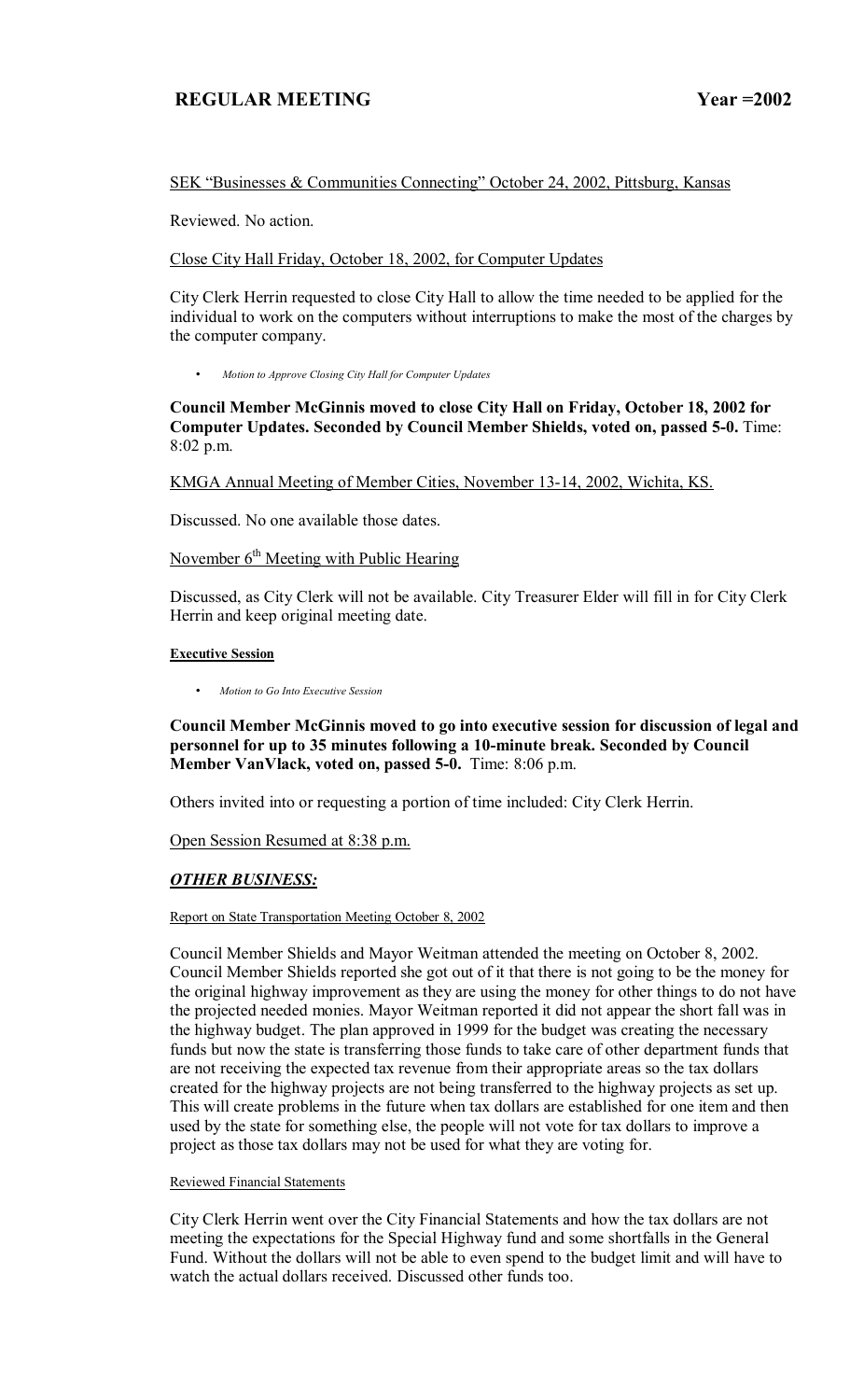#### *Page 6 of 6*  **CITY CLERK'S REPORT:**

City Clerk Herrin reported the State had sent the city a FEMA payment of \$2,232.26 that is reflected in the General: Government fund for administrative costs of handling the project. The total budget is adjusted with FEMA payments without amending the budget.

Written report included:

- a] Reminders: Public Hearings on November  $6<sup>th</sup>$  and  $20<sup>th</sup>$  for Condemnations
- b] Reminder: City Clerk will be Out of the Office the Week of November 6th

#### *NOTES AND COMMUNICATIONS TO COUNCIL:*

- a] LKM *Leadership Academy* "Planning & Zoning" November 2002
- b] *7th Annual Kansas Rural Policy Symposium* Thursday, November 21, 2002
- c] Kansas Pesticide Certification Form
- d] LKM "State Health Care Program" Information
- e] Kirkham Michael & Associates Annual Trap Shoot Invitation
- f] *Kansas Government Journal,* September 2002
- g] *Kansas Government Journal,* October 2002
- h] KDHR, Division of Workers Compensation Industrial Safety  $\&$  Health Correspondence

## *ADJOURNMENT:*

*ï Motion to Adjourn*

With no further business, **Council Member McGinnis moved to adjourn. Seconded by Council Member VanVlack, voted on, 5-0.**

Meeting adjourned at 9:08 p.m.

I, LaCygne City Clerk, do hereby declare the above to be true and correct, to the best of my knowledge, and do hereby subscribe my name this 16th day of October 2002.

*Page 1 of 6 Pages*

## *REGULAR MEETING:*

The LaCygne City Council met in regular session on Wednesday October 2, 2002. Council Members present were: Mike VanVlack; Sam Barber; Connie McGinnis; Esther Shields; and Steve Hisel.

Others present at some point in the meeting included: City Clerk Devona Herrin; City Police Chief Chuck Farrell; City Attorney John Sutherland; City Public Works Superintendent George Craig; Julie Funk; Kelly and Dennis VanTuyl; Rob Gavin; Eddie Andersen; Randy Tinsley; Danny and Melody Troth; and Roger Sims.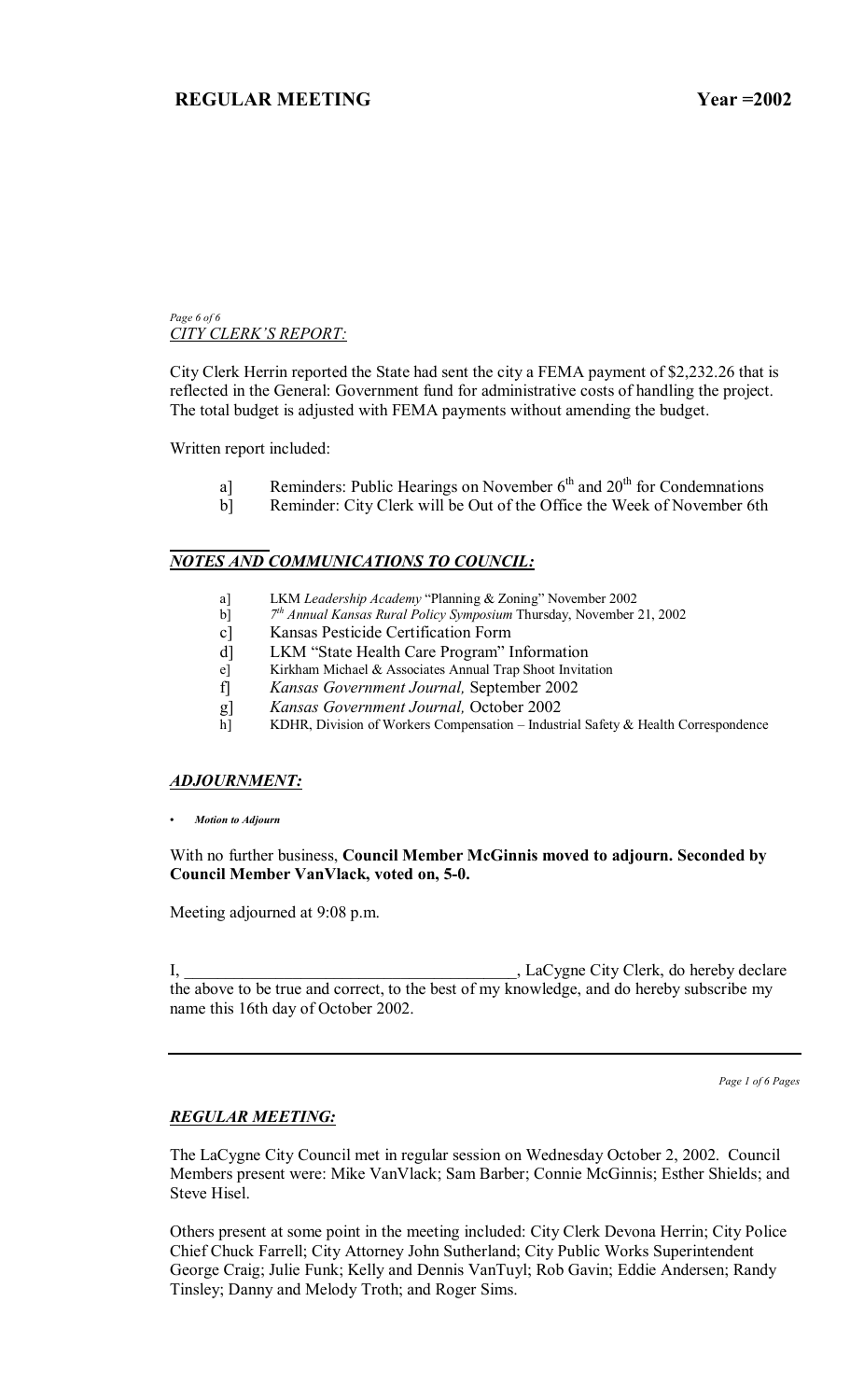Mayor Terry Weitman called the meeting to order at 7:02 p.m.

## *CONSENT AGENDA:*

*ï Motion to Approve Consent Agenda*

## **Council Member McGinnis moved to approve the consent agenda that consisted of:**

Check Register: September  $19 - October 2, 2002$ ; Minutes of September 18, 2002 City Council Meeting;

## **Motion seconded by Council Member Shields, voted on, passed 5-0.** Time: 7:03 p.m.

## *UTILITY IMPROVEMENTS REPORTS*

# **d. CDBG SEWER GRANT-STATE REVOLVING LOAN - EDA GRANT**

- iii. Rob Gavin reported:
	- i. Haupt Construction was about ready to test the lagoons;
	- ii. McCorkendale Construction was scheduled to start digging footings this week on the east pump station; and,
	- iii. Insituform delivered the  $2<sup>nd</sup>$  set of tapes yesterday but he had not had a chance to review them yet. After they are viewed, will address and fix the worst lines first. The last change authorized by the city council has not been implemented with an order change and can be amended. Also, have negotiated with the company to change the costs on the additional point repairs depending on the degree of damages and the difficulty for the repairs, which should bring the costs down.

Council Member Barber asked if the fence on the backside of the Troth property and the gate to the entrance was still on the schedule. Rob confirmed this. Discussed a manhole on the Smith property in the crop field and the request to have a cage placed around it. It will be reviewed and report back.

# **e. WATER IMPROVEMENT PROJECT**

Rob Gavin reported he would have the scheduled plans ready to deliver on October 18<sup>th</sup>.

# f. GAS IMPROVEMENT PROJECT - CDBG GRANT

Rob Gavin reported his firm is currently working on easements.

# **d. 6TH STREET IMPROVEMENT**

*Page 2 of 6*

Rob Gavin reported the road is completed and ready for final pay estimate. Killough Construction final costs for the street improvement are \$61,364.10.

• *Motion to Approve Payment of \$61,364.10 to Killough Construction*

Council Member Barber moved to approve \$61,364.10 for payment of 6<sup>th</sup> Street **improvement project completed by Killough Construction. Seconded by Council Member Hisel, voted on, passed 5-0.** Time: 7:13 p.m.

**g. SEWER – EDA GRANT**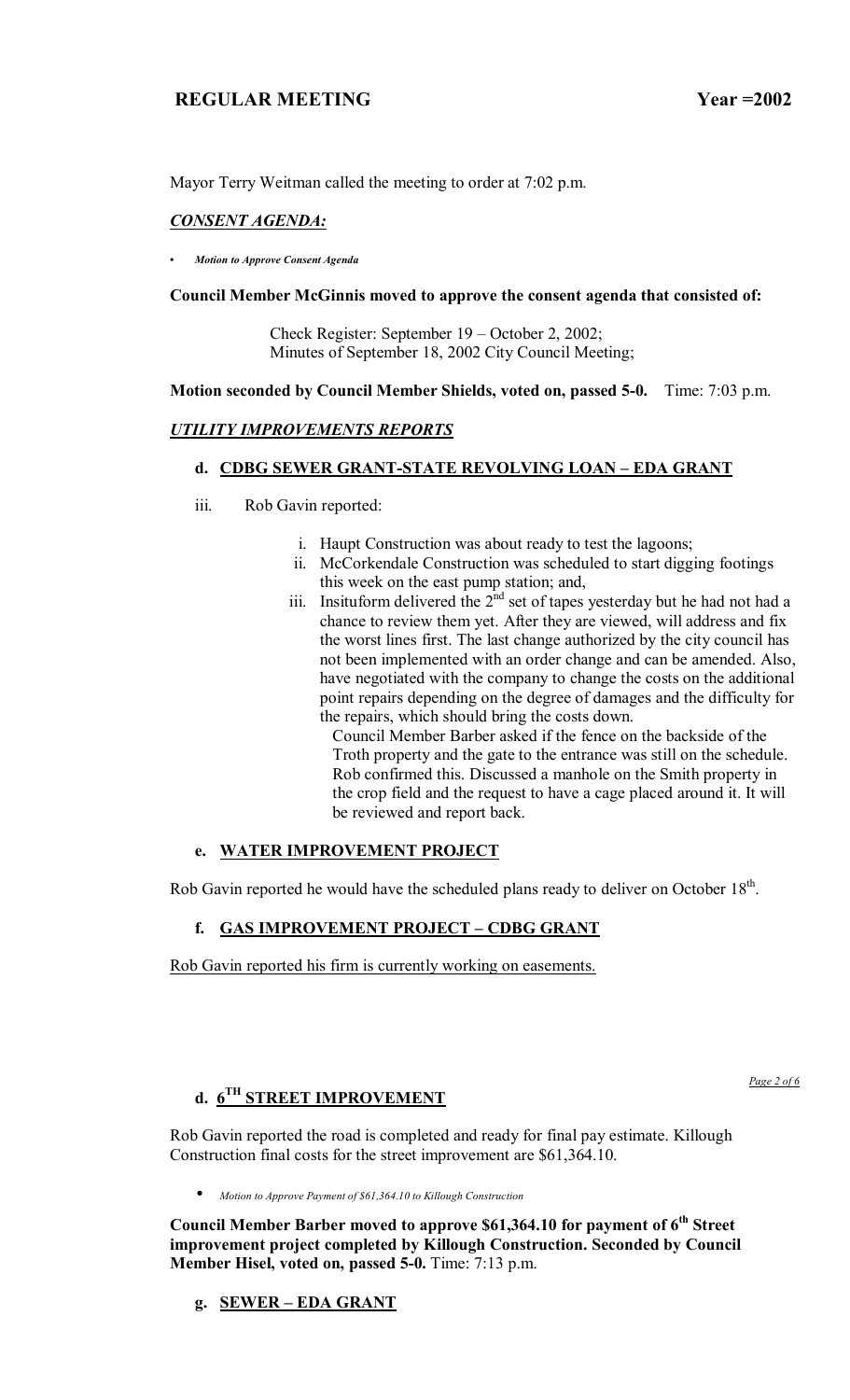Rob Gavin reported the Division of Water Resources approval letter for the lagoon was still pending after several discussions with that office. They had originally given verbal approval and said the letter would be sent shortly and this was several months ago. Now they have thrown it into the damn category and it had to meet their requirements, and it has met those standards too. Now the most recent inquiry was if it would raise the flood level and was quickly determined it would not. Now they have requested this in writing from the engineering firm and that is being done this week. Rob will go over to the division in Topeka on Friday and pick up the letter of approval from the DWR.

# **DISCUSSION FROM THE FLOOR**

Eddie Andersen, RWD #1, Regarding Charges on Water Threat

Eddie Andersen noted the lady involved in the recent water threat appears to only be charged with a misdemeanor. Felt this was too easy and interested in how the city feels regarding pressing charges for the damages incurred. Mayor Weitman agreed that charges should be charged to the fullest extent we could give this person. City Attorney Sutherland noted the city and the Rural Water Districts could sue her, but felt it would have no impact on this person whatsoever. It would just be more costs for legal expenses with no chances of recovery from this lady. Mr. Andersen asked how we could get together to let the public know we will not tolerate this in the future. A misdemeanor is too light; it's just not right for what everyone went through. Mayor Weitman asked the City Attorney if there was anything else to do and not just throw good money after bad. City Attorney Sutherland noted there was not much else to do with her. The FBI did not feel it was worth pursuing. This person could not pay for any damages. The County is doing whatever it can to pursue the case when the Feds won't. Council Member Hisel noted if it happened again we would all have to stand together and do something. Mayor Weitman concurred it needed to be known to the public that all three entities would not tolerate this again and if it happens again it will go further. Eddie Andersen agreed and told everyone he appreciated their time concerning this issue.

Melody Troth, Regarding Alley Behind Lot Methodist Church Purchased

Melody Troth reported the United Methodist Church had purchased some lots across from the church for a parking area. She was here to ask the city if they would help clear the alley portion of the lot that is at the south end of the lot as the Church would like to open the alley and use it to drive into the parking lot area. Currently there is a vehicle setting on part of the alley that is just west of the lots that is also blocking the alley from use. The Church would like the whole alley improved for use.

City Attorney suggested someone from the city look at the request before any decision is made by the city.

Mayor Weitman asked the Street Committee to review the request and report back at the next meeting.

Council Member Hisel asked if there was a time frame the Church was trying to follow. Mrs. Troth reported the church would like to move forward as soon as possible. Mr. Troth also asked if it would be possible to widen the culvert entrance from the street. Council Member Hisel noted there were guidelines for the length of culverts; the committee would review this along with the rest of the request.

*Page 3 of 6* 

## DISCUSSION FROM THE FLOOR: (Continued)

Dennis & Kelly VanTuyl Regarding Buildings in the Alley Behind Them

Dennis Van Tuyl asked City Attorney Sutherland if he had had a chance to do anything yet regarding this issue. City Attorney Sutherland replied he had been in contact with Mrs. Williams' attorney and there had been a response with a question if there was an actual alley there. City Attorney Sutherland had checked the Platt map and it is obviously platted as an alleyway, so it looks like it is an actual alley.

Mr. Van Tuyl asked the city if they were now going to have the building removed from the alley as originally discussed, as apparently the Williams are not going to move the buildings.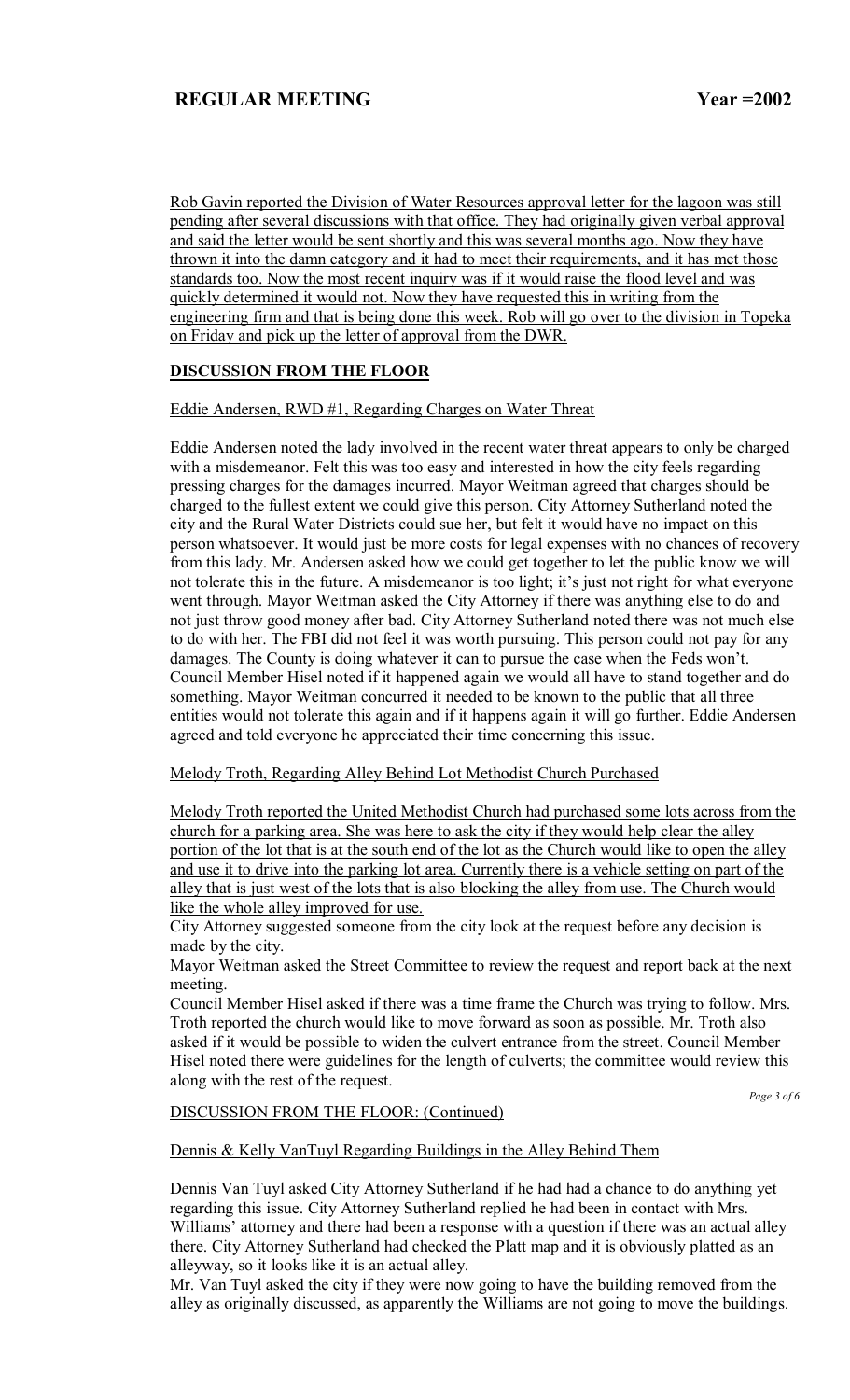Mrs. Van Tuyl noted the city had previously discussed making them move the little buildings because there were no building permits obtained at the time they were placed there. Mr. Van Tuyl asked what the city was going to do. They also had a letter from the previous owner of their property who had addressed the clothes line that the Williams had placed on what is now the Van Tuyl's property stating it had been put up when the property owners were not at home and it was ok to leave it, but was also recognized that it was on their property and not the Williams' property, (previous property owners before the Van Tuyls were Hewitt's). Discussed what was previously discussed at prior meetings.

Council Member VanVlack recommended the city send notice about the building erected without a permit or a motion to pursue further. It was noted that with the original discussions when Mrs. Williams was present she had given verbal agreement to the city to move the buildings and the city would allow this one mobile trailer to continue to stay where it was in the alley while they owned it, or until replaced.

Mayor Weitman noted the city would now have to move forward with serving notice to move the buildings. Council Member Shields asked if since Mrs. Williams did not keep her agreement, should all buildings be requested to be moved from the alley. Discussed further. Mayor Weitman asked City Attorney Sutherland to proceed with the process.

The Van Tuyl's thanked everyone for their time and noted they may not be back to the next city council meeting.

## **REPORTS OF CITY OFFICERS:**

### City Attorney - John Sutherland

City Attorney Sutherland reported he had sent a letter to the Willingham's regarding their property; a letter to TXU requesting additional information for the additional billing; and working on easements for the water line to be extended east of town.

### Police Chief  $& Codes$  Officer – Chuck Farrell Jr.

Provided written police report for the month of September 2002. Noted the Dog Pound has been full for most of the last month.

Presented photos and a request for repair or condemnation of the property located at 204 North  $1<sup>st</sup>$ , La Cygne, Kansas. It was reviewed and discussed.

• *Motion to Proceed with Resolution #275, Condemnation Process*

**Council Member Shields moved to accept the condemnation process for repair or**  condemnation of the property at 204 North 1<sup>st</sup>, with Resolution #275, and setting the Public Hearing on November 20<sup>th</sup> at 7:00 p.m. Seconded by Council Member VanVlack, **voted on, passed 5-0.** Time: 7:55 p.m.

Reported no action regarding the condemnation proceedings for 407 S.  $2<sup>nd</sup>$ , Resolution #272, had been taken to date by the property owners. Codes Officer Farrell noted he had spoke with a grandchild of the deceased landowners and explained if the city moved forward with the demolition cost this cost would be transferred to the property owner and asked him to come to the meeting tonight. However, for some reason he is not here. He had indicated he wanted to tear the house down but had not proceeded because he thought the city was already in motion

*Page 4 of 6* 

### **REPORTS OF CITY OFFICERS: (Continued)**

Police Chief & Codes Officer – Chuck Farrell Jr. (Continued)

For the work to be done. If the city gets bids for the demolition, the grandson said he would live with the decision too. City Council discussed Codes Officer Farrell getting in touch with this grandson again and ask for a time frame for him to get the house tore down, and if not done then the city would do what needs to be done. Council and Mayor concurred. Asked Codes Officer Farrell to get in touch with the grandson and report back at the next meeting.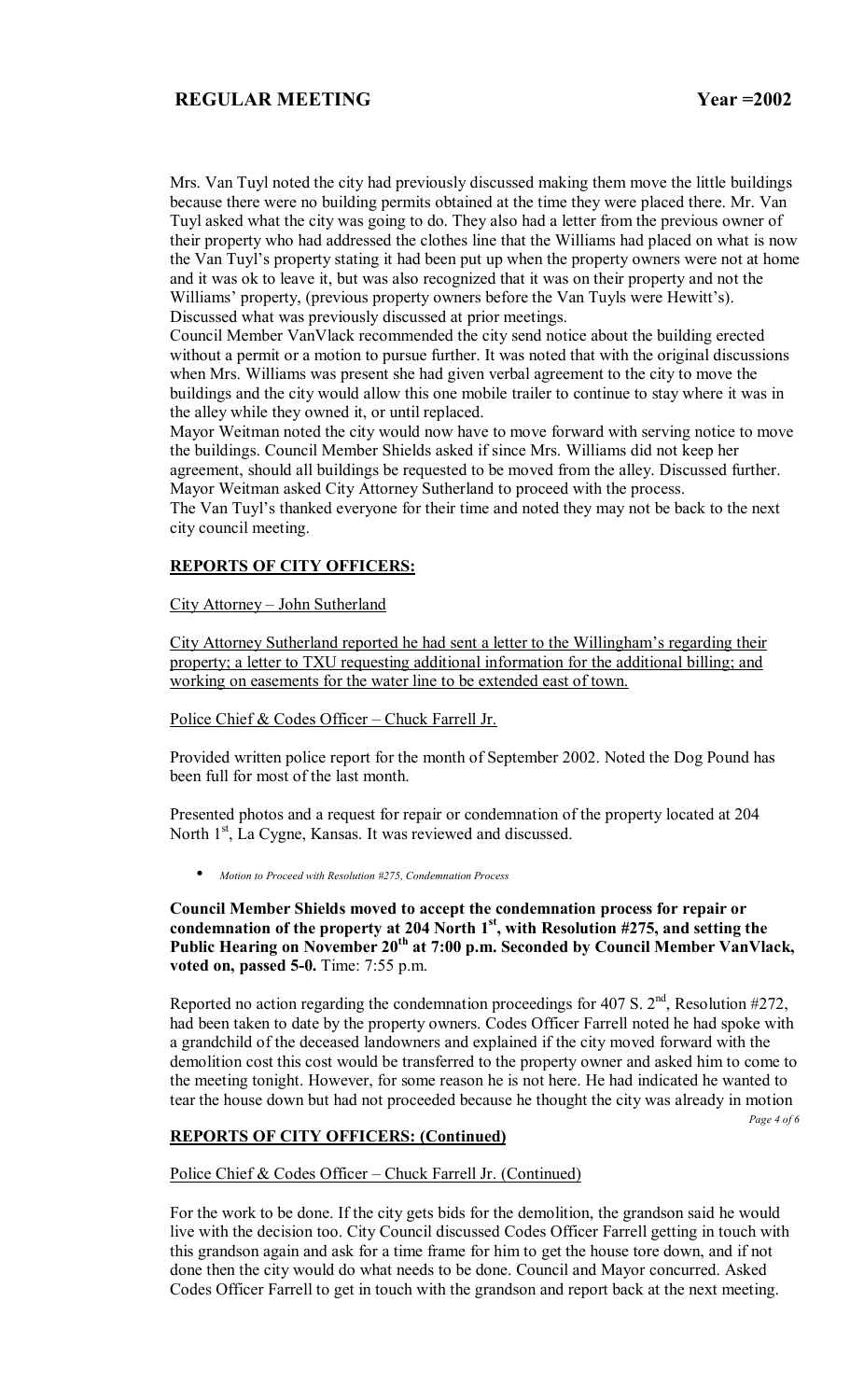Reported a letter had been sent to Jeff & D'Ann Essex at  $610 \text{ E}$  Locust regarding the removed skirting from the trailer with a time frame for the repairs to be completed. There has been no attempt to repair, nor a response. Discussed the fines to cover these kinds of issues when property is not in compliance with the ordinances. Noted it had been skirted and they had removed it and failed to replace it. Determined it was time to cite them and send it on to the court.

Public Works Superintendent George Craig

Superintendent Craig reported on the following:

- 1. They were ready to bore under Highway 152 for the water line connection to the east annexation as soon as the weather permits.
- 2. Noted the Public Works Employees along with Police Chief Farrell were in the process of completing the Operator Qualification Tests and there were many, many, many of them.
- 3. Asked for a workshop after the papers were here on the  $18<sup>th</sup>$  to go over the water plant improvements with at least the Water Committee, and if possible the whole council.

Noted an electric motor had gone out on one of the river pumps and to make sure it is all running together smoothly would like to move forward with the pumps replacement part of the water project now and help save the life of the new motor. There are two businesses that are interested in this part of the project and it is separate from the water plant part. Concurred it was ok to go forward with the bids for the pumps at the next meeting.

## **STANDING COMMITTEE REPORTS:**

## Street

Discussed what could be done this year to the streets with the sewer project effecting so many of the streets. George Craig asked about looking into prepay for some materials this year for the streets and then using them as soon as the weather permits next year as then the sewer lines would be complete and it would not cause possible double work. Discussed Cold Patch and how it will not work if it is used with any density; discussed Hot Patch on several of the larger spots; discussed lack of proper equipment for some types of patching. Noted a paving machine with hot mix would be the best. Discussed the possibility of the county having a lay down machine the city could use; but noted it was hard for wedge areas and there are several of them on the sides of the streets this year due to the dry weather.

### Sewer

Discussed the DWR Questionnaire for Senate Bill 436 Background. Concurred to ask City Engineer Rob Gavin if he would complete the questionnaire and if he had any concerns or questions to bring them back to the city council.

## **SPECIAL COMMITTEE REPORTS:**

*Page 5 of 6* 

## Fiesta

Council Member Connie McGinnis reported the Osawatomie Graphic did an excellent job of covering the event. There has not been a meeting since the Fiesta due to other events going on. Have heard lots of good comments and good ideas for next year. Will move forward with next year with the same committee and add more people to help.

Emergency Disaster Committee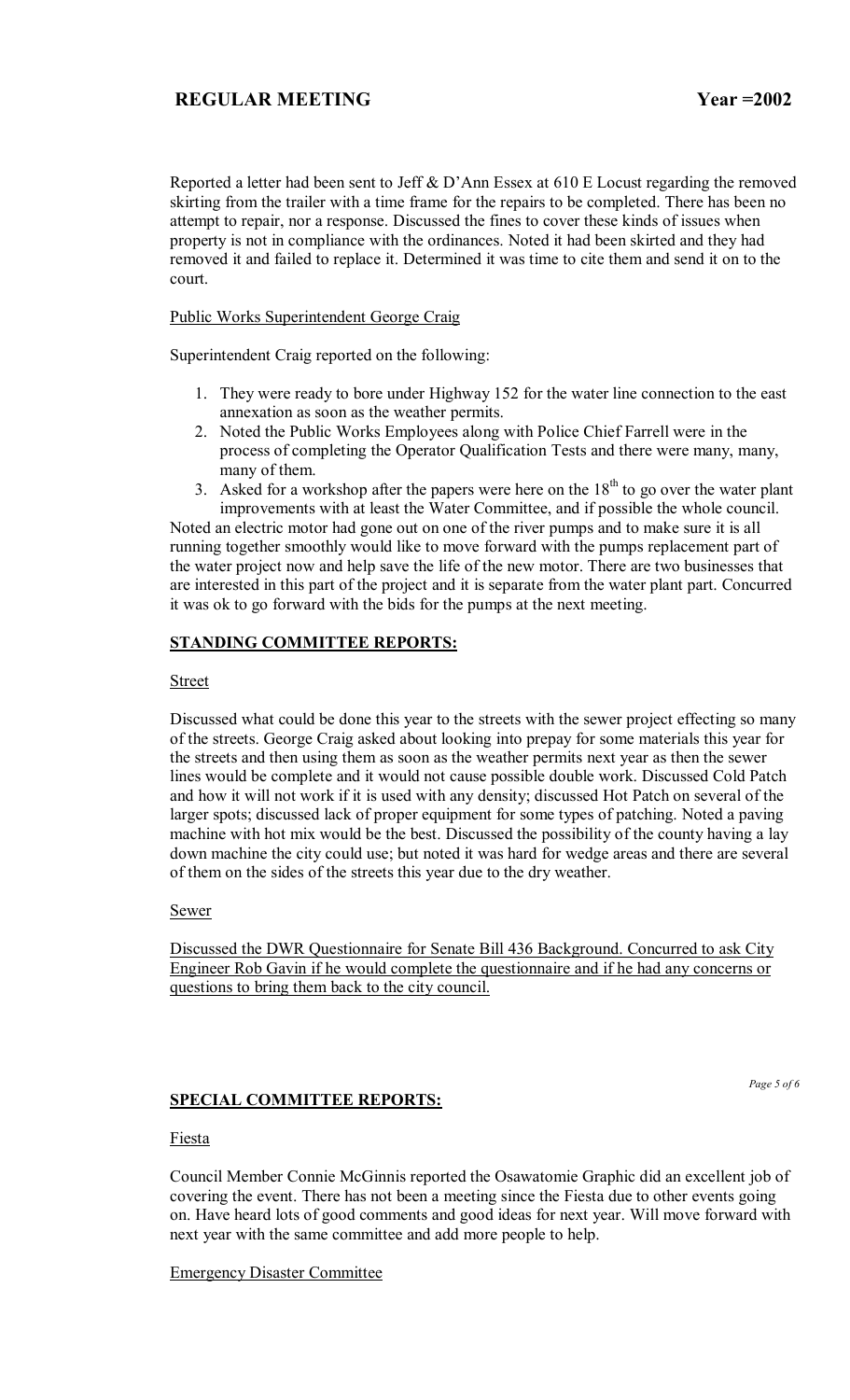Council Member VanVlack reported the second meeting was held tonight at City Hall. Still trying to get organized and will have a report after the next meeting.

## Planning Commission Committee

Chairman Randy Tinsley reported the committee is working on a rough draft to revise the Comprehensive Plan and will be meeting for a workshop again tomorrow night. Hope to complete it quickly. Council again pledged their support.

## *UNFINISHED BUSINESS:*

### Community Building Cleaning Rate Change Request

City Clerk Herring explained Carla Snow Wade had agreed to clean the City Hall for the price currently set. Ms. Wade has requested a change in the rate for the Community Building from the current \$10.00 per hour. Ms. Wade is asking for a minimum of \$20.00 for the first hour of cleaning and then \$15.00 for each additional hour due to the heavy labor of scrubbing the entire building.

• *Motion to Change Community Building Cleaning Fee to \$20 Minimum & \$15 for each Additional Hour* 

**Council Member Hisel moved to change the Community Building cleaning rates to \$20.00 minimum for the first hour and \$15.00 an hour for each additional hour. Seconded by Council Member VanVlack, voted on, passed 5-0.** Time: 8:40 p.m.

### KDOT *Local Partnership Grade Separation Program* Response and City Requirements

Discussed the cost of the engineering fees to do the requested report just to apply for the program. City Attorney Sutherland recommended he call and see if the funds are there with the current cut backs on state taxes and then to get some idea of what to expect to see if the city does make this investment. Concurred.

## **FIESTA:**

Council Member McGinnis asked if whoever took the paperwork left at  $7<sup>th</sup>$  & Walnut after the parade would please return it so they could use some of the contents for next year's parade. A card table is also missing that was left with the paperwork. However, the card table does not have to be returned just requesting the paperwork in a brown folder.

## *NEW BUSINESS:*

**League News "Governor Reactivates the Transportation 2000 Committee"** 

Discussed. Mayor  $\&$ /or one or two City Council Members will try to attend the October  $8<sup>th</sup>$ meeting.

## **EXECUTIVE SESSION:**

**Council Member Shields moved to go into Executive Session for up to thirty-five minutes following a ten-minute break. Seconded by Council Member McGinnis, voted on, passed 5-0.** Time: 8:52 p.m.

*Page 6 of 6* 

Others requesting time or invited into executive session were: City Clerk Herrin.

Open Session Resumed at 9:35 P.M.

## **OTHER BUSINESS**

Resignation of Council Member Steve Hisel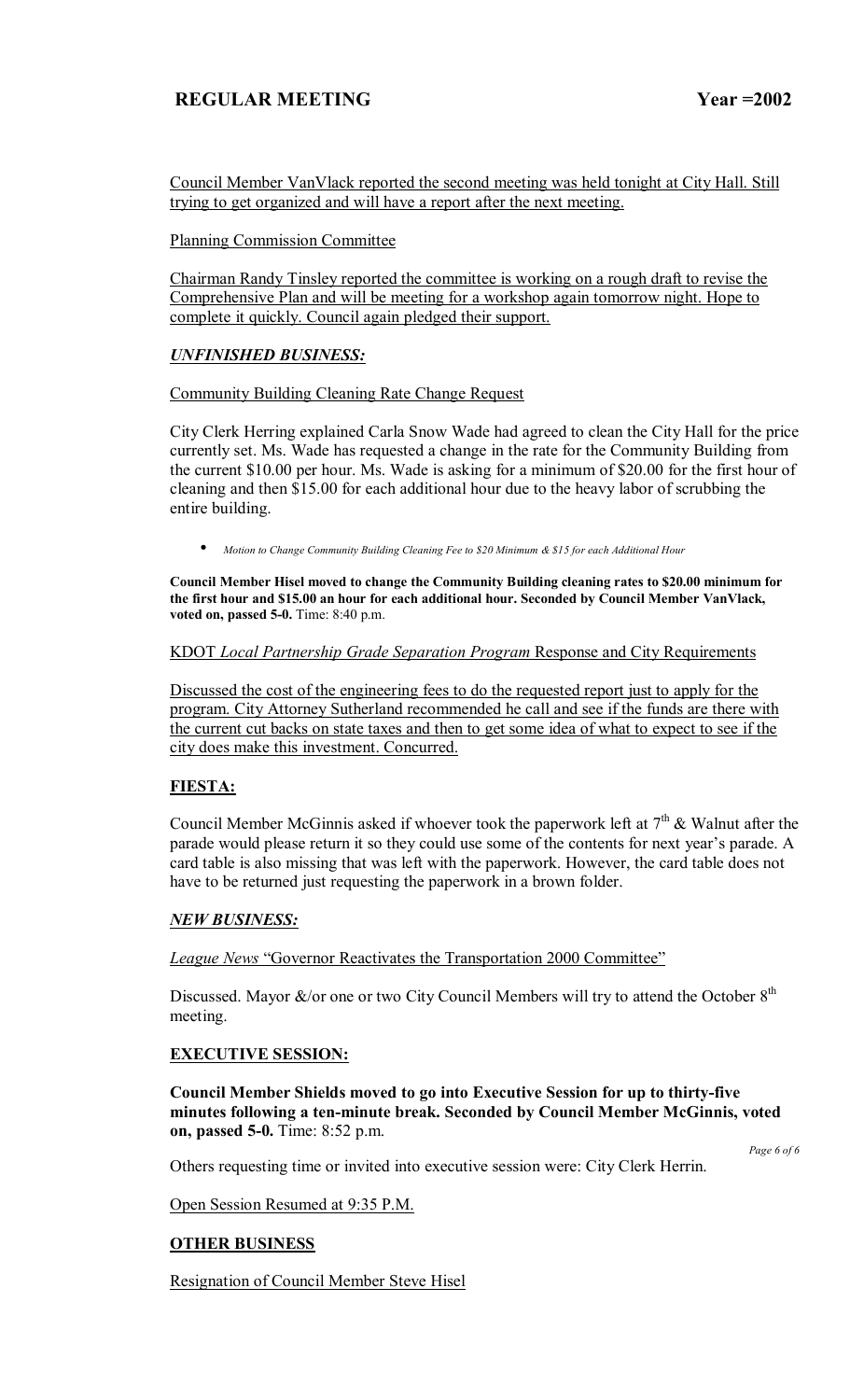Council Member Hisel stated that as of October  $8<sup>th</sup>$ , he was resigning as a City Council Member as he would become ineligible on that date due to moving out of town. Everyone noted he would be missed and thanked him for his involvement in the city projects. He agreed to stay an active part of the Fiesta Committee. Mayor Weitman thanked him for his time served.

Concurred to have a Bar-B-Q with Steve at 6:00 p.m. before the next council meeting and to bring family members.

### Christmas Party

Discussed possible dates for the party.

• *Motion to Have Christmas Part on November 30th with Last Years Budget Amount*

Council Member VanVlack moved to have the Christmas Party on November 30<sup>th</sup> and to spend last years **budget amount up to \$700.00 Seconded by Council Member Shields,** Discussed amount to be spent and who to invite, **Voted on, passed 5-0.** Time: 9:53 p.m.

Council Member Connie McGinnis agreed to be the Chairman of the party and the time would be at 6:00 p.m.

# **CITY CLERK'S REPORT:**

City Clerk Herrin reported future dates she would be out of the office for meetings or on vacation.

City Clerk's Written Report Included:

A] Community Building & City Hall Cleaning Person

## **NOTES AND COMMUNICATIONS TO COUNCIL***:*

- a] LKM *Leadership Academy* "Planning & Zoning" November 2002
- b] *2002 5th Annual Local Roads Seminar*
- c] *Kansas Water Law Conference,* Tuesday, November 19, 2002, Salina, KS
- d] KRWA "Electrical Maintenance & Troubleshooting", October 17 & 18, 2002, Iola, KS
- e] Kirkham Michael & Associates Annual Trap Shoot Invitation
- f] Kirkham Michael & Assoc Letter to Planning Commission
- g] 'Elders & and Law' October 8, 2002, Mound City, Kansas

h] *FFA Homecoming Chili Feed* Friday, October 4, 2002

## *ADJOURNMENT:*

With no further business, **Council Member McGinnis moved to adjourn the meeting. Seconded by Council Member Shields, voted on, passed 5-0.** 

Meeting adjourned at 9:57 p.m.

I, \_\_\_\_\_\_\_\_\_\_\_\_\_\_\_\_\_\_\_\_\_\_\_\_\_\_\_\_\_\_\_\_\_\_\_\_\_\_\_\_, LaCygne City Clerk, do hereby declare the above to be true and correct, to the best of my knowledge, and do hereby subscribe my name this  $2<sup>nd</sup>$  day of October 2002.

 $\_$  ,  $\_$  ,  $\_$  ,  $\_$  ,  $\_$  ,  $\_$  ,  $\_$  ,  $\_$  ,  $\_$  ,  $\_$  ,  $\_$  ,  $\_$  ,  $\_$  ,  $\_$  ,  $\_$  ,  $\_$  ,  $\_$  ,  $\_$  ,  $\_$  ,  $\_$  ,  $\_$  ,  $\_$  ,  $\_$  ,  $\_$  ,  $\_$  ,  $\_$  ,  $\_$  ,  $\_$  ,  $\_$  ,  $\_$  ,  $\_$  ,  $\_$  ,  $\_$  ,  $\_$  ,  $\_$  ,  $\_$  ,  $\_$  ,

# *REGULAR MEETING:*

*Page 1 of 6*

The LaCygne City Council met in regular session on Wednesday, September 18, 2002. Council Members present were: Steve Hisel; Sam Barber; Connie McGinnis; Esther Shields; and Mike VanVlack.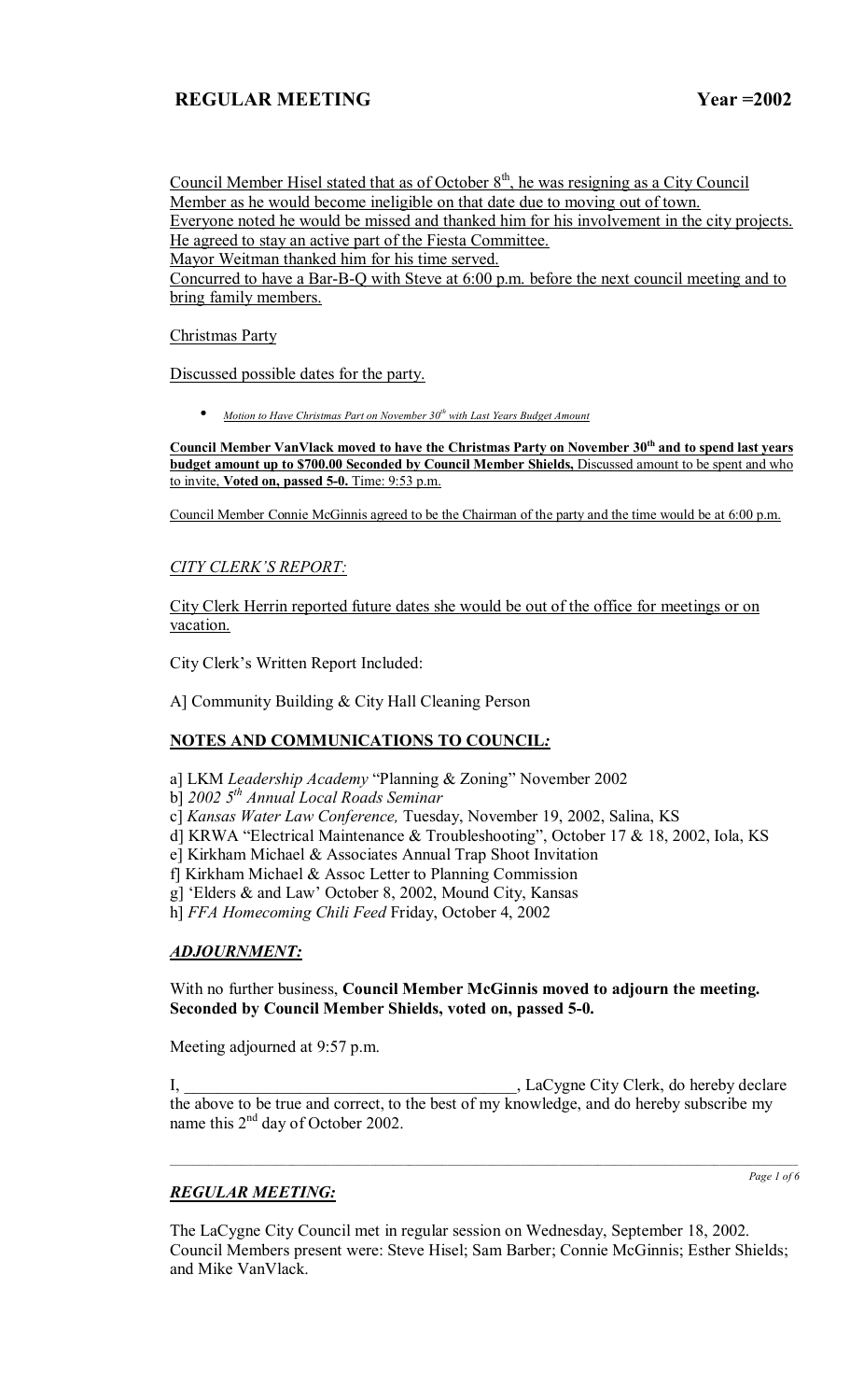Others present included: City Clerk Devona Herrin; Rob Gavin; City Attorney John Sutherland; Julie Funk; Roger Sims; Public Works Supervisor George Craig; Gary Curnutte; James Hazelet; Jerome Moore; City Fire Chief Ernie Moylan; LeRoy Turpen; City Police Chief Chuck Farrell Jr; Kelly VanTuyl; and, Dennis VanTuyl.

Mayor Terry Weitman called the meeting to order at 7:02 p.m.

## *CONSENT AGENDA:*

• *Motion to Approve Consent Agenda*

## **Council Member Shields moved to approve the consent agenda that consisted of:**

Check Register: September  $5 - 18$ , 2002; Minutes of September 3, 2002 Regular City Council Meeting,

**Motion seconded by Council Member Hisel, voted on, passed 5-0.** Time: 7:03 p.m.

# **UTILITY IMPROVEMENTS REPORT**

## **a. CDBG SEWER GRANT - STATE REVOLVING LOAN - EDA GRANT**

i. Status of Report from Division of Water Resources:

Rob Gavin, with Kirkham Michael Engineers, reported he had been in contact with the Division of Water Resources regarding the letter required by EDA from them that has been pending for some time. The DWR has now reviewed the request and found that the lagoon holds over fifty acres of water and now meets the requirements of a damn permit. The DWR has requested a copy of the piping specs and two extra sets of plans. Rob noted he would deliver these items to DWR tomorrow. After his discussion with them, they agreed that the current plans met the requirement and it would be a matter of getting the additional paper work and putting it though the system. Should have the required letter by next week. This will release the funds from EDA.

## ii. Contractor Pay Requests

Rob Gavin reported the following for the three projects:

- a. Insituform Technologies is 61% complete with raising the manholes. The engineers have not yet received the final tapes; they will be reviewed as soon as they are received.
- b. McCorkendale Construction is 60% complete. They are waiting on the pump station and the electrical service.
- c. Haupt Construction is 77% complete. The outfall structure and the seeding are some of the outstanding items.
- d. The pay estimates for the projects to date include further payments of \$120,171.15 for Haupt Construction; \$76,097.70 for McCorkendale Construction; and, \$77,737.50 for Insituform. The original total were listed and then the correction to the actual payments to be requested.
- *Motion to Authorize Payment Request for Haupt Construction*

**Council Member Barber moved to authorize payment request by Haupt Construction for \$120,171.15. Seconded by Council Member Shields, voted on, passed 5-0.** Time: 7:09 p.m.

• *Motion to Authorize Payment Request for McCorkendale Construction*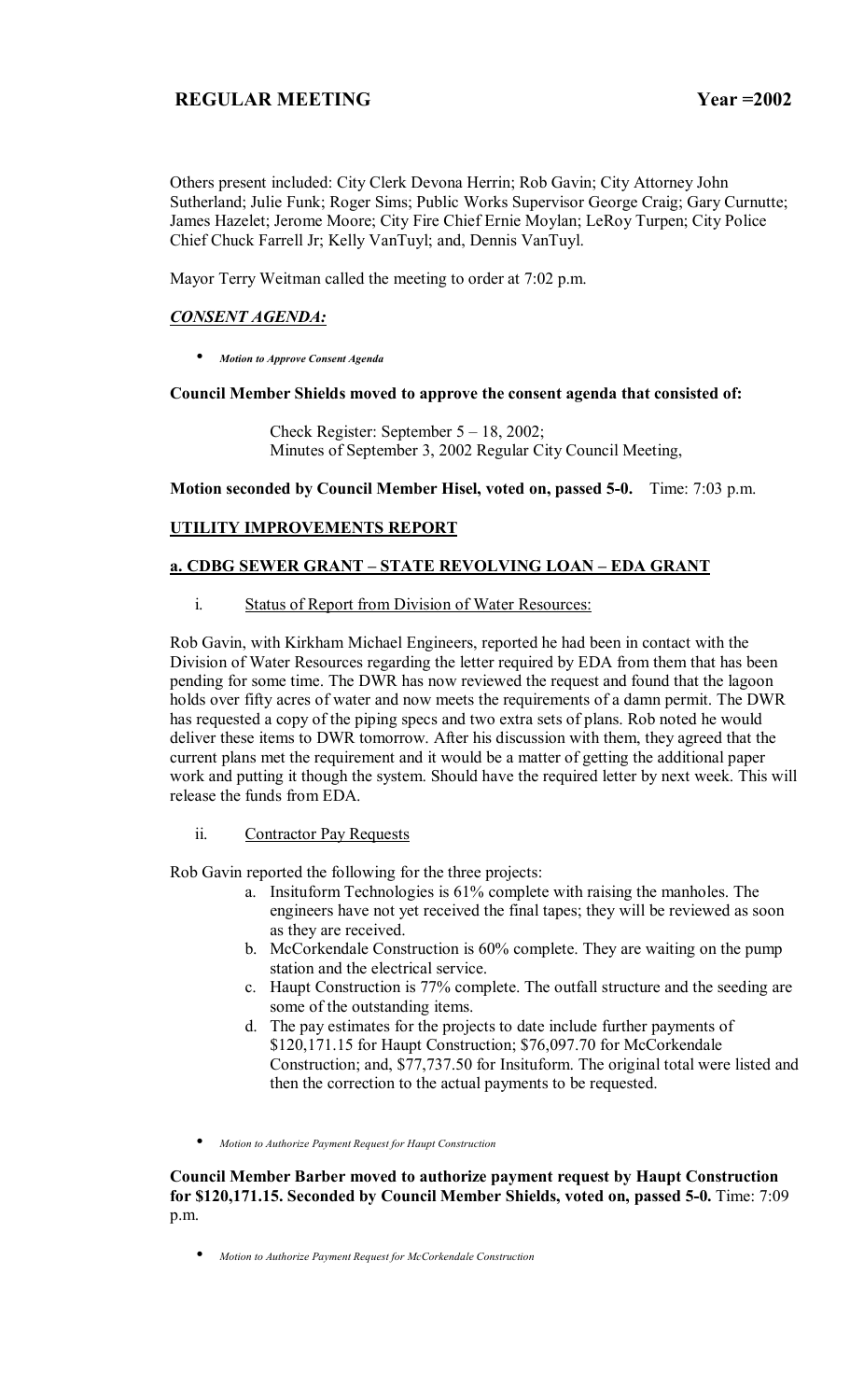**Council Member Barber moved to authorize payment request by McCorkendale Construction for \$76,097.70. Seconded by Council Member Shields, voted on, passed 5- 0.** Time: 7:10 p.m.

• *Motion to Authorize Payment Request for Insituform Technologies*

**Council Member Barber moved to authorize payment request by Insituform for \$77,737.50. Seconded by Council Member Hisel, voted on, passed 5-0.** Time: 7:11 p.m.

### *Page 2 of 6*  **GAS IMPROVEMENT GRANT**

Rob Gavin reported the surveys were done in the field. There are additional easements involved. They are done writing the permanent fifteen feet easements and the temporary fifty feet easements to be used during construction. The easements are where the line will be moved from the edge or under the road to the side of the right of way. Will need to stay on the easements to get them going. This is done by sending out letters, giving the property owner two weeks to respond, and then start contacting them individually. There are over one hundred entities to contact.

## **WATER IMPROVEMENT PROJECT**

Rob Gavin reported he brought Mark Sipe and met with George and James to go over the design. They will be doing the design work and getting it out. Now that the water plant is soon over the peak season they can get started by getting the design to the state for approval.

# **6TH STREET IMPROVEMENT PROJECT**

Rob Gavin reported the road was now paved, but not yet inspected.

## **DISCUSSION FROM THE FLOOR:**

Kirkham Michael Engineers Donation to Fiesta

Rob Gavin reported he was authorized to donate \$300.00 on behalf of Kirkham Michael Engineers to the city Fiesta. Council and Mayor thanked Rob for the donation to the community Fiesta.

### Kelly and Dennis VanTuyl: Regarding Buildings in Alley Behind Them

Dennis Van Tuyl asked if anything had been started by the city yet? City Attorney Sutherland noted he had spoke with her attorney and have copies of the letters between Williams' attorney and the Van Tuyl's attorney. Mr. Sutherland also noted there was a request by one attorney to have the title examined to see where the easement was originally established. Mr. Van Tuyl noted he was aware of this. Said he would see the city council at the next meeting.

## **REPORTS OF CITY OFFICERS***:*

## Chief of Police Farrell

Reported on police activities for September  $1 - 17$ , 2002. Reported he had taken photos of 114 West Market Street after finding the roof in disrepair and the doors open to anyone. Photos were passed around the council. Discussed if any evidence of any repairs by the owner. To date there were no apparent repairs begun. Determined if the needed repairs were began soon, it might be possible to be repaired. If not, it will not be repairable as it is currently not livable and there are no working utilities. Codes Officer Farrell recommended notice be sent and the property owner refurbish quickly and secure from the public, or the dwelling be demolished.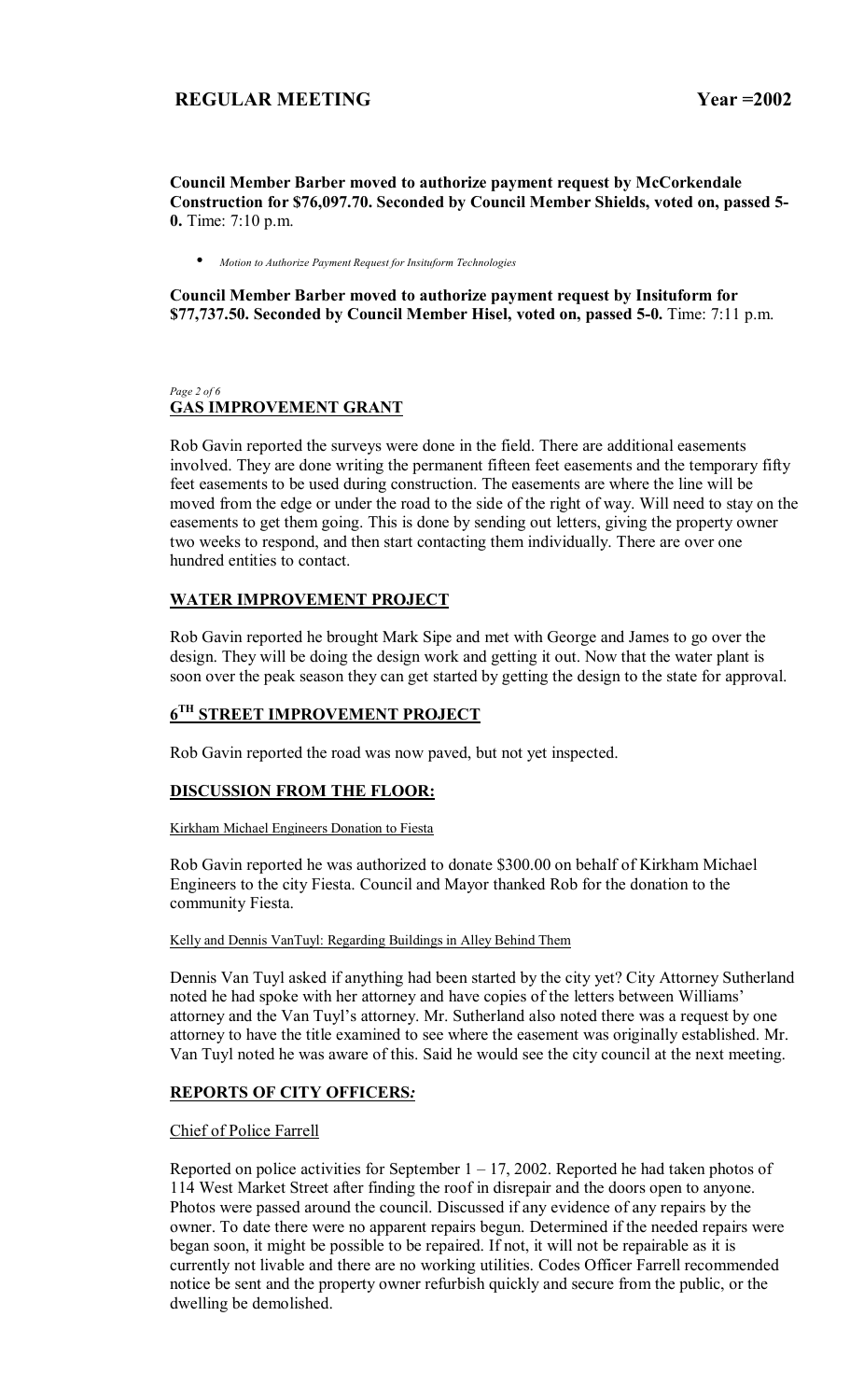• *Motion to Adopt #Resolution #274 for 114 West Market Street*

## **Council Member Hisel moved to adopt Resolution #274, for condemnation of 114 West Market Street. Seconded by Council Member McGinnis, voted on, passed 5-0.** Time: 7:30 p.m.

Discussed the need for a date and time for the public hearing required in Resolution #274.

• *Motion to Set Hearing Date for Resolution #274 for November 6, 2002 @ 6:45 p.m.* 

## **Council Member Barber moved to set the hearing for Resolution #274 on November 6, 2002 at 6:30 p.m., no, change to 6:45 p.m. at City Hall. Seconded by Council Member Hisel, voted on, passed 5-0.** Time: 7:35 p.m.

"Night Out Against Crime" – Chief of Police Farrell noted this event would be held this year on September 28, 2002 from 6-8:00p.m. at the big shelter house in the park with a cookout of hot dogs and hamburgers. Requested everyone to encourage attendance. Will have county deputies there for a while.

### *Page 3 of 6*  **REPORTS OF CITY OFFICERS***: (Continued)*

### Public Works Superintendent George Craig

George Craig thanked all of the city council, mayor, Esther for the food, and everyone else who helped with the City Wide Clean Up.

The following items were covered:

6. Boring for water line connection for east annexation line and repair of water line under K-152 by Post Office. Mr. Craig reported he had two sealed bids for each job with the city furnishing the materials.

City Attorney Sutherland opened the bids and read the following: Pemberton Excavating bid \$1250 for the Post Office location and \$1780 for the Engert property for the east annexation; McElreath Excavating bid \$1500 for the Post Office location and \$2500 for the Engert property for the east annexation.

• *Motion to take bids under advisement*

## **Council Member VanVlack moved to take all bids under advisement for further clarification. Seconded by Council Member McGinnis, voted on, passed 5-0.** Time: 7:42 p.m.

- 7. Annual Gas Pipeline Safety TSI Seminar, Oct. 29-31, 2002, Salina, Kansas: Discussed whom to send to the annual seminar.
	- *Motion to Send Gary Curnutte to Gas Seminar in Salina, KS*

**Council Member Barber moved to send Gary Curnutte to the Annual Gas Seminar on October 29-31, 2002 in Salina, Kansas with the usual per diem. Seconded by Council Member VanVlack, voted on, passed 5-0.** Time: 7:44 p.m.

- 8. KMU Natural Gas Distribution Workshop, Garnett, Kansas, September 26-27, 2002: Discussed whom to send to the meeting portion of the workshop.
	- *Motion for Three to Attend KMU Natural Gas Distribution Workshop*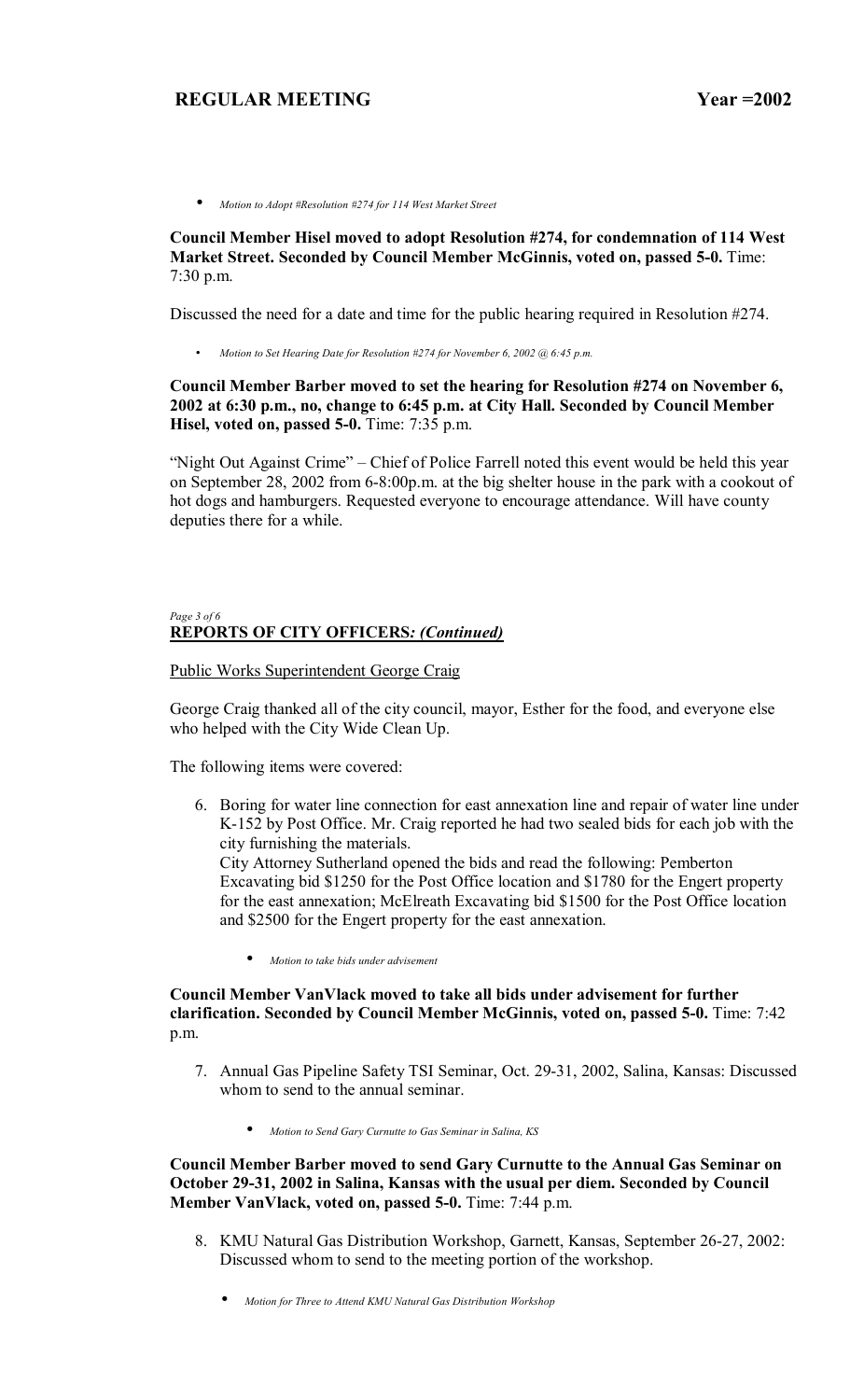## **Council Member Barber moved to send George Craig, Gary Curnutte, and Devona Herrin to the KMU Gas Workshop at Garnett, Kansas, September 26-27, 2002. Seconded by Council Member McGinnis, voted on, passed 5-0.** Time: 7:48 p.m.

- 9. Public Works Employees Help Set Up Fiesta and Study Gas Operator Qualifications on Saturday, September 21, 2002: Requested consent for the Public Works employees to set up the necessary items on Saturday and then between items requiring their assistance, to study the gas operator qualifications in preparation for meeting the October deadline for qualifications.
	- *Motion for Employees to Work and Study*

**Council Member McGinnis moved to have the Public Works Employees to work and Saturday and Sunday as needed for the Fiesta and to study. Seconded by Council Member Shields, voted on, passed 5-0.** Time: 7:50 p.m.

## **STANDING COMMITTEE REPORTS***:*

## Park – Resignation of Park Board Member Bobbie Barber & Appointment of Tammy Weitman

Mayor Weitman noted that Bobbie Barber had donated a lot of her time to city activities and it was very much appreciated, but she is firm on her resignation. (Pause) Mayor Weitman noted there was no motion to accept her resignation but the end result was the same. Mayor Weitman reported he had discussed with the Lincoln Township Trustee an individual for the vacancy and with the Trustee's consent would like to recommend Tammy Weitman.

• *Motion to Appoint Tammy Weitman as Park Board Member*

Council Member Shields moved to accept the appointment of Tammy Weitman as a Park Board Member. Seconded by Council Member McGinnis, voted on, passed 5-0. Time: 7:53 p.m.

### *Page 4 of 6*  **STANDING COMMITTEE REPORTS***:*

### Public Safety

Noted it had been reported to the police there were five dead birds found on the northeast end of town.

### Community Building

Request to waive the deposit free for Ducks Unlimited, a nonprofit organization, using the building on October 5, 2002 for a fund-raiser.

• *Motion to Waive Deposit Fee for Ducks Unlimited Fund Raiser*

**Council Member Hisel moved to waive the deposit fee for Ducks Unlimited for the benefit dinner. Seconded by Council Member VanVlack, voted on, passed 5-0.** Time: 7:56 p.m.

## *SPECIAL COMMITTEE REPORTS:*

Fiesta

The parade route will be a little different on Broadway. Supposed to be about 500 Shriners in the parade and ten floats.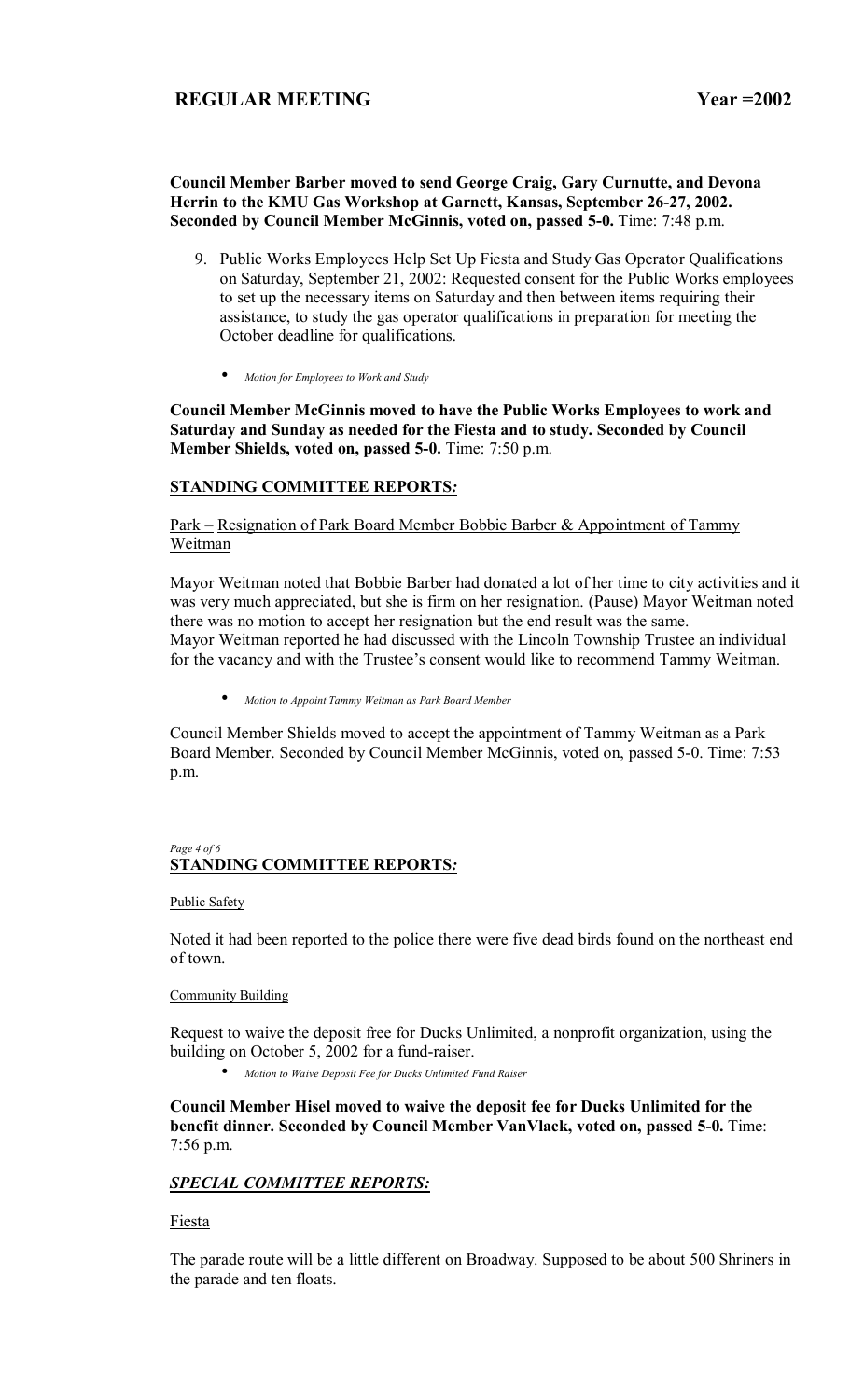### Planning Commission Committee

Discussed the benefits of the chairman, or a representative, of the committee to attend some of the council meetings to help improve communications between everyone including the codes officer. Also discussed council members attending the Planning Commission Meetings when possible in an attempt to continue to work together towards the same goals without any mixups.

"Use Change Request for 116 E Market" - Planning Commission Committee recommended the approval of the use change request from a floor covering business to a retail and auction business.

• *Motion to Approve Use Change Request for 116 E Market*

**Council Member Barber moved to approve the use change request for 116 E Market with the condition Planning Commission recommended of no items sitting out front. Seconded by Council Member VanVlack, voted on, passed 5-0.** Time: 8:07 p.m.

Mayor Weitman noted the City Council also gives full support to the Planning Commission Committee and the Codes Officer.

## *UNFINISHED BUSINESS:*

### Services Offered by Prairie View High School *Applied Business Technology*

City Clerk Herrin reported she had spoke with the applicable teacher, Debbie Likely, regarding the possibility of this class researching for grant money and other opportunities for help to the community for such items as a new dog pound, a new dog catcher vehicle, and avenues for funds for the new pool at the park. The response from Ms. Likely was positive that the class could do these items as they had time around other projects and would be glad to help in this manner if there was not a deadline involved to complete the research. Council concurred it was ok for the high school class to take this project on in an effort to move forward with these research items.

### *Code Footprint Seminar Wednesday, November 6, 2002, Paola, KS*

Discussed if anyone should attend the workshop and if so, whom. Fire Chief Moylan indicated he would not be able to attend.

• *Motion to Send Codes Officer Farrell to Seminar, November 6, 2002*

**Council Member McGinnis moved to send Chuck Farrell to the Seminar on Wednesday, November 6, 2002 at Paola, Kansas. Seconded by Council Member VanVlack, voted on, passed 5-0.** Time: 8:16 p.m.

### *Clarifier,* 'Vulnerability Assessment' with Grants

City Clerk Herrin reported that both KRWA and KDHE were looking into the report regarding small water plant systems. Will report back as soon as any additional information is received.

*Page 5 of 6* 

### *NEW BUSINESS:*

Resignation of Rene Hetzer Cleaning City Hall and Community Building; Joy Akes Cleaned in Interim but has Declined to Continue due to Family Commitments

Discussed the resignation and replacement.

• *Motion to Approve Hiring Carla Wade (Snow) for Cleaning Position*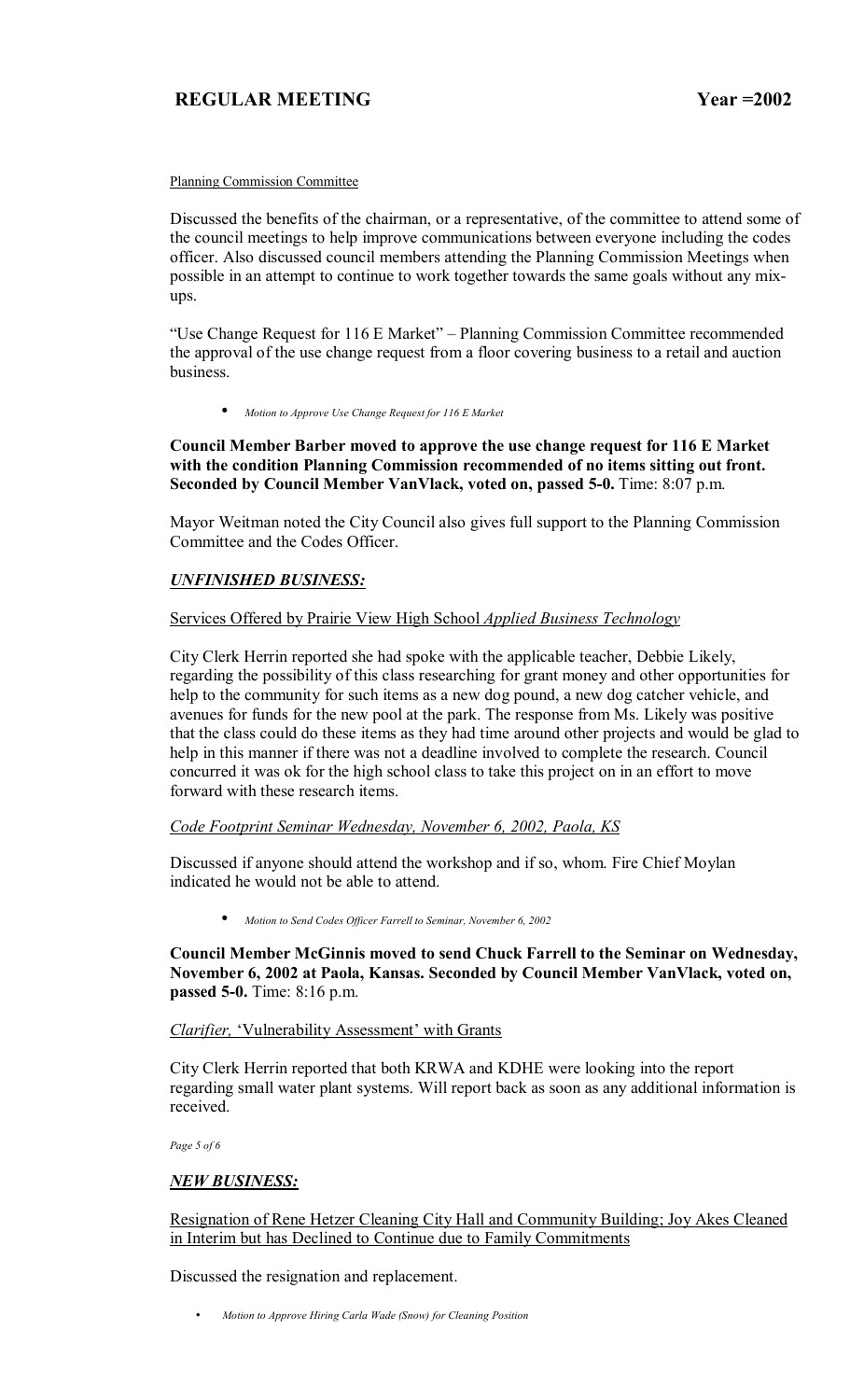## **Council Member VanVlack moved to hire Carla Wade (Snow) for cleaning City Hall and the Community Building contingent on Carla accepting with current criteria. Seconded by Council Member McGinnis, voted on, passed 5-0.** Time: 8:18 p.m.

Kirkham Michaels Grand Opening, September 19, 2002, 4-8 p.m., Overland Park, KS

Noted and expressed thanks for the invitation. Council Member VanVlack and Mayor Weitman will try to attend.

### **Executive Session**

• *Motion to Go Into Executive Session*

## **Council Member McGinnis moved to go into executive session for discussion of legal and personnel for up to 35 minutes following a 10-minute break. Seconded by Council Member VanVlack, voted on, passed 5-0.** Time: 8:20 p.m.

Others invited into or requesting a portion of time included: None.

Open Session Resumed at 9:05 p.m.

## *OTHER BUSINESS:*

Fiesta

Discussed the need for signs to be posted to attempt to keep anything with wheels, except handicap equipment, off the streets. Concurred to have signs made about no bicycles, skateboards, skates, etc. and for the police department to enforce.

### Boring Bid on K-152 by Post Office

• *Motion to Approve Bid from Pemberton for Boring by Post Office Location*

**Council Member Barber moved to approve the bid from Pemberton Excavating for the water line repair by the Post Office for a bid of \$1250 with the date work to be done to be determined by the Public Works Superintendent and accepted by the contractor and so noted the tentative date is the week of October 7, 2002. Seconded by Council Members Hisel, Shields, McGinnis, and VanVlack, voted on, passed 5-0.** Time: 9:14 p.m.

Boring Bid on K-152 by Engert Property for East Annexation

• *Motion to Approve Bid from Pemberton for Boring under K-152 by Engert Property*

**Council Member Barber moved to accept the bid from Pemberton Excavating for the bore under K-152 for the water line extension for the east annexation near the Engert property with the same conditions as stated in the last bid. Seconded by Council Member Hisel, voted on, passed 5-0.** Time: 9:16 p.m.

City Attorney Sutherland noted both accepted bids were the low bids.

## **CITY CLERK'S REPORT:**

Written report included:

a] Community Building & City Hall Cleaning Person

*NOTES AND COMMUNICATIONS TO COUNCIL:*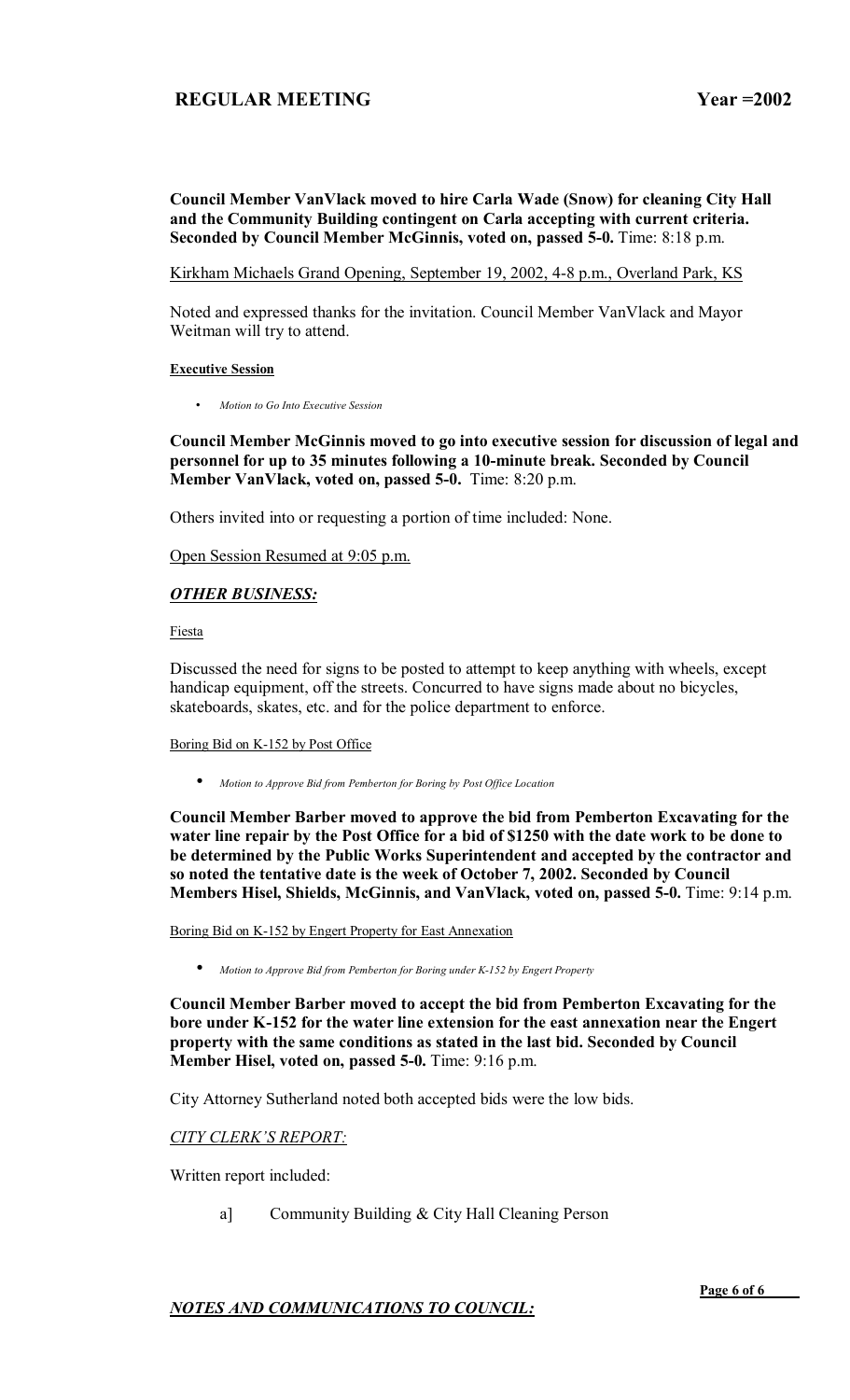|      | a <sup>]</sup> | KDOT Letter to Detour Traffic for Fiesta, September 21, 2002              |
|------|----------------|---------------------------------------------------------------------------|
|      | $\mathbf{b}$   | Letter of Interest to KDOT for Local Partnership Grade Separation Program |
|      | $\mathbf{c}$   | KRWA Water Tank Maintenance Demonstration, Tuesday, October 15, 2002,     |
|      | Coffey County  | RWD 2 Tank Site, south of Burlington, Kansas                              |
|      | <sub>d</sub>   | MAP, "Utilities Should Examine Security Measures" MAP Brochure, Pages 4   |
| &5   |                |                                                                           |
|      | $\mathbf{e}$   | ICBO '2000 International Seminars' Kansas City, MO, October 28-30, 2002   |
|      | $\mathbf{f}$   | KLTAP '2002 Kansas Snow & Ice Control Workshop' Friday, October 11,       |
| 2002 |                |                                                                           |
|      | g              | LKM 'Regional Suppers' October 30, 2002, Burlington, KS                   |
|      | $h$ ]          | Kansas Government Journal, August 2002                                    |
|      | $\prod$        | League News, Volume 7, Number 19, September 13, 2002                      |
|      |                |                                                                           |

#### *ADJOURNMENT:*

*ï Motion to Adjourn*

With no further business, **Council Member Shields moved to go home.** Mayor Weitman noted request for move to adjourn. **Motion seconded by Council Member Barber, voted on, 5-0.**

Meeting adjourned at 9:17 p.m.

I, LaCygne City Clerk, do hereby declare the above to be true and correct, to the best of my knowledge, and do hereby subscribe my name this 18th day of September 2002.

## *REGULAR MEETING:*

*Page 1 of 4Pages*

The La Cygne City Council met in regular session on Wednesday, September 4, 2002. Council Members present were: Mike VanVlack; Sam Barber; Connie McGinnis; and, Esther Shields. Steve Hisel arrived at 7:42 p.m.

Others present included: City Clerk Devona Herrin; Public Works Superintendent George Craig; City Police Chief Glenn Farrell; City Attorney John Sutherland; Le Roy Turpen; Debbie May; Jerry Chambers; Kelly Van Tuyl; Dennis Van Tuyl; Julie Funk; and Jennifer McDaniel.

Mayor Terry Weitman called the meeting to order at 7:02 p.m.

**Noted Water Situation on August 28, 2002.** Mayor Weitman expressed appreciation to all of the known and unknown helpers during the water situation on August 28, 2002. The known helpers included Paola and Fort Scott Walmart Stores for donating bottled water; the Cities of Drexel, Missouri, and Louisburg, Kansas for offering assistance; Diane Dotts and others who took water to the elderly; all of the Linn County Emergency Personnel; the City Council Members and City Staff; and all the many other volunteers not mentioned here. Everything worked out ok, there is noted room for improvement should another incidence occur and the city will address this later.

## *CONSENT AGENDA:*

*ï Motion to Approve Consent Agenda*

### **Council Member McGinnis moved to approve the consent agenda that consisted of:**

Check Register: August 22 - September 4, 2002;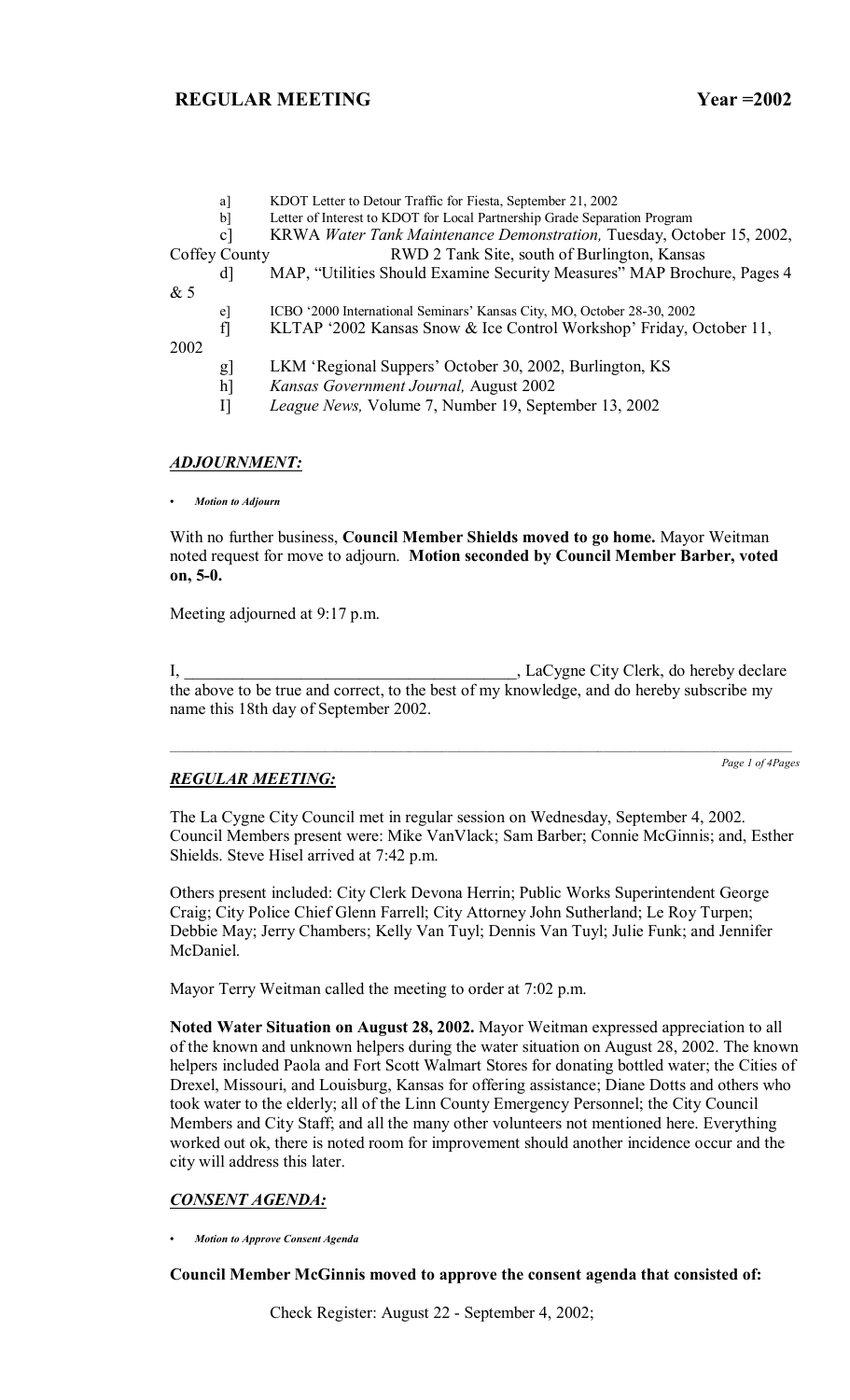Minutes of August 21. 2002, Regular City Council Meeting; Minutes of August 26, 2002 City Public Hearing Meeting; Minutes of August 28, 2002 Special City Council Meeting.

### **Motion seconded by Council Member Shields, voted on, passed 4-0.** Time: 7:04 p.m.

### **UTILITY IMPROVEMENTS REPORTS**

**CDBG Sewer Grant - State Revolving Loan - EDA Grant** 

#### **Water Improvement Project**

### **Gas Improvement Project**

### **6th STREET PROJECT**

(None. City Engineer was not present.)

### **DISCUSSION FROM THE FLOOR:**

#### Debbie May & Jerry Chambers: Regarding City Policy on Water Notice

Debbie May asked what the policy was for the city when there are water notices issued. She was not notified at her store east outside of town, nor was the restaurant east outside of town in the county. Who is responsible for those in the country to notify them? Ms. May requested to have this identified for any future happenings. Mayor Weitman noted the City appreciated the input and that the Public Safety Committee will be working on this; including looking at how to get this information out as it's everyone's responsibility. The Safety Committee for the City Council is currently Mike VanVlack and Connie McGinnis, and they would take any input available as they are going to set up a committee to handle this.

Council Member VanVlack noted that proper notifications is one of the main topics covered at the first meeting held earlier tonight to address this.

Debbie May suggested having an annual disaster drill including who is going to talk to the media as it would help people know who to work with. The drills also let you look at the situation and look at ways to improve after they are over.

Council Member VanVlack noted they also looked at who had medical experience and to check with surrounding towns for possible assistance in some disasters.

Mayor Weitman noted the city would be looking at people like Debbie May and others like her to help be prepared in the future.

*Page 2 of 4* 

### **DISCUSSION FROM THE FLOOR: (Continued)**

#### Dennis & Kelly Van Tuyl: Regarding Property Behind Theirs

Dennis Van Tuyl asked the City Attorney if there had been any response to the property behind them? Kelly VanTuyl asked if he had spoke with Ms. Williams' attorney? City Attorney Sutherland responded he had not had any discussion as of now. Briefly explained photos taken at different years of the back yard area showing when a shed was present and when it wasn't. Dennis Van Tuyl said he would see the City Council at the next meeting.

### *REPORTS OF CITY OFFICERS:*

### Police Chief & Codes Officer Chuck Farrell Jr

Police Chief Farrell presented a written report of for August 2002. Also gave a verbal report on the property at  $2^{nd}$  and Elm – Merle Raymond had reported he would be getting his vehicles off of the property prior to the city taking any action in tearing the property down and cleaning it up.

### Public Works Superintendent George Craig

Reported on the following:

- 1. A new gate had been installed at the north water tower for a cost of \$85.00
- 2. State has recommended an electrical update in the water plant carbon room by installing explosion proof plug-ins. Checked several places and carbon could be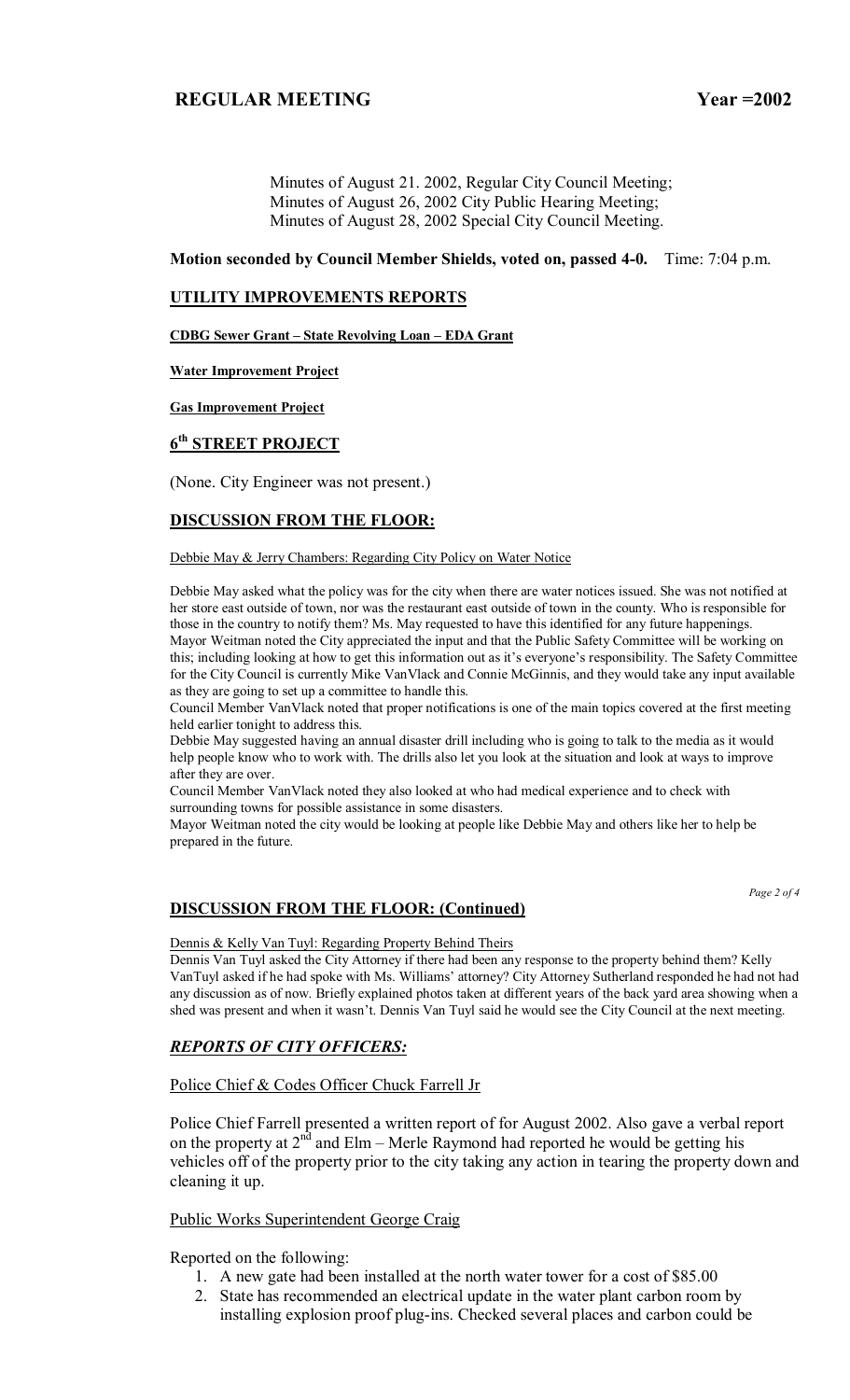considered a possible explosive in certain situations. Have received a bid from Tinsley Electric for \$1642.49 to install explosive proof plug-ins. Noted the cost of the plug-ins themselves are expensive.

• *Motion to Make Electric Modifications to Carbon Room*

**Council Member Shields moved to make the electric modifications to the carbon room in the water plant for a cost of \$1642.49 by Tinsley Electric. Seconded by Council Member Barber, voted on, passed 4-0.** Time: 7:19 p.m.

## *STANDING COMMITTEE REPORTS:*

### Park

Resignation of Park Board Member, Bobbi Barber: Mayor Weitman requested to table this request till the next regularly scheduled meeting.

### Public Safety

Mayor Weitman reported the committee was putting together an Emergency Disaster Committee, which consists of Mike VanVlack and Connie McGinnis. With the approval of the City Council Mayor Weitman requested to appoint the following as additional committee members: Randy & Diane Tinsley, Dianne Dotts, Darlene VanVlack, and Wini Munson.

• *Motion to Approve request to Establish Committee with Listed Individuals*

**Council Member Barber moved to approve the request to establish an Emergency Disaster Committee with the listed individuals.** Council Member McGinnis asked about adding Debbie May to the committee. **Council Member Barber amended his motion to add Debbie May to the committee. Seconded by Council Member McGinnis, voted on, passed 4-0.** Time: 7:23 p.m.

Council Member VanVlack reported the committee would meet the first Wednesday of every month at 6:00 p.m. at City Hall just prior to the City Council Meetings.

# *SPECIAL COMMITTEE REPORTS:*

## Fiesta

Council Member McGinnis reported there are raffle tickets for a  $3day - 3$ -night trip to Branson for two, and other items that can be purchased for \$1.00 each or 6 for \$5.00. The committee is meeting on Tuesday nights at 7 p.m. at City Hall. They have lots of booths signed up.

## *SPECIAL COMMITTEE REPORTS: (Continued:*

*Page 3 of 4* 

City Wide Clean Up Day, September 14, 2002

Council Member Shields reported she had moved the breakfast to the Community Building at 7:30 a.m. Then later lunch.

# *UNFINISHED BUSINESS:*

KDOT Application Letter for "Local Partnership Grade Separation Program"

Report was not available from Rob Gavin with Kirkham Michael Engineers. Discussed letter of interest to be sent by September 15, 2002. Mayor Weitman asked that a letter be sent to KDOT. City Attorney Sutherland will forward letter to KDOT next Monday.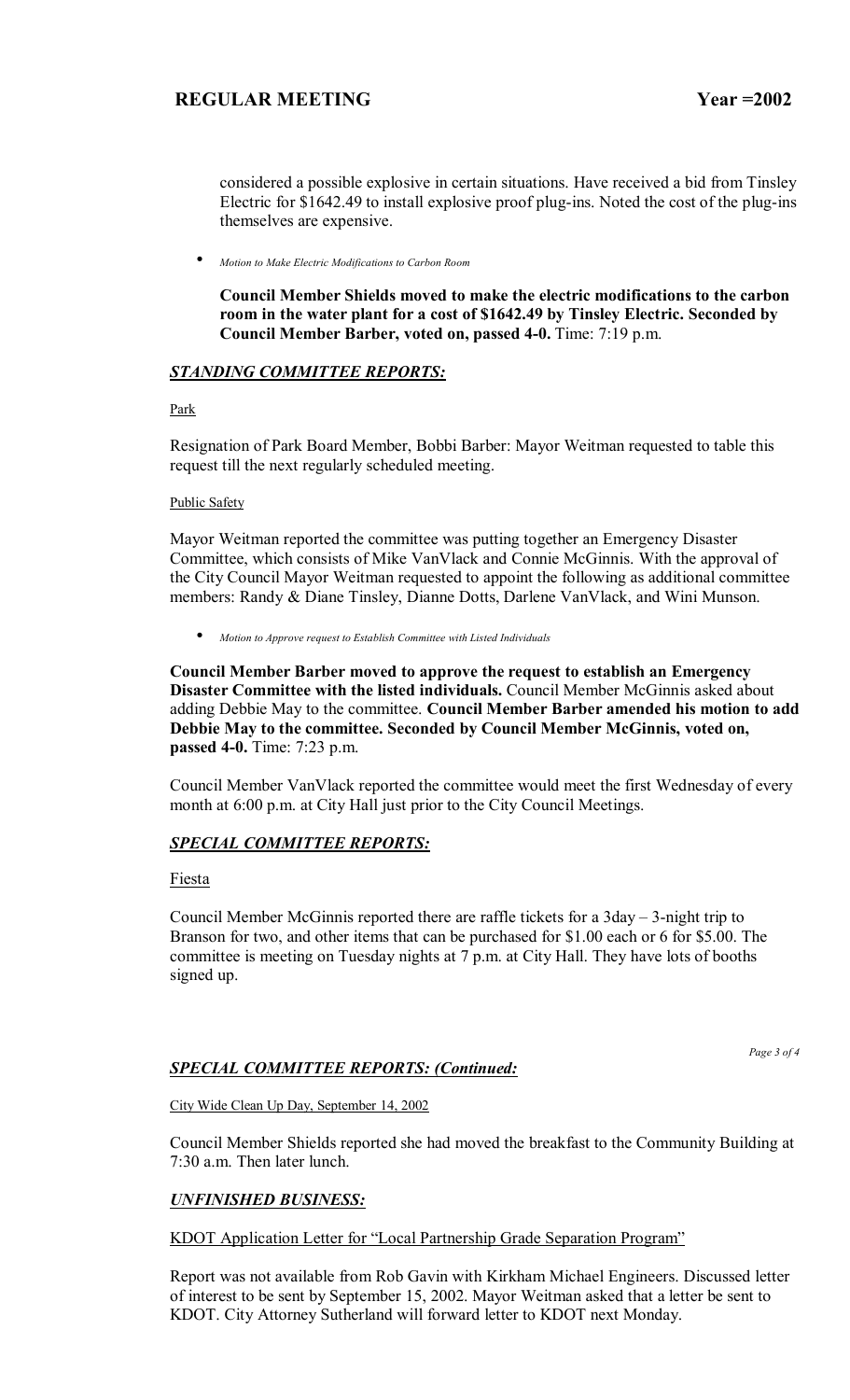City Wide Garage Sale, September 7, 2002

Mayor Weitman noted the fall City Wide Garage Sale sponsored by the Chamber of Commerce was scheduled for this Saturday, September 7, 2002.

### *NEW BUSINESS:*

### "Water Quality Workshop" September 17-19, 2002, Ottawa, KS

Discussed who was available to attend the meeting portion of the workshop. Council Members Hisel and Shields attended the previous meeting.

• *Motion for Council Member Shields to Attend Workshop Meeting on September 19, 2002*

**Council Member McGinnis moved to send Council Member Shields to the meeting portion of the workshop on September 19, 2002 with the usual per diem costs. Seconded by Council Member Barber, voted on, passed 4-0.** Time: 7:37 p.m.

Services Offered by Prairie View High School *Applied Business Technology*

City Clerk Herrin reported the initial information sent from the school indicates this class would be available to do some research for some possible grants for such things as a Dog Pound, Parks and Recreation Projects, etc. Asked if the city would be interested in looking at this avenue for this research as time for these items are currently limited. Discussed the possibilities.

Mayor Weitman asked City Clerk Herrin to contact the appropriate individuals for further information and report back at the next meeting.

#### KPERS *Designated Agent Workshop* One Day Session, October, 2002

Discussed the various locations and dates available for City Clerk Herrin to attend the annual workshop for KPERS. Determined Ottawa or Pittsburg would be the best locations for the month of October.

• *Motion to Approve Attendance to KPERS Workshop*

**Council Member Barber moved to approve the attendance of City Clerk to KPERS Workshop on either**  October 10<sup>th</sup> at Ottawa, or October 8<sup>th</sup> at Pittsburg with per diem. Seconded by Council Member **McGinnis, voted on, passed 5-0.** Time: 7:48 p.m.

#### **Executive Session**

• *Motion to Go Into Executive Session*

### **Council Member McGinnis moved to go into executive session for discussion of personnel and legal for up to twenty-five minutes following a ten-minute break. Seconded by Council Member Barber, voted on, passed 5-0.** Time: 7:48 p.m.

Others invited into or requesting a portion of time in executive session included: Public Works Superintendent Craig.

Open Session Resumed at 8:15 p.m.

*Page 4 of 4* 

#### **OTHER BUSINESS:**

LKM 2002 Conference for City Attorney's Meeting

City Attorney Sutherland requested attendance to the LKM 2002 Conference for the City Attorney's Portion of the meetings.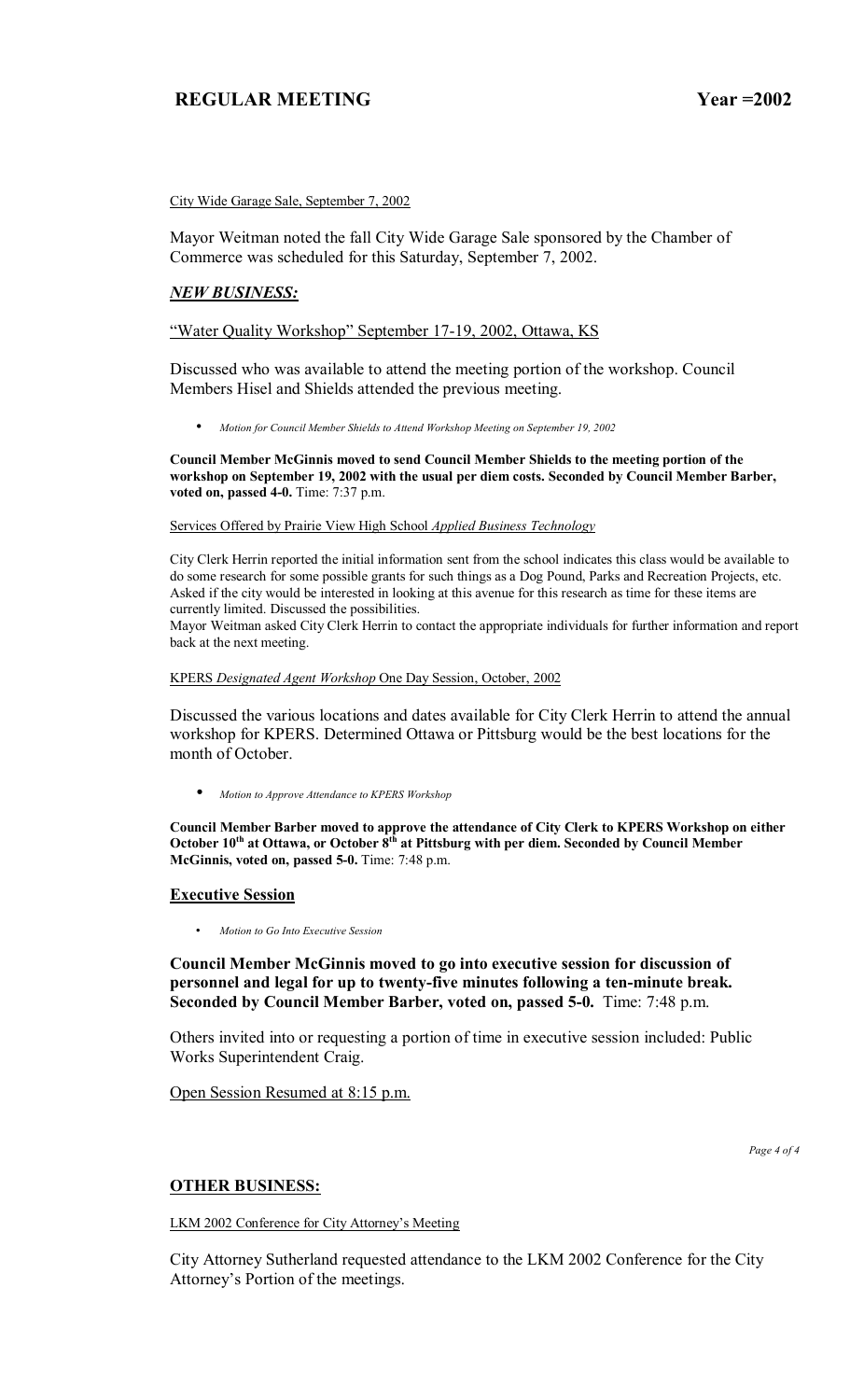• *Motion to Send City Attorney to LKM Conference for the Attorney Portion*

**Council Member Barber moved to send City Attorney Sutherland to the LKM**  Conference for the City Attorney's Portion on Tuesday, October 15, 2002, with **registration fee of \$55.00 and per diem fees.** Council discussed also sending him as the cityís delegate. **Council Member Barber amended motion to add appointing City Attorney Sutherland as the Cityís delegate. Seconded by Council Member McGinnis, voted on, passed 5-0.** Time: 8:16 p.m.

Salary Adjustment for Public Works Employee James Hazelet

• *Motion to Increase James Hazelet Hourly Wages \$.40 per Hour*

**Council Member VanVlack moved to increase \$.40 hourly pay for James Hazelet. Seconded by Council Member Barber, voted on, passed 5-0.** Time: 8:20 p.m.

City Clerk Herrin asked what effective date this change was to occur.

• *Motion to Make Salary Increase Effective September 8, 2002*

**Council Member VanVlack moved to make the salary increase for James Hazelet effective September 8, 2002. Seconded by Council Member Barber, voted on, passed 5-0.**  Time: 8:21 p.m.

# **CITY CLERK'S REPORT:**

City Clerk Herrin noted a bulletin had been received for a *Code Workshop for Fire and Building Officials.* The workshop is November 6, 2002. Concurred to add this to the next regularly scheduled meeting.

City Clerk noted article in the KRWA *Clarifier*, August 2002, regarding "Vulnerability Assessment" for water plants and the possibility of funding from the government. Council asked for further information and to report back.

City Clerk's written report included: A] None

### **NOTES AND COMMUNICATIONS TO COUNCIL***:*

Council Discussed items, taking no action.

- a] Memo from Dennis and Kelly Van Tuyl
- b] KRWA, *Water/Wastewater Text Methods,* Tuesday, September 10, 2002, Topeka, KS

c] *Kansas Scenic Byways Conference Schedule & Agenda* September 11-12, Ft. Scott, KS

d] "Organizational Meeting for Mayors of Southeast Kansas" September 21, 2002, Burlington, KS

- e] KRWA *Clarifier,* August 2002
- f] LKM 'Regional Suppers' October 30, 2002, Burlington, Kansas
- g] *Kansas Government Journal, Volume 88 Number 7, July 2002*

### *ADJOURNMENT:*

*ï Motion to Adjourn*

Being no further business, **Council Member Shields moved to adjourn. Motion seconded by Council Member McGinnis, voted on, passed 5-0.** 

The meeting was adjourned at 8:30 p.m.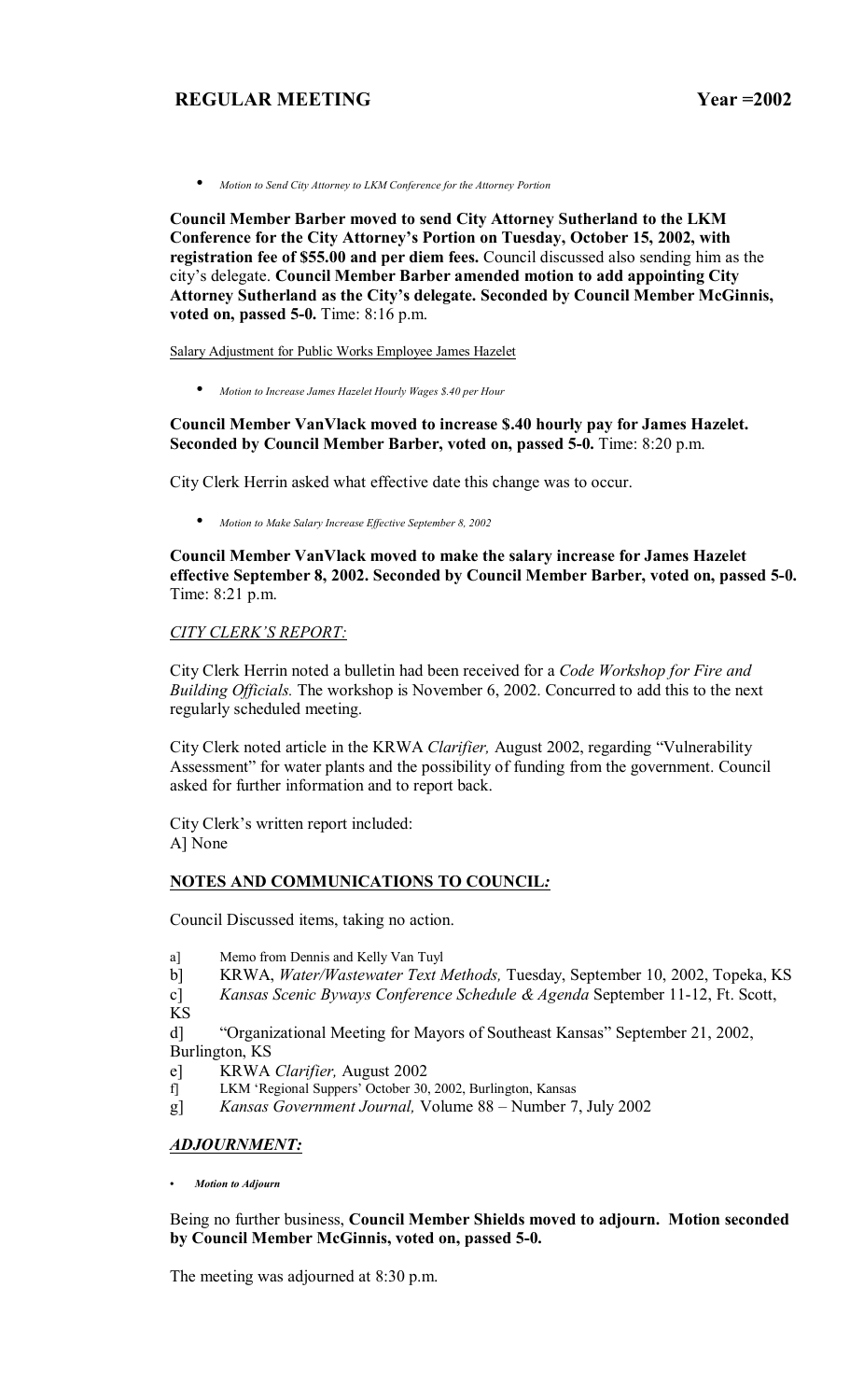I, \_\_\_\_\_\_\_\_\_\_\_\_\_\_\_\_\_\_\_\_\_\_\_\_\_\_\_\_\_\_\_\_\_\_\_\_\_\_\_\_, La Cygne City Clerk, do hereby declare the above to be true and correct, to the best of my knowledge, and do hereby subscribe my name this 4th day of September 2002.

#### *Page 1 of 2*

The La Cygne City Council held a Special Meeting at 7:25 p.m., Wednesday, August 28, 2002, at La Cygne City Hall.

 $\mathcal{L}_\text{max}$ 

Council Members present were: Esther Shields, Steve Hisel, Connie McGinnis, and Mike VanVlack, and, Sam Barber.

Others present included: City Clerk Devona Herrin, Julie Funk, City Attorney Sutherland, Police Chief Chuck Farrell, Public Works Superintendent George Craig, Roger Sims, Max Thayer, Rex Heape with KDHE, Lara Moritz with TV 9, Curt Rierson with TV 9, Gregg Bourdon with TV 9, and Tess Koppelman with Fox 4.

#### **SPECIAL MEETING**

Mayor Weitman called the Special Meeting to order at 7:25 p.m.

The purpose of the Special Meeting was for:

1. Water Plant Operation

Mayor Weitman announced the purpose of the Special Meeting was for the purpose of discussing the Water Plant Operation because of a phone call received stating the water had been compromised.

Mayor Weitman reported the county had received a phone call around noon today reporting Rural Water District #1 and Rural Water District #3 water had been compromised. The city was notified by Rural Water District #1, and then contacted KDHE, Rex Heape, to see what steps to follow. Mayor Weitman then asked Rex Heape to report.

Rex Heape reported they had collected water samples that were on their way now to Topeka. Some tests should be completed by tomorrow morning and others by noon tomorrow. There are some differences of opinion on operating the water plant. If the distribution system has contamination then flushing the water hydrants and continuing to keep the water level high at the water plant will flush any of it out. There is no sign of sabotage at the plant or the water towers in town. There is good water at the plant and that is getting good water into the system. Recommended keeping the water level up in the storage tank, continue to keep the plant running, and flush keeping the water level up.

Council Member Barber asked if Rural Water #1 and Rural Water #3 had been contacted.

Rex Heape reported both districts are aware of what is going on.

Council Member Shields asked what would happen to the rural water districts.

Rex Heape noted he guessed they could leave their distribution lines turned off. They will have the possibility of contamination from backwash into their lines. When they turn the water back on they will have to fill back up and continue to have their water checked for bacteria from the backwash. Their water will be a couple of days or more before it will be safe and it will continued to be checked during that time and they will have boil orders.

Rex Heape reported the city boil till the tests are returned to be on the safe side.

Council Member Hisel asked what Rex recommended for current action.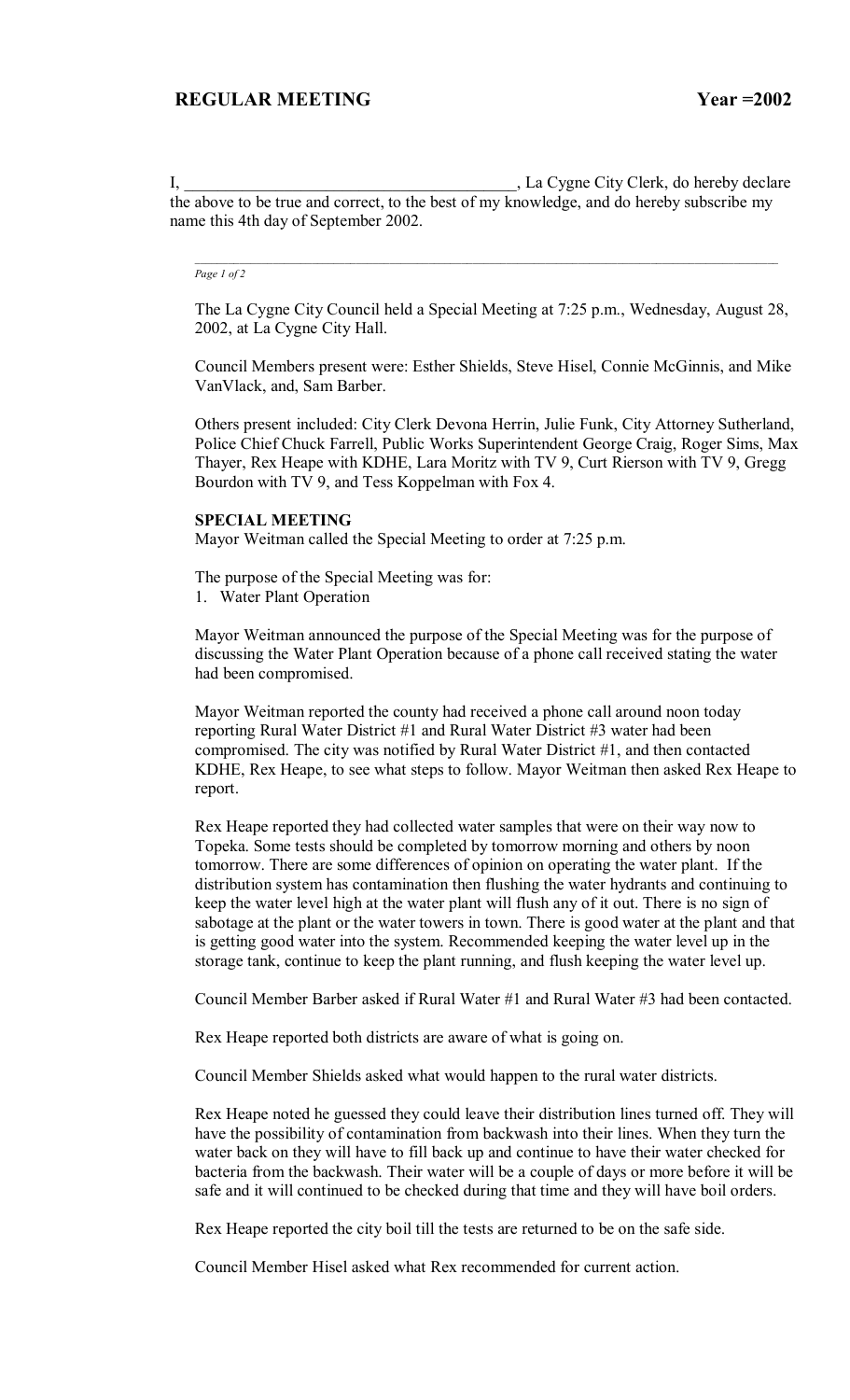Rex Heape responded to flush now to get the good water in the distribution system and continue to flush all night and get ready for the big demand on the water when it is turned back on for the rural water districts.

#### *Page 2 of 2*

Mayor Weitman asked if there were any other questions from the floor. No questions from the floor.

• *Motion to Continue Water Plant Operations and Flush the Lines*

**Council Member VanVlack moved to recommend a motion to continue with the water plant operations and flush the distribution lines. Seconded by Council Member Shields, voted on, passed 5- 0.** Time: 7:28 p.m.

Mayor Weitman asked if KDHE would be reporting back tomorrow.

Rex Heape reported they would be in constant communication with the city and let us know tomorrow as soon as he had some information.

Council Member Hisel asked if the city would have any back siphoning from the Rural Water Districts.

Rex Heape noted the city had check valves on both rural meters that would protect the city. Also, keeping the city system pressured will keep the system ok.

No further questions or comments.

### **Adjourn**

With no further business, **Mayor Weitman closed the meeting at 7:32 p.m.**

I, LaCygne City Clerk, do hereby declare the above to be true and correct, to the best of my knowledge, and do hereby subscribe my name this 28th day of August 2002.

--------------------------------------------------------------------------------------------------------------------------------------------------------------------------

*Page 1 of 1 Page*

The La Cygne City Council held a Public Hearing at 7:02 p.m., Monday, August 26, 2002, at La Cygne City Hall. The purpose of the Public Hearing was regarding consideration of condemnation of the property located at 407 S.  $2<sup>nd</sup>$ , La Cygne, Kansas.

Council Members present were: Esther Shields, Sam Barber, Steve Hisel; Connie McGinnis; and Mike VanVlack.

Others present included: City Clerk Devona Herrin, City Chief of Police and Codes Officer Glenn Farrell, Jr.; City Attorney John Sutherland; and, Roger Sims.

Mayor Weitman called the Public Hearing to order at 7:02 p.m.

Mayor Weitman announced the purpose of the Public Hearing was for discussion of the consideration of the condemnation of property owned by Jessie and Martha James, at 407 S. 2<sup>nd</sup>, La Cygne, Kansas.

Mayor Weitman opened the meeting to the public for comment or discussion. No comments were made.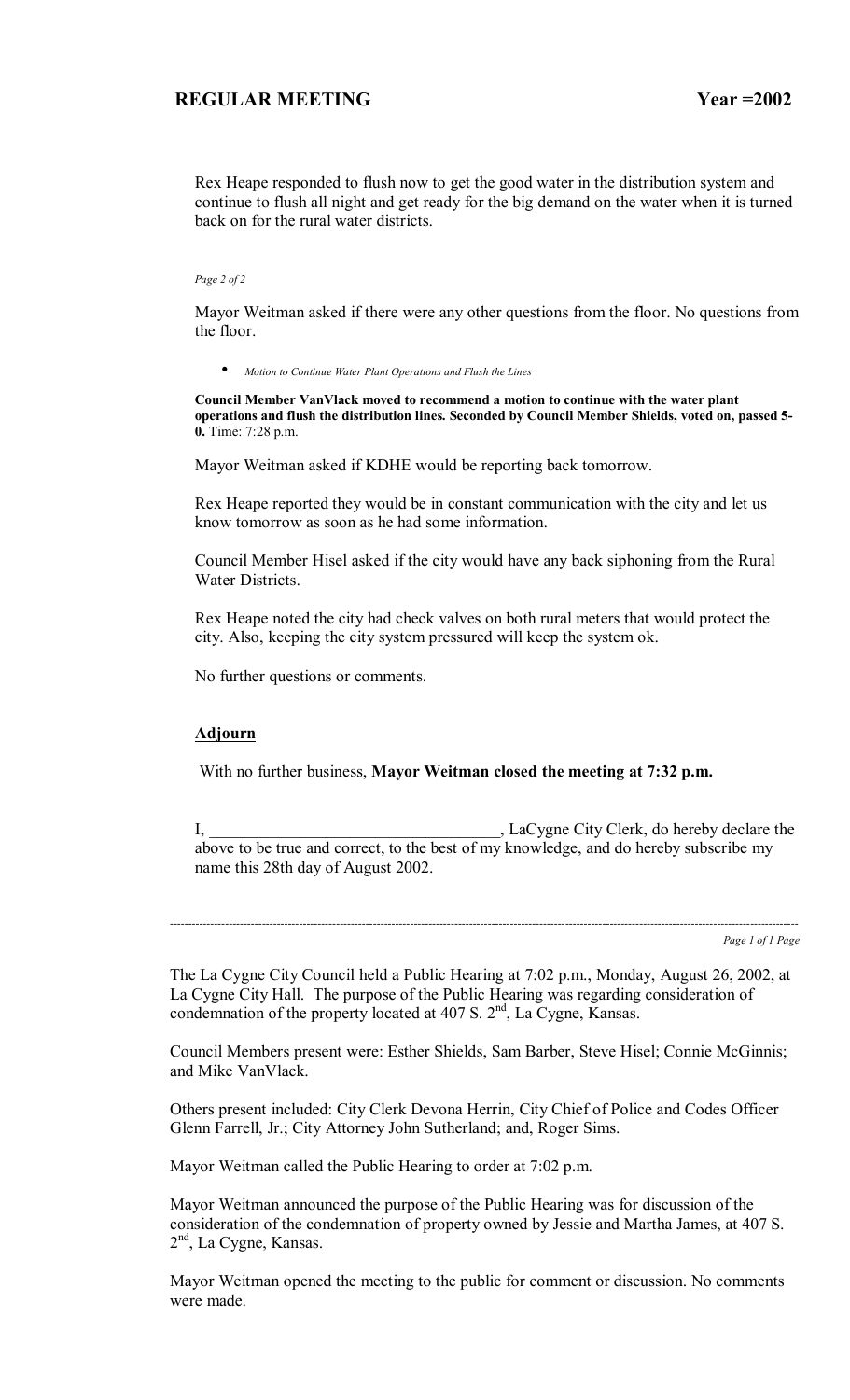Codes Officer Glenn Farrell recommended the building be torn down, the yard cleaned up, and the untagged vehicles removed from the property. Discussed this recommendation for the following reasons: unsafe, dangerous, unfit for human use, beyond rehabilitation, no known utilities in use, untagged and unlicensed vehicles on the property, codes violations too numerous to mention, vegetation against codes standards are on all lots owned by this landowner.

C *Motion to Condemn Property and Forward Notice to Property Owner*

Council Member VanVlack moved to condemn the James Property at 2<sup>nd</sup> & Elm finding **the structure unsafe or unfit for human habitation and notice to be sent to the owner to demolish or remove from the property within ten days. Seconded by Council Member McGinnis, voted on, passed 5-0.** Time: 7:14 p.m.

Codes Officer Farrell asked what action the city wanted to take if the owners did not address the property within the requested ten days. City Attorney Sutherland noted he could report back to the city council during a regular city council meeting; also, if deemed hazardous the Public Officer may cause the building to be demolished.

### **Adjourn**

 With no further questions, **Council Member VanVlack moved to adjourn the Public Hearing. Seconded by Council Member McGinnis, voted on, passed 5-0.** 

Meeting was closed at 7:16 p.m.

I, \_\_\_\_\_\_\_\_\_\_\_\_\_\_\_\_\_\_\_\_\_\_\_\_\_\_\_\_\_\_\_\_\_\_\_, La Cygne City Clerk, do hereby declare the above to be true and correct, to the best of my knowledge, and do hereby subscribe my name this 26th day of August 2002.

*Page 1 of 5 Pages*

### *REGULAR MEETING:*

The LaCygne City Council met in regular session on Wednesday August 21, 2002. Council Members present were: Mike VanVlack; Sam Barber; Esther Shields; and Steve Hisel. Absent: Connie McGinnis.

Others present at some point in the meeting included: City Clerk Devona Herrin; City Police Chief Chuck Farrell; City Attorney John Sutherland; City Public Works Superintendent George Craig; Julie Funk; Kelly and Dennis VanTuyl; Rob Gavin; and Roger Sims.

Mayor Terry Weitman called the meeting to order at 7:05 p.m.

### *CONSENT AGENDA:*

*ï Motion to Approve Consent Agenda*

#### **Council Member VanVlack moved to approve the consent agenda that consisted of:**

Check Register: August  $8 -$ August 21, 2002; Minutes of August 7, 2002 City Council Meeting; Minutes of August 14, 2002 Special City Council Meeting July 2002 Financial Statement

**Motion seconded by Council Member Barber, voted on, passed 4-0.** Time: 7:06 p.m.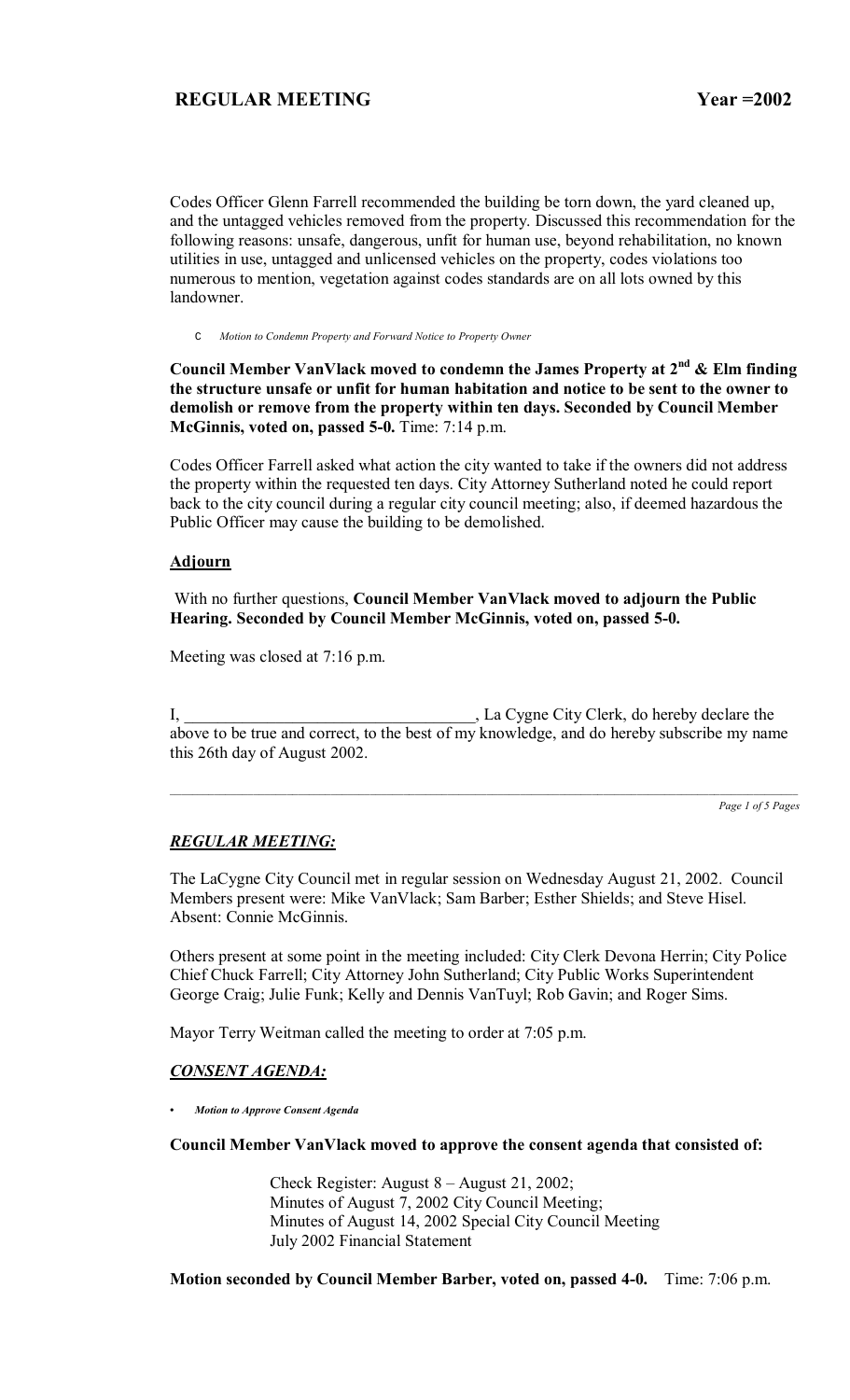# *UTILITY IMPROVEMENTS REPORTS*

### **h. CDBG SEWER GRANT-STATE REVOLVING LOAN - EDA GRANT**

- iv. Rob Gavin presented maps of the sewer lines and the areas currently identified as needing repairs. This included a total lining footage of 6105.5 linear feet and 17 point repairs. The map presented was a preliminary map of which there was one area of line  $35 - 48$  noting repairs that are not required and then there were a couple of manholes left off that have since been found. Current repairs indicate a cost of right at \$200,000. As of this date have not identified any sag's in the lines to be bad enough to have to dig up.
- v. Rob Gavin went on to report that the other issue pending for the city was that if McCorkendale Construction was to do any more work the city would have to get them moving, as they are almost complete with their part of the projects. They would be the contractor involved in the Mason's building sewer service. The city has the option of extending the line to Robertson's Road and then go north with a main line; or to go to the west side of McGee's property where a dog house would have to be added and then go north with a main line; or just add a service line with the Mason's obtaining the necessary easement from McGee's. Discussed it was currently unknown where to expect future growth and how laying a main line could effect future growth. Discussed the need for the dollars to be spent the best way for all of the community. Noted the cost of the Mason's service line would be \$5,845.00 as well as require the Mason's to get the easement.
	- *Motion to Approve Service Line for Masonís Building*

Council Member Hisel moved to approve the service line for the Mason's building for up to \$5,845 with McCorkendale Construction and the Mason's obtaining the easement. **Seconded by Council Member Barber, voted on, passed 4-0.** Time: 7:23 p.m.

*Page 2 of 5* 

# **i. CDBG SEWER GRANT-STATE REVOLVING LOAN - EDA GRANT**

- i. Rob Gavin returned to the Sewer Lining and Point Repair topic for approval to work on the additional areas identified. Discussed that not all of the videos were completed and reviewed to date. However, Rob felt that the lining already identified were in the oldest part of town and should be the worst. Went on to identify 5-point repairs that were in the same areas as the lining repairs which would make them require repair at the same time. Reported the other identified point repairs could be handled by the city at a later date with the city putting it out to bid for others as the point repair costs for this job were a little high overall. Or, the city employees could do the work if the city had the necessary equipment. Rob Gavin recommended the city move forward now with the additional 6105.5 linear feet of sewer lining and include the 5 point repairs in this same area.
	- *Motion to Approve Service Line Repair With Five Points for up to \$152,359.50*

**Council Member Barber moved to approve the identified sewer-lining repair with the five points to be included for a cost of up to \$152,359.50. Seconded by Council Member VanVlack, voted on, passed 4-0.**  Time: 7:34 p.m.

# **j. WATER IMPROVEMENT PROJECT**

Rob Gavin reported he was ready and coordinating time frames with George.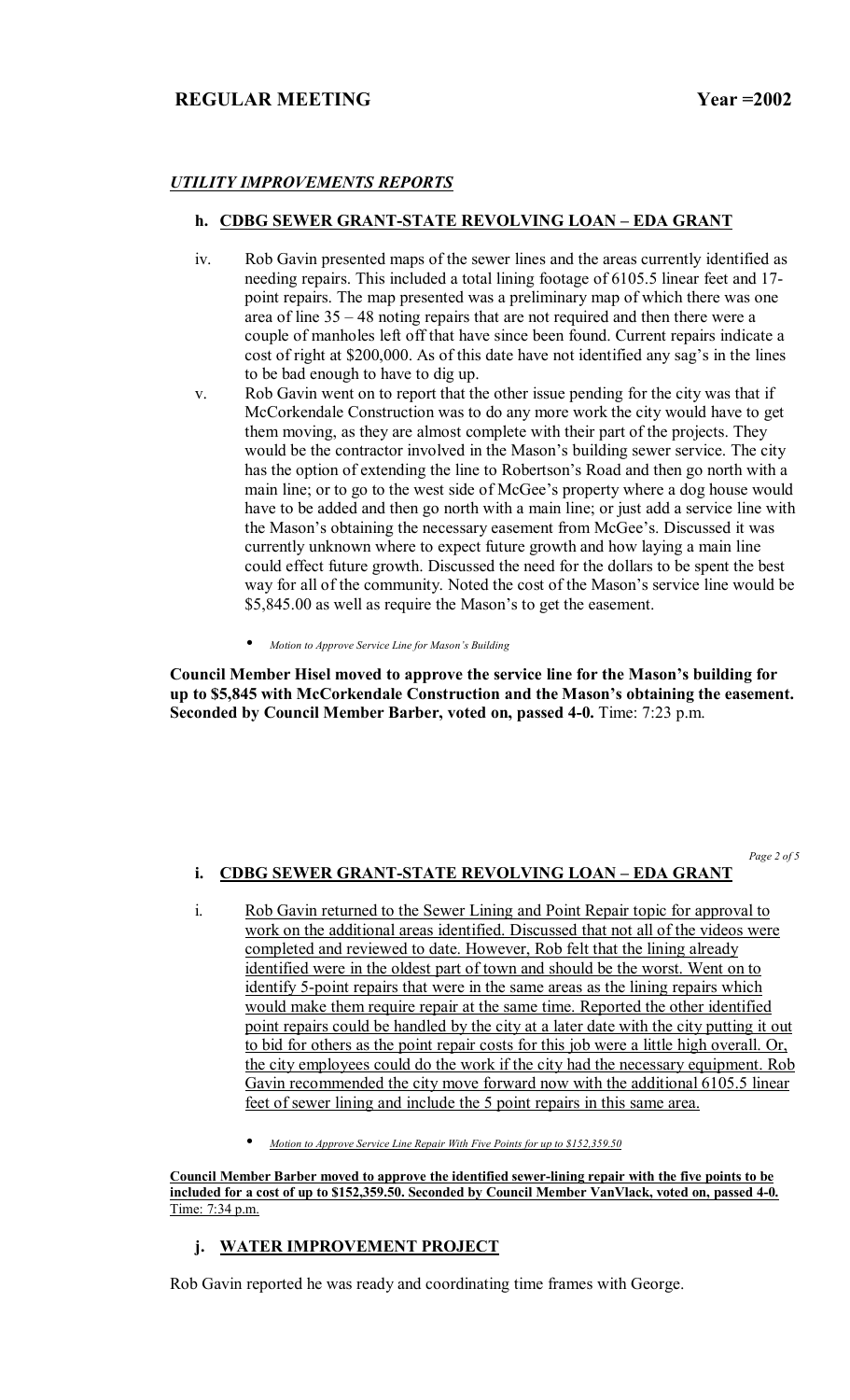# **k. GAS IMPROVEMENT PROJECT - CDBG GRANT**

Rob Gavin reported all section corners and alignment are done. Now obtaining piping design.

# **d. 6TH STREET IMPROVEMENT**

Rob Gavin reported the surveyors were at the road site today. He is meeting with them at 9 a.m. tomorrow and the road will probably be closed then. They have identified two problems that were not on the original specs, the flashing school lights and the electric pole. However, noted they should be able to work around them.

# **DISCUSSION FROM THE FLOOR**

# Dennis & Kelly VanTuyl Regarding Buildings in the Alley Behind Them

Kelly VanTuyl asked City Attorney Sutherland if he had sent the letter to Mrs. Williams yet. City Attorney Sutherland replied yes, but had not received a response yet from Mrs. Williams. Dennis VanTuyl asked City Attorney Sutherland if he had sent the letter that the trailer be moved if she would sell her property? City Attorney Sutherland noted he had asked Mrs. Williams to call him or to have her attorney call him. Kelly VanTuyl reported Mrs. Williams's attorney was Steve Jensen. City Attorney Sutherland noted that at this time any agreements added to a deed would require the landowner to agree. Dennis VanTuyl asked if the city was giving the alley to Mrs. Williams. City Council noted there were no such plans. Kelly VanTuyl reported Mrs. Williams was claiming 18 feet of their property as hers and it is their understanding you cannot jump the alleyway to do this. Kelly VanTuyl noted that they discovered the two buildings were partly on their property when they had their own property surveyed, until then the exact property line was not known; now Mrs. Williams has an attorney and has threatened to sue them. Dennis VanTuyl asked City Clerk Herrin if she had reviewed the 1985 – 1991 records for who the newspapers were when and who the city clerk was. City Clerk Herrin responded negatively as it had been previously understood Mr. VanTuyl would be in during the week to review and specify what years he was looking for; that the minutes for those years were available for review during regular city hours. Mr. VanTuyl agreed he had planed to come in and was still unsure of exactly what years he was looking for. Council also noted the information he was looking for should be in the newspapers information and that was on file at the library. Invited Mr. VanTuyl to come review the records when he was ready.

*Page 3 of 5* 

# **REPORTS OF CITY OFFICERS:**

# Police Chief  $& Codes$  Officer – Chuck Farrell Jr.

Provided written police report for August  $1 - 20$ , 2002. Passed out children's tattoo's the department had to give to school age children. Reported on the review of *Put the Brakes on Fatalities? Awareness Day, October 10, 2002.* The state is wanting to do something all day long and suggest the city pass this up this year as the city does participate in the "Night out" Against Crime" and maybe later can find a way to just do an evening function or just a part of the day for this other topic too.

# Public Works Superintendent George Craig

Superintendent Craig requested the city add one step and a rail for aide at the watersalesman for a cost of up to \$200. Dave Slaughter had volunteered to public works to do this at no cost to help his dad reach the quarter slot when he purchases water. Felt the city should do this and the cost including materials would not be over \$200.

• *Motion to Spend Up to \$200 to Add Step & Railing and have David Slaughter Do the Work*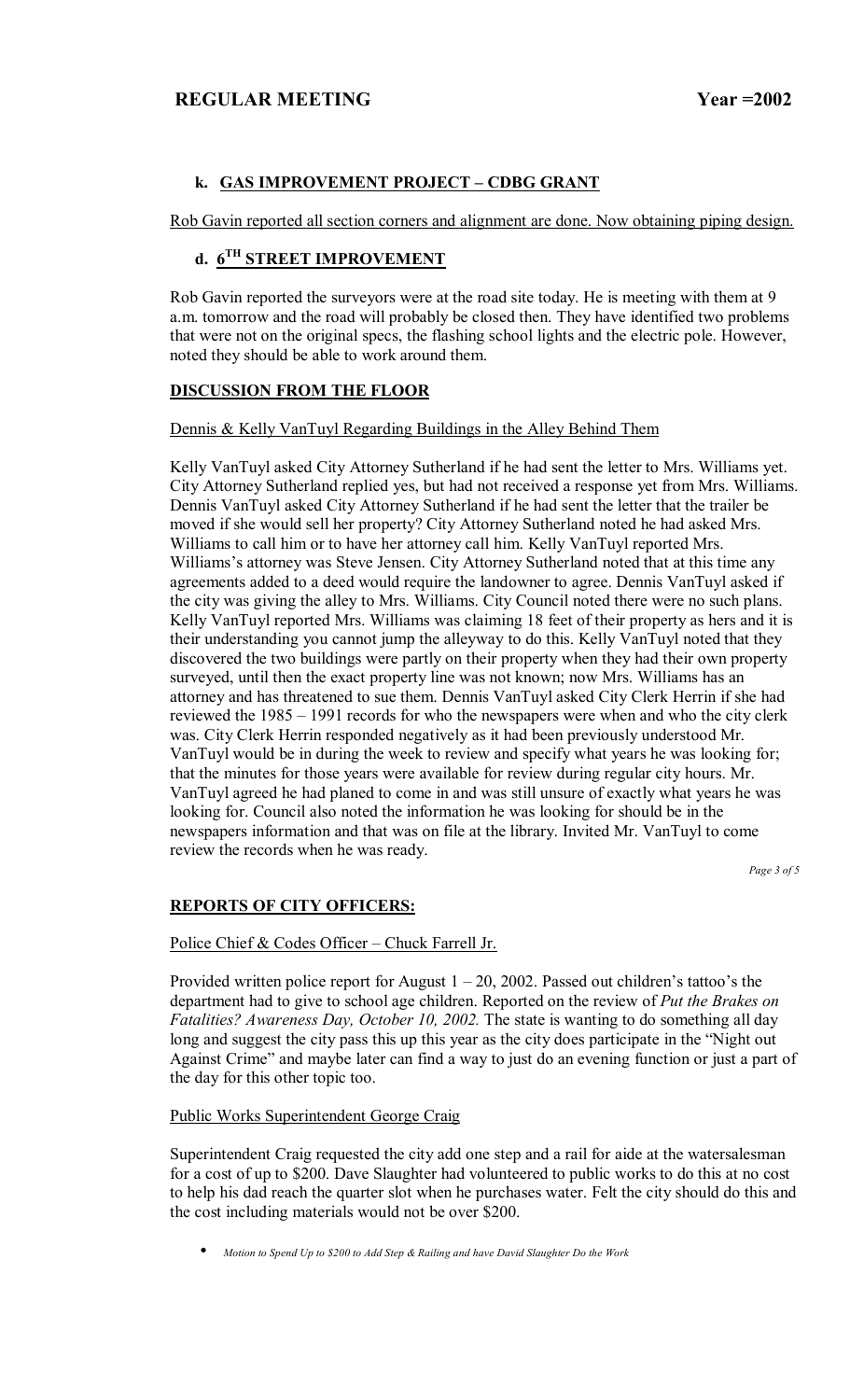**Council Member VanVlack moved to spend up to \$200 to add a step and railing to the watersalesman and to have David Slaughter do the work. Seconded by Council Member Shields, voted on, passed 4-0.** Time: 7:45 p.m.

### **STANDING COMMITTEE REPORTS:**

#### **Cemetery**

Council Member Shields reported she had been asked by Edith Wade to look at the brick pillars at the cemetery. Council Member VanVlack noted they had both looked at the brickwork. The west ones appeared to be in ok shape; however, the east ones were chipping and cracking. George Craig knows of someone who may do the repairs for community service and will look in the repairs by this method first.

### **SPECIAL COMMITTEE REPORTS:**

Fiesta: Meeting weekly. Rob Gavin will be singing during a portion of the Fiesta.

### *UNFINISHED BUSINESS:*

Ordinance #1286, Natural Gas for Gas Customers and Over Three Mile Residents

Discussed spelling error for the word 'maters' under 14-307 DEPOSIT. It should be 'matters'.

• *Motion to Approve Ordinance #1286 With Spelling Change* 

**Council Member VanVlack moved to approve Ordinance #1286 with the corrected spelling change. Seconded by Council Member Hisel/Shields, voted on, passed 4-0.** Time: 7:50 p.m.

*Page 4 of 5* 

#### *NEW BUSINESS:*

Planning Commission Zoning Changes Recommendations

Noted this recommended change by the Planning Commission was to align the Codes Book and the Planning Commission Book regarding the Planning Commission Book Article VII, Section 5, Application for a Preliminary Plan; Article XX, Section 6, Board of Zoning Appeals Filing Fee; and, Article XXII, Section 10, Special Uses Filing Fees and Other Costs.

• *Motion to Approve Recommended Changes*

**Council Member Shields moved to accept the Planning Commission changes as presented. Seconded by Council Member VanVlack, voted on, passed 4-0.** Time: 7:52 p.m.

KDOT Application Letter for "Local Partnership Grade Separation Program"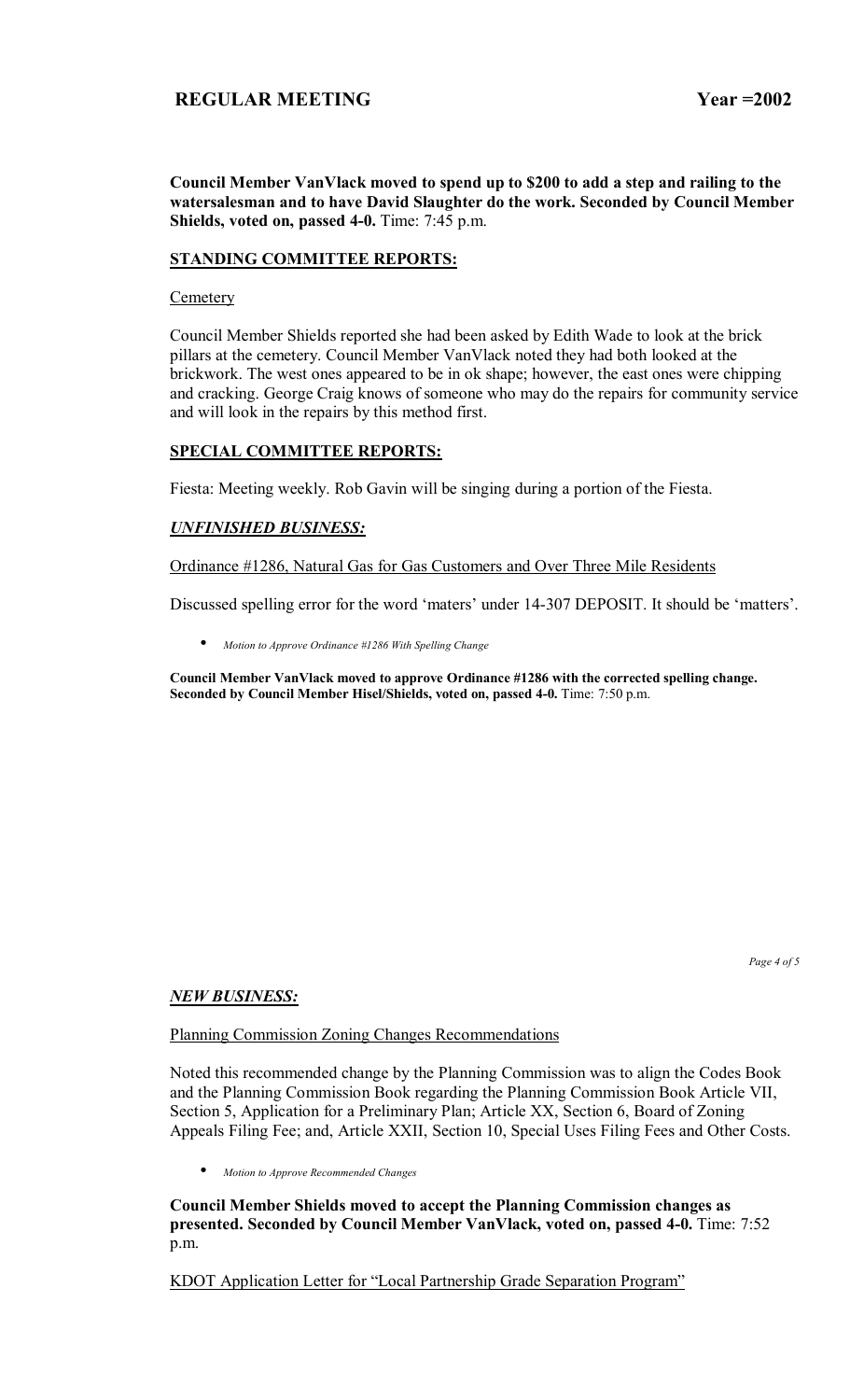Discussed where there was a railroad crossing that would work for this program in the city limits. Possibly down off industrial and go under the tracks. Rob Gavin volunteered to get more information from KDOT and report at the next meeting. Mayor Weitman accepted and asked Rob to report back at the next meeting.

### KMU *Public Relations & Accounting Workshop* Salina, Kansas, September 12-13

Discussed who should attend, if anyone. Noted items to be covered could also be available at other meetings. No action taken.

### **EXECUTIVE SESSION:**

**None.**

### **OTHER BUSINESS**

None.

### **CITY CLERK'S REPORT:**

City Clerk Herrin reported Mike St.John, General Manager with Heartland Propane, had contacted her this afternoon. His company is looking for a location in Linn County to place a storage tank of propane that would require one acre of land, and then in the future to also place an office. He had already contacted Dennis Arnold and been told it would not be possible in the county that he would have to check within a city of the county. This would only require one employee in the area for now, and then project 3-5 employees in the future. Discussed the possibility of a place in the Industrial Park. It would require a review of what was approved to be placed in the Industrial Park by the City Attorney if the city was interested as well as placing Heartland's plans before the Planning Commission. Mayor and Council asked City Attorney to review and have the information to the Planning Commission for that meeting next week. City Clerk is to inform the Planning Commission of a Special Meeting to be added to the workshop for August 28, 2002.

City Clerk's Written Report Included:

A] Public Hearing August 26, 2002 at City Hall to Consider Condemnation of 407 S. 2nd

*Page 5 of 5* 

#### **OTHER BUSINESS (Continued)**

#### City Wide Clean Up

Council Member VanVlack asked when the council wanted to choose a date for city wide clean up. In the past it has been done the first Saturday in October. Some helpers will not be available that date. George Craig suggested changing this year to the Saturday before the Fiesta in an attempt to have the city improved for the Fiesta activities. Discussed.

• *Motion for City Wide Clean-Up on September 14, 2002*

**Council Member VanVlack moved to have the City Wide Clean-Up on September 14, 2002. Seconded by Council Member Barber, voted on, passed 4-0.** Time: 8:10 p.m.

Council Member Shields noted she would have breakfast at her house. Also discussed obtaining the extra trash containers for that day.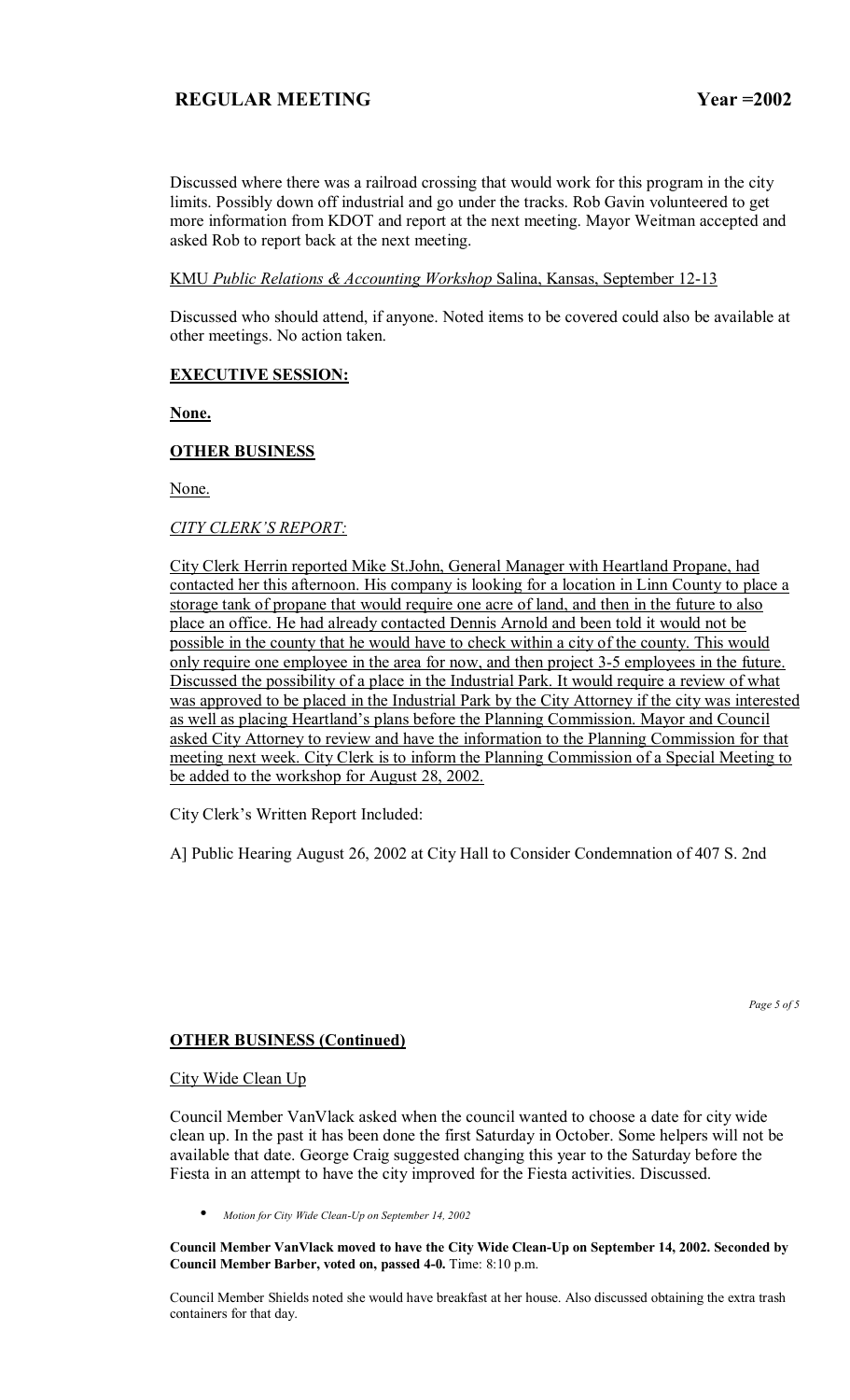### **NOTES AND COMMUNICATIONS TO COUNCIL***:*

a] *Class II Water Exam Certification* for James Hazelet

- b] *Operation of Small Surface Water Treatment Plants* Training Session by KRWA, August 28, 2002, Madison, Kansas
- c] *League News* Volume 7, Number 18, August 12, 2002
- d] LKM Nominating Committee Letter

### *ADJOURNMENT:*

With no further business, **Council Member VanVlack moved to adjourn the meeting. Seconded by Council Member Hisel, voted on, passed 4-0.** 

Meeting adjourned at 8:13 p.m.

I, \_\_\_\_\_\_\_\_\_\_\_\_\_\_\_\_\_\_\_\_\_\_\_\_\_\_\_\_\_\_\_\_\_\_\_\_\_\_\_\_, LaCygne City Clerk, do hereby declare the above to be true and correct, to the best of my knowledge, and do hereby subscribe my name this  $21<sup>st</sup>$  day of August 2002.

*Page 1 of 3*

The La Cygne City Council held a Special Meeting at 7:00 p.m., Wednesday, August 14, 2002, at La Cygne City Hall.

Council Members present were: Esther Shields, Steve Hisel, Connie McGinnis, and Mike VanVlack. Absent: Sam Barber.

Others present included: City Clerk Devona Herrin, Julie Funk, City Attorney Sutherland, Police Chief Chuck Farrell, Public Works Superintendent George Craig, C.A. Curtis, Tom Adams, Steve Morris, Clayton Stoker, Dave Malone, Roger Sims, and Amit Shrivastava.

#### **SPECIAL MEETING**

Mayor Weitman called the Special Meeting to order at 7:03 p.m.

The purpose of the Special Meeting was for:

- 2. Paperwork of G.O. Bonds with Dave Malone of Cooper Malone McClain, Inc
- 3. Sewer Line for New Masons Building
- 4. North Water Tower Circulation System
- 5. Mid-Street Culvert Repair on  $5<sup>th</sup>$  St. Between Market & Walnut, Excavate Road
- 6. Street Maintenance
- 7. Sewer Manhole Repairs Report from Videos
- 8. Hunter's Safety Course, Classes Aug. 21-23, 2002, in Community Building

Mayor Weitman announced the purpose of the Special Meeting by listing the seven items given above in these minutes. These are the only items to be discussed at this meeting.

# 1. Paperwork of G.O. Bonds with Dave Malone

Dave Malone presented a Bid Tabulation for the Public Water Bond Sale. Explained received three bids that were all very competitive. The bids consisted of:

- a. Gold Capital, Overland Park, Kansas for an average Net Interest Rate of 4.68346%
- b. Commerce Bank, Kansas City, Missouri for an average Net Interest Rate of 4.777198%
- c. Fahnestock & Co. Inc, Kansas City, Missouri for an average Net Interest Rate of 4.581067%.

All of the bids received met the requirements that included a Good Faith Deposit of 2% of the listed amount or provided a Sure Bid. All three bidders provided a Sure Bid. The accepted bidder will wire the funds tomorrow morning to the City's account. As the City's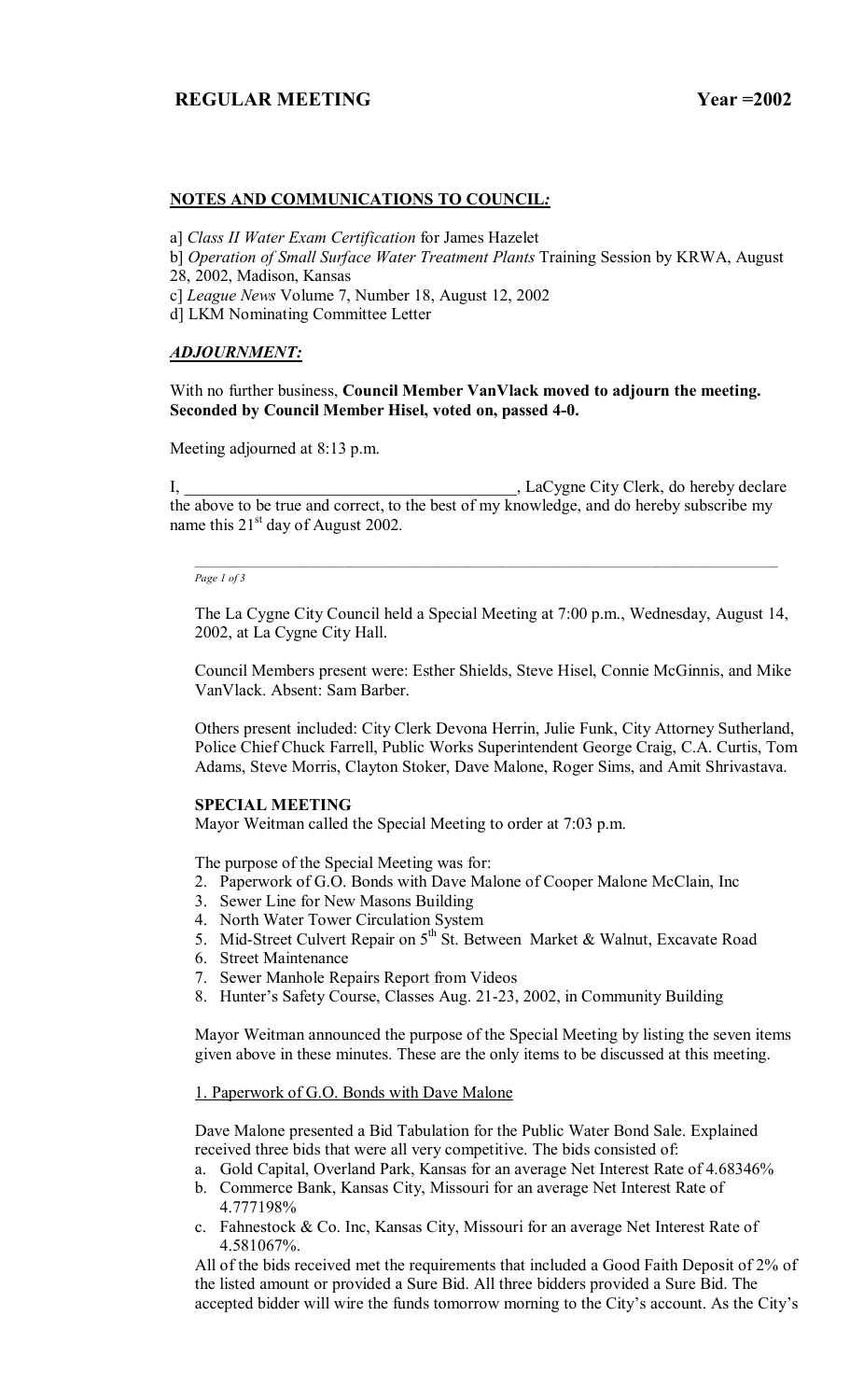Financial Advisor, Dave Malone, recommended the city accept the lowest bid from Fahnestock & Co.

• *Motion to Accept Fahnestock & Co as Lowest Bidder*

**Council Member Hisel moved to accept the lowest bid. Seconded by Council Member Shields, voted on, passed 4-0.** Time: 7:05 p.m.

Dave Malone presented the Bond Ordinance required to authorize the bond issuance combined with a Resolution. Since there has been no time to review these prior to this meeting Mr. Malone recommended they be passed subject to review by the City Attorney and City Financial Advisor. There is a short ordinance that talks about the basics of the bond issuance and goes along with the longer resolution, which is not published. This meets all the required guidelines and helps keep the cost of publication down.

*Page 2 of 4* 

#### 1. Paperwork of G.O. Bonds with Dave Malone (Continued)

• *Motion to Pass Bond Ordinance #1285 Contingent on Review*

**Council Member Shields moved to pass the bonds Ordinance #1285 contingent upon review by the City Attorney and City Financial Advisor. Seconded by Council Member VanVlack, voted on, passed 4-0.** Time: 7:08 p.m.

• *Motion to Pass Resolution #273 Contingent on Review*

**Council Member McGinnis moved to pass Bond Resolution #273 contingent upon review by the City Attorney and City Financial Advisor. Seconded by Council Member VanVlack, voted on, passed 4-0.**  Time: 7:09 p.m.

Dave Malone explained the resolution blanks for the correct bond information would be filled in when reviewed. Also, the last four years of the approved bidder have a term bond option and the resolution wording will indicate this information. To insure the information is in order, the City's Financial Advisor as well as the State Attorney General will review it.

#### **2. Sewer Line for New Masons Building**

Mayor Weitman asked who was the current presiding officer for the Masons. Clayton Stoker noted Bill Obermeier was, however, he was unable to attend tonight so Mr. Stoker was representing the Masons in Mr. Obermeier's place. Amit, with Kirkham Michael Engineers, presented two cost estimates for the city to review if the city wanted to make changes in this area where the Masons are planning to build. One cost estimate would lay a main line 120 feet further east of where the line currently stops between Family CafÈ and McGee's Insurance Agency properties. This takes the line out to the west edge of Roberson's Road and then a 10" main going north for 800 feet for an estimated cost of \$31,154.00. The other cost estimate would be for a 4" Service Line to the Mason's property for a cost of \$5,845.00. This method would require the Mason's to obtain an easement from McGee's Insurance. Council discussed both options. Also discussed if a main line could be run north along the west property boundary of McGee's Insurance and how many easements would be required and if that would have the line available to service a greater area or cause problems for subdividing at a later date. Clayton Stoker asked if the city was planning on laying a line for the Masons one-way or the other. Mayor Weitman responded that right now it looks like it. Concurred McGee's Insurance would provide an easement for the Mason's for an individual service line. Mayor Weitman asked the Sewer Committee to review the options to see which would be in the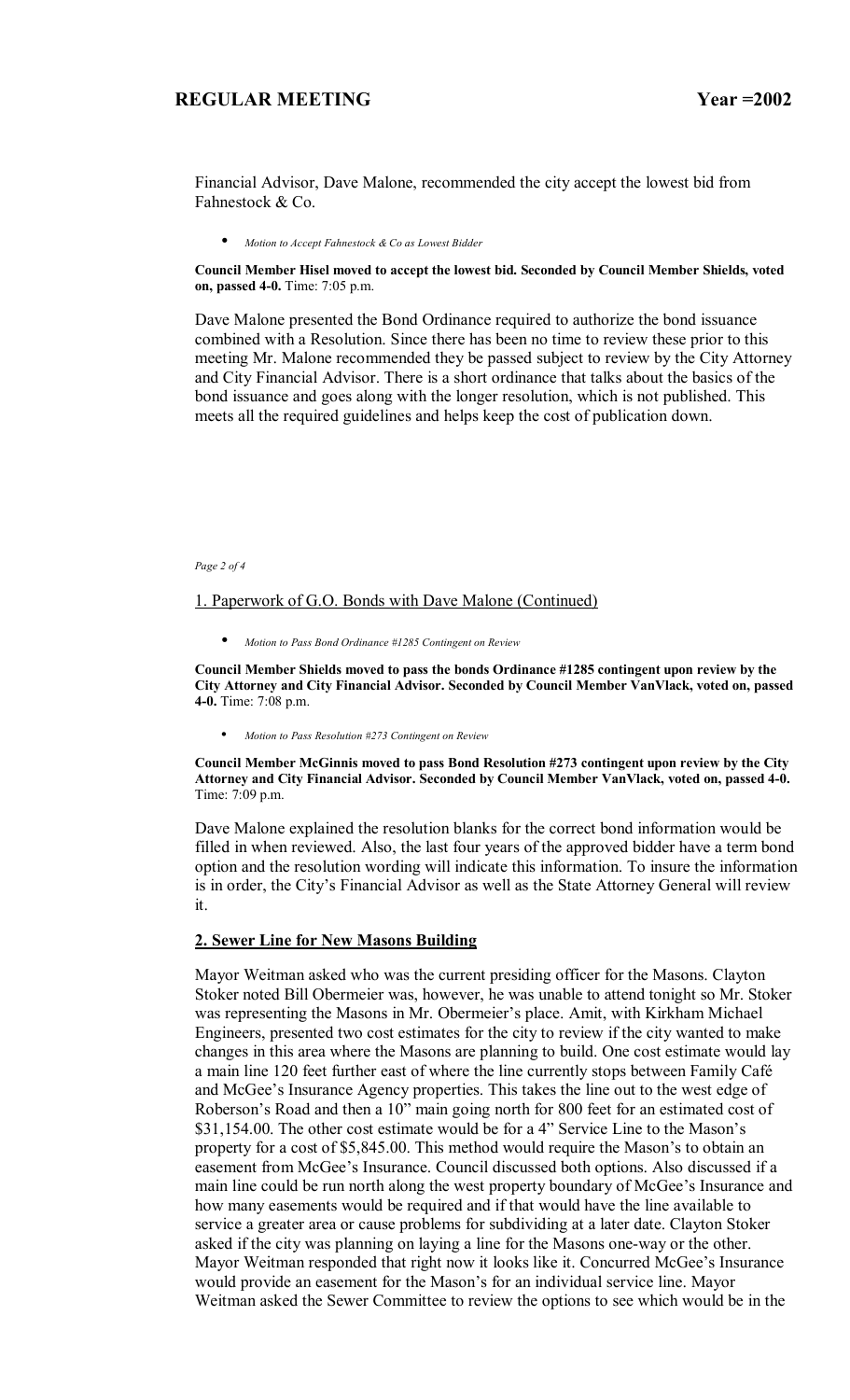city's best interest for the future with the dollars available and report back at next week's meeting.

### **3. North Water Tower Circulation System**

Public Works Superintendent George Craig presented the bid from C.A. Curtis for \$20,150.00 for the whole north water tower circulation system except for the electric line required to be run by KCP&L. Another estimate was received from Haynes for a considerably higher price. The estimated cost for KCP&L to run the electricity is \$4,358.00. The plant improvements will require the plant to be shut down for longer periods of time and the north tower will be put into service. Currently there is concern about the water in the north tower holding the chlorine count. George Craig noted they would like to set up the scheduled cleaning of the north tower to be done and then add the circulator with the chlorinator to make sure to keep the water safe when it is needed for the updates in the water plant and then continue to be safe for future use. This circulator was in the original plans when the tower was built. C.A. Curtis noted that chlorine dissipates over time and when this system is put in place it will keep the chlorine at the levels required.

*Page 3 of 4* 

3. North Water Tower Circulation System (Continued)

• *Motion to Approve Bid to C.A. Curtis and Electrical Cost for KCP&L*

**Council Member VanVlack moved to award the bid for the circulation system to C.A. Curtis for a cost of \$20,150 and to pay up to \$4,358 to KCP&L for the electrical required. Seconded by Council Member Shields, voted on, passed 4-0.** Time: 7:43 p.m.

4. Mid-Street Culvert Repair on  $5<sup>th</sup>$  St. Between Market & Walnut, Excavate Road

Public Works Superintendent George Craig presented information on the drainage area in the middle of 5<sup>th</sup> Street between Market and Walnut. Several utilities are in this area. The existing culvert is 10 inches on one line and 15 inches on the other end, however has not been draining adequately for some time. To improve the drainage will require the street to be cut and the culvert replaced. Discussed the type of culvert to use, steel vs. plastic. Discussed compaction when completing the project to maintain the street after it is cut. Determined the cost should not be over \$500 for the materials of the culvert, rock, and asphalt.

• *Motion to Replace Culvert for a Cost of Up To \$500 in Materials*

Council Member Hisel moved to replace the culvert on 5<sup>th</sup> Street between Market and Walnut for a **cost of up to \$500 in materials. Seconded by Council Member McGinnis, voted on, passed 4-0.** Time: 7:50 p.m.

#### **5. Street Maintenance**

Public Works Superintendent George Craig reported that to chip and seal streets wanted to know which streets could be done and not involve those streets being addressed in the sewer line repairs. Amit, with Kirkham Michael Engineers, presented a map of the area of town that had been identified thus far for requiring repairs that will have the contractors working in the streets. Discussed there is so much street area being covered by the sewer repairs efforts to chip and seal would not be utilized. Discussed just working on a couple of streets that need some attention and where the sewer lines are not an issue.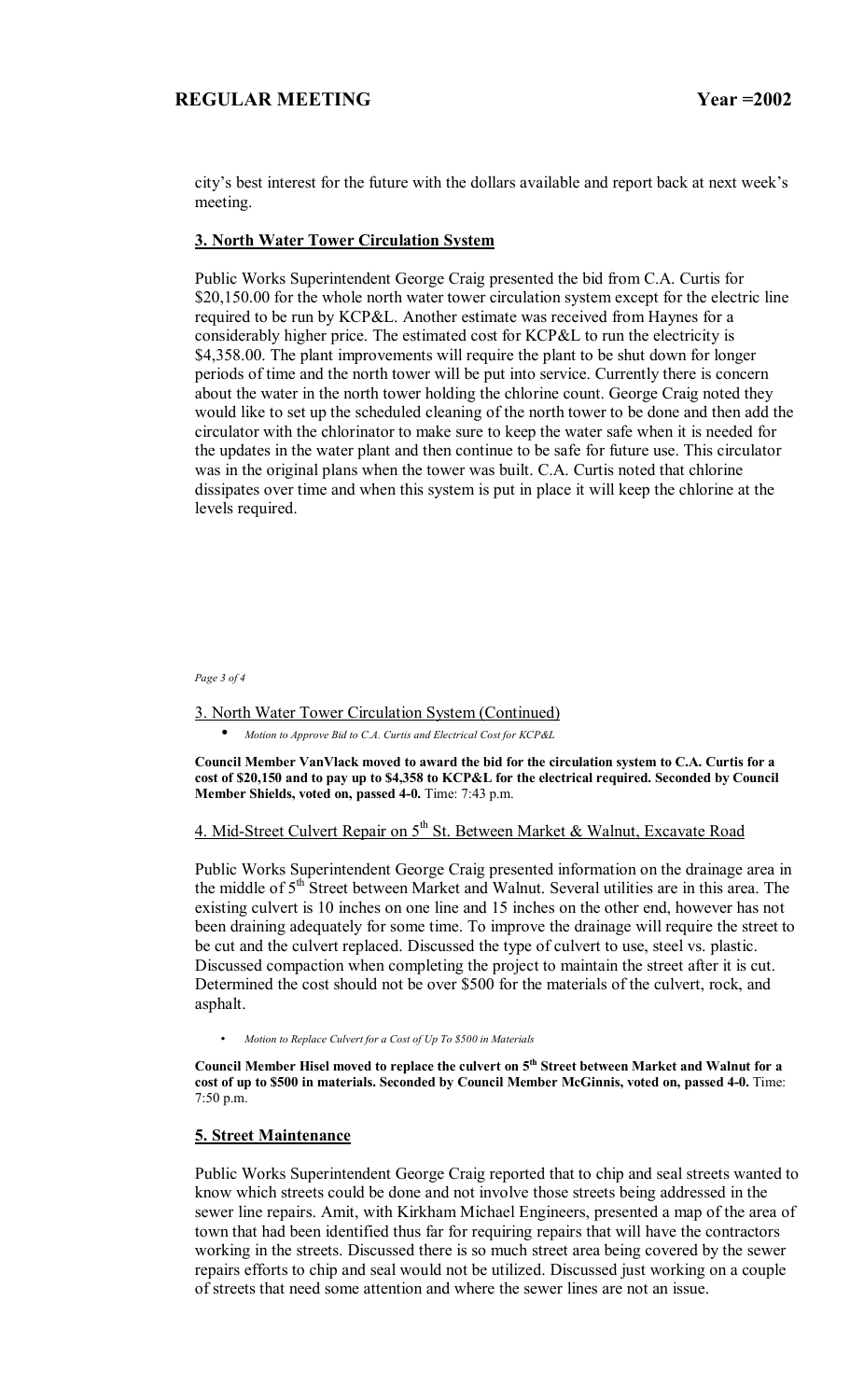### 6. Sewer Manhole Repairs Report from Videos

Amit, with Kirkham Michael Engineers, discussed locations of point repairs and manhole repairs from the videos already viewed. Amit presented a copy of a letter dated August 14, 2002 of the video inspection of 21,700 L.G. of sewer line in the City listing 5222 L.F. of sewer line needing repair at \$29.00/L.F. amounting to a total cost of \$147,833 and 17 instances of point repair at \$5500/L.F. amounting to a total cost of \$93,500. This creates a combined total cost of \$241,333.00. These are preliminary reports and there is another 28,000 L.F. of video yet to be sent to the engineer. Council asked how the repairs would be addressed. Amit responded they would take all of the videos and then address the worst areas throughout the whole town. Tom Adams and Steve Morris viewed the repairs to possibly be added. Steve Morris also noted manhole #117 did not require being replaced as was noted on the bid, the condition was the same as other manholes in the area. Unknown at this time when the rest of the videos will be available.

#### *Page 4 of 4*

# 7. Hunter's Safety Course, Classes Aug. 21-23, 2002 in Community Building

Council Member VanVlack reported the individual presenting the Hunter's Safety Course was asking to waive the community building fee to hold down costs for a nonprofit program.

• *Motion to Waive Fee for Hunterís Safety Course*

**Council Member VanVlack moved to waive the community building fee for the Hunter's Safety Course classes August 21-23, 2002. Seconded by Council Member Hisel, voted on, passed 4-0.** Time: 8:15 p.m.

Council noted the presenter did understand the building would need to be left as clean as they found it.

### **Adjourn**

 With no further business, **Council Member McGinnis moved to adjourn the meeting. Seconded by Council Member VanVlack, voted on, passed 4-0.** Time: 8:16 p.m.

I, LaCygne City Clerk, do hereby declare the above to be true and correct, to the best of my knowledge, and do hereby subscribe my name this 14th day of August 2002.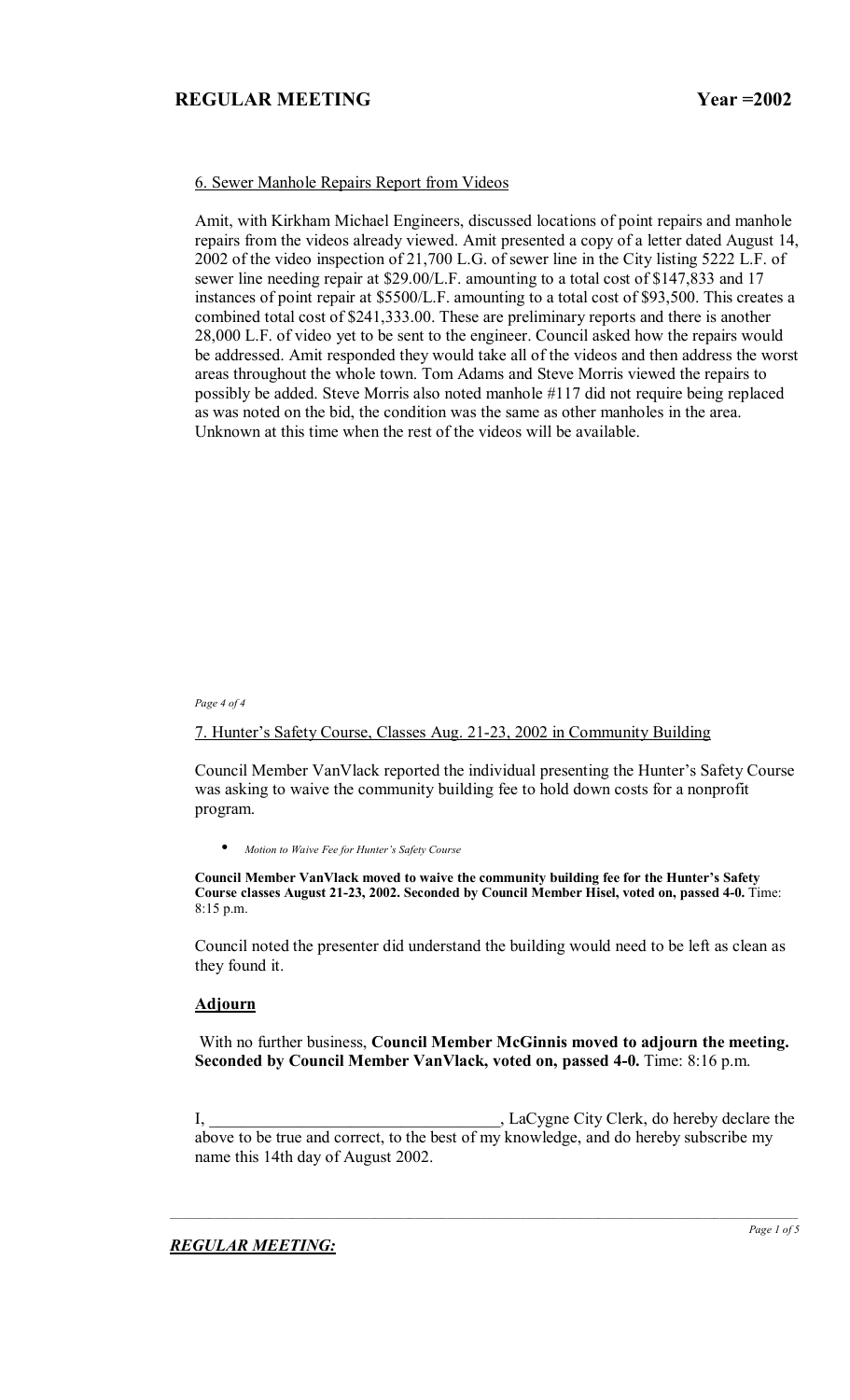The LaCygne City Council met in regular session with the 2003 Budget Hearing included on Wednesday, August 7, 2002. Council Members present were: Steve Hisel; Sam Barber; Connie McGinnis; and Mike VanVlack. Absent: Esther Shields.

Others present included: City Clerk Devona Herrin; Rob Gavin; City Attorney John Sutherland; Julie Funk; Roger Sims; C.A. Curtis; Max Thayer; Eddie Andersen; Clayton Stoker; Bill Obermeier; Kelly VanTuyl; and, Dennis VanTuyl.

Mayor Terry Weitman called the meeting to order at 7:00 p.m.

### *CONSENT AGENDA:*

• *Motion to Approve Consent Agenda*

### **Council Member McGinnis moved to approve the consent agenda that consisted of:**

Check Register: July  $18 -$ August 7, 2002; Minutes of July 17, 2002 Regular City Council Meeting; Minutes of July 31, 2002, Special City Council Meeting;

**Motion seconded by Council Member Barber, voted on, passed 4-0.** Time: 7:02 p.m.

### **UTILITY IMPROVEMENTS REPORT**

# **a. CDBG SEWER GRANT - STATE REVOLVING LOAN - EDA GRANT**

iii. Approval of CDBG & EDA Drawdowns:

City Clerk Herrin presented the drawdown forms for both CDBG & EDA. The CDBG amount was \$76,284.00; and, the EDA amount was \$238,836.50.

• *Motion to Authorize Drawdown Requests*

**Council Member Barber moved to authorize signing the drawdown requests for CDBG in the amount of \$76,284.00 and EDA in the amount of \$238,836.50. Seconded by Council Member VanVlack, voted on, passed 4-0.** Time: 7:03 p.m.

iv. Manhole Repairs Report from Videos:

City Clerk Herrin presented written report from Kirkham Michael Engineers indicating the initial review by the firm indicates additional repairs are needed with the sewer lines for a estimated cost of \$151,438.00 and 17 instances of point repair for an estimated increase of \$93,500.00 for a total increase to date of \$244,938.00. There is still 28,000 L.F. of sewer line videotape to be reviewed. Discussed the increase in possible additional costs in this area. Council requested the City Clerk add this topic to next week's special meeting agenda and have the Engineers bring the videotapes to the meeting for discussion.

v. Extend East Interceptor 2900 Feet:

Tabled. Require more details from the engineers regarding total additional costs in other areas before pursuing this project.

### **WATER IMPROVEMENT PROJECT**

City Clerk Herrin noted a Special Meeting is scheduled for August 14, 2002 at 7:00 p.m. for the G.O. Bonds. The original handling of the bonds had been scheduled for tonight's meeting. However, due to some legal wording in the original notice it had to be republished and delayed till next Wednesday.

# **GAS IMPROVEMENT GRANT**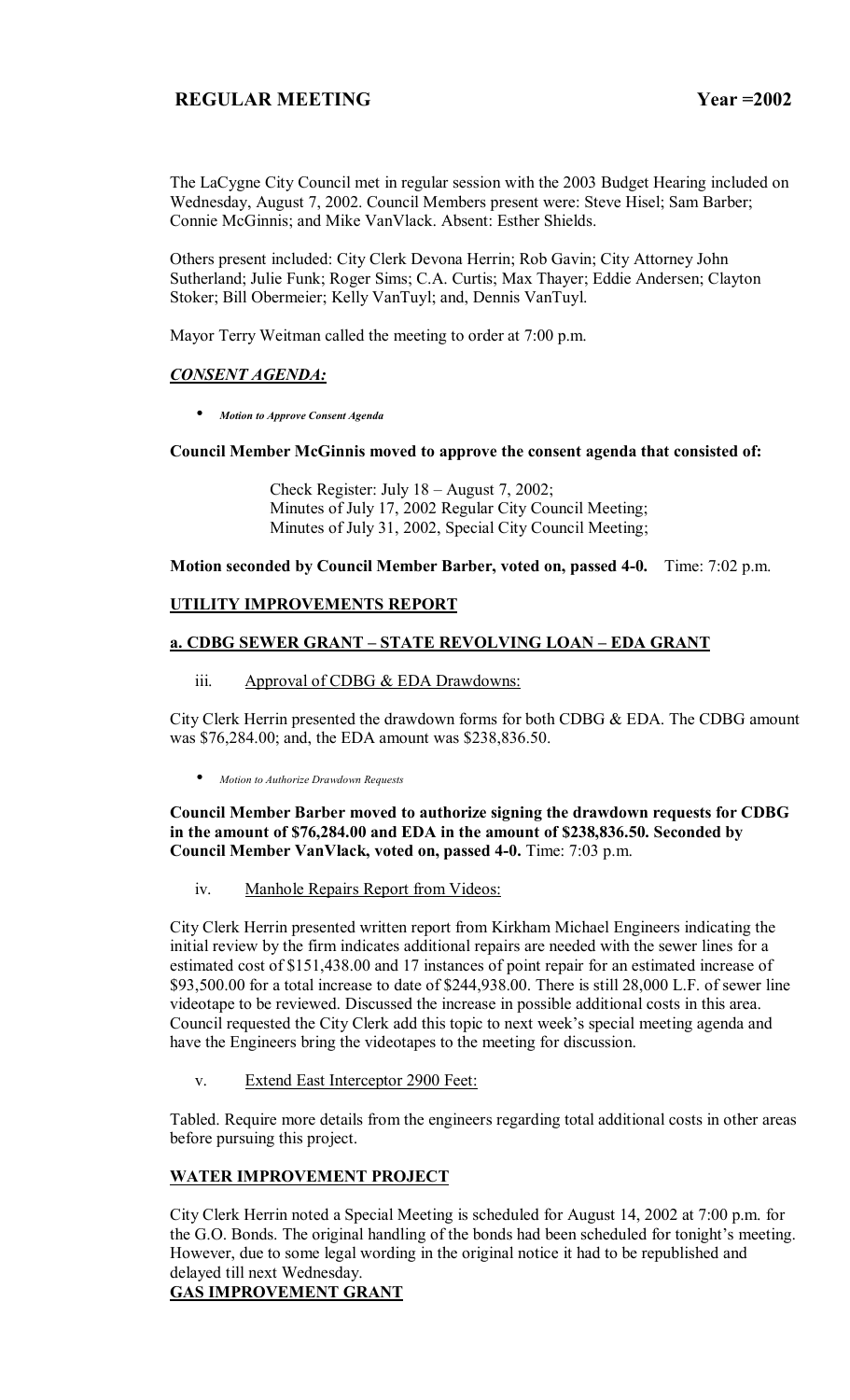City Clerk reported the Revenue Bonds were being put in place with the bond money scheduled to be deposited with the city on August 8, 2002. Also, in the absence of Engineer Rob Gavin, City Clerk reported on his behalf the easements were in process, estimating they would be completed in the next four weeks. Targeting to have bids out by October 2002. *Page 2 of 5* 

# **6TH STREET IMPROVEMENT PROJECT**

Noted: Works is still scheduled to begin on August 19, 2002, with a time frame of approximately thirty days.

# **DISCUSSION FROM THE FLOOR:**

#### RWD #1, Eddie Andersen: Bill for Leak at Master Meter Connecting RWD #1 to the City

Mr. Andersen gave a report that the Rural Water District had been notified on June  $24<sup>th</sup>$  and again on July  $10^{th}$  that they had a water leak on their side of the line where the Rural Water District line intersects with the City line with the master water meter. Both times they had checked and reported back that the leak was not on their side. Last weekend Council Member Barber asked Mr. Andersen when it would be fixed. Mr. Andersen then requested their employee address the leak and repair it. The Rural Water District hired David Slaughter to dig the line and after three hours of digging found the leak not on their side but on the City side with the water running underground until it came over to the RWD side and coming above ground. Mr. Andersen reported this took six hours time from their man and then the backhoe time for a total of \$462.00 that he felt the city owed the Rural Water District. He was here requesting the city pay the Rural Water District the \$462.00.

• *Motion to RWD #1 for Backhoe and Labor*

### **Council Member VanVlack moved to pay Rural Water District #1 for the backhoe and labor of the repair. Seconded by Council Member McGinnis, voted on, passed 4-0.** Time: 7:13 p.m.

### Clayton Stoker and Bill Obermeier: Sewer Line for New Masons Building

Clayton Stoker asked if there was an official answer an a sewer extension for the Mason's Building that is to be built north of McGee's Insurance Agency building. Mayor Weitman noted he had spoke with Loree Mendenhall about this some time ago and it was his understanding at that time that the building had to be constructed at the time the plans were being made to put in this new sewer main. Mr. Stoker noted the Masons' had thought as long as they had the land purchased they would not have to pay any fee for the sewer line that it would be a part of this project the city is now working on. Mr. Stoker asked if Mr. McGee had to pay for the sewer line as they had heard was going to happen? The response was no, Mr. McGee's system was included with the sewer project. Mr. Stoker asked if the Masons' building could just attach their line to Mr. McGee's line when they built? The response was no, only one building to a line was part of the city ordinance. Mr. Stoker asked why the Masons' building was not a part of the line being built now? Council responded the engineer was not there to answer if they had to have the building built before it could be included in this project. Mr. Stoker reported the Masons' boundary line is greater than three hundred feet from the main line being installed.

Mayor Weitman asked to have this topic added to next week's special meeting and they would have the engineer review the requirements to have an answer for them.

Mr. Stoker then asked where the water line for the building was going to come from. The Council responded the City would address this when the time comes.

Mayor Weitman communicated that for an organization such as the Masons' the city will try to help in any legal way they can.

### **7:30 P.M.: 2003 BUDGET PUBLIC HEARING**

The purpose of the hearing was to receive public comment concerning the proposed year 2003 budget.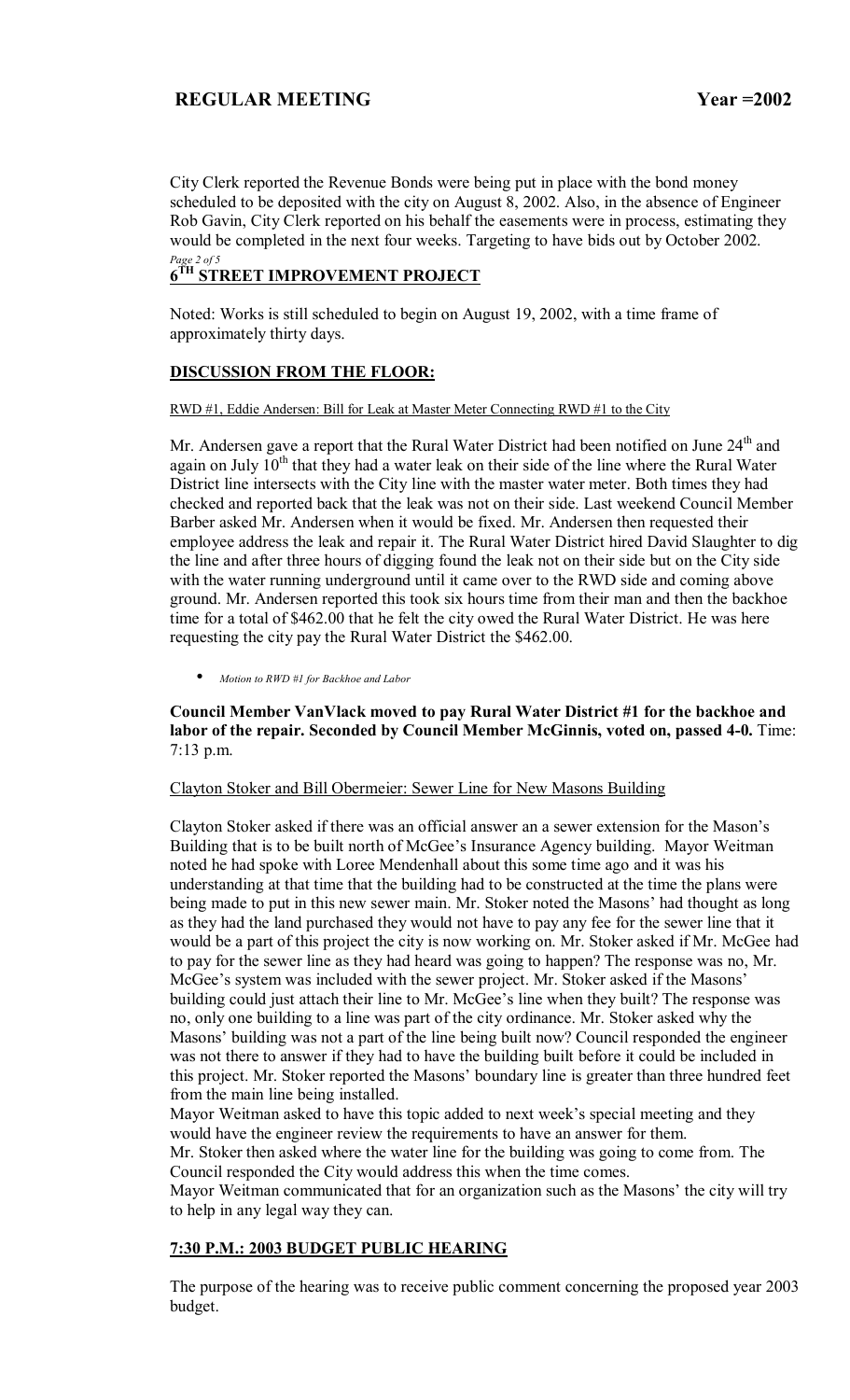Mayor Weitman began the Public Hearing by asking for comments or questions from citizens in attendance.

No one present had any questions or comments concerning the budget.

• *Motion to Adopt 2003 Budget*

### **Council Member VanVlack moved to accept the year 2003 Budget as published. Seconded by Council Member Hisel, voted on, passed 4-0.** Time: 7:33 p.m.

Mayor Weitman resumed the regularly scheduled meeting portion.

# **DISCUSSION FROM THE FLOOR: (Continued)**

#### Kelly and Dennis VanTuyl: Regarding Buildings in Alley Behind Them

Kelly VanTuyl asked City Attorney Sutherland if he had done any paperwork yet. Mr. Sutherland reported he would not have an answer until the next scheduled meeting. Ms. VanTuyl asked if Codes Officer Farrell had taken any action. Codes Officer Farrell reported he had spoke with Mrs. Williams and been told by her that she is not moving any of her buildings until her attorney tells her to. *Page 3 of 5* 

# **DISCUSSION FROM THE FLOOR: (Continued)**

Dennis VanTuyl asked who was the official newspaper in the late 80's and who was the City Clerk at that time. Response was unknown for sure without checking. City Clerk Herrin commented there are minutes of the meetings available during that time that would provide that information. Mr. VanTuyl indicated he would check back with the City Clerk next week for the information as he was unsure at this time exactly which year he was interested in.

### **REPORTS OF CITY OFFICERS***:*

### Chief of Police Farrell

Reported on police activities for the month of July 2002. Reported he had sent notices on some inoperable vehicles and unattended properties using the new digital camera to send pictures to the offenders of the items to be addressed. Responses to the attached photos were making the issues easier to address with the individuals.

#### Public Works Superintendent George Craig

In the absence of Public Works Superintendent Craig, the City Clerk presented a written report with estimate from C.A. Curtis for the North Tower Circulation System. This estimate was delivered to City Hall just before the Council Meeting began and Mr. Craig had not had a chance to review. Also, KCP&L had not yet reported back on what their costs would be to run the line to the tower. Council discussed the need to review the information with Mr. Craig and needing the electric information too. C.A. Curtis commented he was available to answer any questions the council or city employees may have either now or at a later date, to just let him know if he needed to be present at any future meetings. Mayor Weitman asked to add this item to the August 14, 2002 Special Meeting Agenda.

#### Fire Chief - Ernie Moylan

Council Member VanVlack reported the fire truck did not have a clutch problem, but was an inexpensive slave cylinder that Fire Chief Ernie Moylan was repairing. Council Member VanVlack commented the Fire Department had sent \$100 to the Walter Grigsby Family Memorial in memory of Mr. Grigsby's wife.

### **STANDING COMMITTEE REPORTS***:*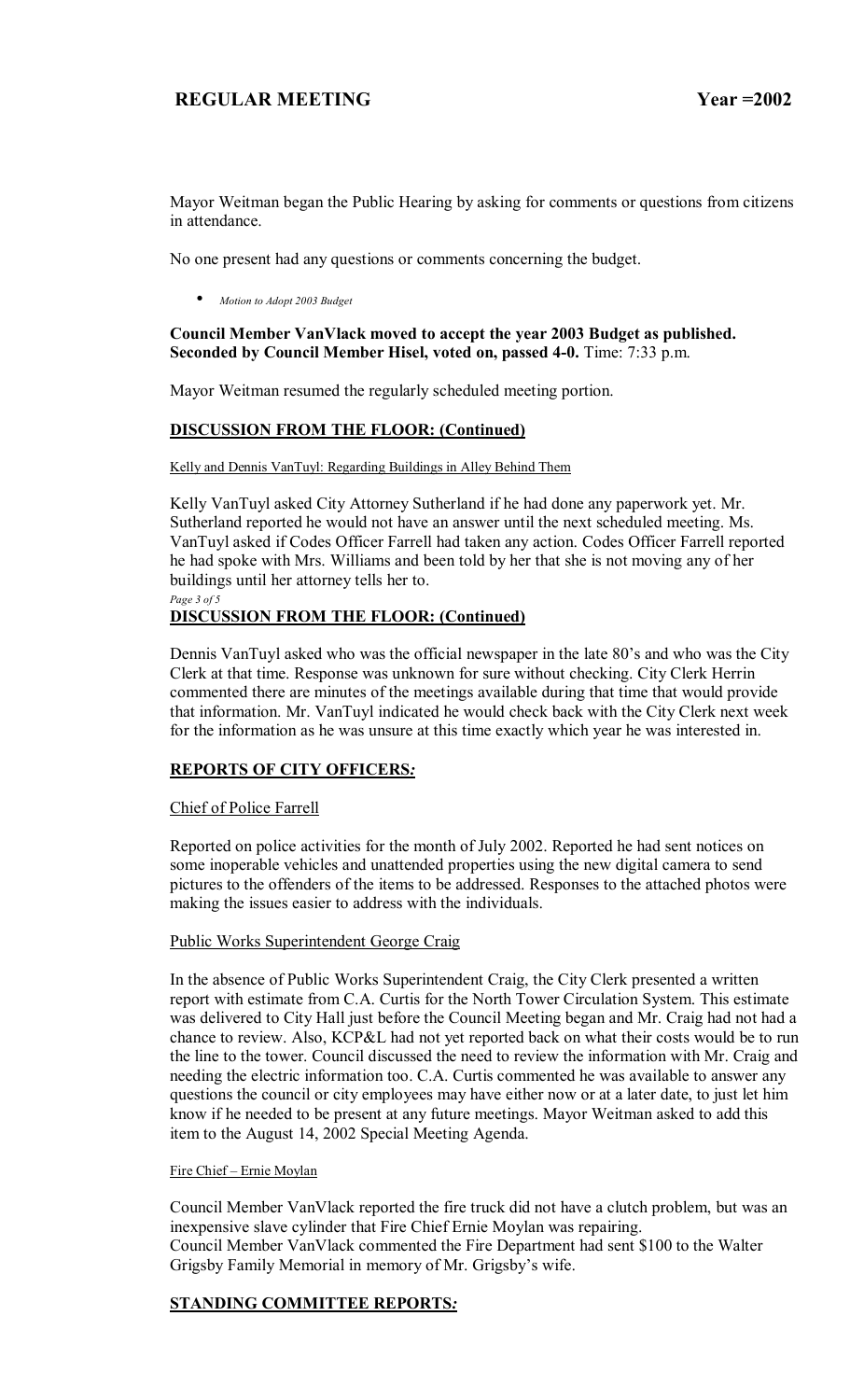Water & Gas Committee and Street Committee

### i. KDHE Kansas Source Water Assessment Program Workshop

Discussed who should attend the Workshop in Ottawa on August 9, 2002 for training to complete the forms. Council Member Shields will cover the office if the City Clerk attends.

• *Motion for City Clerk to Attend KSWA Workshop* 

### **Council Member VanVlack moved to send the City Clerk to the KSWA Workshop in Ottawa, Kansas on August 9, 2002. Seconded by Council Member McGinnis, voted on, passed 4-0.** Time: 7:50 p.m.

Street

Council Member Barber discussed the options the Street Committee had been considering for this years street improvements. They included: 1. Whether to do two major street repairs or to continue with the chip  $\&$  seal street program; 2. To check with the county on help with a base on Lincoln from the east city limits to  $7<sup>th</sup>$  Street; 3. Whether to purchase a Wacky Packer for patching pot-holes, or just rent one for a month and see how the city employees feel about using one due to their weight and awkwardness.

Sewer

### i. Ordinance Update for Natural Gas over Three Mile Residents

City Clerk Herrin reported the ordinance was not ready to be presented. Would work with the City Attorney for the wording to stay complaint with the KCC for these customers. Will prepare for the next regularly scheduled meeting.

# **STANDING COMMITTEE REPORTS***: (Continued)*

 **Page 4 of 5**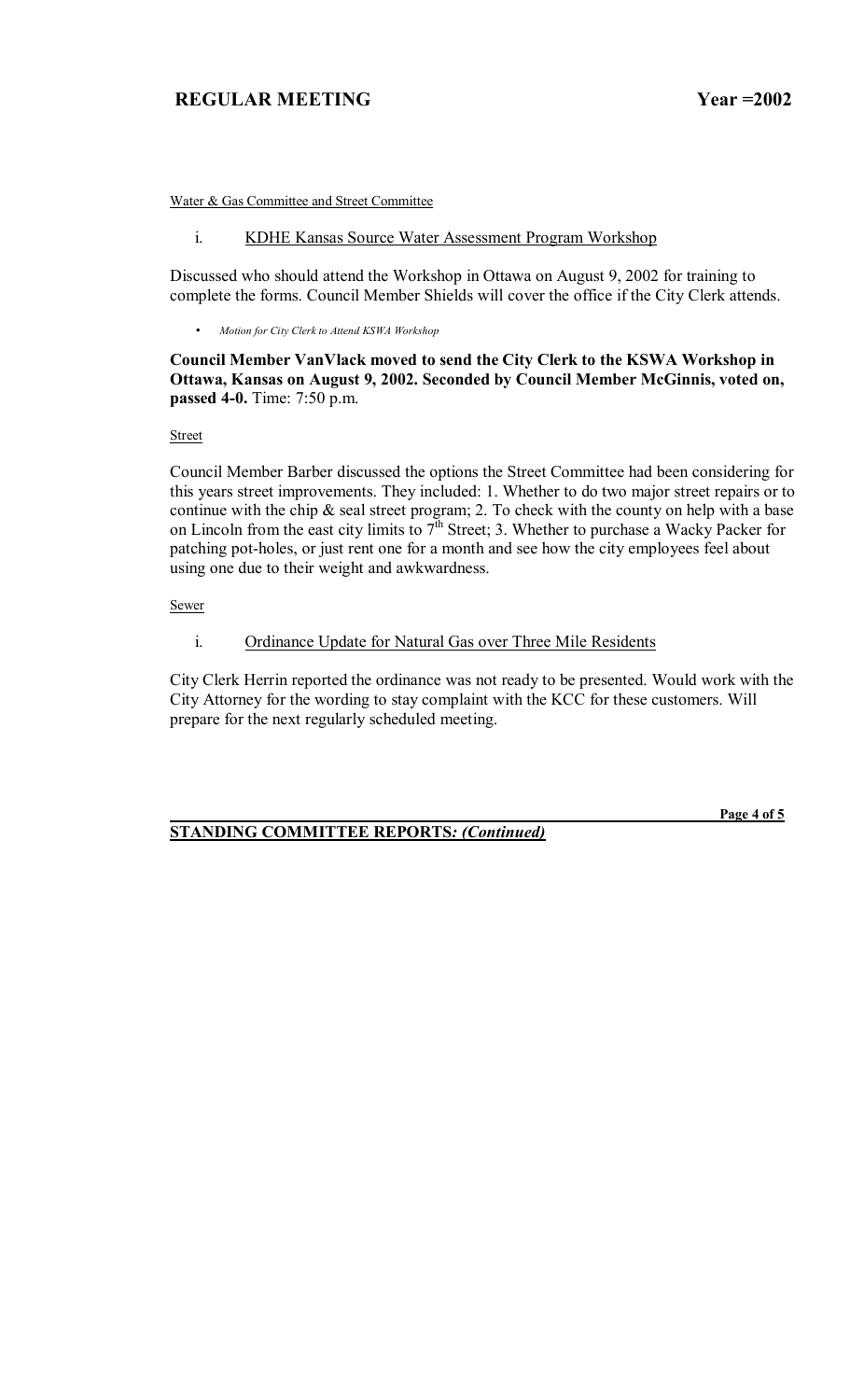# Park

### i. Distribution of Park Money

Council Member Hisel noted that City Council had previously divided the \$1200 distribution equally between the Ball Congress and the Soccer Association. Council Member Hisel moved to split differently as the Ball Association has more overhead due to now mowing the ball field behind the grade school and the costs of lights; recommended giving \$800 to the Ball Association and \$400 to the Soccer Association. Council Member VanVlack reported the Township may be picking up the cost of the mowing behind the grade school and that expense would not be passed on to the Ball Association. Council Member Barber recommended giving half and half again this year. Council Member Hisel reported there are 151 youth through the Ball Association and it is unknown how many with the Soccer Association through the two seasons each year. Concurred wanted to do what is best for the youth of the community. Discussed requesting the financial information from both associations prior to next year as well as the number of youth involved.

• *Motion to Disburse the \$1200 Park Money Half and Half*

**Council Member McGinnis moved to split the \$1200 Park Money half and half and ask for financial information prior to next year. Seconded by Council Member VanVlack, voted on, passed 4-0.** Time: 8:08 p.m.

#### Community Building

City Clerk reported the front air conditioner was breaking fuses again. Cause unknown at the time of the meeting.

# *SPECIAL COMMITTEE REPORTS:*

Fiesta

The next meeting is Monday, August 12, 2002 at 7:00 p.m. Five little girls are running for Queen. Seven boys and seven girls are running for prince and princess.

### *UNFINISHED BUSINESS:*

TXU Energy Services Outstanding Bill for Transportation Charges

Council discussed the bill now at \$12,046.23 for transportation charges TXU is saying the city was not previously billed for. To date TXU has not furnished any written documentation of how this occurred only the bill with a letter requesting the back amount. Originally billed back to March 2001, now have adjusted to June of 2001. Requested the City Attorney write a letter again asking for the previously requested information as to how this back amount is now due.

**VanVlack, voted on, passed 5-0.** Time: 8:05 p.m.

### *NEW BUSINESS:*

Court Management Fall Conference, September 19-20, 2002, Emporia, Kansas

• *Motion to Approve Court Clerk Attendance to Fall Conference*

**Council Member VanVlack moved to send the Court Clerk to the Court Management Fall Conference, September 19-20, 2002 at Emporia, Kansas with the usual expenses paid. Seconded by Council Member Barber, voted on, passed 4-0.** Time: 8:19 p.m.

 $3<sup>rd</sup> Year City Clark Institute, November 4-8, 2002, Wichita, Kansas$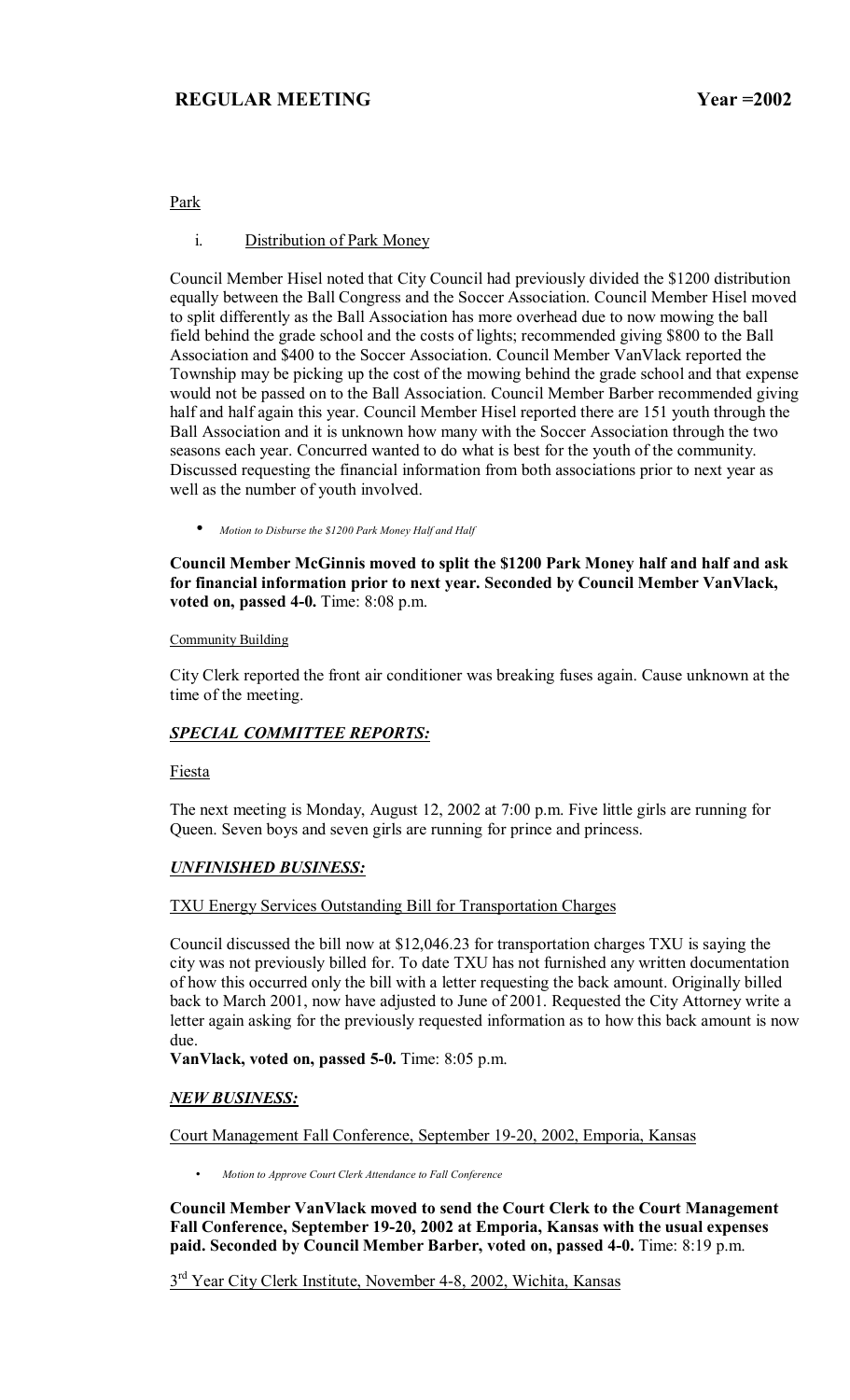• *Motion to Approve City Clerk Attendance to 3rd Year City Clerk Institute* 

**Council Member Barber moved to send the City Clerk to the 3d Year City Clerk Institute, November 4-8, 2002, at Wichita, Kansas with usual expenses paid. Seconded by Council Member McGinnis, voted on, passed 4-0.** Time: 8:23 p.m.

*Page 5 of 5* 

#### **Executive Session**

• *Motion to Go Into Executive Session*

**Council Member McGinnis moved to go into executive session for discussion of for up to 20 minutes following a 10-minute break. Seconded by Council Member VanVlack, voted on, passed 4-0.** Time: 8:24 p.m.

Others invited into or requesting a portion of time included: City Police Chief Chuck Farrell Jr.

Open Session Resumed at 8:55 p.m.

### *OTHER BUSINESS:*

#### *CITY CLERK'S REPORT:*

City Clerk Herrin referred Mayor and Council to the written report items pending for the month. Also asked if the Council was interested in the *Put on Brakes on Fatalities?*  information. City Police Chief Farrell noted he would review it further and report back at the next meeting.

Written report included:

a] Special Meeting August 14, 2002 for Water G.O. Bonds

 b] Public Hearing August 8, 2002 at City Hall by Planning Commission for Changes to the Zoning Regulations

 c] Public Hearing August 26, 2002 at City Hall to Consider Condemnation of 407  $S. 2<sup>nd</sup>$ 

 d] Firefighters Relief Association distributed \$3250.02 to the La Cygne Fire Relief Fund

### *NOTES AND COMMUNICATIONS TO COUNCIL:*

- a] *Thank You* Note from Kenny & Arlene McClanahan
- b] *Employment Law Seminar,* August 28, 2002, Topeka, KS
- c] 'Animal Shelter License'
- d] LKM Workshop 'Effective Municipal Courts' Shawnee Mission, KS
- e] *Put the Brakes on Fatalities?* Awareness Day, October 10, 2002
- f] LKM City Official Slate of Officers
- g] "Kansas Government Journal" *Special Edition* June 2002, Volume 88 –

Number 6

h] KRWA "Operation of Small Surface Water Treatment Plants" August 28, 2002

#### *ADJOURNMENT:*

*ï Motion to Adjourn*

With no further business, **Council Member McGinnis moved to adjourn. Motion seconded by Council Member Barber, voted on, 2-2 (No: Hisel and VanVlack).**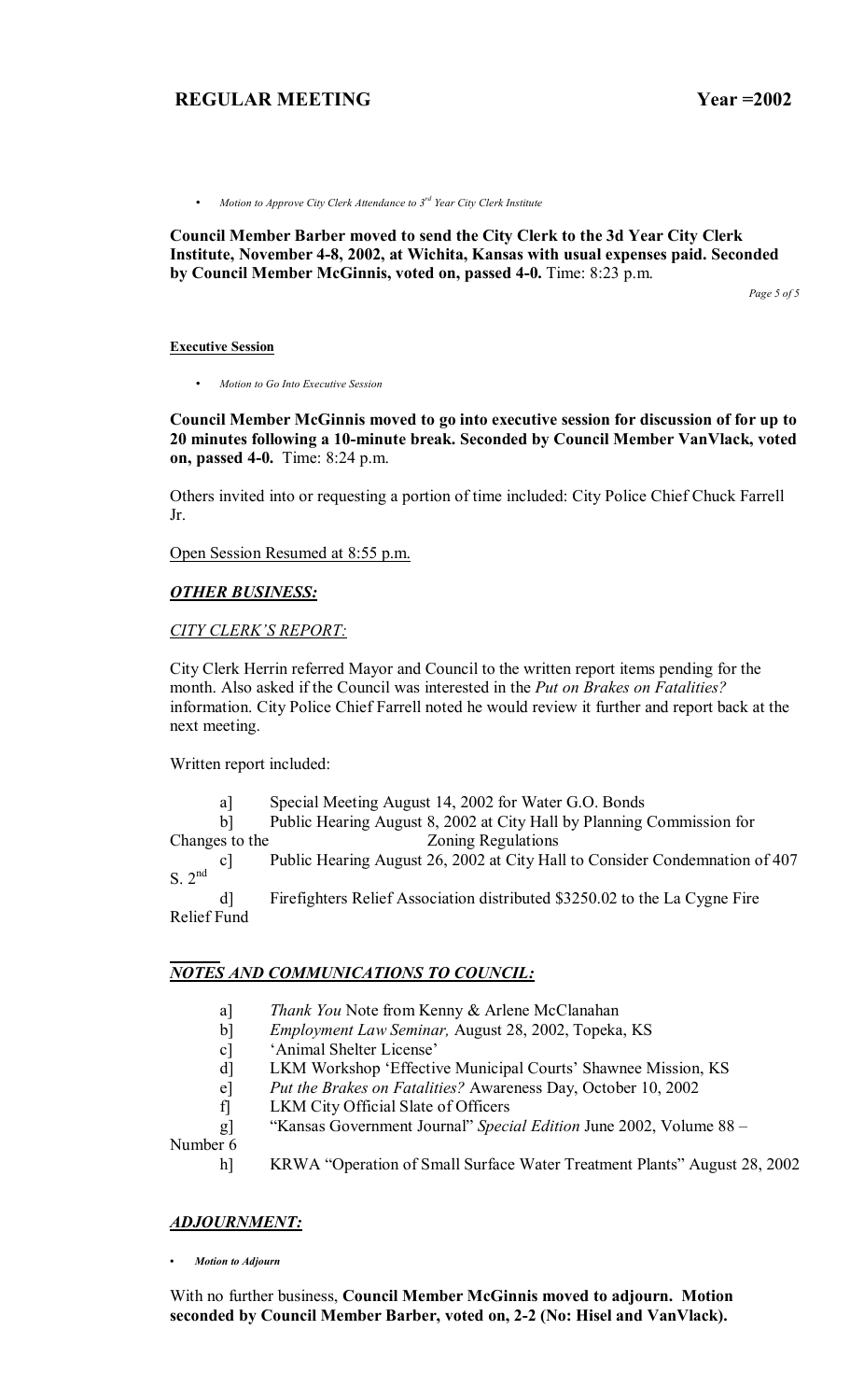Mayor Terry Weitman adjourned the meeting at 9:05 p.m.

I, LaCygne City Clerk, do hereby declare the above to be true and correct, to the best of my knowledge, and do hereby subscribe my name this 7th day of August 2002.

*\_\_\_\_\_\_\_\_\_\_\_\_\_\_\_\_\_\_\_\_\_\_\_\_\_\_\_\_\_\_\_\_\_\_\_\_\_\_\_\_\_\_\_\_\_\_\_\_\_\_\_\_\_\_\_\_\_\_\_\_\_\_\_\_\_\_\_\_\_\_\_\_\_\_\_\_\_\_\_\_\_\_\_\_\_\_\_\_\_\_\_\_\_\_\_\_\_\_\_\_\_* 

*Page 1 of 5*

The La Cygne City Council held a Public Hearing immediately followed by a Special Meeting at 7:00 p.m., Wednesday, July 31, 2002, at La Cygne City Hall.

Council Members present were: Esther Shields, Steve Hisel, Connie McGinnis, Sam Barber, and Mike VanVlack.

Others present included: City Clerk Devona Herrin, Julie Funk, City Attorney Sutherland, Police Chief Chuck Farrell, Public Works Superintendent George Craig, C.A. Curtis, and LeRoy Turpen. Rob Gavin arrived at 7:15 p.m.

#### **PUBLIC HEARING:**

Mayor Weitman called the Public Hearing to order at 7:00 p.m.

Mayor Weitman announced the purpose of the Public Hearing was the consideration of condemnations of properties:  $405 S1^{st}$ ; 824 7<sup>th</sup> Street Court; and, 413 S 1<sup>st</sup>.

Mayor Weitman asked for Public Comment. None given.

 $405$  S.  $1^{st}$ : Codes Officer Chuck Farrell reported the burned debris had been cleaned up and a new mobile home placed at the location.

824 7<sup>th</sup> Street Court: Codes Officer Chuck Farrell reported the open basement had been fenced properly to protect against intruders.

 $413$  S.  $1^{st}$ : Codes Officer Chuck Farrell reported the property had been sold and the new owner had demolished the building leaving a vacant lot at this time.

Adjourn:

With no further business, **Council Member VanVlack moved to adjourn the Public Hearing. Seconded by Council Member Hisel, voted on, passed 5-0.** Time: 7:04 p.m.

#### **SPECIAL MEETING**

Mayor Weitman called the Special Meeting to order at 7:04 p.m.

The purpose of the Special Meeting was for:

- 9. Change Orders on Wastewater Projects
- 10. Kirkham Michael Engineers Statements Approval
- 11. Gas Line Project
- 12. Street Maintenance
- 13. Water Improvement Project for the North Water Tower
- 14. Gas KCC Compliance Filing Docket #02-GIMX-211-GIV
- 15. City Gas Purchase Contract
- 16. Utility Software and Acer Pentium Tower

Mayor Weitman announced the purpose of the Special Meeting by listing the eight items given above in these minutes. These are the only items to be discussed at this meeting.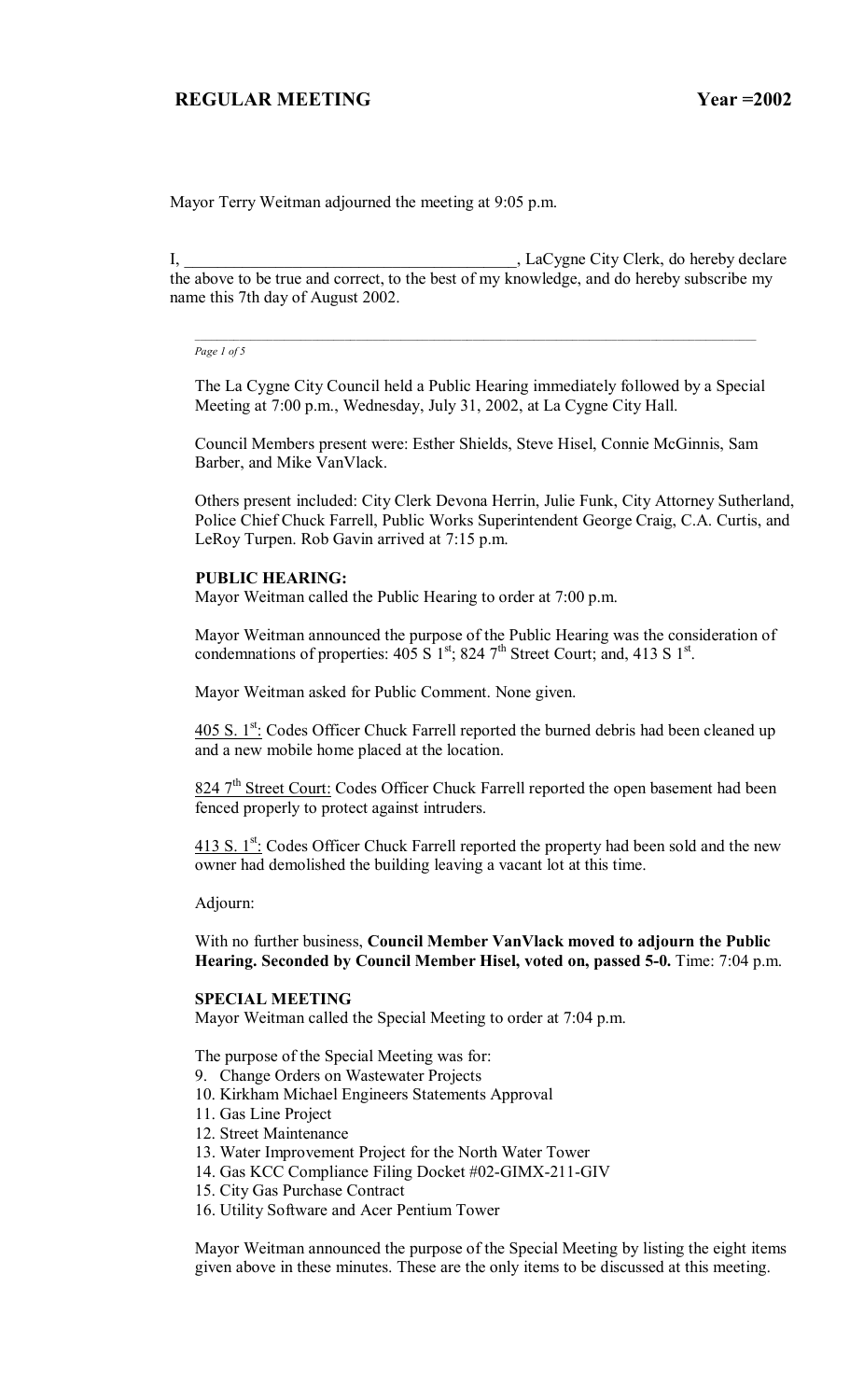*Page 2 of 5* 

#### Utility Software and Acer Pentium Tower

City Clerk Herring reported the Tape Drive Backup on the Utility Computer Tower had failed. The cost to repair was between \$300-400. Also the current utility program with Jayhawk software will be obsolete at the end of this year as the company is updating the program will require the city to be computer 2000 compliant to continue to receive updates. With the current need to make adjustments to the tower due to equipment failure Advantage Computer/Jayhawk Software has offered a new tower now that is 2000 compliant along with a lease agreement for the next year to have the new utility program installed when it is ready next month without any additional costs other than those presented now. The total cost to update now with the new tower is \$2,692.00. Of this, \$575 is the annual software lease program and \$500 is software support agreement whereby if there are any problems there is support without any other costs during the year. The remaining amount is the tower and installation.

• *Motion to Purchase Utility Software and Acer Pentium Tower*

**Council Member Shields moved to purchase the Acer Pentium Tower and the Utility Software for a total cost of \$2,692.00. Seconded by Council Member VanVlack, voted on, passed 5-0.** Time: 7:08 p.m.

#### **City Gas Purchase Contract**

1. Discontinue TXU Energy Services Contract as of August 31, 2002 and accept KMGA (Kansas Municipal Gas Agency) as natural gas purchasing agent.

Mayor Weitman reported Marketing Representative Mark Wolf with TXU was again unable to attend any meeting with the city this week. Have also been unable to obtain any breakdown as to how gas prices are determined through TXU, especially now with the current amended bill going back for twelve months of adjustments.

Discussed how KMGA had presented the way they do business with the different charges being known. Previous rate information for both entities averages the same over time with KMGA doing more of the paperwork.

• *Motion to Discontinue TXU Contract and to Accept KMGA Contract*

**Council Member McGinnis moved to discontinue the contract with TXU Energy Services as of August 31, 2002 and accept the contract with KMGA as of September 1, 2002. Seconded by Council Member Shields, voted on, passed 5-0.** Time: 7:11 p.m.

Mayor Weitman noted this change should actually see some savings, as the City Clerk's workload should be decreased with KMGA handling the daily and monthly paperwork for the city.

- 2. Ordinance #1283, Accepting Membership to KMGA
	- *Motion to Accept KMGA Membership with Ordinance #1283*

**Council Member VanVlack moved to accept Ordinance #1283 for KMGA Membership. Seconded by Council Member McGinnis, voted on, passed 5-0.** Time: 7:13 p.m.

3. Ordinance #1284, Gas Acquisition and Pledge of Revenues with KMGA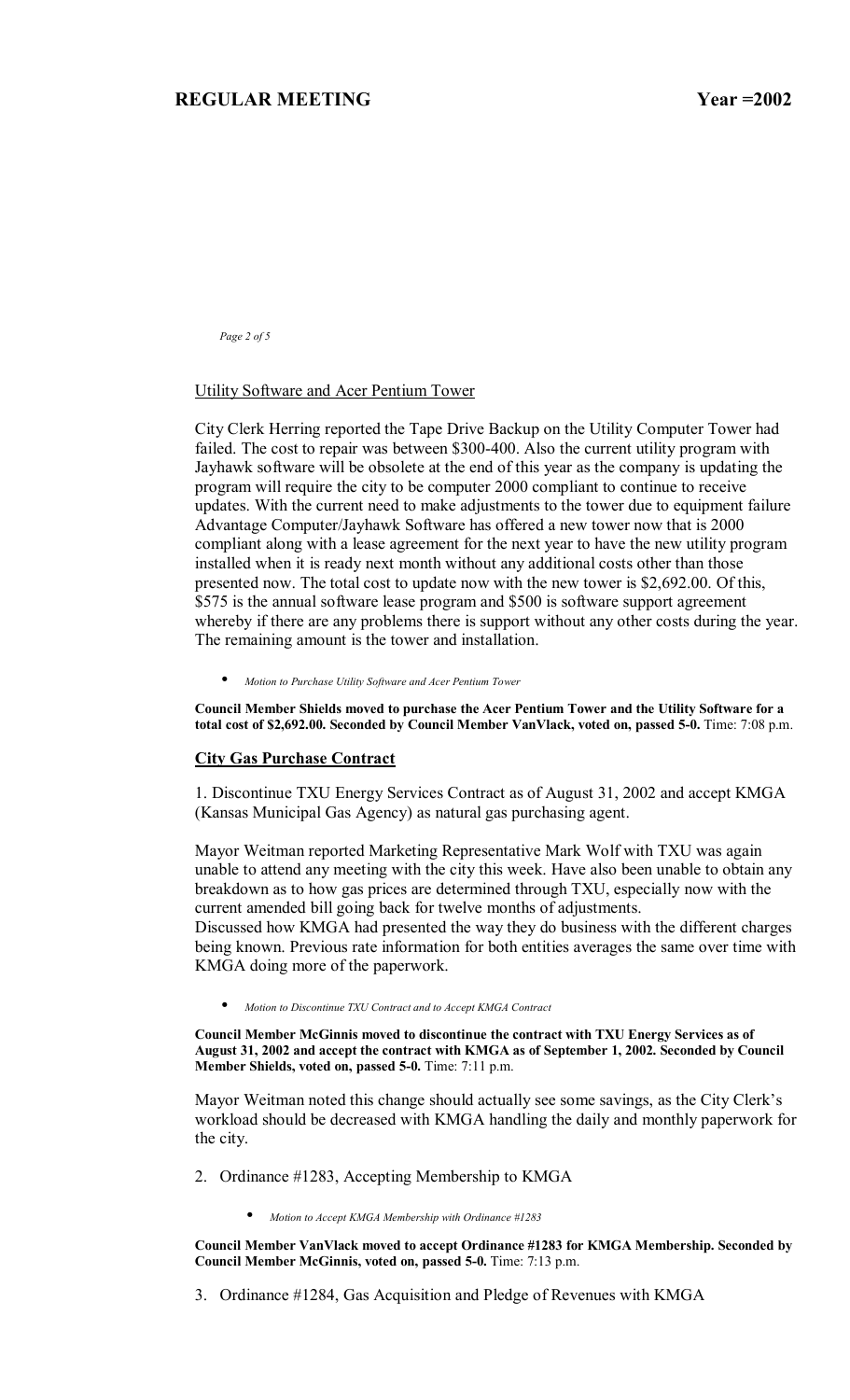City Attorney Sutherland noted in the forms the city would be committed till April 30, 2004, after that is a year-by-year contract; and, this contract requires a year's notice to cancel the agreement.

• *Motion to Accept Gas Acquisition and Pledge of Revenues with KMGA with Ordinance #1284* 

Council Member VanVlack moved to accept KMGA's acquisition and pledge of revenues with **Ordinance #1284. Seconded by Council Member McGinnis, voted on, passed 5-0.** Time: 7:14 p.m.

*Page 3 of 5* 

### **City Gas Purchase Contract (Continued)**

- 4. Interlocal Agreement with KMGA
	- *Motion to Accept Interlocal Agreement with KMGA*

**Council Member VanVlack moved to accept Interlocal Agreement with KMGA and authorize mayor to sign. Seconded by Council Member Shields, voted on, passed 5-0.** Time: 7:15 p.m.

### Gas KCC Compliance Filing Docket #02-GIMX-211-GIV

Mayor Weitman noted the KCC tariffs were required to be met for those natural gas customers living three miles or more outside the city limits. The Gas Committee reviewed the twenty-seven-page requirement prior to the meeting. The changes include wording to be added to late and disconnect notices for those customers outside the three-mile territory.

• *Motion to Authorize City Clerk to prepare Required Ordinance Changes to Meet KCC Requirements*

**Council Member McGinnis moved to authorize City Clerk to prepare the required changes to gas ordinance to meet KCC requirements for customers outside the three-mile territory. Seconded by Council Member VanVlack, voted on, passed 5-0.** Time: 7:16 p.m.

• *Motion to Authorize City Clerk to Sign KCC Forms* 

**Council Member McGinnis moved to authorize City Clerk to sign the KCC tariff forms. Seconded by Council Member VanVlack, voted on, passed 5-0.** Time: 7:16 p.m.

#### **Change Orders on Wastewater Projects**

Rob Gavin presented a change order request for all three wastewater projects. Reported there is still \$269,540.50 left after these change orders are handled.

1. Sewer Line and Manhole Repair with Insituform Technologies, Inc. includes addition of 23 manhole covers and the addition of 28,000 linear feet of cleaning and video inspection of the existing sewer lines for a total increase of \$44,850 for a new estimated total of \$295,940.00. 2. Lagoon Addition with Haupt Construction includes addition of work to clear and grub existing trees along east side of lagoon entrance road and seeding of disturbed area; and, the addition of 400 tons of gravel surfacing for entrance road for a total increase of \$7,960 for a new estimated total of \$317,107.00. 3. East Interceptor Extension with McCorkendale Construction, Inc. includes addition of one  $15$ <sup>"</sup> X  $4$ <sup>"</sup> service connection and stub out; relocate manhole A-9, 25 feet south to miss existing waterlines and extend boring 25 feet south; and, relocate manholes A-10 to A-14 eight feet north to avoid existing telephone line for a total increase of \$2,656.50 for a new estimated total of \$301,277.50.

• *Motion to Authorize Mayor to Sign Three Change Orders*

**Council Member Barber moved to authorize the Mayor to sign change order #1 for the East Interceptor Extension, the Lagoon Addition, and the Sewer Line and Manhole Repair project. Seconded by Council Member VanVlack, voted on, passed 5-0.** Time: 7:26 p.m.

Rob Gavin presented pay requests for all three wastewater projects. Reported anticipate more repair work to be added to the manhole repair project after the videos are completed. 1. Lagoon Addition amount completed \$112,958, retain 10% for \$11,295.80, for amount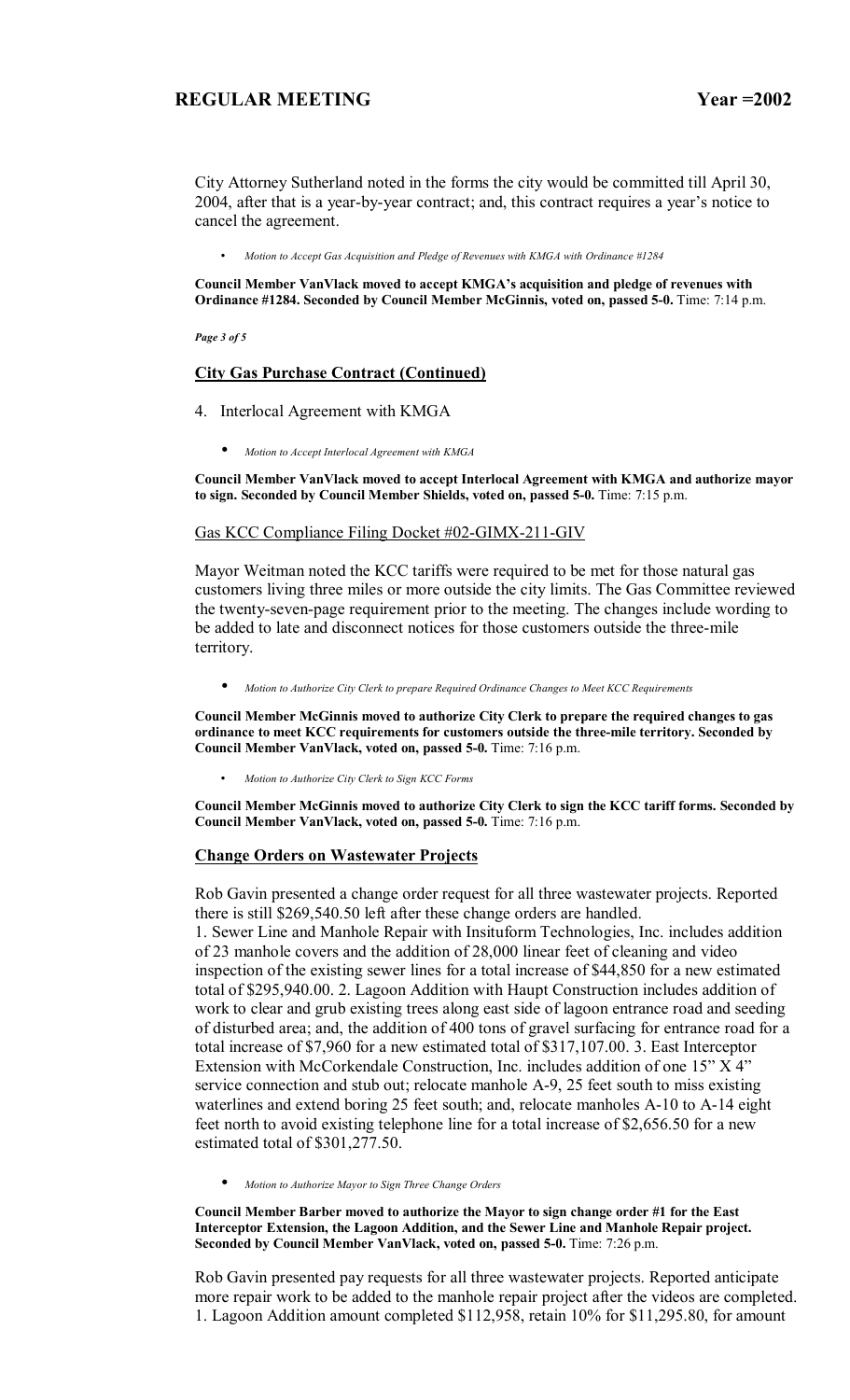this estimate of \$101,662.20. 2. Sewer Line and Manhole Repair amount completed \$94,255, retain 10% for \$9,425.50, for amount this estimate of \$84,829.50. 3. East Interceptor Sewer amount completed \$83,832.00, retain 10% for \$8,383.20; for amount this estimate of \$75,448.80.

#### *Page 4 of 5*

#### Change Orders on Wastewater Projects

• *Motion to Authorize Mayor to Sign Pay Requests* 

**Council Member Barber moved to authorize the Mayor to sign the payment requests for McCorkendale Construction, Haupt Construction, and Insituform Technologies. Seconded by Council Member VanVlack, voted on, passed 5-0.** Time: 7:32 p.m.

Rob Gavin presented a change request to take the new sewer line north of HWY 152 for and additional 2900 feet. If the project were handled now the cost would be \$119,607.43 using the rate for the existing project while the mobilization is currently in process with the existing project. The added costs include design engineering. The inspection portion would be included under the existing project and no further costs incurred for that portion.

• *Motion for Engineer to Pursue the 2900 Feet Extension* 

**Council Member Barber moved to have the engineer, Rob Gavin, pursue the additional 2900 feet of sewer line with the contractor and report back.** 

Rob Gavin noted he wanted to check with the contractor now and make sure his time frame was such he could continue before moving on and needed to check with the property owners for easements in this area. Discussed doing a preliminary inquiry.

**Council Member Barber amended motion for the engineer to do a preliminary inquiry for feasibility and to find out if the contractor is available to do the work at this time, then report back at next weeks meeting. Seconded by Council Member VanVlack, voted on, passed 5-0.** Time: 7:47 p.m.

#### Kirkham Michael Engineers Statement Approval

City Clerk Herrin reported the firm had requested payment for

Rob Gavin reported EDA had requested a separate letter than what he had provided them that was not completed yet, but would be tomorrow. Also, the Division of Water Resources had not yet responded and he had contacted the supervisor of his contact, David Nigel, who had not yet finished the report. He is supposed to have a fax from them by tomorrow.

• *Motion to Approve Payments*

**Council Member VanVlack moved to approve the payments requested. Seconded by Council Member Barber, voted on, passed 5-0.** Time: 8:54 p.m.

#### **Gas Line Project**

Discussed the review of changes in the line between 2200 Rd and 2400 Rd north of Prairie View High School. Asked the engineer, Rob Gavin, to look at moving the line between 2300 Rd and 2400 Rd to continue down 1095 and then go west the half of mile on 2300 Rd.

**Street Maintenance**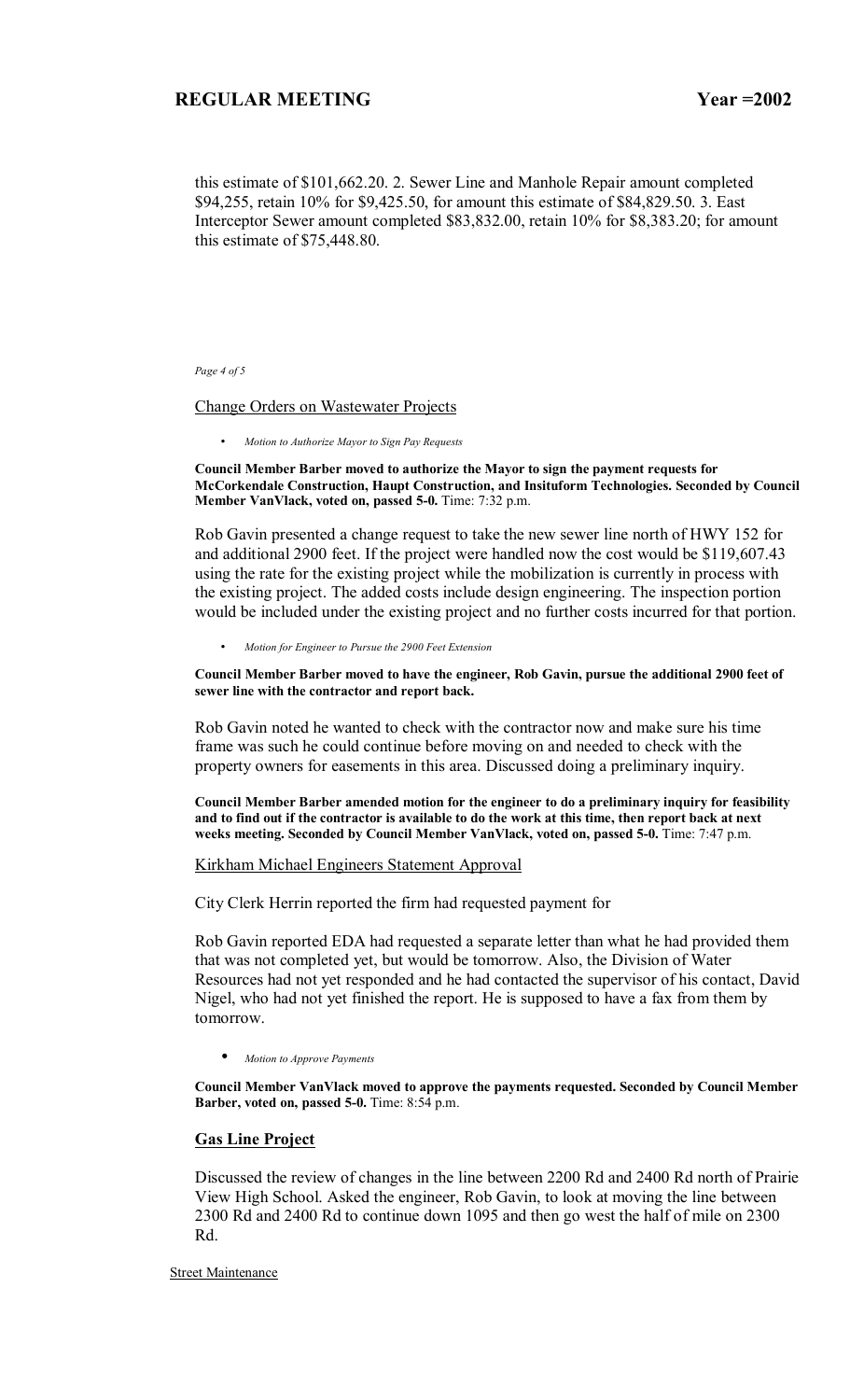Discussed working on the odd numbered streets last year. Discussed oil prices. Mayor Weitman asked the Street Committee to get with public works and devise a plan to work within this year's budget.

### **Page 5 of 5**

#### Water Improvement Project to The North Tower

Discussed if ammonia needs to be added to chlorine if a mixer is put in place at the tower. Discussed what the possible electrical costs could be to have an electric pole put on place at the tower. C.A. Curtis noted his bid could vary depending on what quality of building is built and how many pumps are used. One pump would be set up to run  $24 - 7$ . If electric is out in the cold winter the line would need to be drained immediately to avoid freezing. Discussed where to run the power from. The north tower would need to be down for 48 hours for set up. A good time would be to coordinate when the tower was to be cleaned. Time to order all of the equipment and set up would be approximately  $8 - 12$  weeks. Mayor asked for final figures in writing for the next scheduled meeting.

### **Adjourn**

 With no further business, **Council Member McGinnis moved to adjourn the meeting. Seconded by Council Member VanVlack, voted on, passed 5-0.** Time: 8:30 p.m.

I, LaCygne City Clerk, do hereby declare the above to be true and correct, to the best of my knowledge, and do hereby subscribe my name this 31st day of July 2002.

*Page 1 of 8 Pages*

### *REGULAR MEETING:*

The LaCygne City Council met in regular session on Wednesday July 17, 2002. Council Members present were: Mike VanVlack; Connie McGinnis; Sam Barber; Esther Shields; and Steve Hisel.

Others present at some point in the meeting included: City Clerk Devona Herrin; City Police Chief Chuck Farrell; City Attorney John Sutherland; City Public Works Superintendent George Craig; Julie Funk; Kelly and Dennis VanTuyl; Mike DeMott; Rob Gavin; Ruby Roy; Rick Waddell; Chris Merritt; and Jim Widener.

Mayor Terry Weitman called the meeting to order at 7:00 p.m.

#### *CONSENT AGENDA:*

*ï Motion to Approve Consent Agenda*

### **Council Member Barber moved to approve the consent agenda that consisted of:**

Check Register: July  $4 -$  July 17, 2002;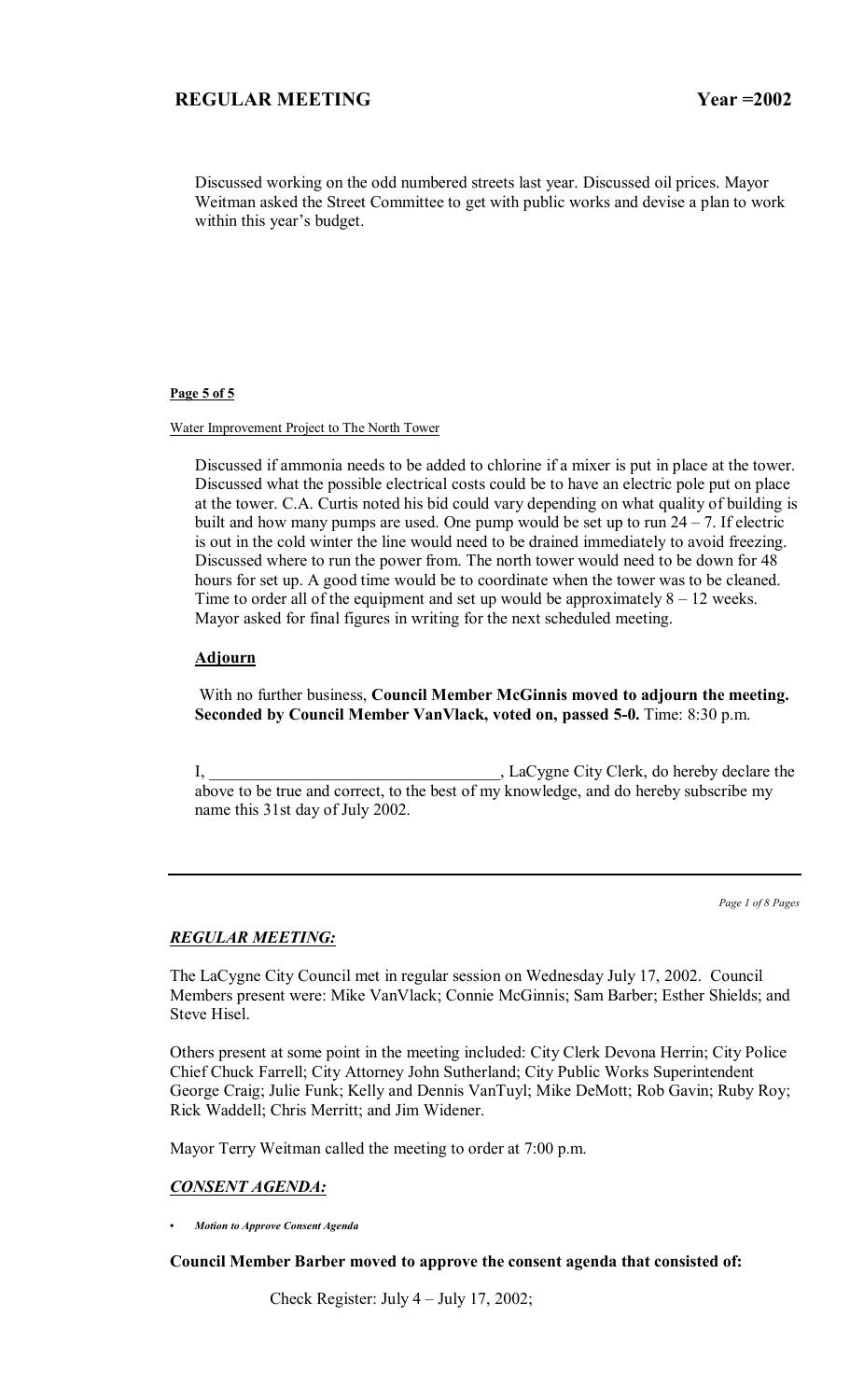Minutes of July 3, 2002 City Council Meeting; Minutes of June 11, 2002 Special City Council Meeting June 2002 Financial Statement 2<sup>nd</sup> Quarter Financial Statement

#### **Motion seconded by Council Member McGinnis, voted on, passed 5-0.** Time: 7:02 p.m.

### **KMGA (Kansas Municipal Gas Agency) Presentation for Purchasing Gas**

Chris Merritt and Jim Widener presented information on the Kansas Municipal Gas Agency. This included the 2001 Annual Audit for the Agency, an explanation of how the agency is a joint action agency not for profit in the state of Kansas representing sixty-one cities with forty-three of them in the gas program. The benefits for the program to the cities included: the rebundeling of services where there is one invoice with everything on it and the entity knows exactly what they are paying for; increased power in the market place due to the combined increase in volume to be purchased from the suppliers; services include acquisition and management of the gas supply down to a daily volume check for the day to day operations; they apply seasonal pricing for April through October and November through March each year, currently looking at purchasing the winter supply with considerable expertise in this area, the whole committee makes the final decision when to buy; set up daily purchasing and can eliminate scheduling fees.

There is a membership requirement and then a gas agreement requirement for the agency. These include ordinances, excerpt of minutes, etc for first becoming a member and then to purchase gas.

Mayor Weitman noted this agency is a not for profit agency for the cities in Kansas and they have a large marketing power. Asked the gas committee to look into the agreement with current supplier and report back with best move for the city at the next meeting. Thanked Chris Merritt and Jim Widener for attending.

### **2003 Budget Review with Terry Sercer, CPA**

Mr. Sercer explained that with the items the city listed the mill levy would increase from 56.315 to 58.121 for a total of \$13,000 more dollars than last year. To leave the mill levy approximately the same as last year the city would have to cut \$9,000 from this list in either the general fund or the employee benefits fund. To do this would leave the cash levy at the same dollar amount plus factor for some improvements but have the total at \$288,874; which is an increase in dollars due to the increase in valuations of property.

*Page 2 of 8* 

### **2003 Budget Review with Terry Sercer, CPA (Continued)**

Discussed establishing a pool fund to place money raised for a new pool in future years. Agreed this would require a trust account fund for a new pool. Agreed the money could be left in the city's account with a separate fund established to show the actual amount allotted to this fund.

• *Motion to Establish Trust Account Fund for New Pool*

#### **Council Member Hisel moved to establish a trust fund account for a new pool. Seconded by Council Member VanVlack, voted on, passed 5-0.** Time: 7:50 p.m.

Mr. Sercer summarized by reporting if the city would cut the budget they planned for 2003 by \$9,000 then this budget will levy almost the same as last year, just a fraction below; and this will keep the taxes the same but also allow some dollars for growth. If they remain the same an ordinance will not be required. The 2003 budget will need to be signed and published by July  $25<sup>th</sup>$ , 2002 and then the Public Hearing can be scheduled during the regular city council meeting on August 7, 2002.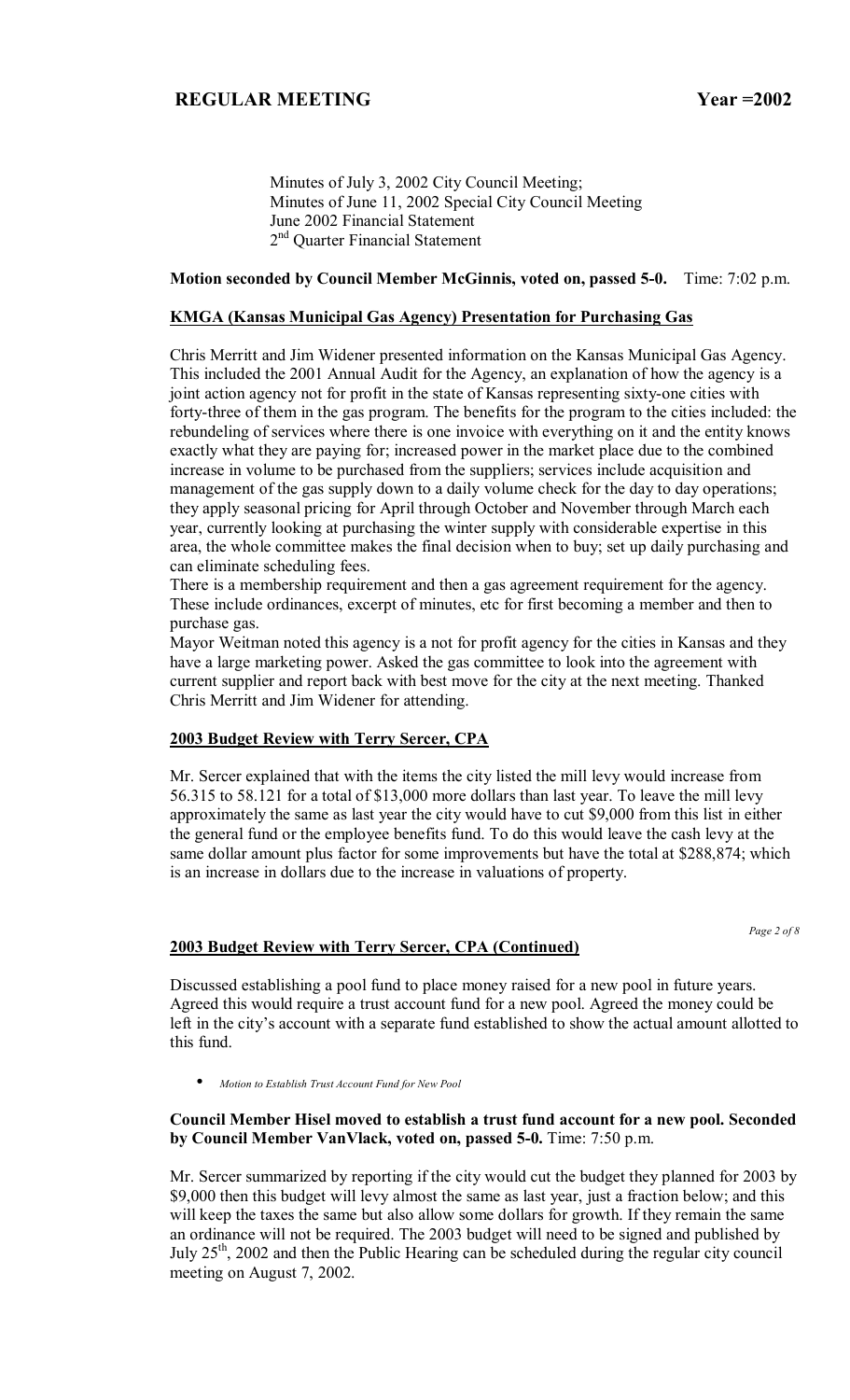Discussed not cutting employee benefits since the health insurance premiums for next year were unknown at this time, but predicted to have a considerable increase. Discussed what part of the General Fund to cut the \$9,000.

• *Motion to Cut \$9,000 from the General-General Capital Outlay Fund & Schedule Public Hearing*

**Council Member Barber moved to cut \$9,000 out of the General-General: Capital Outlay Fund and schedule a budget hearing at 7:30 p.m. on August 7th, during the regular city council meeting. Seconded by Council Member VanVlack, voted on, passed 5-0.** Time: 8:02 p.m.

# *UTILITY IMPROVEMENTS REPORTS*

# **l. CDBG SEWER GRANT-STATE REVOLVING LOAN - EDA GRANT**

Rob Gavin reported Haupt Construction is moving dirt on the Lagoon Project. Tom Adams a sub-contractor on the Manhole Project is raising manholes and another sub-contractor is videoing the sewer lines. Discussed one manhole on First Street that was repaired looks diveted. Rob will look into and take care of any problems. The contractors for the East Interceptor Project has the pipe strung. Found an extra telephone line that was not picked up on the original survey that will cause the pipe to move to one side in that area. Also on the south side of K-152 when the rural water district water line was identified during preliminary survey's has now been marked about twenty feet from that original spot, so will be working with them to make sure exactly where it is to not have a manhole right beside it.

# b. **6TH STREET IMPROVEMENT**

Rob Gavin reported Killough Construction targeted August 19, 2002 at starting date for  $6<sup>th</sup>$ Street Construction. They hope to start sooner but wanted to make sure their time frame would work. The actual construction time should be 30 days or less.

# **c. WATER IMPROVEMENT PROJECT**

Rob Gavin reported with the water plant bonds now in place he would be getting with George and James to go over the plans on the Filter to Waste. Kirkham Michaels is almost ready for the covers. Question was asked as to how long it would take to change the media. Noted it would take about a week. Discussed holding off till after the heat and high water usage was past. Rob has been discussing with U S Filter about adding more anthracite to one side of the filters and doing one side at a time. However, will look at what is best for maintaining plant operations while the improvements are being done.

*Page 3 of 8* 

# **b. 6TH STREET IMPROVEMENT (Continued)**

George Craig, Public Works, asked about the sidewalk on the Post Office Property running east to  $6<sup>th</sup>$  Street. The Post Office contractors are getting ready to pour the new sidewalk to the existing old sidewalk and for \$4.00 a square foot will lay a new sidewalk to the street while they are there if the city is interested. With the street being widened need Kirkham Michael Engineers to mark where the sidewalk should end to be able to meet up with the new street handicap ramp being installed at that time. Rob indicated they could mark this radius while they are here with the sewer projects so the sidewalk would match up when finished.

# a. CDBG SEWER GRANT-STATE REVOLVING LOAN - EDA GRANT (Cont.)

Rob Gavin reported the primary contractor for the Manhole Project, Insituform, should be locating the manholes; however, even though it is not Kirkham Michael's responsibility they are using Corey to locate them as Insituform has not made arrangements with their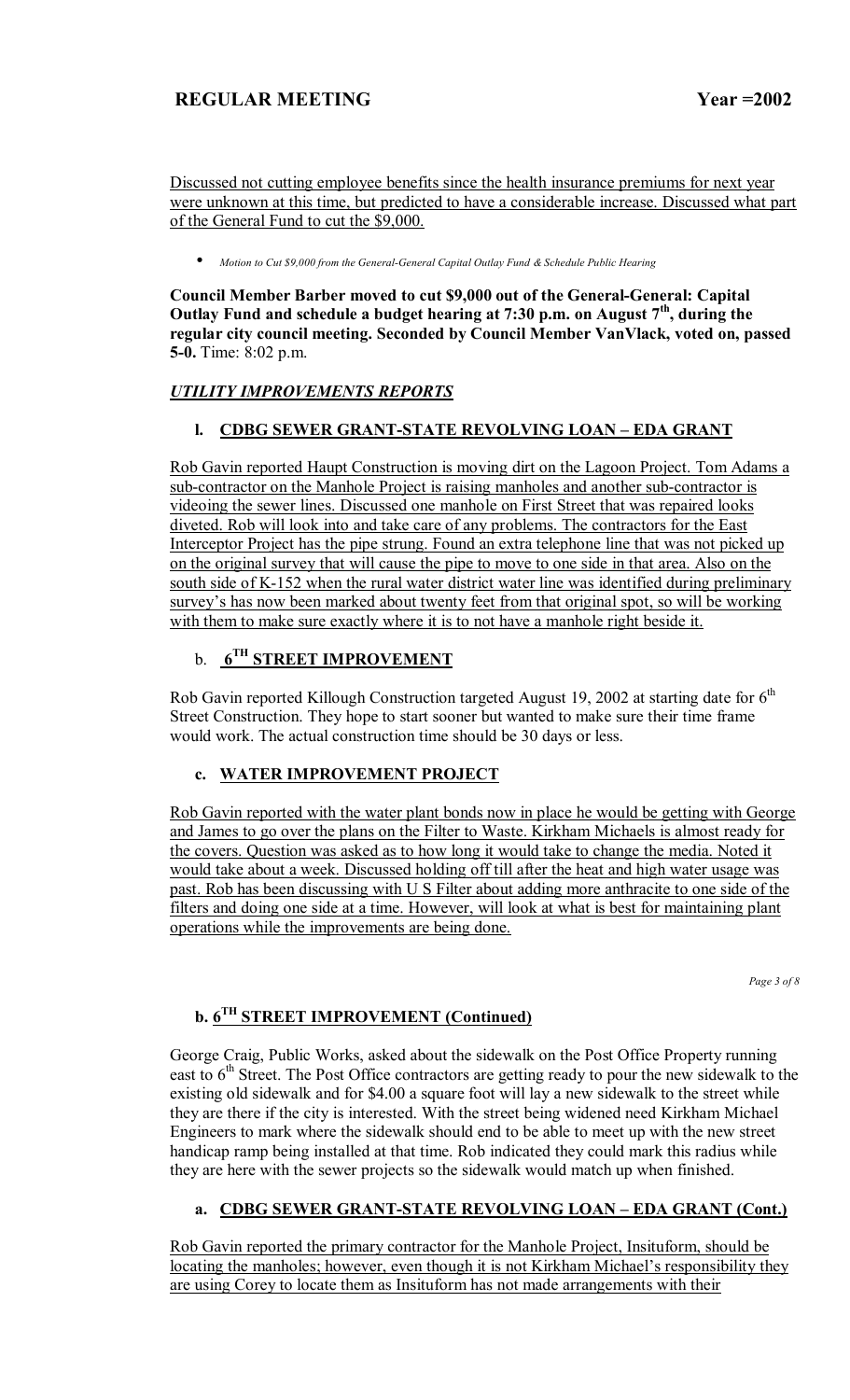subcontractor for this and want to see the project continue to move forward. The contractor for the East-Interceptor Project has been given the drawings for the Troth stub out.

# a. CDBG SEWER GRANT-STATE REVOLVING LOAN - EDA GRANT (Cont.)

Have discussed the trees east of the Lagoon Project. Will get a price from the contractor, Haupt Construction. Some of the trees do not appear to be on the city's property so will need written permission from the property owner and the crops renter that there is not responsibility for damage.

Discussed the drainage from the Long property north of the existing lagoon back to the river. Rob Gavin noted he had been contacted by the Soil Conservation about this, but it was not discussed in the original plans as an issue to address. Will look at it and keep it monitored as they work in the area, any problems may take care of itself with the updated changes adding the third cell.

# **d. GAS IMPROVEMENT PROJECT - CDBG GRANT**

Rob Gavin presented aerial maps of the existing gas line. Discussed the possibility of obtaining easements in some areas to get away from the road as part of the gas line is now under the road due to the road being widened over the years and then fiber-optics added beside the road and right beside the existing gas line making it difficult to replace the gas line. Requested permission to send letters to property owners in the area of the gas line of what is in process and see if they are willing to give permanent easement to go along the property with the line being placed underground along the paved road. Also will need to look at the part of the gas line that is west of the paved road in Linn County. There is already an existing easement continuing south on the paved 1095 Road.

• *Motion for Feasibility Study for Improvements and Repairs of Gas Line*

**Council Member Barber moved to authorize the Gas Committee, along with the Mayor, to make a**  feasibility study, for purposes of the future improvements and repairs, of the City's gas line starting at the **Panhandle Station then proceeding southward. This study should utilize the services of the Cityís engineering firm, city employees and other professionals as necessary. Seconded by Council Member Shields, voted on, passed 5-0.** Time: 8:40 p.m.

Rob Gavin noted their firm has all of the county record information at this time.

*Page 4 of 7* 

# a. CDBG SEWER GRANT-STATE REVOLVING LOAN - EDA GRANT (Cont.)

Rob Gavin reported the sub-contractor for the Manhole Project has already looked at the one side of town targeted for TV-Video review. This is an excellent price they are charging for this work and asked if the city has any other areas to be looked at while they are here.

• *Motion to Authorize Sewer Committee to Review and Make Decision*

**Council Member VanVlack moved to authorize the Sewer Committee to review the sewer lines for further viewing and make decision on any further cost for areas to be viewed while the contractor is here. Seconded by Council Member McGinnis, voted on, passed 5-0.** Time: 8:45 p.m.

### **c. WATER IMPROVEMENT PROJECT (Continued)**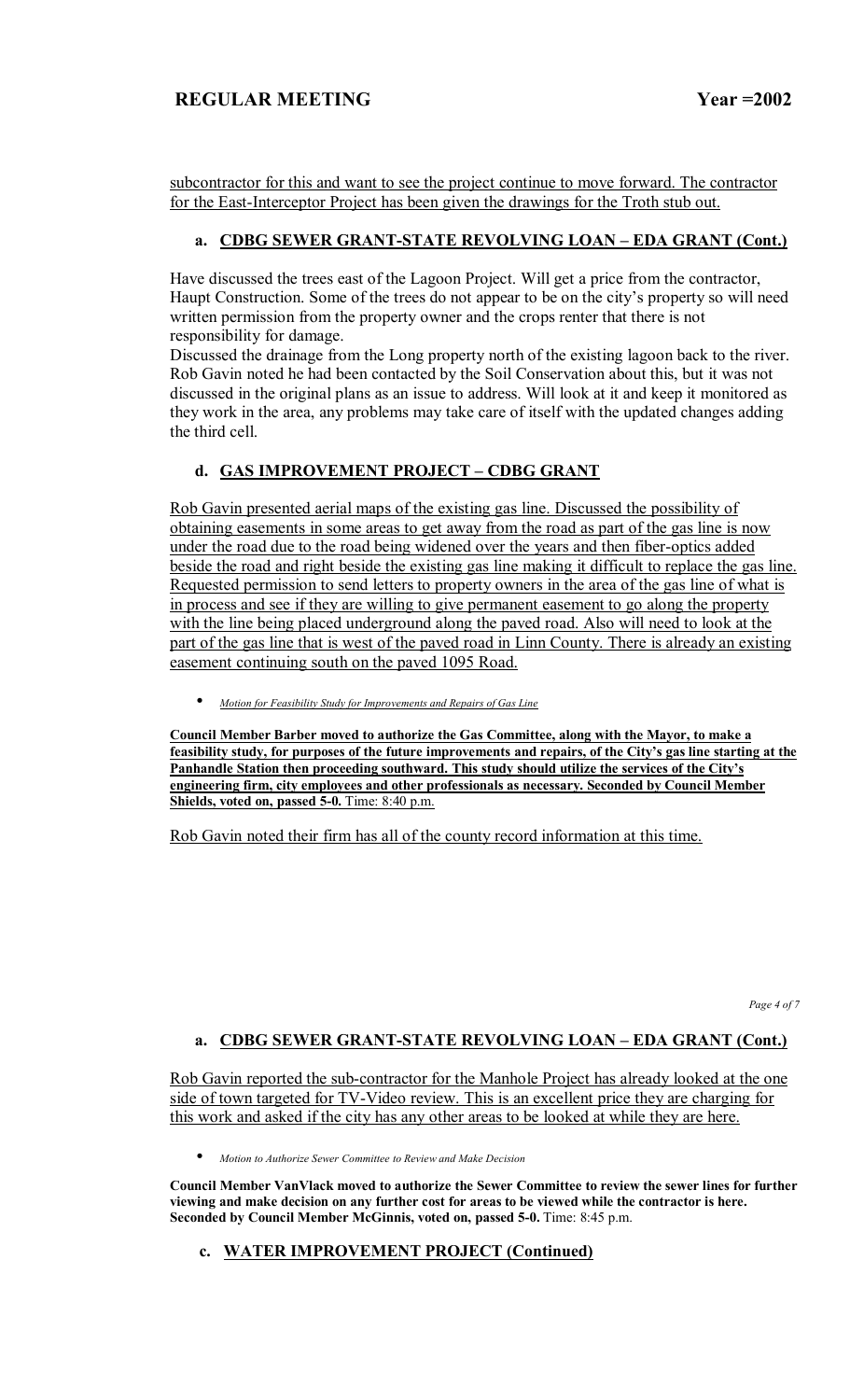Rob Gavin reported the state is asking for a list of projects to be considered for the next SRLF, State Revolving Loan Fund. All it requires is for the city to complete the form; it does not require you to act on it at this time. Agreed to complete form and submit to have on file.

City Clerk Herrin reported the Distribution Project require the city to do the LMI reports in the next month to be ready for the September date to submit to the state. Discussed how many projects are currently being handled for this year. Requested the City Clerk to flag this project to begin the first of next year to be ready to file next fall.

### **KIRKHAM MICHAEL ENGINEER NOTICE**

Rob Gavin reported the firm is downsizing. Randy Gordon is no longer with the firm. The firm is making the necessary arrangement with the City's Planning Commission to continue with another person from the firm. City Clerk Herrin reported she had already spoken with John Baker at Kirkham Michaels firm and the workshop planned for the Planning Commission on July 18, has been changed to August 1, 2002.

### **DISCUSSION FROM THE FLOOR**

### Ruby Roy Regarding Fireworks in the City Limits

Ms. Roy presented a list with fifty names asking the City Council to adopt an ordinance concerning the use of fireworks in the city limits to only apply between  $\overline{6}$  a.m. on July 3<sup>rd</sup> until midnight on July  $4<sup>th</sup>$ ; or to do away with them all together. A part of the issue is the fireworks trash that is left in neighbors' yards from others and youth being allowed to shot them anywhere, including the streets, and then again leaving the trash. Discussed the wish for better control by everyone so a few do not take away the privilege for all.

Mayor Weitman noted the council had a year before the concern would arise again. Asked the Safety Committee to look into the request and report back; and, if possible, to attempt to find a compromise, or suggestions on how to handle.

### Dennis & Kelly VanTuyl Regarding Buildings in the Alley Behind Them

Kelly VanTuyl asked City Attorney Sutherland if he had filed the paperwork for the easement in the alley yet regarding the mobile home of her neighbor? City Attorney Sutherland reported he had not done this yet. Kelly VanTuyl reported she had already spoken to Chuck Farrell and he had not talked with the neighbor yet about moving the two sheds. Kelly VanTuyl asked the City Council and Mayor if they knew why KCP&L was at her property to today. City Council indicated they did not know. Mike DeMott reported KCP&L was looking for an old alley that was where the electric poles are. Asked if there were any maps of this the city had. City Clerk Herrin noted there were no known maps at the city known to her, but there could be such at the County Offices. In doing some personal family research in the county City Clerk Herrin had observed maps showing where the alley was in a different place years ago, but did not remember where those maps had been located.

Mike DeMott and Kelly VanTuyl requested a copy of the June 27, 2002 minutes of the Special City Council Meeting.

*Page 5 of 8* 

# **REPORTS OF CITY OFFICERS:**

Police Chief & Codes Officer - Chuck Farrell Jr.

Provided written police report for July  $1 - 16$ , 2002. Noted the Resolution for the fourth condemnation was ready for the location at  $407 \text{ S}$ .  $2^{\text{nd}}$ , La Cygne, Kansas.

• *Motion to Approve Resolution #272, Condemnation of 407 S. 2nd, La Cygne, Kansas*

**Council Member VanVlack moved to approve Resolution #272 regarding condemnation of 407 S. 2nd, La Cygne, Kansas. Seconded by Council Member McGinnis, voted on, passed 5-0.** Time: 9:10 p.m.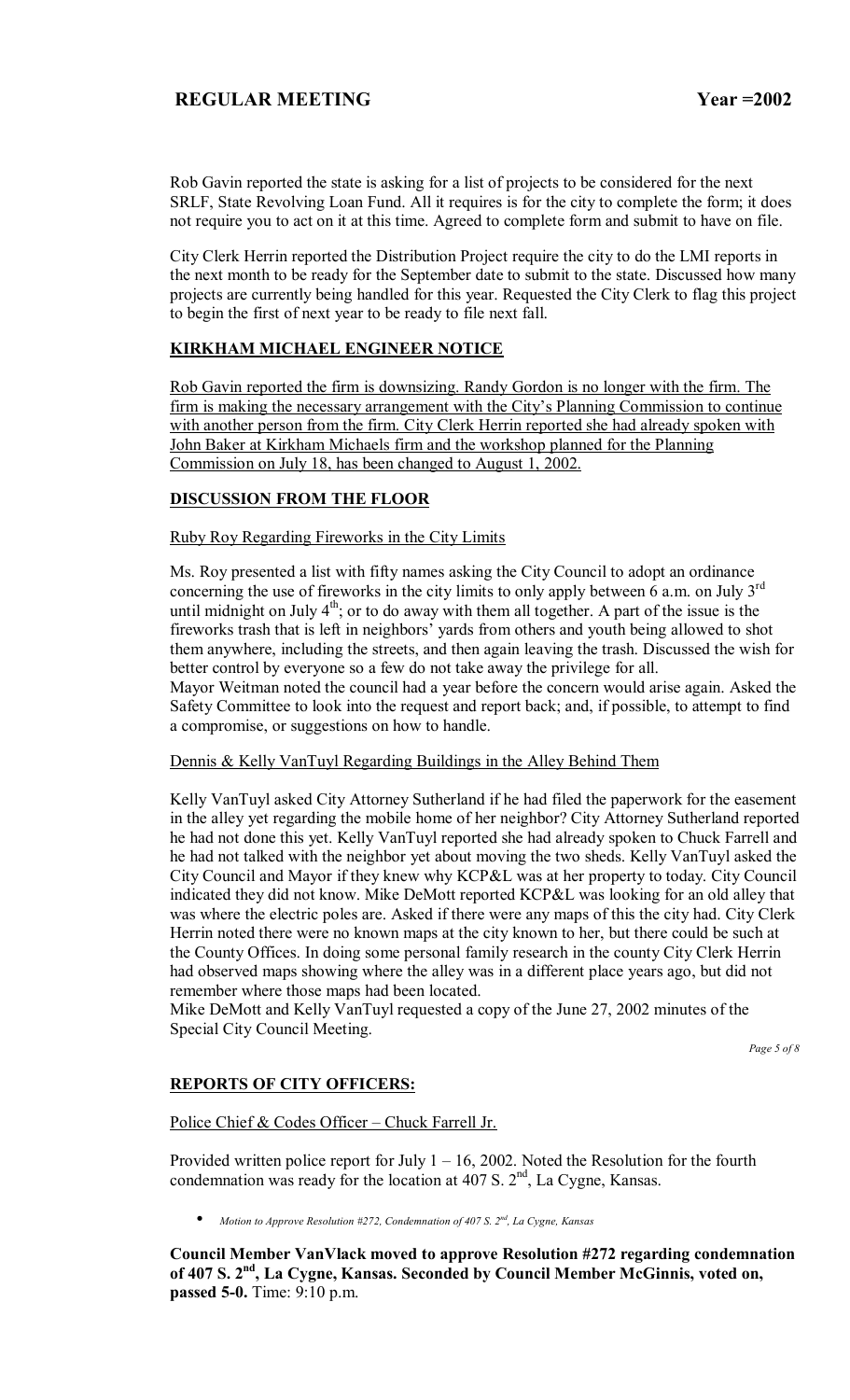• *Motion to Set Public Hearing Date of August 26, 2002 for Resolution #272*

**Council Member VanVlack moved to set the Public Hearing on August 26, 2002 at 7:00 p.m. for Resolution #272. Seconded by Council Member Hisel, voted on, passed 5-0.**  Time: 9:12 p.m.

### Public Works Superintendent George Craig

Superintendent Craig requested the purchase of Gas Certification CD's to be able to get all four public works employees certified. With the new requirements to be in place by October 2002 anyone public works employee responding to a gas leak is required to be certified. One packet has already been purchased, but the city is required to purchase a packet for each employee to be certified. They are less then \$250 per person.

• *Motion to Spend Up To \$750.00 for Gas Certification CDís*

### **Council Member VanVlack moved to spend up to \$750 for Gas Certification CDís. Seconded by Council Member Barber, voted on, passed 5-0.** Time: 9:16 p.m.

Superintendent Craig requested attendance to the LKM 'Right of Way Management Summit' on August 9, 2002 at Topeka, Kansas. The topics covered include Legal Overview, Right of Way Management Ordinances, and issues for Gas Providers as well as other utility providers. Noted Council Member VanVlack is available to attend. Cost is \$35.00 per person.

• *Motion for Two to Attend LKM ëRight of Way Management Summití* 

#### **Council Member Hisel moved to send Public Works Superintendent Craig and Council Member VanVlack to the meeting on August 9th, 2002 for a total cost of \$70.00 and usual expenses. Seconded by Council Member VanVlack, voted on, passed 5-0.** Time: 9:22 p.m.

Council Member Hisel asked about trimming trees around the intersections where the limbs are blocking views in the right away. Public Works Superintendent Craig noted they would address this.

# Fire Chief – Ernie Moylan

Council Member VanVlack reported the Fire Department is working on the Ford Fire Truck. Believe the cylinder to the clutch is the problem. Will report more later.

### **STANDING COMMITTEE REPORTS:**

#### Water & Gas

1.Kansas Source Water Assessment Program: Discussed completing forms last July 2001, and submitting. Now asking for confirmation of participation.

• *Motion to Confirm Participation in Kansas Source Water Assessment Program*

**Council Member VanVlack moved to confirm participation in the Kansas Source Water Assessment Program. Seconded by Council Member Shields, voted on, passed 5-0.** Time: 9:26 p.m.

*Page 6 of 8* 

### **STANDING COMMITTEE REPORTS: (Continued)**

Water & Gas (Continued)

2. WRAPS Marias Des Cygnes Basin Water Issues Workshop: Discussed meeting is in September. Time on notice is not listed. Requested further information and report back.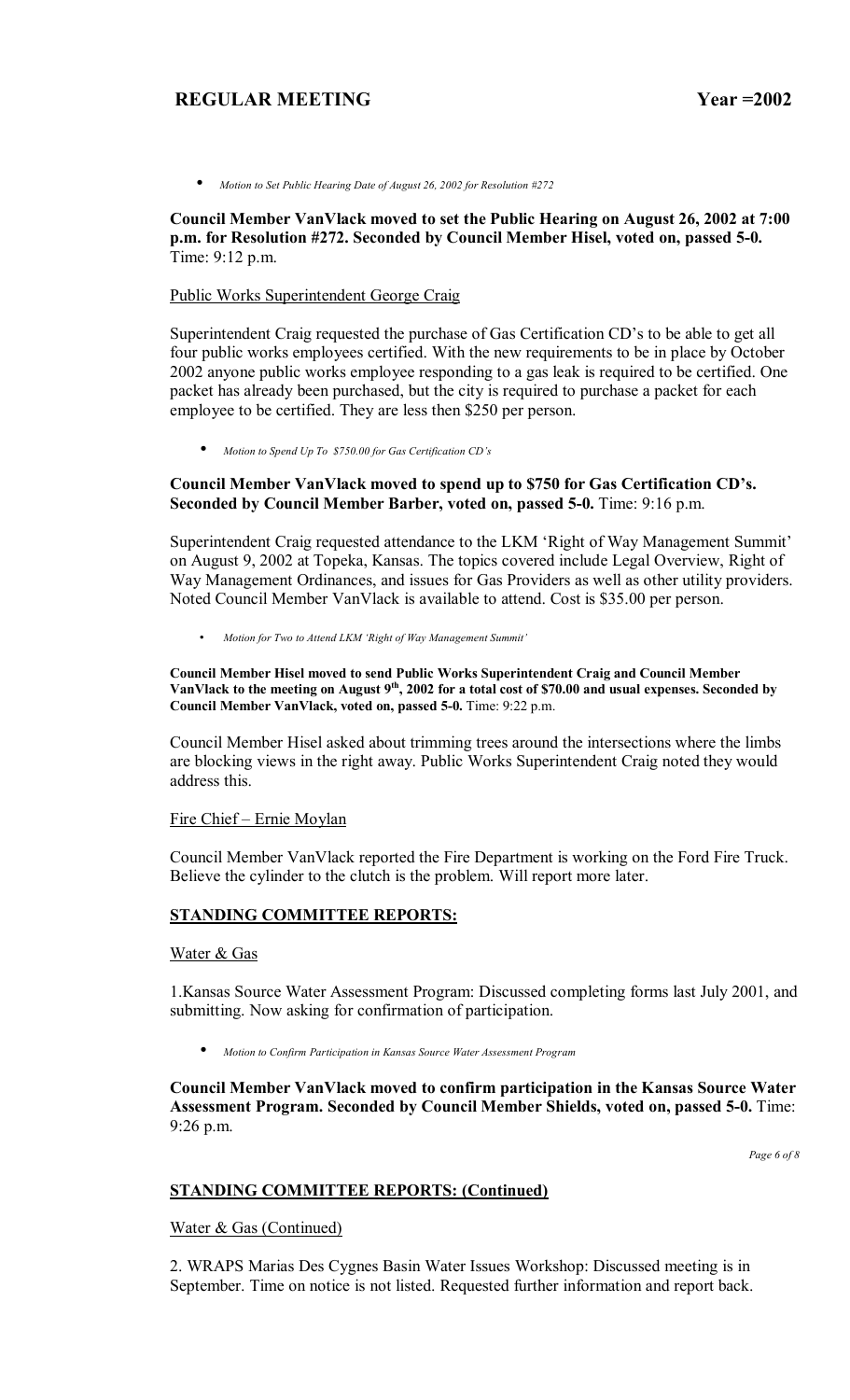3. LKM 'Right of Way Management Summit' August 9, 2002, Topeka, Kansas: Completed under Reports of City Officers.

4. The Pipeline Group 'Awareness Program' August 8, 2002, Iola, Kansas: Discussed covers safety standards to be met and also applies to the Police Department responding as well as to the Public Works Employees responding.

• *Motion for Police Chief Farrell to Attend Program, August 8, 2002 in Iola, Kansas* 

**Council Member VanVlack moved for Police Chief Farrell to attend the Pipeline Group ëAwareness Programí on August 8, 2002 in Iola, Kansas. Seconded by Council Member McGinnis, voted on, passed 5-0.** Time: 9:30 p.m.

Street

Noted the Committee will get with Public Works and identify the streets to begin the Chip and Seal Project when the dollars are received by the state.

Council Member Barber asked the City Council to consider compensating Slaughter for his time for the rear end he pulled and delivered to the street barn for a city truck. After it was brought into the city street barn it was found not to be compatible. Recommend giving him \$25.00 for his time and effort to help.

• *Motion to Give \$25.00 to Slaughter for Time and Effort*

**Council Member Barber moved to give \$25.00 to Slaughter for labor in his effort to help the city locate a rear end for a truck. Seconded by Council Member McGinnis, voted on, passed 5-0.** Time: 9:34 p.m.

Park

City Clerk Herrin reported the City has received \$1200 for Park Money. Discussed how it could be used and who would be designated to make the decision. Tabled till next meeting.

### **SPECIAL COMMITTEE REPORTS:**

Fiesta: Meeting tomorrow night, July 18, 2002.

### *UNFINISHED BUSINESS:*

Building Permits Application Form for Review

City Attorney Sutherland discussed the included draft of a Building Permit with the guidelines listed. Suggested adding the request for a diagram of the applied project

• *Motion to Approve Application Contingent with Adding Request for Diagram* 

**Council Member Barber moved to approve the Building Permit Application Form contingent with adding the remarks requesting a diagram with the application. Seconded by Council Member Hisel, voted on, passed 5-0.** Time: 9:42 p.m.

Condemnation with Public Hearing and Resolution #272

Completed under Reports of City Officers.

# *NEW BUSINESS:*

*Page 7 of 8* 

TXU Gas Sales Agreement Amendment for July 2002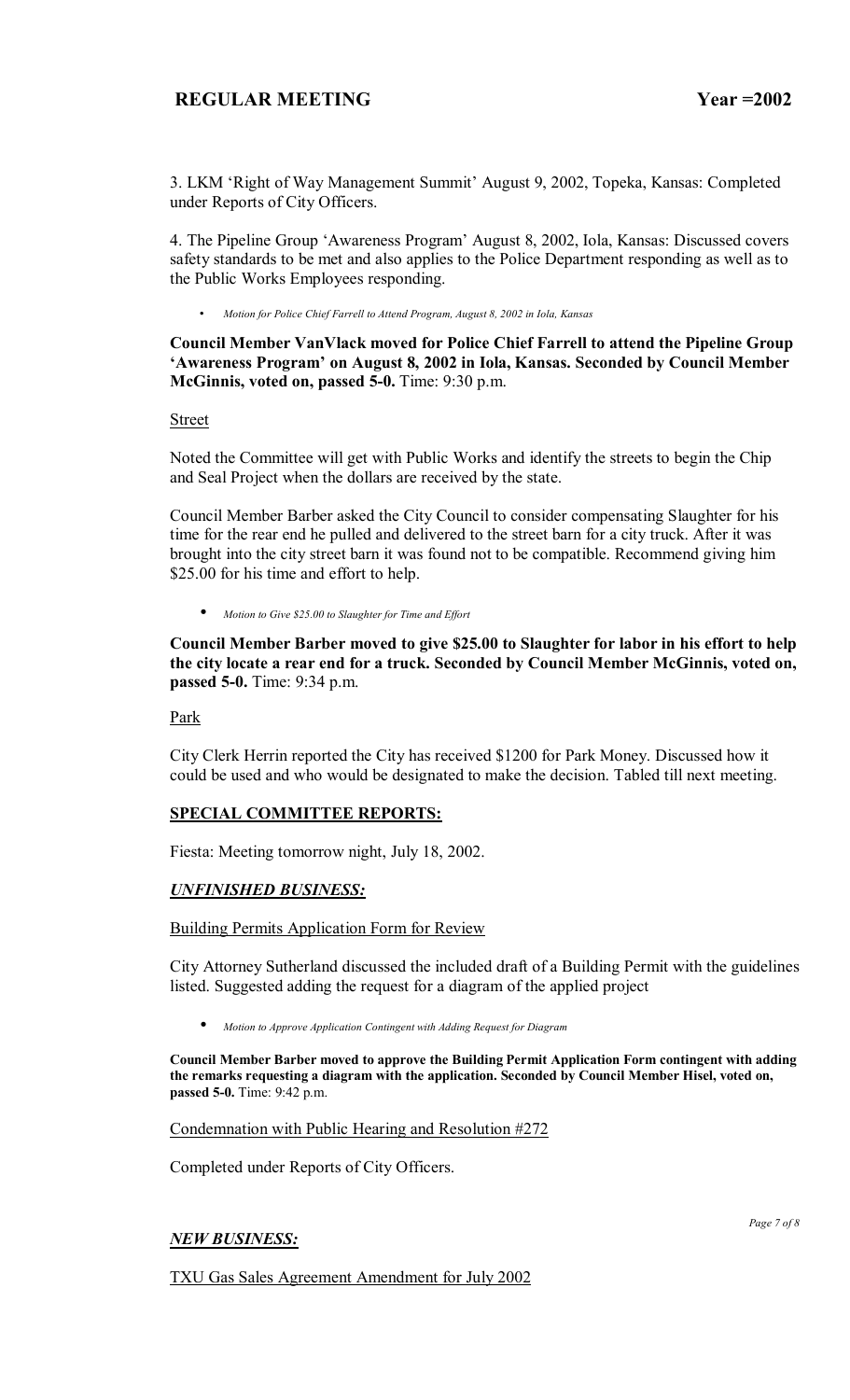City Attorney Sutherland noted he believed the intent of the agreement was to just apply to the additional gas the city ordered for the month of July 2002. However, the wording was unclear on the agreement. Requested the City Clerk call TXU and have the wording changed to clearly apply to just the additional Gas for the month of July 2002.

### TXU Adjustment Invoice

City Clerk Herrin reported the invoice was covering additional costs for the transportation of gas through the pipeline to the city gate for the time period of March 2001 to March 2002. To date TXU had been unable to explain why this cost appeared as of September 2002 but no one was aware of it until a TXU auditor caught it earlier this year while doing a regular audit. Have asked TXU what changed to create this bill. Also why are they going back to March of 2001 when the City was not officially notified of anything outstanding until the statement was received in June of 2002? TXU is checking on this information and is to have some responses next week. Concurred to table until there is a complete report for the next meeting.

### SEK "Businesses & Communities Connecting" Meeting, July 18, 2002, Linn Valley, Kansas

Discussed City Clerk and Mayor attending this meeting at a cost of \$12.00 per meal.

• *Motion for City Clerk and Mayor to Attend Meeting*

### **Council Member McGinnis moved for City Clerk Herring and Mayor Weitman to attend the SEK meeting on July 18, 2002 at a total cost of \$24.00. Seconded by Council Member Shields, voted on, passed 5-0.** Time: 9:52 p.m.

### Rick Waddell, Ball Congress, Regarding Damage to Park Restroom

Rick Waddell requested the cost for the repairs for a toilet that was blown up during a time when the ball congress was using the park. The Ball Congress will reimburse the city for the cost once they have a bill to base the cost on.

### Authorization for Bids on CD's from Both Local Banks

City Clerk Herrin requested authorization to obtain bids from both local banks when CD's became renewable to help keep the interest income up as much as possible.

• *Motion to Authorize Bids for CDís from Both Banks*

Council Member VanVlack moved to authorize the city to obtain rates for CD's from **both banks for the best rates. Seconded by Council Member Shields, voted on, passed 5- 0.** Time: 9:55 p.m.

#### **EXTEND MEETING**

• *Motion to Extend Meeting*

**Council Member Shields moved to extend meeting up to 10:30 p.m. Seconded by Council Member VanVlack, voted on, passed 5-0.** Time: 9:56 p.m.

### **EXECUTIVE SESSION:**

• *Motion to Go Into Executive Session*

**Council Member Shields moved to go into executive session for up to thirty minutes for legal and personnel, following a three-minute break. Seconded by Council Member VanVlack, voted on, passed 5-0.**  Time: 9:57 p.m.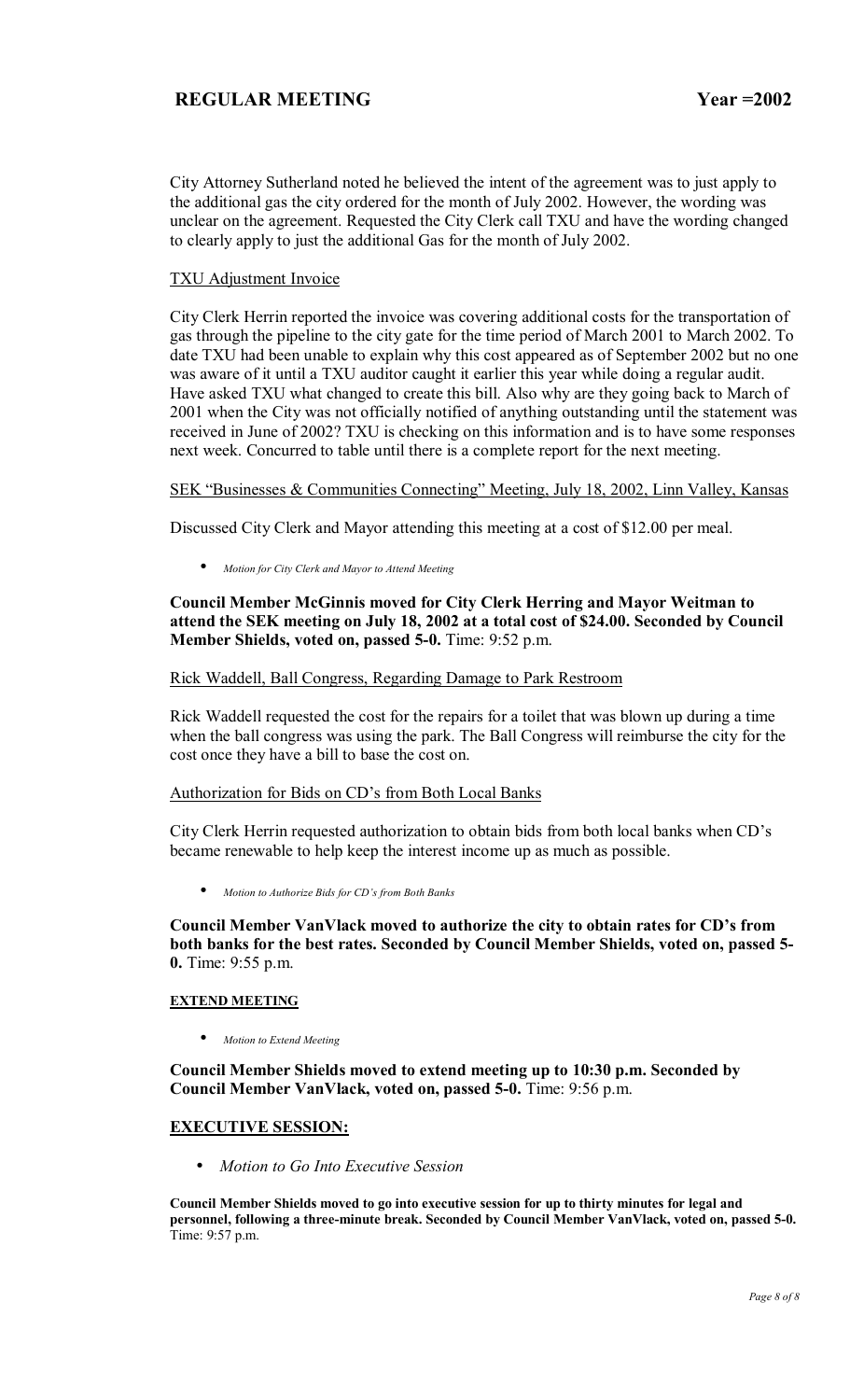# **CITY CLERK'S REPORT:**

City Clerk's Written Report Included:

- A] Reminder: North Siren will be checked on July 18, 2002
- B] Public Hearings July 31, 2002 at City Hall Regarding Three Condemnations
- C] EMC Insurance Paid \$1,976.90 for Lightning Loss to Lift Station on 05/25/02

D] La Cygne Pharmacy Payment of \$5,000 Received

E] Distribution of Park Money

# **NOTES AND COMMUNICATIONS TO COUNCIL***:*

a] *NRWA, Third Quarter 2002, Pages 16 & 17,* 'Rural Water District with Kan Step'

b] *KDCH* 'Notice of Hearings on Kansas Consolidated Plan' August 2002

c] 'Personality Characteristics  $&$  Stress Management' Seminar

d] FSCC Fall Class for 2002 'Wastewater Treatment Plant Operations'

e] KRWA, 'Understanding, Troubleshooting  $\&$  Repairing Automatic Control Valves' August 6, 2002, Olathe

f] Baughman Company, P.A. "Planning Commissioner's Workshop" Saturday, August 24, 2002, Wichita, KS

g] Boy Scouts of America Thank You Letter

h] KDCH Letter Regarding KAN STEP Video

### *ADJOURNMENT:*

Executive Session lasted until 10:30 p.m. when meeting time ran out. Meeting ended at 10:30 p.m.

I, \_\_\_\_\_\_\_\_\_\_\_\_\_\_\_\_\_\_\_\_\_\_\_\_\_\_\_\_\_\_\_\_\_\_\_\_\_\_\_\_, LaCygne City Clerk, do hereby declare the above to be true and correct, to the best of my knowledge, and do hereby subscribe my name this 17th day of July 2002.

#### *Page 1 of 3*

The La Cygne City Council held a Special Meeting at 6:00 p.m., Thursday, July 11, 2002, at La Cygne Public Library. The purpose of the Special Meeting was for:

- 17. Bonds for Water & Gas Improvements
- 18. 6<sup>th</sup> Street Improvement Project
- 19. East Interceptor Sewer Change Request
- 20. Platt for East Side of Industrial Park
- 21. Personnel.

Council Members present were: Esther Shields, Steve Hisel, Connie McGinnis, Sam Barber, and Mike VanVlack.

Others present included: City Clerk Devona Herrin, Julie Funk, County Commissioner Herb Pemberton, Darlene VanVlack, Randy Tinsley, Jim Johnson, Freeman Thomas, Dave Malone with Cooper, Malone, McClain, Inc, Amit Shrivastava with Kirkham Michael Engineers, and, City Attorney Sutherland arrived at 6:20 p.m.

Mayor Weitman called the Special Meeting to order at 6:00 p.m.

Mayor Weitman announced the purpose of the Special Meeting by listing the five items given above in these minutes. These are the only items to be discussed at this meeting.

### **Bonds for Water & Gas Improvements**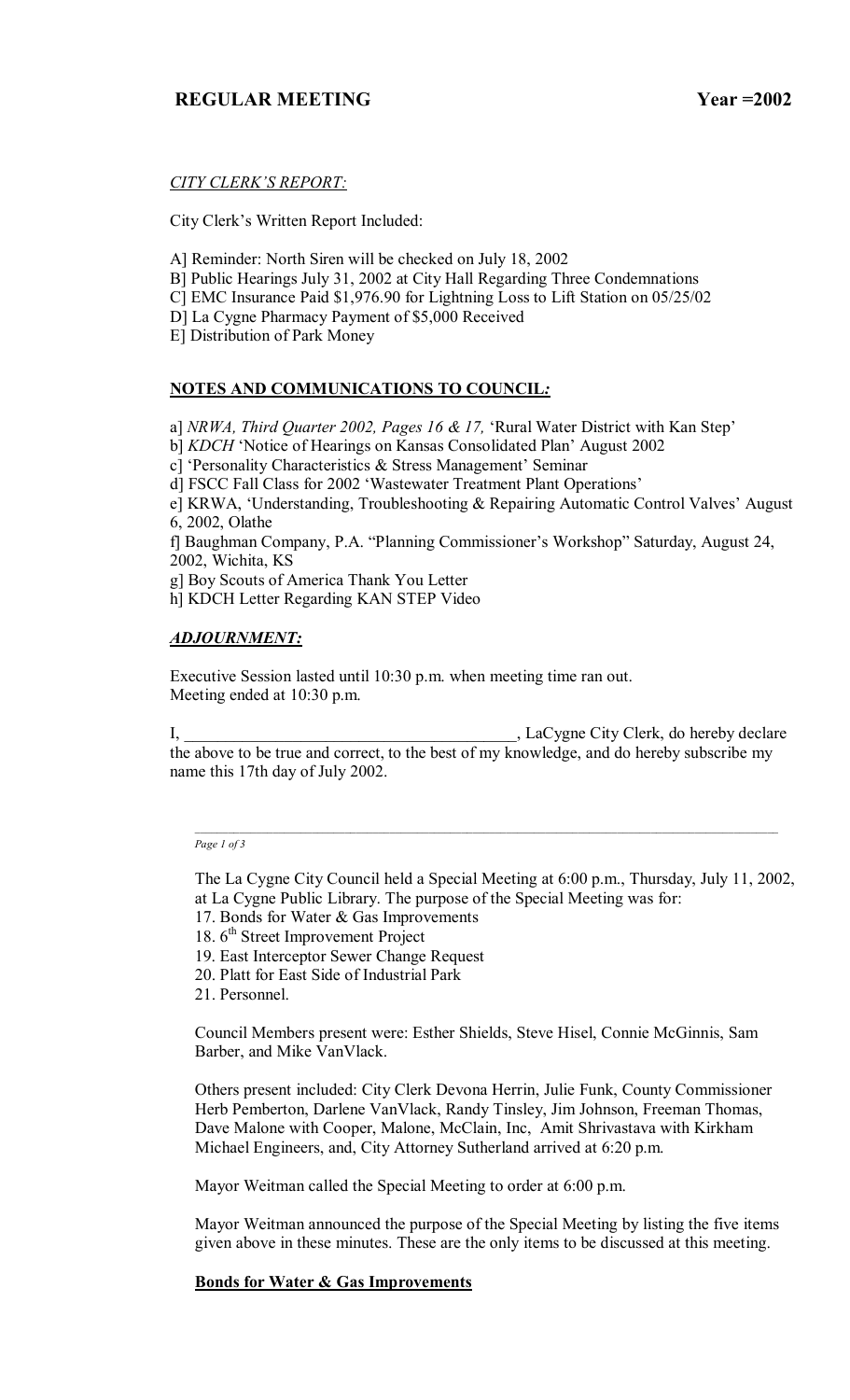1. Water  $-$  G.O. Bonds

Dave Malone explained the debt service for the \$500,000 in water bonds totaled approximately \$41,000 a year in total payments. The current water debt bonds that have one more payment in 2003 are currently paying \$56,000. This will have a \$97,000 payment next year, but there is enough cash flow to handle this one year higher payment as a large portion of the monies for the \$56,000 payment is already established in the water fund this year for that payment.

There will be a public sale for the bonds on August  $7<sup>th</sup>$ , 2002 with the first maturity date as 2003.

\$485,000 of the \$500,000 will go towards construction. A portion of this will be used to redeem the Temporary Note of \$100,000 that was issued last December for part of the improvements that have already been completed.

The necessary forms to process the bonds are here. The city is required to publish the Notice of Intent two weeks in advance. Then the sale can be completed on the  $7<sup>th</sup>$  of August and the City Council can accept or reject all bids at that time. This will require a motion to publish the notice of intent for the bond sale.

• *Motion to Publish Notice of Bond Sale Pending Review by Attorney and Investment Banker*

**Council Member Shields moved to publish the notice of Bond Sale pending review by City Attorney and Dave Malone, Investment Banker. Seconded by Council Member VanVlack, voted on, passed 5-0.** Time: 6:08 p.m.

*Page 2 of 3* 

#### **Bonds for Water & Gas Improvements**

 $2.$  Gas – Revenue Bonds

Dave Malone explained the gas revenue bonds of \$1,652,000.00 would create approximately \$140,000 a year in annual debt service payments. A bond reserve account will be required to be established and will designate \$25,000 from current gas funds to begin this account.

Mr. Malone presented and reviewed a revenue and expense analysis. With the projected changes in gas loss to 7% or less and line improvements determined there should be an increase of \$100,000 a year in revenue. This should allow the gas department to be able to generate over \$500,000 in income and be able to meet all utility costs. Recommend leaving rates as they are for now and then maybe a year after the project is complete review for the possibility of lowering the rates. The gas costs to purchase the gas will play a big factor on future gas rates. This is a twenty-year debt service and the city has the right of prepayment at any time if there are excess funds the city wants to apply towards the debt.

1. Water – Continued

Mr. Malone also suggested leaving the water rates at the current rates for now and see where the water costs are after the RWD's pull away to the Public Wholesale District.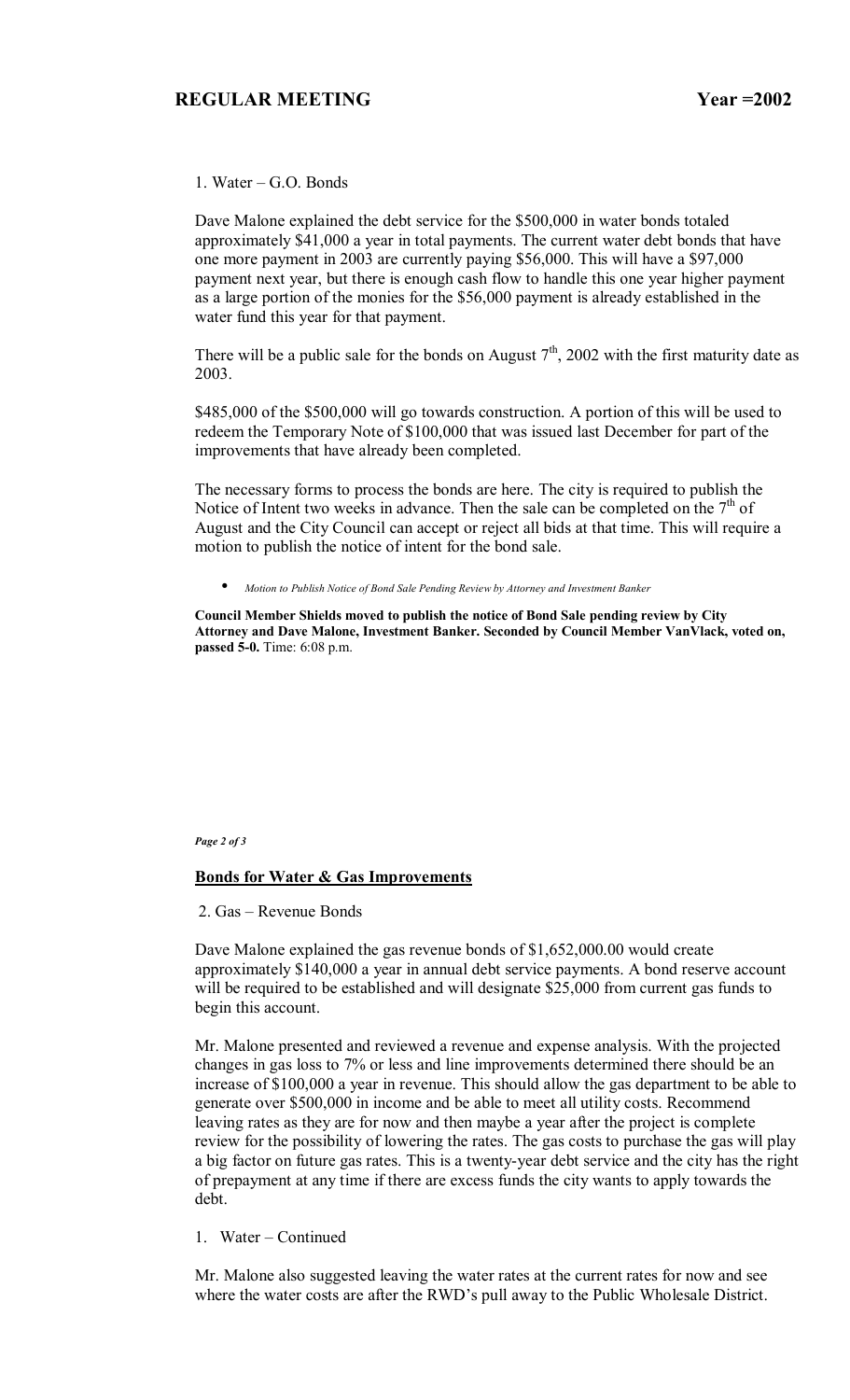### 2.  $Gas - Continued$

City Council discussed their options for the gas again are to either sell the gas department or do the repairs. In moving forward with the repairs, any surplus with the current rates can be applied to future capital improvements or prepayment of the debt service being created. Determined the gas loss is in the transmission line and feel the 7% future loss is conservative and will more likely be below 5%.

Mr. Malone explained he had all of the necessary documents that require action and recommend action subject to city attorney review and his own review as the documents had just been handed to him. These documents included an Ordinance #1282 and a Resolution #271 to put the process in motion.

• *Motion to Approve Ordinance #1282 Contingent of Review*

**Council Member Barber moved to approve Ordinance #1282 contingent of review by City Attorney and Dave Malone, Investment Banker. Seconded by Council Member VanVlack, voted on, passed 5-0.**  Time: 6:21 p.m.

Mr. Malone explained there is a requirement to maintain debt service coverage subject to annual review and will become a part of the annual audit. This covenant is a requirement for revenue bonds.

• *Motion to Approve Resolution #271 Contingent of Review*

**Council Member Barber moved to approve Resolution #271 contingent of review by City Attorney and Dave Malone, Investment Banker. Seconded by Council Member Shields, voted on, passed 5-0.**  Time: 6:23 p.m.

Mr. Malone noted he would plan to be back on the August  $7<sup>th</sup>$  meeting with the G.O. Bonds information.

*Page 3 of 3* 

# **6th Street Improvement Project**

Discussed changes to original plans by changing a culvert at the south end, then the type of asphalt and the depth. This adjustment changes the original bid with Killough Construction from \$78,613.20 to \$60,786.00. Options discussed were to go with this method for a long-term street, or to chip and seal and then be ready to maintain repairs every year on the street.

Discussed accepting the bid without the alternate bid being included as the Thomas' have decided to concrete their parking area per Mr. Thomas.

• *Motion to Accept the Revised Bid for 6th Street*

Council Member Barber moved to accept the revised bid of \$60,786.00 for 6<sup>th</sup> Street and excluding the **Alternate Bid #1. Seconded by Council Member McGinnis, voted on, passed 5-0.** Time: 6:38 p.m.

#### East Interceptor Sewer Change Request

Council Members discussed there was a hook-up and riser left out of the plans and need to add for future hook-up, to also include a record of waiving the tapping fee. This had been previously discussed and just missed. Amit presented a diagram to add the hook-up and riser and explained the process for Change Order #1.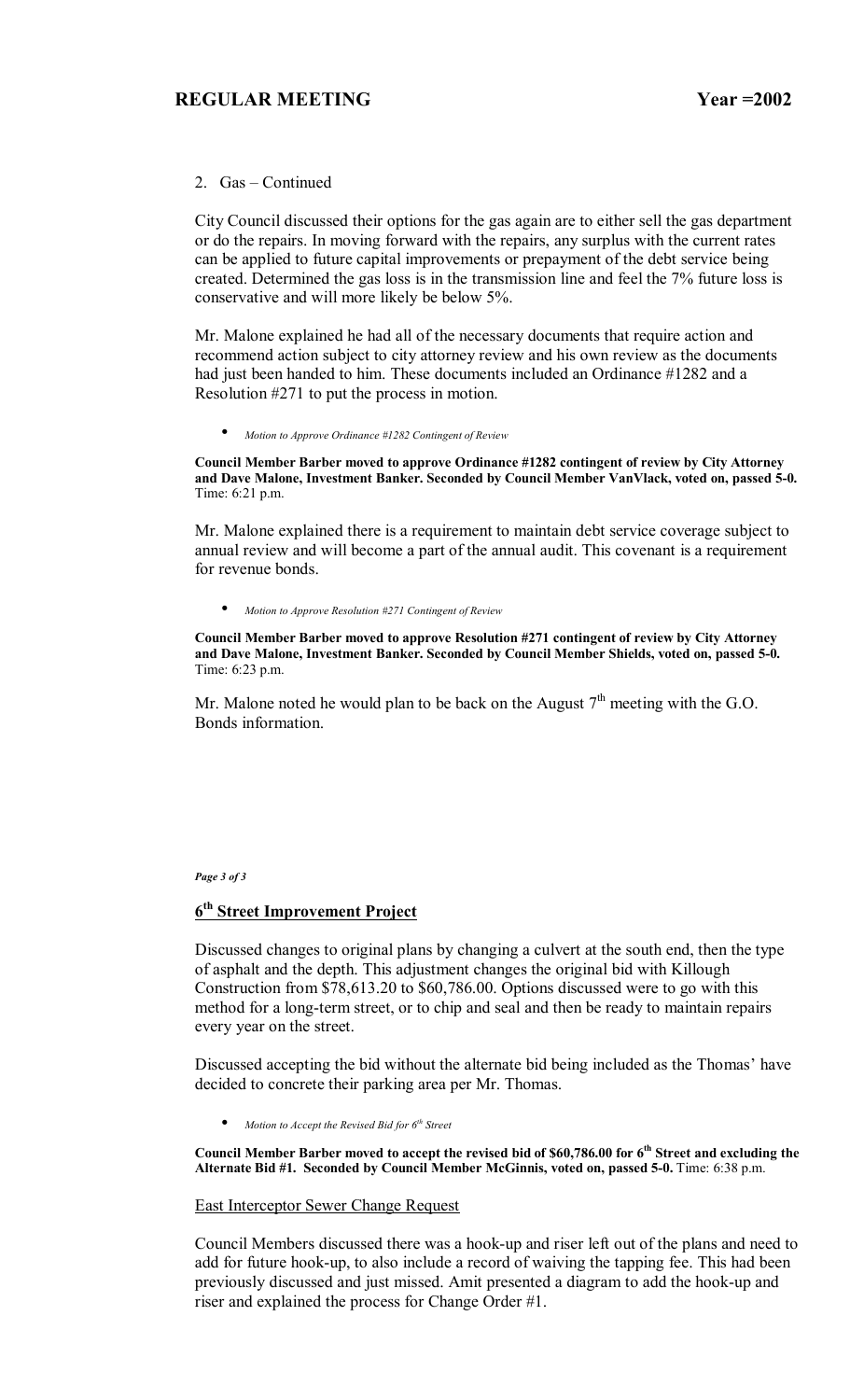• *Motion to Approve Change Order #1*

**Council Member Hisel moved to approve Change Order #1 to include tapping fee to be waived.**  Seconded by Council Member VanVlack, voted on, passed 5-0. Time: 6:42 p.m.

Mr. Pemberton asked if there was a stub out on Darlene Engert's place. Discussed and reviewed diagram for this location.

### **Platt for East Side of Industrial Park**

County Commissioner Pemberton discussed the County Resolution 02-17 already signed by the commissioners and being filed.

• *Motion to Accept Platt Agreement with County Resolution 02-17*

**Council Member Shields moved to accept the Platt Agreement along with the County Resolution 02- 17. Seconded by Council Member VanVlack, voted on, passed 5-0.** Time: 6:50 p.m.

#### Personnel

Executive Session

• *Motion to Go Into Executive Session for up to Thirty Minutes*

**Council Member Shields moved to go into Executive Session for up to thirty minutes for Personnel. Seconded by Council Member Barber, voted on, passed 5-0.** Time: 6:51 p.m.

Open Session Resumed at 7:19 p.m.

### **Adjourn**

 With no further business, **Council Member McGinnis moved to adjourn the meeting. Seconded by Council Member VanVlack, voted on, passed 5-0.** Time: 7:20 p.m.

I, \_\_\_\_\_\_\_\_\_\_\_\_\_\_\_\_\_\_\_\_\_\_\_\_\_\_\_\_\_\_\_\_\_\_\_, LaCygne City Clerk, do hereby declare the above to be true and correct, to the best of my knowledge, and do hereby subscribe my name this 11th day of July 2002.

*Page 1 of 6 Pages*

### *REGULAR MEETING:*

The LaCygne City Council met in regular session on Wednesday July 3, 2002. Council Members present were: Mike VanVlack; Connie McGinnis; Sam Barber; Esther Shields; and Steve Hisel.

Others present at some point in the meeting included: City Clerk Devona Herrin; City Police Chief Chuck Farrell; City Attorney John Sutherland; City Public Works Superintendent George Craig; Julie Funk; Kelly and Dennis VanTuyl; Mike DeMott; LeRoy Turpen; Herb Pemberton; Freeman Thomas; Rob Gavin; Mark Smith with Killough Construction; and Jennifer McDaniel.

Mayor Terry Weitman called the meeting to order at 7:02 p.m.

### *CONSENT AGENDA:*

*ï Motion to Approve Consent Agenda*

**Council Member Barber moved to approve the consent agenda that consisted of:**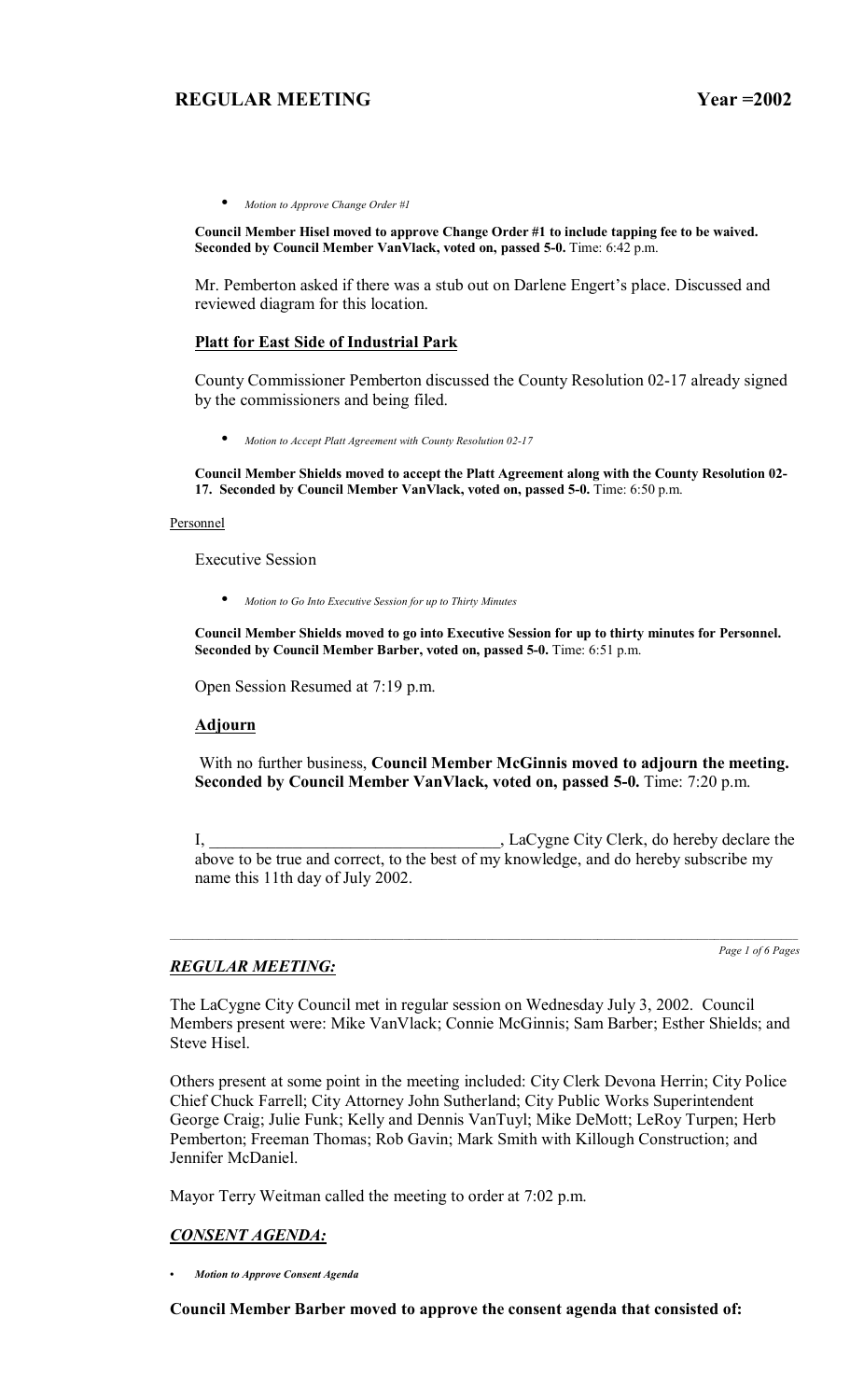Check Register: June  $13 - \text{July } 3$ , 2002; Minutes of June 12, 2002 City Council Meeting; Minutes of June 25, 2002 Special City Council Meeting May 2002 Financial Statement

### **Motion seconded by Council Member McGinnis, voted on, passed 5-0.** Time: 7:04 p.m.

### *UTILITY IMPROVEMENTS REPORTS*

# m. CDBG SEWER GRANT-STATE REVOLVING LOAN - EDA GRANT

Rob Gavin reported the contractors for all three projects are set to proceed Monday, July 8, 2002.

### **n. WATER IMPROVEMENT PROJECT**

Rob Gavin reported he had met with U.S. Filter and poised to go with the filter to waste system, covers over the clearwells, and the pumping portion of the system. City Clerk Herrin reported from the recent water meeting that the city could apply for just the distribution repairs through CDBG or a KANSTEP program offered by the government. If the city wanted to try again for a grant and delay on the water distribution portion of the water improvement plan. With the KANSTEP program the city does not have to compete against other cities, just qualify and have a need for the repairs, such as looping issues, water pressure, and age of the lines, etc. A film was present for the KANSTEP program for the council and public to review if interested. Concurred to review the film after discussing all of the projects so the engineer could leave.

# **o. GAS IMPROVEMENT PROJECT - CDBG GRANT**

Rob Gavin reported his firm is currently going over easement and mapping. Should have the information compiled shortly to see if there is a need to approach property owners for any additional easements for the existing lay of the lines, or if there are any changes in the lay of the lines.

 *Page 2 of 6* 

### *UTILITY IMPROVEMENTS REPORTS (Continued)*

# d. **6TH STREET IMPROVEMENT**

Rob Gavin noted that a representative from Killough Construction was to have been at the meeting but was not present. Council Member Barber reported the Street Committee had reviewed and was looking at building the street to hold up to the traffic and to go with a pavement section that is adequate even if it did cost more than originally set up for. It was noted for this major improvement project the funds could be used from the Capital Improvement Fund. Mr. Thomas reported the new pharmacy building was 2-3 weeks from being completed; that they were now held up on the parking and need to review with the contractor some changes as a monolithic sidewalk was installed and would change the curb cost. Mark Smith with Killough Construction arrived. Discussed going with the original bid on the road improvement but with a little less thickness than the eight inch as it would not be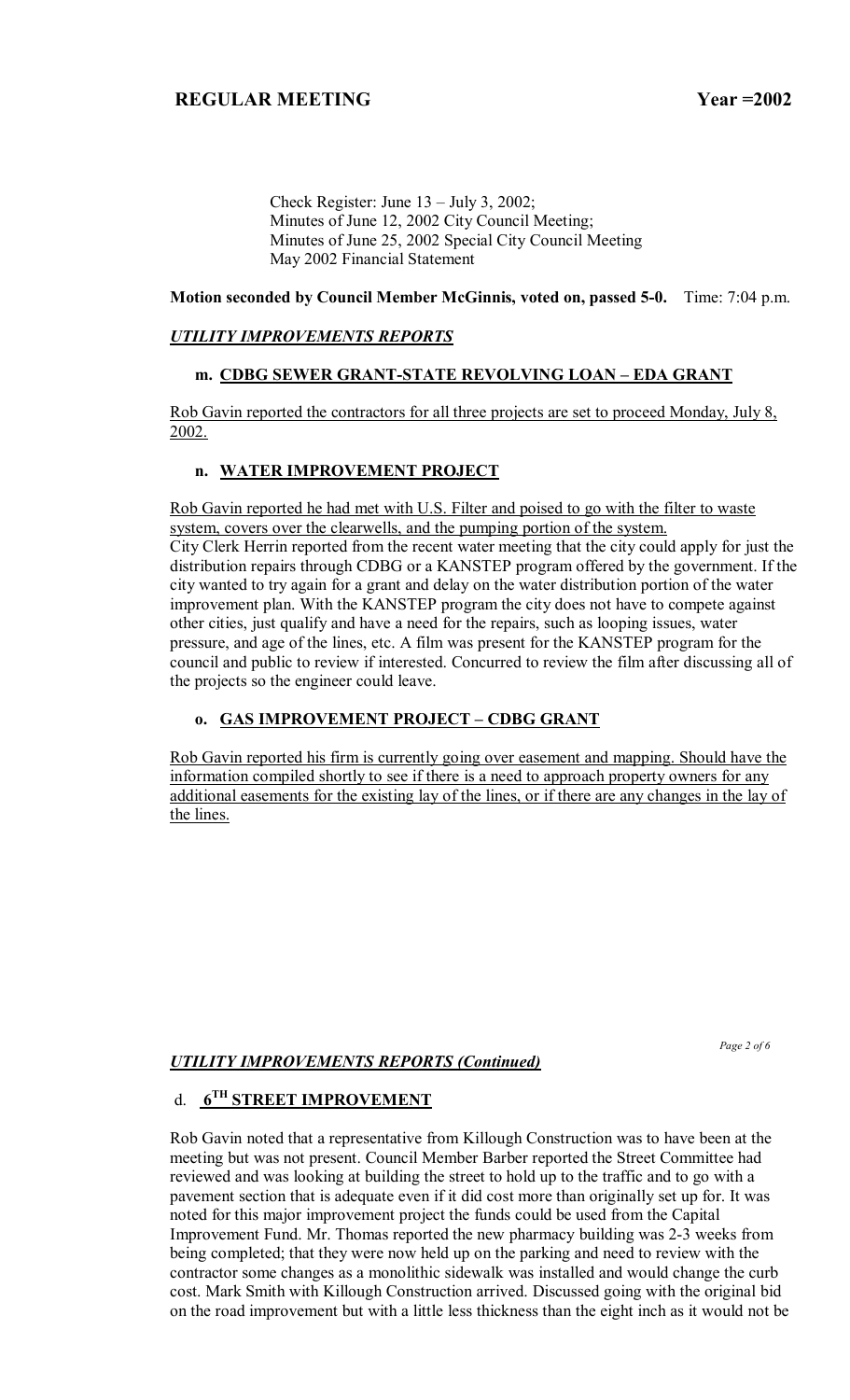real heavy semi-trucks, but big mail trucks using the road. Mark agreed the construction firm was ok with this. As for timing it would be the middle of August, around the  $15<sup>th</sup>$ , before Killough Construction would be able to proceed. Agreed everyone could have everything necessary to be ready to talk of the final arrangements at a Special Meeting on July  $11^{th}$ , 2002 going with the original project just depth changes to the surface.

• *Motion to Have Special Meeting July 11, 2002 at Community Building*

**Council Member Barber moved to have a Special Meeting July 11, 2002 at 6 p.m. Seconded by Council Member Hisel.** City Clerk noted it would need to be at Community Building due to court the same night. **Council Member Barber amended to add location at Community Building, seconded by Council Member Hisel, voted on, passed 5-0.** Time: 7:23 p.m.

KAN STEP film from the Kansas Department of Commerce & Housing, Community Development Division was viewed by all of those present. Covered how the grants were noncompetitive; take an enormous community effort; require several thousand hours of volunteers' time; and an individual to be the 'sparkplug' to keep it moving forward to completion, along with other factors listed in the brochure.

### **DISCUSSION FROM THE FLOOR**

### Dennis & Kelly VanTuyl Regarding Two Building in the Alley and Two Feet into Their Property

Mr. VanTuyl asked about the two buildings that were partly on their property and then in the alley behind them and what action was being taken to remove them since they were in the cityís alley. Mayor Weitman noted that at a previous meeting Mrs. Williams had volunteered to move the buildings but did not set a time. Mayor Weitman asked Codes Officer Farrell to get with her and find if she has a time frame, and to set a time frame if none is given. Mr. VanTuyl noted they had asked her in April to move them off of their property and nothing was done but the clothes line cut. Mayor Weitman asked the City Attorney how to proceed. City Attorney concurred to begin the process by asking for a time frame and then to proceed with the normal process. Mrs. VanTuyl asked if they could cut them down? Mayor Weitman noted that was not the city's call that was a civil matter and City Attorney agreed. Mr. VanTuyl asked if there was a fifteen-year squatter's right then does that alley become hers at the end of that time? City Attorney responded that is a possibility if nothing is done. To avoid this would require her to move or enter an agreement where she would waive adverse possession rights. Mr. VanTuyl asked if the property is sold then what? City Attorney noted any agreement would have to be added to the property deed. Mayor Weitman summed up the need to address the removal of the buildings and leave the trailer with the other building right beside it that would require and agreement for adverse possession. Ms. VanTuyl asked about a fence on their property. Since their house does not follow the twenty-five foot setback from the street can the privacy fence go as far north towards the street as the house does? Codes Officer Farrell noted that since the house is closer than the required twenty-five feet it should still be ok to be even with the house as the codes note a fence at this point can be even with the house.

Mrs. VanTuyl asked if they would need to get with KCP&L regarding the removal of the neighbor's meter on the pole on their property. Mayor Weitman responded affirmative. Mr. VanTuyl asked if any letter sent to her could also have copies sent to other residents. City Attorney Sutherland reported action taken for adverse possession just needs to be recorded and then anyone can get a copy from there. Mr. VanTuyl asked if there would be a motion to for the city to do this. City Attorney Sutherland noted that would not be necessary, as the Codes Officer had been instructed by the City Council.

### *NEW BUSINESS:*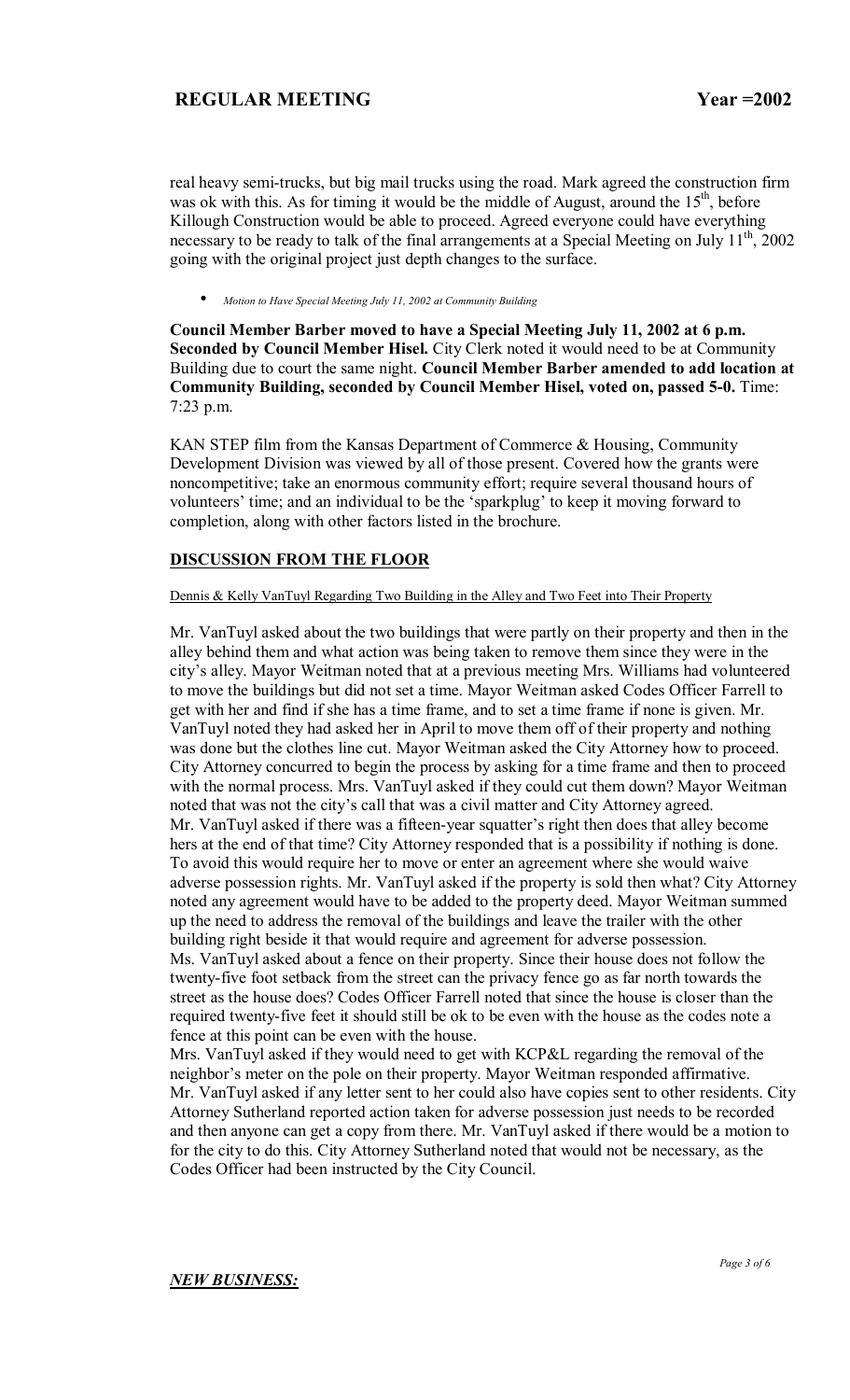It was noted there had been a request to change the speed limit from 55 to 35 mph on Industrial Blvd. City Police Chief Farrell reported he had already spoke with Larry Robinson who is with the county and was getting speed survey's in this area to determine what 85% of the traffic is doing. The state recommends this and the east half of the street is the county's to determine the speed limit with the west side belonging to the city. To have two different speed limits would be hard to control and confusing. At this time not all of the data was gathered. Will try to have it by the first meeting in August. Currently the speed limit on the west side is 30 mph and the east side is 55 mph. Council Member Shields asked why not just go 35 mph if there are residents in the area. City Police Chief Farrell responded that per Larry Robinson the county tries to do the 85 percentile and found it is generally the safest. Once data is collected it is better for both the city and county to live with and will try to have the limit the same on both sides. County Commissioner Pemberton noted the county commissioners are waiting for the survey and will probably go with that as it goes with the state regulations.

Platt Review for the East Part of the Industrial Park

Mayor Weitman asked County Commissioner Pemberton if the Platt for the East Part of Industrial Park had been discussed at last Monday's county meeting? County Commissioner Pemberton reported there had really been no discussion; that they were waiting on city input. Mayor Weitman noted that he had attended the last city Planning Commission Meeting and the committee had agreed to recommend acceptance of the Plat with the county retaining the street till a later date. County Commissioner Pemberton noted the county had voiced the same intent but did not know the legalities of it and asked City Attorney Sutherland if he knew them? City Attorney Sutherland responded he did not really know. County Commissioner Pemberton reported the county still had some legal questions and didn't have the answers at this time as to how do it legally. Do know that in the City of Pleasanton the county retained the road at that industrial park until the park is fully occupied as the county is better prepared to maintain it and the city people do pay county taxes too so it is one way to give tax dollars back to the city individuals. The legal part is unknown.

Discussed when this issue could be determined as the platting is holding up a new business till approved. All concurred should have legal information by next Thursday, July 11, 2002.

• *Motion to Place Platt Review on Special Meeting Agenda*

# **Council Member Shields moved to Place Platt Review on July 11th Agenda. Seconded by Council Member VanVlack, voted on, passed 5-0.** Time: 8:10 p.m.

## **REPORTS OF CITY OFFICERS:**

Police Chief  $& Codes$  Officer – Chuck Farrell Jr.

Provided written police report for the month of June 2002. Provided names of Jessie and Marilyn James for the fourth condemnation notice. City Clerk did not have the resolution ready for this notice. Will complete process later.

#### Public Works Superintendent George Craig

Superintendent Craig requested attendance for James Hazelet to a water class in Lawrence, Kansas, from July 30-August 2, 2002 for his Class II water certificate. The test is on the last day of class. Discussed if there was any other time later in the year to attend and could not find another date available this year.

• *Motion for James Hazelet to attend Water Training Session for Class II License*

**Council Member VanVlack moved to send James Hazelet to class for his Class II license on July 30 through August 2, 2002. Seconded by Council Member Shields, voted on, passed 5-0.** Time: 7:18 p.m.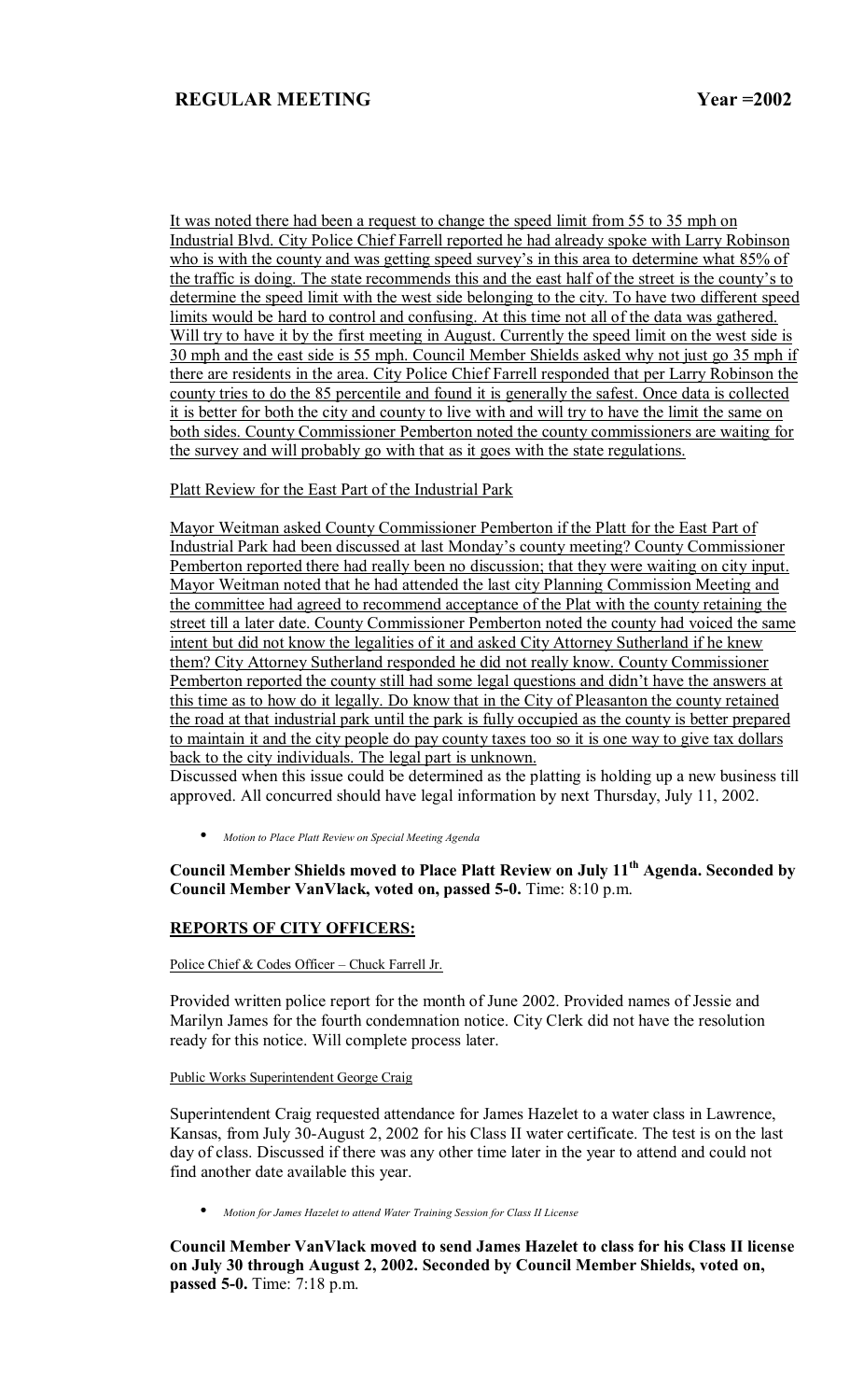Superintendent Craig reported if the city holds off on its distribution lines they will need to add a circulation system to the north tower. A rough estimate indicates it can be done for less than \$20,000. Discussed how this could be paid for.

 *Page 4 of 6* 

### **REPORTS OF CITY OFFICERS:**

Public Works Superintendent George Craig

City Clerk Herrin noted it could be done using the water distribution capital outlay monies, or it could be applied from the water improvement loan, which ever the city decided. The actual amount up to \$810,000 for the water improvement project did need to be decided so the City Clerk could alert Cooper, Malone, McClain Company what debt amount they wanted at this time. Determined up to \$500,000 should take care of the plant upgrades and the circulation system for the water tower.

• *Motion to Approve Debt Loan for \$500,000 for Water Project*

**Council Member VanVlack moved to approve water project debt loan for up to \$500,000. Seconded by Council Member McGinnis, voted on, passed 5-0.** Time: 8:25 p.m.

Council Member Barber asked who would handle the installation of the circulation system. Superintendent Craig noted they had been working with C.A. Curtis to do the installation. Mayor Weitman noted this is a recirculation pump and the cost included the building for it. All concurred.

# *STANDING COMMITTEE REPORTS:*

**Street** 

Changing Railroad Street to One-Way: Council Member Hisel noted there were two other individuals on this street who were not for changing Railroad Street to One-Way. Committee recommends leaving as is for now and having the police department monitor.

Park

2003 Park & Pool Budget for Approval: Budget was included in materials for approval by City Council.

• *Motion to Approve 2003 Park & Pool Budget as Presented*

## **Council Member VanVlack moved to accept the 2003 Park & Pool Budget as presented. Seconded by Council Member Hisel, voted on, passed 5-0.** Time: 8:28 p.m.

### Public Safety

Stop Sign Review at North End of Broadway: Council Member VanVlack reported he had spoke with City Police Chief Farrell and agreed to try a stop sign at this location. The sign would be placed on the south side of Grand on the North end of Broadway. Also discussed putting signs at the north ends of the T's at  $7<sup>th</sup>$  & Lincoln, and,  $5<sup>th</sup>$  and Grand. Police Chief Farrell will handle.

## **SPECIAL COMMITTEE REPORTS:**

Fiesta: Meeting next Wednesday night.

## *UNFINISHED BUSINESS:*

Guidelines to Apply with Building Permits to Include Possible Survey & Waiver of Responsibility

City Attorney Sutherland handed out a draft of a Building Permit with the guidelines listed. Recommended the council review and bring back for any further discussion at the next meeting. Also mentioned another possibility would be for a pre-permit where it is decided then if a survey would be required, but then city hall would have two steps of paper work to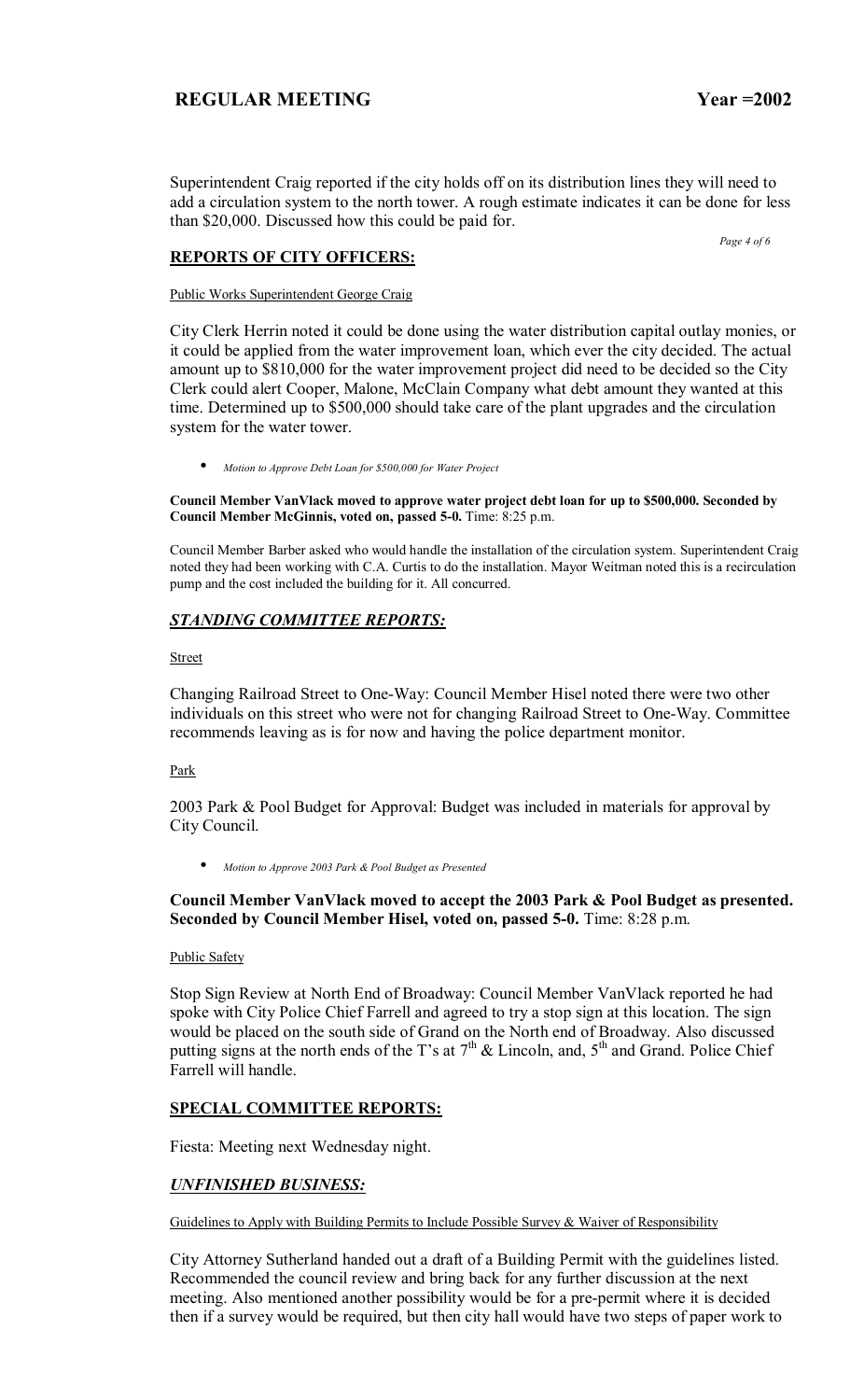handle. Mayor Weitman reported he would like the Planning Commission to review this for approval too since they had made the recommendation the city review this process and ask them for any input. Asked the City Clerk to place this draft on the Planning Commission agenda as they will be meeting before the next regularly scheduled council meeting.

### Items for 2003 Budget and Future Capital Outlays

Reviewed the final list previously compiled at the last city council meeting. No items were added. Mayor Weitman instructed the City Clerk to draw up the Capital Improvement Plan from the list and present the 2003 items to accountant for the budget. Will discuss further if the accountant has any issues.

 *Page 5 of 6* 

### *NEW BUSINESS: (Continued)*

## Zoning Change for Block 29, Ordinance #1281

Mayor Weitman confirmed the time frame for protest was past. This zoning change will change the area from C-1, to C-2.

• *Motion to Accept Ordinance #1281, Zoning Change for Block 29*

**Council Member VanVlack moved to accept the zoning change for Block 29 with Ordinance #1281. Seconded by Council Member Barber, voted on, passed 5-0.** Time: 8:50 p.m.

## **EXECUTIVE SESSION:**

• *Motion to Go Into Executive Session*

**Council Member McGinnis moved to go into executive session for up to twenty minutes for legal and land acquisition, following a ten-minute break. Seconded by Council Member VanVlack, voted on, passed 5-0.**  Time: 8:52 p.m.

Resumed meeting at 9:22 p.m.

## **OTHER BUSINESS:**

Road Repair Question from Trailer Hauling Mobile Home

Council Member McGinnis asked on behalf of George and Connie Eaton who was responsible for the damage done to their ditch where a tractor trailer rig brought in a mobile home and turned the corner too sharp cutting ruts in their ditch. Police Chief Farrell noted the vehicle owner was responsible. It might be possible to obtain this information from Larry Erickson or Betty Moore who are the owners of the trailer park where the mobile home was placed.

### Complaints of Litter and Noise from Fireworks

Mayor Weitman reported he had received a complaint from the noise of fireworks from Deborah A. Ross in writing. Council Member McGinnis also reported she had received calls of noise and ultimately the litter that is left in other peoples yards as the children shooting them do not stay in their own yards, nor do they clean up after themselves. Police Chief Farrell noted there is an ordinance that only allows the fireworks from June  $27<sup>th</sup>$  through July  $5<sup>th</sup>$ , and from 6a.m. to 12 midnight. Discussed how this does give the community a chance to celebrate this particular holiday. Council Member McGinnis asked about the littering? Police Chief Farrell noted the ones in question agreed to clean it up but now the ones with the liter do not want them back on their property at all. Police Chief Farrell noted he would like to see the fireworks banned completely except on July  $4<sup>th</sup>$  in the city limits, but realizes this would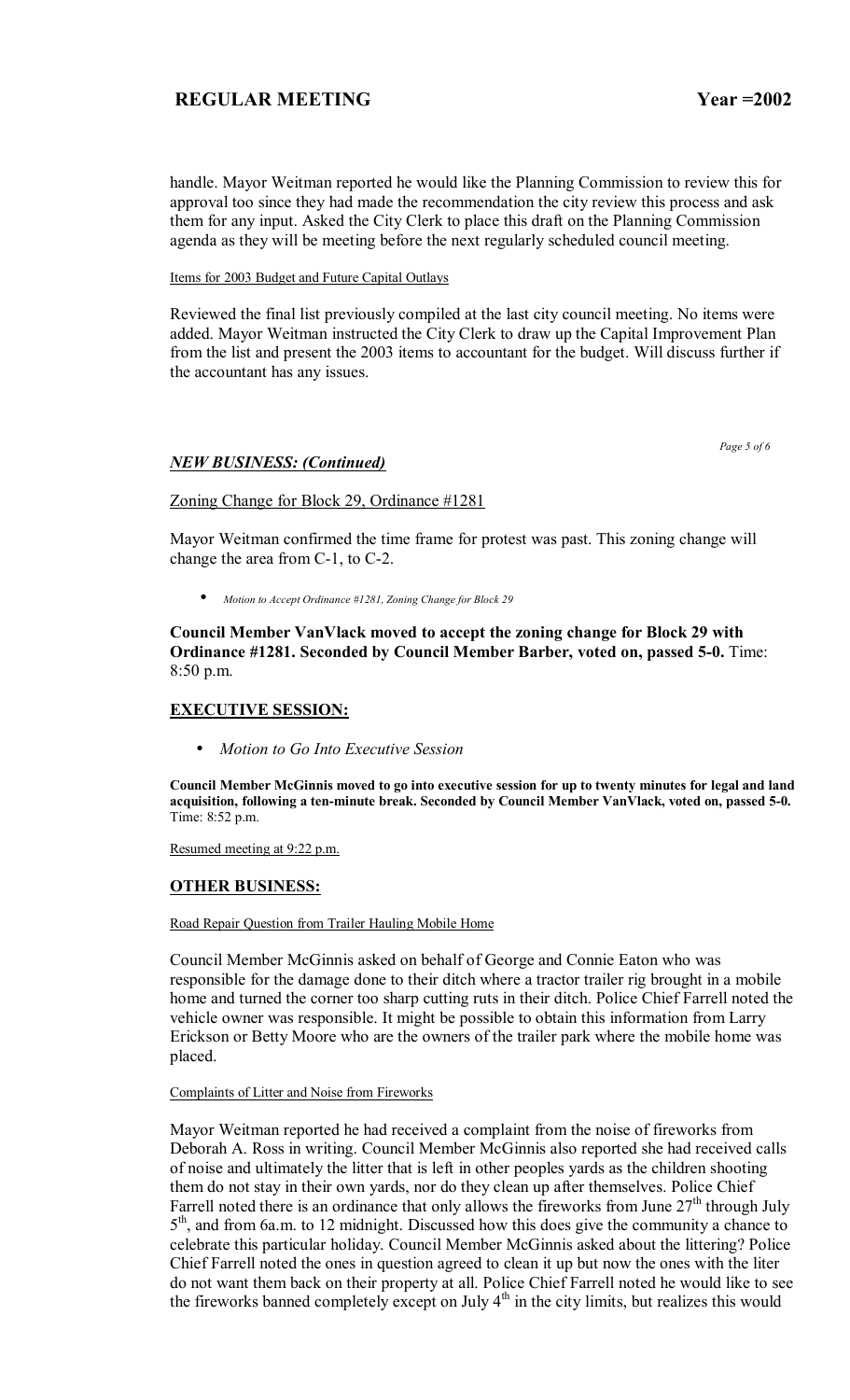Meeting Date of Next City Council Meeting

City Clerk Herrin asked if the next regularly scheduled meeting date was ok with the mayor and city council. Concurred.

## **CITY CLERK'S REPORT:**

City Clerk gave verbal report on the below listed:

A] North Siren will be checked again on July  $18<sup>th</sup>$ , as it did not go off with the routine run. There were no objections to doing a test run on that day while the company was here to repair, will put notice up.

B] Division of Safety and Health will be here for inspection on July 11, 2002.

C] Asked if Council wanted the KAN STEP tape returned to the state. Discussed looking into further information on this program and to check with the city with fliers to see if there is truly an interest. Will discuss further later.

## *CITY CLERKíS REPORT: (Continued)*

 *Page 6 of 6* 

City Clerk's written report included:

- a. Reminder: Planning Commission Public Hearings, July 11,m 2002 at 7:00 p.m.
- b. Zoning Change for Block 29
- c. Railroad Street to One-Way Citizens Comments
- d. Public Hearings July 31, 2002 at City Hall Regarding Three Condemnations

# **NOTES AND COMMUNICATIONS TO COUNCIL***:*

- a] KDCH 'Community Capacity Building Program' Workshop
- b] *Children's Advocacy Center* Attendance Certificate for Glenn Farrell
- c] SEK 'Businesses  $&$  Communities Connecting' Meeting, July 18, 2002
- d] KDOC, *KLINK Programs* with Cities
- e] Letter to Linn County Clerk's Office Requesting Distribution of Park Money
- f] KDHE Letter Regarding Changes in Fees for Death Certificates

g] MLA *Personnel Management* Training Session in July 2002

h] KMU *Municipal Telecommunications Seminar* July 24, 2002

I] KSU Letter Regarding "Park and Recreation Facility Inventory"

J] Letter from Kelly VanTuyl to KCP&L, dated June 25, 2002

K] *League News* Volume 7, Number 17, June 28, 2002

L] Planning Commission Minutes of June 13, 2002 Meeting

M] Planning Commission Public Hearing Minutes of June 27, 2002

N] Park Board Meeting Minutes of June 30, 2002

## *ADJOURNMENT:*

*ï Motion to Adjourn*

## Being no further business, **Council Member McGinnis moved to adjourn. Motion seconded by Council Member VanVlack, voted on, passed 5-0.**

Meeting was adjourned at 9:50 p.m.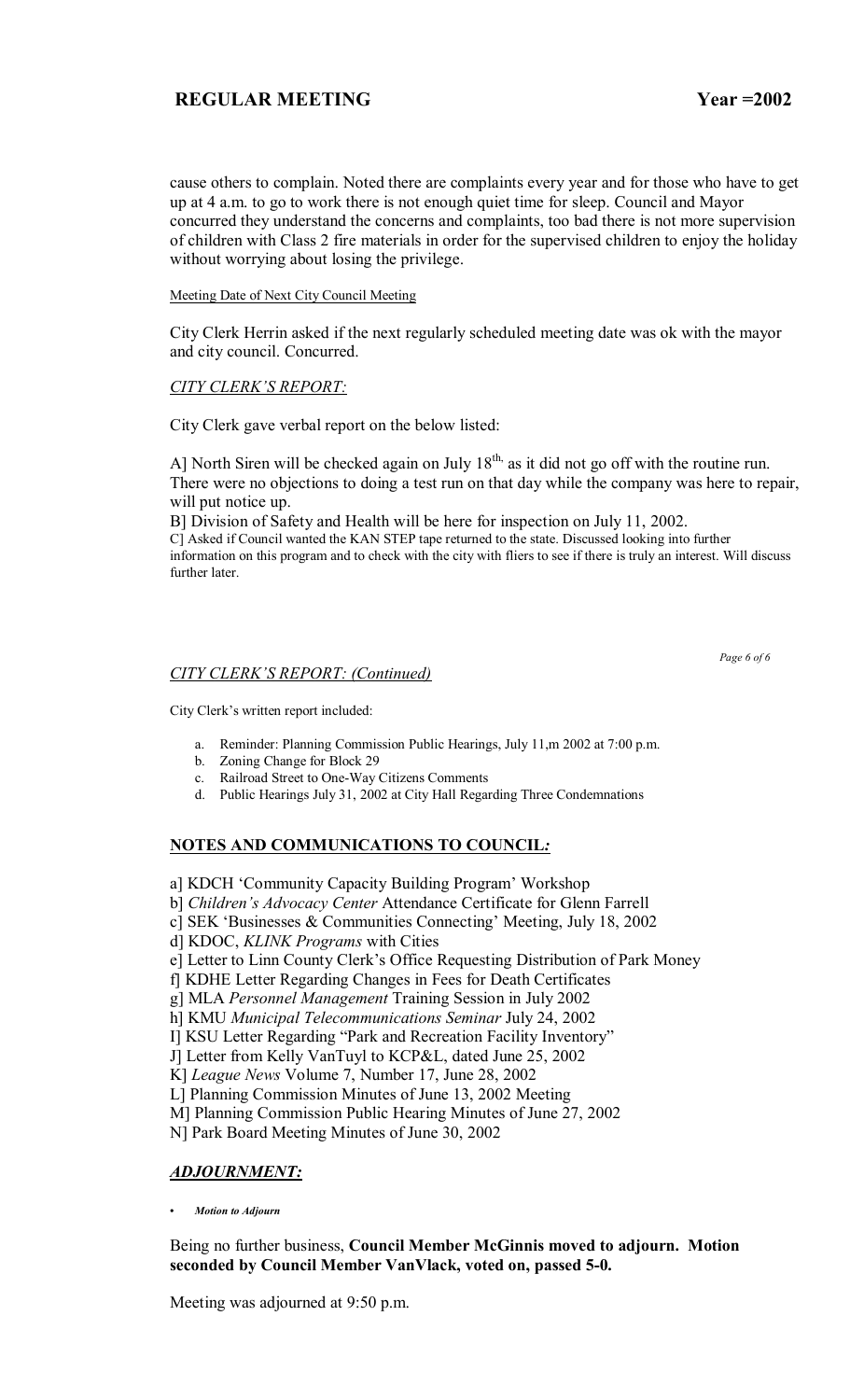I, \_\_\_\_\_\_\_\_\_\_\_\_\_\_\_\_\_\_\_\_\_\_\_\_\_\_\_\_\_\_\_\_\_\_\_\_\_\_\_\_, LaCygne City Clerk, do hereby declare the above to be true and correct, to the best of my knowledge, and do hereby subscribe my name this 3rd day of July 2002.

#### *Page 1 of 3*

The LaCygne City Council held a Special Meeting at 7:10 p.m., Tuesday, June 25, 2002, at LaCygne City Hall. The purpose of the Special Meeting is for: 1. Pratt Addition, Block 2, discussion with KCP&L and with Dennis & Kelly VanTuyl, and, Mike & Melissa DeMott; 2. Closing City Hall on July 5, 2002; and, 3. 2003 Budget Planning to Include Long Range Planning.

Council Members present were: Esther Shields, Steve Hisel, Connie McGinnis, and Mike VanVlack. Absent: Sam Barber.

Others present included: City Clerk Devona Herrin, Police Chief Farrell, Tony Keim with KCP&L, Linda Williams, Julie Funk, Mike & Melissa DeMott, Dennis & Kelly VanTuyl.

Mayor Weitman called the Special Meeting to order at 7:10 p.m.

Mayor Weitman announced the purpose of the Special Meeting was for: 1. Pratt Additions, Block 2, discussion with KCP&L and with Dennis & Kelly VanTuyl, and, Mike & Melissa DeMott; 2. Closing City Hall on July 5, 2002; and 3. 2003 budget Planning to Include Long Range Planning. These are the only items to be discussed at this meeting.

### **Pratt Addition, Block 2, discussion with KCP&L and with Dennis & Kelly VanTuyl, and Mike & Melissa DeMott**

Mayor Weitman presented a brief update of what occurred at the previous City Council meeting where it was decided to continue when KCP&L could have a representative available. The City does not feel the city has any control at this time, but would like to see the issue resolved.

Discussed if the arm extension on the electric pole was a permanent fix. Mr. Keim reported the extension was extended ten feet to move the line from the DeMott structure making it safe and could stay permanently. This north and south line was installed in the late 1960's. There was no mention until now about it being placed outside of the alley easement. A privacy fence is no problem for KCP&L; they will take the fence down and put it back up if there is a need to get to the pole. If the pole is required to be moved, then there is no electricity for two houses as the electricity is cut and left where the pole is now. To move the pole, someone will have to pay the costs.

Council Member Hisel asked if part of the prior concerns wasn't about a fence not being put back if KCP&L did need access? Mrs. DeMott responded they felt that way because when the arm extension was put on there were  $2X4$ 's and stakes that were removed on their property that were not put back when they left.

Mrs. VanTuyl spoke about how the last time Tony came to their house she was threatened by Tony with two other witnesses there at the time. That KCP&L did not have an easement and if the pole were moved he would pull their line. Why does it have to stay in their yard? Mayor Weitman responded the city cannot address. Mr. Keim reported he did not threaten Mrs. VanTuyl; just explained that if KCP&L did have to move the pole then would also have to move the wire as there would not be an easement for the wire either.

Mr. DeMott stated KCP&L does have a sixteen-foot easement in the alley and the arm is still ending in my property. Mayor Weitman noted he would like to see this resolved but do not see how the city is involved.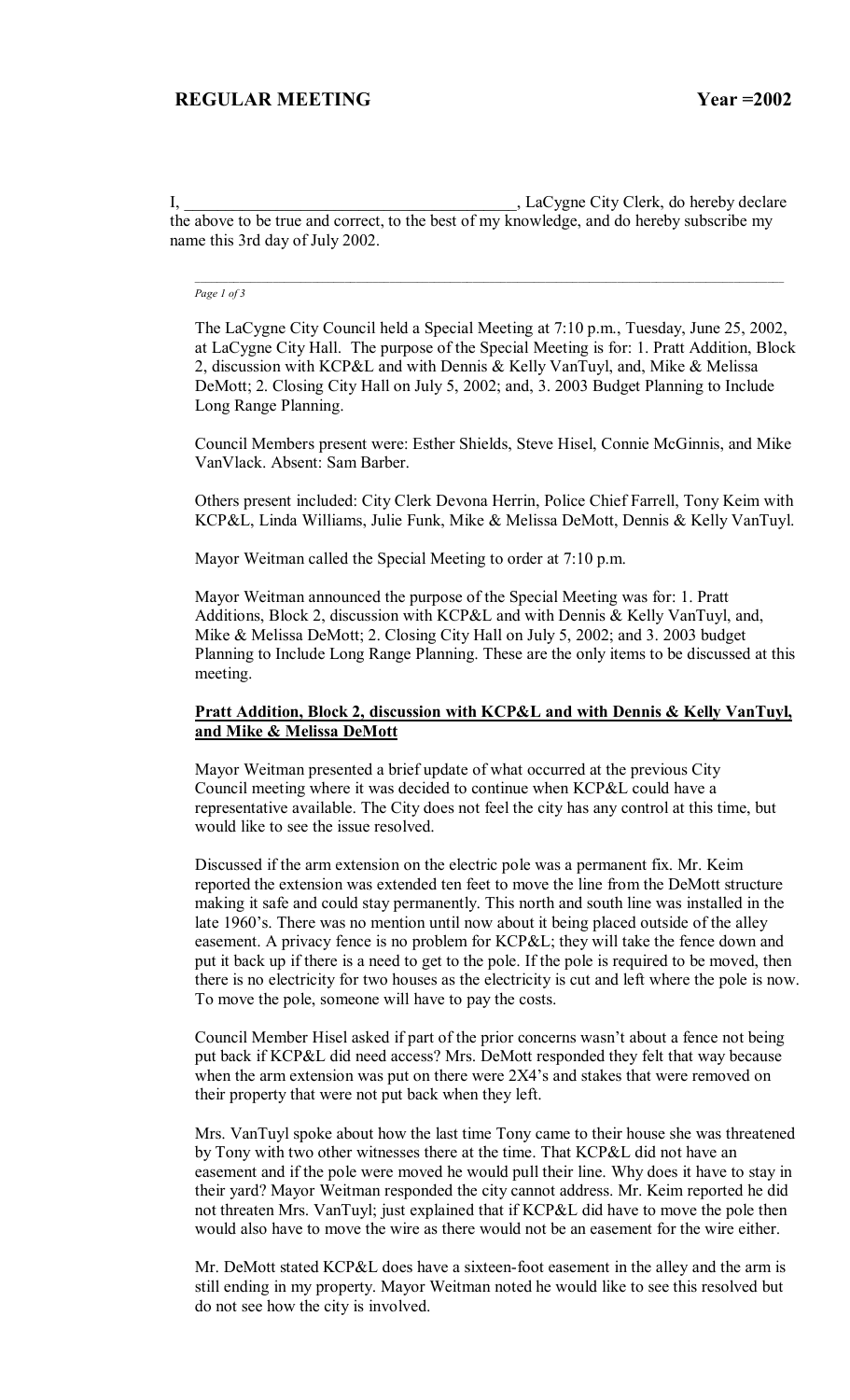Mrs. VanTuyl reported the alley had been established since 1881 per the county. Also, that Linda's trailer would prohibit putting the pole over in the alley.

*Page 2 of 3* 

## **Pratt Addition, Block 2, discussion with KCP&L and with Dennis & Kelly VanTuyl, and Mike & Melissa DeMott (Continued)**

Mr. DeMott noted the biggest problem is the ruts left in the yard from the trucks. His yard is a low area and stays wet during dry times and really wet in bad weather, which is usually the cause for a truck to need to be at the pole for repairs. If KCP&L could bring trucks in from the south end of the alley this would solve that problem, as any ruts would be in the alley. There is a big tree in the ally behind DeMott's property and on the south end of the alley that would need to be removed along with Mr. Medlin's shed then KCP&L could use it.

Council Member Hisel asked if the main concern is access to the pole? Mr. DeMott nodded affirmative. Mrs. VanTuyl stated it's still not right but need some solution to keep from tearing up their yard.

Mr. Keim reported if the pole and secondary lines stay where they are then KCP&L will lower the trees in the alley to get them accessible from the electric lines for someone else to finish removing. Will get with the city and get permission for which limbs to cut. Council Member VanVlack noted he would be available next week and KCP&L could work with him through City Hall.

DeMott's and VanTuyl's both agreed this would be a workable solution.

Mrs. VanTuyl asked what about the sheds in the alley and on their property. Mayor Weitman noted this was not on the agenda to discuss at this meeting and they were welcome to come to the next regularly scheduled meeting on July  $3<sup>rd</sup>$  to discuss.

### Closing City Hall on July 5, 2002

• *Motion to Close City Hall on July 5, 2002*

**Council Member Shields moved to allow the employees who want off without pay, or use vacation or comp time to be off on July 5, 2002 and for City Hall to be closed for this year only. Seconded by Council Member VanVlack, voted on, passed 4-0.** Time: 7:42 p.m.

### **2003 Budget Planning to Include Long Range Planning**

City Clerk Herrin handed out rough draft of Schedule of Capital Outlays. The Mayor and Council reviewed and discussed the following items with estimates of cost:

| Dog Kennel with 8 Runs              | 2004      | $$25,000$ with grant  |
|-------------------------------------|-----------|-----------------------|
| <b>Property Purchase</b>            | 2003      | \$10,000              |
| New Cemetery Property               |           |                       |
| a. Landscape                        | 2003      | \$5,000               |
| b. Lot Platts                       | 2003      | \$5,000               |
| Roof on Cemetery Bldg               | 2003      | \$1,500 with inmates  |
| Fire Hydrants                       | 1 Ea. Yr. | \$2,000               |
| New/Add-on City Hall/               | 2003-4    | \$80,000              |
| Fire Department/                    | 2003-4    | \$80,000 with grant   |
| Police Department                   | 2003-4    | \$80,000              |
| <b>City Annexation Improvements</b> | 2003      | \$100,000             |
| Swimming Pool                       | 2005      | $$150,000$ with grant |
| Comm. Bldg Heat/AC                  | 2003-4    | \$20,000              |
| Dump Truck                          | 2003      | \$40,000              |
| Lawn Mower                          | 2003      | \$8,000               |
|                                     |           |                       |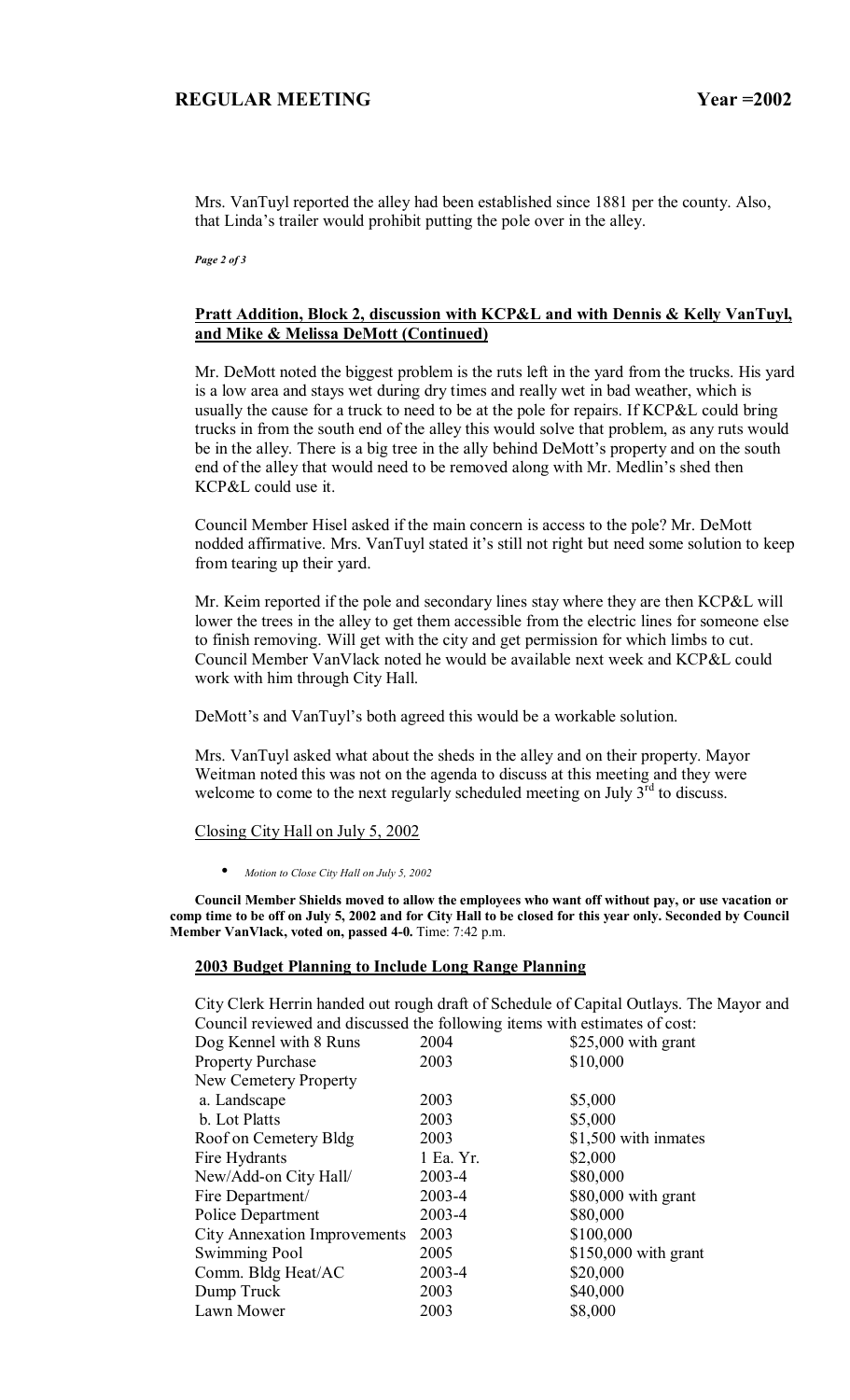| Backhoe                | 2003 | \$70,000         |
|------------------------|------|------------------|
| Skid loader            | 2003 | \$40,000         |
| Streets, Cap. Imprymnt | 2006 | ??<br>with grant |

City Clerk Herrin noted the items already committed for 2002 would have values on them at the next meeting as well as the items already completed from 2001 and 2002. *Page 3 of 3* 

### **Adjourn**

 With no further business, **Council Member VanVlack moved to adjourn the meeting. Seconded by Council Member Hisel, voted on, passed 4-0.** Time: 8:54 p.m.

I, \_\_\_\_\_\_\_\_\_\_\_\_\_\_\_\_\_\_\_\_\_\_\_\_\_\_\_\_\_\_\_\_\_\_\_, LaCygne City Clerk, do hereby declare the above to be true and correct, to the best of my knowledge, and do hereby subscribe my name this 25th day of June 2002.

## *REGULAR MEETING:*

*Page 1 of 4 Pages*

The LaCygne City Council met in regular session on Wednesday June 12, 2002, due to rescheduling the June 19, 2002 meeting date. Council Members present were: Mike VanVlack; Connie McGinnis; Sam Barber; and Steve Hisel. Absent: Esther Shields.

Others present included: City Clerk Devona Herrin; City Police Chief Chuck Farrell; City Attorney John Sutherland; City Public Works Superintendent George Craig; Planning Commission Chairman Randy Tinsley; Roger Sims; Julie Funk; Kelly and Dennis VanTuyl; Mike DeMott; Linda Williams; Wes Medlin; Travis Robbins; and Bob Bousfield.

Mayor Terry Weitman called the meeting to order at 7:02 p.m.

## *CONSENT AGENDA:*

*ï Motion to Approve Consent Agenda*

**Council Member VanVlack moved to approve the consent agenda that consisted of:**

Check Register: June  $6 - 12$ , 2002; Minutes of June 5, 2002 City Council Meeting;

**Motion seconded by Council Member Barber, voted on, passed 4-0.** Time: 7:04 p.m.

### **DISCUSSION FROM THE FLOOR**

Dennis & Kelly VanTuyl and Mike & Melissa DeMott Regarding Alley in Their Block

Mr. Medlin reported he had called KCP&L to ask them about an electric line that crossed his back yard in regards to placing his travel trailer in the same area. When KCP&L employee was at his house looking at the area this employee noted there was a building going up on another part of the block that was too close to an electric line.

Mayor Weitman reported he had read the 'request/demand' from the VanTuyl's and the DeMott's that the City of La Cygne have 'Linda  $&$  George Williams move their trailer, side building, 2 sheds, pole with their utilities on it and clothes line' and KCP&L to move their pole. Mayor Weitman asked if they knew when this block became Pratt Addition, Block 2? Kelly VanTuyl noted she did not know. Mike VanTuyl noted the current homes in the block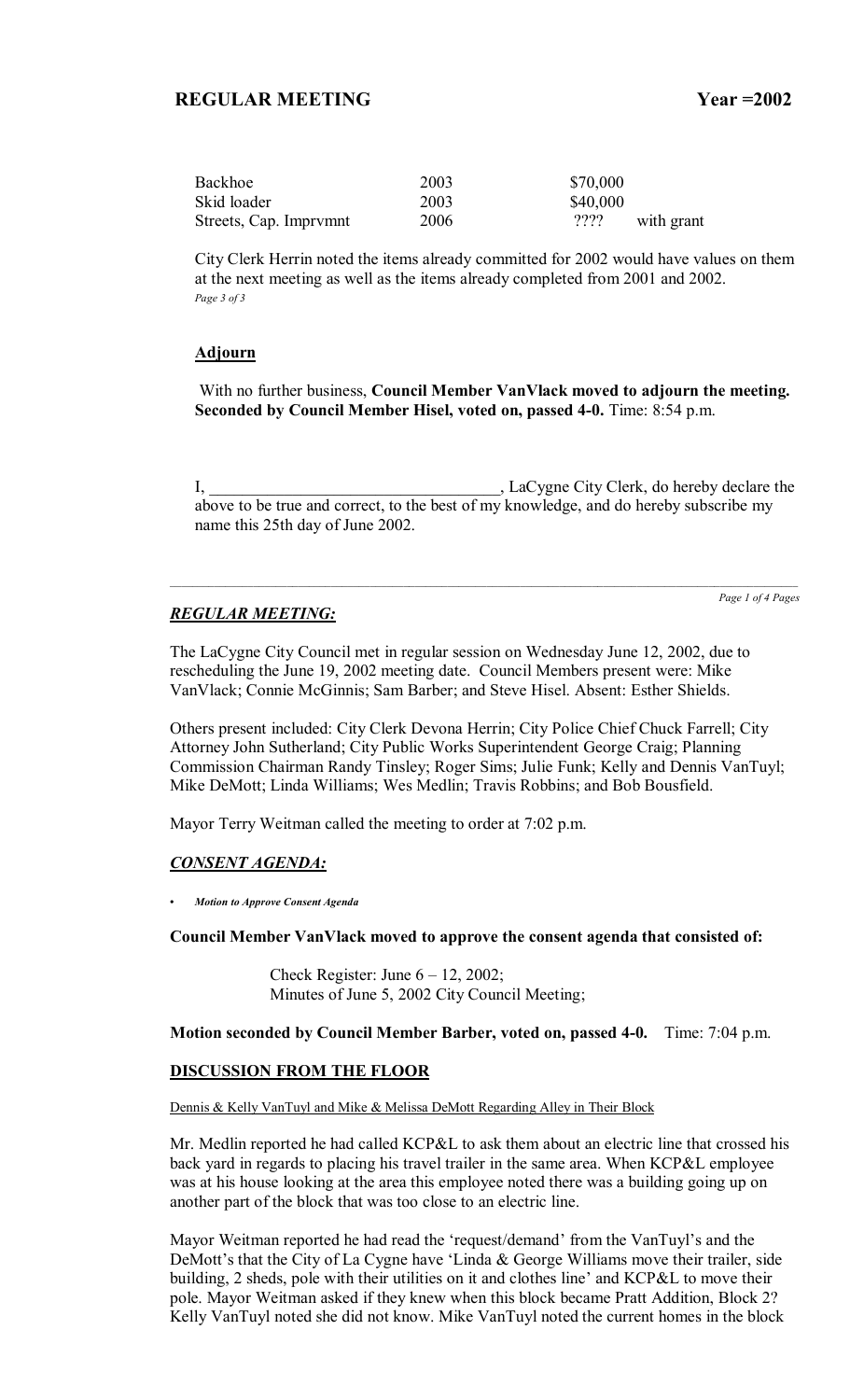were built in the 1960's. It was also noted there were other homes in the block prior as foundations have been found. Mike DeMott reported they had received an OK from KCP&L to go ahead with their building as KCP&L had done a temporary fix to the pole. Kelly VanTuyl noted there is no record of the electric company having an easement in the block and the electric company cannot put the power line into the easement/alley because the trailer is in the easement. Where the electric pole is was not an issue until now.

Mayor Weitman reported there was a permit issued in July 1991 for the Williams trailer. The city did not even begin any zoning requirements until October 1991 and did not put it in place and hire the first codes officer until September 1992. City Attorney Sutherland noted that prior to hiring the codes officer there was no checking done by the city; that the building permit was just for county information. There was not checking of property lines, etc.

Dennis VanTuyl referred to the survey they had had completed showing the Williams' trailer was 14-15<sup>'</sup> in the sixteen foot alleyway; there are two metal sheds that are north of the trailer with about one foot of each on the VanTuyl property. Requested the city have these moved from the alleyway.

City Attorney Sutherland noted that items in the alleyway were the city's option to act or not act. However there are many areas like this that occurred prior to 1991, and it is up to the city. Mr. Medlin asked how far the trailer was into the alley? Mike DeMott responded 'fifteen feet'.

Kelly VanTuyl reported there are three property owners in the area that want to put up privacy fences and cannot with the electric pole where it is without the electric company tearing down the fences if they need access.

Linda Williams reported they poured a cement slab where the sheds are to cover a well in 1993, then moved the buildings that were already on the property and built around the 1970's to that slab area.

Kelly VanTuyl noted they had asked the Williams' to move the buildings once they had completed their survey and found they were on the VanTuyl property. But to date, all that had been done was the clothesline wire cut by Mr. Williams. We try to be quiet when we are working but they say we make too much noise. Linda and George are just not happy with what we have done in our own property, we even moved the building in 25 feet to give them space instead of just the required fifteen feet.

*Pages 2 of 4* 

### **DISCUSSION FROM THE FLOOR (Continued)**

Dennis & Kelly VanTuyl and Mike & Melissa DeMott Regarding Alley in Their Block (Continued)

Mayor Weitman noted it appears the power and light pole has never been in the easement/alleyway. Why does the city have anything to do with this? The city did not create this. Mike DeMott responded the Tony Keim with KCP&L said the poles were placed in the mid-fifties. Mayor Weitman noted it appeared the only thing the city could do would be address the storage buildings placed in 1993 apparently without any building permits. City Attorney Sutherland noted it was and unimproved open alley. Council Member Barber addressed the VanTuyl's and DeMott's noting 'you are trying to get us to say that since it's in the alley you want us to do something'. This was confirmed. Kelly VanTuyl noted the city could make her move her sheds since there were no building permits. Then discussion noted Mike DeMott's building permit was granted by the city and then he was stopped from building by KCP&L. Mayor Weitman noted the permit was approved based on city guidelines not KCP&L guidelines. City Attorney Sutherland noted the city was not involved at all with where KCP&L put their pole. Dennis VanTuyl reported KCP&L will not move the pole till the trailer is moved. City Attorney noted need to get with KCP&L for them to tell what they can do in this situation. Mike DeMott reported he had been talking with Tony Keim who is the local superintendent. Randy Tinsley asked if they had looked into the primary going underground. Noted it had been discussed but may still have to be ten feet from the building.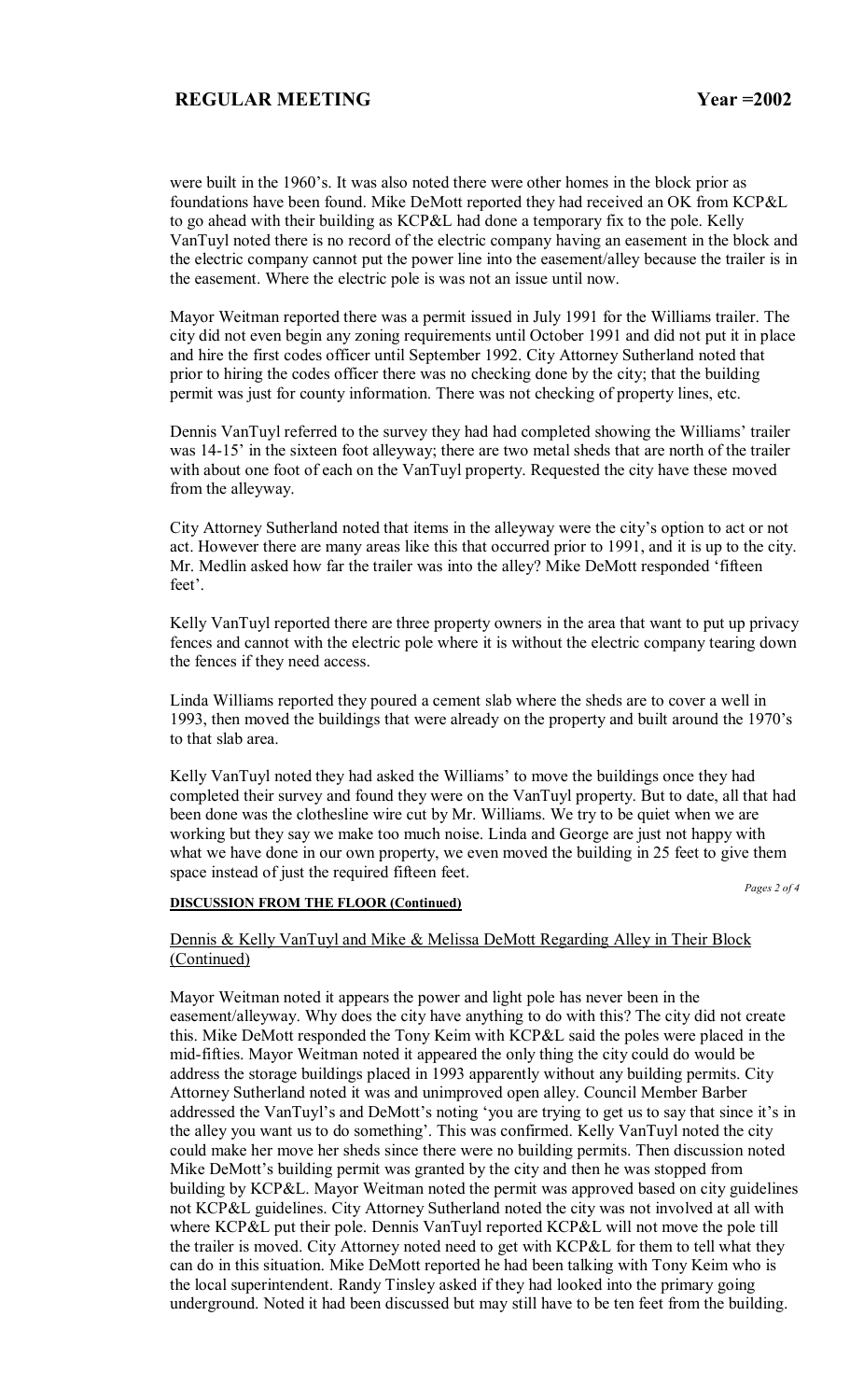Mayor Weitman reported it looked like need to ask KCP&L for representation. Requested City Clerk contact Tony Keim and Woody Woodman to set up a special meeting with a time frame that would work with KCP&L.

Linda Williams noted the electric company used to drive through the southwest corner of her property but this also puts them in the north edge of the property south of her and that new owner does not want them entering from there anymore. Mrs. Williams noted they would remove the sheds but not the slabs due to the well.

Mayor Weitman asked that the city get with KCP&L to set up a meeting and then alert all concerned as to the meeting time.

Wes Medlin Asked About Four-Wheelers on Public Roads

Mr. Medlin asked if there were any laws against four-wheeler on public roads. City Police Chief Farrell responded that city's of the third class, which included La Cygne, permitted these vehicles on the public roads of the city but not any highway streets. The vehicles were subject to the same rules and regulations as autos, which includes staying within the speed limits.

# **6TH STREET IMPROVEMENT**

Discussed movement on project. Looked at bid where Killough does the groundwork and then the city  $\&$ /or county doing the chip and seal work later. Discussed what might be best for the city long term as to cut back too much could just lead to more repair work later, but much sooner than if it was asphalted now. Mayor Weitman asked the street committee to review in detail and report back at the next meeting. Also to let the engineer know the city will try to have a decision at the July 3, meeting.

## **REPORTS OF CITY OFFICERS:**

Police Chief & Codes Officer - Chuck Farrell Jr.

No police report for the last week. Noted the city council will need to begin the process for the previously noted unfit structures.

### Public Works Superintendent George Craig

Superintendent Craig reported the city council might be getting a letter from the county on cleaning the gas line on Lamb Road. To the best of his knowledge this had not been done in the past there is no money in the budget for weed spray. Talking about \$10,000 in spray to do the job as has been requested to be done.

## *STANDING COMMITTEE REPORTS:*

Street

Changing Railroad Street to One-Way: Pending, have not met with everyone yet.

### Public Safety

Stop Sign Review at North End of Broadway: Still under review, will report back at the next meeting.

### **SPECIAL COMMITTEE REPORTS:**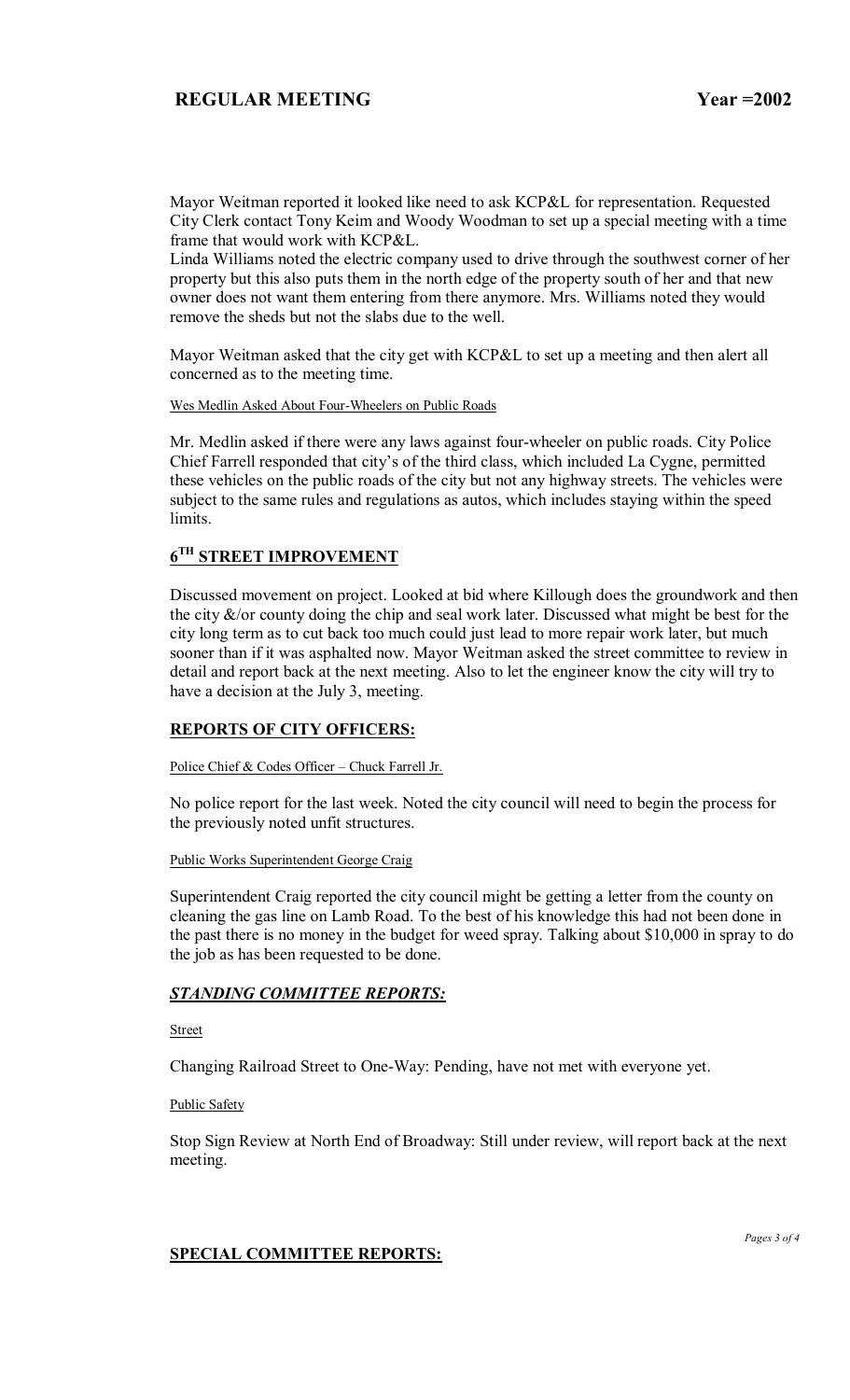Fiesta: Meeting tonight. Connie McGinnis will handle the letter from Parker Harvest Fest regarding the date of the Fiesta for 2002. The Park Board will handle the queens again this year.

## **DISSUSSION FROM THE FLOOR: (Continued)**

Bob Bousfield for Mine Creek Radio Club

Bob Bousfield asked to borrow the generator for Mine Creek Radio Club to use over the weekend of June 22-23, 2002, realizing if there is a city emergency it will be returned.

• *Motion to Approve the Loan of Generator to Mine Greek Radio Club*

**Council Member VanVlack moved to approve the loan of the generator to the Mine Creek Radio Club for the weekend of June 22-23, 2002. Seconded by Council Member Barber, voted on, passed 4-0.** Time: 8:18 p.m.

## *UNFINISHED BUSINESS:*

Dr. Rogers, 121 N Broadway, Curb in Front of Office

Committee still checking into. Continue until the next meeting.

Guidelines to Apply with Building Permits to Include Possible Survey & Waiver of Responsibility

City Attorney noted he would have the information at the next meeting on July 3, 2002.

Four Unfit Structures

Discussed the four properties Codes Officer Farrell presented at the last meeting. These properties are: Gary Prentice, 824 7<sup>th</sup> St. Court; Sandra Wisdom, 413 S. 1<sup>st</sup>; Don Porter, 405 S.  $1^{st}$ ; and, James, 407 S.  $2^{nd}$ . Discussed the full name on the James property is unknown as of meeting date. City Attorney noted will need full information on the name before proceeding on that location. Reviewed guidelines for unsafe and unfit structures.

• *Motion to Set Public Hearing for July 31, 2002 at 7:00 p.m. for Three Locations*

**Council Member Hisel moved to set the public hearing for July 31, 2002 at 7:00 p.m. at City Hall for Prentice, Wisdom, and Porter. Seconded by Council Member VanVlack, voted on, passed 4-0.** Time: 8:30 p.m.

• *Motion to Authorize Resolutions #268, 269, and 270 for Unfit & Unsafe Structures*

**Council Member Hisel moved to authorize Resolutions #268, 269, and 270 on the matter aforementioned. Seconded by Council Member VanVlack, voted on, passed 4-0.** Time: 8:31 p.m.

### SEKRPC Planned Priority Public Works Projects Lists

Discussed. Council passed on completing this form at this time for SEKRPC. Will include in the budget and future plans meeting to be held next month to be prepared for next year.

## *NEW BUSINESS:*

None

## **EXECUTIVE SESSION:**

• *Motion to Go Into Executive Session*

**Council Member Hisel moved to go into executive session for up to twenty-five minutes for legal, ten**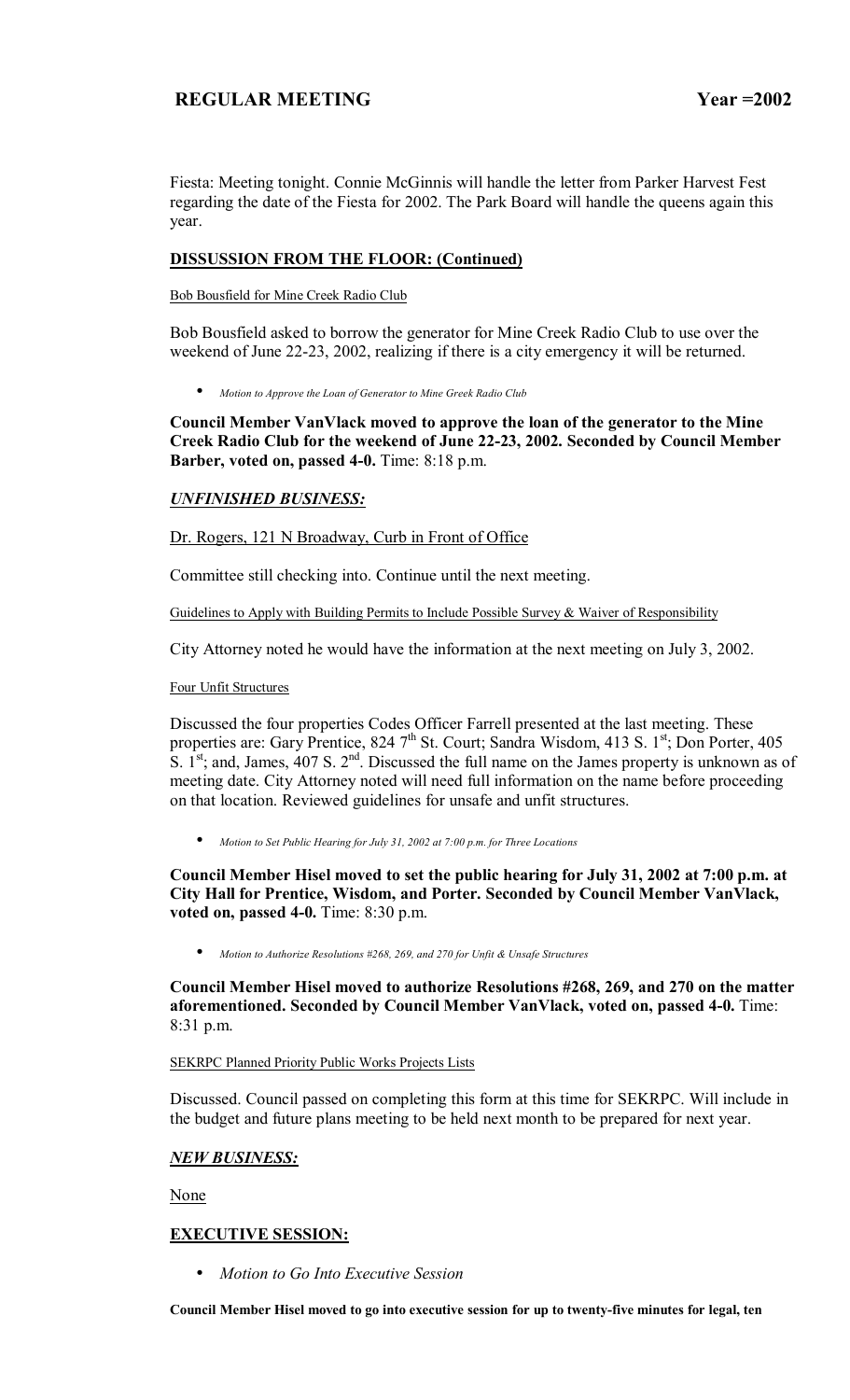**minutes for personnel, following a ten-minute break. Seconded by Council Member McGinnis, voted on, passed 4-0.** Time: 8:35 p.m.

Resumed meeting at 9:08 p.m.

## **OTHER BUSINESS:**

None

**CITY CLERK'S REPORT:** 

City Clerk gave verbal report on the below listed:

A] State Tax Increase as of July 1, 2002

- B] Decrease in State Tax Revenue as of July 1, 2002
- C] North Siren Hit by Lightning
- D] Pending Zoning Change for Block 29

## **NOTES AND COMMUNICATIONS TO COUNCIL***:*

a] Certificate of Attendance for James Hazelet

b] *Kansas Government Journal April 2002, Volume 88 - Number 4* 

c] Planning Commission Agenda for June 13, 2002

## *ADJOURNMENT:*

*ï Motion to Adjourn*

## Being no further business, **Council Member Hisel moved to adjourn. Motion seconded by**  Council Member Barber, voted on, 2-2 (No – VanVlack and McGinnis).

Mayor Weitman adjourned the meeting at 9:16 p.m.

I, \_\_\_\_\_\_\_\_\_\_\_\_\_\_\_\_\_\_\_\_\_\_\_\_\_\_\_\_\_\_\_\_\_\_\_\_\_\_\_\_, LaCygne City Clerk, do hereby declare the above to be true and correct, to the best of my knowledge, and do hereby subscribe my name this 12th day of June 2002.

### *Page 1 of 4 Pages REGULAR MEETING:*

The La Cygne City Council met in regular session on Wednesday, June 5, 2002. Council Members present were: Sam Barber, Steve Hisel; Connie McGinnis, Mike VanVlack, and Esther Shields.

Others present included: City Clerk Devona Herrin; Chief of Police Glenn Farrell; Public Works Superintendent George Craig; City Attorney John Sutherland (arrived at 7:30 p.m.); City Fire Chief Ernie Moylan; City Treasurer Linda Elder; Jennifer McDaniel; Julie Funk; Kelly and Dennis Van Tuyl; Jim Johnson; Michael McCool; and Darlene VanVlack.

Mayor Terry Weitman called the meeting to order at 7:00 p.m.

# *CONSENT AGENDA:*

C *Motion to Approve Consent Agenda*

## **Council Member McGinnis moved to approve the consent agenda, which consisted of:**

Check Register: May 16 - June 5, 2002;

*Page 4 of 4*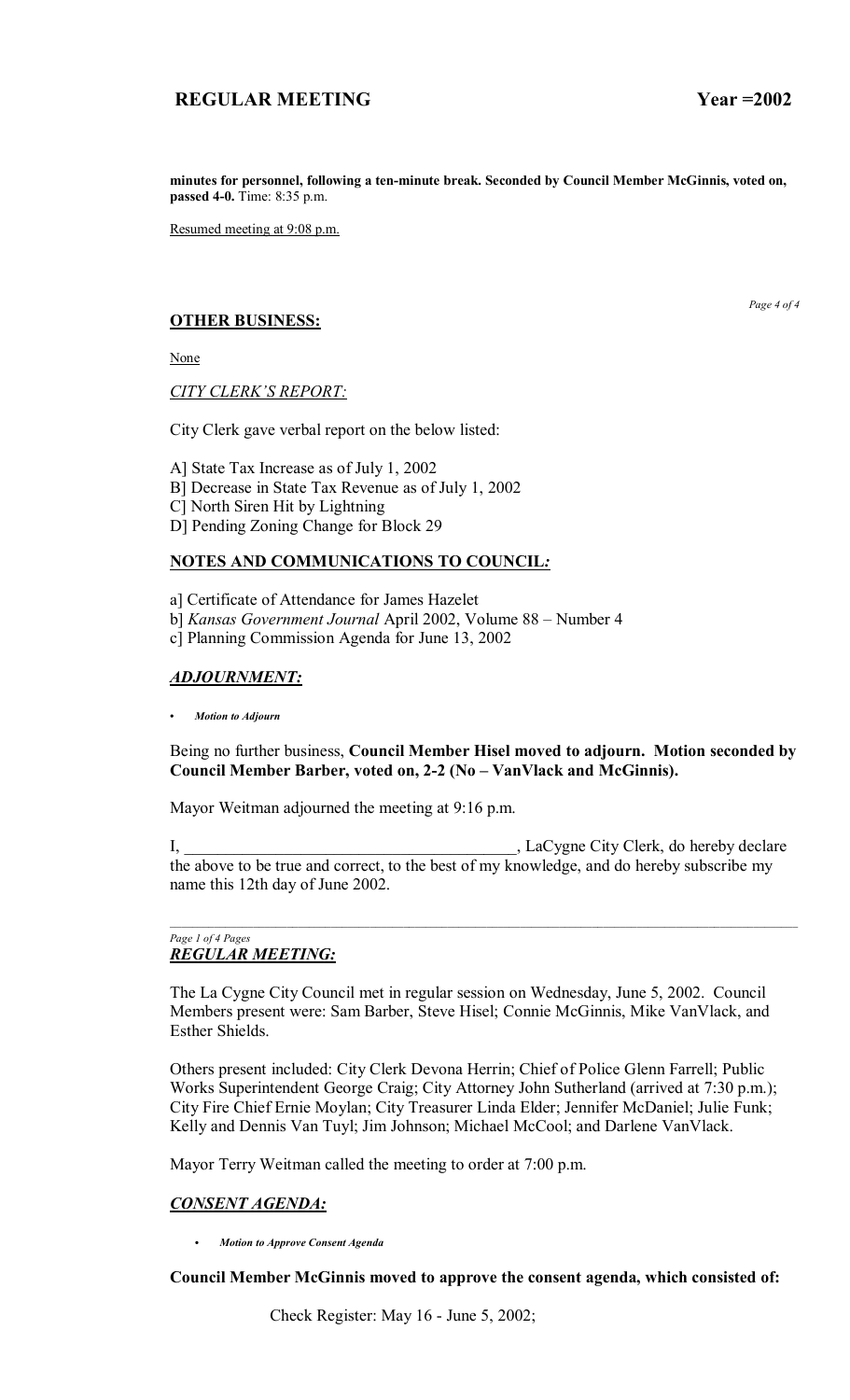Minutes of May 15, 2002 Regular City Council Meeting

**Seconded by Council Member VanVlack, voted on, passed 5-0.** Time: 7:01 p.m.

### **UTILITY IMPROVEMENTS REPORT**

## **CDBG SEWER GRANT - STATE REVOLVING LOAN - EDA GRANT**

- a. Noted letter from KDCH granting contract time extension request
- b. Noted letter from KDCH giving approval to use EDA Funds in place of SRF
- c. Mayor Weitman reported he had met with Rob Gavin to sign some sewer contracts

### **6TH STREET IMPROVEMENT PROJECT**

a. Council Member Barber reported engineers are still working on details of  $6<sup>th</sup>$ Street and should have some information by the end of the week.

## *DISCUSSION FROM THE FLOOR:*

Julie Funk, Asking about a Stop Sign on the North End of Broadway

Julie Funk asked about putting a stop sign at the north end of Broadway at the 'T' intersection with Grand Ave. Public Safety asked about putting up a yield sign. Mayor Weitman asked the Public Safety Committee to work with Police Chief Farrell and report back. Police Chief Farrell noted when a street T's the dead-end is the one to yield and at intersections the person/vehicle on the right has the right-of-way.

### *REPORTS OF CITY OFFICERS:*

### Chief of Police Farrell

Police Chief Farrell submitted and reviewed a written report of police activities for the month of May 2002.

Presented photos of four premises that need repaired or torn down. The council and mayor viewed the photos. All locations are vacant. The locations are:  $2<sup>nd</sup>$  & Elm, James;  $1<sup>st</sup>$  & Linn, Sandy Wisdom;  $1<sup>st</sup>$  & Elm, Don Porter; and Prentiss property off of east end of Grand Ave. The Prentiss property is an open basement only with the foundation now cracked and the building permit expired. Recommendation is to have them condemned and destroyed. Council Member Barber asked if the city could get caught with the expense if the owner doesn t address the corrections. Noted the city could end up bearing the initial expense and then place the cost on the property tax rolls. At this time they are a health hazard for animals and growth to the community as a whole.

C *Motion to Begin Condemnation Process*

**Council Member VanVlack moved to authorize Codes Officer Farrell to begin the condemnation process. Seconded by Council Member Shields.** Discussion: Council Member Hisel asked if the open basement would be acceptable if it was filled with rock/gravel and then maybe used later. Codes Officer Farrell noted that should be all right at this time to meet the health and safety needs. Concurred the owner is aware there is a foundation problem and it could be filled in to make it safe for now as a way of addressing this one. **Voted on, passed 5-0.** Time: 7:22 p.m.

## *REPORTS OF CITY OFFICERS: (Continued)*

Public Works Superintendent George Craig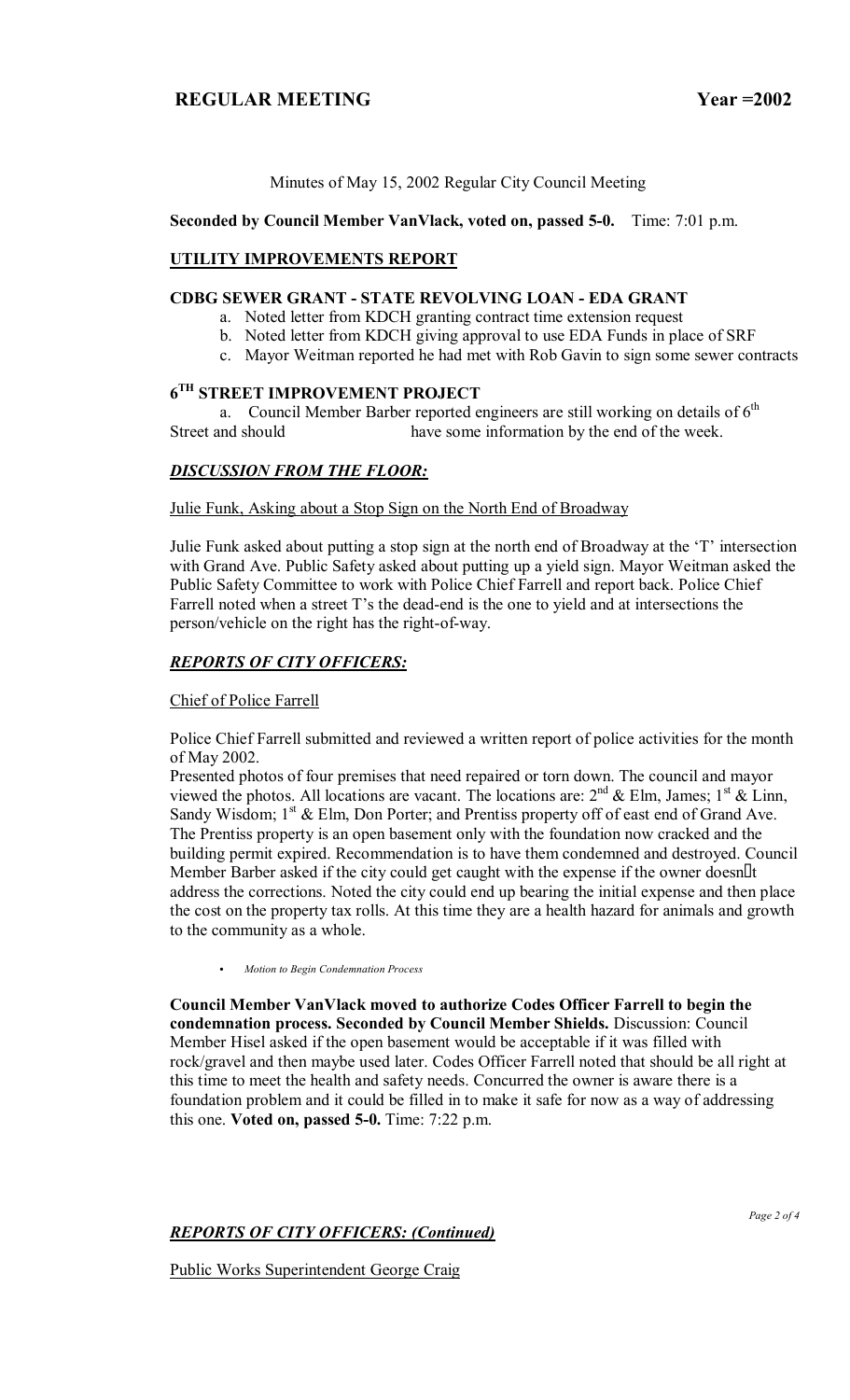Superintendent Craig reported Jerome Moore needs ten hours by the end of this year to renew his sewer certification. There is a class in Lawrence for two days in July that will meet these requirements.

C *Motion for Jerome Moore to Attend School in Lawrence in July*

**Council Member Barber moved to send Jerome Moore to school for two days in Lawrence in July. Seconded by Council Member Hisel, voted on, passed 5-0.** Time: 7:24 p.m.

## *STANDING COMMITTEE REPORTS:*

Park

Council Member Hisel reported the Park Board is looking at a new chlorinator and diving boards. Also the motor for the pool has been rebuilt as well as the back up motor.

### **Cemetery**

Council Member Shields complimented the city crew for helping get ready for the recent holiday, even getting the gates painted. It looks nice.

Public Safety

Council Member VanVlack reported the committee recommendation for action concerning Railroad Street north of Market Street is to make it a one-way street going south. Council discussed how to possibly do this process. Mayor Weitman asked the Street Committee to check with the people on that street for input and to report back.

## **Community Building**

Council Member VanVlack noted they are still working on purchasing tables.

## *SPECIAL COMMITTEE REPORTS:*

Fiesta

Next meeting is June 12, 2002, the second Wednesday of each month.

## *UNFINISHED BUSINESS:*

## Dr. Rogers, 121 N Broadway, Curb in Front of Office

Council Member Hisel reported he has been discussing this with Mr. Rogers and will have report at a later date.

### Ordinance Amendment for Survey's with Building Permits

City Clerk Herrin reported information obtained from other cities indicated most other cities let the zoning/codes person make the call when a survey was needed before a structure was put in place. Generally this would happen when the property owner wanted it close to the boundary requirements and the boundary was not clear. One city did require a survey on any new addition to a property. Codes Officer Farrell was ok with the call for a survey as long as it was set out for the community in some manner. Discussed. Asked City Attorney Sutherland to draw up application requirements to include a possible survey determined at the discretion of the codes officer with a waiver of responsibility to the city and the officer added to the building permits and bring back for review.

# *NEW BUSINESS:*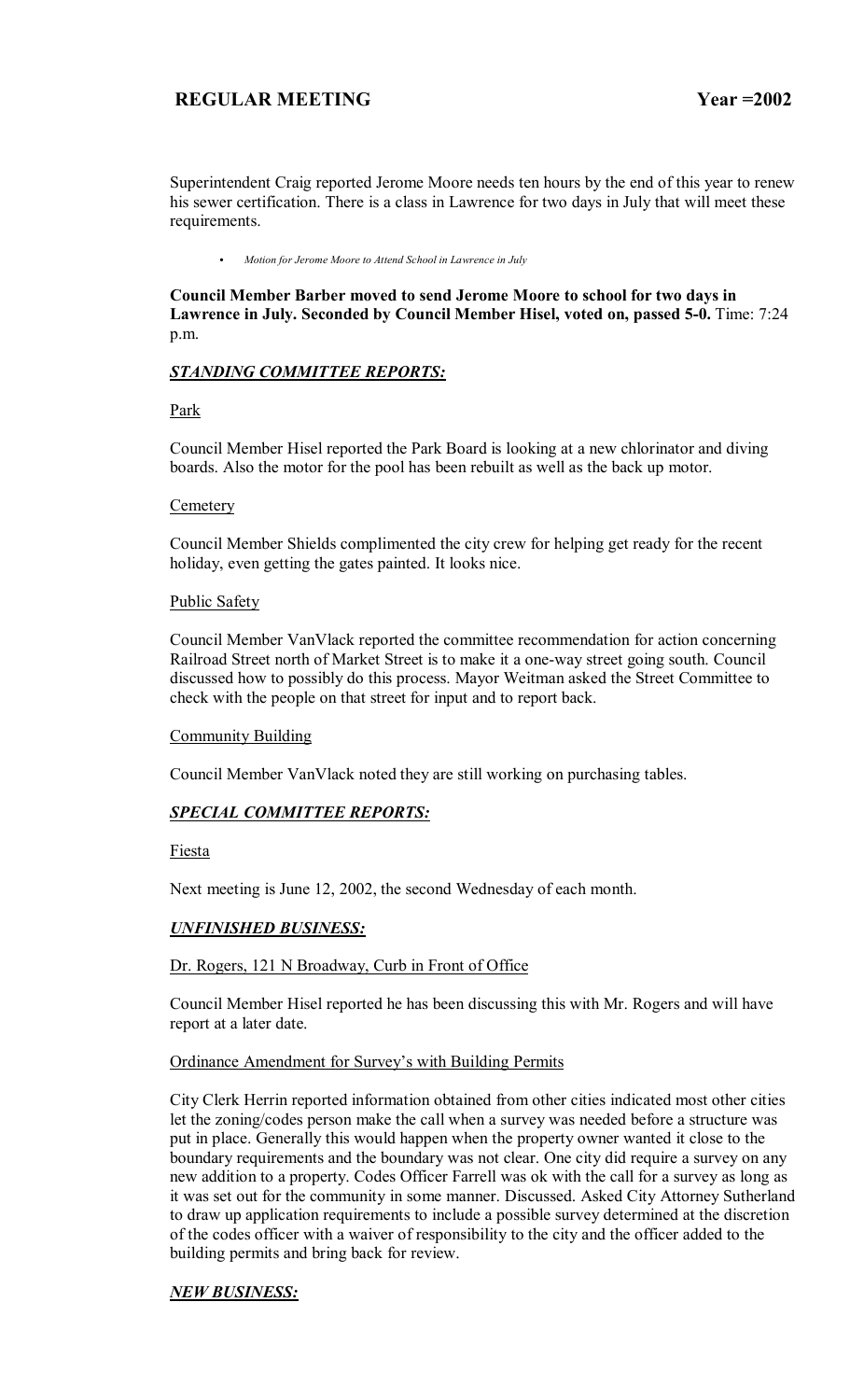### SEKRPC Planned Priority Public Works Projects Lists

City Clerk Herrin reported this projects list coincided with the future Capital Improvement Plans and is to cover items the city wants to address in the future, whether they are actually put in place in those designated years or not, they are there for review. Council discussed and agreed to return to this item later.

*Page 3 of 4*

### **TERRY SERCER, CPA, 2001 ANNUAL AUDIT REPORT**

Terry Sercer reviewed the Independent Auditors' Report explaining how the city waives the Generally Accepted Accounting Principals and follows statutory basis of accounting. The audit does record year-end encumbrances in the statements. At the year-end of 2001 there was \$52,000 in the general fund available to transfer half to the Capital Improvement Fund and half to the Equipment Reserve Fund. There was a negative balance in the Gas Fund due to year-end payables. The city increased rates last year but not early enough to catch up. There were no Budget Law violations.

Mr. Sercer noted the cover letter is same as every year. It lists the lack of separation of duties as are required to report. Staff is too small for complete separation of duties. There was no evidence of wrongdoing or misappropriation of City funds.

Council Member Barber asked if it was possible to use the Capital Improvement Fund for a major street improvement related to a business area. Mr. Sercer noted this fund is to be used with long range plans, but dont think there is any problem if the street is to be done for a long-range project. Will check to make sure and report back.

Mr. Sercer noted he would be returning in a month to a month-&-a half for next years budget plan. Asked the city to consider their needs including the employee benefits as they have been fluctuating. Also discussed the state cuts and the cities cut is not as bad as universities and some other government areas. For the City of La Cygne it will affect LAVTR, Revenue Sharing, and the Highway Fund, which is about \$60,000 of the total revenue to the city. Then the city's sales tax was up a little last year, which was good.

Thanked the city for their time and would see them again soon. He would call the city clerk this Friday with the information on the Capital Improvement Fund.

## *NEW BUSINESS: (Continued)*

A Council Member said thanks for spraying for the mosquitoes. Have seen an improvement. Public Works Superintendent Craig reported they have been spraying this year on a schedule to try to help keep them down.

### KRWA, 'Financial Management, Funding Options & Capacity Development'

There is no charge for attendance for this special financial management seminar. One location is Thursday, June 27, at Chanute; and the other closest was Friday, June 28, at Topeka. Discussed who should attend. Mayor Weitman noted he would try to attend the one in Topeka on the  $28<sup>th</sup>$  if his work schedule allowed it.

**•** Motion to Approve City Clerk for Attendance to Seminar

**Council Member Hisel moved to approve the city clerk to attend the seminar with the usual perdeum and to include anyone on the council who can attend. Seconded by Council Member VanVlack, voted on, passed 5-0.** Time: 8:28 p.m.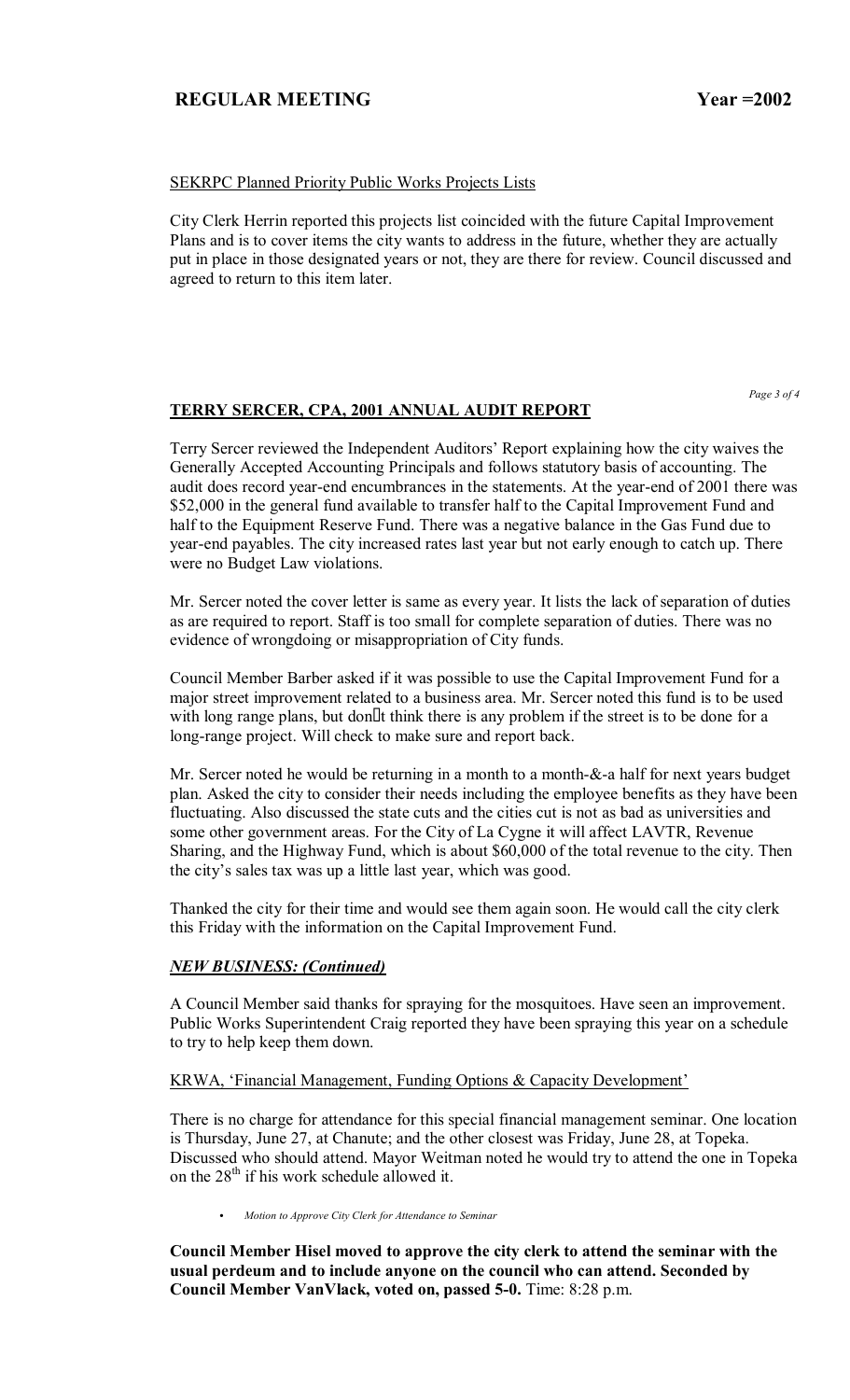### **Executive Session**

C *Motion to Go Into Executive Session*

**Council Member Barber moved to go into executive session for legal advice, and discussion of personnel for up to one hour and twenty minutes following a 10-minute break. Motion seconded by Council Member VanVlack, voted on, passed 5-0.** Time: 8:30 p.m.

Those invited into or requesting a portion of executive session was: City Police Chief Farrell; City Clerk Herrin; and Mike McCool.

Open Session Resumed at 9:47 p.m.

Extend Meeting Time

• Motion to Extend Meeting

 **Council Member Barber moved to extend the meeting up to 10:30 p.m. Motion seconded by Council Member VanVlack, voted on, passed 5-0.** Time: 9:47 p.m.

*Page 4 of 4*

Executive Session Extended

C *Motion to Extend Executive Session*

**Council Member Barber moved to extend the executive session for discussion of personnel for up to 35 minutes. Seconded by Council Member VanVlack, voted on, passed 5-0.** Time: 9:48 p.m.

Open Session Resumed at 10:25 p.m.

## *OTHER BUSINESS:*

Employee Raises

C *Motion for Employee Pay Raises as Presented*

**Council Member Barber moved to approve pay raises for city employees as presented on paper. Seconded by Council Member VanVlack, voted on, passed 5-0.** Time: 10:26 p.m. (Printed pay changes included the following: George Craig from \$12.50 to \$13.50; Bill Craven from \$6.75 to \$7.75; Gary Curnutte from \$10.53 to \$11.60; Linda Elder from \$10.58 to \$11.58; Chuck Farrell from \$13.58 to \$14.83; James Hazelet from \$9.50 to \$11.00; Devona Herrin from \$13.58 to \$14.83; Kenny McClanahan from \$8.00 to \$8.50; Jerome Moore from \$10.41 to \$11.41; Mike Watson from \$10.25 to \$11.25; and Tate West from \$8.36 to \$9.00)

Health Benefits Blue Cross & Blue Shield Rate/Coverage Change

C *Motion to Change BCBS to Higher Deductible Plan*

**Council Member Barber moved to change the Blue Cross/Blue Shield coverage to a higher (\$1000) deductible. Seconded by Council Member McGinnis, voted on, passed 5- 0.** Time: 10:27 p.m.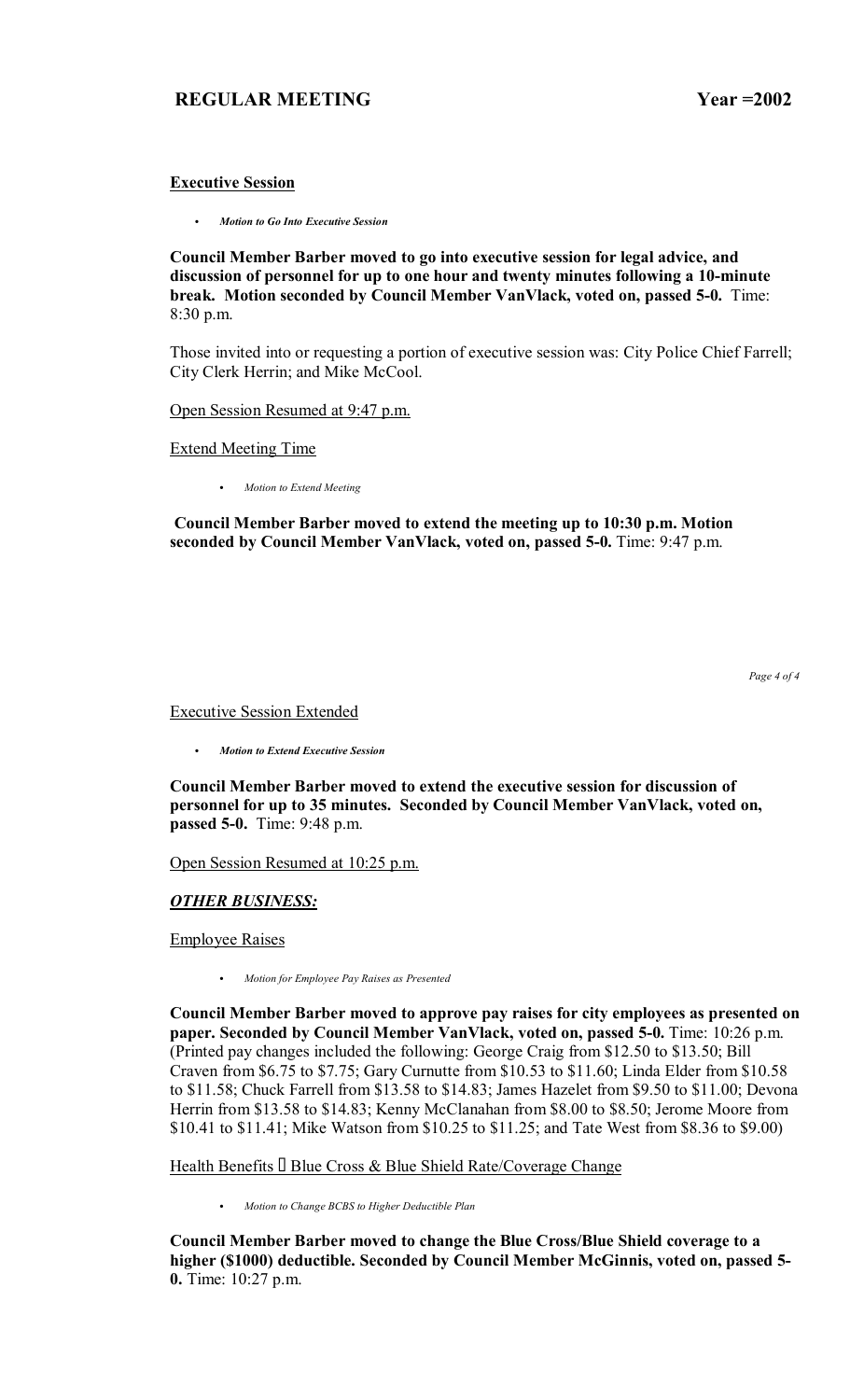City Clerk Herrin asked if there would be any changes to the City Benefits currently paid by the city for the city employees. City Council responded there would be no changes.

### Change Next Regularly Scheduled City Council Meeting

Discussed changing the next city council meeting date due to city attorney being unavailable on the regularly scheduled date of June 19, 2002.

C *Motion to Change Date For Council Meeting to Wednesday, June 12, 2002*

**Council Member VanVlack moved to change the June 19, 2002 City Council Meeting to Wednesday, June 12, 2002 for full attendance. Seconded by Council Member McGinnis, voted on, passed 5-0.** Time: 10:29 p.m.

## *CITY CLERK***'***S REPORT:*

The written report included:

- a] State Tax Increase as of July 1, 2002
- b] Decrease in State Tax Revenue as of July 1, 2002

 c] KRWA *Clarifier* May 2002, Report on ëPublic Water Supply Capacity Survey sent to 900 water systems in Kansas'

## *NOTES AND COMMUNICATIONS TO COUNCIL:*

 a] Accountant Representation Letter Regarding Audit of City Financial Statements

b] General Budget Seminar' Certificate for City Clerk

C] Thank Letter from the Weitman Family

D] USDOT Letter Regarding Pipeline Safety Public Awareness

E] KRWA Seminar 'Water System Operation and Maintenance' Neodesha, KS,

Thursday, June 13, 2002

- F] KDCH 'Housing Application Workshops for Year 2002'
- G] KDOT 'News Release'
- H] KRWA 'Kansas Water Rights' Program Notice
- I] Kansas Contractors Association Invitation to Attend Social Event
- J] KRWA, Certificate of Attendance for James Hazelet

## *ADJOURNMENT:*

C *Motion to Adjourn*

**Council Member McGinnis moved to adjourn. Motions seconded by Council Member VanVlack, voted on, passed 5-0.** Time: 10:30 p.m.

I, \_\_\_\_\_\_\_\_\_\_\_\_\_\_\_\_\_\_\_\_\_\_\_\_\_\_\_\_\_\_\_\_\_\_\_\_\_\_\_\_, La Cygne City Clerk, do hereby declare the above to be true and correct, to the best of my knowledge, and do hereby subscribe my name this 5th day of June 2002.

 $\mathcal{L}_\text{max} = \mathcal{L}_\text{max} = \mathcal{L}_\text{max} = \mathcal{L}_\text{max} = \mathcal{L}_\text{max} = \mathcal{L}_\text{max} = \mathcal{L}_\text{max} = \mathcal{L}_\text{max} = \mathcal{L}_\text{max} = \mathcal{L}_\text{max} = \mathcal{L}_\text{max} = \mathcal{L}_\text{max} = \mathcal{L}_\text{max} = \mathcal{L}_\text{max} = \mathcal{L}_\text{max} = \mathcal{L}_\text{max} = \mathcal{L}_\text{max} = \mathcal{L}_\text{max} = \mathcal{$ 

*Page 1 of 4 Pages*

## *REGULAR MEETING:*

The LaCygne City Council met in regular session on Wednesday May 15, 2002. Council Members present were: Esther Shields; Mike VanVlack; Connie McGinnis; Sam Barber; and Steve Hisel.

Others present included: City Clerk Devona Herrin; City Police Chief Chuck Farrell; City Attorney John Sutherland; City Public Works Superintendent George Craig; Planning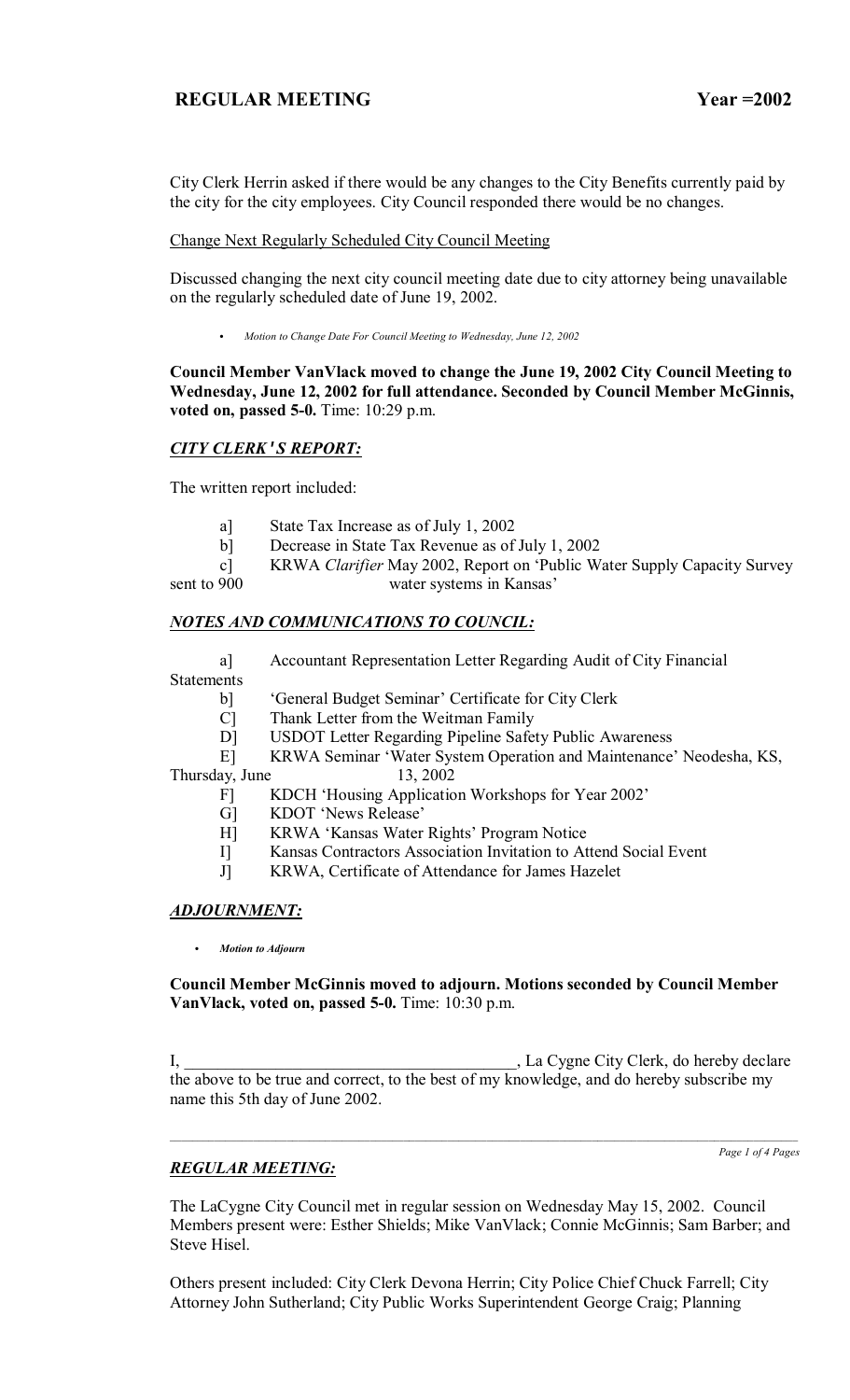Commission Chairman Randy Tinsley; Rob Gavin; Ray Haberstroh with McCorkendale Construction; Billy Waters with BRW Construction; Jackie Pribble; Linda Elder; and Julie .

Mayor Terry Weitman called the meeting to order at 7:00 p.m.

# *CONSENT AGENDA:*

*ï Motion to Approve Consent Agenda*

### **Council Member Shields moved to approve the consent agenda that consisted of:**

Check Register: May  $9 - 15$ , 2002; Minutes of May 1, 2002 City Council Meeting; Minutes of May 8, 2002 Reconvened City Council Meeting; April 2002 Financial Statement

### **Motion seconded by Council Member McGinnis, voted on, passed 5-0.** Time: 7:01 p.m.

# **6TH STREET IMPROVEMENT**

Discussed movement on project. Determined to look at Killough doing the groundwork and then the city  $\&$ /or county doing the chip and seal work later. Asked Kirkham Michael Engineer Rob Gavin to check this direction with Killough Construction and report back.

### **DISCUSSION FROM THE FLOOR**

#### Billy Waters with BRW Construction Regarding Sewer Interceptor

Mayor Weitman explained Mr. Waters had previously contacted him about concerns Mr. Waters had about not completing all of the necessary forms for the Sewer Interceptor project contract. Mayor Weitman then asked Mr. Waters to bring his concerns to the council to explain to everyone.

Mr. Waters spoke about how the paperwork that was not completed by his company had been in the amended part of the packet and his company had thought they had completed all of the necessary paperwork when they handed in the bid. Mr. Waters felt it very well may have been a miscommunication between them and the city engineers, but was not done intentionally by anyone. With that information could his company be reconsidered for the project? City Attorney Sutherland noted that the city did not think anything was intentional, however the whole packet needed to be completed to be in compliance and the initial decision was based on that.

Mr. Waters noted if the council had no room to reconsider then he guessed that's where he stands.

Mayor Weitman noted that unless the council had something else to say then that's where the city stands is with the previous decision made. No additional comments from the council. Mr. Waters asked if the second bidders paperwork was complete or if they missed the additional paperwork. It was noted the second bidder did have all of the required paperwork at the time the bids were opened.

Mr. Waters thanked the council for his time and left.

Jackie Pribble Regarding Vehicles Driving Too Fast on Railroad Street North of Market

Jackie Pribble reported there are various people zooming down her street to beat the train when the crossing lower on Market Street as they try to get to the crossing on Swan Street before the train. Often times they are not familiar with the road and there is a curve, which they almost miss because they are going too fast. Would the city consider speed bumps, or something to slow this traffic down?

Council consensus was that speed bumps had been tried on another street and just caused other problems where the drivers would drive off into people's yards to avoid the bumps, or use them as ramps to take off from, that they just didn't work. They would ask law enforcement to try to be more available in that area when there is a train coming. Ms. Pribble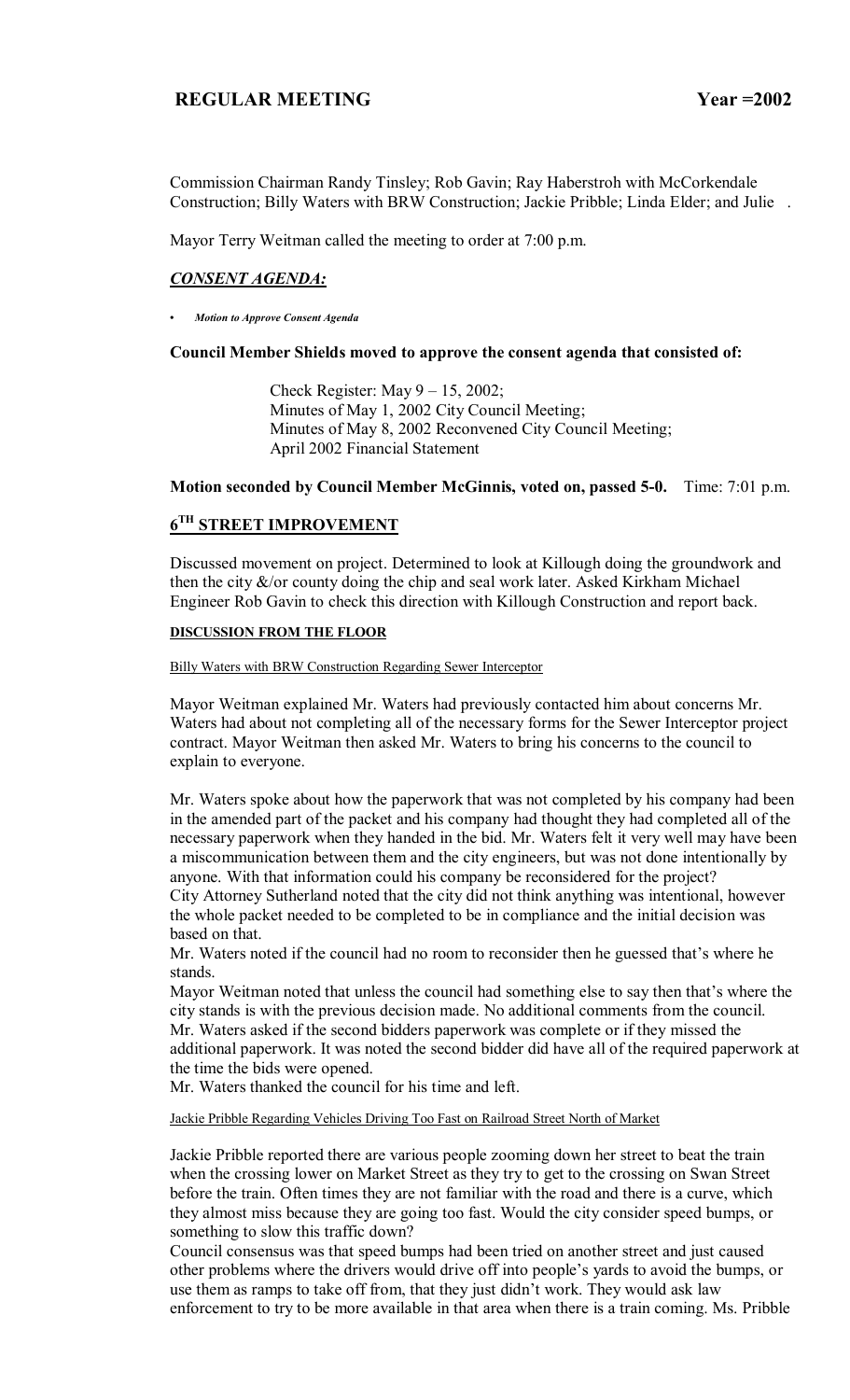did not think that would work, as it was not the same time of day or the same vehicle/driver causing the problem, but would like to see something done. Mayor Weitman asked the Safety Committee to review and report back for any possible options.

Ms. Pribble asked if there was a curfew for the city as there had been kids out as late as 2 a.m. in the parking lot by the railroad tracks. So far no trouble, but did not feel that they should be there that late at night.

**DISCUSSION FROM THE FLOOR (Continued)**

*Pages 2 of 4* 

### Jackie Pribble with Questions to the Council (Continued)

Ms. Pribble asked about a streetlight on the north end of Railroad. There was an old street light at the end of railroad where the road used to cross over the railroad tracks but it is up by the railroad tracks in the closed street area. Council asked the City Clerk to check on how much it would cost the city to move the existing pole down to the used part of the street  $\&$ /or to put in a new light at the street curve.

Ms. Pribble asked if 2<sup>nd</sup> Street north of Market was a through street. The closed streets were checked and found that only 85 feet north of Market was considered open on 2<sup>nd</sup> Street. The part further north had been closed.

Ms. Pribble asked if the city was treating sewers for tree roots? Public Works Superintendent reported that the city had not treated the city sewer mains yet this year as there were several line repairs being done shortly and did not want to waste the materials being used in those areas. The city is then planning to treat the parts of the city sewer mains that are not repaired in the projects after the project is completed and it is known where these exact areas are.

### Erwin Russell

Mr. Russell, who lives at 108 Linn, asked if the city was going to take any action on the property west of him, as the owner had done nothing since the January storm. Mayor Weitman reported the city is working on these projects and a notice has been sent already to that particular landowner. Mr. Russell thanked the council and left.

### **REPORTS OF CITY OFFICERS:**

### City Attorney Sutherland

Mr. Sutherland reported he had received confirmation from Classic Cable regarding the claim filed against them by the city for the outstanding franchise.

Mr. Sutherland reported he had received notice from the District Court ruling in favor of summary judgment dismissal for the Scott Stone case. This can be appealed, unknown at this time whether they will or not.

### Public Works Superintendent George Craig

Superintendent Craig reported on the 2002 Water Supply Inspection Report from KDHE. The city was noted for no violations and received some compliments.

## *STANDING COMMITTEE REPORTS:*

Street

Council Member Barber asked Public Works Superintendent to get with him and build some figures for costs if the city does the double chip and seal on the  $6<sup>th</sup>$  Street Project.

Park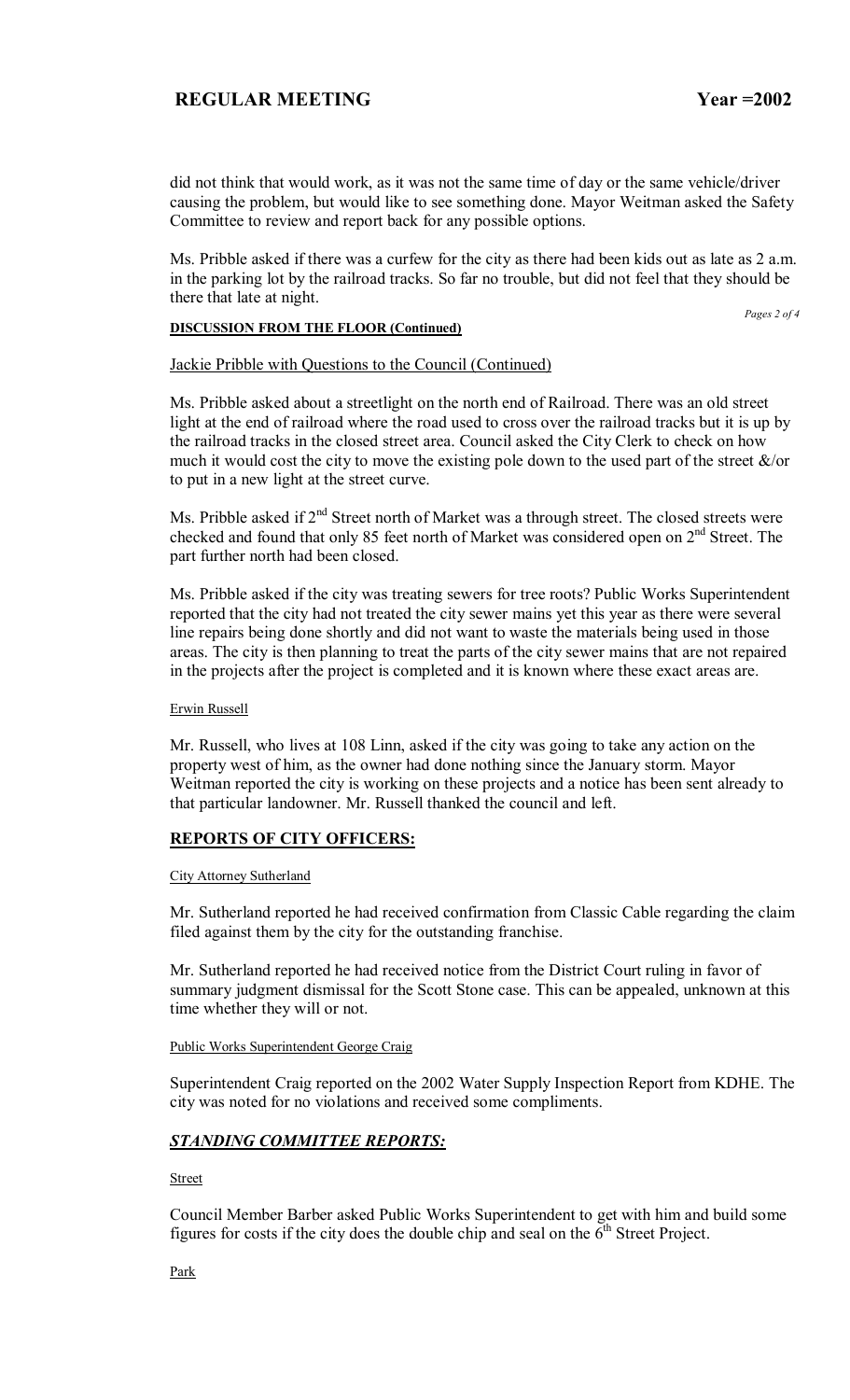Council Member Hisel thanked the Public Works Employees for taking the tarp off the pool and for the other items of repair they had done at the park recently.

# *UNFINISHED BUSINESS:*

Dr. Rogers, 121 N Broadway, Curb in Front of Office

Committee still checking into. Continue until the next meeting.

Interlocal Agreement for the Revitalization Program

Received the signed agreement with the county. No further action required to continue to May 13, 2004 with the changes listed.

## *NEW BUSINESS:*

*Pages 3 of 4* 

Invitation to Attend Geographic Reference System Informational Meeting Sponsored by City of Pleasanton on Tuesday, May 21, 2002 at 6:30 p.m.

Mayor Weitman asked Planning Commission Chairman Tinsley what he thought about a GIS system. Mr. Tinsley said he had heard they are pretty expensive. Noted letter from Pleasanton looks like other city was looking at it with a shared option. Rob Gavin commented that almost any survey firm could do this kind of project if the city is interested. Discussed sending city representative to the meeting. Mayor Weitman and Public Works Superintendent Craig will attend.

### Water Board Meeting, Tuesday, May 21, 2002 at Ottawa

Council Member Shields reported she would be attending another Water Board Meeting next Tuesday, May 21, 2002 in the morning at Ottawa. She asked if any of the other council members were free to go. No one else was available at that time of day.

### Planning Commission Request to Require a Stamped, Certified Plot Plan or a Survey Prior to Issuing a Building Permit for any Permanent Structure

Council discussed. Determined survey is the only method to make sure any building is within the required property owner's area. Discussed putting something in place and then the Planning Commission could grant a variance if any construction was clearly not an issue regarding boundaries. Any variance would require a hold harmless agreement. This would relieve some city responsibilities when exact area is unknown by all including city personnel, and smooth some neighbor concerns if/when they would occur. Asked the City Clerk to contact other cities and the League for ordinance copies used elsewhere and bring back for review at the next meeting.

## Planning Commission Request to Address Willingham's Construction Without a Building Permit

Discussed the deck structure in question appears to be mobile. Codes Officer Farrell reported he had spoke with Mr. Willingham and been told he intends to leave it where it is. Noted the Outpost had also built a fence without obtaining a building permit. Need to look into this too. Determined to have City Attorney Sutherland draft a letter to Mr. Willingham that he is in violation of building permit requirements and setbacks.

## **EXECUTIVE SESSION:**

• *Motion to Go Into Executive Session*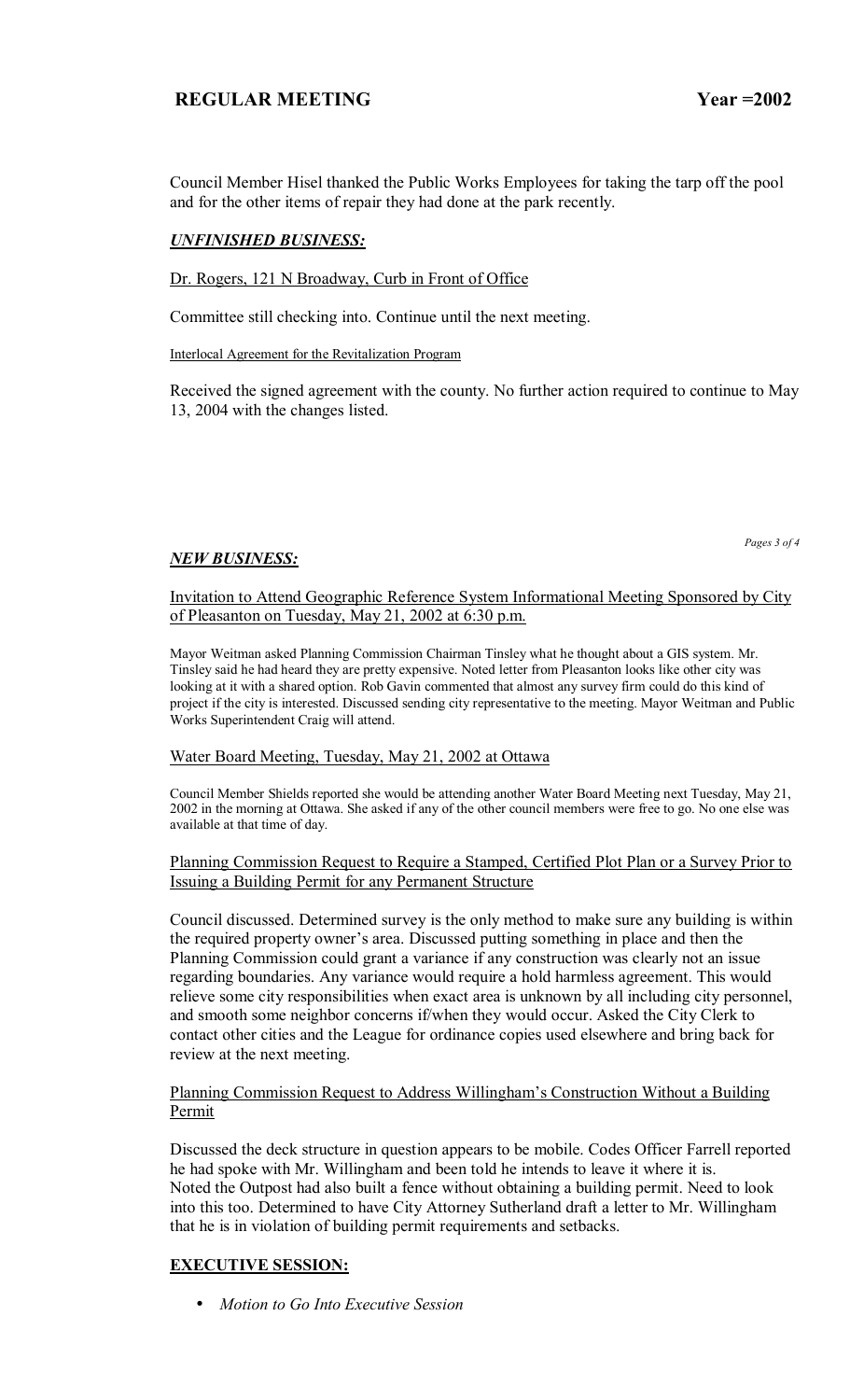**Council Member VanVlack moved to go into executive session for up to twenty-five minutes for legal, and personnel. Seconded by Council Member Hisel, voted on, passed 5-0.** Time: 8:10 p.m.

Those invited into or requesting a portion of executive session was: City Treasurer Elder.

• *Extend Executive Session*

**Council Member VanVlack moved to extend executive session for up to ten minutes for legal. Seconded by Council Member Hisel, voted on, passed 5-0.** Time: 8:45 p.m.

Resumed meeting at 8:55 p.m.

## **OTHER BUSINESS:**

Structures Constructed on Property

City Attorney Sutherland noted the city codebook states if anything is constructed that adds to the outside dimension it requires a building permit. It does not state it has to be a permanent structure.

Employee Benefits – Health Insurance

**City Clerk reported the next years premiums had just been received and there was an increase. Discussed the increase. Requested City Clerk review changes and report back at the next meeting.**

### **CITY CLERK'S REPORT:**

None.

### **NOTES AND COMMUNICATIONS TO COUNCIL***:*

 *Pages 4 of 4*

a] Planning Commission Minutes of May 9, 2002

b] Notice of Public Hearing, June 5, 2002

c] LKM, *Legislative Alert,* May 8, 2002

d] LKM, 2002 Leadership Summit Letter, May 7, 2002

## *ADJOURNMENT:*

*ï Motion to Adjourn*

Being no further business, **Council Member McGinnis moved to adjourn. Motion**  seconded by Council Member VanVlack, voted on, 4-1 (Barber – No).

The meeting was adjourned at 9:30 p.m.

I, \_\_\_\_\_\_\_\_\_\_\_\_\_\_\_\_\_\_\_\_\_\_\_\_\_\_\_\_\_\_\_\_\_\_\_\_\_\_\_\_, LaCygne City Clerk, do hereby declare the above to be true and correct, to the best of my knowledge, and do hereby subscribe my name this 15th day of May 2002.

 $\mathcal{L}_\text{max} = \mathcal{L}_\text{max} = \mathcal{L}_\text{max} = \mathcal{L}_\text{max} = \mathcal{L}_\text{max} = \mathcal{L}_\text{max} = \mathcal{L}_\text{max} = \mathcal{L}_\text{max} = \mathcal{L}_\text{max} = \mathcal{L}_\text{max} = \mathcal{L}_\text{max} = \mathcal{L}_\text{max} = \mathcal{L}_\text{max} = \mathcal{L}_\text{max} = \mathcal{L}_\text{max} = \mathcal{L}_\text{max} = \mathcal{L}_\text{max} = \mathcal{L}_\text{max} = \mathcal{$ 

#### *Page 1 of 7 REGULAR MEETING:*

The La Cygne City Council met in regular rescheduled session on Wednesday, May 8, 2002. Council Members present were: Connie McGinnis; Steve Hisel; Mike VanVlack; and Sam Barber. Absent: Esther Shields.

Others present included: City Clerk Devona Herrin; City Chief of Police Glenn Farrell; City Attorney John Sutherland (Arrived at 8:00 p.m.); City Fire Chief Ernie Moylan; Public Works Superintendent George Craig; Public Works Employees Gary Curnutte, James Hazelet, and, Jerome Moore; Jennifer McDaniel; Kristie Cook; Jim Johnson; Rob Gavin; Bob Berry, FSCC; and, LeRoy Turpen.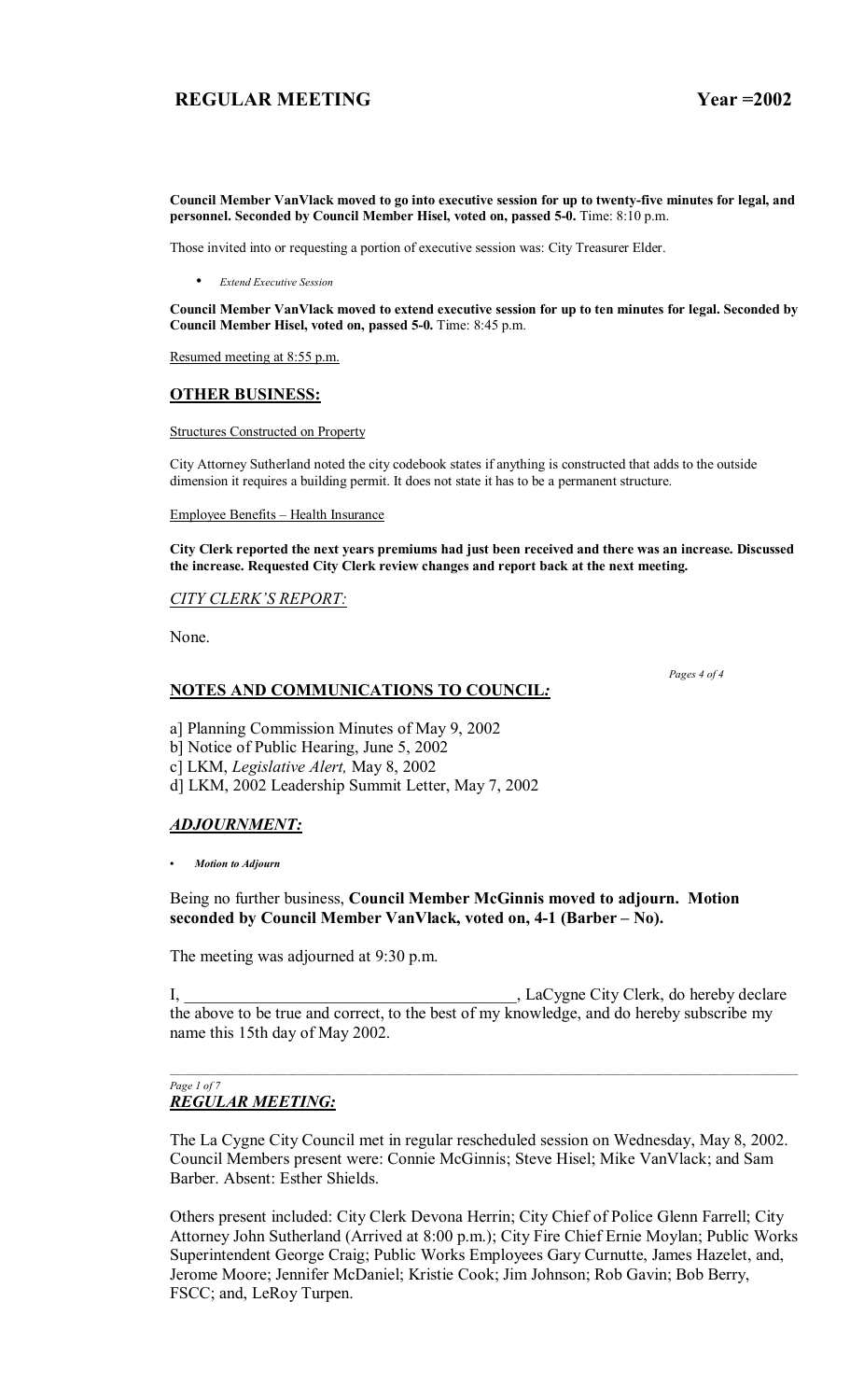Mayor Terry Weitman called the meeting to order at 7:00 p.m.

## **PRESENTATION:**

Mayor Weitman introduced Bob Berry with Fort Scott Community College Technology Department. Mr. Berry explained the Environmental Technology Department nominates and outstanding Technology Student each year and this year James Hazelet was chosen. The reasons Mr. Berry gave for Mr. Hazelet was how he reacted in class as they have found when they care in class they will care back at the plant too and James always reflected this in his work and attendance; then James also scored the highest ever seen on the Class I certification test; and, also, the district engineer asked Mr. Berry about James and reported James was doing great stuff at work with the training he had received. An award plaque was presented to James Hazelet and pictures were taken.

Mayor Weitman congratulated James Hazelet noting everyone was proud of James and his dedication. James Hazelet responded with a thank you to everyone and the great support from his fellow employees now and while attending the class.

## **NEW YEAR ORGANIZATION:**

Mayor Terry Weitman recommended the following appointments for **City Officers:**

| City Clerk            | Devona Herrin                                        |
|-----------------------|------------------------------------------------------|
| <b>City Treasurer</b> | Linda Elder                                          |
| Chief of Police       | Glenn D. Farrell Jr.                                 |
| City Attorney         | John S. Sutherland                                   |
| Fire Chief            | Ernie Moylan                                         |
| Municipal Judge       | <b>Robert Stocking</b>                               |
|                       | Codes Officer/Zoning Compliance Glenn D. Farrell Jr. |
| Public Health Officer | Glenn D. Farrell Jr.                                 |

C *Motion to Approve Recommended Appointments*

**Council Member VanVlack moved to accept the recommended appointments. Seconded by Council Member McGinnis, voted on, passed 4-0.** Time: 7:09 p.m.

Mayor Terry Weitman recommended Steve Hisel for Council Representative to the Park Board.

C *Motion to Approve Council Representative to Park Board*

**Council Member Barber moved to accept the recommendation of Steve Hisel for Council Representative to the Park Board. Seconded by Council Member VanVlack, voted on, passed 3-0 (Hisel Abstained)** Time: 7:10 p.m.

Mayor Terry Weitman recommended Linn County News for the Official City Newspaper.

C *Motion to Approve Official City Newspaper*

**Council Member McGinnis moved to accept the recommendation of Linn County News for the Official City Newspaper. Seconded by Council Member Barber, voted on, passed 4-0.** Time: 7:11 p.m.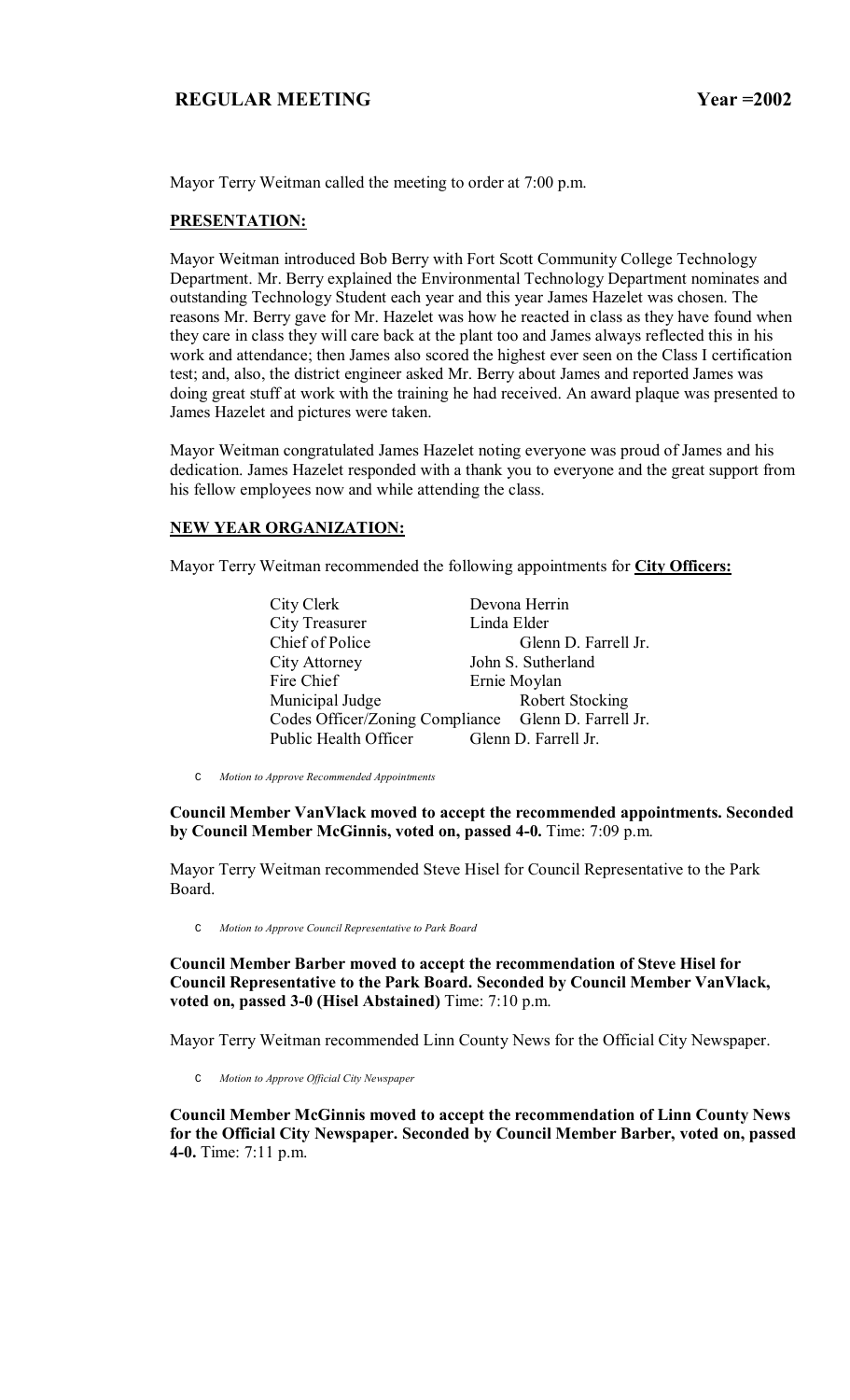Page 2 of 7

## **NEW YEAR ORGANIZATION: (Continued)**

Mayor Terry Weitman recommended the following appointment to the *Planning Commission*

| 3-Year Term | Jim Johnson        |
|-------------|--------------------|
| 3-Year Term | Randy Tinsley      |
| 3-Year Term | Kenneth McClanahan |
| 2-Year Term | Ann Ravnikar       |
| 1 Year Term | <b>Bob Burnett</b> |

C *Motion to Approve Planning Commission Appointments*

**Council Member VanVlack moved to accept the recommended Planning Commission appointments. Seconded by Council Member Hisel, voted on, passed 4-0.** Time: 7:12 p.m.

Mayor Terry Weitman recommended appointment of Dianne Dotts to the *Zoning Appeals Board* for another three-year term.

C *Motion to Approve Appointment to Zoning Appeals Board*

### **Council Member Hisel moved to approve Zoning Appeals Board appointment of Dianne Dotts. Seconded by Council Member VanVlack, voted on, passed 4-0.** Time: 7:13 p.m.

Mayor Terry Weitman recommended the following *Standing Committee Appointments*

Water & Gas Mike VanVlack & Connie McGinnis Street Steve Hisel & Sam Barber Sewer Sam Barber & Steve Hisel Park Steve Hisel & Connie McGinnis Cemetery Esther Shields & Mike VanVlack Public Safety Connie McGinnis & Mike VanVlack Community Building Steve Hisel & Connie McGinnis Employee Relations/Training Sam Barber & Esther Shields

C *Motion to Approve Appointments as Presented*

**Council Member Barber moved to accept the mayors recommended appointments as presented. Motion seconded by Council Member VanVlack, voted on, passed 4-0.** Time 7:13 p.m.

Early Payment of Payroll & Monthly Bills

C *Motion for Early Payment of Payroll & Monthly Bills*

**Council Member VanVlack moved to authorize the payment of payroll checks and routine monthly bills if they become due and payable prior to appearing on the next council meeting check voucher list. Motion seconded by Council Member Barber, voted on, passed 4-0.** Time 7:14 p.m.

Resolution No 267 - Waiver from Certain Accounting Procedures

• Motion to Approve Resolution No. 267

**Council Member VanVlack moved to approve Resolution #267 & waive GAAP-Prescribed Statements and General Fixed Accounting. Seconded by Council Member Barber, voted on, passed 4-0.** Time 7:15 p.m.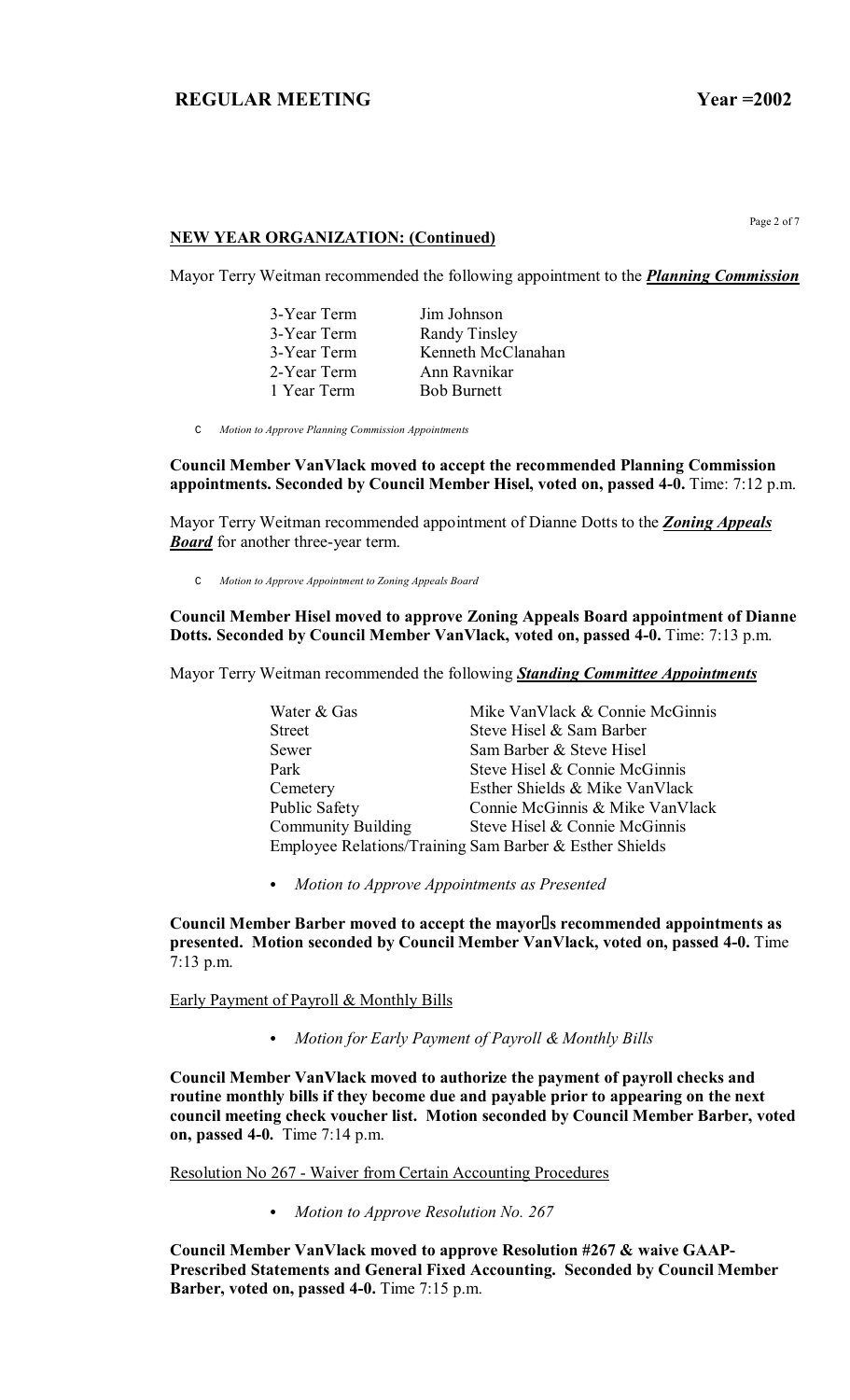## Election of Council President

Council Member McGinnis nominated Council Member Hisel to be Council President. Council Member VanVlack nominated Council Member McGinnis to be Council President. Mayor Weitman asked for any further nominations. With no further nominations, Mayor Weitman asked for a vote for Council Member McGinnis. Vote was taken by show of hands. All in favor of Council Member McGinnis - 3, against - 1 (McGinnis). Council Member McGinnis was elected Council President.

*CONSENT AGENDA:*

*Page 3 of 7* 

C *Motion to Approve Consent Agenda*

### **Council Member McGinnis moved to approve the consent agenda, which consisted of:**

 Check Register: April 18 - May 8, 2002; Minutes of April 17, 2002 Regular City Council Meeting; Minutes of April 25, 2002 Special City Council Meeting

**Motion was seconded by Council Member Barber, voted on, passed 4-0.** Time: 7:17 p.m.

## **UTILITY IMPROVEMENTS REPORT**

### *CDBG SEWER GRANT - STATE REVOLVING LOAN - EDA GRANT*

Extension Request with Letter of Explanation for Grant

C *Motion to Authorize Mayor to Sign Letter with Extension Request for Grant*

### **Council Member Hisel moved to authorize the mayor to sign the extension request for the grant along with the letter of explanation. Seconded by Council Member VanVlack, voted on, passed 4-0.** Time: 7:18 p.m.

### Letter Requesting Use of EDA Funds to Match CDBG

City Clerk Herrin reported Grant Administrator Linda Weldon had submitted a letter to Kansas Department of Commerce & Housing for granted permission to use EDA grant funds as the matching funds instead of the KDHE RLF loan funds, as anticipated when the application was written. If granted this will alleviate part of the financial burden to the citizens of La Cygne, or leave the difference available to apply to further sewer line growth. The decision can be made after a response is received back from KDCH and the existing projects are completed giving a final amount of any excess funds.

Three Bid Proposals Presentation by Rob Gavin

Rob Gavin presented written bid tabs with the engineers written recommendations to the council for all three-sewer projects.

Sewer Line and Manhole Repairs: This project bid includes video with line cleaning as part of the project. There may be some additional linear feet to add to the repair project so this part of the price may go up before the total project is complete. The engineer s recommendation is that the city awards the contract for the Sewer Line and Manhole Repair to the apparent low bidder, Insituform Technologies in the amount of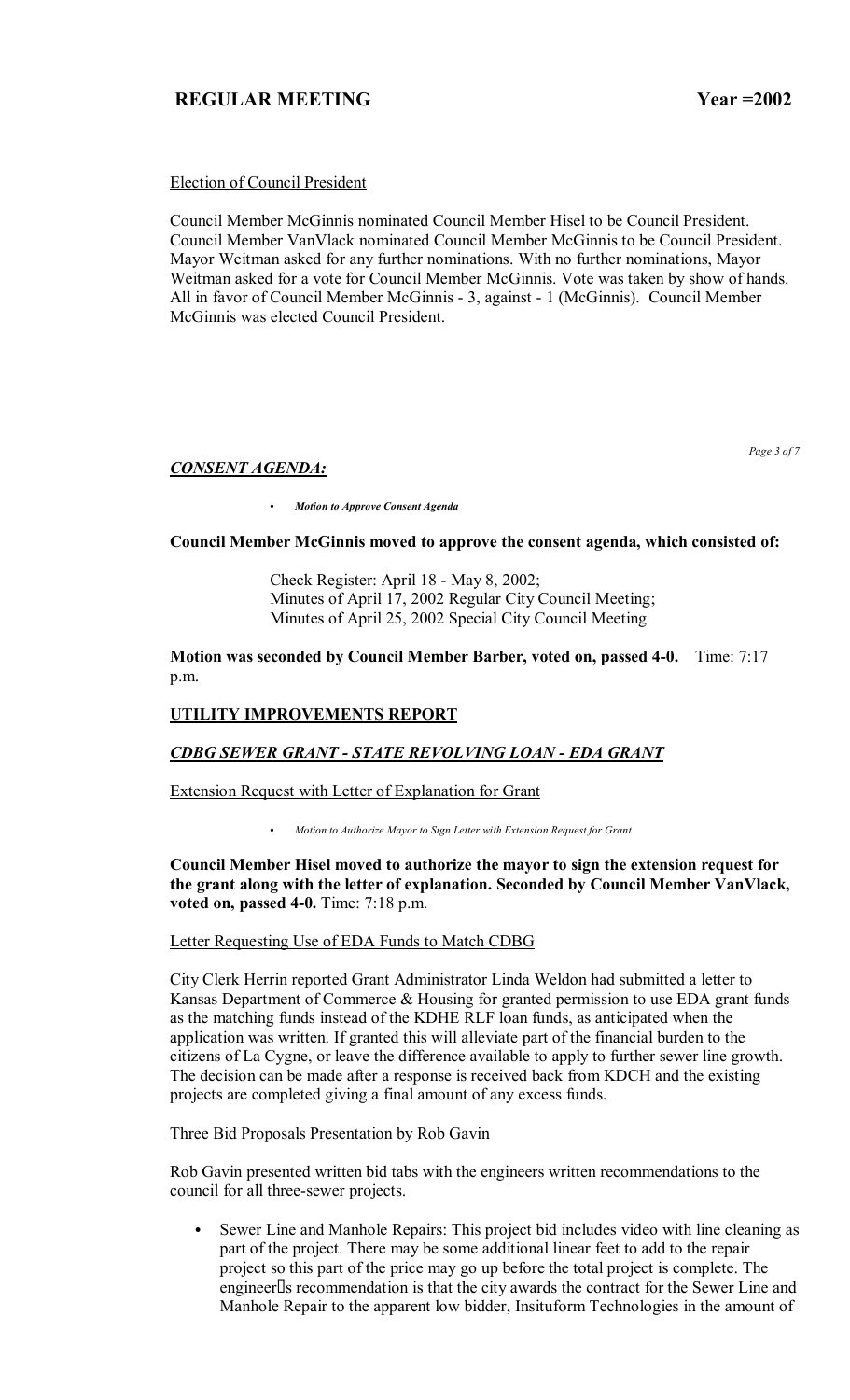\$251,090.00. There were two bidders for this project: Insituform Technologies for  $$251,090.00$ , and, Municipal Pipe Tool for  $$321,090.00$ . The engineer s estimate for the project was \$238,655.00.

C *Motion to Accept Engineers Recommendation of Insituform Technologies*

## **Council Member Barber moved to accept the engineers recommendation of Insituform Technologies in the amount of \$251,090.00 for the sewer line and manhole repair project. Seconded by Council Member McGinnis, voted on, passed 4-0.** Time: 7:26 p.m.

East Interceptor Sewer Line: BRW Construction was the apparent low bidder, however they failed to include documentation as outlined in the Information to Bidders. The city may consider BRW Construction s bid, waive the formalities, and accept the bid or reject the bid and accept the bid from the second low bidder, McCorkendale Construction. The total difference in the bids is \$5,658.50. The bidders for the project were: BRW Construction @ \$292,962.50; McCorkendale Construction @ 298,621.00; Beamer Construction @ \$314,480.00; Mahurin Construction @ \$321,341.50; UCON @ \$344,588.00; Cutting Edge Construction @ \$353,745.00; Tom Adams @ \$379,680.00; Razorback @ \$391,958.95; Darnaby Construction @ \$415,000.00; and, Emerson Construction  $\omega$ , \$458,520.37. The engineer s estimate for the project was \$444,827.00

Council discussed options. Asked if could go into executive session to discuss further and city attorney was not present. Decided to wait and discuss later.

*Page 4 of 7* 

# *CDBG SEWER GRANT - STATE REVOLVING LOAN - EDA GRANT (Continued)*

## Three Bid Proposals Presentation by Rob Gavin (Continued)

- Lagoon Addition: The engineer recommendation is that the city awards the contract for the Lagoon Addition to the apparent low bidder, Haupt Construction in the amount of \$309,147.00. The bidders for the project were: Haupt Construction @ \$309,147.00; Cutting Edge @ \$327,783.10; Crossland @ \$402,932.00; Myers @ \$494,061.40; and, Emerson  $\omega$  \$494,254.24. The engineer s estimate for the project was \$500,281.00.
- C *Motion to Accept Engineers Recommendation of Haupt Construction*

## **Council Member Barber moved to accept the engineers recommendation of Haupt Construction in the amount of \$309,147.00 for the lagoon addition. Seconded by Council Member VanVlack, voted on, passed 4-0.** Time: 7:30 p.m.

Rob Gavin noted that with these bids there would likely be some dollars left over that would allow the city to either extend the sewer extension project, or, if EDA is accepted as a match for the CDBG money the city could buy back part of the SRF loan money and not extend the project. This decision can be made after the existing projects have been completed.

## *WATER IMPROVEMENT PROJECT*

Rob Gavin, with Kirkham Michael Engineers, presented a diagram of the water plant improvement project. After presentation he gave the diagram to Public Works Superintendent Craig to review. Discussed the following items: 1. Filter to waste; 2. Filter media; 3. Covers over clarifiers and chlorine contact basin and may look at enclosing to a building instead of covers; 4. Install liquid feed; 5. Repair raw water pumps; 6. Floating intake and riprap; and, 7. Increase distribution mains to improve north tower flow.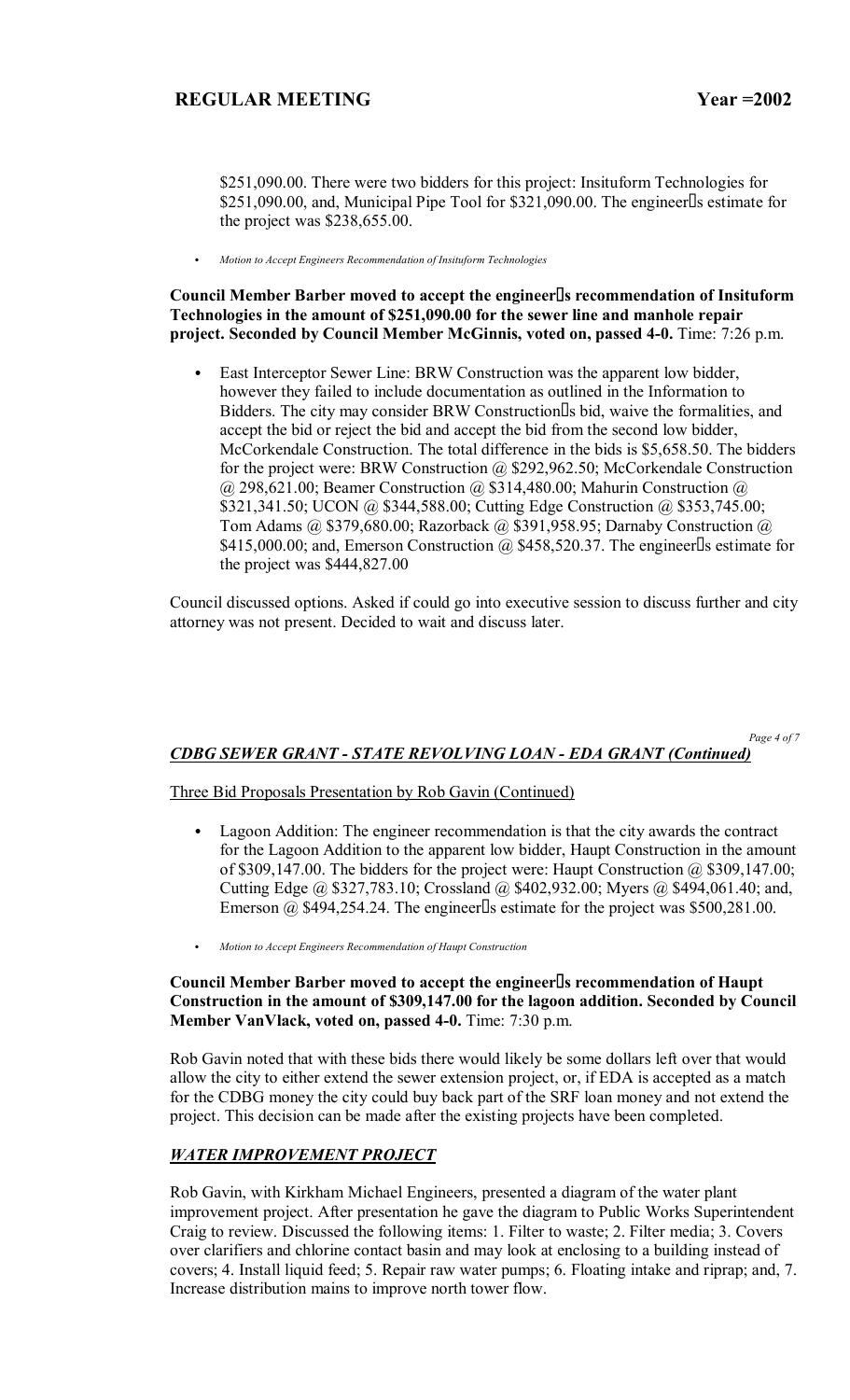# *GAS IMPROVEMENT PROJECT CDBG GRANT*

Rob Gavin congratulated the city on receiving the CDBG Grant for the gas line improvements. The engineers are preparing to set up meetings with Miami County on laying new lines that will not be underneath the now paved road. They are also looking at poly-pipe versus steel pipe to give info on which would the better process for the city and future growth.

# *6TH STREET IMPROVEMENT PROJECT*

Rob Gavin, with Kirkham Michael Engineers, presented a written report from Killough Construction, Inc. of Ottawa, Kansas on additional alternatives to cut the costs on the  $6<sup>th</sup>$ Street improvement project. This would save approximately \$14,500 from the original bid. At the time of the meeting Killough had been unable to obtain any prices for double chip and seal, but Mr. Gavin felt this would save another approximately \$4000 with this type of covering.

Discussed other possible ways to widen the road, such as take out the left turn lane as leaving 6<sup>th</sup> Street and entering Market Street. Mayor Weitman asked if the chip and seal part of the project might be something the county would do for the city with the city furnishing the materials after hiring Killough to build the street. Determined to discuss with the county to see if this was an option.

# *DISCUSSION FROM THE FLOOR:*

Jim Johnson With Question on How Far North City Would Go with an Additional Sewer Extension

Mr. Johnson asked the City Council how far north of K-152 they would consider going if they do decide to extend the new sewer line. Mr. Johnson was asking because he was interested for his property, which is north of the current project. Mayor Weitman noted there was some potential development south of Mr. Johnson s property but at this time do not really know how to answer as there were several factors involved that would have to be explored first to determine any further growth. Council Member Barber noted that one of the factors now is that it may be better for our sewer rates to not move any further north and lower the SRF. Mr. Johnson said thank you for the city s time, he understood with the comments it would be awhile, if at all.

## *REPORTS OF CITY OFFICERS:*

## Police Chief Chuck Farrell Jr.

Police Chief Farrell read the written report of police activities for the month April 2002. Also noted regarding the codes part of his job he would try to bring condemnations to the council at meetings next month.

# *REPORTS OF CITY OFFICERS: (Continued)*

*Page 5 of 7* 

# Public Works Superintendent George Craig

Mr. Craig reported on the following items:

- 1. 2002 Water Supply Inspection Report from KDHE table till next meeting;
- 2. Training Course, May 24, 2002, Lawrence, on Chlorine Safety; Operation & Maintenance of Gas Chlorinators for James Hazelet Asked for Mr. Hazelet to attend this class as there is not cost for the class except for his time and travel expenses, of which he could use a city vehicle and just have his meal.

C *Motion for James Hazelet to Attend Training Class*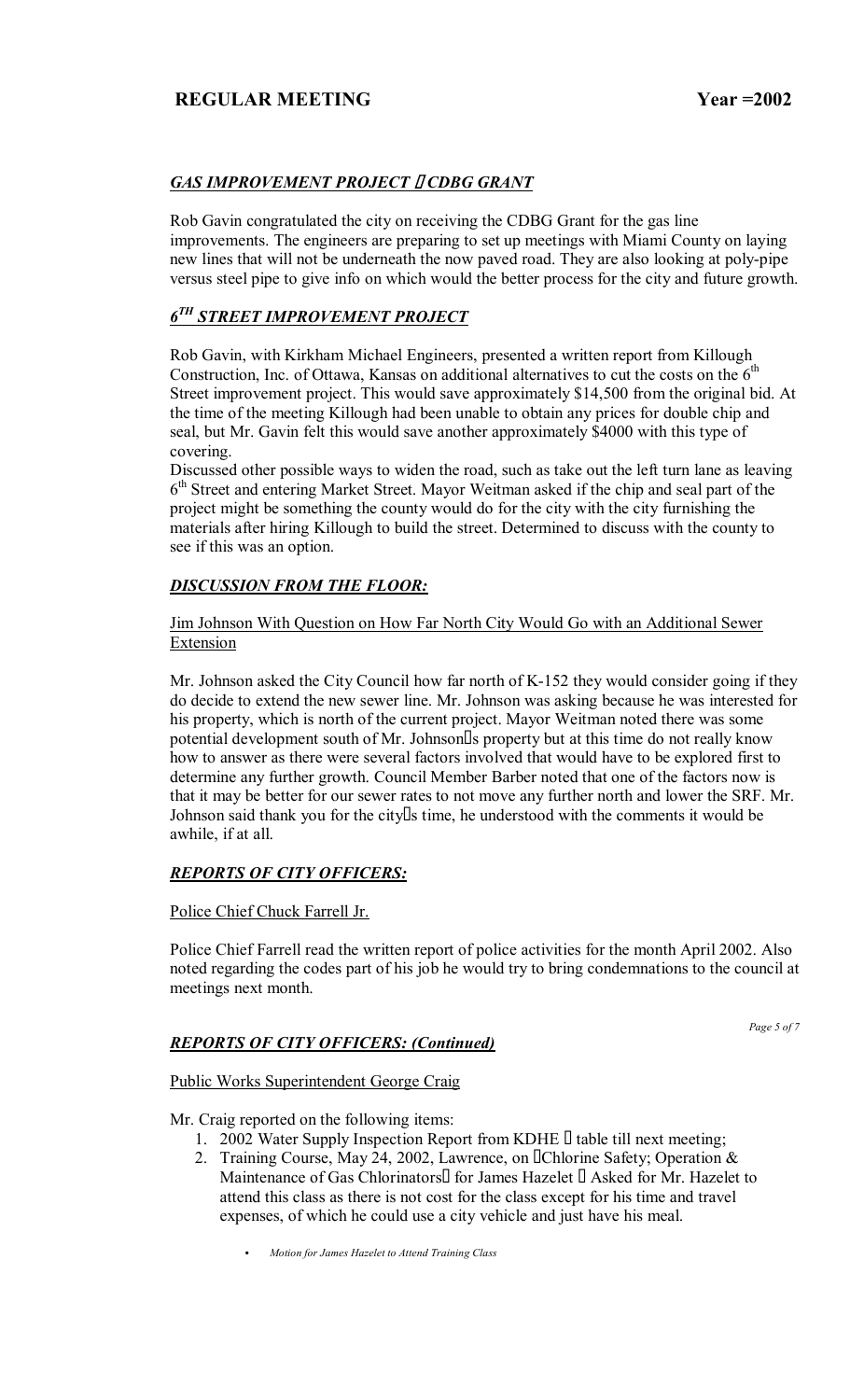### **Council Member VanVlack moved to send James Hazelet to the training class in Lawrence, Kansas with usual expenses. Seconded by Council Member Barber, voted on, passed 4-0.** Time: 7:55 p.m.

- 3. Weed Spray Mr. Craig presented written report on the need for weed spray for streets, gas department, water department, south park, north park, and cemetery for a total of 182 gallons estimated. If order 192 gallons it can be purchased for \$31.27 per gallon plus freight for a total of less than \$6200 plus freight.
- C *Motion to Purchase 198 Gallons of Weed Spray*

## **Council Member Hisel moved to purchase 198 gallons of weed spray for up to \$6200 plus shipping. Seconded by Council Member VanVlack, voted on, passed 4-0.** Time: 8:00 p.m.

- 4. Replace Carbon Pump at Water Plant Mr. Craig requested to replace the carbon pump as it had been rebuilt several times and was no longer holding after the last time it was worked on. The cost to purchase another one is \$685.00 plus shipping.
- **Motion to Purchase Carbon Pump**

**Council Member VanVlack moved to purchase a carbon pump for the water plant for up to \$685.00 plus shipping. Seconded by Council Member Barber, voted on, passed 4-0.**  Time: 8:03 p.m.

City Attorney Sutherland arrived at 8:00 p.m.

Executive Session

C *Motion to Go Into Executive Session for Personnel*

**Council Member Barber moved to go into executive session for up to twenty minutes for personnel. Seconded by Council Member VanVlack. Amended by Council Member Barber to invite Bill Craven into the session. Seconded by Council Member VanVlack, voted on, passed 4-0.** Time: 8:04 p.m.

Open Session Resumed at 8:17 p.m.

# **CDBG SEWER GRANT STATE REVOLVING LOAN EDA GRANT (Continued)**

Bid Proposal for East Sewer Interceptor (Continued)

Discussed the apparent low bidder did not submit the complete bid package requirements and the additional cost to accept the second low bidder is \$5,658.50.

C *Motion to Accept Engineers Recommendation of McCorkendale Construction*

**Council Member Barber moved to accept the engineers recommendation of the second lowest bidder, McCorkendale Construction for a cost of \$298,621.00. Seconded by Council Member McGinnis, voted on, passed 4-0.** Time: 8:18 p.m.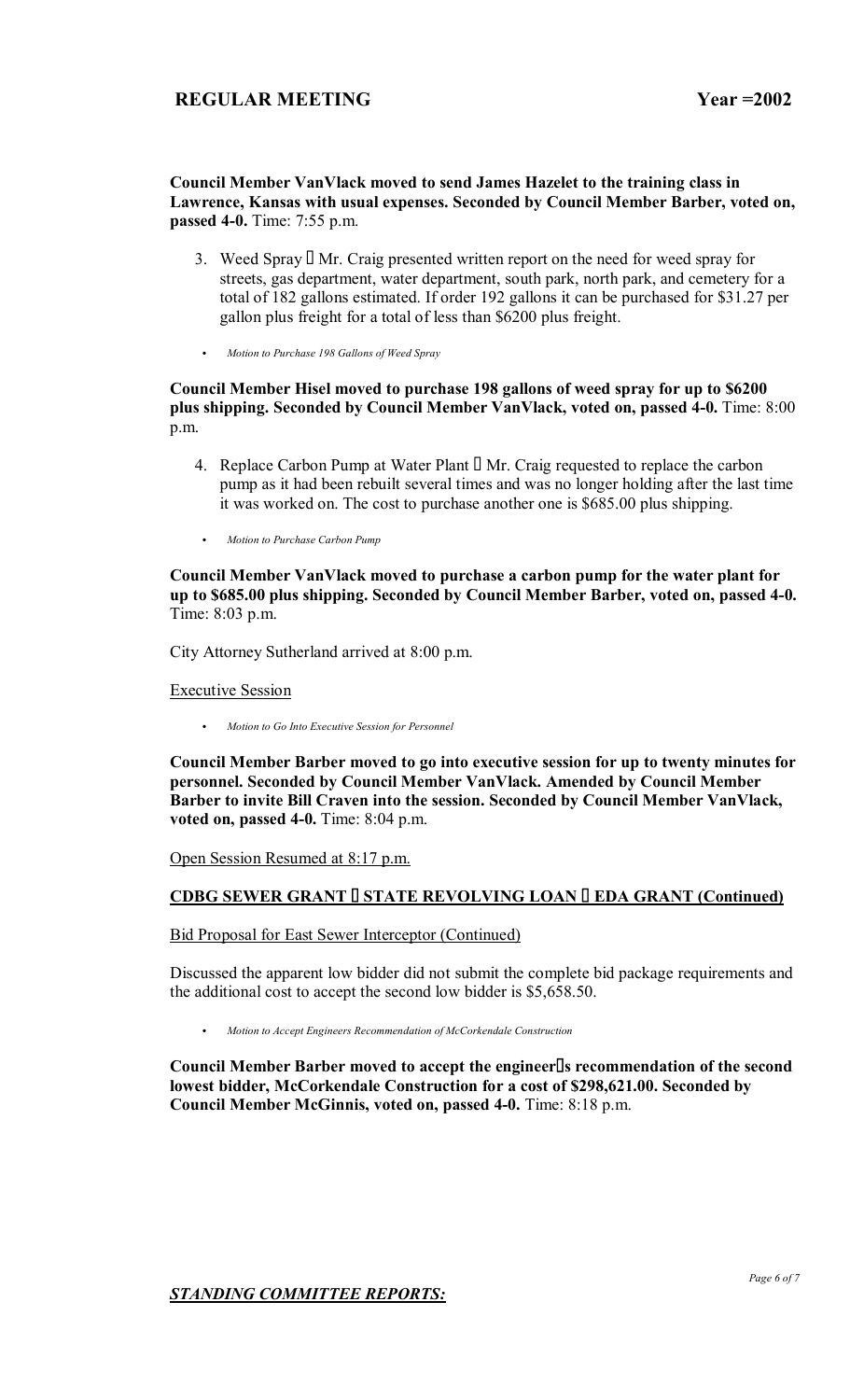### Water & Gas

Mayor Weitman noted the city council had received a note from Jim and Julia Dale, a resident, asking why the city didnt get grants to help pay the water bills. The mayor noted there were no grants available to help pay water bills and grants applied for to help defray improvement costs had been unsuccessful. As to the costs of water, that is based on the usage by the consumer and only the consumer can control how much water they use. Public Works Superintendent Craig reported the Dale s water meter had been checked twice since last fall and no problems were identified, and no water in the ditch or anywhere else in the area indicating a leak near the meter of any kind. Council asked city clerk to send a letter explaining attempts by the city to keep the rates down.

### Park

Council Hisel reported the Park Board would be taking a day to remove the tarp from the pool and would be contacting everyone in the room plus others for volunteers for this project.

### **Cemetery**

City Clerk Herrin reported the Oak Lawn Cemetery Association had been contacted to see if they would be interested in helping with the costs of regarding and reseeding the new part of the cemetery just purchased to get it ready for plotting. A response has not been received back as of the meeting date. Consensus was this was a good idea if the association could help as these costs were pulled from the general fund.

### Community Building

The front roof was checked again after the recent rains and was not leaking this time.

# *SPECIAL COMMITTEE REPORTS:*

## Fiesta

Reported would be adding Rene Hetzer to the committee.

## *UNFINISHED BUSINESS:*

### Classic Cable Bankruptcy Notice

City Attorney Sutherland reported he had drafted a letter for the city to file a claim on the city s outstanding franchise payment due for last year. Noted with the type of bankruptcy filed the city will probably not receive anything on the outstanding amount.

### *NEW BUSINESS:*

## Rock/Gravel Bids

City Clerk Herrin noted requests for rock bids had been sent to Hunt Midwest, Ash Grove Quarries, and Wade Quarries. Wade Quarries were the only ones to respond. City Attorney Sutherland opened the sealed envelope and read to bids for the various rock sizes:

|        | for base construction<br>AB3                | <b>FOB QRY \$4.45</b> | Delivered \$6.95 |
|--------|---------------------------------------------|-----------------------|------------------|
|        | AB1, AB2, AB4 road rock                     | \$4.65                | \$7.10           |
|        | Chips (CM-K) Washed                         | \$6.75                |                  |
| \$9.25 |                                             |                       |                  |
|        | Chips (CM-K) Unwashed                       | \$6.25                |                  |
| \$8.75 |                                             |                       |                  |
|        | Clean Lateral Rock                          | \$5.65                |                  |
| \$8.15 |                                             |                       |                  |
|        | 2 Clean Lateral Rock                        | \$5.65                |                  |
| \$8.15 |                                             |                       |                  |
|        | (Deliveries in City Limits of La Cygne, KS) |                       |                  |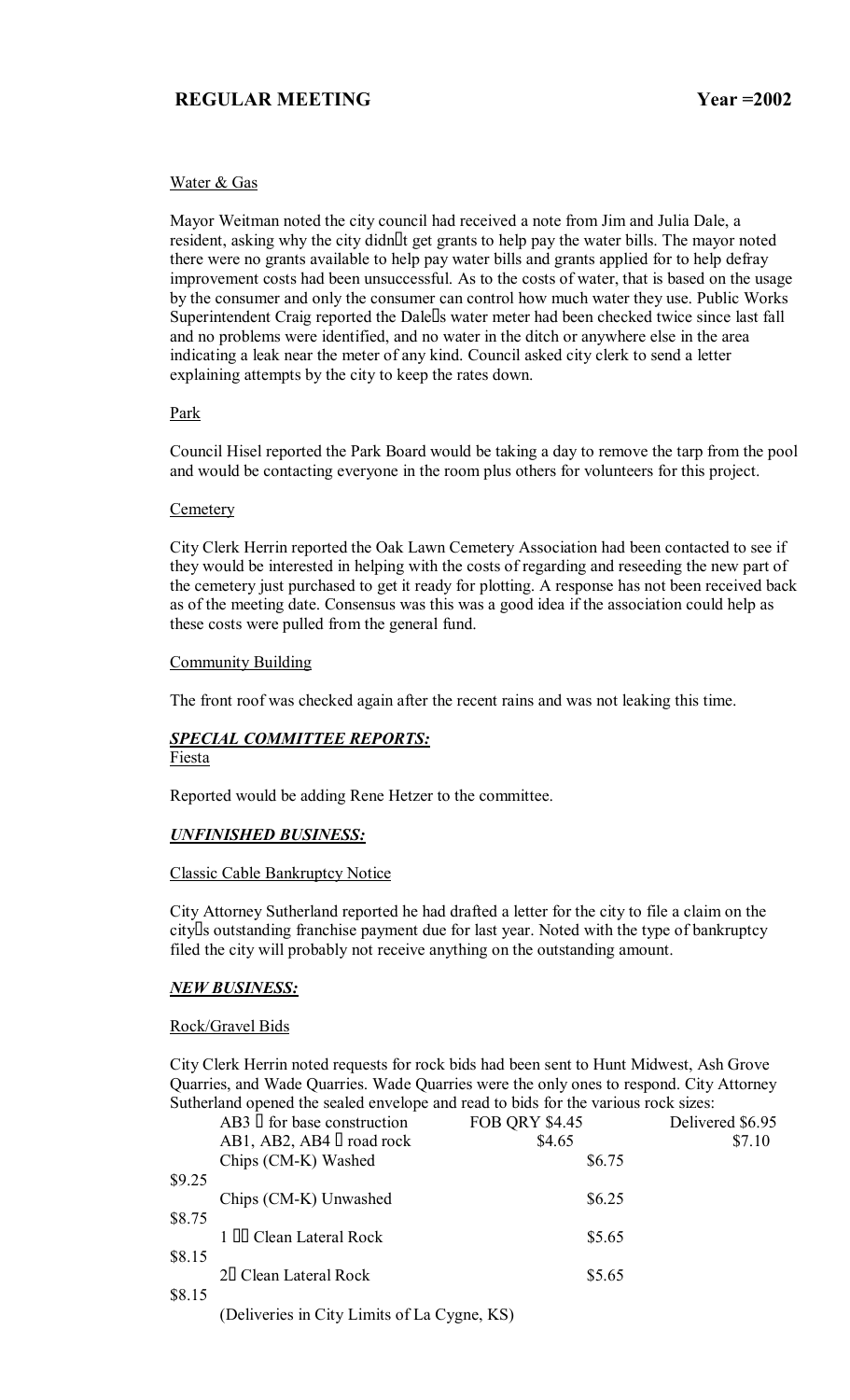C *Motion to Accept All Bids from Wade Quarries*

### **Council Member VanVlack moved to accept all bids for aggregate materials from Wade Quarries. Seconded by Council Member Hisel, voted on, passed 4-0.** Time: 8:35 p.m.

### Dr. Rogers, 121 N Broadway, Curb in Front of Office

Dr. Rogers was not present at the meeting. Discussed the curb is deteriorating in this area and who s responsibility it would be to repair. Determined guttering is part of the street, but is a curb part of the street or part of the sidewalk. Mayor Weitman asked the street committee to discuss the item with Dr. Rogers and to get with legal and codes officer to determine whose responsibility, then report back.

*Page 7 of 7*

Executive Session

**Council Member VanVlack moved to go into executive session for 20 minutes of legal and ten minutes of personnel following a ten-minute break. Seconded by Council Member Hisel, voted on, passed 4-0.** Time: 8:43 p.m.

Others invited into or requesting a portion of time included: Public Works Superintendent Craig.

#### Open Session Resumed at 9:24 p.m.

C *Motion for Executive Session*

Mayor Weitman called the meeting back to order.

### *OTHER BUSINESS:*

### Notes & Communications

Discussed items listed under Notes and Communications. No action.

#### Surplus Blue Police Car

Discussed placing the blue police car under surplus. Will have public works look around for any items and put all together for the next meeting.

### *CITY CLERKS REPORT*

None.

## *NOTES & COMMUNICATIONS TO COUNCIL:*

- a] Pollution Control Projects Seminar, May 2, 2002, Chanute, KS
- b] Thank You from La Cygne School Carnival
- c] AWWA, Distribution Workshop
- d] *Legislative Alert,* April 24, 2002, LKM Publication
- e] Certificate for James Hazelet from Hach Technical Training Center
- f] *League News,* May 3, 2002, Volume 7, Number 15
- g] *KMU Dispatch,* Page 3, April 2002, Iola, KS Natural Gas Rate Change
- h] Prairie View After Prom Thank You Letter
- I] *League News,* April 26, 2002, Volume 7, Number 14
- J] *Kansas Government Journal,* Volume 88, Number 3, March 2002

## *ADJOURNMENT*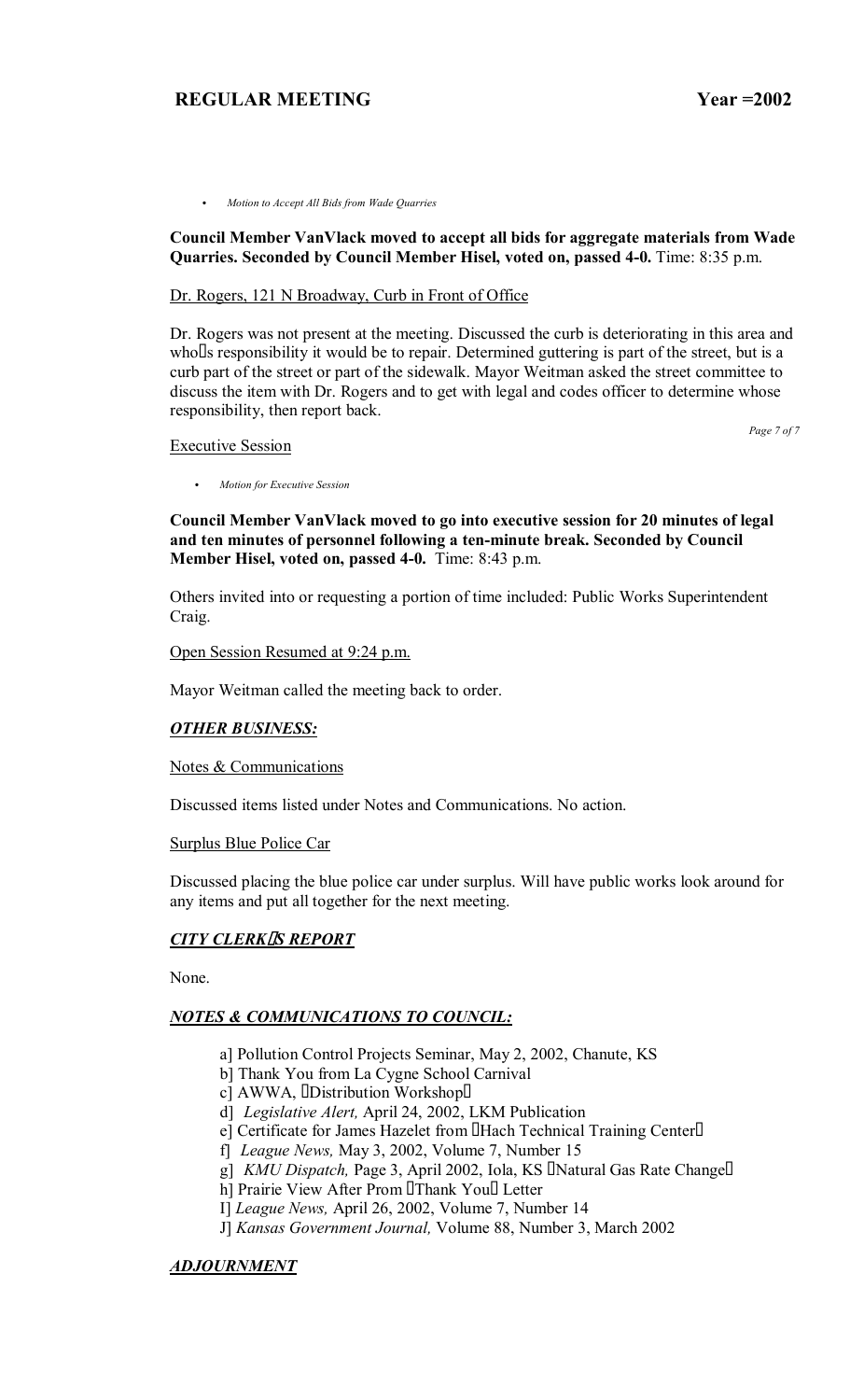Seeing as there was no other business to discuss, **Council Member McGinnis moved to close the meeting. Motion seconded by Council Member Barber, voted on, 2-2 (Against: Hisel & VanVlack).** 

## **Mayor Weitman adjourned the meeting at 9:33 p.m.**

I, La Cygne City Clerk, do hereby declare the above to be true and correct, to the best of my knowledge, and do hereby subscribe my name this 8th day of May 2002.

 $\mathcal{L}_\text{max}$ 

## *REGULAR MEETING:*

*Page 1 of 1 Page*

The La Cygne City Council met in regular session on Wednesday, May 1, 2001. Council Members present were: Sam Barber; Mike VanVlack; Steve Hisel; and, Connie McGinnis. Absent: Esther Shields.

Others present included: City Clerk Herrin and Le Roy Turpen.

In the absence of Mayor Weitman, Council President Mike VanVlack called the meeting to order at 7:00 p.m.

## *CDBG GAS GRANT ANNOUNCEMENT*

Council Member Barber informed the council the city had received word the city has been awarded the grant for the gas line repairs.

## *ADJOURNMENT TO RECONVENE May 8, 2002:*

C *Motion to Adjourn and Reconvene on May 8, 2002 at 7:00 p.m.*

## **Council Member Barber moved to adjourn and reconvene on May 8, 2002 at 7:00 p.m. Motion seconded by Council Member McGinnis, voted on, passed 4-0.**

The meeting was adjourned at 7:03 p.m.

I, \_\_\_\_\_\_\_\_\_\_\_\_\_\_\_\_\_\_\_\_\_\_\_\_\_\_\_\_\_\_\_\_\_\_\_\_\_\_\_\_, La Cygne City Clerk, do hereby declare the above to be true and correct, to the best of my knowledge, and do hereby subscribe my name this 1sth day of May 2002.

*Page 1 of 1*

The LaCygne City Council held a Special Meeting at 6:20 p.m., Thursday, April 25, 2002, at LaCygne City Hall. The purpose of the Special Meeting is for: 1. Employee Evaluations.

Council Members present were: Esther Shields, Sam Barber, Connie McGinnis, and Mike VanVlack. Absent: Steve Hisel.

Council Member Hisel arrived at 6:50 p.m.

Others present included: City Clerk Devona Herrin. Police Chief Farrell arrived at 7:20 p.m. Public Works Superintendent Craig arrived at 7:10 p.m.

Mayor Weitman called the Special Meeting to order at 6:20 p.m.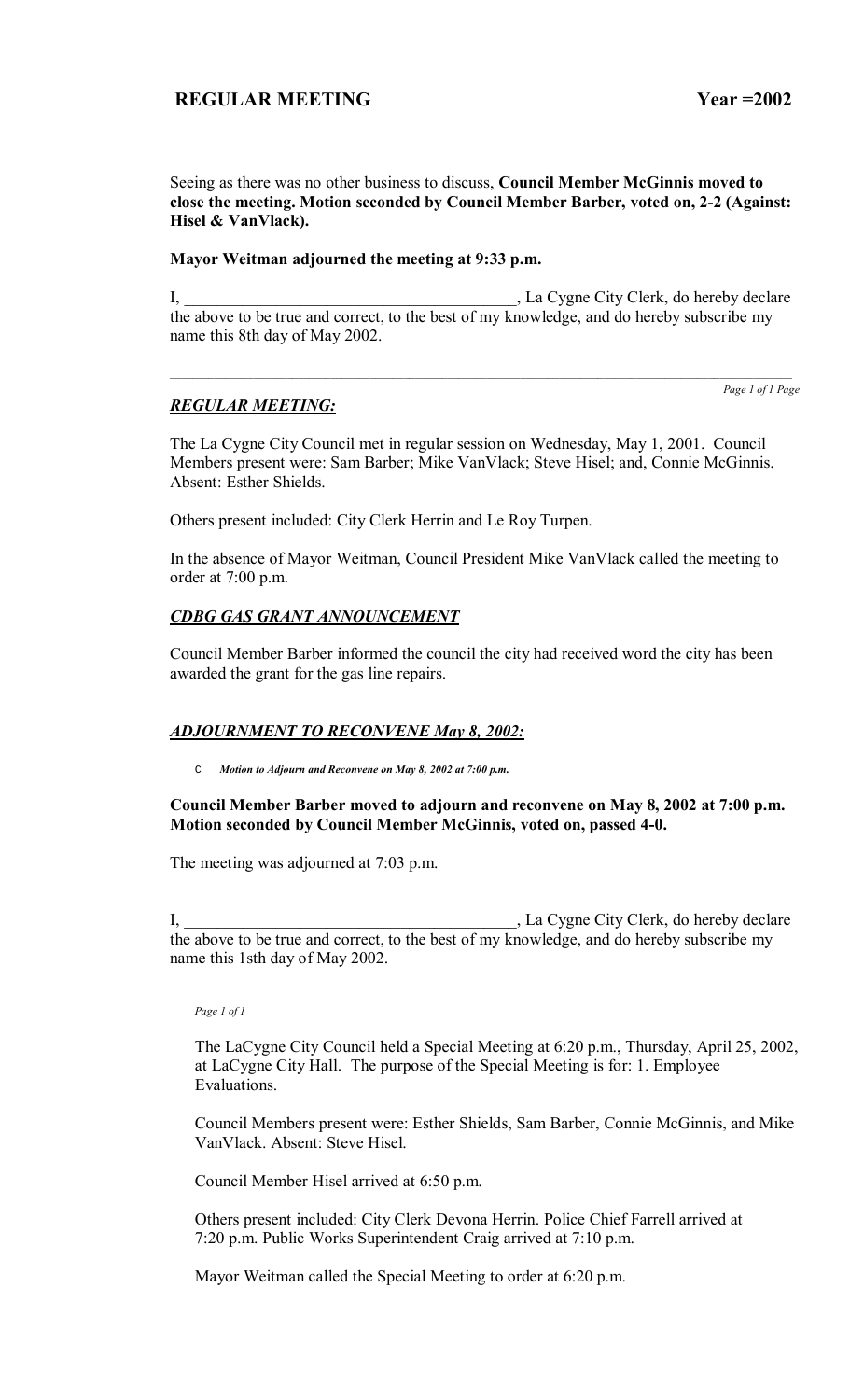Mayor Weitman announced the purpose of the Special Meeting was for employee evaluations.

## **Motion for Executive Session for Employee Evaluations**

• *Motion to Go Into Executive Session for Up To Three Hours* 

**Council Member VanVlack moved to go into executive session for personnel for up to three hours and inviting appropriate personnel as needed. Seconded by Council Member Barber, voted on, passed 4-0.**  Time: 6:21 p.m.

Those invited into a portion of executive session were: Public Works Superintendent Craig, Police Chief Farrell, and City Clerk Herrin.

• *Extend Executive Session for Up To Fifteen Minutes*

**Council Member VanVlack moved to extend executive session for personnel for employee evaluations for up to fifteen minutes. Seconded by Council Member Hisel, voted on, passed 5-0.** Time: 9:18 p.m.

Open Session Resumed at 9:33 p.m.

## **Adjourn**

 With no further business, **Council Member VanVlack moved to adjourn the meeting. Seconded by Council Member Shields, voted on, passed 5-0.** Time: 9:33 p.m.

I, \_\_\_\_\_\_\_\_\_\_\_\_\_\_\_\_\_\_\_\_\_\_\_\_\_\_\_\_\_\_\_\_\_\_\_, LaCygne City Clerk, do hereby declare the above to be true and correct, to the best of my knowledge, and do hereby subscribe my name this 25th day of April 2002.

# *REGULAR MEETING:*

*Page 1 of 5*

The LaCygne City Council met in regular session on Wednesday, April 17, 2002. Council Members present were: Sam Barber; Esther Shields; Connie McGinnis; Steve Hisel; and Mike VanVlack.

Others present included: City Clerk Devona Herrin; Public Works Superintendent George Craig; City Attorney John Sutherland; City Police Chief Chuck Farrell; LeRoy Turpen; Randy Tinsley; Jerry Boone; Mike Howard; Frankie Howard; City Treasurer Linda Elder; Julie Funk; and Dennis Arnold.

Mayor Terry Weitman called the meeting to order at 7:00 p.m.

# *CONSENT AGENDA:*

*ï Motion to Approve Consent Agenda*

## **Council Member VanVlack moved to approve the consent agenda that consisted of:**

Check Register: March  $16 -$ April 17, 2002; Minutes of April 3, 2002, Regular City Council Meeting; February 2002 Financial Statement; March 2002 Financial Statement; 1<sup>st</sup> Quarterly 2002 Financial Statement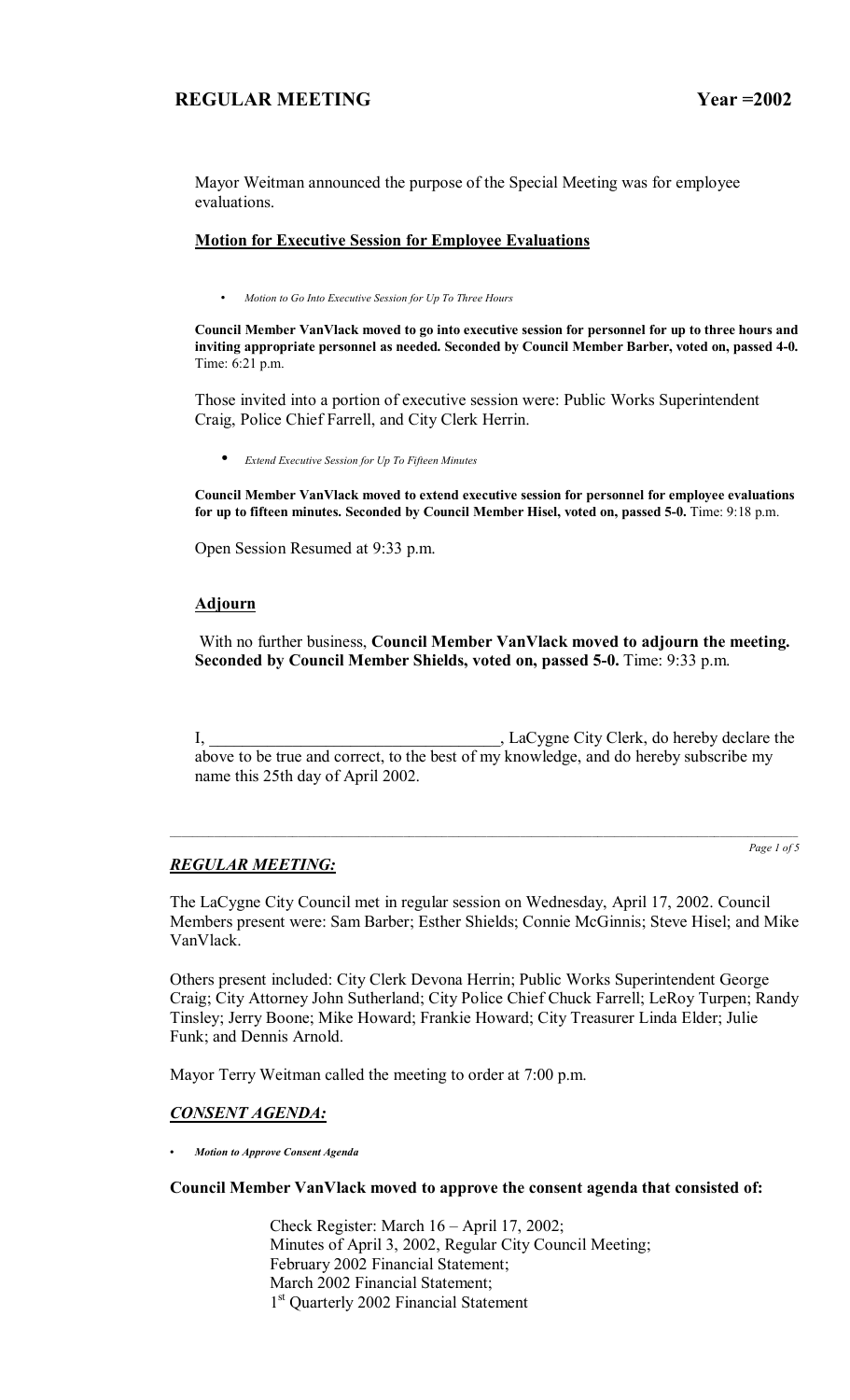## **Motion seconded by Council Member Shields, voted on, passed 5-0.** Time: 7:01 p.m.

**CDBG SEWER GRANT - STATE REVOLVING LOAN - EDA GRANT** 

EDA Letters Approving Projects and Engineering Services; and, KDHE Letter of Approval of Plans

City Clerk Herrin reported the approval letters had been received from both EDA and KDHE.

## **DISCUSSION FROM THE FLOOR:**

#### Linda Elder Reporting on Court Clerk Conference

Linda Elder reported as of July 1, 2002 the law enforcement training is going up \$2.00 and this is being added to the court costs of the existing \$7.00 currently being charged for each citation. The city will need to increase the court fees or absorb this from the city costs. Asked if the city had a Freedom of Information Officer, which was confirmed.

Linda Elder reported Stat Stop brought in water and gator aide to the fire fighters during the fire at a residential premise on Tuesday, April 16, 2002. Also reported a neighbor by the fire complimented the fire departments and the police department, with extra compliments to Police Chief Farrell.

## **REPORTS OF CITY OFFICERS***:*

Police Chief & Codes Officer Chuck Farrell Jr.

Chief of Police Farrell presented a written report of police activities for April  $1 - 16$ , 2002. Reported PRS is talking with Swan Manor about doing business from their facility. The consensus was the city had no issue with the business pursuing this location to put their business. Picked up his new police car and has it outside for all to see. Reminded everyone Dog Days is this Saturday, April 20, 2002.

Public Works Superintendent George Craig

Mr. Craig reported the following:

- 4. Requested 200 feet of Gas Pipe to have on hand for emergency. Used what was previously on hand for the most recent project. If ordered with another truckload being delivered to someone else in the area decreases the cost versus ordering during an emergency time frame. The cost to order five 40-foot pieces is less than \$10.00 per foot if ordered by this method.
	- *Motion to Purchase Up to 200 Feet of Gas Pipe for Up To \$10.00 a Foot*

Council Member VanVlack moved to have Public Works Supervisor purchase up to 200 feet of gas pipe for a cost of up to \$10.00 per foot. Seconded by Council Member Barber, voted on, passed 5-0. **Time: 7:15 p.m.** 

### **Page 2 of 5 REPORTS OF CITY OFFICERS***:(Continued)*

Public Works Superintendent George Craig (Continued)

- 5. Requested to Sell Surplus Fyfanon ulv, Mosquito Spray, to the City of Greeley. The city is not using this spray as has switched to Bio Mist for the sprayer. Council discussed the different types of sprays together with the effects. The cost of the fyfanon ulv was \$27.30 per gallon at the time of purchase.
	- *Motion to Sell Surplus Mosquito Spray at \$27.30 Per Gallon*

**Council Member Shields moved to sell the surplus mosquito spray by authorizing George Craig to sell it**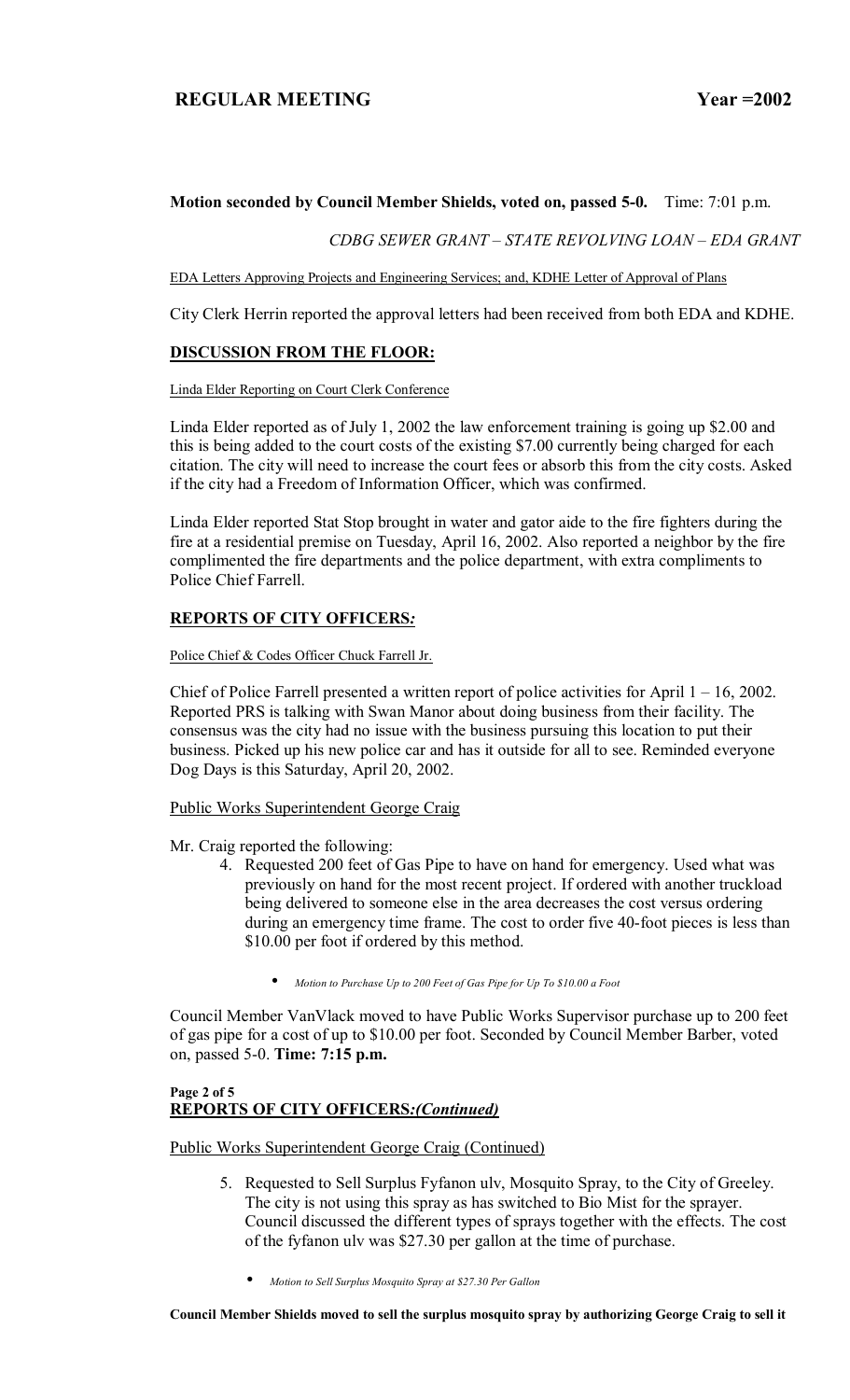**at \$27.30 per gallon. Seconded by Council Member VanVlack, voted on, passed 5-0.** Time: 7:18 p.m.

- 6. Reviewed Bush Hog Equipment. To repair the existing equipment is \$340.00. To purchase a new one varies in cost from \$1980.00, or \$1660.00, or \$875 for a Land Pride, or \$495.00 for a Row Cutter that is two years old but never been used, or \$489 for a King Cutter from Town & Country.
	- *Motion to Purchase Bush Hog for Up to \$495*

## **Council Member Hisel moved to purchase a bush hog for a cost of up to \$495 and for Public Works Superintendent to check on a trade in for the old bush hog. Seconded by Council Member McGinnis, voted on, passed 5-0.** Time: 7:25 p.m

- 7. Noted the Sickle Mower is being repaired for \$450.00.
- 8. Requested a Workshop Meeting Regarding the Gas Utility for Monday, April 22, 2002, at 6:30 p.m. Council concurred.
- 9. Provided Written Report from Morgan Brown for Follow Up of 1997 Recommended Repair Report. Discussed looking at the items during the gas workshop and to make sure they are in the CDBG improvement project.

## **STANDING COMMITTEE REPORTS:**

**Park** 

Council Member Hisel reported the new concrete had been laid around the concessions stand.

## **SPECIAL COMMITTEE REPORTS:**

Fiesta

Mayor Weitman noted the resignations of Russell and Angie Miller due to time constraints. Assigned the committee to handle the vacancies.

## *UNFINISHED BUSINESS:*

### Street Name for Cul-de-sac in Industrial Park

Discussed various names for the street name for the east cul-de-sac road in Industrial Park once it becomes a city street. Names mentioned are 'Lawhead', after Nate Harris, 'Linnco Drive', and 'United Drive'.

• *Motion to Name Street in Industrial Park*

Council Member Barber moved to name the east cul-de-sac street in Industrial Park 'Linnco Drive' once it becomes a city street. Seconded by Council Member VanVlack, voted on, passed 4-0 (Abstain: Hisel). **Time: 7:44 p.m.** 

Report from Public Meeting on Water Needs by Lake Region Resource Conservation

Council Members Shields and Hisel attended the Lake Region Resource Conservation Meeting. Reported the Marias de Cygnes Basin is divided into four units. The unit applicable to the City of La Cygne is not in bad shape, however, the northern part is in bad shape due to pollution from feedlots, leakages, etc. This causes algae, which dissolves oxygen in the water. They felt the main part of this initial meeting was to make all concerned aware of the concerns and to continue to come to the meetings to stay informed. The next meeting is in Fort Scott, Kansas.

**Page 3 of 5**  *UNFINISHED BUSINESS:(Continued)*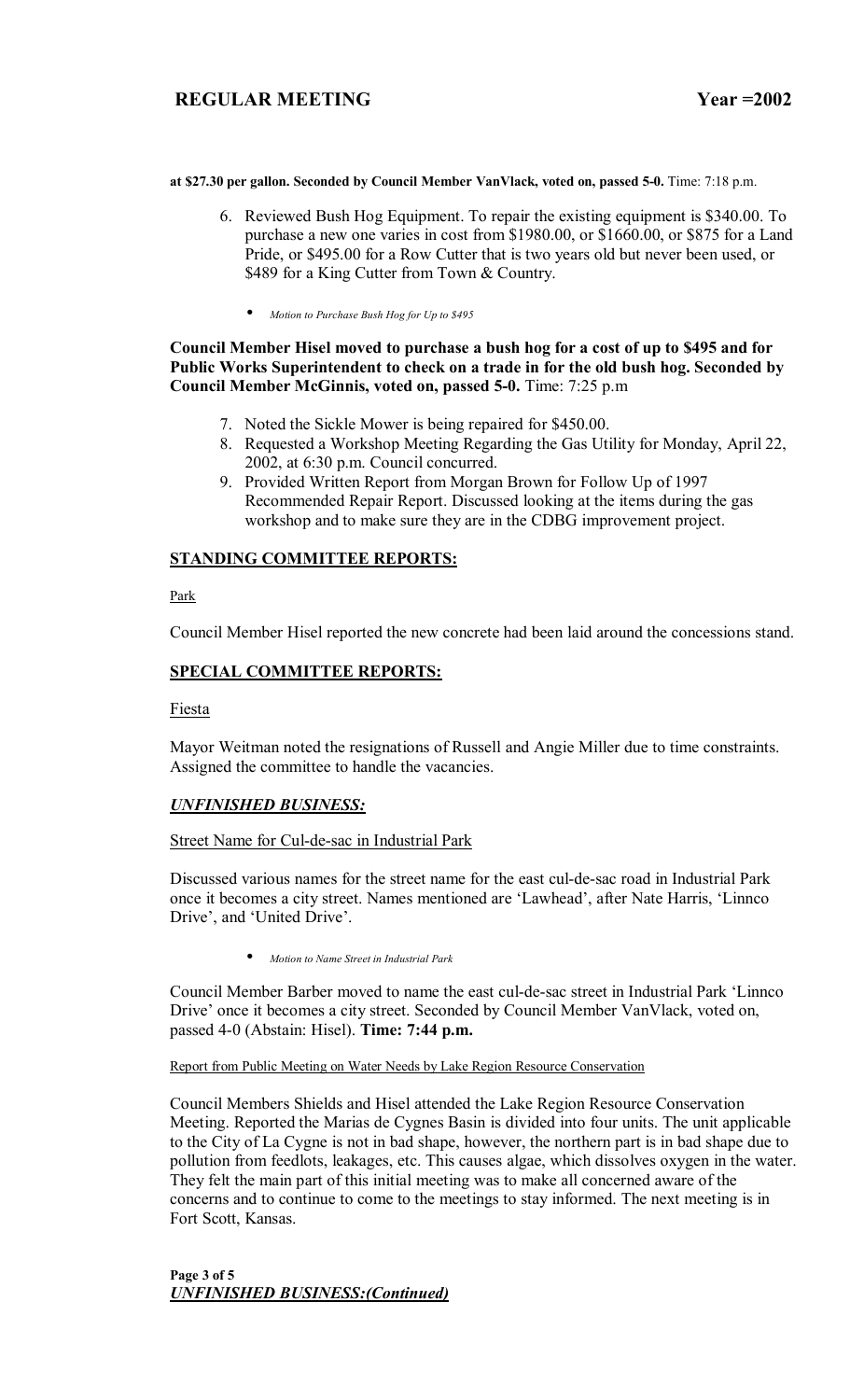Advertising for City Wide Garage Sale, May 4, 2002

Discussed costs and how many papers to run the ad in.

• *Motion to Place Ads in the Local Papers*

**Council Member Shields moved to place ads in the Linn County News, the Osawatomie Graphic, and the Read-it-Free Paper with the City Clerk determining what size and cost.** Discussion took place regarding adding the Exchange Paper. **Council Member Shields moved to revise motion to add the Exchanger Paper the week of the Garage Sale. Seconded by Council Member VanVlack, voted on, passed 5-0.** Time: 7:53 p.m.

#### **NEW BUSINESS:**

**Dennis Arnold Regarding Neighborhood Revitalization Program** 

**Dennis Arnold reviewed the current Revitalization Program including how it automatically sunsets on May 15th 2002 if no action is taken. The cities of Parker and Pleasanton deal with this program now. The school districts also have to approve this program, however they are reimbursed from the loss by the state. The building process has slowed over the last two years. Recently, in the last six months, there has been some increased activity. The county has proposed the following changes: 1. Application required to be turned in prior to construction as is currently hard to administer because they are not turned in in a timely manner, 2. Rebate will not begin until the total project is completed, 3. The minimum to apply is \$25,000 for existing building improvements and \$50,000 for new construction. Discussed how it helps new growth in the area.** 

• *Motion to Renew Inter-local Agreement with the Proposed Changes*

Council Member Shields moved to renew the inter-local agreement for the Neighborhood Revitalization Program with the listed changes. Seconded by Council Member Barber, voted on, passed 5-0. **Time: 8:07 p.m.** 

**Discussed when to present the applicable ordinance for the renewal once approved by the appropriate**  entities within the county. Will prepare ordinance for the May 15<sup>th</sup> city council meeting.

Planning Commission Recommendation for Block 29, Lots 1-17

Mayor Weitman reported the Planning Commission had presented a recommendation to change Block 29, Lots 1-17 from C-1 to C-2. This took place after a building permit was issued to Mike Howard for construction of a business building in this area. There is now a question as to the setbacks and how the property is zoned. Mr. Howard has halted construction until the issue is resolved and would like to move forward as soon as possible. This will require a change in zoning from C-1 to C-2 contingent on approval of KDOT if they are in their right of way with the building. The city also has the power to grant a variance but it still may not meet those standards if in highway right of way.

City Attorney Sutherland noted since the permit had been granted they were building lawfully. Until everyone knows what the situation is with the road the city cannot make any decision.

Discussed how right of way of highway could be determined and need to establish the right of way line. Agreed the city will assist with KDOT and establish the line. Mr. Howard was concerned about every day adding to additional costs.

• *Motion to Approve Zoning Change from C-1 to C-2 for Block 29, Lots 1-17*

**Council Member Hisel moved to accept the recommendation of the Planning Commission and change the zoning from C-1 to C-2 for Block 29, Lots 1-17. Seconded by Council Member Shields, voted on, passed 5-0.** Time: 8:28 p.m.

Council Members concurred to keep everyone informed of information gathered.

Public Water Supply Capacity Survey from KDHE

Discussed and reviewed the Public Water Supply Capacity Survey from KDHE. No questions regarding responses to survey from city employees.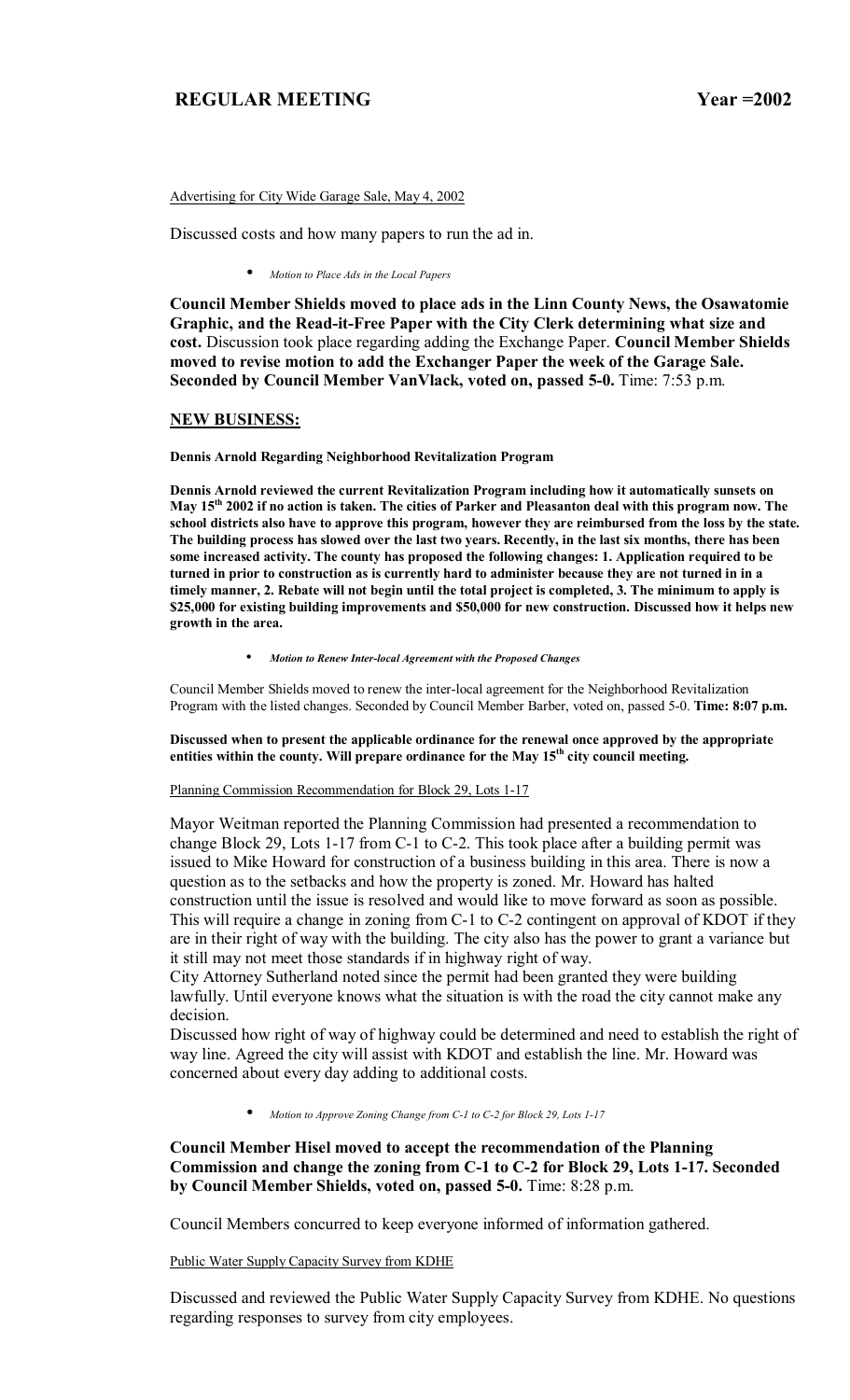### **Page 4 of 5 NEW BUSINESS:**

Kansas One-Call Proxy

• *Motion to Authorize Signing of Kansas One-Call Proxy*

Council Member VanVlack moved to authorize the mayor to sign the Kansas One-Call Proxy. Seconded by Council Member Hisel, voted on, passed 4-0. **Time: 8:34 p.m.** 

Part Time Employee for City Hall

City Clerk asked about the possibility of hiring a part time employee for city hall instead of summer help to work especially in the area of the updates for the Planning Commission books and the codes book along with other items as they appear. Council discussed. No action taken.

CCMFOA Region XIV Meeting Thursday, April 25, 2002, Iola, Kansas

Deleted from agenda.

### **Executive Session**

• *Motion to Go Into Executive Session*

**Council Member McGinnis moved to go into executive session for discussion of personnel, and legal for up to forty-five minutes and inviting Public Works Superintendent Craig, following a ten-minute break. Seconded by Council Member VanVlack, voted on, passed 5-0.** Time: 8:45 p.m.

Others invited into or requesting a portion of time included: City Clerk Herrin and Public Works Superintendent Craig.

Open Session Resumed at 9:40 p.m.

## *OTHER BUSINESS:*

Set Up Special Meeting for Personnel Evaluations

• *Motion for Special City Council Meeting on April 25, 2002 for Personnel Evaluations*

Council Member VanVlack moved for a Special Meeting on April 25, 2002, at 6:00 p.m. for personnel evaluations. Seconded by Council Member McGinnis, voted on, passed 5-0. **Time: 9:43 p.m.** 

• *Motion to Include City Employees to a Portion of the Special Meeting*

**Council Member VanVlack moved to invite Chuck Farrell, Bill Craven, Kenny McClanahan, Devona Herrin, Linda Elder, and George Craig to the Special Meeting at 7:30 p.m. to go over evaluations. Seconded by Council Member McGinnis.** Noted if any employee had conflicts with the date they would be rescheduled for the first regularly scheduled May city council meeting. **Voted on, passed 5-0.** Time: 9:44 p.m.

## **CITY CLERK'S REPORT:**

Written Report Included:

- a] People Telecommunications Franchise Fee of \$600 Has Been Received
- b] United Wholesale, Inc. Regarding Street Name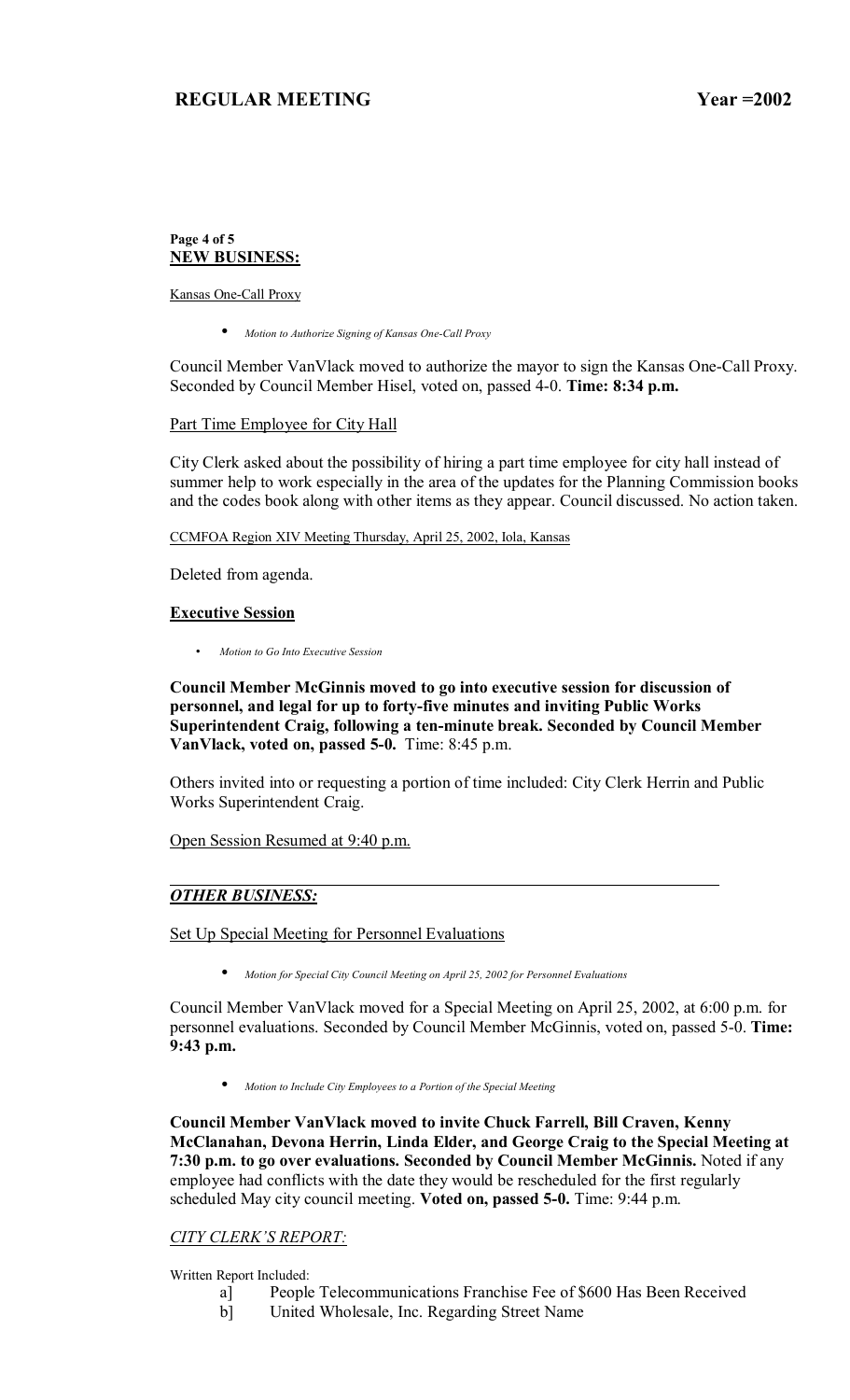- c] Advertising for City Wide Garage Sale, May 4, 2002
- d] Resignation of Millers' from Fiesta Committee

### **Page 5 of 5**  *NOTES AND COMMUNICATIONS TO COUNCIL:*

- A] Planning Committee Minutes
- b] Letter for Request for Public Street in Industrial Park
- c] SEK Newsletter, Page 1, and Spring Meeting Notice
- d] Copy of Letter for Rock/Gravel Bids for May 1, 2002 Council Meeting
- e] *League News,* Volume 7, Number 12, April 5, 2002
- f] "Kansas Government Journal" Volume 88, Number 2, February 2002
- g] LKM, 'Opportunity to Promote Your City' Letter
- h] CLASSIC COMMUNICATIONS, Letter in Improvements
- I] *League News,* Volume 7, Number 13, April 12, 2002
- J] 
"Municipal Court Clerks' Certificate of Attendance for Linda Elder
- K] KRWA Annual Conference Certificate of Attendance for James Hazelet

# *ADJOURNMENT:*

*ï Motion to Adjourn*

With no further business, **Council Member McGinnis moved to adjourn. Motion seconded by Council Member Shields, voted on, passed 5-0.**

Adjourned the meeting at 9:48 p.m.

I, LaCygne City Clerk, do hereby declare the above to be true and correct, to the best of my knowledge, and do hereby subscribe my name this 17th day of April 2002.

## *REGULAR MEETING:*

*Page 1 of 5Pages*

The La Cygne City Council met in regular session on Wednesday, April 3, 2002. Council Members present were: Mike VanVlack; Sam Barber; Connie McGinnis; Esther Shields; and, Steve Hisel.

Others present included: City Clerk Herrin; Public Works Superintendent Craig; City Police Chief Farrell; City Attorney Sutherland; Rob Gavin; Danny McElreath; Ernie Moylan; Ron Taylor; John Hamamy; Kristie Cook; and Jennifer McDaniel.

Mayor Terry Weitman called the meeting to order at 7:00 p.m.

# *CONSENT AGENDA:*

*ï Motion to Approve Consent Agenda*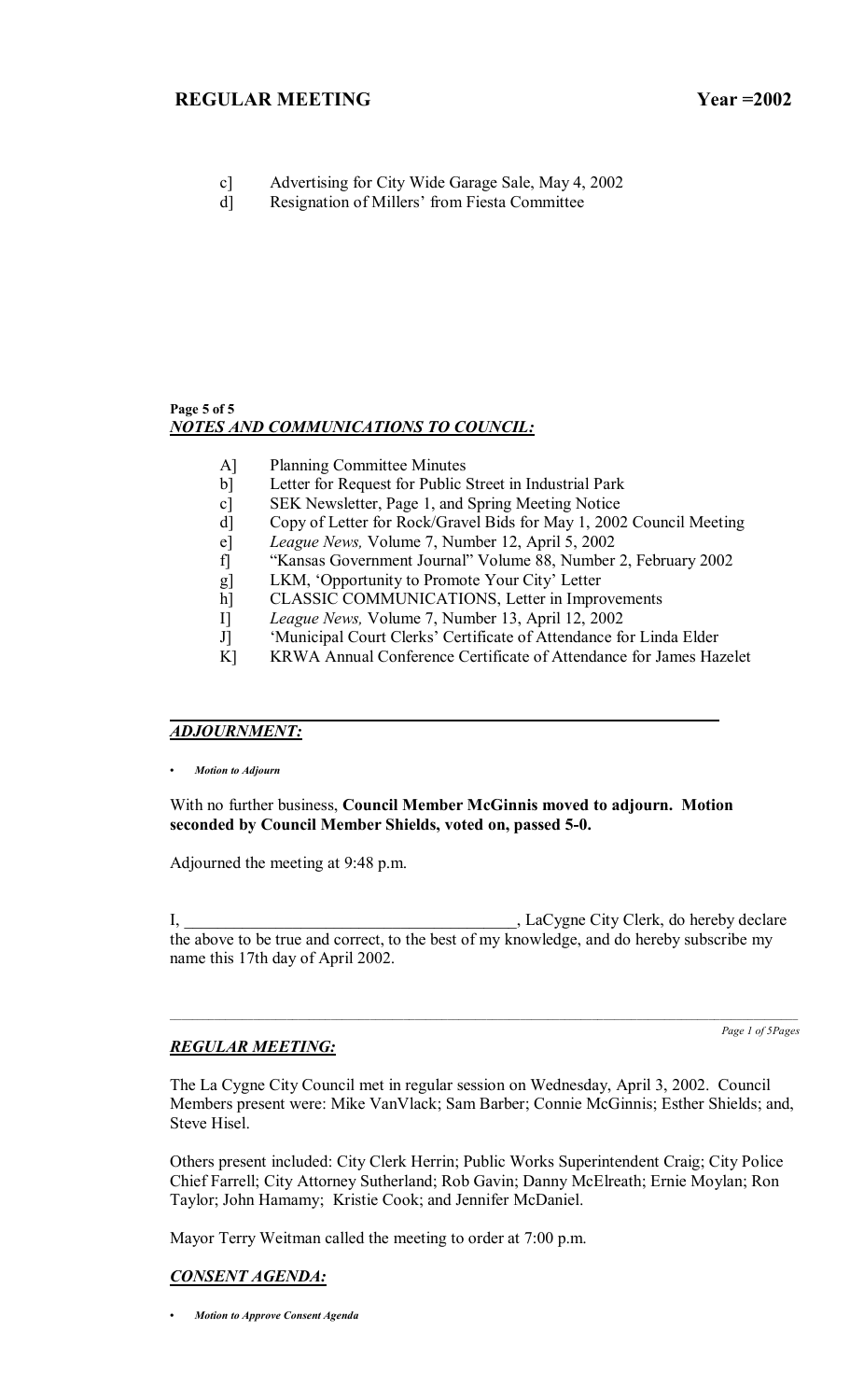### **Council Member Shields moved to approve the consent agenda that consisted of:**

 Check Register: March 21 - April 4, 2001; Minutes of March 20, 2002, Regular City Council Meeting; January 2002 Financial Statement.

**Motion seconded by Council Member Barber, voted on, passed 5-0.** Time: 7:01 p.m.

## *REPORTS OF CITY OFFICERS:*

Police Chief Chuck Farrell Jr.

Chief of Police Farrell presented a written report of police activities for the month of March 2002. Agenda noted Certificate of Training from KNOA for Police Chief Chuck Farrell Jr.

### **UTILITY IMPROVEMENTS REPORTS**

#### **CDBG Sewer Grant – State Revolving Loan – EDA Grant**

Rob Gavin reported all three projects were approved this week and will be in the paper for bidding. Agenda noted the SEKRPC 1<sup>st</sup> Quarter 2002 Quarterly Report was included in the packet.

#### **Water Improvement Project**

*Lime Sludge Lagoon Bids:* Rob Gavin submitted a written report of the three bids received for the removal, transport, and land application of lime sludge from the Water Retention Lagoon.

- 1. Cutting Edge \$19,000
- 2. EWR-LLC \$19,700
- 3. McElreath Excavating \$15,900

Engineer's recommendations were to waive any formalities and award the contract to McElreath Excavating in the amount of \$15,900.

• *Motion to Waive Formalities and Award Bid for \$15,900 to McElreath*

**Council Member VanVlack moved to waive formalities and award the bid of \$15,900 to McElreath Excavating. Seconded by Council Member Barber.** Question: Danny McElreath asked if it was ok if the project was not started until Mid-May due to other commitments. Rob Gavin concurred they could postpone the notice to proceed. V**oted on, passed 5-0.** Time: 7:09 p.m.

#### **Gas Improvement Project**

Rob Gavin noted it would be the end of May before any notice would be received on this project.

# **6th STREET PROJECT**

Rob Gavin submitted a written report of the three bids received for the  $6<sup>th</sup>$  Street Improvements project along with cost reduction alternatives.

| 1. Cutting Edge          | \$134,159.50 |                       | Alt. #1, $$19,355.00$ |
|--------------------------|--------------|-----------------------|-----------------------|
| 2. Killough Construction | \$78,553.20  |                       | Alt #1, $$7,795.50$   |
| 3. Haupt Construction    | \$86,343.00  | Alt. #1, $$11,074.95$ |                       |

The alternate  $#1$  bid is for the portion of the pharmacy parking. Discussed the city's commitment to the post office and if possible to just use chip & seal. Do need a wider paved street for the postal trucks. Discussed the possible cost reduction alternatives that were based on unit prices from the low bidder. Concurred to negotiate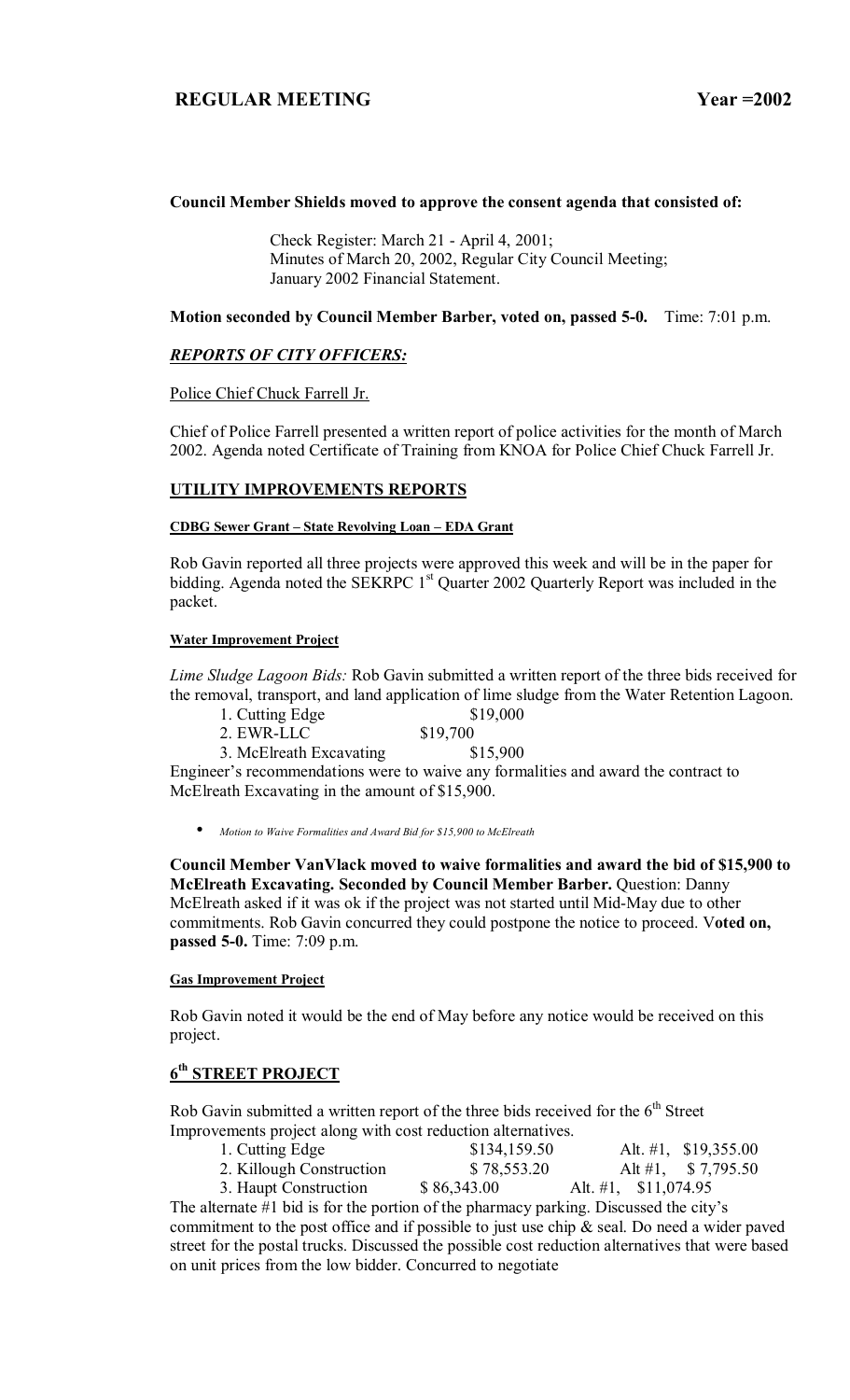*Page 2 of 5* 

## **UTILITY IMPROVEMENTS REPORTS (Continued)**

# **6th STREET PROJECT (Continued)**

directly with the lowest bidder for possible alternatives to lower the cost and to try to include the street committee in the negotiations if it can be worked out. Discussed time frame for current bids. Determined have 45 days to work with the bids. Noted the post office is beginning to move forward with concrete parking lot now.

#### **Water Improvement Project (Continued)**

Rob Gavin asked the City Council if they wanted to move quicker with the project by working with one contractor as they did the design or to put the project out to bids. Concurred the best price is generally to bid the projects. Mayor and Council discussed the need to keep moving and trim costs. The liquid feed and floating intake were possible areas that could be trimmed. Rob Gavin and George Craig will get together and review the total project.

### **DISCUSSION FROM THE FLOOR:**

United Wholesale Inc, Ron Taylor & John Hamamy, Regarding Street Name in Industrial Park

John Hamamy introduced himself and Ron Taylor as the owners of United Wholesale Inc and gave a brief description of what their business entailed. They are planning on building a 2500 square foot building in the Industrial Park. They were interested in helping to name the cul-de-sac street in front of the business 'United Drive' if the city was at all interested. Discussed the requirements for the street to become a city street first from the county.

### *REPORTS OF CITY OFFICERS: (Continued)*

Public Works Superintendent George Craig

Reported on the following:

- 3. Gas Line Repair of April 2, 2002 at corner of K152, 2200 Rd, and County 1095 Rd. K&B Construction had handled it quickly and smoothly for a cost of \$13,675.00.
- 4. Noted James Hazelet had received his Pesticide Certificate
- 5. Double Six Shipping Costs over prior approved costs for purchasing chemical.
- *Motion to Add \$200 to Prior Double Six Purchase Price*

**Council Member VanVlack moved to add up to \$200 more to the previously approved cost to purchase Double Six to cover shipping.** (Previously approved at the March 20, 2002 Council Meeting) **Seconded by Council Member Shields, voted on, passed 5-0.** Time: 7:51 p.m.

- 6. Paint for Street Markings. Discussed need to redo the yellow lines, the red lines at hydrant curbs, the white lines at cross walks, and the blue lines at handicap areas when the prisoners were available to help in May. The cost for the paint is \$3,000.00 plus freight.
- *Motion to Purchase Paint for \$3,000 plus freight*

**Council Member McGinnis moved to spend up to \$3000 plus cost of freight to purchase paint for streets.** Reminder: City Clerk Herrin reminded council even though the painting is also needed the cost of the paint would deplete the amount of dollars available for chip & seal in the summer. **Seconded by Council Member VanVlack, voted on, passed 5-0.** Time: 7:57 p.m.

7. Transmission Repair for the 1996 Dodge Truck. George Craig presented a bid from Ray Shepard in Fort Scott for \$2521 less 10% plus fluids; and, a bid from South Side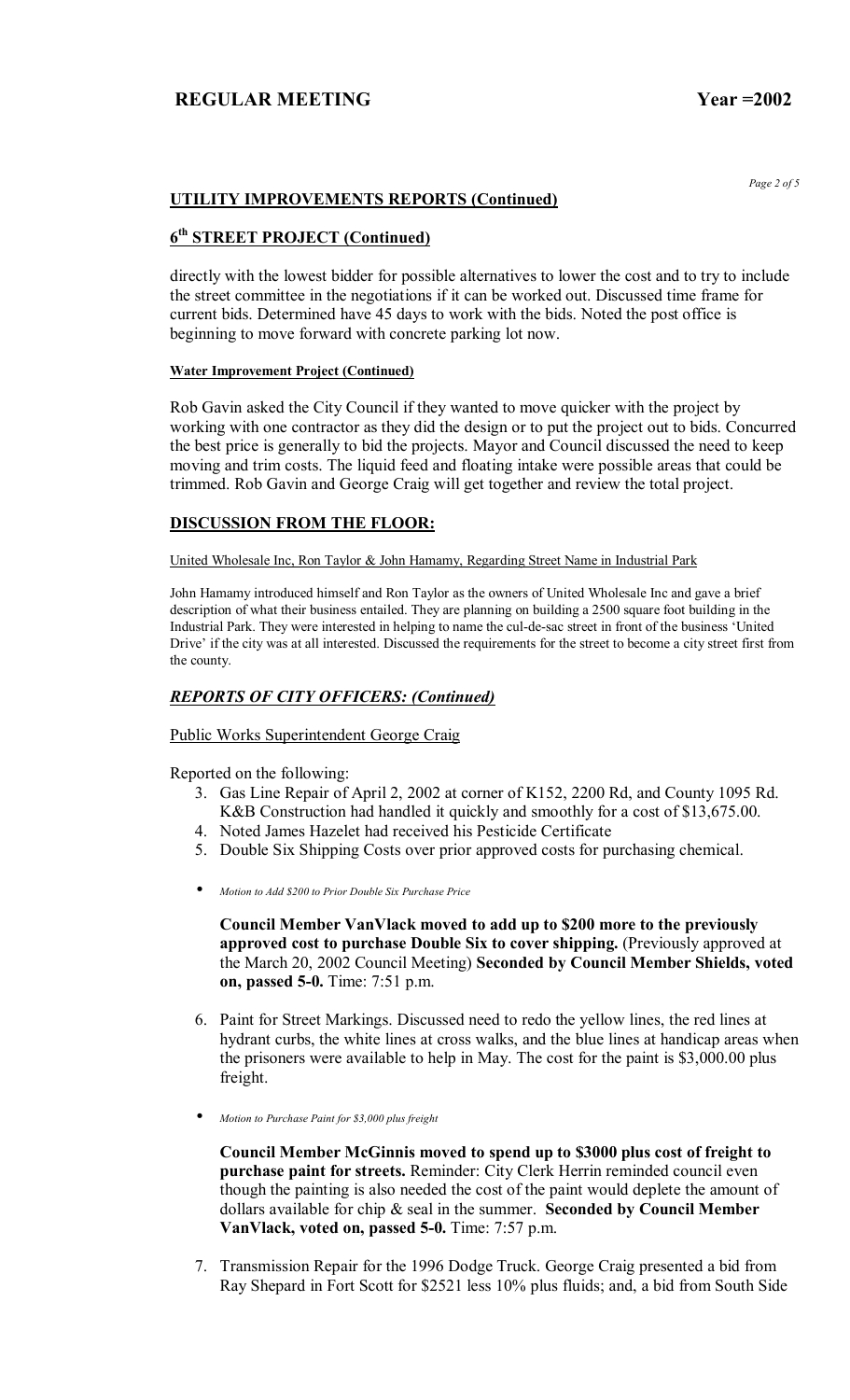in Ottawa for \$2400. With the 10% discount the total cost from Ray Shepard would be less than \$2400.

• *Motion to Repair 1996 Dodge Truck Transmission at Ray Shepard for Cost Plus Extras*

**Council Member Hisel moved to repair transmission at Ray Shepard for cost plus extras. Seconded by Council Member Barber, voted on, passed 5-0.** Time: 8:02 p.m.

## *REPORTS OF CITY OFFICERS: (Continued)*

*Page 3 of 5* 

#### Public Works Superintendent George Craig (Continued)

- 1. (Continued) Gas Line Repair of April 2, 2002
- *Motion to Approve Cost of Gas Line Repair for \$13,675*

### **Council Member Hisel moved to approve the \$13,675 for the gas line repair at the intersection of K152, 2200 Rd, and 1095 County Rd with K&B Construction. Seconded by Council Member VanVlack, voted on, passed 5-0.** Time: 8:03 p.m.

Fire Chief - Ernie Moylan

Ernie Moylan noted the fire department had been talking with Public Works George Craig about another air pack for the chlorine room and if public works takes one of the fire departments for the room who will purchase another one needed for the fire department. George Craig noted they have currently not taken any action as they are checking with the state as to whether one has to be available, which one is just out the door with the fire department equipment, or if one has to actually be in the chlorine room at all times. Agreed to wait for that decision from the state. Ernie noted the fire department has three of the tanks that are old enough they need to be recertified.

#### *STANDING COMMITTEE REPORTS:*

#### **Street**

Mayor Weitman asked the Street Committee to look into the naming the street on the east side of the Industrial Park.

#### Park

Council Member Hisel reported the Park Board had agreed to let the Ball Congress run the concession stand and in exchange the Ball Congress will maintain the surrounding area and ball fields.

Discussed insurance coverage for the concession stand. Asked about any coverage for the storage shed. Requested coverage based on dimensions and construction type of both buildings.

Council Member Hisel noted maintenance person Bob Nichols had retired due to health reasons and the board is currently looking for a replacement.

#### **Cemetery**

Council Member Shields reported the grass is growing and looks nice. Discussed there were five to six more trees to trim and that Baucom Tree Service would take care of them for \$60 a tree. These were from the storm but over and above the number previously estimated. Committee directed to move forward on trimming these last few trees.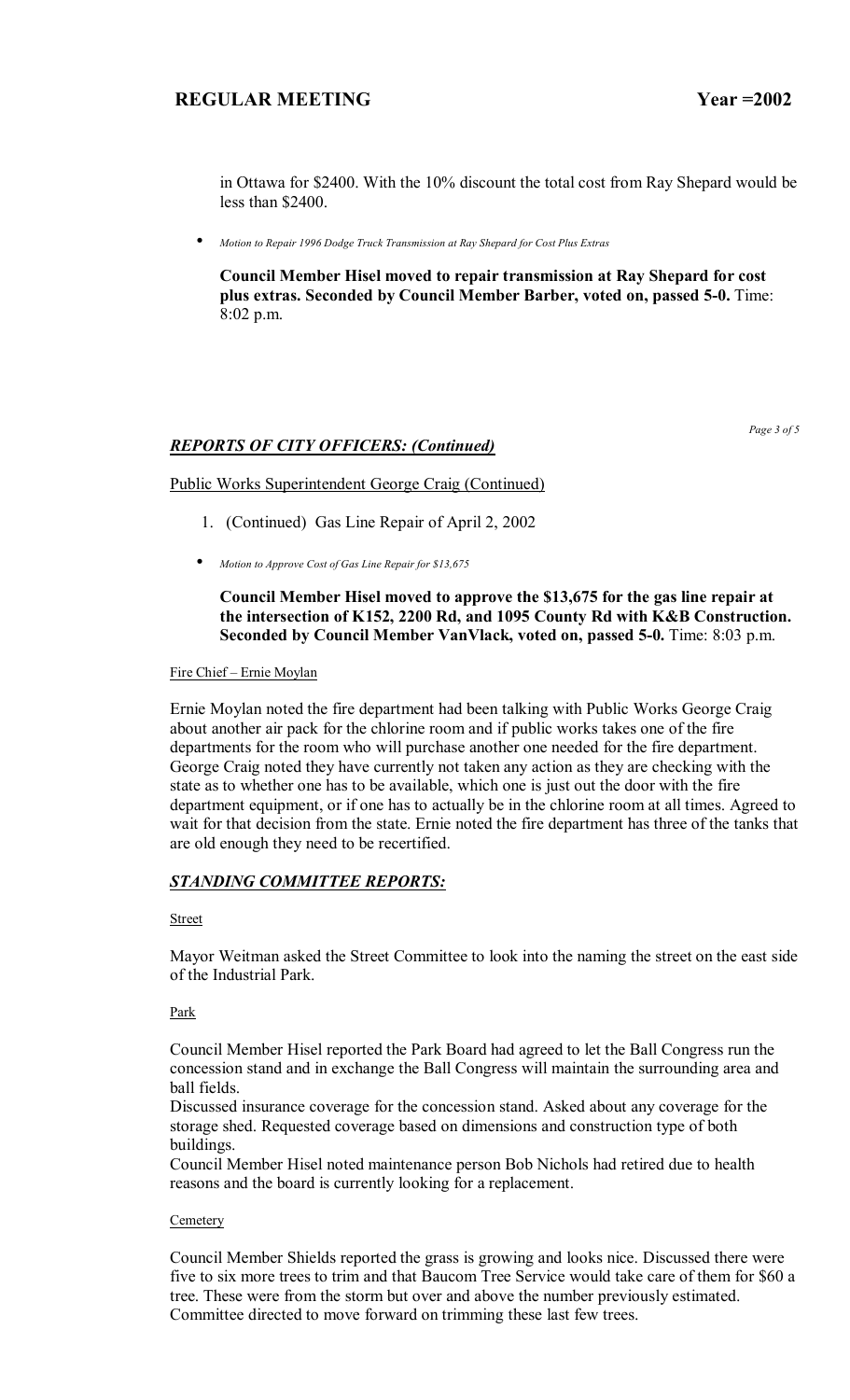Employee Relations & Training

Council Member Shields reported there was only one directory board available to meet the requirements of corkboard with add-on letter panel on one side for outdoor use.

• *Motion to Purchase Outdoor Directory Board for up to \$400*

**Council Member Shields moved to purchase a directory board for up to \$400.00. Seconded by Council Member McGinnis, voted on, passed 5-0.** Time: 8:16 p.m.

## *SPECIAL COMMITTEE REPORTS:*

Fiesta

Meets next Wednesday, April 10, 2002.

## *UNFINISHED BUSINESS:*

Classic Communications, Inc Bankruptcy Notice

Tabled, waiting on response to attorney's letter.

## *UNFINISHED BUSINESS: (Continued)*

*Page 4 of 5* 

Laptop Computer Installation Fees

City Clerk Herrin explained the computer previously approved was sold out when ordered. Worked with the company on another laptop but there were some additional features on the next size available one increasing the cost about \$200.00. If the most figured for installation occurs need approval for this additional amount.

• *Motion to Add up to \$200 for Purchase and Installation of Laptop Computer*

## **Council Member Shields moved to approve up to \$200 more for the purchase and installation of Laptop Computer. Seconded by Council Member McGinnis, voted on, passed 5-0.** Time: 8:20 p.m.

FEMA Payments for Storm Damage

City Clerk Herrin reported receiving payments from FEMA for the previous storm damage of the following:

Initial Storm costs of \$2,994.25 reported with \$317.12 pending insurance decision. Payment of \$2,088.24 was made based on \$2,677.23. Insurance was denied and FEMA has indicated they will be sending a check for 75% of the \$317.12;

Volunteer labor and materials totaled \$10,830.15 using FEMA's allowable rates. Payment of \$8447.51 was received;

Clean up portion totaled \$51,818.75 and \$40,418.62 was received. All of these payments include administrative fees over the 75% Federal Share.

ISO Public Protection Classification Results

Discussed letter previously sent to the city from ISO reflecting the change in fire rating for inside the city limits of La Cygne to a protection class 7 effective January 1, 2002. Previously the city was a protection class eight. *NEW BUSINESS:*

Industrial Park Property Split for New Business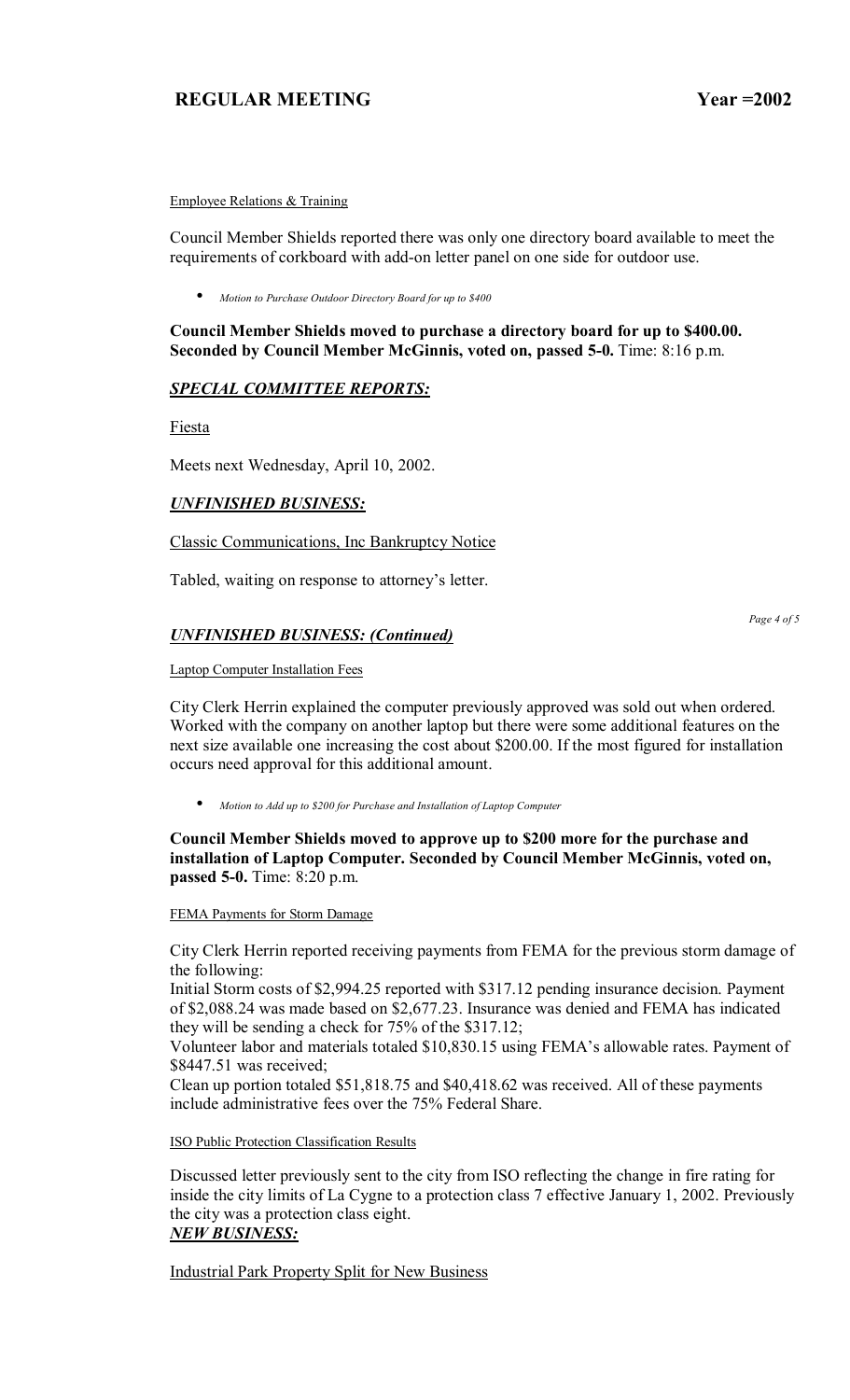City Attorney Sutherland reported the findings from the city Subdivision Regulations under Article ii, General, Section 4. Exemptions #6 stating 'Any parcel, lot, tract or block of land zoned for industrial use may be divided into two or more tracts without relating such lot, provided that any such relating shall not place any lot, tract or parcel so created in violation of the zoning regulations governing said industrial use'. With this exception the county can go forward and divide the Tract in the city's Industrial Park for the new business without being required by the city to plat the whole unused area now.

### PTO School Carnival Donation

Discussed donation for this year. Unknown at time of meeting what previous years donation was.

• *Motion to Donate the Same Amount as Last Year*

**Council Member VanVlack moved to donate to PTO the same amount as was donated last year. Seconded by Council Member Hisel, voted on, passed 5-0.** Time: 8:33 p.m. (Previous Donation was \$50.00)

Heart of America Council Donation, Supported by KCP&L

• *Motion to Donate \$100 to Heart of America Council*

### **Council Member Shields moved to donate \$100 to Heart of America through KCP&L. Seconded by Council Member VanVlack, voted on, passed 5-0.** Time: 8:35 p.m.

Public Meeting on Water Needs by Lake Region Resource Conservation

Discussed meeting about water quality and future water needs of the Marais des Cygnes Basin. Meeting is at 7:00 p.m. on April 10, 2002, in Anderson County Annex Meeting Room, 411 S Oak, Garnett, Kansas. Council Member Shields and Hisel will try to attend and then report back at the next meeting.

# **Executive Session**

*Page 5 of 5* 

• *Motion to Go Into Executive Session*

**Council Member McGinnis moved to go into executive session for discussion of personnel and legal for up to thirty-five minutes following a ten-minute break. Seconded by Council Member VanVlack, voted on, passed 5-0.** Time: 8:42 p.m.

Others invited into or requesting a portion of time in executive session included: City Clerk Herrin.

Open Session Resumed at 9:27 p.m.

## **OTHER BUSINESS:**

None.

#### **CITY CLERK'S REPORT:**

City Clerk's written report included:

- A] Lime Sludge Lagoon Bids
- $B$ ] 6<sup>th</sup> Street Road Project Bids
- C] United Wholesale, Inc. Regarding Street Name
- D] Baucom Tree Service Removing Additional Trees in Cemetery
- E] Laptop Computer Installation Fees
- F] Industrial Park Property Split for New Business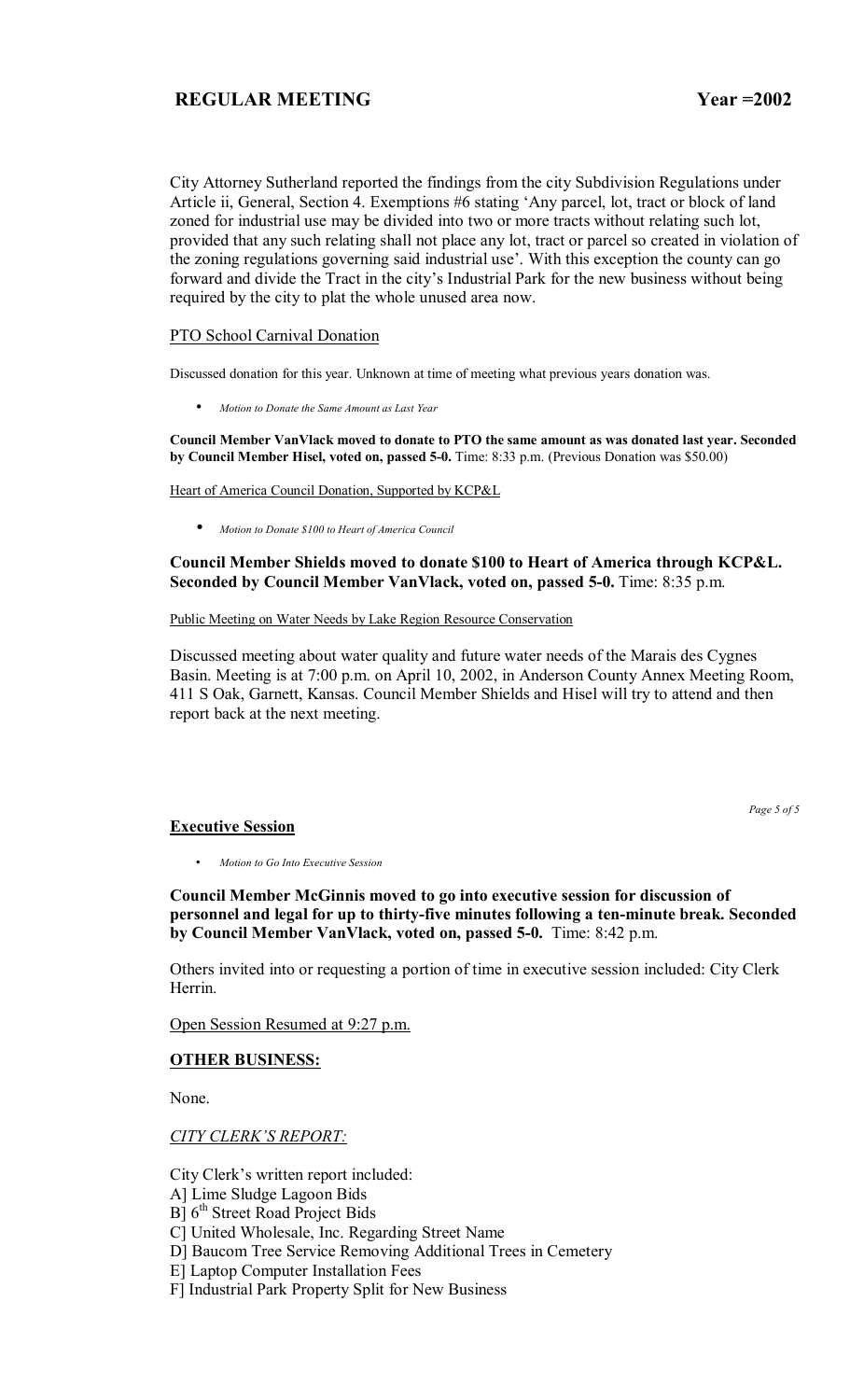# **NOTES AND COMMUNICATIONS TO COUNCIL***:*

Council Discussed items, taking no action.

- a] *Kansas Government Journal* Volume 88, Number 1, January 2002
- b] 'Kansas Pesticide Certification' for James Hazelet
- c] KNOA Certificate of Training for Glenn Farrell
- d] Thank You to Park Board from Boy Scouts
- e] Park Board Meeting Minutes of February 24, 2002
- f] *League News,* Volume 7, Number 10, March 22, 2002
- g] \* Transportation Enhancement Workshop' by KDOT
- h] Community Development Division 'On the Road Tour 2002'
- I] 'Road Safety Audit' Information by KDOT
- J] Establishing Speed Limits' Information by KDOT
- K] Kansas Insurance Department Health Care Letter
- L] LKM Annual Conference Notice
- M] Kansas Chapter of the International Personnel Management Assoc Letter
- Linn County News Article 'Deadly West Nile Virus Coming to Kansas' from March  $N$ ]  $L_i$ <br>21, 2002
- O] *Linn County News* Article from March 21, 2002 ëU.S. 69 May Get Trimmedí
- P] *League News,* Volume 7, Number 11, March 29, 2002

## *ADJOURNMENT:*

*ï Motion to Adjourn*

# Being no further business, **Council Member McGinnis moved to adjourn. Motion seconded by Council Member Shields, voted on, passed 5-0.**

The meeting was adjourned at 9:30 p.m.

I, La Cygne City Clerk, do hereby declare the above to be true and correct, to the best of my knowledge, and do hereby subscribe my name this 3rd day of April 2002.

 $\mathcal{L}_\text{max}$ 

*Page 1 of 6 Pages*

# *REGULAR MEETING:*

The LaCygne City Council met in regular session on Wednesday March 20, 2002. Council Members present were: Esther Shields; Mike VanVlack; Connie McGinnis; and Steve Hisel. Absent: Sam Barber.

Others present included: City Clerk Devona Herrin; City Police Chief Chuck Farrell; Jennifer McDaniel; City Attorney John Sutherland (arrived at 7: 20 p.m.); Lance Burrough, Parker; Kristie Cook; City Public Works Superintendent George Craig; Chuck Schlittler; and LeRoy Turpen.

Mayor Terry Weitman called the meeting to order at 7:04 p.m.

# *CONSENT AGENDA:*

*ï Motion to Approve Consent Agenda*

**Council Member Shields moved to approve the consent agenda that consisted of:**

Check Register: March  $4 - 20$ , 2002; Minutes of March 4, 2002 City Council Meeting:

**Motion seconded by Council Member McGinnis, voted on, passed 4-0.** Time: 7:05 p.m.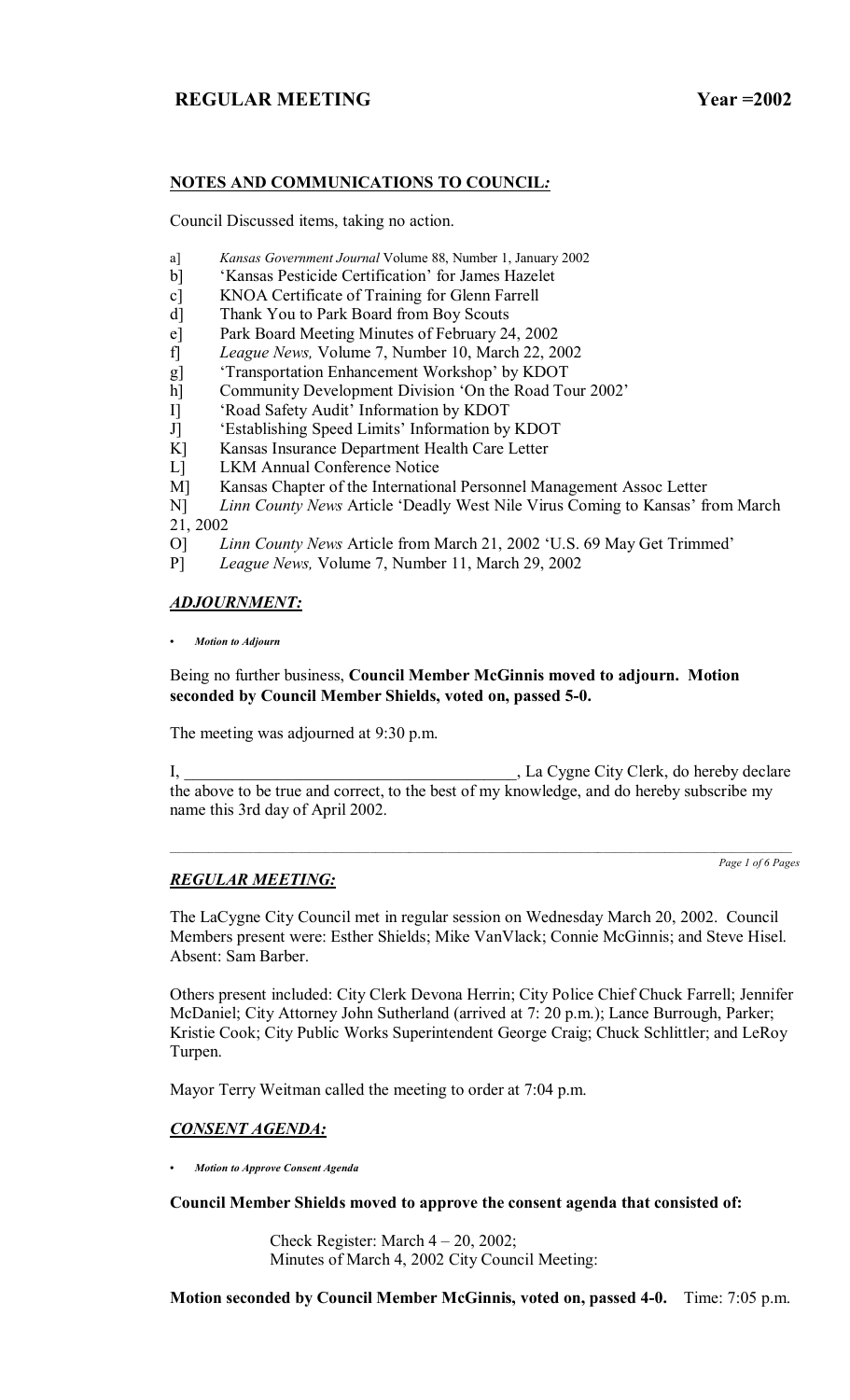# **CDBG SEWER GRANT - STATE REVOLVING LOAN - EDA GRANT**

## Rob Gavin, Kirkham Michael Engineers, Submitted Written Report

Written report included: Rob Gavin met with Habib Ghali of KDHE on Tuesday, March 19, 2002. Habib had a few items he wanted changed prior to bidding the projects; including providing an updated General Conditions of the Contract and some verbiage to comply with Federal regulations for the loan money. Habib also requested the pump station calculations on the east interceptor. Kirkham Michael's is redrawing the plans and updating the specifications as requested and will have them back to Habib this week. The plan is to get approval to bid all three projects next week.

# **6TH STREET IMPROVEMENT**

### Rob Gavin, Kirkham Michael Engineers, Submitted Written Report

Written report included: The project is out for bids. Engineers currently have 4 bidders. Bids are due by Friday at 2:00 p.m.

### **WATER IMPROVEMENT PROJECT**

Rob Gavin, Kirkham Michael Engineers, Submitted Written Report

Written report included: Lime cleanout project is out for bids. Currently there are three bidders on this project. Bids are due by March 29, 2002.

### **DISCUSSION FROM THE FLOOR**

Thank You from Eastern Star

Mayor Weitman opened a thank you card from Eastern Star thanking the City Council for the use of the Community Building and donating \$30.00 to the Community Building maintenance.

## **REPORTS OF CITY OFFICERS:**

*Page 2 of 6* 

Chief of Police Farrell

Police Chief Farrell presented a written report of police activities for the period of March  $1 -$ 18, 2002.

Passed out the bears Mary Able had made and donated to the Police Department to use in the vehicles to help towards children.

New Vehicle may arrive this week.

Requested attendance to Seminar *Fight Against Terrorism* on Thursday, April 4, 2002, Pittsburg, KS. There is no charge; it is an attempt to get all law enforcement to be ready to work together if there ever was a need.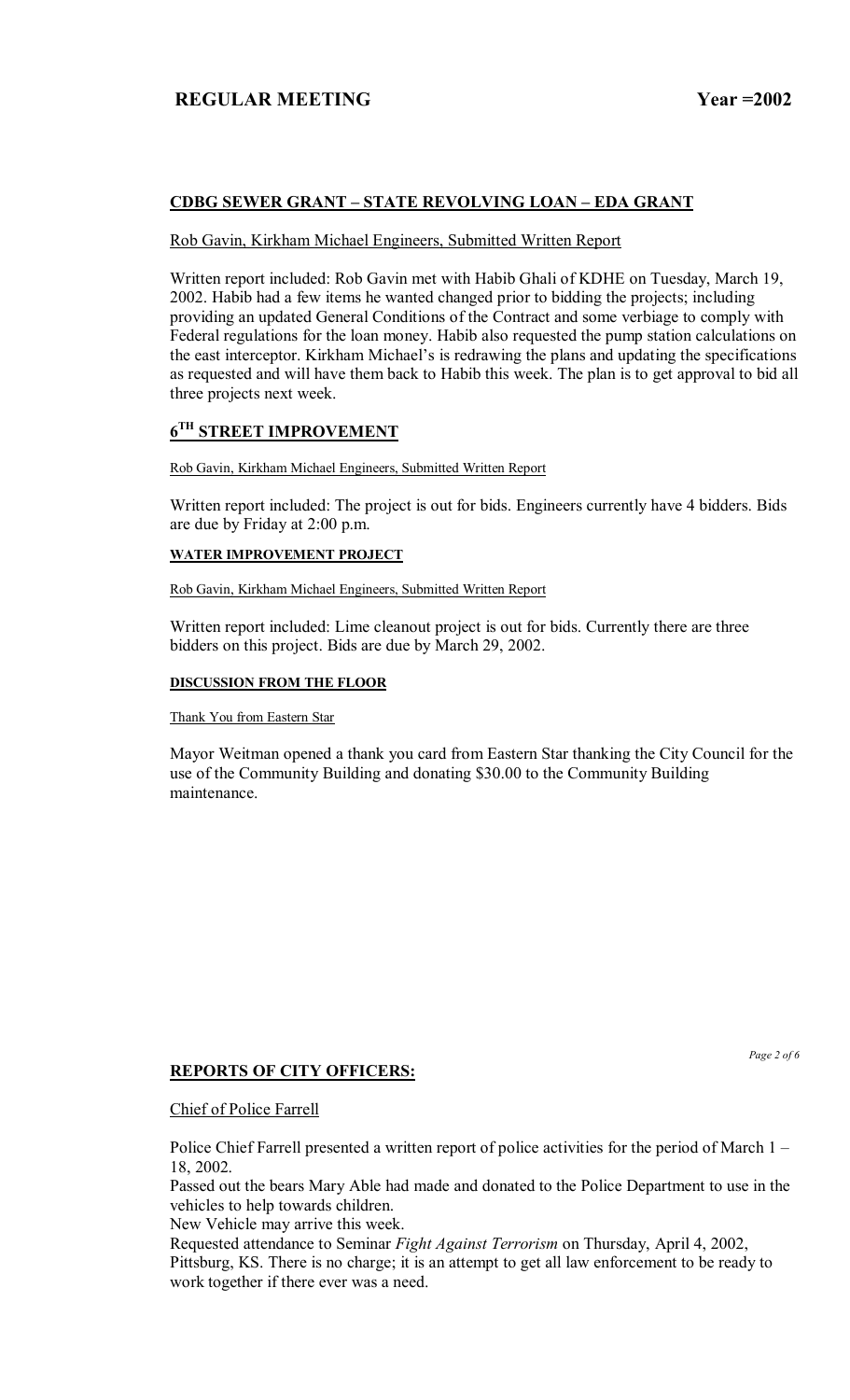• *Motion for City to Furnish \$100.00 for Food*

**Council Member VanVlack moved for Chief Farrell to attend the seminar on April 4, 2002 at Pittsburg, Kansas. Seconded by Council Member McGinnis, voted on, passed 4- 0.** Time: 7:16 p.m.

#### Public Works Superintendent George Craig

Superintendent Moore reported the following:

- 1. Treatment of Sewer Lines, April 8, 2002. Tabled at this time as the sewer project will address this and should be scheduled shortly from report.
- 2. Mosquito Maintenance The mosquito fogger has been calibrated. Discussed setting up a schedule for spraying 14 times with Bio Mist at a cost of \$4500. Actual number of times to spray depends on the weather. There are briquettes available for the sewer lagoons at a cost of \$1.47 each. It would require 600. They are purchased by the case so the minimum cost would be \$1173.00. They are to last 150 days at a time. Mayor Weitman asked the Public Safety Committee to determine how often to spray. Discussed.
- *Motion to Up To Fourteen Times if Needed and to Spend Up To \$4500*

**Council Member VanVlack moved to spray up to fourteen times if needed and to spend up to \$4500.00 on Bio Mist. Seconded by Council Member McGinnis, voted on, passed 4- 0.** Time: 7:29 p.m.

- 3. Sewer Lagoon Weeds The chemical applicable for the lagoon area for this year is Double Six. The allotted amount to purchase is \$4400.00. The allotted amount to purchase is \$4400.00.
- *Motion to Purchase Chemicals for Lagoon Weed Spray for Up To \$4400.00*

**Council Member Hisel moved to purchase weed chemicals for up to \$4400.00. Seconded by Council Member VanVlack, voted on, passed 4-0.** Time: 7:33 p.m.

- 4. 'Surface Water Workshop' Emporia, KS, April 4-5, 2002 Requested James Hazelet to attend.
- *Motion for James Hazelet to Attend ëSurface Water Workshopí*

### **Council Member VanVlack moved for James Hazelet to attend workshop with per diem. Seconded by Council Member Shields, voted on, passed 4-0.** Time: 7:35 p.m.

- 5. State inspector put the water plant through the long form inspection and the plant passed placing in the top 10% of all plants for inspections.
- 6. Checked for gas line leaks at street intersections. So far located three leaks and will begin addressing them tomorrow.

#### *STANDING COMMITTEE REPORTS:*

**Street** 

Noted west Park Street is still a concern.

#### Community Building

Council Member VanVlack recommended not tying up the Community Building by Professional Rehabilitative Services on a regular basis. Council Member VanVlack noted he had met with Dr. Rogers and he has some space available. Chuck Schlittler, with Professional Rehabilitative Services, noted he had spoke with Dr. Rogers and would get back with him to discuss further.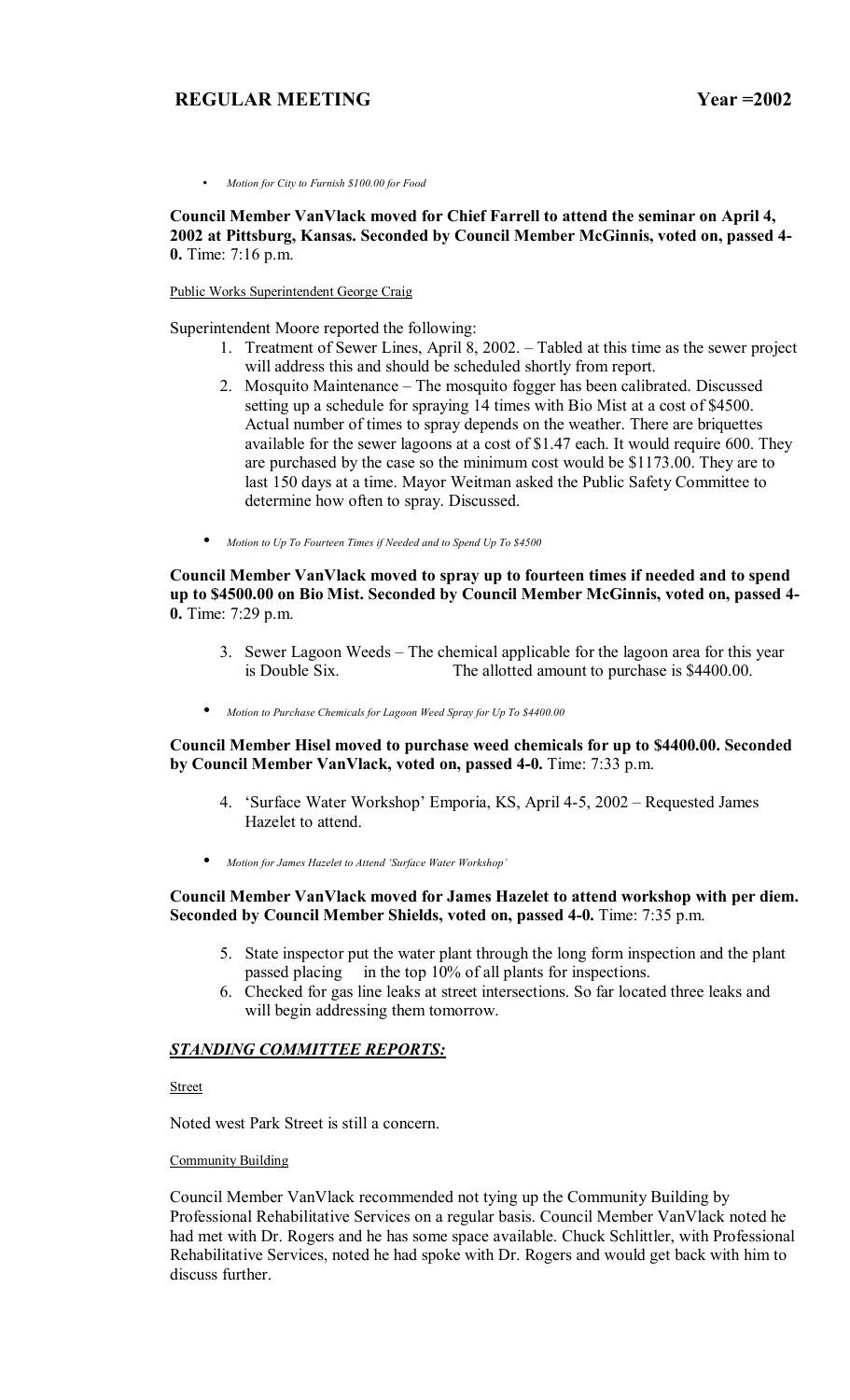*Page 3 of 6* 

### **FIESTA**

Reported they are going to ask Don & Susan Pease for Grand Marshall at a later date.

### *UNFINISHED BUSINESS:*

Gas Consultant Bids for Gas Utility System

Discussed the submitted options of:

 UCI - No Emergency Service Available and Regular Prices listed charged per job/task.

 Peoples Natural Gas - For Regular services as listed in Parts A, B, and C the cost is \$998.00 per month or \$11,976.00 annually. Emergency Response was included in the packet, but any response to the city would be on an hourly rate based on the equipment and manpower required.

Individual, Morgan Brown  $-$  To hire as a city employee for a minimum of ten hours a week at a cost of \$192.40 per week for the ten hours. This is an annual salary of approximately \$10,000.00.

K&B Construction – Emergency Response. The emergency retainer fee is \$500. Then if called on for an emergency, the hourly rate is based on the equipment and manpower required. (Rate charges slightly less than Peoples Natural Gas, both are private rates.) K&B Construction will work with city employees and the city's welding requirements.

Council and Mayor discussed options.

• *Motion to Hire K&B Construction on Emergency Retainer*

**Council Member VanVlack moved to hire K&B Construction on an emergency retainer for gas utility for the retainer fee of \$500 and the standard rates. Seconded by Council Member McGinnis, voted on, passed 4-0.** Time: 7:51 p.m.

• *Motion to Hire Morgan Brown as Part-Time Gas Utility Employee*

**Council Member VanVlack moved to hire Morgan Brown as a part-time employee for ten hours a week at a cost of \$192.40 per week effective February 11, 2002. Seconded by Council Member Shields, voted on, passed 4-0.** Time: 7:52 p.m.

#### *NEW BUSINESS:*

#### Property and Work Comp Insurance Bids

City Clerk reported Farm Bureau had notified the city they were unable to bid at this time. Then, read a letter from Linn County Insurance Agency declining to quote due to gas loss issues. City Attorney Sutherland opened the only bid from Harris Financial Services. The quote was for the period of April 1 2002 to April 1, 2003. The quote from Employers Mutual Insurance Companies for both property and workers compensation insurance is \$26,094.00.

• *Motion to Accept Quote for Property and Workers Compensation Insurance for Up To \$26,094*

**Council Member Hisel moved to accept the quote for property and workers compensation insurance for up to \$26,094. Seconded by Council Member VanVlack, voted on, passed 4-0.** Time: 7:56 p.m.

Break

• *Motion for Ten Minute Break*

**Council Member VanVlack moved to take a ten-minute break. Seconded by Council Member Hisel, voted on, passed 4-0.** Time: 7:57 p.m.

Open Session Resumed at 8:04 p.m.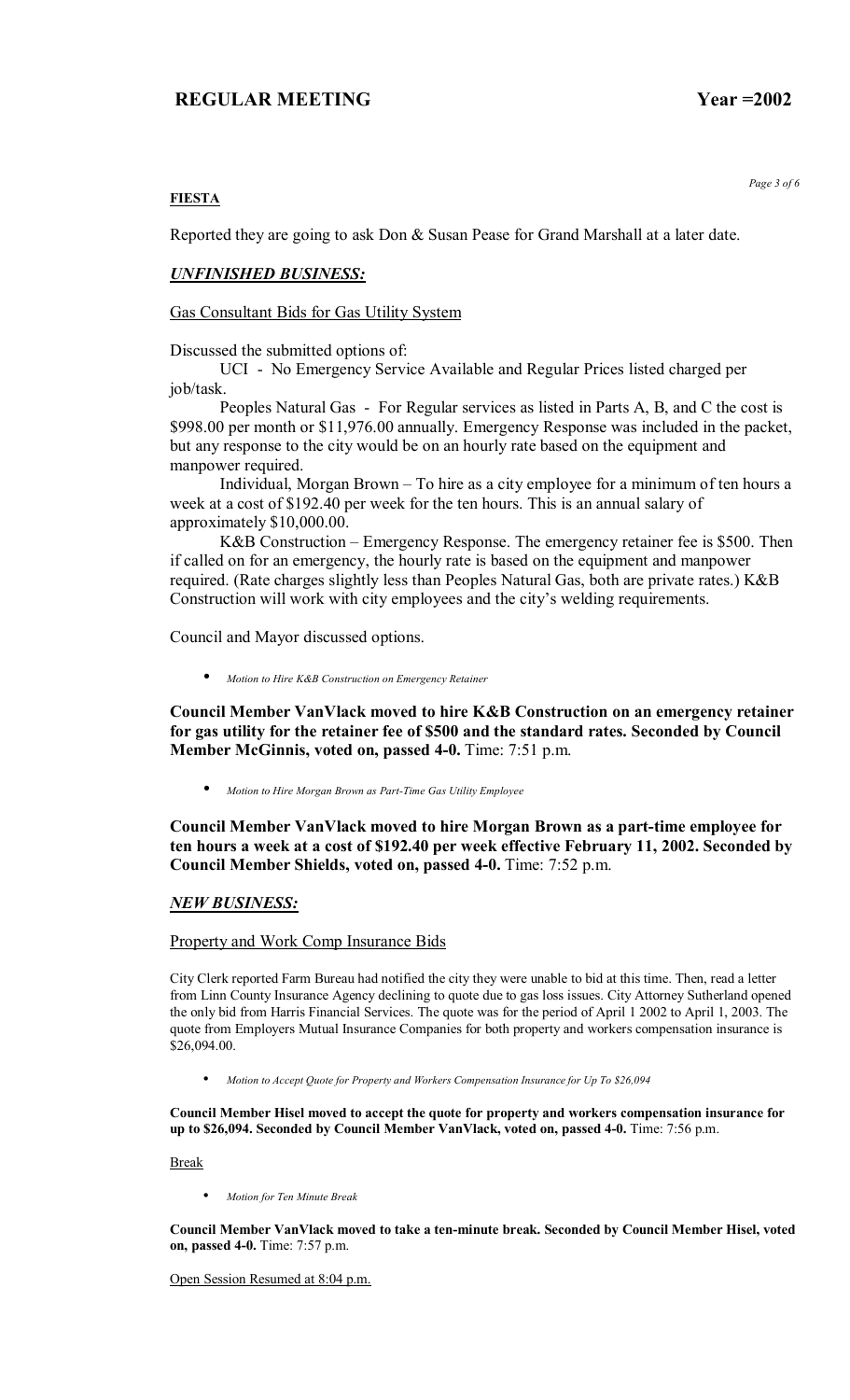## FEMA Project Worksheets

Reviewed the losses reported to FEMA. Category B costs reported at \$2,994.25. Category A costs reported at \$51,856.73. This did not include the volunteers' totals, as they will be tallied separately by FEMA. The initial total figure using FEMA costs allowable for volunteer's time was around \$11,000.

*NEW BUSINESS: (Continued)*

 *Page 4 of 6* 

### Compactor Status on Easter

Discussed closing compactor on March 31, 2002. Bill Craven would like a day of vacation on that day.

• *Motion to Close Compactor on March 31, 2002 as Unpaid Holiday*

**Council Member Hisel moved to close the compactor on Easter, March 31, 2002 as an unpaid holiday. Seconded by Council Member Shields, voted on, passed 4-0.** Time: 8:12 p.m.

Trash Compactor Agreement with County

Discussed understanding a fence is going to be built dividing the area currently being used by both the compactor for La Cygne and the City Public Works Department. Mayor Weitman noted the city had always kept things working with the compactor part of the county and all of a sudden we have lost working relations for both to utilize the property. The point is to provide a service to the community. Recently the county skimmed all of the rock from the area to one hole and it's going to be mud when it rains. Asked Council Member VanVlack and City Public Works Superintendent Craig to meet with the local commissioners to try to find what the problem suddenly is and to report back to the next meeting.

#### Proclamation for *Fair Housing Month* in April

Mayor Weitman presented the proclamation for *Fair Housing Month* in April. Council Member Shields read the proclamation on behalf of the city.

#### Classic Communications, Inc Bankruptcy Notice

City Attorney Sutherland explained the notice of Classic Communications Bankruptcy notice. Determined not clear what the plans are for the franchise fee due next month. Mayor Weitman directed City Attorney Sutherland to write to see what the status of the current franchise fee will be.

2002 Municipal Court Clerks' Conference, Great Bend, KS, April 11-12, 2002

• *Motion for Court Clerk Linda Elder to Attend Conference*

**Council Member Shields moved for Court Clerk Linda Elder to attend conference with covered expenses as needed. Seconded by Council Member VanVlack, voted on, passed 4-0.** Time: 8:23 p.m.

## **EXECUTIVE SESSION:**

• *Motion to Go Into Executive Session*

**Council Member VanVlack moved to go into executive session for up to twenty-five minutes for legal, land**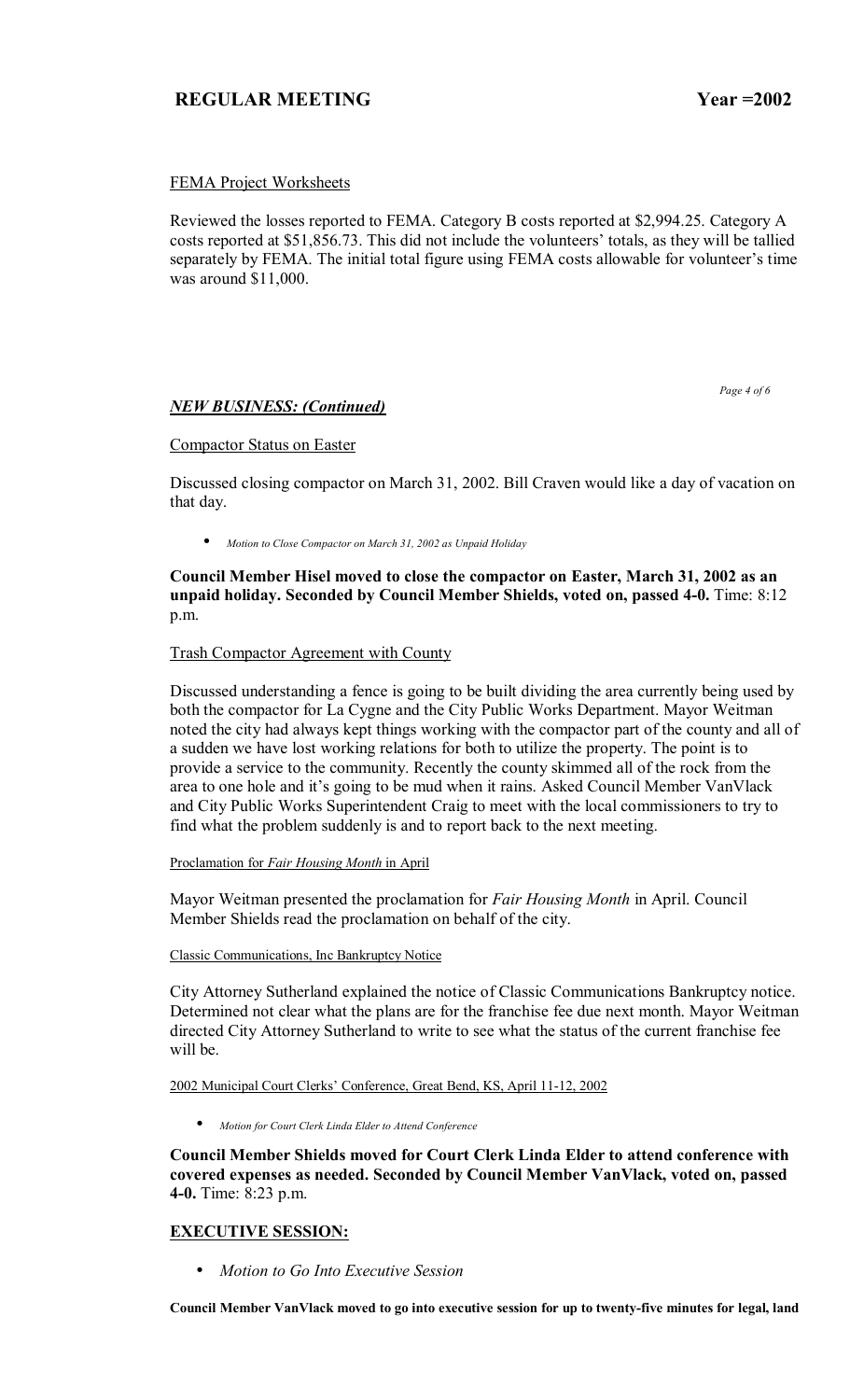#### **acquisition, and personnel. Seconded by Council Member Hisel, voted on, passed 4-0.** Time: 8:25 p.m.

Those invited into or requesting a portion of executive session were: Police Chief Farrell, and City Clerk Herrin.

Resumed meeting at 8:50 p.m.

## **OTHER BUSINESS:**

Laptop Computer Installation Fees

City Clerk Herrin reported on inquiring on a laptop computer to be able to take some work home and work from there when trying to do some reports and at times when projects require additional time. City Clerk Herrin would purchase the laptop if the city council would consider paying for the installation of the programs for a cost of \$800. Council asked about the cost of the laptop. Cost of the laptop, software, and case was just under \$1500 for the one currently being considered. Council concurred total equipment should be the responsibility of the city.

• *Motion to Purchase Laptop and Network with other City Computers* 

**Council Member VanVlack moved to purchase laptop computer and cost of set up fees for up to \$2,300.00. Seconded by Council Member Shields, voted on, passed 4-0.** Time: 9:00 p.m.

### **OTHER BUSINESS: (Continued)**

*Page 5 of 6* 

Outside Sign for City Notices

City Clerk asked about the possibility of an enclosed sign to be hung outside City Hall doors for city notices to be posted. Discussed as a possibility to have information posted for the public. Mayor Weitman asked the Public Relations Committee to review and report back at the next meeting, for costs, etc.

#### Spring City Wide Garage Sale

City Council discussed having a spring citywide garage sale as well as a fall citywide garage sale.

• *Motion to Have Spring City Wide Garage Sale on May 4, 2002*

**Council Member VanVlack moved to have a spring City Wide Garage Sale on Saturday, May 4, 2002. Seconded by Council Member Hisel, voted on, passed 4-0.** Time: 9:08 p.m.

#### Jayhawk Software Program Changes

City Clerk Herrin reported she had learned while researching laptops that Jayhawk Software was preparing to have a whole new updated version of the Utility Software program ready to go this August or September that would have all of the additional features previously approved to be added to the existing program along with other data to help with the annual reports for utilities. Therefore, the previously requested updates had not been applied for as would like to review further the updating of the whole program and apply the money to that if City Treasurer felt it would be of benefit overall. Concurred to review the costs of the update to the total update prior to actually making any purchase.

#### Phone Advertisement Costs

City Clerk reported it had been brought to attention the city pays \$457.80 a year for information to be listed in the phone book, including listings under utilities information. The renewal of this contract is in February. Concurred to have this reviewed and determine if city is required to be listed in both the white pages and the yellow pages prior to the next February renewal of this agreement. Information gathered indicated this agreement had been in place since 1992 or 1993.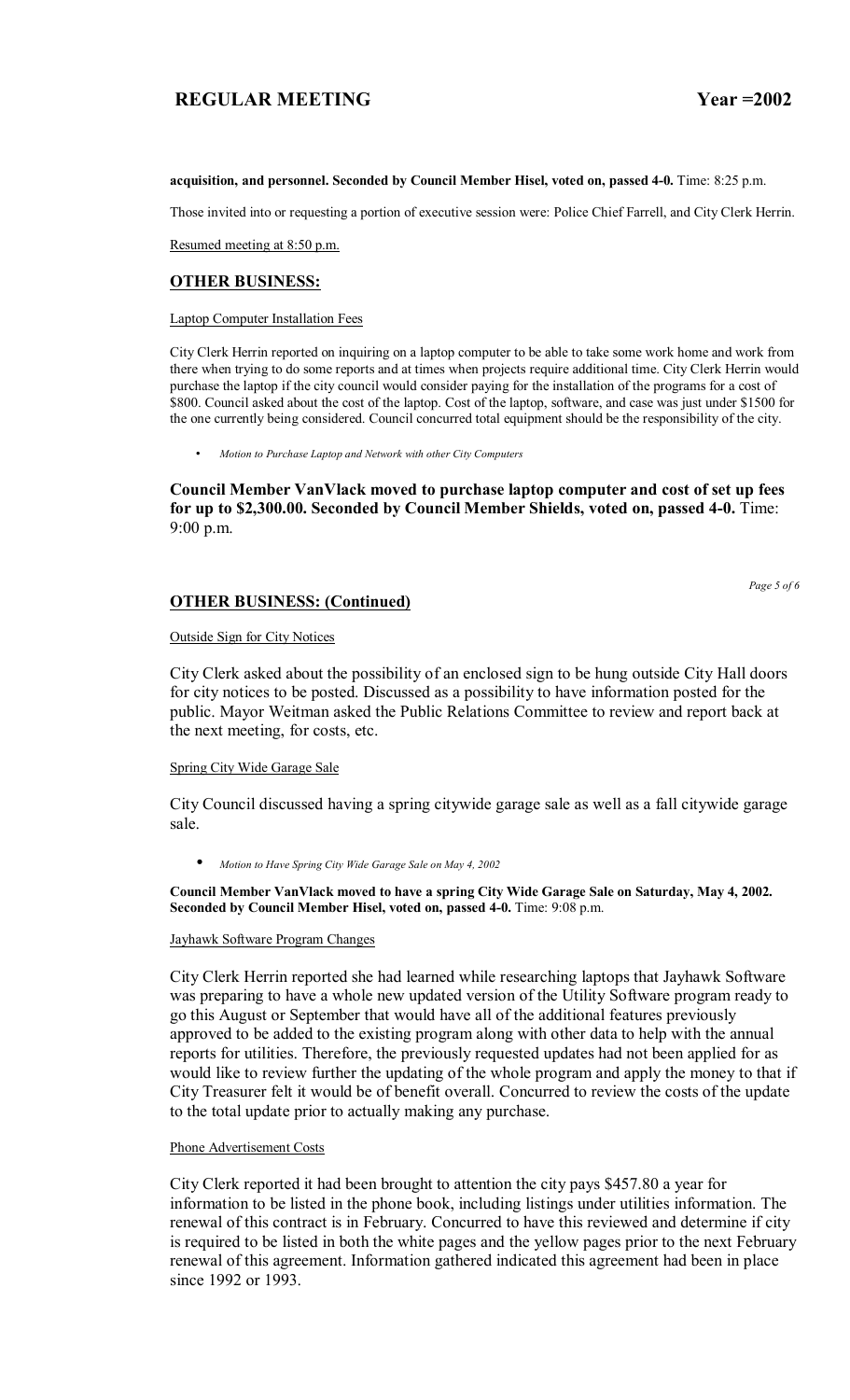#### Annual Drinking Water Report

City Clerk distributed the Annual Drinking Water Report compiled by KRWA for the city. This report is required to be sent to both rural water districts for them to distribute to their customers and the city to distribute to the city customers. Concurred satisfaction with the information on the report.

#### Tables for the Community Building

Discussed purchasing tables for the Community Building. Determined want to make sure the quality is good, but cost also reasonable.

## **CITY CLERK'S REPORT:**

City Clerk Herrin reported the National Weather Award to be presented to local citizen Evelyn Jackson had been rescheduled to March 29, 2002 at 10:00 a.m.

Written Report Included:

- A] FEMA Project Worksheets
- B] Compactor Status on Easter, March 31, 2002
- C] Trash Compactor Agreement with County
- D] 2002 Municipal Court Clerks' Conference

## **NOTES AND COMMUNICATIONS TO COUNCIL***:*

a] *League News* Volume 7, Number 8, March 8, 2002

b] Thank You to Mike Watson from The School for Reading to Students

c] Thank You to City Council from Eastern Star

d] *League News* Volume 7, Number 9, March 15, 2002

e] Small Business Development Center, Seminar for "How to Start & Grow Your Own Business", Tuesday, April 9, 2002, at the Fort Scott Community College

 *Page 6 of 6*

## *ADJOURNMENT:*

*ï Motion to Adjourn*

## Being no further business, **Council Member McGinnis moved to adjourn. Motion**  seconded by Council Member Shields, voted on, Yes - McGinnis & Shields, No -**VanVlack & Hisel. Mayor Weitman voted to adjourn meeting.**

The meeting was adjourned at 9:25 p.m.

I, LaCygne City Clerk, do hereby declare the above to be true and correct, to the best of my knowledge, and do hereby subscribe my name this 20th day of March 2002.

 $\mathcal{L}_\text{max} = \mathcal{L}_\text{max} = \mathcal{L}_\text{max} = \mathcal{L}_\text{max} = \mathcal{L}_\text{max} = \mathcal{L}_\text{max} = \mathcal{L}_\text{max} = \mathcal{L}_\text{max} = \mathcal{L}_\text{max} = \mathcal{L}_\text{max} = \mathcal{L}_\text{max} = \mathcal{L}_\text{max} = \mathcal{L}_\text{max} = \mathcal{L}_\text{max} = \mathcal{L}_\text{max} = \mathcal{L}_\text{max} = \mathcal{L}_\text{max} = \mathcal{L}_\text{max} = \mathcal{$ 

## *REGULAR MEETING:*

*Page 1 of 7*

The LaCygne City Council met in regular session on Monday, March 4, 2002 in lieu of Wednesday, March 6, 2002. Council Members present were: Steve Hisel; Sam Barber; Connie McGinnis; and Mike VanVlack. Absent: Esther Shields.

Others present included: City Clerk Devona Herrin; Public Works Superintendent George Craig; City Police Chief Chuck Farrell; Rob Gavin; Randy Gorton; City Attorney John Sutherland; Mine Creek Radio Club Members Ron Cowan, Carl & Paula Brewer; Randy Tinsley; Chuck Schlitter; Pam Conger; Jennifer McDaniel; and Kristie Cook.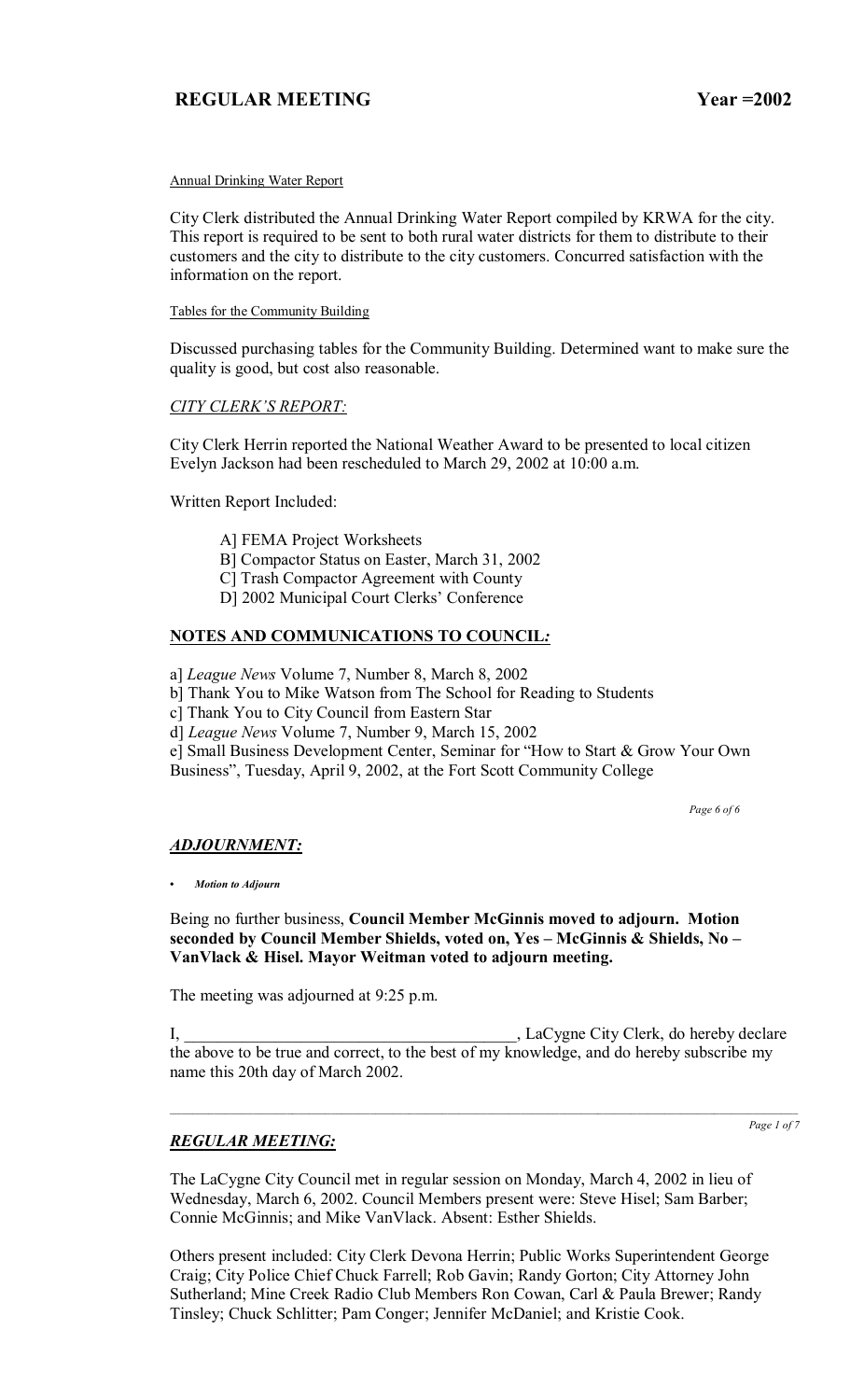Mayor Terry Weitman called the meeting to order at 7:00 p.m.

# *CONSENT AGENDA:*

• *Motion to Approve Consent Agenda*

## **Council Member VanVlack moved to approve the consent agenda that consisted of:**

 Check Register: February 21 - March 4, 2002; Minutes of February 20, 2002 Regular City Council Meeting;

## **Motion seconded by Council Member Barber, voted on, passed 4-0.** Time: 7:03 p.m.

# **DISCUSSION FROM THE FLOOR:**

## Randy Gorton, Kirkham Michael Engineers, On-Call Planning Services Agreement

Randy Gorton explained how the On-Call Planning Services Agreement would apply should the city agree to the contract. There are no annual contract charges, the only charges would occur when contacted for assistance. Suggested the city set a limit and if the engineers reviewed a requested project and could see the project would possibly exceed that limit then they would respond with an estimate before they began the project. The contract is set up currently for just incidental routine items that come up such as a building question. Discussed the possibility of building into the building permits a structure where the applicant is responsible for the fees if the city wishes to look at that avenue. This fee structure for applicants for permits is typically adopted by ordinance and then completed by routine forms.

• *Motion to Approve Agreement with Kirkham Michael Engineers for On-Call Planning Agreement* 

**Council Member VanVlack moved to accept the agreement with Kirkham Michael Engineers for the On-Call Planning Services Agreement as proposed. Seconded by Council Member Barber, voted on, passed 4- 0.** Time: 7:16 p.m.

## Mine Creek Amateur Radio Club, Bob Bousfield, Appreciation of Community Building

Mr. Ron Cowan introduced himself along with Carl and Paula Brewer as being members of the Mine Creek Amateur Radio Club. Mr. Bousfield was unable to attend due to conflicts. Mr. Cowan explained how the club operates. Mr. Cowan then thanked the city for the previous use of the Community Building for their annual get-together. In token of appreciation he presented a donation offering of \$250 for the city to purchase tables for the Community Building.

Mayor and Council returned appreciation and felt it was quite a gesture from the radio club. A photo was taken of Carl Brewer and Mayor Weitman by the radio club.

# **DISCUSSION FROM THE FLOOR: (Continued)**

*Page 2 of 7* 

## Professional Rehabilitative Services, Chuck Schlittler, Possible Regular Use of the Community Building

Chuck Schlittler, Sales Manager of Professional Rehabilitative Services presented a pamphlet of what their services consist of along with a request for the city to allow for the use of the Community Building a couple of days a week to set up their services in this area on a long term temporary basis. This is to help the Linn County residents that use their services be able to utilize them locally and to give the company time to see how the need develops in this area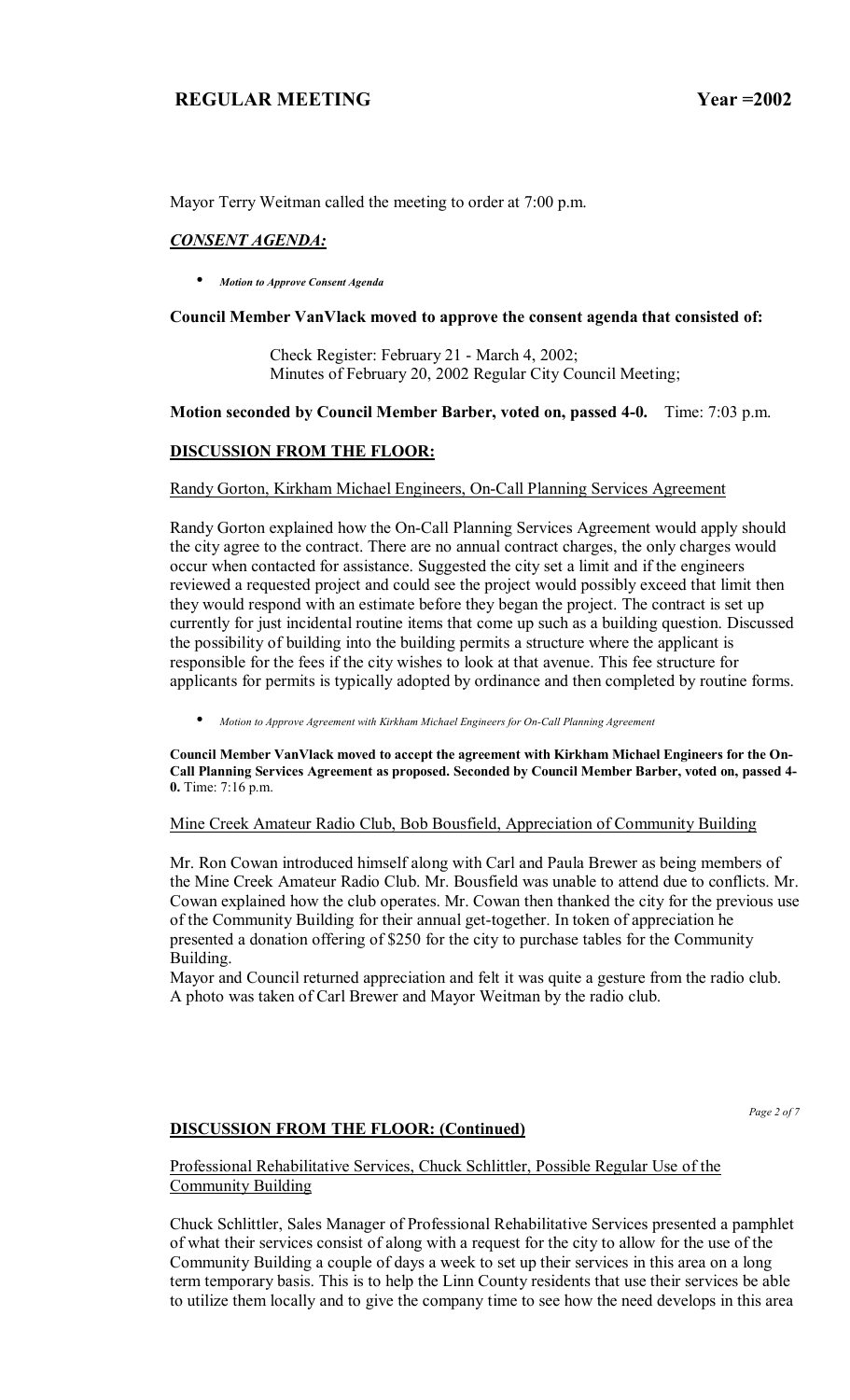to help determine if a full time location would be feasible. They are physical and occupational therapy based and experiencing a growth from this area, especially the north area of the county. The equipment is such that is can be brought to the community building each time they come; there is no heavy equipment that has to be left permanently at this time. Currently thinking a couple of half days a week, probably Tuesday and Thursday, but not sure of the hours at this time.

Mayor Weitman asked the Community Building Committee to review by looking into the trends and checking with the local medical staff, etc. then report back their finding at the next regularly scheduled city council meeting.

Mr. Schlittler felt that time frame would work with their company. They are a Medicare Provider and the building would have to be ADA accessible. If the services were provided, they would have the proper personnel here to do assessments and proper therapy. The service is currently looking at a 3-5 month period to see how it works out for the area. Mr. Schlittler thanked the council for their time and would wait to hear from them.

## **CDBG SEWER GRANT - STATE REVOLVING LOAN - EDA GRANT**

### **Update on Status with KDHE – Kirkham Michael Engineers**

Rob Gavin, Kirkham Michael Engineers, reported he had met with KDHE in Topeka that morning. The paper work is being processed. The bids for the sewer interceptor and pump station are to go to bids next week. The Lagoon and line repair bids are to be let the week after. He brought sets of all the plans.

Mr. Gavin presented an amendment to the SRF Agreement to add the Engineering Services created by the EDA project. KDHE requires authorization to accept the agreement prior to any payments being made for these services from the SRF monies.

• *Motion to Accept Amendment to SRF Agreement for Engineering Services*

### **Council Member Barber moved to accept the amendment to the SRF Agreement for Engineering Services. Seconded by Council Member VanVlack, voted on, passed 4-0.**  Time: 7:46 p.m.

Mr. Gavin handed out to the Sewer Committee Members different ordinance examples from other cities for different utilities for review and comparison.

#### **Loan Agreement Payment of \$14,203.46**

City Clerk Herrin reported the first payment of \$14, 203.46 was made to the SRF loan based on the amount of monies already drawn down.

#### **KDCH Letter to Move Forward with Project**

Mr. Gavin noted this letter was sent to all cities with pending projects. The city's project was now moving forward.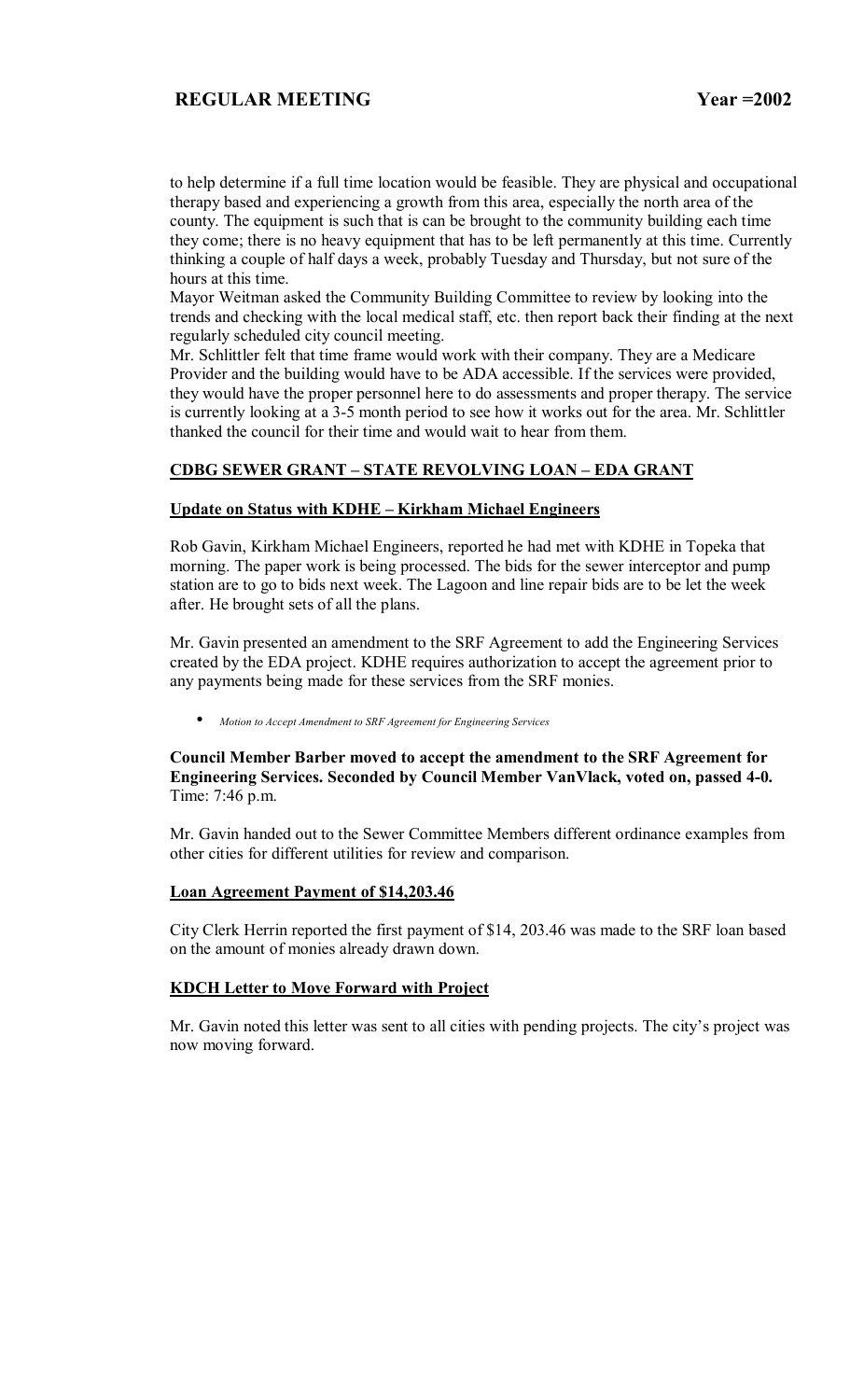*WATER IMPROVEMENT PROJECT* 

# **Agreement with Kirkham Michael Engineers Signed**

Agreement with Kirkham Michael Engineers was presented for signature based on prior meeting approval. Agreement was signed.

### **Lime Sludge Pond Project**

Mr. Gavin reported the plans should be available for bidding by April.

#### **Update for Piping Specs for Plant**

Mr. Gavin reported the filter to waste plans should be ready in about two weeks from now and construction to be completed by this summer.

**GAS IMPROVEMENT PROJECT - CDBG GRANT** 

Mr. Gavin presented current natural gas rates from other entities as fact-finding information. Determined may want to revisit rates after the project is in place and total costs are known.

Mayor Weitman asked if it was typical for gas systems to be several miles from the supply. Mr. Gavin noted it is not common, but is not unheard of.

# **6TH STREET IMPROVEMENT PROJECT**

Mr. Gavin reported the plans are ready to go to local papers and have been sent to the DOT reports.

## **REPORTS OF CITY OFFICERS***:*

Police Chief  $& Codes$  Officer – Chuck Farrell Jr.

Police Chief Farrell submitted and reviewed a written report of police activities for the month of February 2002. Reported the new police vehicle should be arriving any time.

Public Works Superintendent George Craig

Public Works Superintendent George Craig reported on the following:

- 1. Will pick up the rest of the brush this week.
- 2. Discussed purchasing electronic read head water meters for \$4 more if the city is planning to convert to this in the future for water meters. Consensus was to purchase standard meters.
- 3. Storm: Gas Line Right of Way Clearance Bid Presented Mark Michelle Excavating bid of \$1,200 for the clean up of 30 feet of right of way on gas line from 2300 Road to 2400 Road.
- *Motion to Accept Bid of \$1200 from Mark Michele Excavating for Gas Line Clean Up*

**Council Member Barber moved to accept bid for up to \$1200 for clean up of designated area of gas line from Mark Michelle Excavating contingent on FEMA approval. Seconded by Council Member VanVlack, voted on, passed 4-0.** Time: 8:12 p.m.

*Page 3 of 7*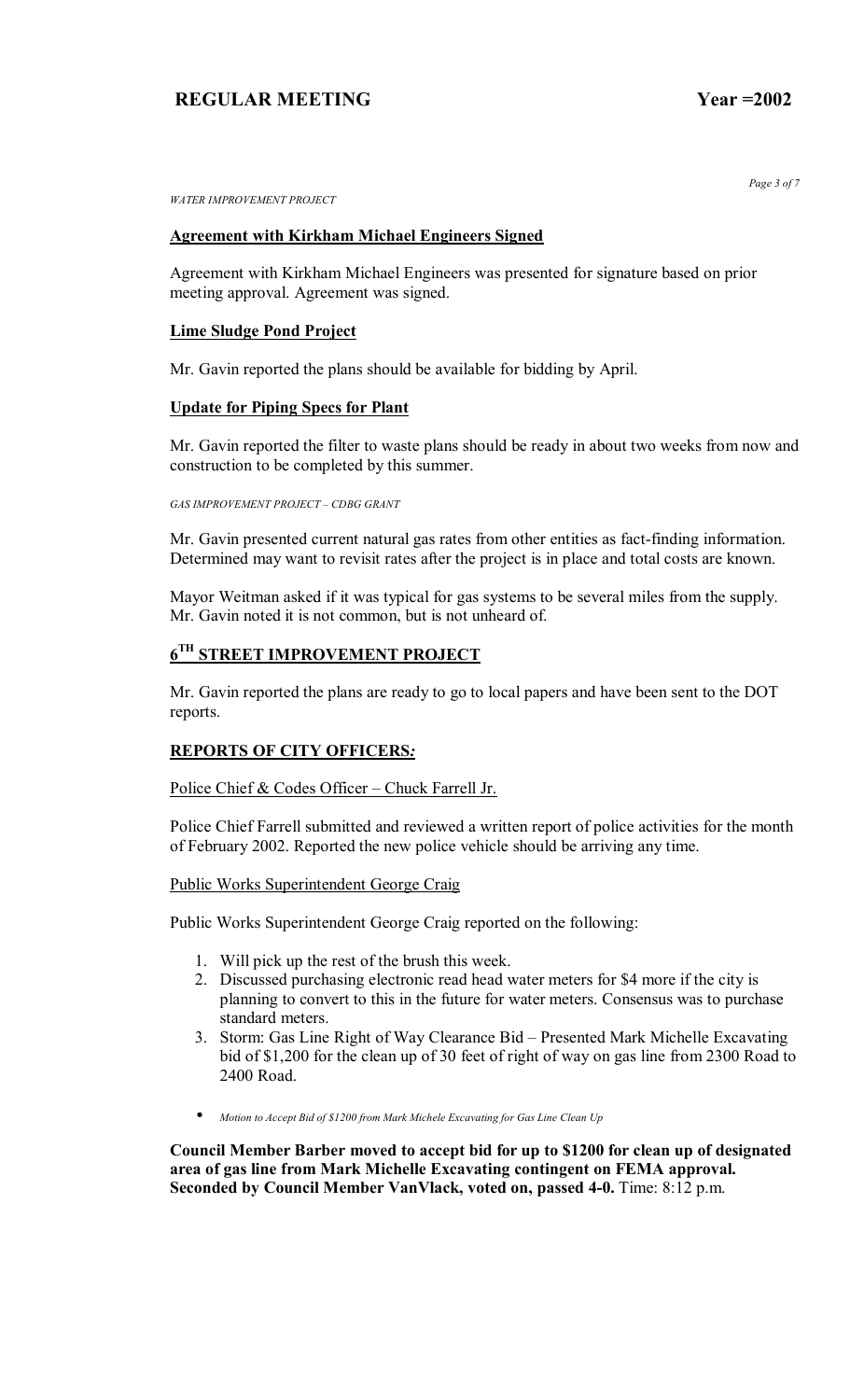# **REPORTS OF CITY OFFICERS***: (Continued)*

#### Public Works Superintendent George Craig (Continued)

- 4. Storm: Street Limb Overhang Bid Presented bid of \$9,175.00 from Jim Thompson dba: Double Eagle Excavating for the cutting of limbs/hangers along city streets and bid includes all clean up of the limbs.
	- *Motion to Accept Bid of \$9,175.00 from Double Eagle Excavating for Street Tree Hanger Cleanup*

**Council Member Hisel moved to accept bid of \$9,175 from Jim Thompson dba: Double Eagle Excavating for hanging limbs in city streets contingent to FEMA approval.**  Discussed if city's responsibility and determined it was for those that fell in the streets. **Council Member Hisel withdrew motion as stated. Council Member Hisel moved to approve the bid of up to \$9,175.00 from Jim Thompson dba: Double Eagle Excavating to clear the hanging limbs and George Craig inspecting work prior to determining work completion. Seconded by Council Member VanVlack, voted on, passed 4-0.** Time: 8:22 p.m. City Clerk Herrin noted the city would require a certificate of insurance from entity prior to the work being done as per city codes.

## **STANDING COMMITTEE REPORTS***:*

## Park

Council Member Hisel reported the Park Board had met and concluded there was a need for more concrete around the concession stand. They had received a bid from John Patrick Goucher for La Cygne Ready Mix for two sidewalks 4 feet wide for a total measurement of 41 X 10 at a total cost of \$962.75. The Park Board plans to proceed with this project.

#### **Cemetery**

Storm: Bid to Remove Limbs on 25 Trees from Baucom Tree Service at \$60.00 a tree for a total of \$1500.

• *Motion to Accept Bid from Baucom Tree Service to Remove Tree Hangers for up to \$1500*

**Council Member VanVlack moved to accept the bid to remove tree hangers in the Oak Lawn Cemetery from Baucom Tree Service for up to \$1500.00. Seconded by Council Member Hisel, voted on, passed 4-0.** Time: 8:28 p.m.

## **Community Building**

Council Member VanVlack noted the guttering was up on the front of the Community Building. The committee will check into getting good tables with the donation.

## **Employee Relations & Training**

City Attorney Sutherland requested attendance at the KRWA Attorney's Forum in Wichita on March 26, 2002 with usual per diem.

• *Motion for City Attorney Sutherland to attend KRWA Attorney Forum*

**Council Member Barber moved to approve City Attorney Sutherland to attend the KRWA Attorneyís Forum on March 26, 2002 at Wichita with usual per diem for attorney. Seconded by Council Member VanVlack, voted on, passed 4-0.** Time: 8:30 p.m.

*Page 4 of 7*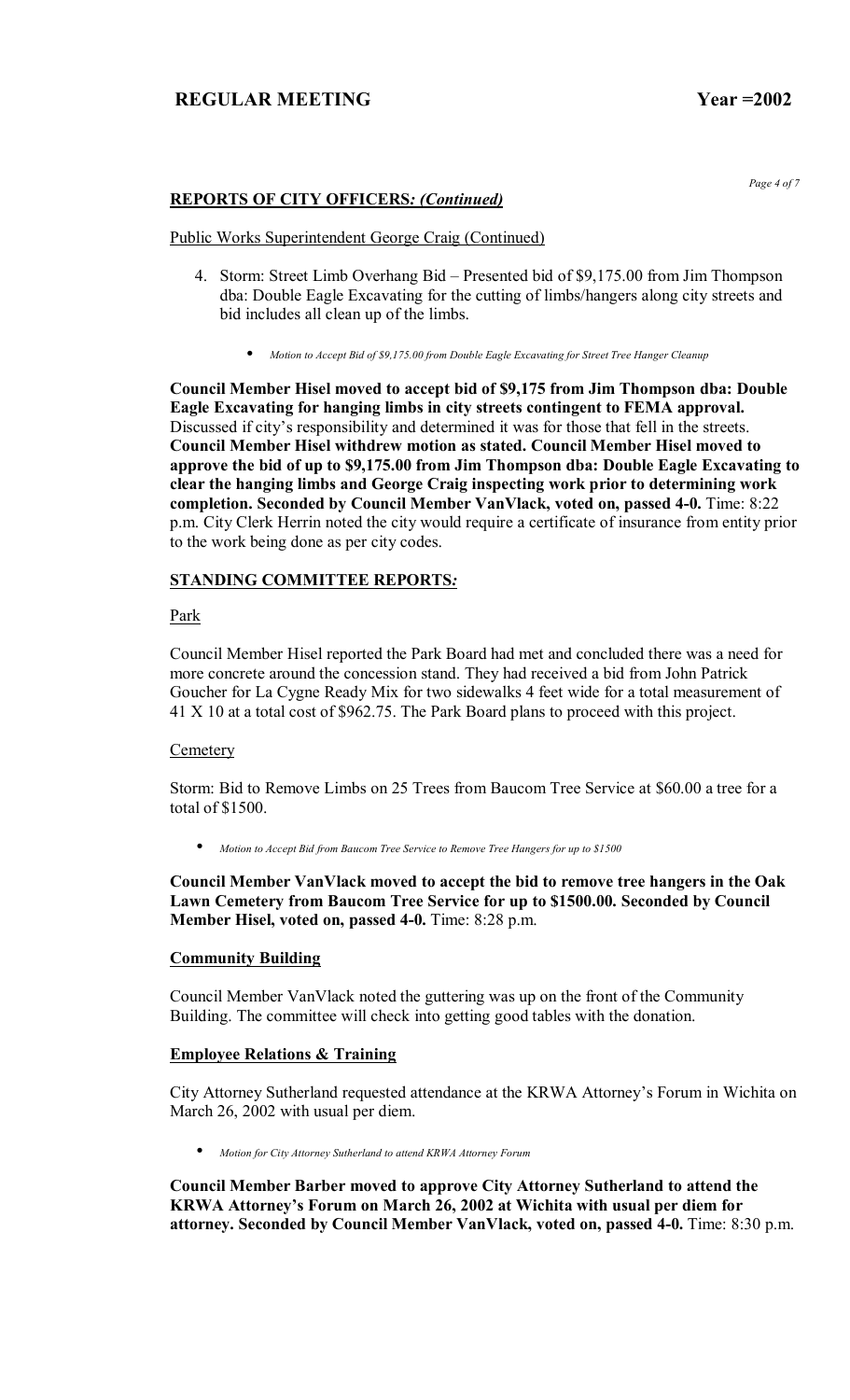*Page 5 of 7* 

# *SPECIAL COMMITTEE REPORTS:*

**Fiesta** 

The next Fiesta Meeting is March 13, 2002, 7:00 p.m. at City Hall.

## **UNFINISHED BUSINESS:**

Ordinance 1280, Closing Vine Street east of 1<sup>st</sup> Street

• *Motion to Approve Ordinance #1280 in the Closing of Vine Street east of 1st Street*

**Council Member VanVlack moved to approve Ordinance #1280 regarding the Closing**  of Vine Street east of 1<sup>st</sup> Street. Seconded by Council Member McGinnis, voted on, **passed 4-0.** Time: 8:32 p.m.

### Gas Consultant Bids for Gas Utility System

Discussed the bid of People's Utility to include emergency service versus hiring an employee with emergency backup from an outside source. Asked City Clerk to review further on an emergency backup source if an employee is hired prior to making a decision.

## *NEW BUSINESS:*

### Jayhawk Software Program Changes

City Clerk Herrin presented cost of changes to utility software to enable the system to retain the usage for one location to one account for an entire year. Currently if an account is dropped midyear after someone moves the usage is lost for the final annual year numbers.

• *Motion to Approve \$662 to Make Changes to Jayhawk Utility Software Program*

**Council Member McGinnis moved to approve the purchase of the software for the utility billing program with Jayhawk Software for a cost of \$662.00. Seconded by Council Member VanVlack, voted on, passed 4-0.** Time: 8:49 p.m.

**Municipal Budget Training for 2003 Budgets** 

• **Motion for City Clerk to Attend Budget Training Sessions** 

**Council Member Barber moved for City Clerk Herrin to attend the two budget training sessions on April 19, 2002 and May 29, 2002 in Iola with usual expenses. Seconded by Council Member McGinnis, voted on, passed 4-0.** Time: 8:52 p.m.

City Speed Limit East and West of Town

City Clerk Herrin presented some concerns from local residents regarding the speed limits to Highway 152 entering from both the east and west ends of town. To make any changes the processes requires the city contact KDOT and ask them to review the speed limits in those areas.

• **Motion to Continue with Paperwork in Regards to the Reduction in Speed Limits for the edge of City Limits** 

**Council Member VanVlack moved to have the City Clerk continue with the paperwork to review reducing the speed limit on the edges of town. Seconded by Council Member Barber, voted on, passed 4-0.** Time: 8:53 p.m.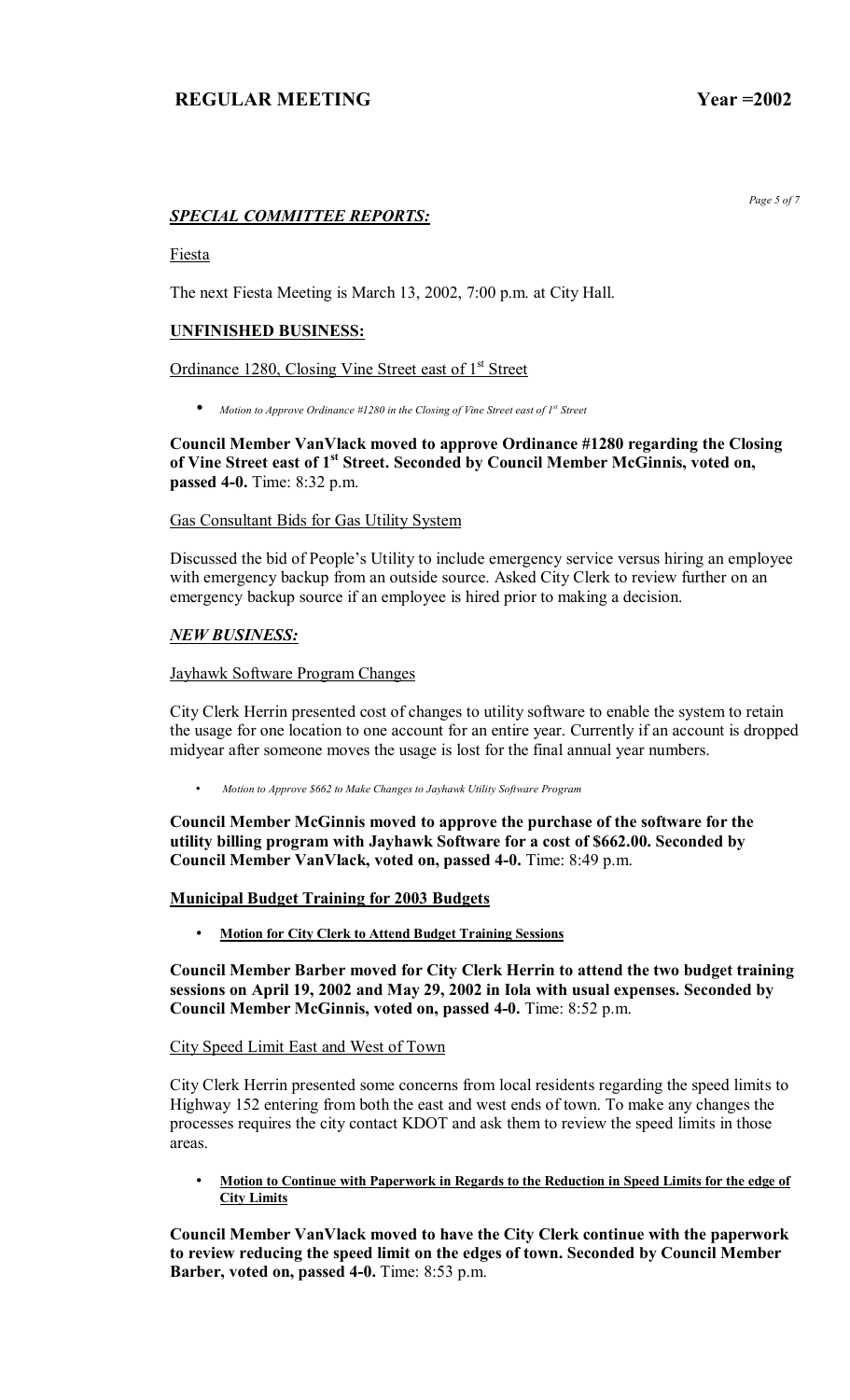*Page 6 of 7* 

## *NEW BUSINESS: (Continued)*

### **Webb Site for City of La Cygne**

Discussed the advantages of a Webb Site for the City and going through 'The National Association of Cities' for establishing the Webb Site for the City.

• *Motion to Go Forward with the Member Cost of \$125 and Investigate Web Site Further*

**Council Member McGinnis moved to go forward by paying the member cost of \$125 to The National Association of Cities and to investigate the web site further. Seconded by Council Member VanVlack, voted on, passed 4-0.** Time: 9:04 p.m.

#### Iota Tau Lights Donation

• *Motion for Annual Donation of \$500 to Iota Tau for Christmas Lights*

**Council Member Hisel moved to donate \$500 to Iota Tau for Christmas lights. Seconded by Council Member McGinnis, voted on, passed 4-0.** Time: 9:05 p.m.

#### **Executive Session**

• *Motion to Go Into Executive Session Following a ten-minute Break*

**Council Member VanVlack moved to go into executive session for discussion of personnel and legal for up to 25 minutes following a 10-minute break. Seconded by Council Member McGinnis, voted on, passed 4-0.** Time: 9:08 p.m.

Open Session Resumed at 9:34 p.m.

## *OTHER BUSINESS:*

#### City Walk Team

Council Member McGinnis reported the city's walk team consisted of Carmen and Russell Clair, Dee Wagner, Wilma Stainbrook, Becca Hubbard, and herself.

#### **CITY CLERK'S REPORT:**

City Clerk Herrin reported the Consortium was having drug and alcohol training sessions in the area over the next two months that three employees (George Craig, James Hazelet, and Mike Watson) would be required to attend. Two of the locations for training were close by, one Paola and the other Mound City.

Written report included:

- a] Mine Creek Amateur Radio Club
- b] Professional Rehabilitative Services
- c] Gas Consultant Bids for Gas Utility System
- d] Ordinance 1280, Closing Vine Street East of 1<sup>st</sup> Street
- e] Storm Removal Bids
- f] Jayhawk Software Program Changes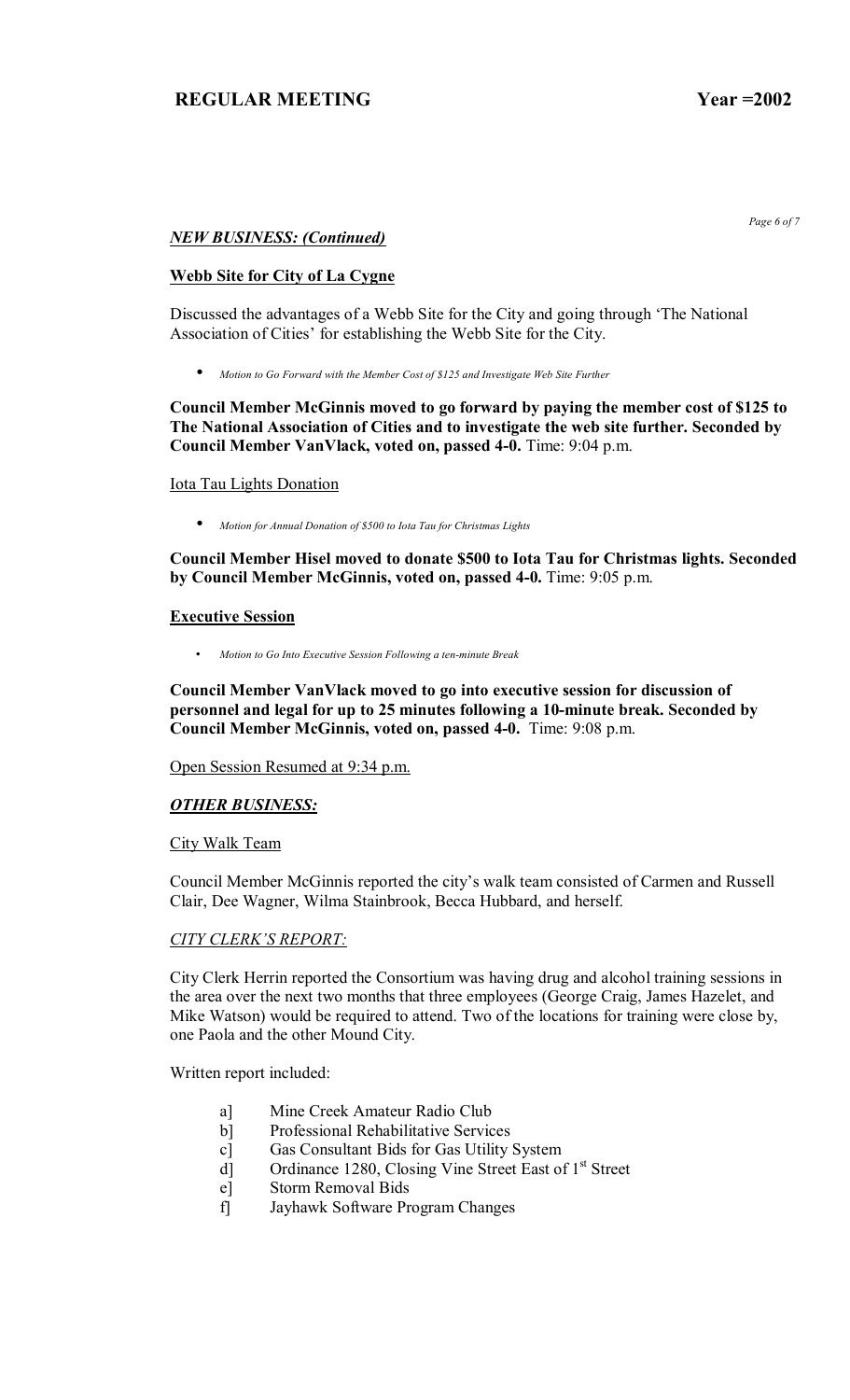*Page 7 of 7* 

# *NOTES AND COMMUNICATIONS TO COUNCIL:*

- a] Weather Service Length of Service Award for Local Citizen
- b] "League News" Volume 7, Number 6, February 22, 2002
- c] The Center for Crisis' Communication
- d] <sup>21</sup> "League News" Volume 7, Number 7, March 1, 2002

## *ADJOURNMENT:*

*ï Motion to Adjourn*

## With no further business, **Council Member Barber moved to adjourn. Motion seconded**  by Council Member McGinnis, voted on, McGinnis - Yes, Hisel and VanVlack - No, **Barber – Abstain.**

Mayor Weitman adjourned the meeting at 9:37 p.m.

I, \_\_\_\_\_\_\_\_\_\_\_\_\_\_\_\_\_\_\_\_\_\_\_\_\_\_\_\_\_\_\_\_\_\_\_\_\_\_\_\_, LaCygne City Clerk, do hereby declare the above to be true and correct, to the best of my knowledge, and do hereby subscribe my name this 4th day of March 2002.

*Page 1 of 6 Pages*

# *REGULAR MEETING:*

The LaCygne City Council met in regular session on Wednesday, February 20, 2002. Council Members present were: Sam Barber, Steve Hisel; Connie McGinnis, Mike VanVlack, and Esther Shields arrived at 7:05 p.m.

Others present included: City Clerk Devona Herrin; Chief of Police Glenn Farrell; Public Works Superintendent George Craig; City Attorney John Sutherland; Jeremy Bray; Kristie Cook; Jerry Boone; Rosella Gorell; and Charlene Sims.

Mayor Terry Weitman called the meeting to order at 7:03 p.m.

# *PUBLIC HEARING - CLOSING PORTION OF VINE STREET WEST OF 1ST STREET*

A public hearing was held concerning Danny McElreath's request to close Vine Street east of 1<sup>st</sup> Street as it dead ends to the river. The street is platted but is not maintained nor used. Mayor Weitman asked for public comment. No public comment received.

C *Motion to Approve Closing Vine Street West of 1st Street*

**Council Member VanVlack moved to approve closing Vine Street west of 1st Street to dead end at river. Seconded by Council Member Barber, voted on, passed 4-0.** Time: 7:04 p.m.

# **CLEAN UP AFTER ICE STORM:**

Mayor Weitman the city council was signing several thank you letters to those volunteers that helped put the city back together after the ice storm. The City Employees contributed too and that was much appreciated. Not only did many individuals donate their time, but also equipment to help with the clean up.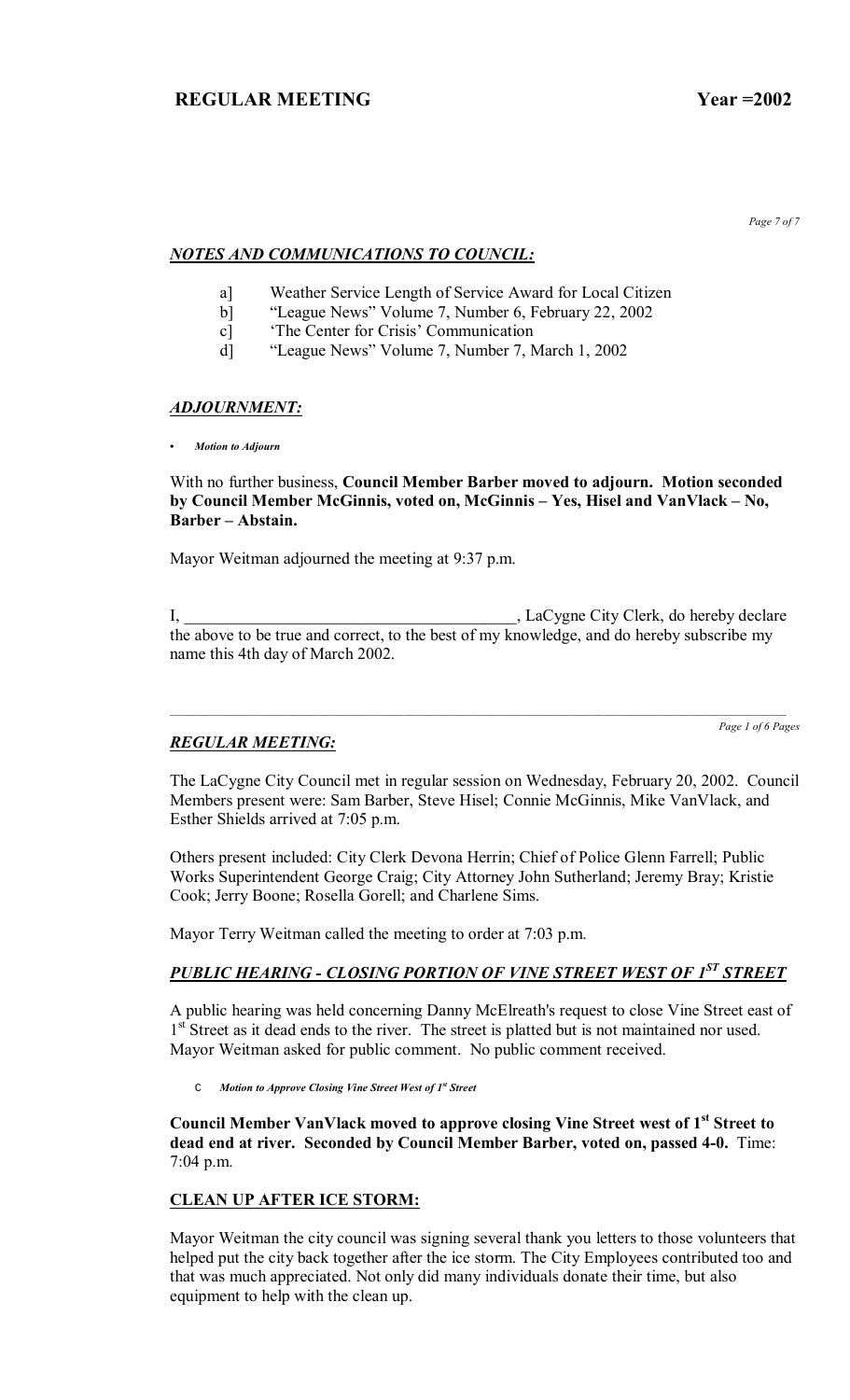In response Mayor Weitman also noted several city individuals had expressed their thanks to those who helped as well as read some thank you cards from some who received help.

The La Cygne Soccer Club also submitted a thank you for the city s support. Mayor Weitman noted the council was glad to have City Attorney John Sutherland back and hoped he continued to improve.

## *CONSENT AGENDA:*

City Council reviewed consent agenda documents. A question was asked about a meal charge while city employee was out of town.

C *Motion to Approve Consent Agenda*

### **Council Member VanVlack moved to approve the consent agenda, which consisted of:**

 Check Register: January 30 - February 20, 2002; Minutes of January 30, 2002 Regular City Council Meeting that Replaced the February 6, 2002;

**Seconded by Council Member McGinnis, voted on, passed 5-0.** Time: 7:09 p.m.

## *DISCUSSION FROM THE FLOOR:*

Jeremy Bray, Linn County News, Introducing Kristie Cook

Jeremy Bray reported he would be leaving the newspaper portion of reporting on city council meetings and later in the year returning to college. He introduced Kristy Cook as the Linn County News Reporter who would be covering the city in the future.

## Charlene Sims & Rosella Gorell with Linn County Children s Coalition

Ms. Sims reported on the Linn County Children s Coalition Organization beginning with its history, purpose, accomplishments, goals, meeting times of the 2<sup>nd</sup> Thursday of every month at 2:00 p.m. in Mound City, to their future goal of obtaining awareness and a means to continue with the program in all of Linn County after the grant expires. Mayor Weitman said it was worthwhile as they were working with our county s future in working with the children. Thanks and concern was expressed from both the city and the organization.

 *Page 2 of 6* 

## *DISCUSSION FROM THE FLOOR: (Continued)*

Betty Bullock, with Eastern Star, Asks to Waive Community Building Fee for a Fellowship Dinner on March 2, 2002

C *Motion to Waive Community Building Fee for Eastern Star Dinner*

**Council Member VanVlack moved to waive the Community Building Fee for Eastern Star Fellowship Dinner. Seconded by Council Member Shields, voted on, passed 5-0.**  Time: 7:26 p.m.

## Jerry Boone Expressed Concern About City Gas Rates

Mr. Boone reported he was at the meeting to express concern for those fixed income people struggling to pay their gas bills. Has there been any thought to lowering the rates? Mayor Weitman said that the city had thought long and hard before the rates were established. The city is faced with some major repairs to the over 60-year-old gas line and still have not found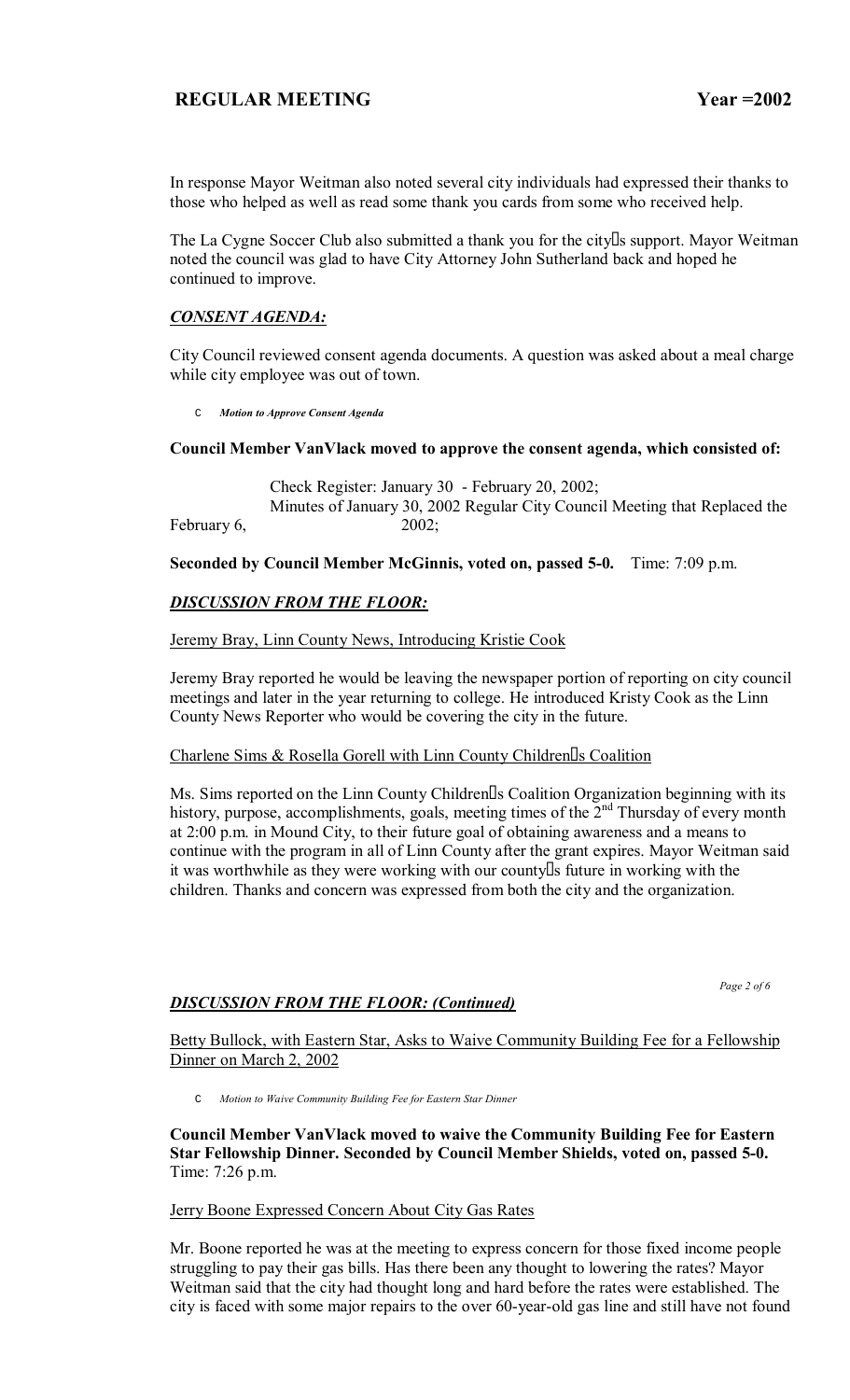all of the leaks. The city had previously discussed update of the line or to sell the system. Determined it would be best in the long-term interest of the city to retain the line and do the repairs. There is an energy assistance program for those who meet the need basis. Mr. Boone was still concerned with those struggling on fixed incomes. Council and Mayor discussed the city s current attempt to get grants to help with the costs, have made attempts to lock in prices to keep from having the high swing costs that occurred last year and cost the city over \$100,000 above the prices charged to the city customers, as well as the need to protect the lines by the roads from a possible hazardous auto accident which would put the city out of gas for a time period. Mayor Weitman went on to explain it had been 17 years since the last gas price change and therefore there was no reserve to fall back on now that it was time to do the updates. The choice now was to go forward with updates for the future of the city or to sell the utility. Mr. Boone asked why the rates were different outside the city. The rates outside the city are governed by the KCC and rates are only changed when several steps are made to reflect the change in costs and submitted to the State for approval.

Mr. Boone asked why the water stinks? What is being done to correct it? Mayor Weitman noted the problem was being addressed. Mr. Boone explained how to correct the problem. Mayor noted it was being handled. Mr. Boone responded no one is at fault; it just happens and has to be handled when it does. Mr. Boone reported he had been in the water plant and was proud of how the interior had been improved. Also thanked the city for helping with his moms yard after the ice storm.

## *REPORTS OF CITY OFFICERS:*

### Chief of Police Farrell

Police Chief Farrell submitted and reviewed a written report of police activities for the month of January 2002, and another for the period of February 1 - 18, 2002.

#### Public Works Superintendent George Craig

Superintendent Craig reported on the following:

- 1. The JCI Contract for the sewer lift stations was dropped in 1999.
- 2. Requested a target date be established to cease to pick up brush and to provide a brush dumpsite.
	- C *Motion to Have March 1, 2002 to Cease Pick Up and Burn Site*

### **Council Member VanVlack moved to set March 1, 2002 as the cease date for brush pick up and burn site availability. Seconded by Council Member Hisel, voted on, passed 5-0.**  Time: 7:51 p.m.

 3. Hach Training Class in Kansas City -Mr. Craig requested approval for James Hazelet to attend the equipment training class for two days at a cost of \$100 a day plus room and board. This is to help have a trained person on staff that has a working knowledge to be able to repair the equipment when needed.

C *Motion for James Hazelet to Attend Hach Training Sessions for Two Days in Kansas City of Lacygne*

**Council Member VanVlack moved to send James Hazelet to the Hach Training Classes for two days in Kansas City with usual per diem. Seconded by Council Member Shields, voted on, passed 5-0.** Time: 7:56 p.m.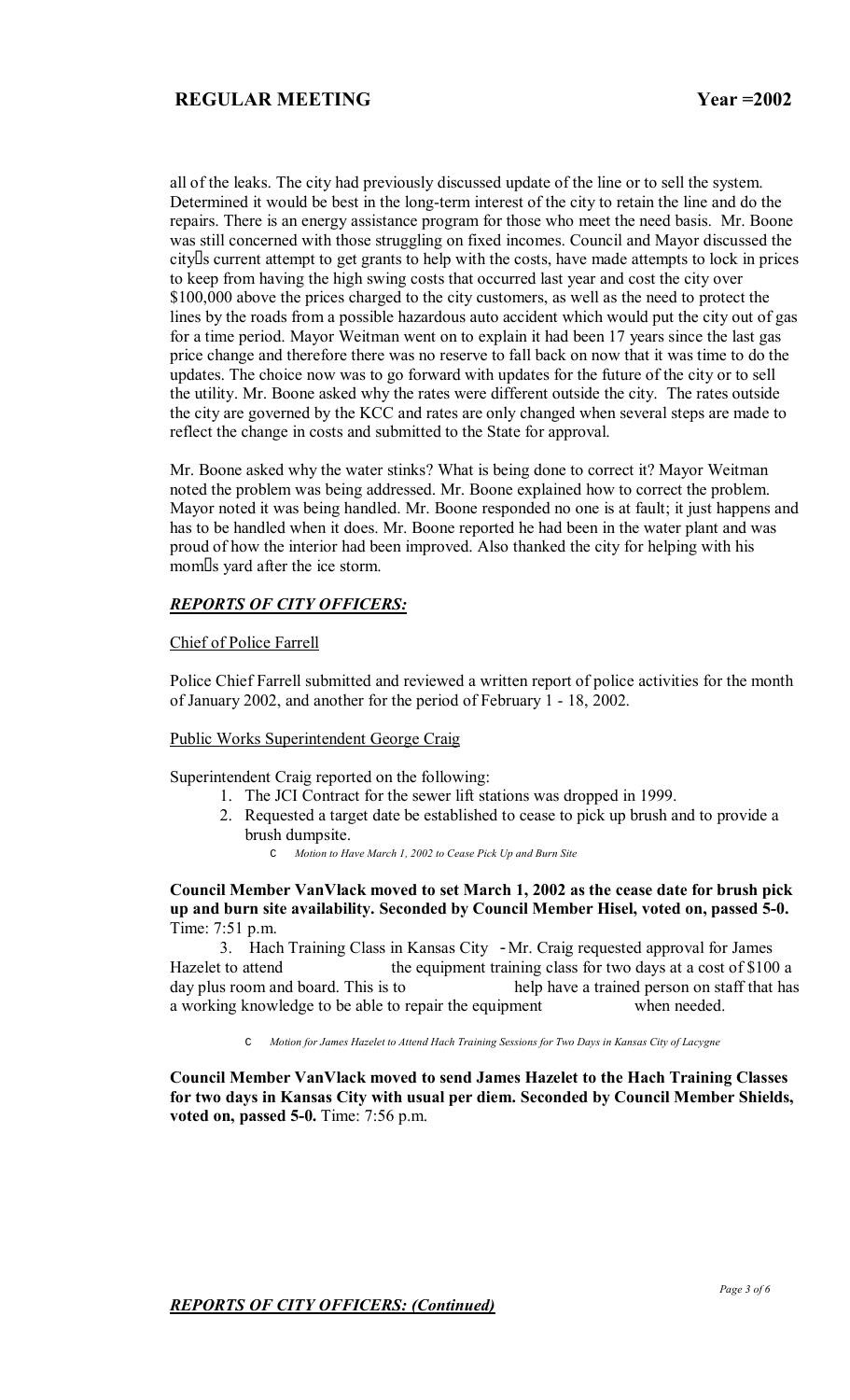## Fire Chief - Ernie Moylan

Council Member VanVlack requested on behalf of Fire Chief Moylan that the Fire Department was interested in purchasing a pole saw for ventilating houses and the city employees could also have access to the equipment if they needed to use it. Public Works Superintendent Craig reported he had received estimates of a Stihl Pole Saw of \$600 from Town and Country; \$550 from Rays Lawn and Garden; \$600 from Blue Valley; and, \$550 from New Lancaster Sales but they did not have any in stock. This piece of equipment would get about 90% of the hanging limbs over the streets.

C *Motion to Purchase Stihl Pole Saw*

**Council Member Hisel moved to purchase a Stihl pole saw from Rays Lawn and Garden for up to \$550.00. Seconded by Council Member McGinnis, voted on, passed 5-0.** Time: 8:00 p.m.

# *STANDING COMMITTEE REPORTS:*

Park

Council Member Hisel reported the Park Board is now meeting the last Sunday of the month at 7:00 p.m. at City Hall.

## **UTILITY IMPROVEMENTS REPORTS:**

City Clerk Herrin gave update as given to her from Rob Gavin with Kirkham Michael Engineers.

## CDBG Sewer Grant -State Revolving Loan - EDA Grant

Mr. Gavin has set up a meeting with Rod Geisler of KDHE the first of next week to go over all three sewer projects currently pending. He will report back as soon as he has completed the meeting and will provide the report at the next city council meeting.

## Water Improvement Project

Mr. Gavin will have the agreement completed to be signed by the end of the week. Putting Specs together for the lime sludge pond and plan to obtain KDHE's written approval next week to put to bids.

Reviewing the piping changes with Public Works Superintendent Craig on Thursday, February 21, 2002 along with reviewing the entire update project of the water plant.

## Gas Improvement Project

Per letter from SEKRPC the application has been submitted and have target date of May 1, 2002 for response on CDBG Grant.

#### 6<sup>th</sup> Street Improvement Project

Mr. Gavin has the specs ready to go. Will put notice in the applicable papers and provide advertisement to city to put in local papers. Will set time frame of 2-3 weeks for bids to be returned.

# *SPECIAL COMMITTEE REPORTS:*

## Fiesta

Next meeting is March 13, 2002, the second Wednesday of each month.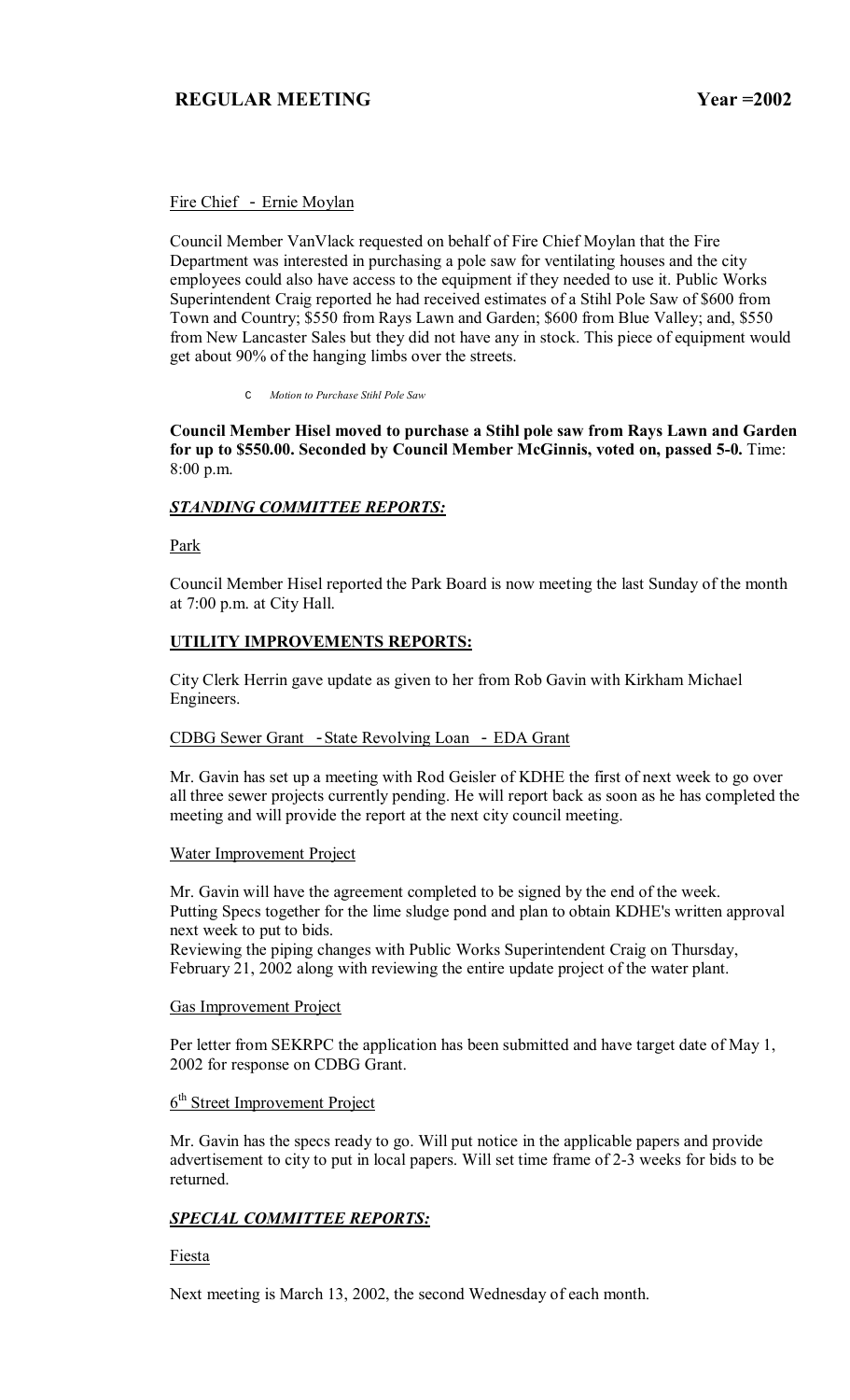# *UNFINISHED BUSINESS:*

### Gas Consultant Bids for Gas Utility System

Received bids from Utility Consultants, Peoples/Energy One, and an Individual.

Utility Consultants provided a contract of what services they would provide on an hourly cost basis depending upon service type requested with no emergency services available.

Peoples/Energy One presented a contract for services based on A. thru F. topics. For A., B., and C. topics the monthly fee would be \$998.00 with an initial \$1,000.00 set up fee for city records to be established with them.

## *UNFINISHED BUSINESS: (Continued)*

 *Page 4 of 6* 

#### Gas Consultant Bids for Gas Utility System (Continued)

Topics D. thru F. would be on an established cost basis on an as needed basis. No comments as to if able to provide any emergency service.

The individual that has expressed an interest is qualified but will not always be 100% available for an emergency needs basis. Has discussed the city obtaining a reciprocal emergency agreement with another nearby gas service to be able to step in should there ever be a need.

Mayor Weitman recommended the Gas Committee pursue the individual s request to get with a nearby gas service to see if a reciprocal gas emergency agreement could be worked out before making any final decisions. Requested a report back at the next council meeting.

#### Land Use Map Review as Presented from Planning Commission

Discussed the one lot in Block 68 still reflecting residential when it is part of the Postal Service property.

C *Motion to Approve Existing Land Use Map with Lot in Block 68 Reflecting Change to Government* 

## **Council Member VanVlack moved to accept the Existing Land Use Map as presented by the Planning Commission with the change in Block 68 from residential to Government. Seconded by Council Member Barber, voted on, passed 5-0.** Time: 8:20 p.m.

Ordinance 1279, for Mileage Expenses

City Attorney Sutherland presented a change to the printed ordinance in the packet. He recommended that instead of listing a specific rate to just set up the ordinance to reflect the government rate in effect for any current period; then the ordinance would just flow with the current costs and not have to be changed each time. Concurred to table the ordinance change till after the break to review the recommended changes.

## *NEW BUSINESS:*

The Consortium, Drug & Alcohol Testing and EAP Service Agreement

City Clerk Herrin noted this was a new government required service agreement with the existing Consortium the city uses for their Drug & Alcohol Program.

C *Motion to Accept Service Agreement with Designated Contact Persons*

**Council Member Shields moved to accept the Service Agreement with the designated contact persons listed. Seconded by Council Member Hisel, voted on, passed Council Member Shields moved to accept the Service Agreement with the designated contact**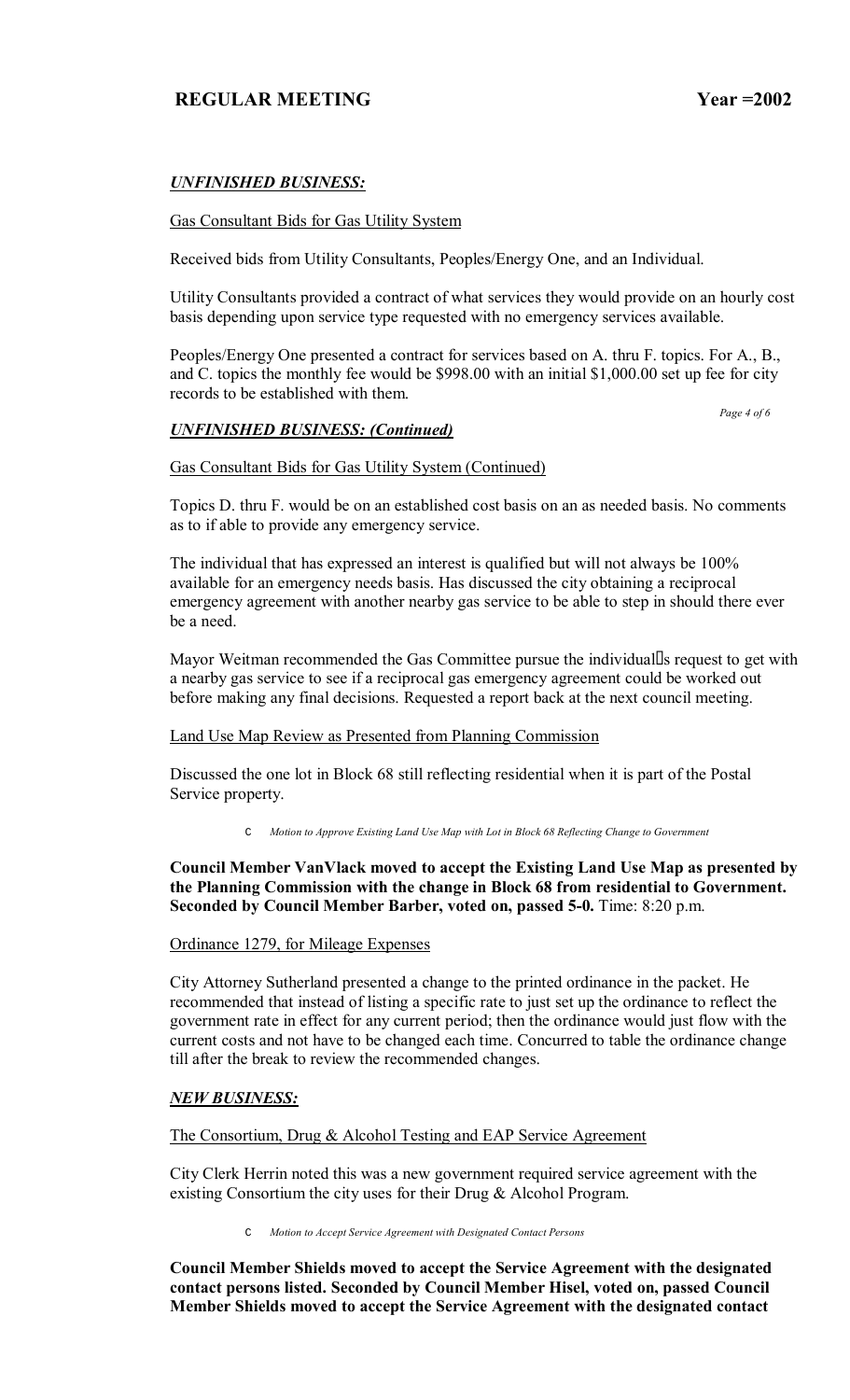**persons listed. Seconded by Council Member Hisel, voted on, passed 5-0.** Time: 8:20 p.m.

Phase 2 of Comprehensive Plan Update Agreement with Kirkham Michael Engineers for the Planning Commission Committee

C *Motion to Approve Phase 2 of Comprehensive Plan Update for up to \$8,500*

**Council Member VanVlack moved to approve Phase 2 of the Comprehensive Plan update for up to \$8,500. Seconded by Council Member McGinnis, voted on, passed 5-0.**  Time: 8:25 p.m.

City Attorney Sutherland addressed the possible extra costs included in the contract if the engineering firm incurs outside expenses as listed in Part A of the General Terms and Conditions.

C *Amend Motion to Include Other Possible Expenses as Listed in Contract*

**Council Member VanVlack moved to amend previous motion to include the other possible expenses as outlined in Part 1 of the General Terms and Conditions. Seconded by Council Member Barber, voted on, passed 5-0.** Time: 8:28 p.m.

Planning Commission Committee Request for Agreement for Professional On-Call Planning Services on an As Needed Fee Basis

Discussed the need for the services, but had questions of how to install within a spending limit. Had questions on how the rates would apply. Mayor requested to ask Randy Gordon of Kirkham Michaels to attend the next city council meeting to go over the contract.

 *Page 5 of 6* 

#### *NEW BUSINESS: (Continued)*

Small Customer Transportation Agreement No. 011480 between Panhandle Eastern Pipeline Company and the City of La Cygne

C *Motion to Approve Agreement for a Period of Four Years*

**Council Member McGinnis moved to approve the renewal of Transportation Agreement No. 011480 for a four-year period. Seconded by Council Member VanVlack, voted on, passed 5-0.** Time: 8:38 p.m.

**Executive Session**

C *Motion to Go Into Executive Session*

**Council Member VanVlack moved to go into executive session for legal advice, land acquisition, and discussion of personnel for up to 35 minutes following a 10-minute break. Motion seconded by Council Member Hisel, voted on, passed 5-0.** Time: 8:45 p.m.

Executive Session Extended

C *Motion to Extend Executive Session*

**Council Member VanVlack moved to extend the executive session for discussion of personnel for up to 15 minutes. Seconded by Council Member Hisel, voted on, passed 5- 0.** Time: 9:30 p.m.

Open Session Resumed at 9:45 p.m.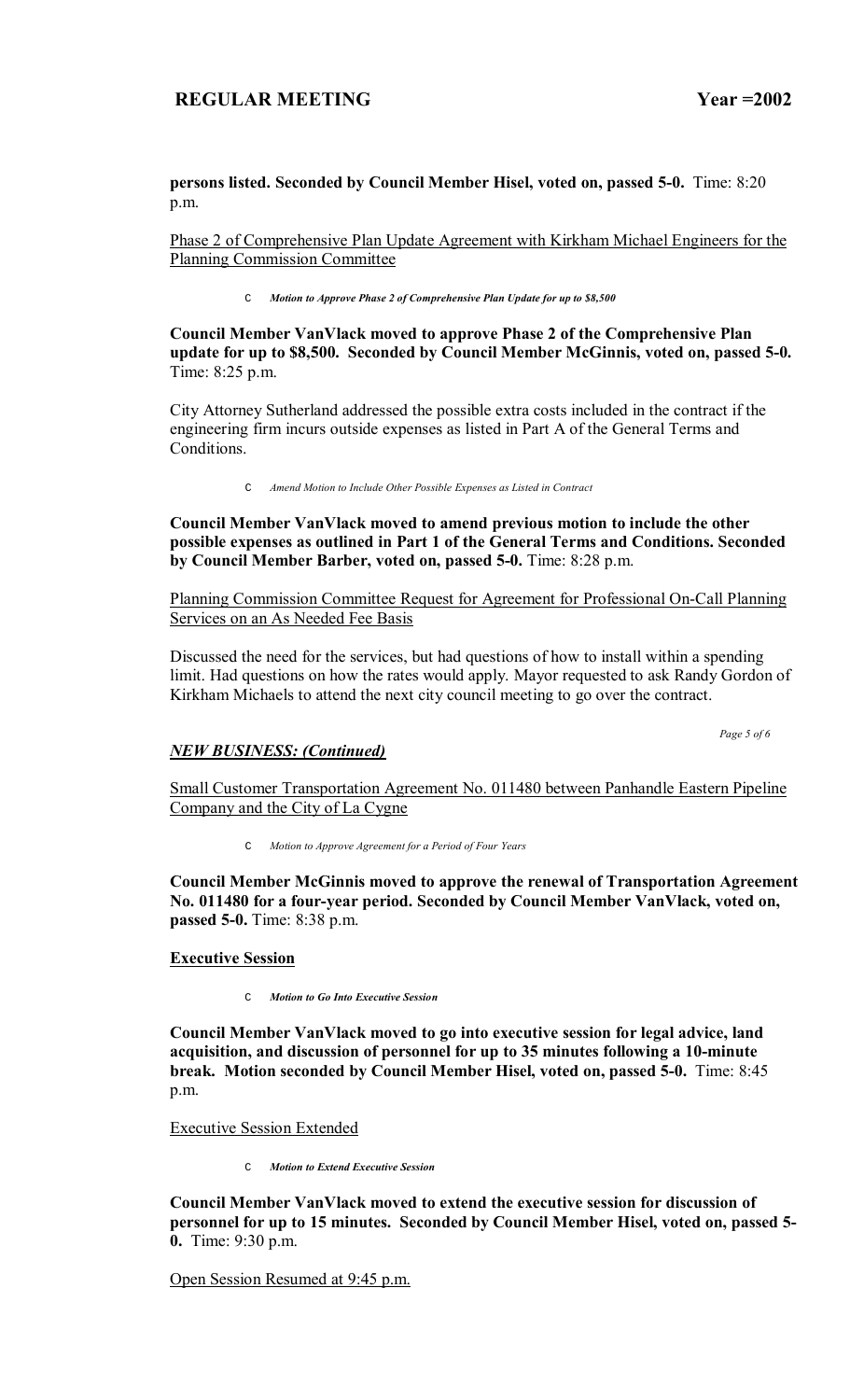## **UNFINISHED BUSINESS: (Continued)**

### Ordinance #1279, for Mileage Expenses

City Attorney Sutherland presented final copy of ordinance pertaining to mileage expenses whereby leaving the rate that of the U.S. Internal Revenue Service rates.

C *Motion to Approve Ordinance #1279, for Mileage Expenses Based on the U.S. Internal Revenue Service Rates*

## **Council Member Shields moved to approve Ordinance #1279 for Mileage Expenses based on the U.S. Internal Revenue Service rates. Seconded by Council Member VanVlack, voted on, passed 5-0.** Time: 9:46 p.m.

# *OTHER BUSINESS:*

## March 6, 2002 Regular Scheduled Meeting Date Change

Discussed changing the next city council meeting date due to city clerk being out of town on the regularly scheduled date of March 6, 2002, or just taping the meeting.

C *Motion to Change Date For Council Meeting to Monday, March 4, 2002*

**Council Member VanVlack moved to change the March 6, 2002 City Council Meeting to Monday, March 4, 2002 for full attendance. Seconded by Council Member Shields, voted on, passed 5-0.** Time: 9:50 p.m.

# *CITY CLERK***'***S REPORT:*

The written report included:

- a] Linn County News Reporter Change;
- b] Linn County Children s Coalition;
- c] Gas Consultant Bids for Gas Utility System;
- d] Panhandle Eastern Pipeline Contract.

## *NOTES AND COMMUNICATIONS TO COUNCIL:*

 *Page 6 of 6* 

 a] 2002 Attorneys- Forum, Sponsored by KRWA, Tuesday, March 26, 2002, Wichita, Kansas;

b] KSU, Potential Walk Kansas Participants

 *Council Member McGinnis expressed an interest in the city participating in the* 

*Walk. She will* take on the project for city representation.

- C] Municipal Leadership Academy 2002, Municipal Finance
- D] League News Volume 7, Number 4, February 8, 2002
- E] Kansas Pesticide Certificate for George Craig
- F] La Cygne Park Board Minutes of January 27, 2002 Meeting
- G] League News Volume 7, Number 3, February 1, 2002
- H] Kansas Government Journal Volume 87, Number 12, December 2001
- I] La Cygne Soccer Note Card and Picture
- J] FSCC, Congratulations to James Hazelet for One of Highest Scores on Water

Test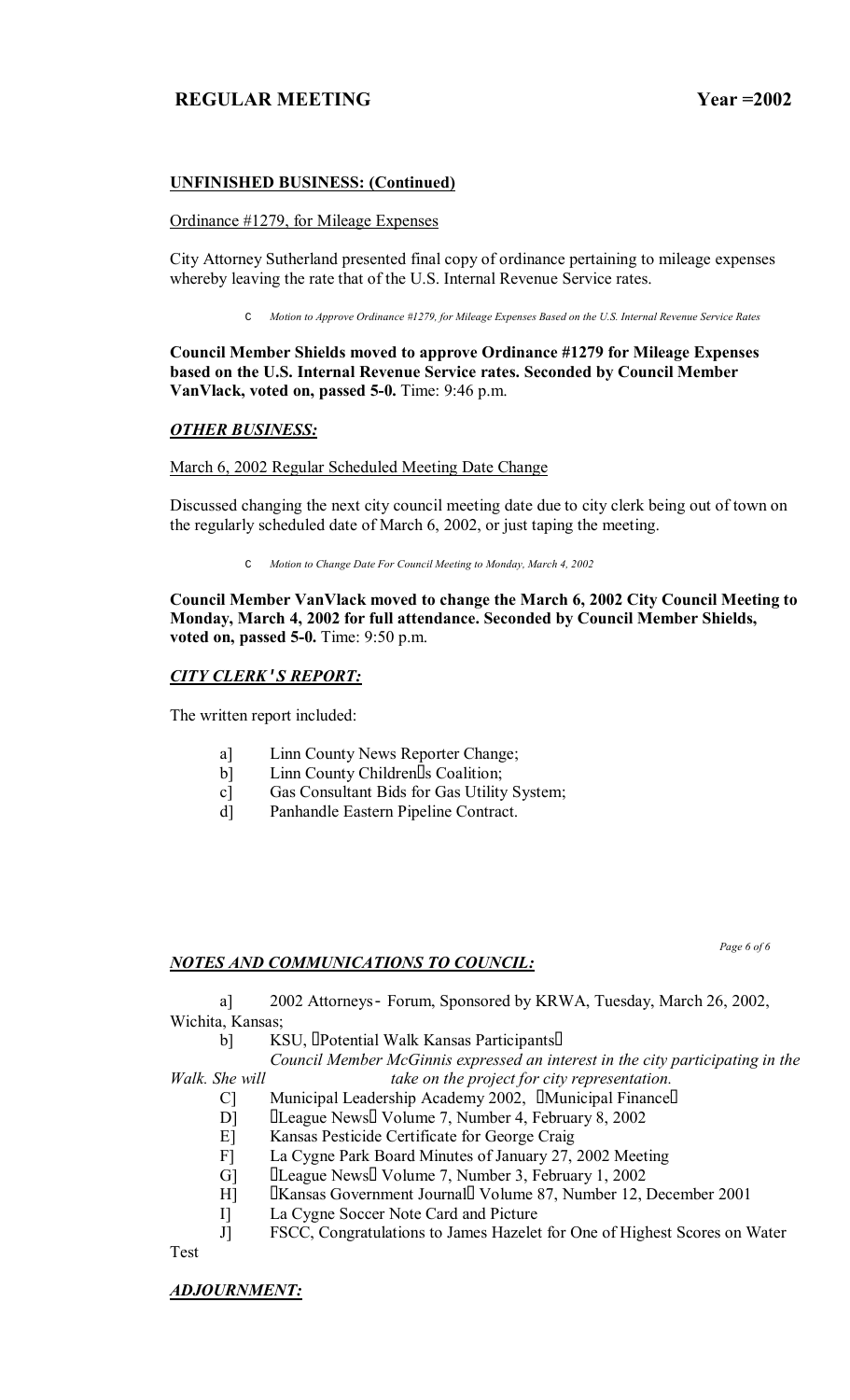C *Motion to Adjourn*

There being no request for adjournment, nor a motion to extend the meeting, the meeting ended at 10:00 p.m. as per the city codes three hour time limit.

I, \_\_\_\_\_\_\_\_\_\_\_\_\_\_\_\_\_\_\_\_\_\_\_\_\_\_\_\_\_\_\_\_\_\_\_\_\_\_\_\_, LaCygne City Clerk, do hereby declare the above to be true and correct, to the best of my knowledge, and do hereby subscribe my name this 20th day of February 2002

*Page 1 of 1*

The LaCygne City Council held a Special Meeting at 7:05 p.m., Monday, January 21, 2002, at LaCygne City Hall. The purpose of the Special Meeting is for: 1. Paperwork for Issuance of Revenue Bonds for Gas Utility System Repairs; and, 2. City Hall Maintenance.

Council Members present were: Esther Shields, Sam Barber, Steve Hisel; and Mike VanVlack. Absent: Connie McGinnis.

Others present included: City Clerk Devona Herrin.

Mayor Weitman called the Special Meeting to order at 7:05 p.m.

Mayor Weitman announced the purpose of the Special Meeting was for consideration of paperwork for issuance of revenue bonds for the Gas Utility System repairs and for City Hall maintenance.

#### **Paperwork for Issuance of Revenue Bonds for Gas Utility System Repairs**

Discussed the issuance of revenue bonds to have in place if the CDBG grant is approved.

• *Motion to Approve Resolution #263 Authorizing the Issuance of Revenue Bonds for the Gas Utility System* 

**Council Member VanVlack moved to approve Resolution #263 for authorizing the issuance of revenue bonds for the gas utility system. Seconded by Council Member Barber, voted on, passed 4-0.**  Time: 7:07 p.m.

• *Motion to Publish Notice of Intent*

**Council Member Barber moved to publish the notice of intent in the official city paper. Seconded by Council Member VanVlack, voted on, passed 4-0.** Time: 7:08 p.m.

#### **City Hall Maintenance**

City Council discussed painting the paneling in City Hall and carpet. Reviewed bid from Carpetman for Salisbury carpet to be laid and old carpet removed. Declined interest in painting the paneling.

• *Motion to Purchase 72 Yards of Carpet from Carpetman for \$1,073.52*

**Council Member VanVlack moved to purchase 72 yards of carpet from Carpetman to include installation and old carpet removal. Seconded by Council Member Shields, voted on, passed 4-0.** Time: 7:16 p.m.

Discussed other ways to improve the walls. No further action.

#### **Adjourn**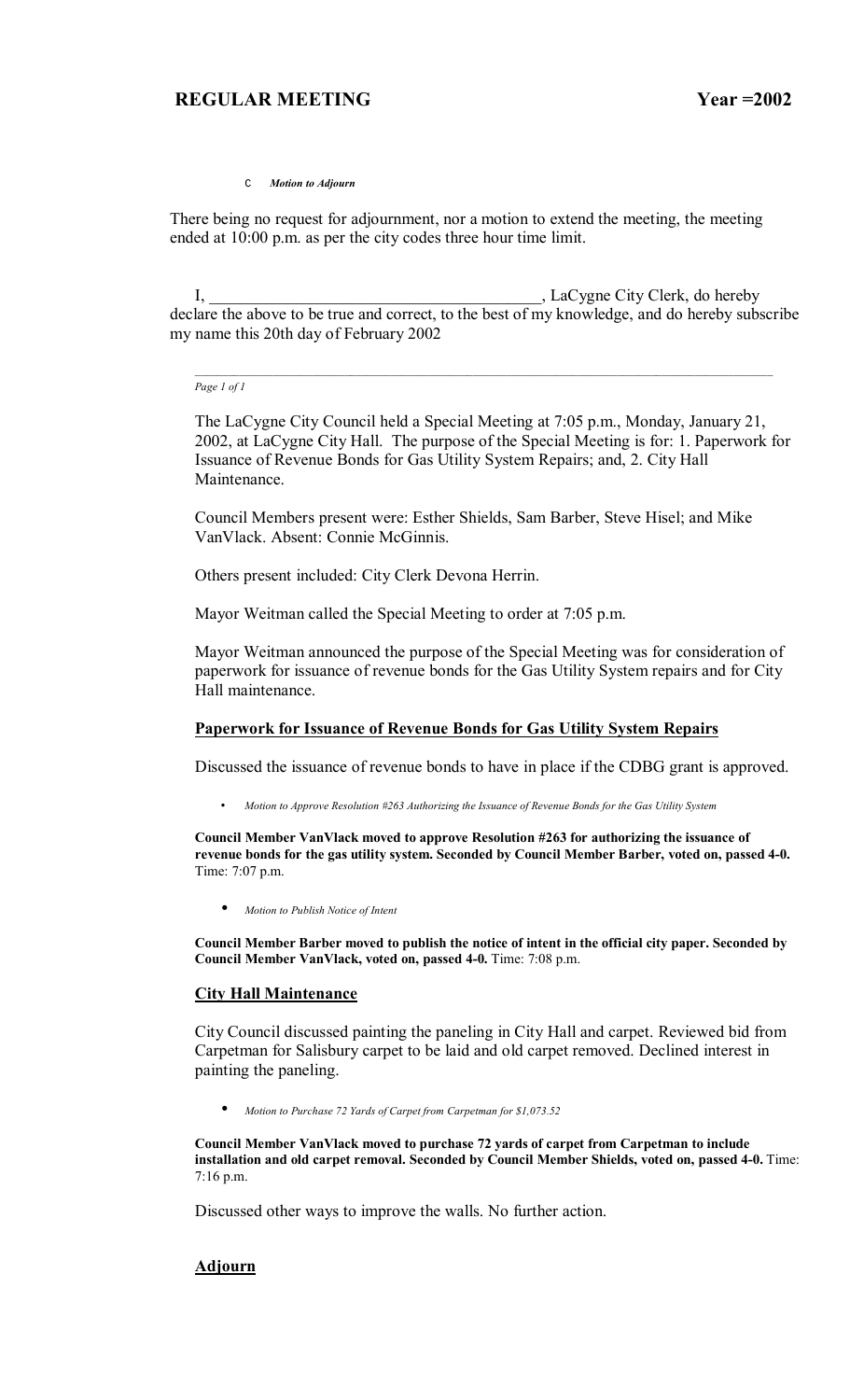With no further business, **Council Member VanVlack moved to adjourn the meeting. Seconded by Council Member Hisel, voted on, passed 4-0.** Time: 7:20 p.m.

I, LaCygne City Clerk, do hereby declare the above to be true and correct, to the best of my knowledge, and do hereby subscribe my name this 21st day of January 2002.

## *REGULAR MEETING:*

*Page 1 of 8*

The LaCygne City Council met in regular session with a PUBLIC HEARING included on Wednesday, January 16, 2002. Council Members present were: Steve Hisel; Sam Barber; Esther Shields; Connie McGinnis; and Mike VanVlack.

Others present included: City Clerk Devona Herrin; Public Works Superintendent George Craig; City Police Chief Chuck Farrell; Rob Gavin; Mike Deeker; City Attorney John Sutherland arrived at 7:55 p.m.; Public Works Gary Curnutte; LeRoy Turpen; Brenda Johnson; Jim Johnson; Donna K. Thomas; Danny McElreath; Gary Harvey with Shepard Team Motors; and, Grant Administrator Linda Weldon, SEKRPC.

Mayor Terry Weitman called the meeting to order at 7:04 p.m.

## *CONSENT AGENDA:*

• *Motion to Approve Consent Agenda*

#### **Council Member Shields moved to approve the consent agenda that consisted of:**

 Check Register: December 31, 2001 - January 16, 2002; Minutes of January 2, 2002 Regular City Council Meeting; Minutes of January 8, 2002, Regular City Council Meeting; December 2001 Financial Statement; 4<sup>th</sup> Quarter 2001 Financial Statement; 2001 Annual Financial Statement.

#### **Motion seconded by Council Member VanVlack, voted on, passed 5-0.** Time: 7:05 p.m.

## **DISCUSSION FROM THE FLOOR:**

#### Donna K. Thomas: Questions about Police Protection and Complaints

Ms. Thomas noted she had two points of concern with the local police department. She reported she felt the police department was used for purposes not intended for and this could create a potential problem if they were busy this way and another call was reported at the same time. The police were called about two weeks ago to have her niece removed and this had not been done before so why wasn't a formal complaint written up and then sent to her? Mayor Weitman noted the city has active police protection including county backup if needed. City Police Chief Farrell noted the city does have a responsibility to respond to a call when received. Manager of Lindentree Apartments, Brenda Johnson, spoke of having received a complaint from one of the other tenants that the niece, Lori, was mouthing off and making threats. When asked to stop, she just continued and got louder so the police were called to avoid any further potential problems. Ms. Johnson felt the police handled it very professionally and just asked Lori to leave the premises. At that time Donna did remove Lori. The call to the police was made at 6:50 p.m. per records.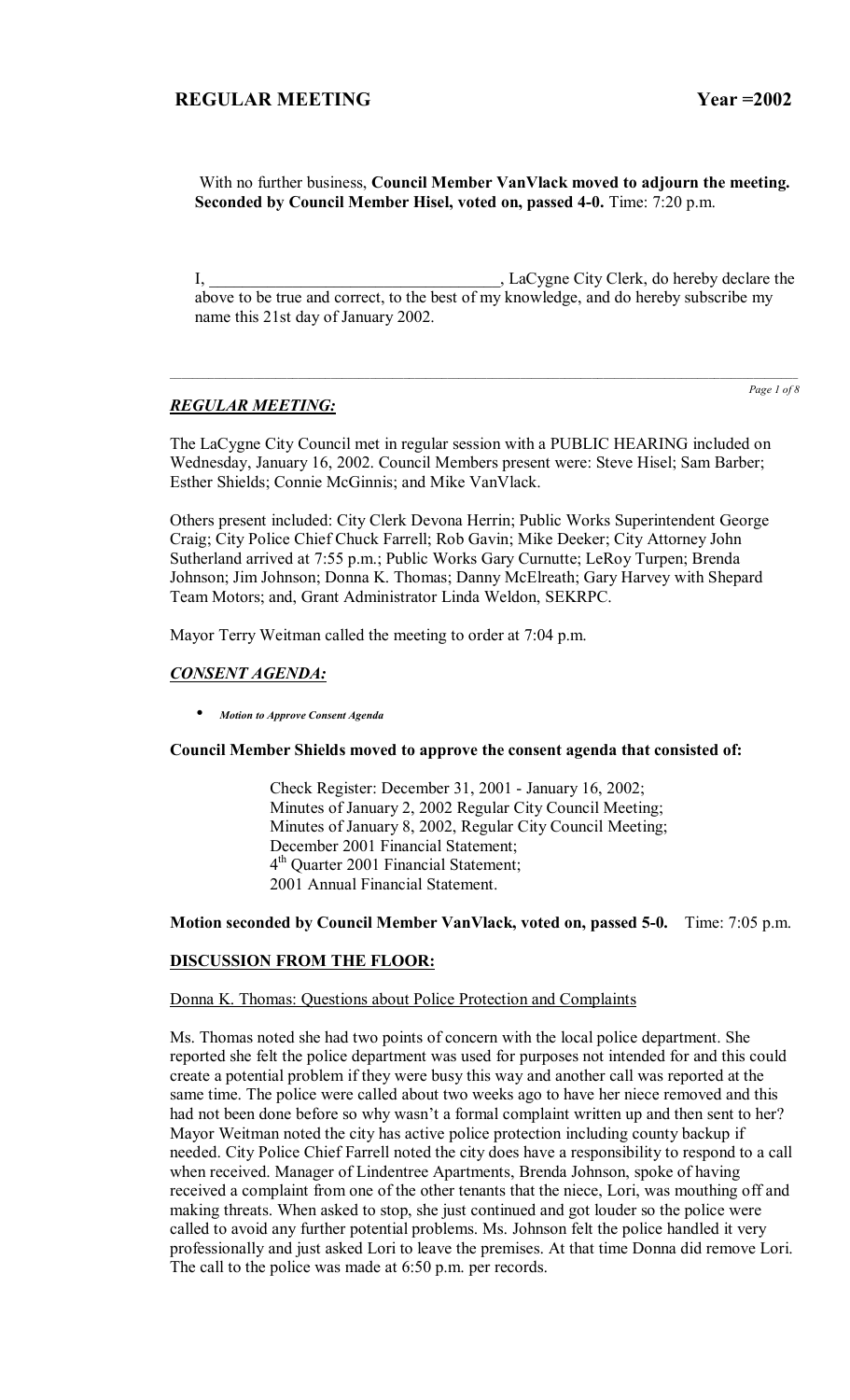Ms. Thomas noted the police are not always called when there are problems, it only happens for certain people, like the drunk every weekend never has a call on him. Ms. Johnson noted they were not aware of a weekend drunk, if it was ever reported it would be responded to. Mayor Weitman noted Ms. Thomas's complaint about the condition of the unit was not a city issue that she may want to pursue legal council for advice. From the initial information given the city police responded as they were called to do. (7:16 p.m.)

RWD #1, Eddie Andersen: Connecting a Line to KCP&L

Mr. Andersen gave a report on how the past few years the Kansas laws have changed for drinking water and how KCP&L had approached the RWD a couple of times in the past for the purchase of water for the power plant then went on to use their own water plant. Now the cost to update may be more than hooking up with the district and they have again contacted the RWD to ask for approximately 650,000 gallons of water a month. The RWD will ask that they fill a holding tank in the off hours to help with the volume for the RWD. KCP&L would abandon their plant and this would be a long-term agreement.

Mr. Craig reported the water plant could handle this additional volume with about an hour a day more run time.

Mayor Weitman asked if the water commitment would stay with the La Cygne water distribution or be moved to the Wholesale Water District when it was up and running. Mr. Andersen responded the water district could set it up either way and would be ok with leaving it with the city.

Mayor and Council confirmed the city did have an interest in providing this additional water volume.

Mr. Andersen reported he would get back with KCP&L to see if they will meet the RWD's requirements, as they will have to run a 6-inch line from the hill to the power plant.

## **DISCUSSION FROM THE FLOOR: (Continued)**

 **Page 2 of 8**

## RWD #1, Eddie Andersen: Connecting a Line to KCP&L (Continued)

Mayor Weitman asked Mr. Andersen if the RWD was ready to resolve the annexation settlement. Mr. Andersen reported they were waiting on a written report from the appraisers and as soon as they had that would be ready to get back with the city.

Council Member Barber asked how soon KCP&L would react to the water use request. Mr. Andersen responded it could take them a little while, as there would be easements involved along with other issues. Mayor Weitman again noted the city did have an interest. Mr. Andersen said he would get back with KCP&L then get back with the city to work on the contracts. (7:25 p.m.)

## **PUBLIC HEARING: COMMUNITY IMPROVEMENT APPLICATION FOR GAS LINES** (Time: 7:26 p.m.)

Rob Gavin, Kirkham Michael Engineers, reported the initial review was completed and presented the preliminary report. Most of the old pipe is above surface and/or shallow except for recent upgrades. Discussed changing the lay of the pipe line to go along 1095 Road all of the way, was noted the state might pull the grandfather clause on the line left to serve the four residences on the old line if moved, no action was taken. Noted points from the preliminary report were:

- 1. The gas system was well maintained with the construction practices of the 1940's.
- 2. Most of the line needs to be replaced and buried to protect from vehicle accidents and mowers.
- 3. The line moves during weather cycles.
- 4. A four inch steel line is adequate for the city usage based on residential growth.
- 5. Recommend stay with four-inch steel. The city would have to change the entire line to go to eight inch if change to poly pipe, as it would all have to be the same.
- 6. The by-pass odorizer at the station is the old method of placing odor in the lines. During low volume periods it may not be getting all the odorizer volume you need.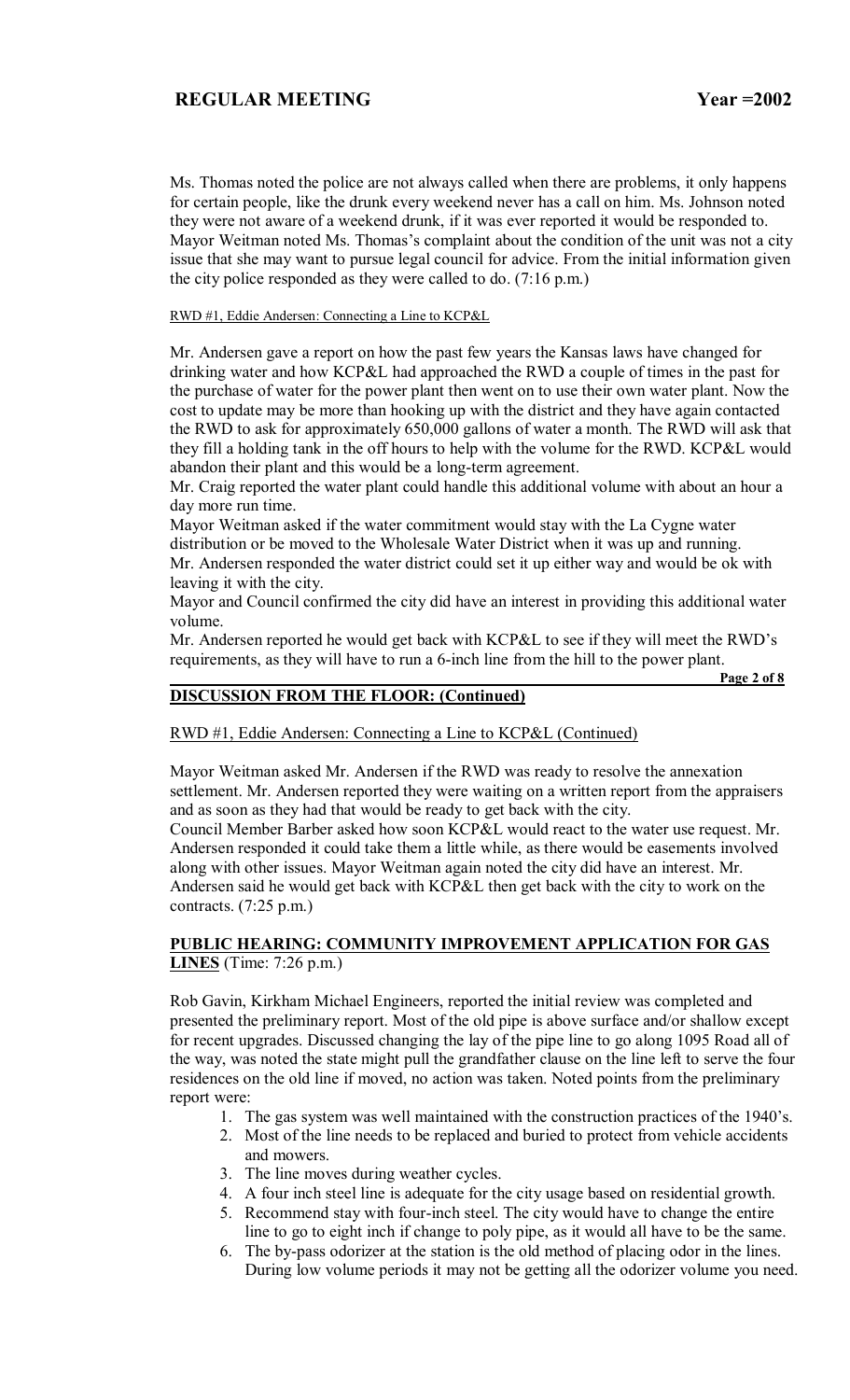- 7. Current status of gas line is grand fathered now; but the time may come when you will be required to bury the line. Regulations say above ground pipe is to be buried by 1995.
- 8. Probably originally laid above ground because of the amount of rock in the area. There are now ways to bury in the rock safely.
- 9. The preliminary cost estimate is right at \$20 a linear foot to replace.
- 10. Recommend rectifiers for cathodic protection.
- 11. Cost based on cost per meter would be \$27.70 per month if just bonds used, and with a CDBG of \$400,000 it would be \$22.30 per month per meter.
- 12. Discussed splitting into two phases and applying for two CDBG Grants for a meter cost of \$16.90 per month.
- 13. Reviewed gas sales and loss history of the gas.

Grant Administrator, Linda Weldon, Executive Administrator with SEKRPC, noted there would be no guarantee CDBG would do a two-part phase project. KDOCH prefers to see a total project. Documents were presented that required signing for the grant. The city needed to show readiness to start the project by having the contracts signed with the administrator and engineer with the contracts based on the contingency the grant is awarded and the funds in place also. There was fifteen points for this readiness to be in place. If the city wants to submit the application they needed to signature approval for the required resolutions and the administrators contract. There is no charge from the administrator if the grant is not approved.

• *Motion to Sign Required Resolutions and Contracts*

## **Council Member Barber moved to authorize the mayor and city clerk to sign the required resolutions and contracts to apply for the CDBG grant. Seconded by Council Member Shields, voted on, passed 5-0.** Time: 8:00 p.m.

Discussed the need to decide what part of the line would be part of the project or to apply for the whole project. Discussed also applying to EDA for part of the project to help with the businesses in the city that use the gas line. Ms. Weldon agreed to call Paul Hildebrand with EDA to see if it's possible with the city having other EDA grants already pending. Concurred to go with 100% of the project. Asked city clerk to contact Dave Malone with Cooper Malone McClain Inc, Investment Bankers to get the funds in place for part of the readiness requirement.

• *Motion to Apply for Full Project*

## **Council Member Barber moved to apply for the full project amount. Seconded by Council Member VanVlack, voted on, passed 5-0.** Time: 8:05 p.m.

No other discussion. No other comments from the floor.

**Mayor Weitman closed the Public Hearing portion of the meeting.** Time: 8:06 p.m.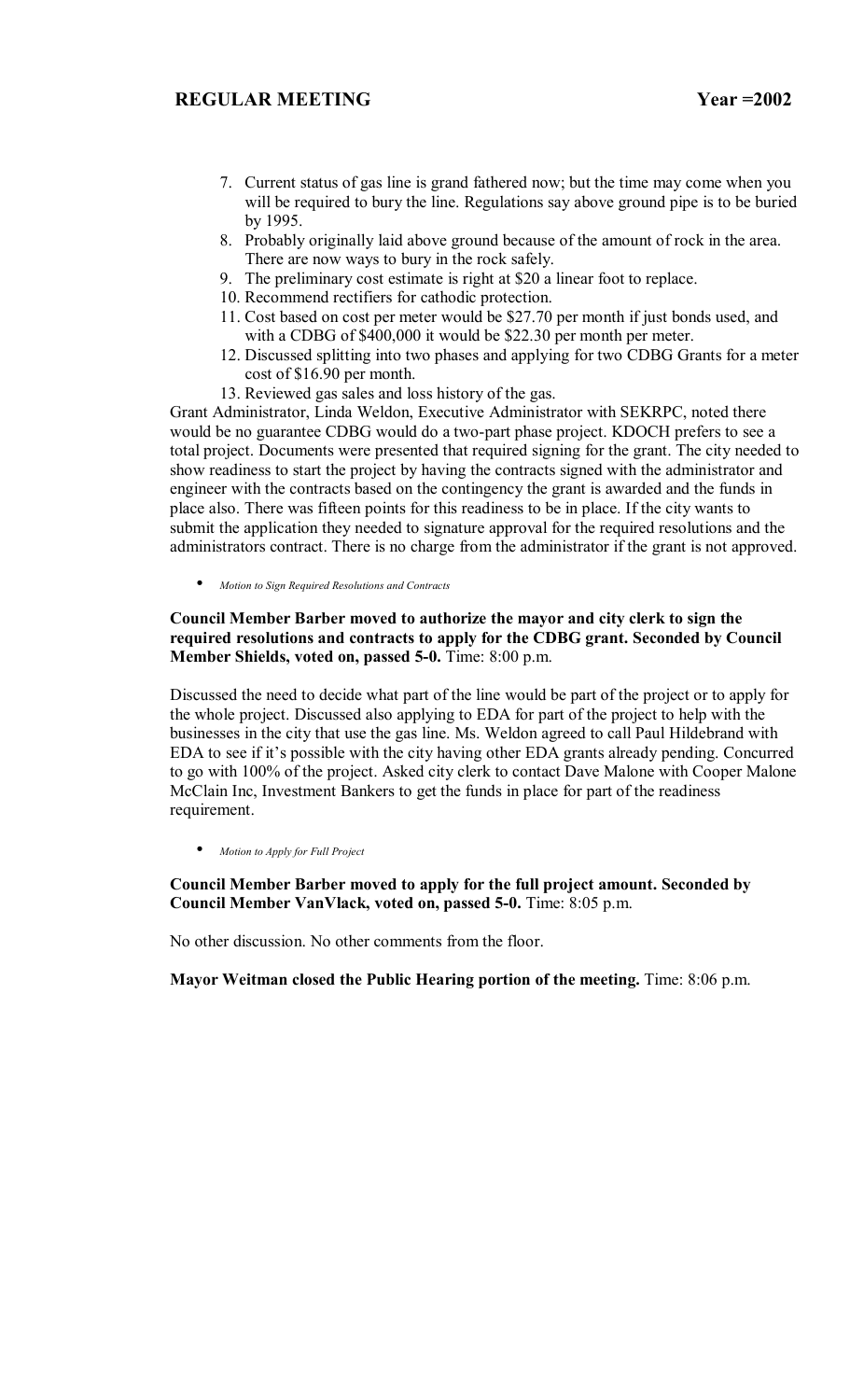**Page 3 of 8**

# **6TH STREET IMPROVEMENT PROJECT**

Mike Deeker, Kirkham Michael Engineers, presented diagram of the widening of  $6<sup>th</sup>$  Street between Market and Vine to handle the Postal Trucks for the new post office location. With a new pharmacy also being built on the east side, Mayor Weitman noted it would be better served by the community if both the pharmacy individuals, Karen and Freeman Thomas, and the city would have the work done at the same time as it saves everyone to have it done together. Discussed that the city would go to radius and then the Thomas's pick up the curb and perimeter of the parking area with the Thomas's east of the gutter and the city to pay for the gutter if the Thomas's were in agreement.

*Motion to Accept Diagram Contingent on the Thomas's Approval* 

Council Member Hisel moved to approve the diagram contingent upon the Thomas's **approval of approximately 100 feet. Seconded by Council Member VanVlack, voted on, passed 5-0.** Time: 8:12 p.m.

Mike Deeker noted they would move forward if the Thomas's were ok with the project; if not, he would start over with the design. Council Member asked what the cost to the city was for this project. Mr. Deeker noted it was still at the total project cost earlier determined to be about \$34, 000. It depended on the final bids and the final area design on the northeast end. Mayor Weitman asked the Street Committee to talk to the Thomas's as soon as possible.

## **REPORTS OF CITY OFFICERS***:*

### Public Works Superintendent George Craig

Mr. Craig reported Council Member McGinnis had brought Gary Harvey with Shepard Team from Fort Scott, KS, to the meeting with a 2000 Chevy 3500 1Ton Truck for the city council to inspect for a public works vehicle.

• *Motion for Ten Minute Break to Inspect Vehicle*

## **Council Member VanVlack moved to take a ten-minute break to inspect vehicle. Seconded by Council Member McGinnis, voted on, passed 5-0.** Time: 8:20 p.m.

#### **Open Session Resumed 8:30 p.m.**

Mr. Craig described vehicle and asked for opinion from the council on purchasing. Discussed it was big enough to pull the necessary trailers needed to haul equipment. Discussed how much a heavy-duty  $5<sup>th</sup>$  wheel trailer would cost and determined an estimate of \$6-8,000.00. Mr. Shepard acknowledged the hold on this vehicle is only good to the end of the council meeting, it will be available to anyone else to purchase after that.

• *Motion to Purchase 2000 Chevy 3500 Model Truck for \$23,788*

## **Council Member McGinnis moved to spend \$23,788 for the 2000 Chevy 3500 Model Truck. Seconded by Council Member VanVlack, voted on, passed 5-0.** Time: 8:42 p.m.

Agreed to pick up the vehicle on Thursday, January 17, 2002 at 10:00 a.m.

Mr. Craig reported on the following:

1. Turbidity Meter with Computer Equipment for Water Plant – Presented total bid of \$13,896 for a turbidity meter (\$9,832.00), computer (\$2,254.00), installation (\$1,750.00), and freight (\$60.00). This packet was put together after looking at several quotes that would meet the state requirements for the city water plant. The lesser bids were compiled into the one packet. The computer has a three-year warranty and was the lower of two bids.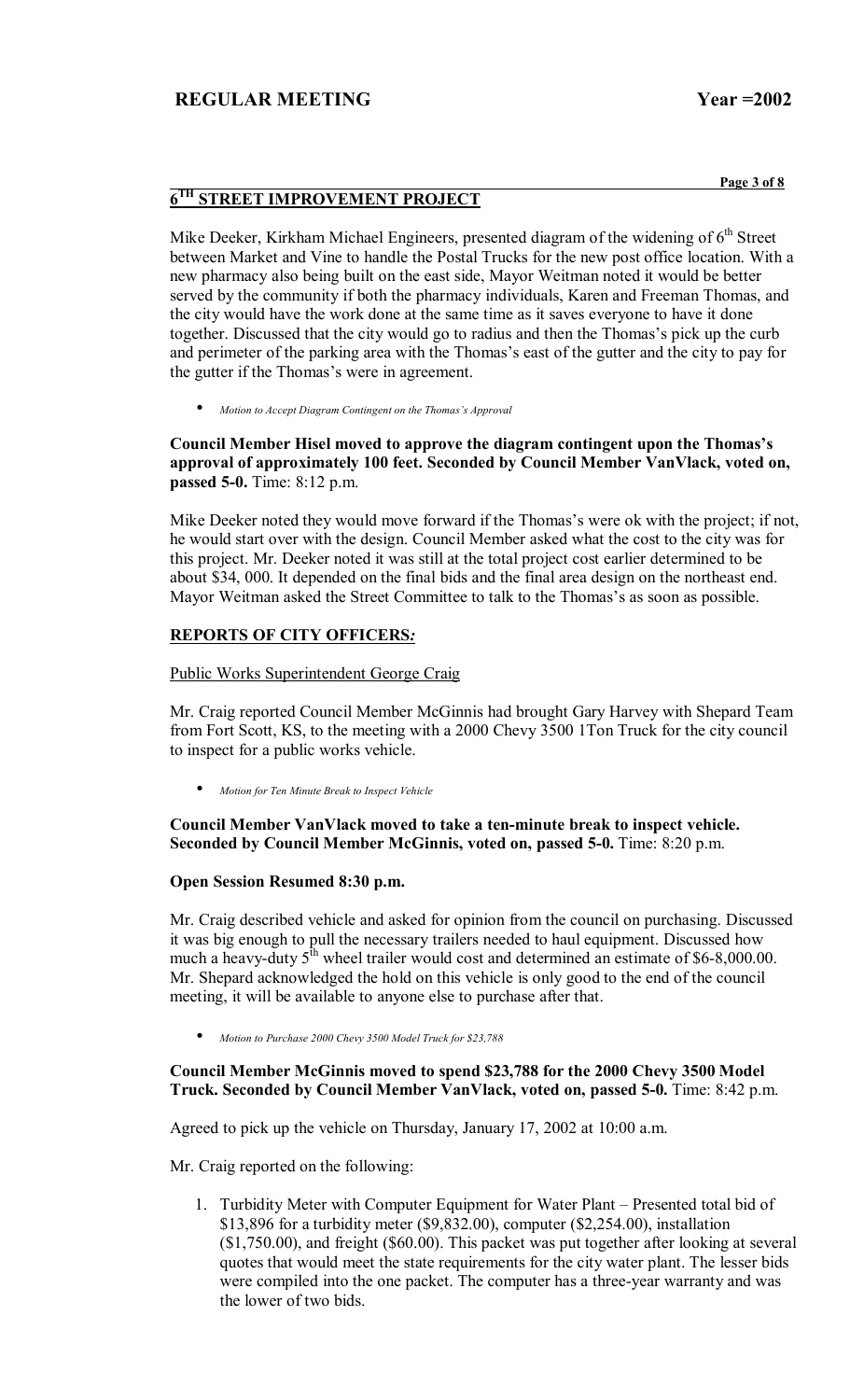• *Motion to Spend Up to \$13,896 for Turbidity Meter and Computer Equipment* 

**Council Member Hisel moved to spend up to \$13,896.00 for turbidity meter and computer equipment for the city water plant. Seconded by Council Member Barber, voted on, passed 5-0.** Time: 8:48 p.m.

**Page 4 of 8** 

#### **REPORTS OF CITY OFFICERS***: (Continued)*

Public Works Superintendent George Craig (Continued)

- 2. Water Plant Scales for Chlorine Cylinders The old plant scales have been broken for a while and having to estimate the chlorine cylinders weight thus losing some that could be used and it is required by the state to have the required scales. Received two bids to replace the scales. Haynes Co. includes installation for \$3,445.00. Sidener Environmental Co does not include installation and is for \$3,549.00.
	- *Motion to Purchase Water Plant Scales for \$3,445*

### **Council Member Barber moved to purchase new chlorine scales for \$3,556.00 including installation. Seconded by Council Member VanVlack, voted on, passed 5-0.** Time: 8:52 p.m.

- 3. Water Tower Door Repair Have attempted to obtain other bids to install a new steel roof hatch on the top of the 50,000-gallon water tower and have been unsuccessful in locating anyone else. The bid from Utility Service Co., Pittsburg, Kansas is \$2,150.00. This installs a new 24" lockable steel roof hatch with a 4" raised lip to prevent rain run-off and contaminates from entering the water chamber.
	- *Motion to Install New Roof Hatch on Water Tower for \$2,150*

**Council Member Shields moved to accept bid of \$2,150.00 to install new roof hatch for water tower. Seconded by Council Member VanVlack; voted on, passed 5-0.** Time: 8:55 p.m.

#### **UNFINISHED BUSINESS:**

Bids for Fence Around Water Plant

Public Works Superintendent Craig presented three bids for a fence around the Water Plant.

- 1. Mark Michelle Excavating  $&$  Welding  $$10,500$
- 2. Lane Ranch Construction LLC \$8,944.50
- 3. Challenger Fence Co. & Supply \$10,132.81

The Lane Ranch Construction bid did not specify what type of materials would be used, nor if there would be any preparation or clean up included in the project. The other two bids did give the type of materials used, and what preparation and/or clean up would be included. Mark Michelle's bid did request  $$6,500.00$  be paid at the start of the job to pay for the materials.

• *Motion to Accept Mark Michelle Excavating Bid for Fence for \$10,500*

**Council Member McGinnis moved to accept the \$10,500 bid from Mark Michelle for the fence with the**  \$6,500 paid when the materials were on the city property. Seconded by Council Member VanVlack –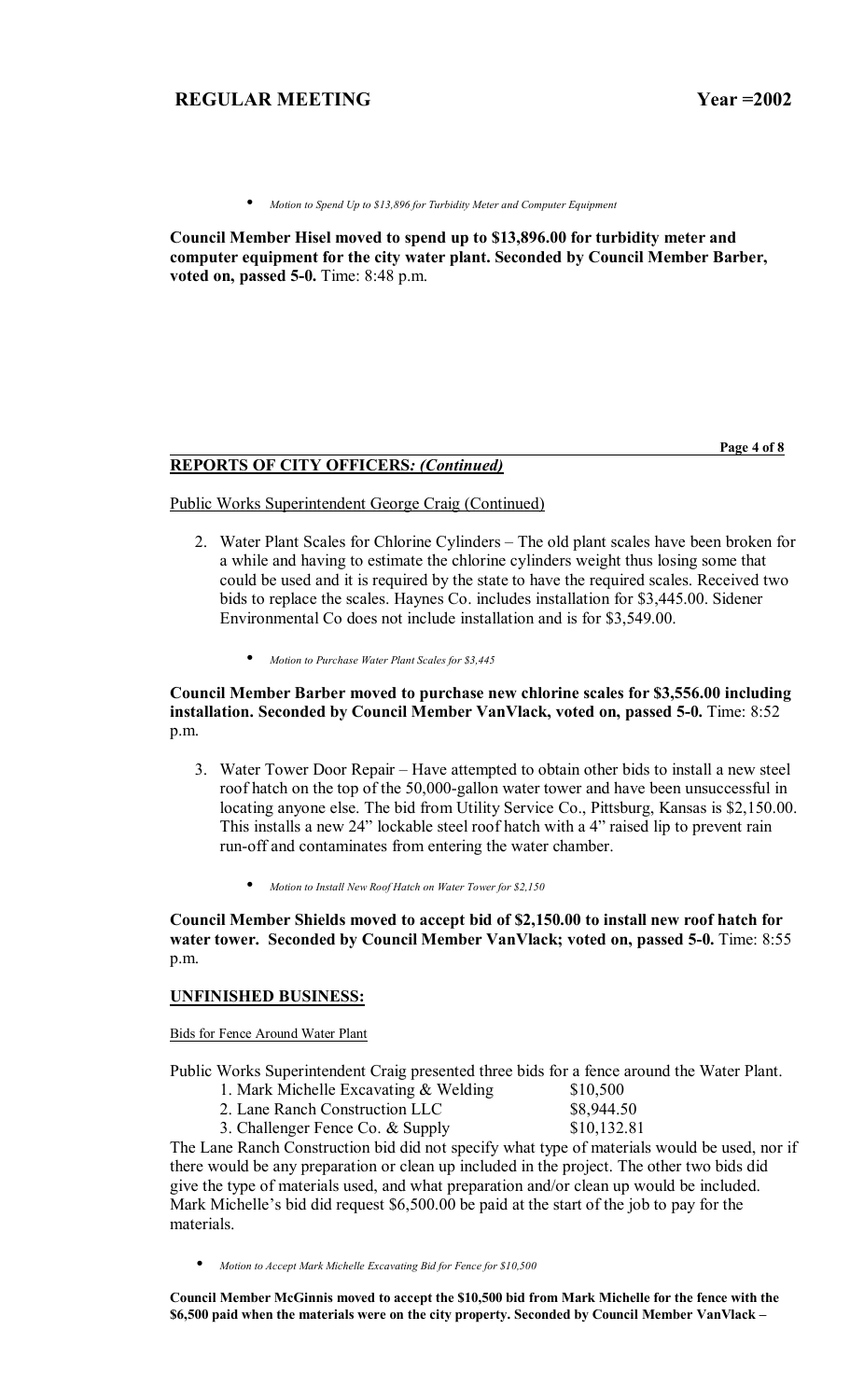**Page 5 of 8**

discussed further - motion withdrew.

**Council Member McGinnis moved to accept the \$10,500 bid from Mark Michelle as per contract. Seconded by Council Member VanVlack, voted on, passed 5-0.** Time 9:02 p.m.

#### **NEW BUSINESS:**

*Danny McElreath Request to Close Vine Street West of First Street* 

*Mr. McElreath presented a diagram of his plans to put a house where the undeveloped street currently is should the city agree to close the street. Mr. McElreath reported there would not be anything done to the ditch as it is a run off ditch for this area. Mayor Weitman reported the recommendation from the Planning Commission was to close the street as this area has been determined not to be a growth area due to the location to the river and the lay of the ground.*

**Motion to Close Vine Street West of 1st Street** 

**Council Member Shields moved to close Vine Street on the west side of 1st Street. Seconded by Council Member McGinnis, voted on, passed 5-0.** Time: 9:07 p.m.

## **REPORTS OF CITY OFFICERS***: (Continued)*

Police Chief - Chuck Farrell Jr.

Police Chief Farrell presented written report of police activities for January  $1 - 15$ , 2002. Requested to attend the KCJ Program for six hours of credit for no charge except lodging and meals on January 29, 2002 in Salina, Kansas at KHP. Also requested to attend the K.N.O.A. Training Conference in Topeka, Kansas, March  $25 - 28$ , 2002 for a cost of \$80 plus per diem for 26-28 hours of training. Chief Farrell is required to have forty hours of training a year.

• *Motion to Attend K.N.O.A. Training Conference*

**Council Member Barber moved to send Chief Farrell to K.N.O.A. Training Conference in Topeka for a cost of \$80.00 and per diem usually paid. Seconded by Council Member VanVlack, voted on, passed 5-0.** Time: 9:13 p.m.

**Council Member Barber moved to send Chief Farrell to KHP training on January 29, 2002 with usual per diem costs. Seconded by Council Member VanVlack, voted on, passed 5-0.** Time: 9:14 p.m.

Mayor Weitman reported there was quite a disturbance in La Cygne last Friday Morning. According to the front-page news Chuck turned 50. What a day.

Fire Chief - Ernie Moylan

Council Member VanVlack reported the fire department wanted to purchase three pagers to replace the radios so the firefighters would just get the fire messages without having to listen twenty-four hours to the other information also given over the radios. The cost of each pager is \$355 each for a total of \$1,065 with complete set up.

• *Motion to Purchase Three Pagers for a Total Cost of \$1,065*

**Council Member Hisel moved to buy three Motorola Mentor 3 pagers at \$355 each for a total of \$1,065.00. Seconded by Council Member Barber, voted on, passed 5-0.** Time: 9:21 p.m.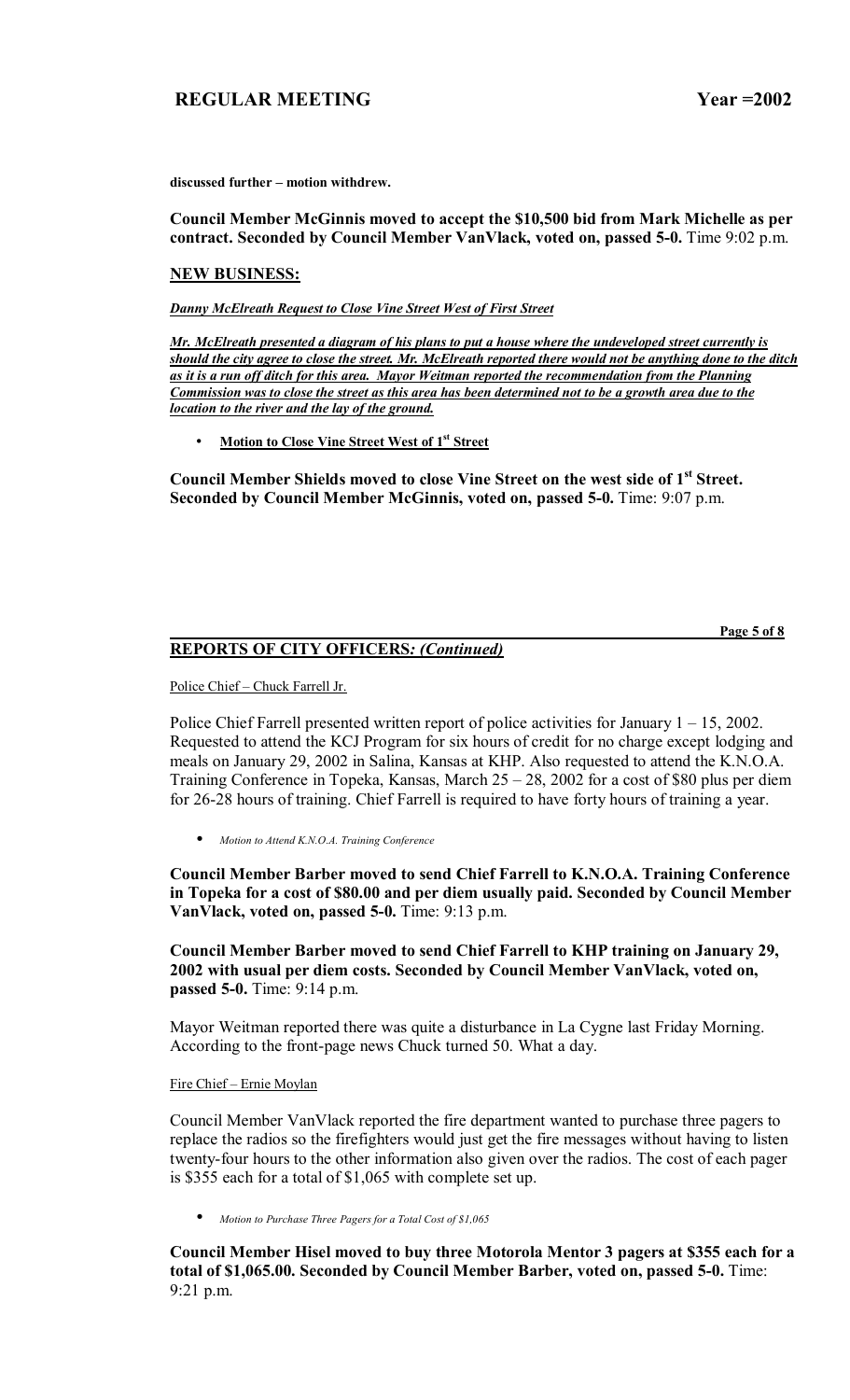# **STANDING COMMITTEE REPORTS***:*

#### Sewer

Council Member Barber asked for an update on the CDBG Sewer Project. City Clerk Herrin reported Mike Deeker from Kirkham Michael Engineers had reported he had heard from KDHE that they were looking at two of the three projects and would be responding to the engineers in the next week or so. Then the comments would have to be responded back to KDHE, and then they would go to bids.

## **Cemetery**

Council Member VanVlack reported the new street in the new part had been flagged out and a roller ran over it. Also the rock had been delivered.

## *SPECIAL COMMITTEE REPORTS:*

Fiesta – Next Meeting is February 13, 2002, 7:00 p.m. at City Hall.

## **UNFINISHED BUSINESS: (Continued)**

Senior Housing Authority Appointment – Rose Mary Atwood

Mayor Weitman reported the city had been in contact with the state and it was the understanding that since Mrs. Atwood had previously served on the board and was currently the secretary and willing to serve another term of which it is hard to find people will to actively serve on these committees it should be alright for her to serve another term with the understanding that the board find another member that meets the requirements at the end of that term. Should there be problems before her term expires the state will just ask the board to replace her at that time.

• *Motion to Accept Rose Mary Atwood to Re-appointment*

**Council Member VanVlack moved to accept Rose Mary Atwood for reappointment to the Senior Housing Authority Board. Seconded by Council Member Hisel, voted on, passed 5-0.** Time: 9:30 p.m.

### **UNFINISHED BUSINESS: (Continued)**

 **Page 6 of 8**

Mobile Home Park Renewal Applications

1. Brokerage Security, Jim Thompson

 Discussed the noted repairs. A notification is being sent to both the owner of a dog that needs some clean up as well as to Mr. Thompson. The pole that is leaning is being addressed per information received.

Other items noted improved and appreciated by the city.

• *Motion to Renew Brokerage Security Mobile Home Park License*

**Council Member Barber moved to renew Brokerage Security Mobile Home license contingent the two items listed are addressed. Seconded by Council Member McGinnis, voted on, passed 5-0.** Time: 9:38 p.m.

## 2. La Cygne Mobile Home Park, Larry Erickson and Betty Moore

 Codes Officer Farrell reported Larry had walked around the park with him at the time he did the inspection and agreed with all of the recommendations. Improvements had continued last year with the park and the area was much improved with a lot of other improvements still required. The license application has not been received by city hall as of this date. Officer Farrell will contact him for response. Tabled.

3. Marsh Mobile Home Park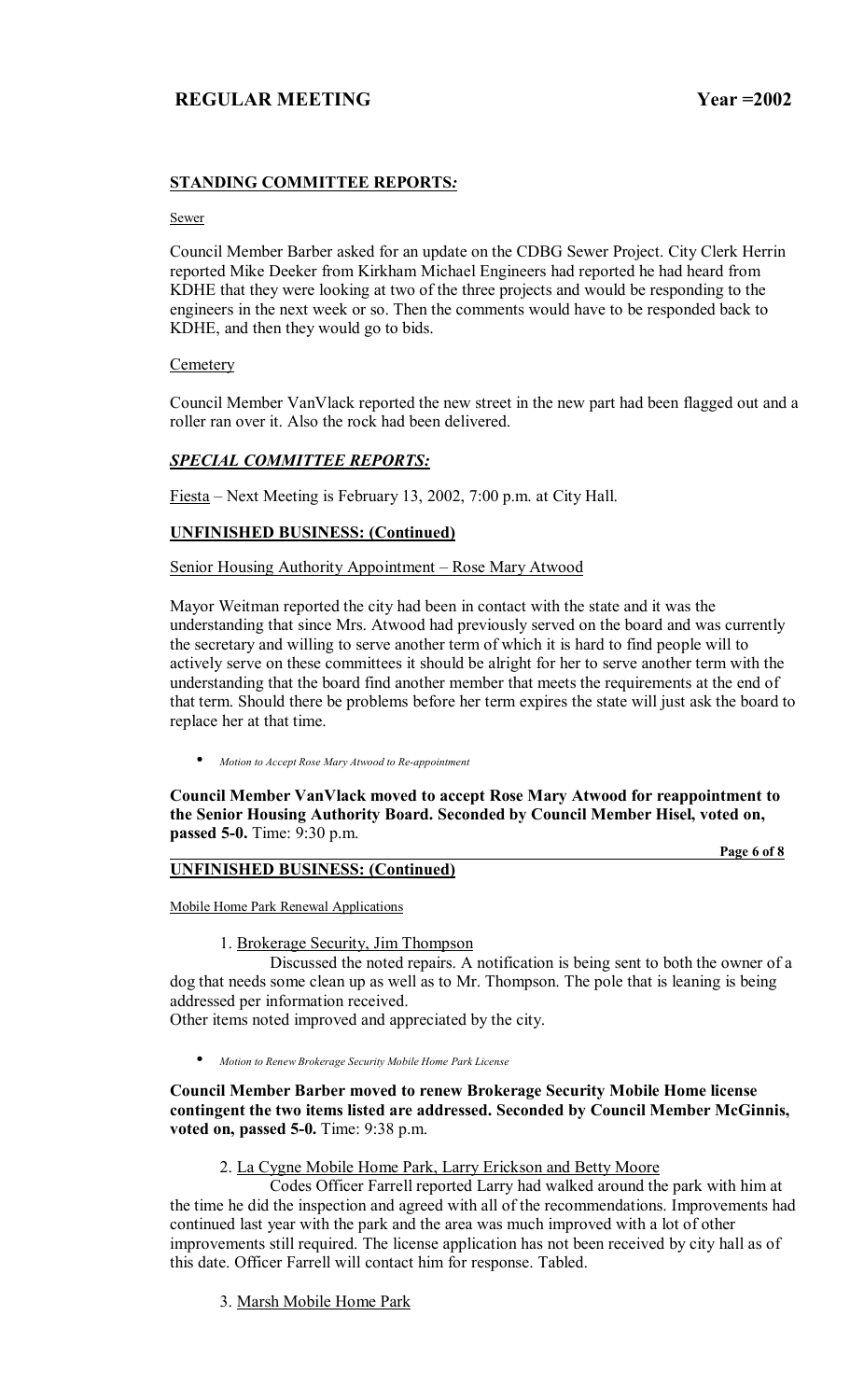Discussed the noted repairs. Determined could be approved contingent on repairs being noted in writing by Mr. Marsh within a thirty-day time frame that would address the written problems repairs to be scheduled to be completed by April 2002.

• *Motion to Approve Marsh Mobile Home Park License Contingent on Repair Schedule*

### **Council Member Barber moved to approve the Marsh Mobile Home Park License contingent on a repair schedule given within thirty days and the repairs completed by April 2002. Seconded by Council Member Hisel, voted on, passed 5-0.** Time: 9:39 p.m.

Lease Agreement for 2002 Police Interceptor

Police Chief Farrell explained the bids were sent out on a three-year lease agreement basis. However the bid acceptance completed at the last council meeting was for the full value of the vehicle. This needed to be amended to reflect the inclusion of the three-year lease agreement.

• *Motion to Amend 2002 Police Interceptor Purchase to Include Three Year Lease*

**Council Member Hisel moved to amend the previous motion on the 2002 Police Interceptor to include the three-year lease on the purchase. Seconded by Council Member Barber, voted on, passed 5-0.** Time: 9:41 p.m.

#### Resign Amended 2001 Budget Certificate

City Clerk Herrin explained that the published amended 2001 Budget Report was correct and all of the paperwork to amend the budget was ok except for the signed form sent to the County Clerk at the completion of amending the 2001 Budget. The previously signed forms listed the beginning budget for the three parts of the amended budget and now the form listing the corrected amounts needs to be signed and sent to the County Clerk. The City Council signed the correct form that the December 19, 2001 Public Hearing approved the council to sign.

## *NEW BUSINESS: (Continued)*

## Amend Ordinance for Mileage Expenses

Discussed the ordinance dated in 1991 and the current mileage expenses allowed by the state.

• *Motion to Amend Ordinance to Reflect State Recommendation for Mileage Expenses*

**Council Member Shields moved to amend ordinance to reflect state recommendation for mileage expenses. Seconded by Council Member VanVlack, voted on, passed 5-0.** Time: 9:45 p.m.

## *NEW BUSINESS: (Continued)*

 **Page 7 of 8**

Linn County Economic Development Annual Meeting & Entrepreneur Program, Thursday, January 24, 2002, Mound City, KS at 7:00 p.m.

• *Motion for Mayor to Attend LCED Annual Meeting*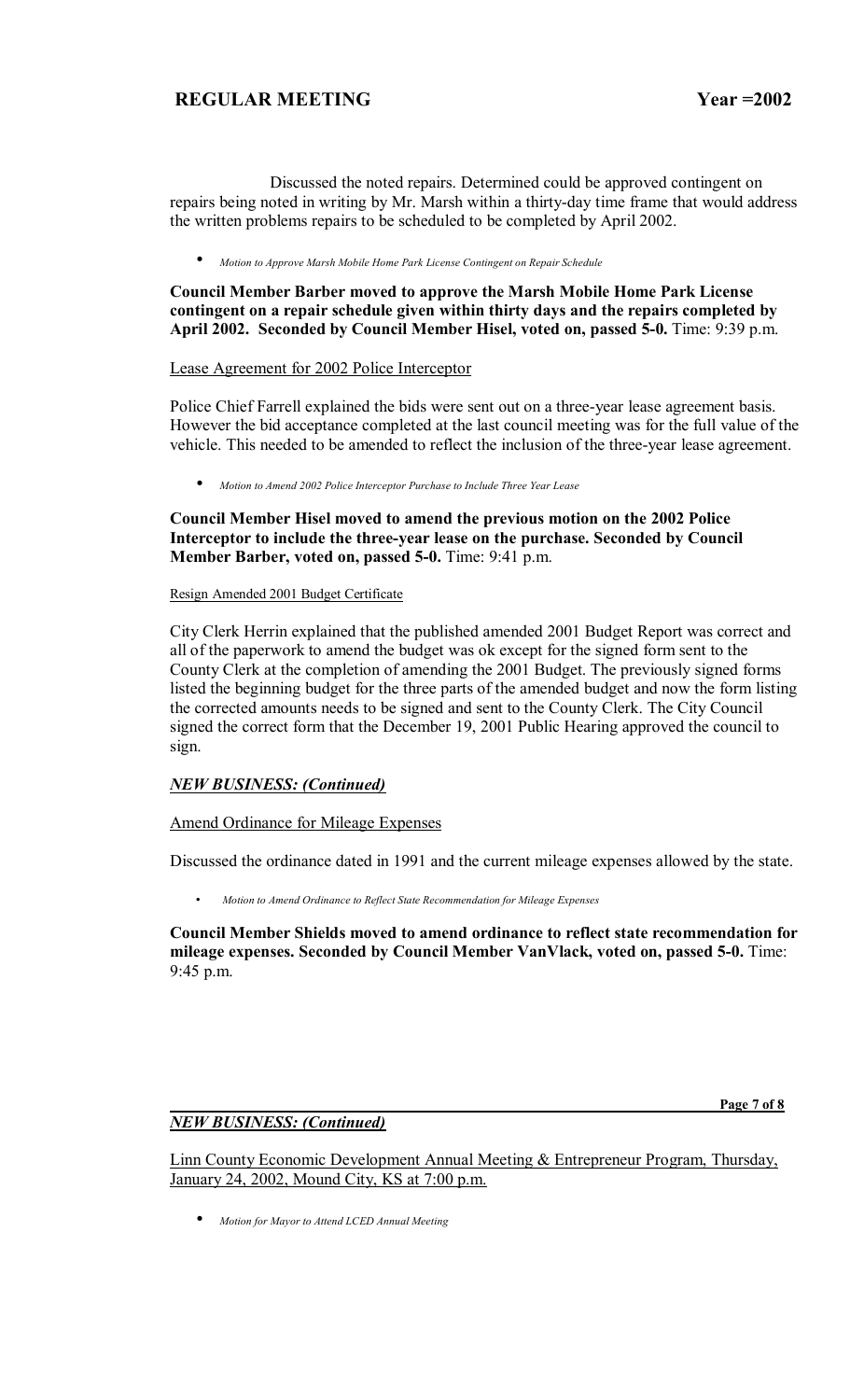# **Council Member VanVlack moved to have Mayor Weitman attend the Linn County Economic Development Annual Meeting. Seconded by Council Member Hisel, voted on, passed 5-0.** Time: 9:47 p.m.

KRWA's 35<sup>th</sup> Conference with Voting Delegate, March 26-28, 2002, Wichita, KS

Discussed sending one or two public works employees to the conference with one as a voting delegate. Tabled. The Employee Relations and Training Committee will get with public works and report back.

• *Motion to Reserve One Motel Room Now for Attendance to Conference*

### **Council Member Barber moved to reserve one motel room now while they are available for this conference. Seconded by Council Member McGinnis, voted on, passed 5-0.** Time: 9:52 p.m.

KRWA, 'Water System Training Seminar', Wednesday, February 6, 2002, Pittsburg, KS

Discussed sending two public works employees to the training session.

• *Motion for George Craig and James Hazelet to Attend ëWater System Training Seminarí*

**Council Member Barber moved for George Craig and James Hazelet to attend the**  KRWA, 'Water System Training Seminar' on Wednesday, February 6, 2002 in **Pittsburg, Kansas with mileage and usual per diem. Seconded by Council Member Shields, voted on, passed 5-0.** Time: 9:55 p.m.

Planning Commission Recommendation of Change in City Land Use Maps

Discussed the maps presented. Located some additional changes to be made. Agreed to review and discuss at the next meeting for final approval with the changes.

*EXTEND SESSION* 

• *Motion to Extend Meeting*

**Council Member Barber moved to extend the meeting to 10:30 p.m. Seconded by Council Member Shields, voted on, passed 5-0.** Time: 9:57 p.m.

Change Next Council Meeting Date of February 6, 2002 to January 30, 2002

• *Motion to Change Meeting Date* 

**Council Member VanVlack moved to change the next City Council Meeting date of February 6, 2002 to January 30, 2002. Seconded by Council Member McGinnis, voted on, passed 5-0.** Time: 10:12 p.m.

#### **Executive Session**

None.

## *OTHER BUSINESS:*

Dog License Due in April

Council Member Shields asked about changing the effective date for dog licenses to January 01, thru the next January 01, instead of from April to April. Discussed Dog Days is held the end of April for nice weather and both are handled at the same time.

• *Motion to Change Dog License Effective Date from April to January*

**Council Member Shields moved to change the dog license effective date to January 01.**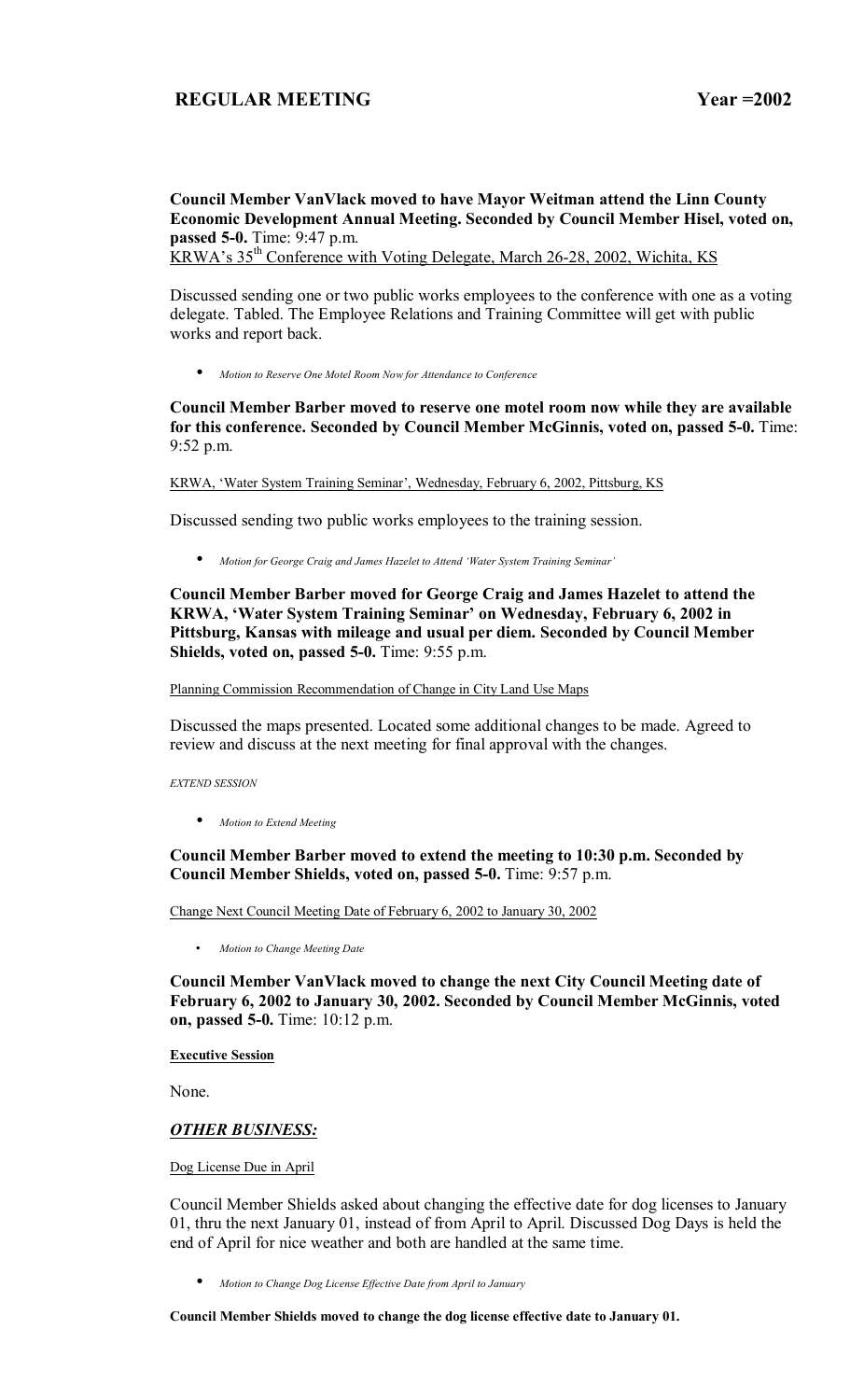**Died for lack of a second.** 

 **Page 8 of 8**

# *OTHER BUSINESS: (Continued)*

AFLAC Section 125 Cafeteria Plan Document Amendment

City Attorney Sutherland reported the IRS had mandated changes in the wording requirements for the AFLAC Section 125 Cafeteria Plan. There are no options with the changes but the government is requesting the changes be approved by the city council to confirm the council is aware of it.

• *Motion to Accept Section 125 Cafeteria Plan Document Amendment*

**Council Member VanVlack moved to sign the AFLAC Section 125 Cafeteria Plan Document Amendment. Seconded by Council Member Hisel, voted on, passed 5-0.** Time: 10:20 p.m.

## **CITY CLERK'S REPORT:**

Written report included:

- a] RWD #1, Eddie Andersen, Connecting a Line to KCP&L
- b] Senior Housing Authority Appointment

# *NOTES AND COMMUNICATIONS TO COUNCIL:*

a] LKM, Municipal Leadership Academy, 'Disaster Preparedness' February 8, 2002, Topeka, KS

b] KMU, Benefits Letter

 c] KRWA, ëConfined Space Entry Training, Friday, January 25, 2002, Howard, KS

- d] KDCH, CDBG 97-BF-127, America One, L.L.C. Close-out Letter
- e] Utility Service Co. Inspection Report for 50,000-gallon Water Tank
- f] KCC, 2001 Annual Inspection Completed Letter

# *ADJOURNMENT:*

*ï Motion to Adjourn*

## With no further business, **Council Member Barber moved to adjourn. Motion seconded by Council Member Shields, voted on, passed 5-0.**

The meeting was adjourned at 10:29 p.m.

I, \_\_\_\_\_\_\_\_\_\_\_\_\_\_\_\_\_\_\_\_\_\_\_\_\_\_\_\_\_\_\_\_\_\_\_\_\_\_\_\_, LaCygne City Clerk, do hereby declare the above to be true and correct, to the best of my knowledge, and do hereby subscribe my name this 16th day of January 2002.

# *REGULAR MEETING:*

*Page 1 of 4Pages*

The La Cygne City Council met in regular session on Wednesday, January 2, 2002. Council Members present were: Mike VanVlack; Sam Barber; Connie McGinnis; and, Steve Hisel. Absent: Esther Shields.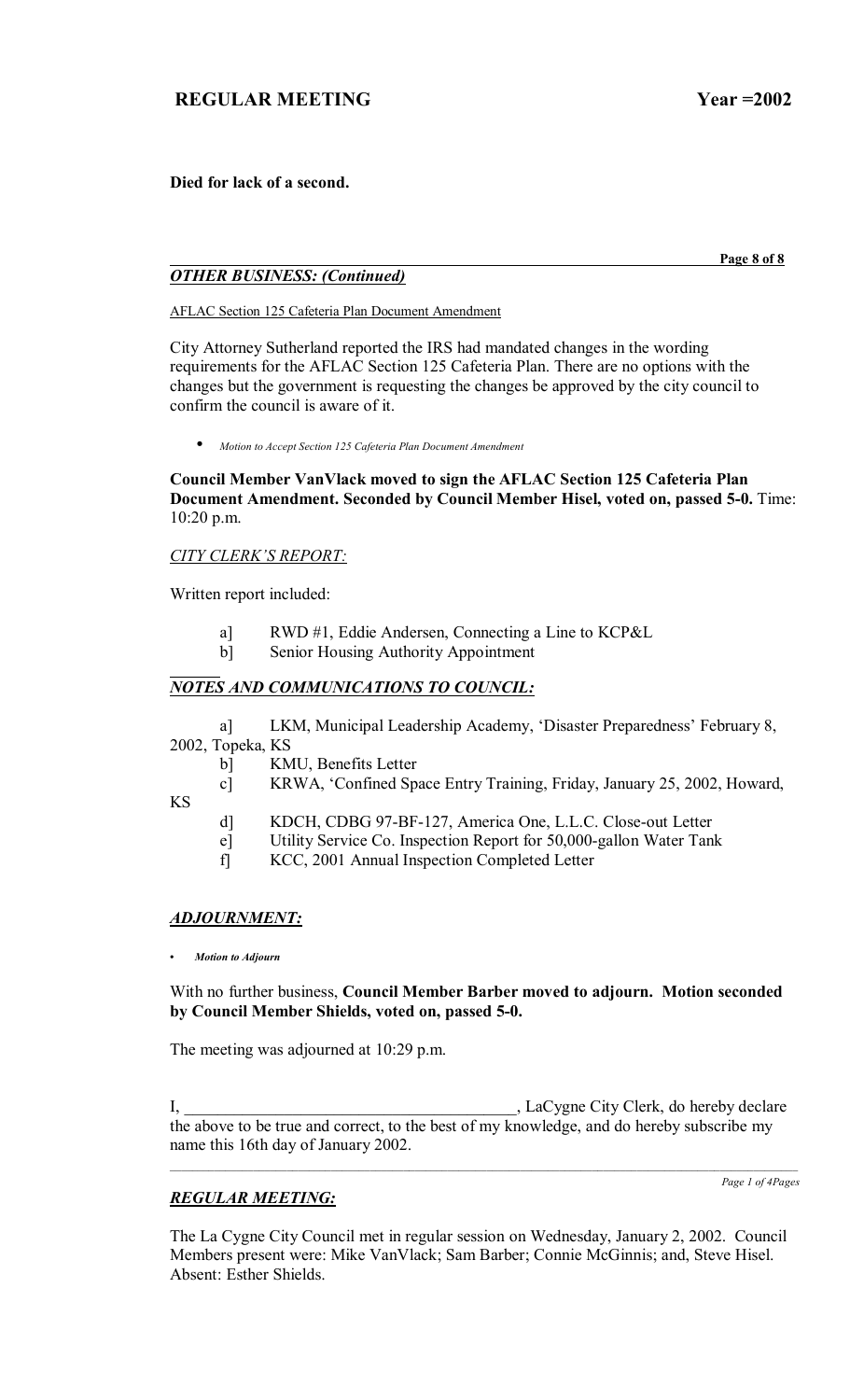Others present included: City Clerk Herrin; Public Works Superintendent Craig; City Police Chief Farrell; City Attorney Sutherland; Grant Administrator Bob Stocking; Jeremy Bray; and Jennifer McDaniel.

Mayor Terry Weitman called the meeting to order at 7:12 p.m.

## *CONSENT AGENDA:*

*ï Motion to Approve Consent Agenda*

## **Council Member VanVlack moved to approve the consent agenda that consisted of:**

 Check Register: December 20 - 31, 2001; Minutes of December 19, 2001, Public Hearing Amending Budget with Regular City Council Meeting.

**Motion seconded by Council Member McGinnis, voted on, passed 4-0.** Time: 7:14 p.m.

## **UTILITY IMPROVEMENTS REPORTS**

**CDBG Sewer Grant - State Revolving Loan - EDA Grant** 

None.

#### **Water Improvement Project**

Grant Administrator Stocking explained he had put together a revised grant for \$863,204.00 to the water tower on the southeast end of town and some distribution lines. This revised grant does not include any plant improvements so the city can go forward with those improvements and not have to wait on approval of the grant. The EDA does not normally do one grant with another one not completed, but there are times when they both go on at the same time.

• *Motion to Sign EDA Grant Amendment*

**Council Member VanVlack moved to sign the amended EDA Grant Amendment and move forward. Seconded by Council Member Hisel, voted on, passed 4-0.** Time: 7:16 p.m.

#### **Gas Improvement Project**

None.

# **6th STREET PROJECT**

None.

# **Rural Water District #1 Regarding Annexed Properties**

None.

# **DISCUSSION FROM THE FLOOR:**

None.

## *REPORTS OF CITY OFFICERS:*

Police Chief Chuck Farrell Jr.

Chief of Police Farrell presented a written report of police activities for the month of December 2001 and the Annual 2001 Report.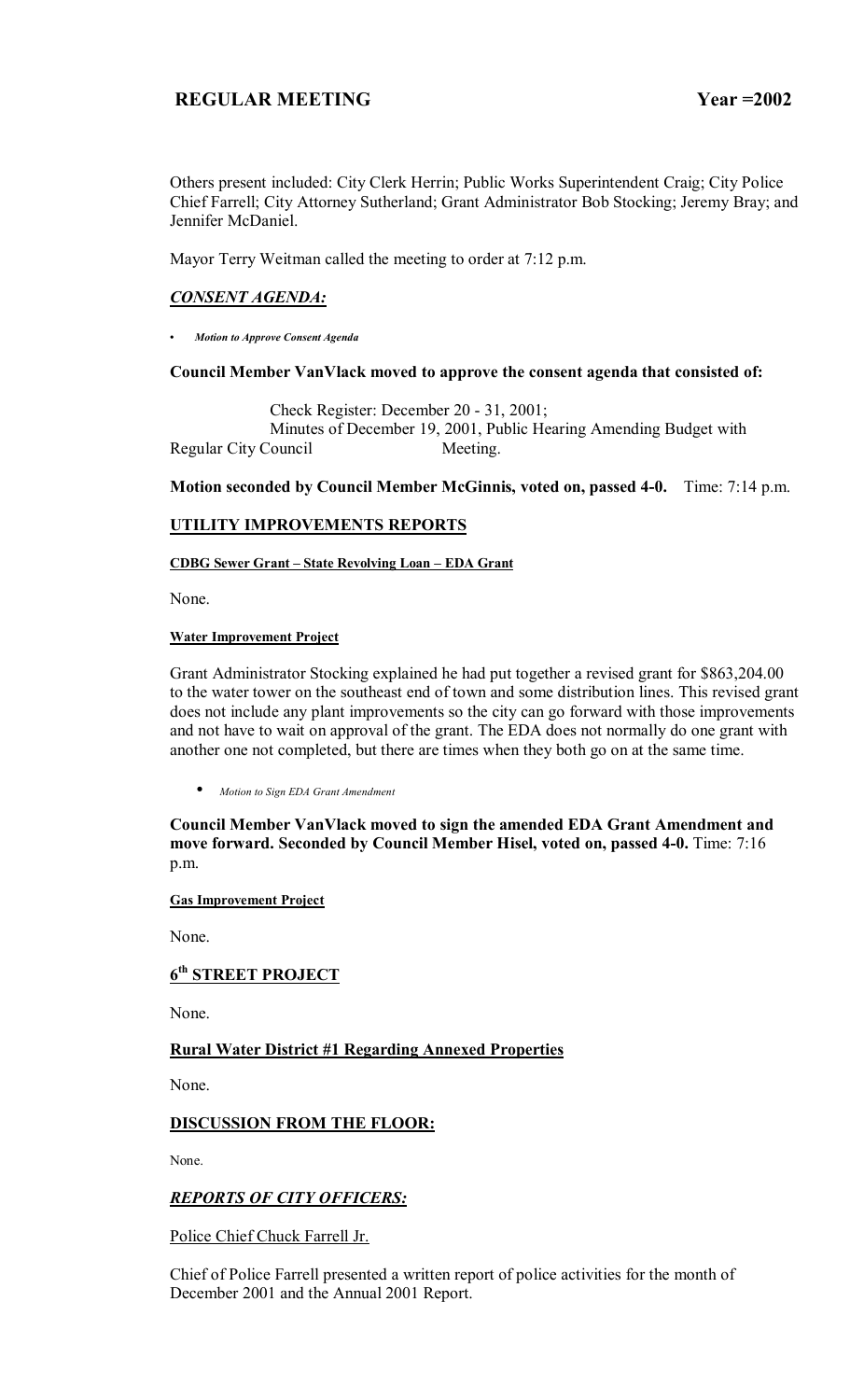*Page 2 of 4* 

# *REPORTS OF CITY OFFICERS: (Continued)*

Public Works Superintendent George Craig

Reported on the following:

- 8. James Hazelet passed his Class I Water Exam with a score of 96.
- 9. Working with Hach Inc. on turbidity meters; will have more at the next meeting.
- 10. Presented a 1994 Ford Ranger with 132,000 miles for \$7,200 from Gold Bank for purchase consideration. Presented photos of a 1 Ton Dually. But would like to look at pickups and bigger trucks at the Federal Surplus prior to making any decisions.
- 11. Requested consent to go the Federal Surplus in Topeka, Kansas to look for a portable welder and generator, a hot water washer, copier, and other small items with authority to purchase up to \$2500 of these items.
- *Motion to Give Authority to Spend up to 2500 at Surplus*

## **Council Member Barber moved to spend up to \$2500 at Federal Surplus. Seconded by Council Member VanVlack, voted on, passed 4-0.** Time: 7:25 p.m.

Council Members, Mayor, and Public Works Superintendent discussed the presented vehicles for public works employees and the possibility of looking for others prior to making a final decision.

## *STANDING COMMITTEE REPORTS:*

**Cemetery** 

Council Member VanVlack noted they were planning to lay out a road in the new section later in the week.

# *SPECIAL COMMITTEE REPORTS:*

Fiesta

Meets next Wednesday, January 9, 2002.

# *UNFINISHED BUSINESS:*

**Senior Housing Authority Appointment** 

Noted a letter had been sent to the Housing Authority Board with no response back to date.

Hudson Ground in Industrial Park Donated to City for a Fire Station

Council Member VanVlack reported he had spoke with Mitch Clark and the Hudson Trust was in no hurry, so would just leave as is for now.

## *NEW BUSINESS:*

Mobile Home Park Renewal Applications

Tabled until January 16, 2002 Meeting

Meeting at Osawatomie City Hall, Thursday, January 3, 2002, 1:30 p.m. Regarding Osawatomie Correctional Facility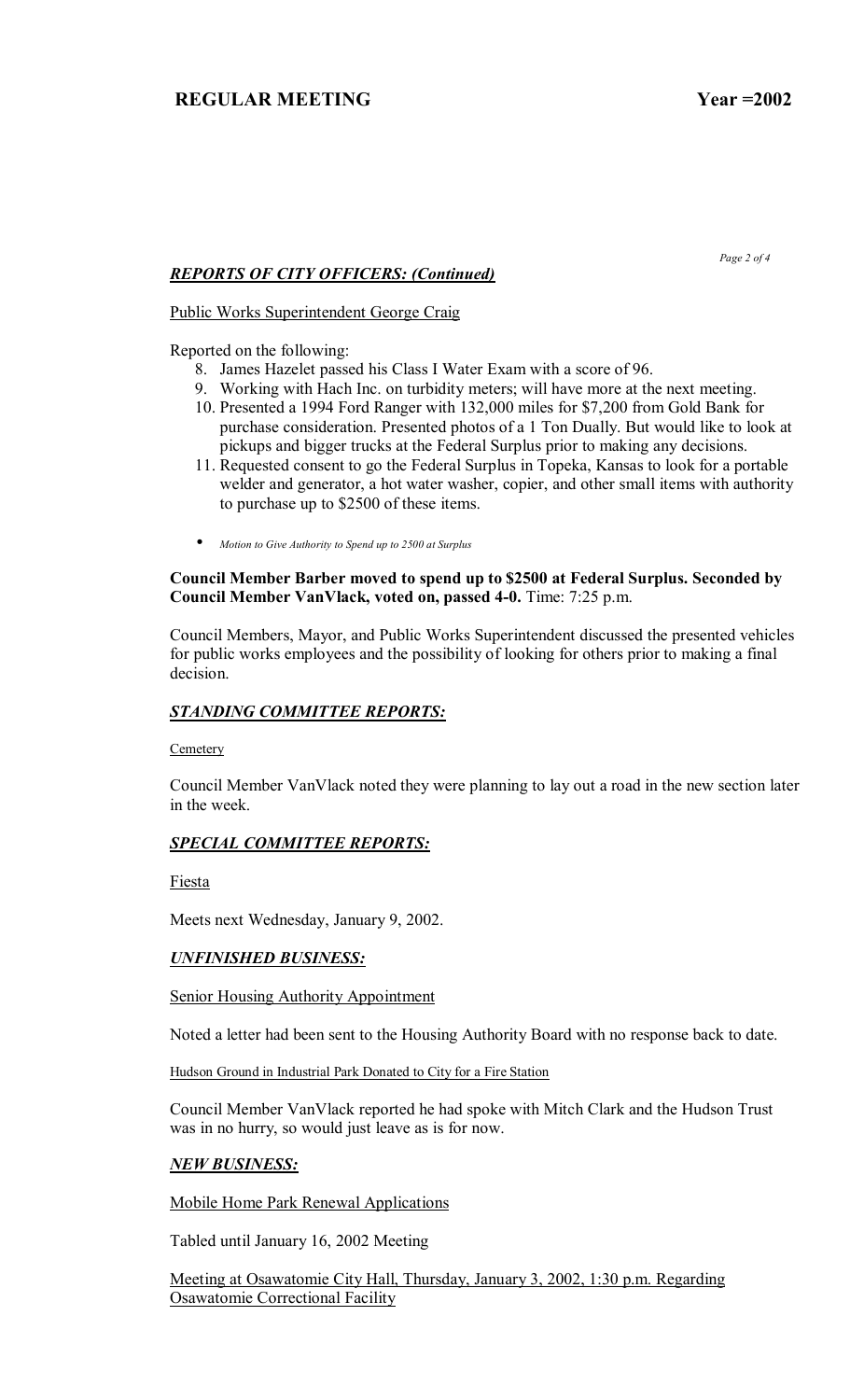Council discussed the need to try to have a representative in attendance if possible. Determined Mayor Weitman would try to attend if his work schedule allows.

#### **Executive Session**

• *Motion to Go Into Executive Session*

**Council Member VanVlack moved to go into executive session for discussion of personnel and legal for up to 40 minutes. Seconded by Council Member McGinnis, voted on, passed 4-0.** Time: 7:33 p.m.

Others invited into or requesting a portion of time in executive session included: City Clerk Herrin, and Police Chief Farrell.

 *Page 3 of 4* 

#### Open Session Resumed at 7:53 p.m.

# **OTHER BUSINESS:**

Road for New Section in Oaklawn Cemetery

Council Member VanVlack noted the road to be laid would require some rock on it and now would be a good time with the weather to get the initial rock spread.

• *Motion to spend up to \$1,000 for the Purchase of Rock for New Road in Oaklawn Cemetery*

**Council Member VanVlack moved to spend up to \$1000 for rock for a road to be laid in the new section of Oaklawn Cemetery. Seconded by Council Member McGinnis, voted on, passed 4-0.** Time: 7:54 p.m.

#### Bids for New Police Interceptor Vehicle

Police Chief Farrell presented two bids for a city police car to replace the 1992 model, which he recommended to be sold outright. Four requests for bids had been sent out to Shepard Team, Beckman Motors, Cox Motors, and Shawnee Mission. Only two were received back. For a 2002 Crown Victoria Police Interceptor Cox Motors bid was \$21,245 and Shawnee Mission bid \$21,017. Cox Motors indicated they could deliver by early March and Shawnee Mission could be up to 120 days to deliver. Discussed for the price difference and time frame for delivery it would be best to purchase within the county.

• *Motion to Purchase 2002 Police Interceptor from Cox Motors for \$21,245*

## **Council Member VanVlack moved to buy a new 2002 Police Interceptor from Cox Motors for \$21, 245. Seconded by Council Member McGinnis, voted on, passed 4-0.**  Time: 7:47 p.m.

Police Chief Farrell asked about the extra equipment to get it up and running as a police vehicle such as lights, radio, radar, etc. The total cost for these items should be less than 5,000.

• *Motion to Authorize Police Department to Spend Up To \$5,000 for Equipment*

**Council Member VanVlack moved to authorize the police department to spend up to \$5,000 for equipment for the new vehicle. Seconded by Council Member Barber, voted on, passed 4-0.** Time: 8:00 p.m.

# **CITY CLERK'S REPORT:**

Reported on the Following: A] Second Half of 2001 Franchise Payment from KCP&L was \$7,883 B] City Received \$8,962 as Ad Valorem Refund from Panhandle Eastern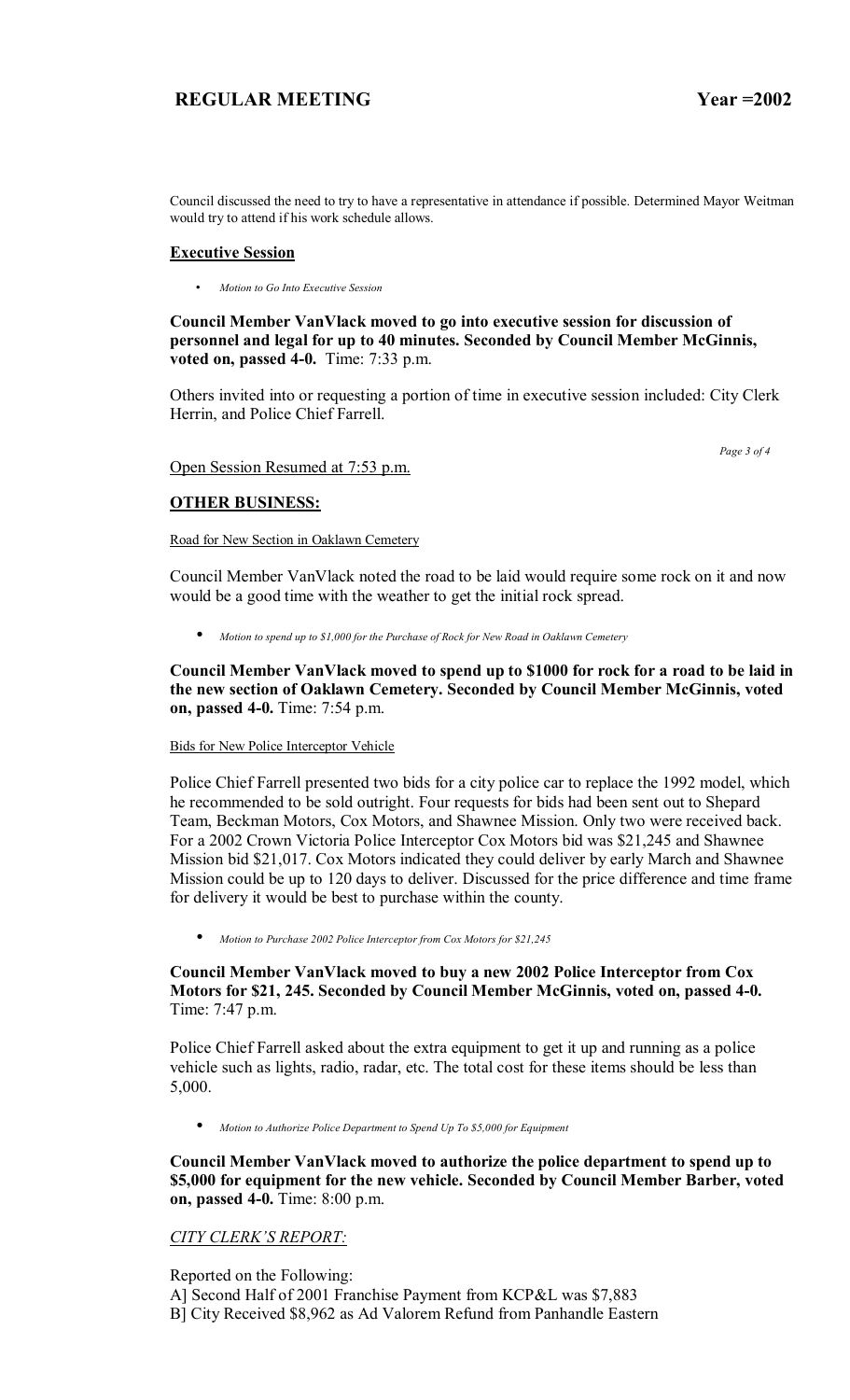C] January 10, 2002, 7:00 P.M., is the Planning Commission Public Hearing for City Map Updates

## **OTHER BUSINESS:** *(Continued)*

### Fence Around Water Plant

Discussed status of fencing around the Water Plant. Public Works Superintendent Craig reported they had only received one bid to date, but were supposed to be receiving more shortly. Requested City Clerk publish for bids with response requested by the next city council meeting. The bid will include eight-foot chain link with barbed wire on top.

#### Video from LKM Regarding October Annual Convention

Mayor Weitman reported he had watched the video received from the League regarding the last October LKM Annual Convention. It talks about the Kansas Home Rule and then goes on into parts of the October Meeting. If anyone has time, he would recommend they watch it.

#### Television and VCR for City Hall

Council discussed the purchase of a television and VCR in the future for City Hall for training of the Fire Department, the Police Department, Public Works, and Red Cross Training. One Cable Unit is furnished free to City Hall per the franchise agreement. No action taken.

```
 Page 4 of 4
```
## **OTHER BUSINESS:** *(Continued)*

#### Storm Sirens Tested Today, January 2, 2002

Council Member VanVlack reported the storm sirens were tested successfully today. The test is scheduled to take place the first Wednesday of each month at approximately 11 A.M.

#### CPR Class for Fire Department

Council Member VanVlack asked when the CPR Class for the Fire Department was to take place. Noted it was approved for when the fire department set it up with Rick Waddell. Discussed now adding the swimming pool employees to the same class. No further action.

## **NOTES AND COMMUNICATIONS TO COUNCIL***:*

a] 2002 City Hall Day at the Capitol, Thursday, January 24, 2002, Topeka, KS

b] Municipal Leadership Academy, Class on 'Economic Development', January 12, 2002, Abilene, KS

c] KCC, Report on Annual Inspection of Drug and Alcohol Program with The Consortium in Topeka, KS

- d] FSCC, 2002 Spring Class for 'Water Treatment Plant Operations'
- e] Kansas Department of Revenue, Letter Regarding the Clean Drinking Water Fee
- f] KCC Notice of Interest Rates on Deposits
- g] "Kansas Government Journal" November 2001, Volume 87 Number 11
- h] James Hazelet Class I Water Certification
- I] KDCH Extension Letter for CDBG Sewer Project

## *ADJOURNMENT:*

*ï Motion to Adjourn*

Being no further business, **Council Member Barber moved to adjourn. Motion seconded**  by Council Member McGinnis, voted on: Barber - Yes, Hisel and VanVlack - No, **McGinnis – Abstain. No Action.**